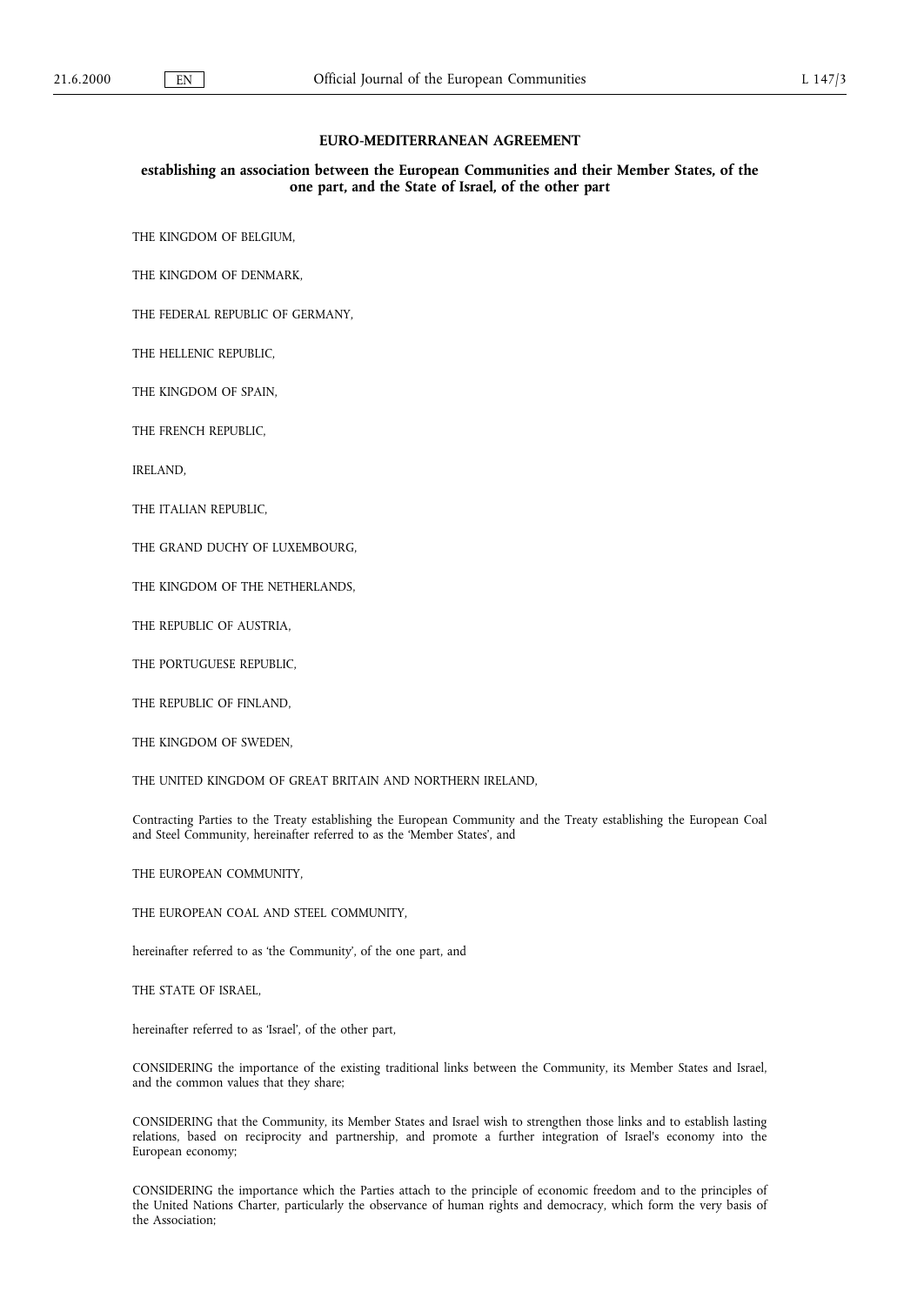CONSCIOUS of the need to associate their efforts to strengthen political stability and economic development through the encouragement of regional cooperation;

DESIROUS of establishing and developing regular political dialogue on bilateral and international issues of mutual interest;

DESIROUS of maintaining and intensifying a dialogue on economic, scientific, technological, cultural, audiovisual and social matters to the benefit of the Parties;

CONSIDERING the respective commitments of the Community and Israel to free trade, and in particular to compliance with the rights and obligations arising out of the General Agreement on Tariffs and Trade (GATT) as it results from the negotiations of the Uruguay Round;

CONVINCED that the Association Agreement will create a new climate for their economic relations and in particular for the development of trade, investment and economic and technological cooperation,

HAVE AGREED AS FOLLOWS:

#### Article 1

An association is hereby established between the Community and its Member States, of the one part, and Israel, of the other part.

- 2. The aims of this Agreement are:
- to provide an appropriate framework for political dialogue, allowing the development of close political relations between the Parties,
- through the expansion, inter alia, of trade in goods and services, the reciprocal liberalisation of the right of establishment, the further progressive liberalisation of public procurement, the free movement of capital and the intensification of cooperation in science and technology to promote the harmonious development of economic relations between the Community and Israel and thus to foster in the Community and in Israel the advance of

economic activity, the improvement of living and employment conditions, and increased productivity and financial stability,

- to encourage regional cooperation with a view to the consolidation of peaceful coexistence and economic and political stability,
- to promote cooperation in other areas which are of reciprocal interest.

#### Article 2

Relations between the Parties, as well as all the provisions of the Agreement itself, shall be based on respect for human rights and democratic principles, which guides their internal and international policy and constitutes an essential element of this Agreement.

### TITLE I

## POLITICAL DIALOGUE

### Article 3

1. A regular political dialogue shall be established between the Parties. It shall strengthen their relations, contribute to the development of a lasting partnership and increase mutual understanding and solidarity.

2. The political dialogue and cooperation shall in particular:

 develop better mutual understanding and an increasing convergence of positions on international issues, and in particular on those issues likely to have substantial effects on one or the other Party,

 enable each Party to consider the position and interests of the other,

enhance regional security and stability.

### Article 4

The political dialogue shall cover all subjects of common interest, and shall aim to open the way to new forms of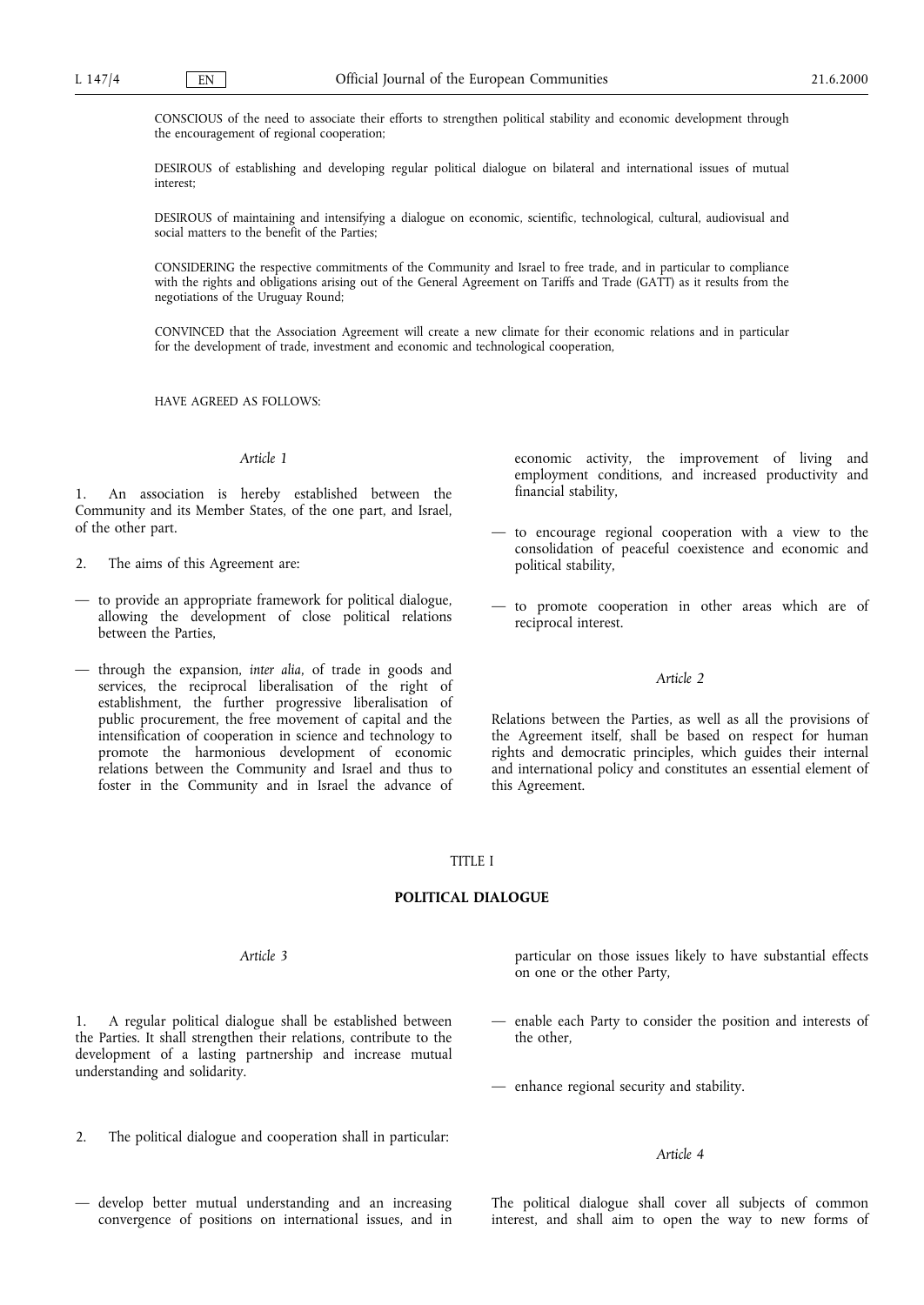cooperation with a view to common goals, in particular peace, security and democracy.

### Article 5

1. The political dialogue shall facilitate the pursuit of joint initiatives and shall take place in particular:

- (a) at ministerial level;
- (b) at senior official level (political directors) between representatives of Israel, of the one part, and of the Council Presidency and the Commission, of the other;
- (c) by taking full advantage of all diplomatic channels including regular briefings by officials, consultations on the occasion of international meetings and contacts between diplomatic representatives in third countries;
- (d) by providing regular information to Israel on issues relating to the common foreign and security policy, which shall be reciprocated;
- (e) by any other means which would make a useful contribution to consolidating, developing and stepping up this dialogue.

2. There shall be a political dialogue between the European Parliament and the Israeli Knesset.

## TITLE II

## FREE MOVEMENT OF GOODS

#### CHAPTER 1

#### BASIC PRINCIPLES

## Article 6

1. The free trade area between the Community and Israel shall be reinforced according to the modalities set out in this Agreement and in conformity with the provisions of the General Agreement on Tariffs and Trade of 1994 and of other multilateral agreements on trade in goods annexed to the Agreement establishing the World Trade Organisation (WTO), hereinafter referred to as the 'GATT'.

2. The Combined Nomenclature and the Israeli customs tariff shall be used for the classification of goods in trade between the Parties.

### CHAPTER 2

## INDUSTRIAL PRODUCTS

## Article 7

The provisions of this Chapter shall apply to products originating in the Community and in Israel other than those listed in Annex II to the Treaty establishing the European Community and, as far as products originating in Israel are concerned, other than those listed in Annex I to this Agreement.

#### Article 8

Customs duties on imports and exports, and any charges having equivalent effect, shall be prohibited between the Community and Israel. This shall also apply to customs duties of a fiscal nature.

## Article 9

- 1. (a) The provisions of this chapter shall not preclude the retention by the Community of an agricultural component in respect of goods originating in Israel and listed in Annex II to this Agreement, with the exception of those listed in Annex III.
	- (b) This agricultural component shall be calculated on the basis of the difference between the prices on the Community market of the agricultural products considered to have been used in the production of the goods and the prices of imports from third countries, where the total cost of the basic products in question is higher in the Community. The agricultural component may take the form of a flat-rate amount or an ad valorem duty. In cases where this agricultural component has been subject to tarification it will be replaced by the respective specific duty.
- 2. (a) The provisions of this chapter shall not preclude the retention by Israel of an agricultural component in respect of goods originating in the Community and listed in Annex IV, with the exception of those listed in Annex V.
	- (b) This agricultural component shall be calculated mutatis mutandis on the basis of the criteria referred to in paragraph 1(b). It may take the form of a flat-rate amount or an ad valorem duty.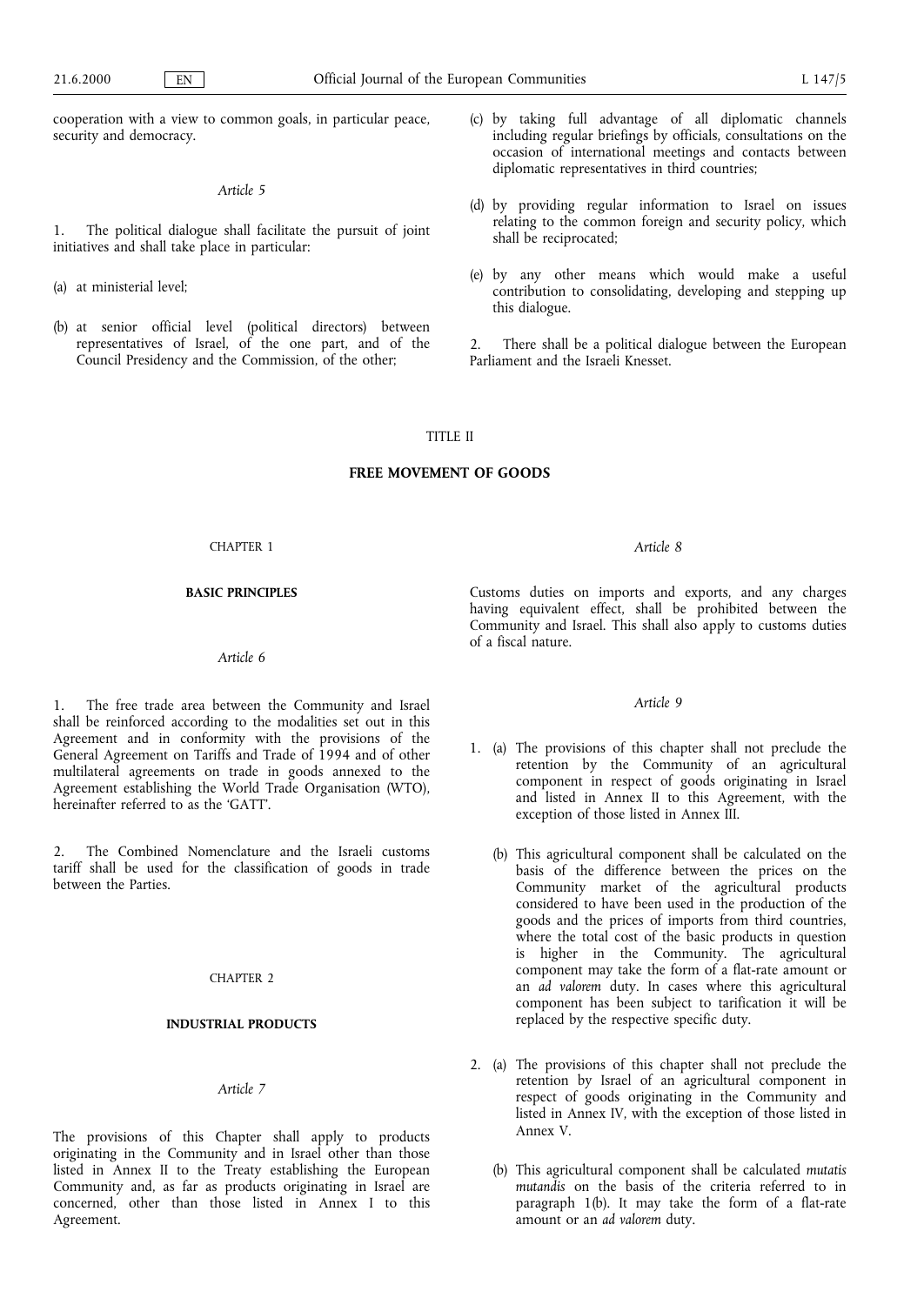#### Article 13

Agricultural products originating in the Community listed in Protocols 2 and 3 on importation into Israel shall be subject to the arrangements set out in those Protocols.

## Article 14

Without prejudice to Article 11 and taking account of the volume of trade in agricultural products between them and of their particular sensitivity, the Community and Israel shall examine in the Association Council, product by product and on an orderly and reciprocal basis, the possibility of granting each other further concessions.

### Article 15

The Community and Israel agree to examine, at the latest three years after entry into force of the Agreement, the possibility of granting each other, on the basis of reciprocity and mutual interest, concessions in trade in fisheries products.

#### CHAPTER 4

#### COMMON PROVISIONS

#### Article 16

Quantitative restrictions on imports and all measures having equivalent effect shall be prohibited between the Community and Israel.

## Article 17

Quantitative restrictions on exports and all measures having equivalent effect shall be prohibited between the Community and Israel.

### Article 18

1. Products originating in Israel shall not on importation into the Community be accorded a treatment more favourable than that which the Member States apply among themselves.

2. Application of the provisions of this Agreement shall be without prejudice to Council Regulation (EEC) No 1911/91 of 26 June 1991 on the application of the provisions of Community law to the Canary Islands.

(c) Israel may enlarge the list of goods to which this agricultural component applies, provided the goods are other than those listed in Annex V and are included in Annex II to this Agreement. Before its adoption, this agricultural component shall be notified for examination to the Association Committee which may take any decision needed.

3. By way of derogation from Article 8, the Community and Israel may apply to the goods listed respectively in Annexes III and V the duties indicated in respect of each of the goods.

4. Where, in trade between the Community and Israel, the charge applicable to a basic agricultural product is reduced, or as a result of mutual concessions for processed agricultural products, the agricultural components applied in accordance with paragraphs 1 and 2 may be reduced.

5. The reduction referred to in paragraph 4, the list of goods concerned and, where applicable, the tariff quotas to which the reduction refers, shall be established by the Association Council.

6. The list of goods which are subject to a concession in form of a reduced agricultural component in trade between the Community and Israel as well as the extent of these concessions are set out in Annex VI.

#### CHAPTER 3

#### AGRICULTURAL PRODUCTS

## Article 10

The provisions of this Chapter shall apply to products originating in the Community and Israel and listed in Annex II to the Treaty establishing the European Community.

## Article 11

The Community and Israel shall progressively establish a greater liberalisation of their trade in agricultural products of interest to both Parties. From 1 January 2000 the Community and Israel shall examine the situation in order to determine the measures to be applied by the Community and Israel from 1 January 2001 in accordance with this objective.

#### Article 12

Agricultural products originating in Israel listed in Protocols 1 and 3 on importation into the Community shall be subject to the arrangements set out in those Protocols.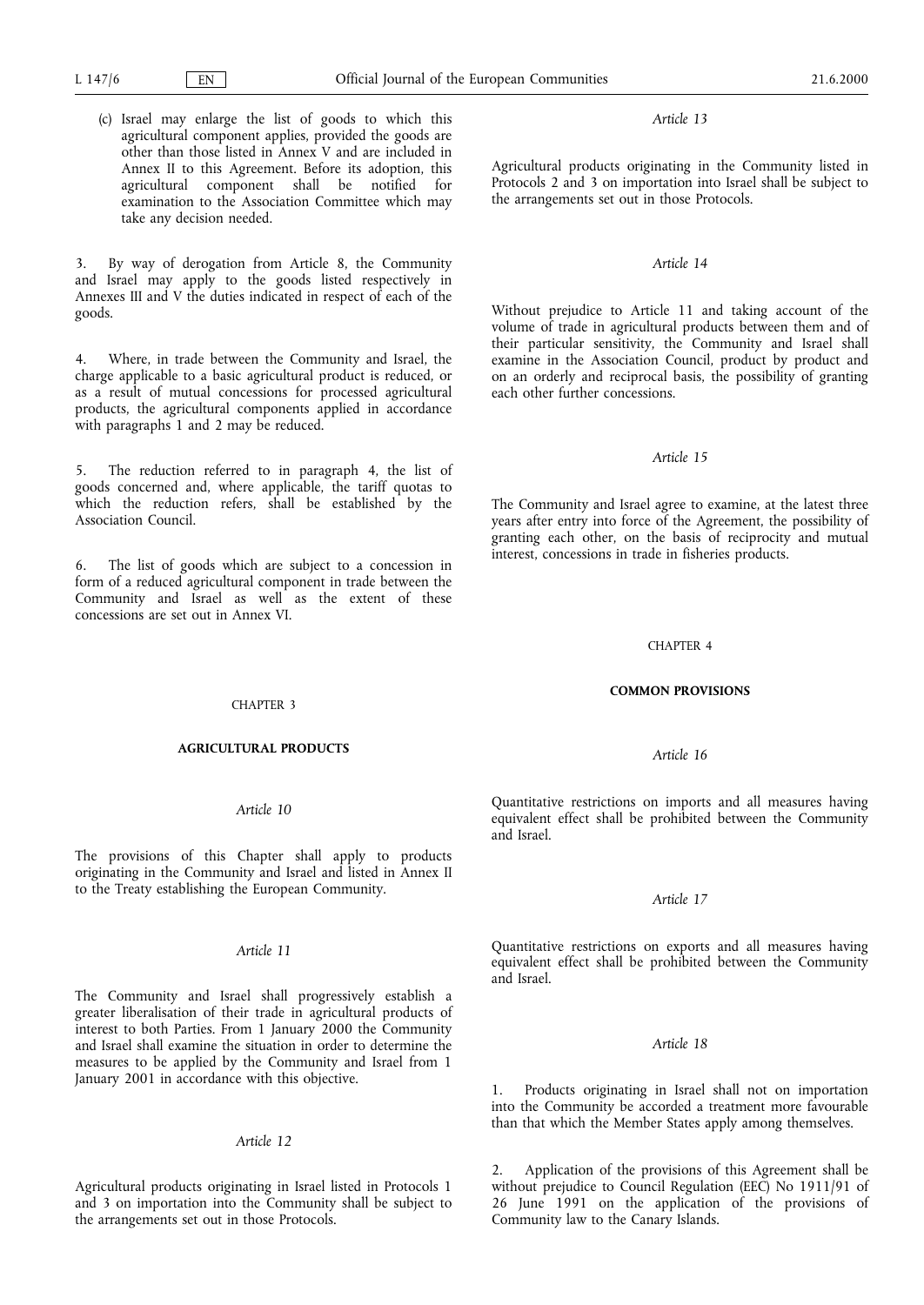#### Article 19

1. The Parties shall refrain from any measure or practice of an internal fiscal nature establishing, whether directly or indirectly, discrimination between the products of one Party and like products originating in the territory of the other Party.

2. Products exported to the territory of one of the Parties may not benefit from repayment of indirect internal taxation in excess of the amount of indirect taxation imposed on them directly or indirectly.

#### Article 20

In the event of specific rules being established as a result of the implementation of its agricultural policy or of any alteration of the current rules or in the event of any alteration or extension of the provisions relating to the implementation of the agricultural policy, the Party in question may amend the arrangements resulting from the Agreement in respect of the products which are the subject of those rules or alterations.

2. In such cases the Party in question shall take due account of the interests of the other Party. To this end the Parties may consult each other within the Association Council.

### Article 21

1. The Agreement shall not preclude the maintenance or establishment of customs unions, free trade areas or arrangements for frontier trade, except in so far as they alter the trade arrangements provided for in the Agreement.

2. Consultation between the Community and Israel shall take place within the Association Council concerning agreements establishing customs unions or free trade areas and, where required, on other major issues related to their respective trade policy with third countries. In particular, in the event of a third country acceding to the European Union, such consultation shall take place so as to ensure that account can be taken of the mutual interests of the Community and Israel.

#### Article 22

If one of the Parties finds that dumping is taking place in trade with the other Party within the meaning of Article VI of the GATT, it may take appropriate measures against this practice in accordance with the Agreement on implementation of Article VI of the GATT and with its relevant internal legislation, under the conditions and in accordance with the procedures laid down in Article 25.

Article 23

Where any product is being imported in such increased quantities and under such conditions as to cause or threaten to cause:

- serious injury to domestic producers of like or directly competitive products in the territory of one of the Parties, or
- $-$  serious disturbances in any sector of the economy, or
- difficulties which could bring about serious deterioration in the economic situation of a region,

the Community or Israel may take appropriate measures under the conditions and in accordance with the procedures laid down in Article 25.

## Article 24

Where compliance with the provisions of Article 17 leads to:

- (i) re-export towards a third country against which the exporting Party maintains, for the product concerned, quantitative export restrictions, export duties, or measures having equivalent effect, or
- (ii) a serious shortage, or threat thereof, of a product essential to the exporting Party,

and where the situations referred to above give rise, or are likely to give rise, to major difficulties for the exporting Party, that Party may take appropriate measures under the conditions and in accordance with the procedures laid down in Article 25. The measures shall be non-discriminatory and be eliminated when conditions no longer justify their maintenance.

### Article 25

1. In the event of the Community or Israel subjecting imports of products liable to give rise to the difficulties referred to in Article 23, to an administrative procedure, the purpose of which is to provide rapid information on the trend of trade flows, it shall inform the other Party.

2. In the cases specified in Articles 22, 23 and 24, before taking the measures provided for therein or, as soon as possible in cases to which paragraph 3(d) applies, the Party in question shall supply the Association Committee with all relevant information required for a thorough examination of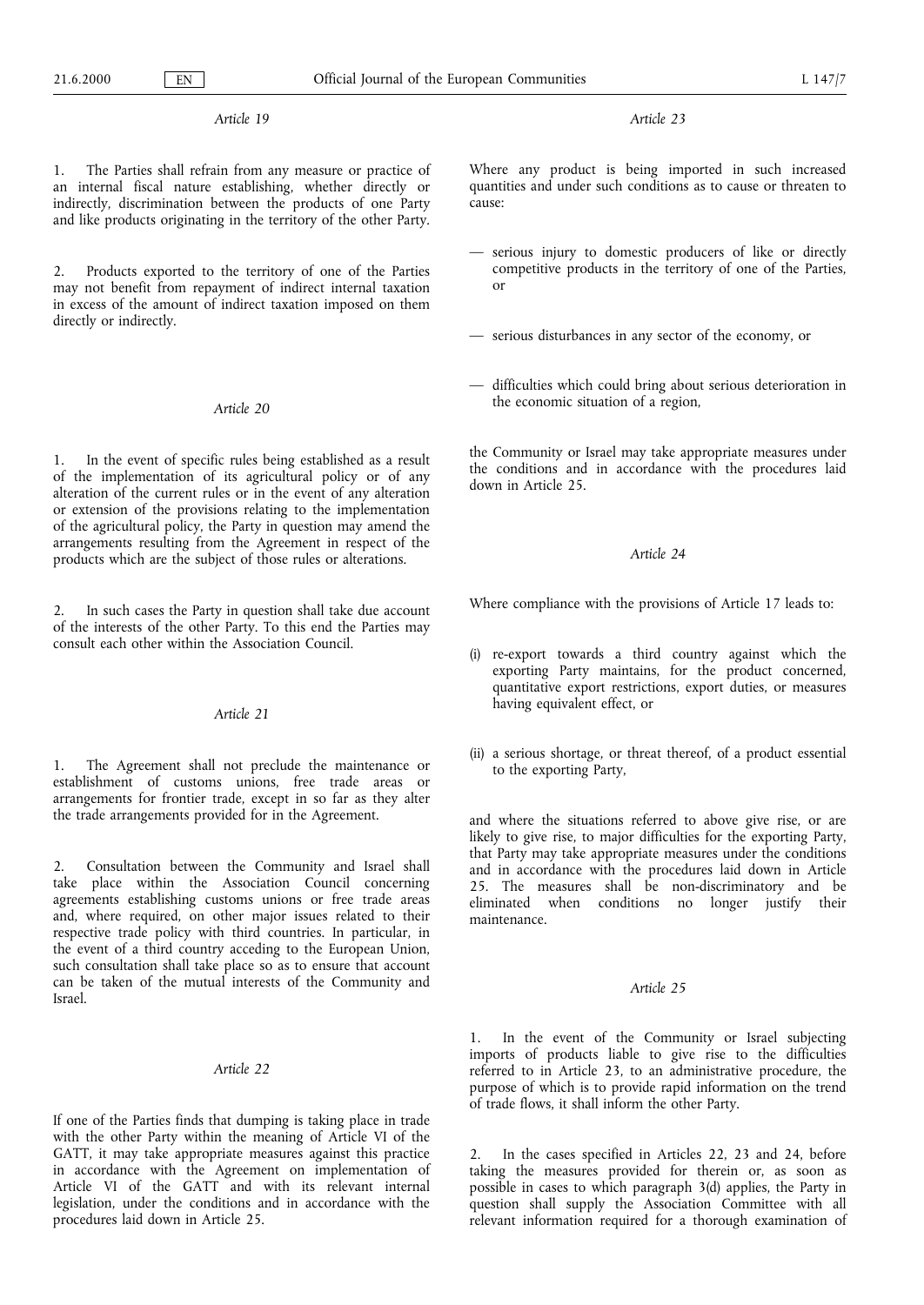the situation with a view to seeking a solution acceptable to the Parties.

In the selection of appropriate measures, priority shall be given to those which least disturb the functioning of the Agreement.

The safeguard measures shall be notified immediately to the Association Committee and shall be the subject of periodical consultations within the Committee, particularly with a view to their abolition as soon as circumstances permit.

3. For the implementation of paragraph 2, the following provisions shall apply:

- (a) as regards Article 22, the Association Committee shall be informed of the dumping case as soon as the authorities of the importing Party have initiated an investigation. If no end has been put to the dumping or no other satisfactory solution has been reached within 30 days of the notification being made, the importing Party may adopt the appropriate measures;
- (b) as regards Article 23, the difficulties arising from the situation referred to in that Article shall be referred for examination to the Association Committee, which may take any decision needed to put an end to such difficulties.

If the Association Committee or the exporting Party has not taken a decision putting an end to the difficulties or no other satisfactory solution has been reached within 30 days of the matter being referred, the importing Party may adopt the appropriate measures to remedy the problem. These measures must not exceed the scope of what is necessary to remedy the difficulties which have arisen;

(c) as regards Article 24, the difficulties arising from the situations referred to in that Article shall be referred for examination to the Association Committee.

The Association Committee may take any decision needed to put an end to the difficulties. If it has not taken such a decision within 30 days of the matter being referred to it, the exporting Party may apply appropriate measures on the exportation of the product concerned;

(d) where exceptional circumstances requiring immediate action make prior information or examination, as the case may be, impossible, the Party concerned may, in the situations specified in Articles 22, 23 and 24 apply forthwith such precautionary measures as are strictly necessary to remedy the situation, and shall inform the other Party immediately.

## Article 26

When one or more Member States of the Community or Israel is in serious balance of payments difficulties or under threat thereof, the Community or Israel, as the case may be, may, in accordance with the conditions laid down within the framework of the GATT and with Articles VIII and XIV of the Articles of Agreement of the International Monetary Fund, adopt restrictive measures which shall be of limited duration and may not go beyond what is necessary to remedy the balance of payments situation. The Community or Israel, as the case may be, shall inform the other Party forthwith and present to the other Party, as soon as possible, a time schedule for their removal.

## Article 27

Nothing in this Agreement shall preclude prohibitions or restrictions on imports, exports or goods in transit justified on grounds of public morality, public policy or public security; the protection of health and life of humans, animals or plants; the protection of national treasures possessing artistic, historic or archaeological value; the protection of intellectual, industrial and commercial property or rules concerning gold and silver. Such prohibitions or restrictions shall not, however, constitute a means of arbitrary discrimination or a disguised restriction on trade between the Parties.

## Article 28

The concept of 'originating products' for the application of this title and the methods of administrative cooperation relating to them are set out in Protocol 4.

## TITLE III

## RIGHT OF ESTABLISHMENT AND SUPPLY OF SERVICES

Article 29

1. The Parties agree to widen the scope of the Agreement to cover the right of establishment of firms of one Party in the territory of another Party and the liberalisation of the

provision of services by one Party's firms to consumers of services in the other.

2. The Association Council shall make the necessary recommendations for the implementation of the objective described in paragraph 1.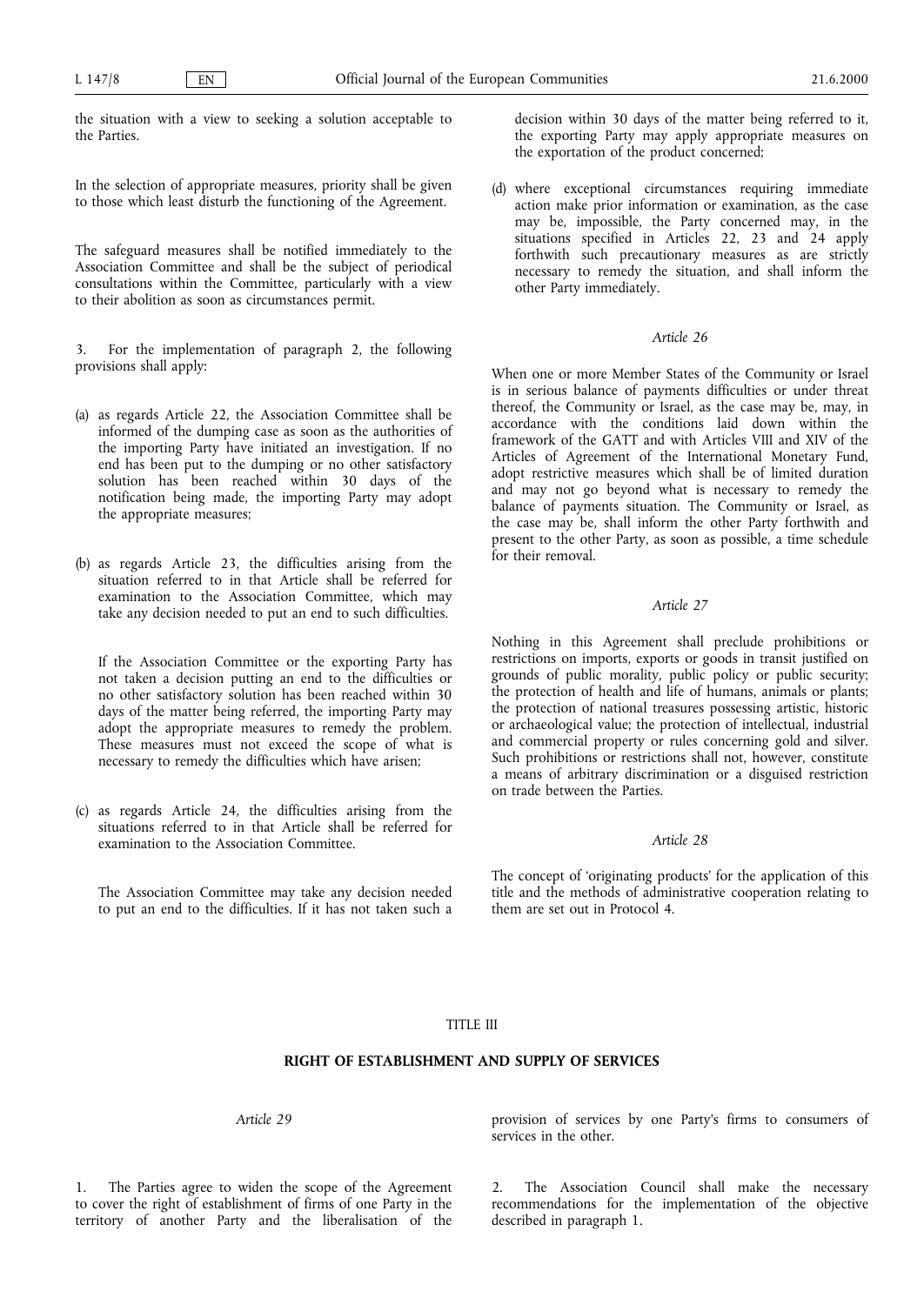In making such recommendations, the Association Council shall take account of past experience of implementation of the reciprocal most-favoured-nation treatment and of the obligations of each Party under the General Agreement on Trade in Services, hereinafter referred to as the GATS, particularly those in Article V of the latter.

The Association Council shall make a first assessment of the achievement of this objective no later than three years after the Agreement enters into force.

#### Article 30

1. At the outset, each of the Parties reaffirms its obligations under the GATS, particularly the obligation to grant reciprocal most-favoured-nation treatment in the services sectors covered by that obligation.

2. In accordance with the GATS, this treatment shall not apply to:

- (a) advantages accorded by either Party under the terms of an agreement of the type defined in Article V of the GATS nor to measures taken on the basis of such an agreement;
- (b) other advantages granted in accordance with the list of most-favoured-nation exemptions annexed by either Party to the GATS.

## TITLE IV

## CAPITAL MOVEMENTS, PAYMENTS, PUBLIC PROCUREMENT, COMPETITION AND INTELLECTUAL PROPERTY

### CHAPTER 1

## CAPITAL MOVEMENTS AND PAYMENTS

### Article 31

Within the framework of the provisions of this Agreement, and subject to the provisions of Articles 33 and 34, there shall be no restrictions between the Community of the one part, and Israel of the other part, on the movement of capital and no discrimination based on the nationality or on the place of residence of their nationals or on the place where such capital is invested.

#### Article 32

Current payments connected with the movement of goods, persons, services or capital within the framework of this Agreement shall be free of all restrictions.

## Article 33

Subject to other provisions in this Agreement and other international obligations of the Community and Israel, the provisions of Articles 31 and 32 shall be without prejudice to the application of any restriction which exists between them on the date of entry into force of this Agreement, in respect of the movement of capital between them involving direct investment, including in real estate, establishment, the provision of financial services or the admission of securities to capital markets.

However, the transfer abroad of investments made in Israel by Community residents or in the Community by Israeli residents and of any profit stemming therefrom shall not be affected.

### Article 34

Where, in exceptional circumstances, movements of capital between the Community and Israel cause, or threaten to cause, serious difficulties for the operation of exchange rate policy or monetary policy in the Community or Israel, the Community or Israel respectively may, in conformity within the conditions laid down within the framework of the GATS and with Articles VIII and XIV of the Articles of Agreement of the International Monetary Fund, take safeguard measures with regard to movements of capital between the Community and Israel for a period not exceeding six months if such measures are strictly necessary.

#### CHAPTER 2

#### PUBLIC PROCUREMENT

#### Article 35

The Parties shall take measures with a view to a mutual opening of their respective government procurement markets and the procurement markets of undertakings operating in the utilities sectors for purchase of goods, works and services beyond the scope of what has been mutually and reciprocally covered under the Government Procurement Agreement concluded in the framework of the WTO.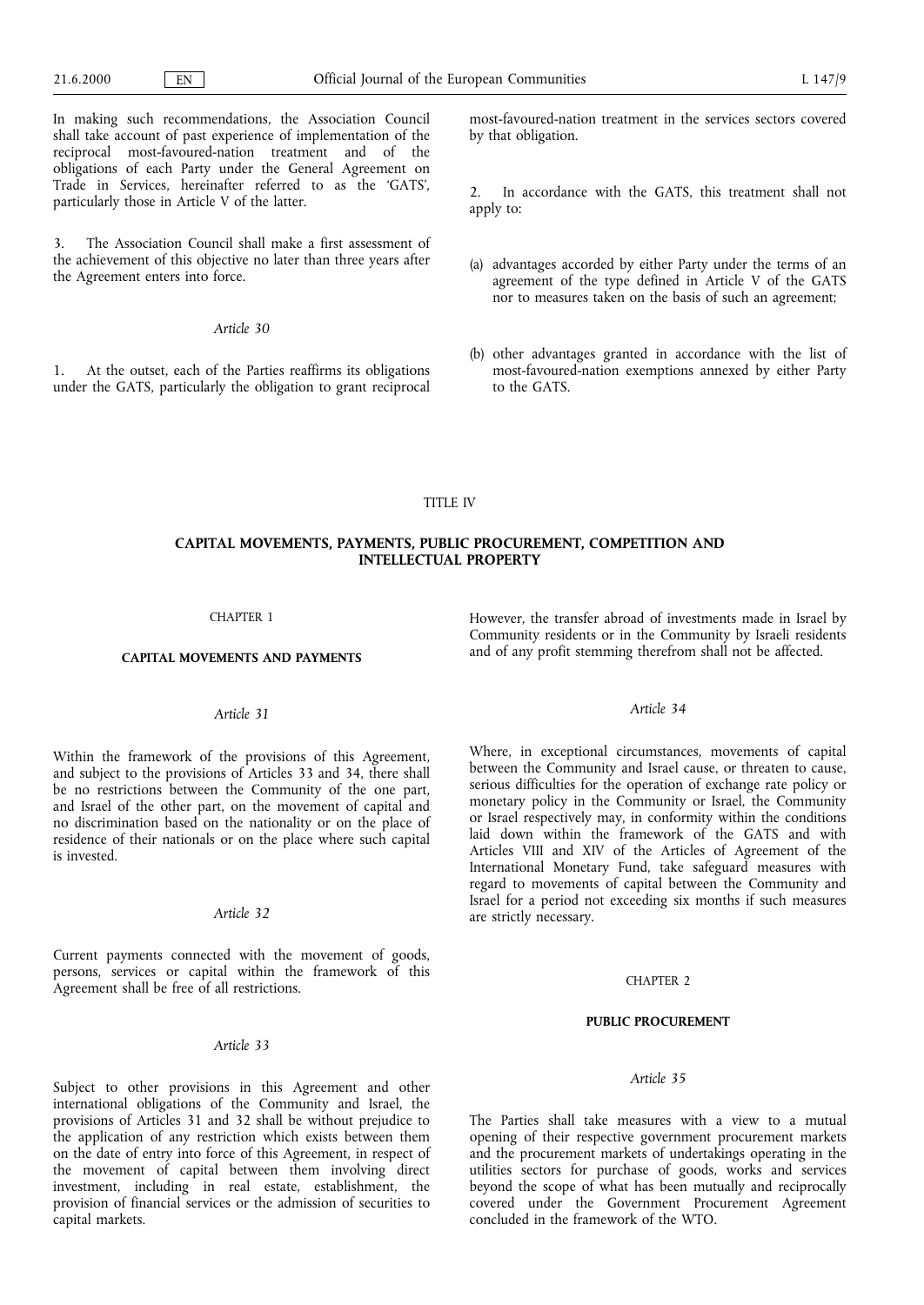CHAPTER 3

## **COMPETITION**

### Article 36

1. The following are incompatible with the proper functioning of the Agreement, in so far as they may affect trade between the Community and Israel:

- (i) all agreements between undertakings, decisions by associations of undertakings and concerted practices between undertakings which have as their object or effect the prevention, restriction or distortion of competition;
- (ii) abuse by one or more undertakings of a dominant position in the territories of the Community or Israel as a whole or in a substantial part thereof;
- (iii) any public aid which distorts or threatens to distort competition by favouring certain undertakings or the production of certain goods.

2. The Association Council shall, within three years of the entry into force of the Agreement, adopt by decision the necessary rules for the implementation of paragraph 1.

Until these rules are adopted, the provisions of the Agreement on interpretation and application of Articles VI, XVI and XXIII of the GATT shall be applied as the rules for the implementation of paragraph 1(iii).

3. Each Party shall ensure transparency in the area of public aid, inter alia, by reporting annually to the other Party on the total amount and the distribution of the aid given and by providing, upon request, information on aid schemes. Upon request by one Party, the other Party shall provide information on particular individual cases of public aid.

With regard to agricultural products referred to in Title II, Chapter 3, paragraph 1(iii) does not apply.

5. If the Community or Israel considers that a particular practice is incompatible with the terms of paragraph 1 and:

- $-$  is not adequately dealt with under the implementing rules referred to in paragraph 2, or
- in the absence of such rules, and if such practice causes or threatens to cause serious prejudice to the interest of the other Party or material injury to its domestic industry, including its services industry,

it may take appropriate measures after consultation within the Association Committee or after 30 working days following referral for such consultation.

With reference to practices incompatible with paragraph 1(iii), such appropriate measures, when the GATT is applicable to them, may only be adopted in accordance with the procedures and under the conditions laid down by the GATT or by any other relevant instrument negotiated under its auspices and applicable to the Parties.

6. Notwithstanding any provisions to the contrary adopted in accordance with paragraph 2, the Parties shall exchange information taking into account the limitations imposed by the requirements of professional and business secrecy.

#### Article 37

1. The Member States and Israel shall progressively adjust any State monopolies of a commercial character, so as to ensure that, by the end of the fifth year following the entry into force of this Agreement, no discrimination regarding the conditions under which goods are procured and marketed exists between nationals of the Member States and Israel.

The Association Committee shall be informed about the measures adopted to implement this objective.

## Article 38

With regard to public undertakings and undertakings to which special or exclusive rights have been granted, the Association Council shall ensure that as from the fifth year following the date of entry into force of this Agreement there is neither enacted nor maintained any measure distorting trade between the Community and Israel to an extent contrary to the Parties' interests. This provision should not obstruct the performance in law or in fact of the particular tasks assigned to those undertakings.

#### CHAPTER 4

## INTELLECTUAL, INDUSTRIAL AND COMMERCIAL PROPERTY

### Article 39

1. Pursuant to the provisions of this Article and of Annex VII, the Parties shall grant and ensure adequate and effective protection of intellectual, industrial and commercial property rights in accordance with the highest international standards, including effective means of enforcing such rights.

The implementation of this Article and of Annex VII shall be regularly reviewed by the Parties. If problems in the area of intellectual, industrial and commercial property affecting trading conditions were to occur, urgent consultation within the Association Committee shall be undertaken, at the request of either Party, with a view to reaching mutually satisfactory solutions.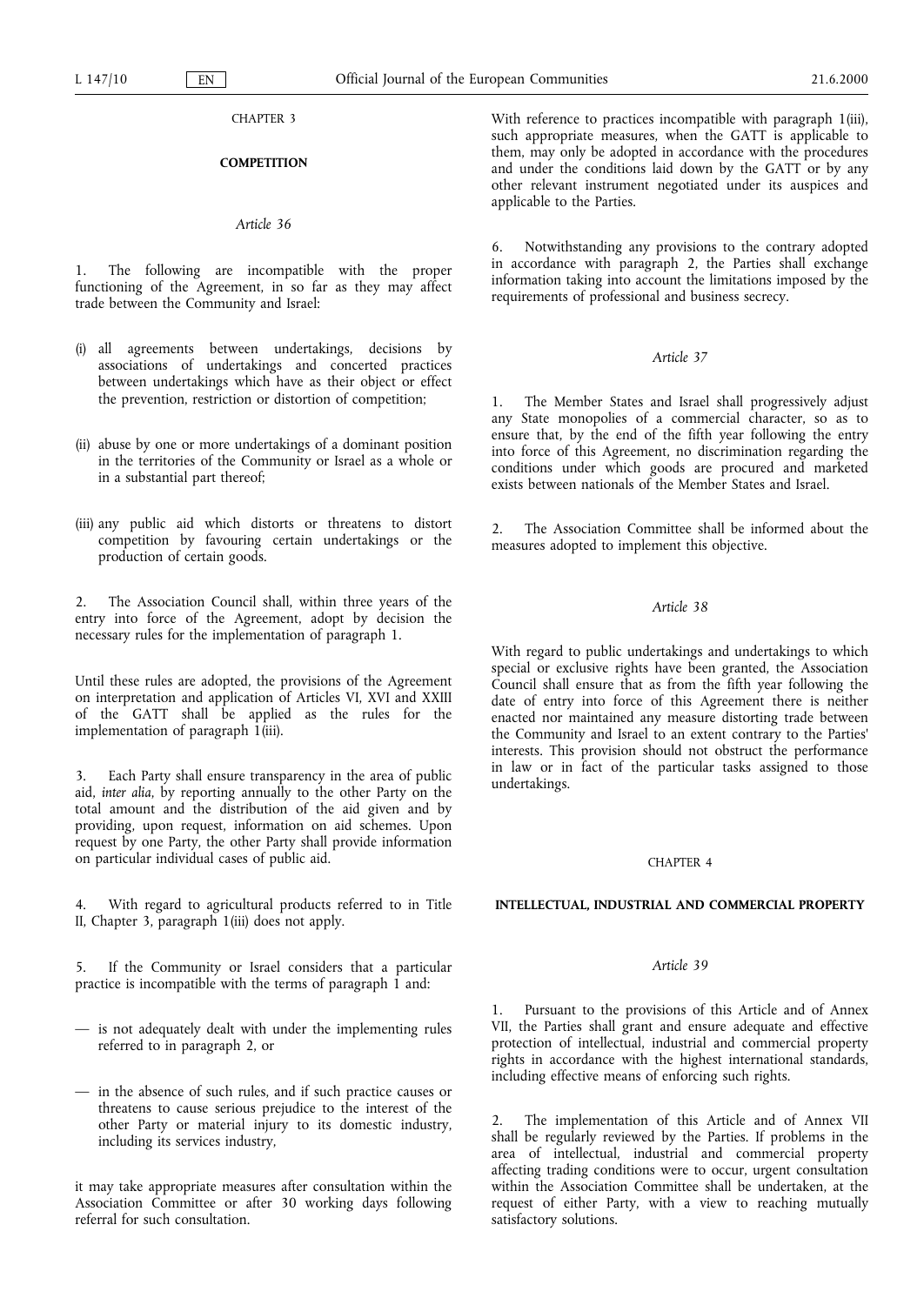## TITLE V

### SCIENTIFIC AND TECHNOLOGICAL COOPERATION

#### Article 40

The Parties undertake to intensify scientific and technological cooperation. Detailed arrangements for the implementation of this objective shall be set out in separate agreements concluded for this purpose.

### TITLE VI

### ECONOMIC COOPERATION

Article 41

#### **Objectives**

The Community and Israel undertake to promote economic cooperation to their mutual benefit and on the basis of reciprocity in accordance with the overall objectives of the Agreement.

## Article 42

### Scope

1. Cooperation shall focus principally on sectors relevant to the rapprochement of the economies of the Community and Israel or producing growth or employment. The main sectors of cooperation are set out in Articles 44 to 57, without prejudice to the possibility of including cooperation in other sectors of interest to the Parties.

2. Conservation of the environment and ecological balance shall be taken into account in the implementation of the various sectors of economic cooperation to which it is relevant.

#### Article 43

### Methods and Modalities

Economic cooperation shall be implemented in particular by:

(a) a regular economic dialogue between the Parties, which covers all areas of economic policy and, in particular, fiscal policy, balance of payments and monetary policy, and which shall enhance close collaboration between the authorities concerned with economic policy, each in their respective areas of competence within the Association Council or any other forum designated by the Association Council;

- (b) a regular exchange of information and ideas in every sector of cooperation including meetings of officials and experts;
- (c) transfer of advice, expertise and training;
- (d) implementation of joint actions such as seminars and workshops;
- (e) technical, administrative and regulatory assistance;
- (f) the dissemination of information on cooperation.

### Article 44

#### Regional cooperation

The Parties shall encourage operations designed to promote regional cooperation.

## Article 45

#### Industrial cooperation

The Parties shall promote cooperation in particular in the following areas:

 $-$  industrial cooperation between economic operators in the Community and in Israel, including access for Israel to Community networks for the rapprochement of businesses and decentralised cooperation,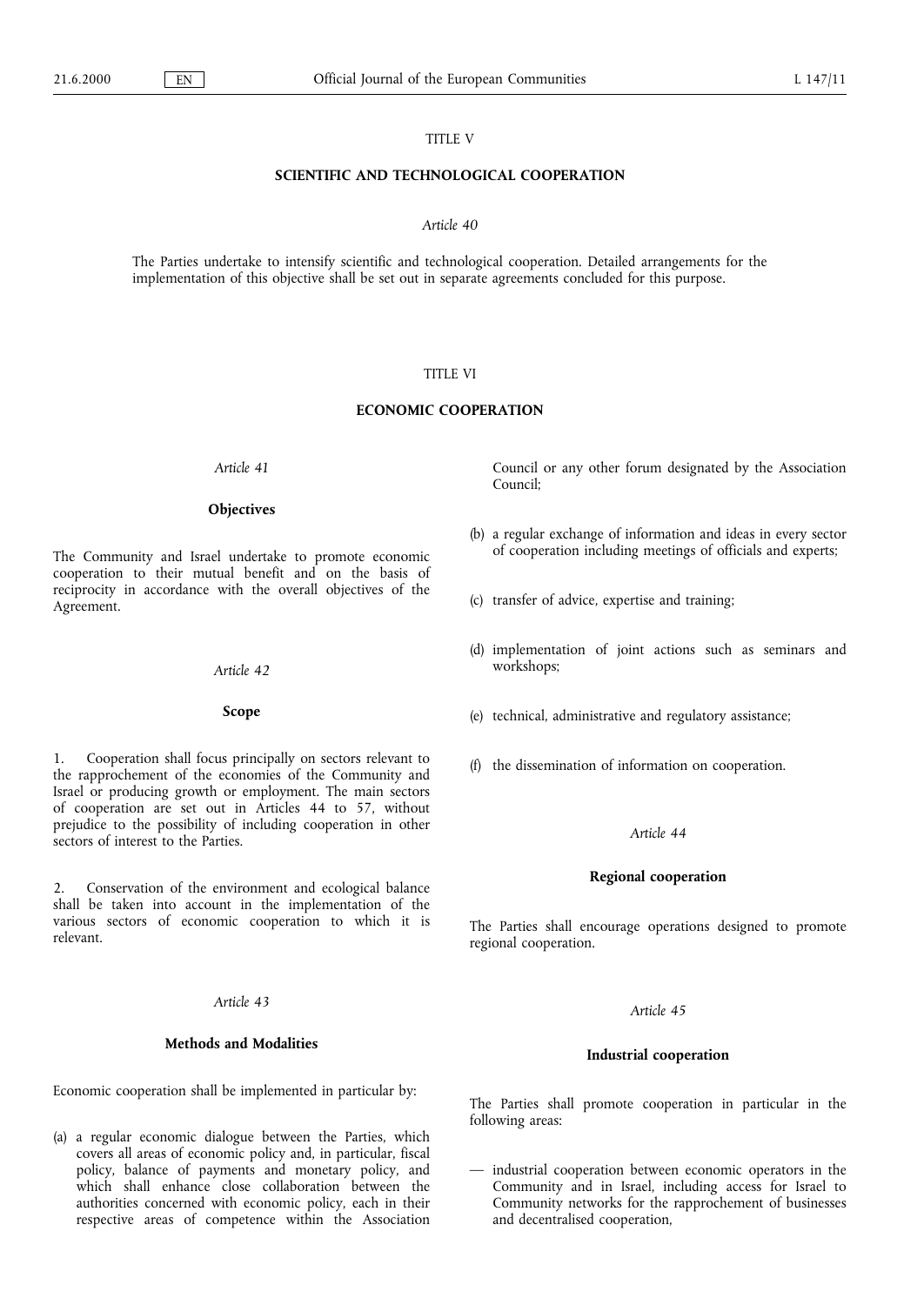- diversification of industrial output in Israel,
- cooperation between small and medium-sized enterprises in the Community and Israel,
- easier access to investment finance,
- $-$  information and support services,
- $-$  stimulation of innovation.

### Article 46

#### Agriculture

The Parties shall focus cooperation in particular on:

- support for policies implemented by them to diversify production,
- promotion of environment-friendly agriculture,
- closer relations between businesses, groups and organisations representing trades and professions in Israel and in the Community on a voluntary basis,
- technical assistance and training,
- harmonisation of phytosanitary and veterinary standards,
- integrated rural development, including improvement in basic services and development of associated economic activities,
- cooperation among rural regions, exchange of experience and know-how concerning rural development.

## Article 47

### **Standards**

The Parties shall aim to reduce differences in standardisation and conformity assessment. To this end the Parties shall conclude where appropriate agreements on mutual recognition in the field of conformity assessment.

### Article 48

## Financial services

The Parties shall cooperate, where appropriate through the conclusion of agreements, on the adoption of common rules and standards, inter alia, for accounting and for supervisory and regulatory systems of banking, insurance and other financial sectors.

#### Article 49

### Customs

1. The Parties commit themselves to developing customs cooperation to ensure that the provisions on trade are observed. For this purpose they shall establish a dialogue on customs matters.

2. Cooperation shall focus on the simplification and computerisation of customs procedures, which shall, in particular, take the form of exchange of information among experts and vocational training.

3. Without prejudice to other forms of cooperation envisaged in this agreement, notably for the fight against drugs and money laundering, the Parties' administrations shall provide mutual assistance in accordance with the provisions of Protocol 5.

#### Article 50

### Environment

1. The Parties shall promote cooperation in the tasks of preventing deterioration of the environment, controlling pollution and ensuring the rational use of natural resources, with a view to ensuring sustainable development and promoting regional environmental projects.

- 2. Cooperation shall focus, in particular, on:
- desertification,
- the quality of Mediterranean water and the control and prevention of marine pollution,
- waste management,
- salinisation,
- environmental management of sensitive coastal areas,
- environmental education and awareness,
- the use of advanced tools of environmental management, environmental monitoring methods and surveillance, including the use of environmental information systems (EIS) and environmental impact assessment,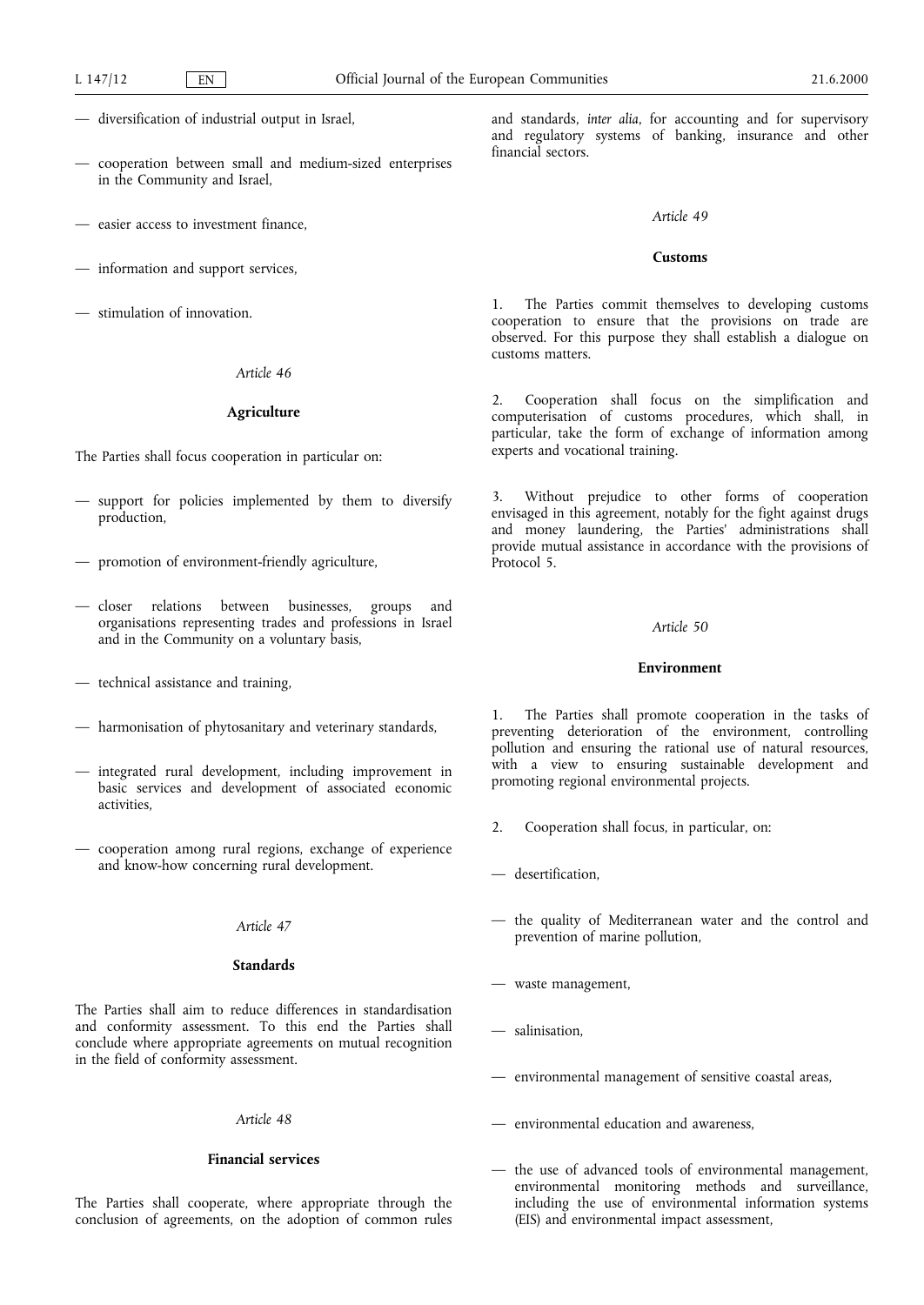- the impact of industrial development on the environment in general and the safety of industrial facilities in particular,
- $-$  the impact of agriculture on soil and water quality.

## Article 51

### Energy

1. The Parties consider that global warming and the depletion of fossil fuel sources are a serious threat to mankind. The Parties shall therefore cooperate with a view to developing sources of renewable energy, to ensure the use of fuels with the purpose of limiting pollution of the environment and promoting energy conservation.

The Parties shall endeavour to encourage operations designed to favour regional cooperation on matters such as transit of gas, oil and electricity.

#### Article 52

#### Information infrastructures and telecommunications

The Parties shall promote cooperation in the development of information infrastructures and telecommunications to their mutual benefit. Cooperation shall focus primarily on pursuing actions related to research and technological development, harmonisation of standards and modernisation of technology.

#### Article 53

### Transport

1. The Parties shall promote cooperation in the field of transport and related infrastructure, in order to improve the efficiency of movement of passengers and of goods, both at bilateral and regional level.

- 2. Cooperation shall focus, in particular, on:
- achieving high standards of safety and security in maritime and air transport; for this purpose the Parties shall establish consultations at expert level to exchange information,
- $-$  standardisation of technical equipment, in particular in combined, multimodal transport and transhipment,

 promotion of joint technological and research programmes.

#### Article 54

## Tourism

The Parties shall exchange information on planned tourism development and tourism marketing projects, tourism shows, exhibitions, conventions and publications.

#### Article 55

#### Approximation of laws

The Parties shall use their best endeavours to approximate their respective laws in order to facilitate the implementation of this Agreement.

### Article 56

### Drugs and money laundering

- 1. The Parties shall cooperate with a view in particular to:
- improving the effectiveness of policies and measures to counter the supply of, and illicit trafficking in, narcotic drugs and psychotropic substances and the reduction of the abuse of these products,
- $-$  encouraging a joint approach to reducing demand,
- preventing the use of the Parties' financial systems to launder capital arising from criminal activities in general and drug trafficking in particular.

2. Cooperation shall take the form of exchange of information and, where appropriate, joint activities on:

- $-$  drafting and implementation of national legislation,
- monitoring trade in precursors,
- establishment of social and health institutions and information systems and the implementation of projects along these lines, including training and research projects,
- implementation of the highest possible international standards relating to the fight against money laundering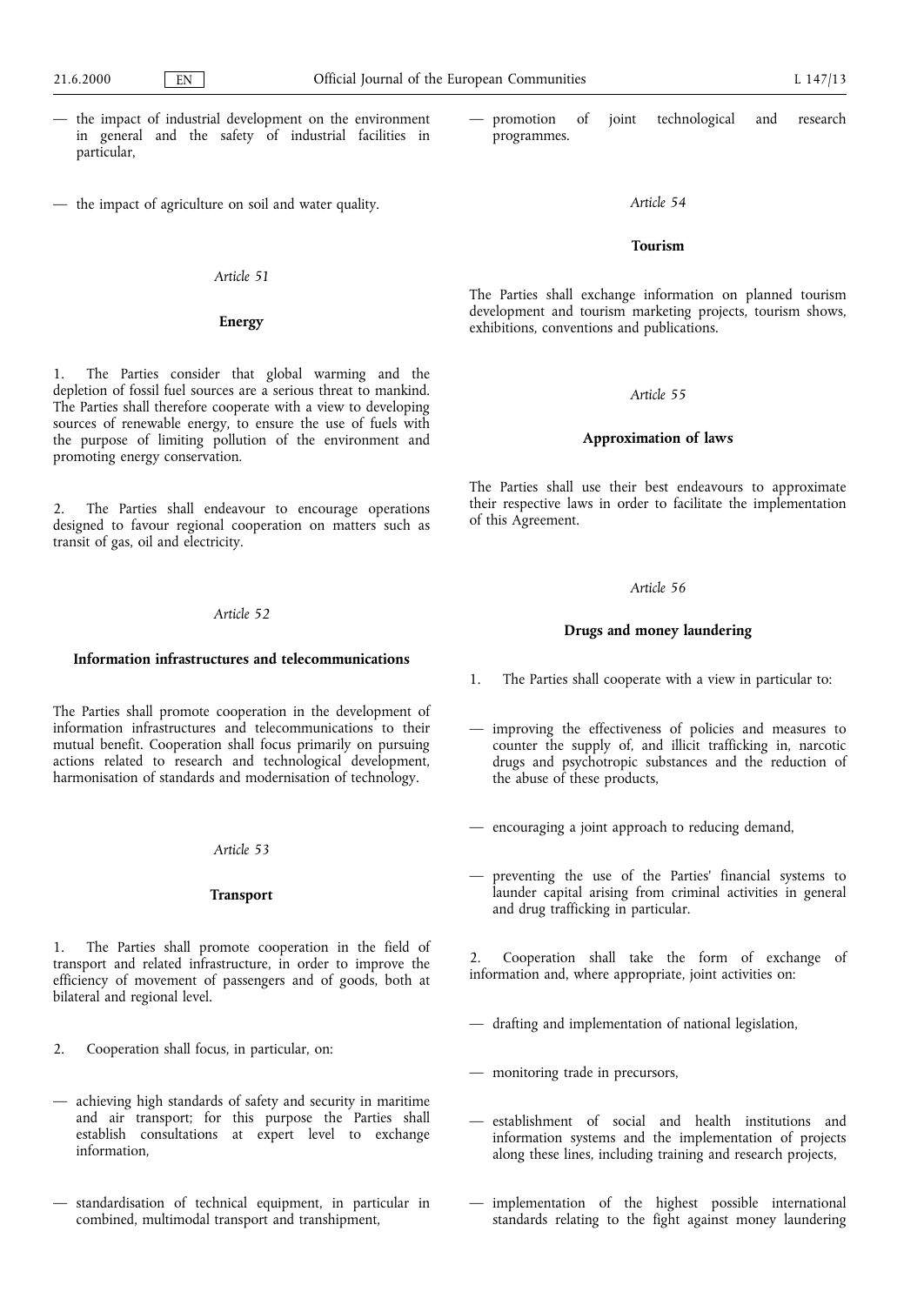these operations.

Chemical Action Task Force (CATF).

of consultations and close coordination.

and the misuse of chemical precursors, in particular those adopted by the Financial Action Task Force (FATF) and the

3. The Parties shall determine together, in accordance with their respective legislation, the strategies and cooperation methods appropriate for attaining these objectives. Their operations, other than joint operations, shall form the subject

The relevant public and private sector bodies, in accordance with their own powers, working with the competent bodies of Israel, the Community and its Member States, may take part in

Article 57

## Migration

The Parties shall cooperate with a view in particular to:

- defining areas of mutual interest concerning policies on immigration,
- $-$  increasing the effectiveness of measures aimed at preventing or curbing illegal migratory flows.

#### TITLE VII

## COOPERATION ON AUDIOVISUAL AND CULTURAL MATTERS, INFORMATION AND **COMMUNICATION**

## Article 58

1. The Parties shall undertake to promote cooperation in the audiovisual sector to their mutual benefit.

2. The Parties shall seek ways of associating Israel with Community initiatives in this sector, thus enabling cooperation in such areas as coproduction, training, development and distribution.

#### Article 59

The Parties shall promote cooperation on education, training and youth exchange. The areas of cooperation may include in particular: youth exchanges, cooperation among universities and other educational/training institutions, language training, translation and other ways of promoting better mutual understanding of their respective cultures.

## Article 60

The Parties shall promote cultural cooperation. The areas of cooperation may include in particular translation, exchange of works of art and artists, conservation and restoration of historic and cultural monuments and sites, training of persons working in the cultural field, the organisation of European-oriented cultural events, raising mutual awareness

and contributing to the dissemination of information on outstanding cultural events.

Article 61

The Parties shall promote activities of mutual interest in the field of information and communication.

#### Article 62

Cooperation shall be implemented in particular through:

- (a) a regular dialogue between the Parties;
- (b) a regular exchange of information and ideas in every sector of cooperation including meetings of officials and experts;
- (c) transfer of advice, expertise and training;
- (d) implementation of joint actions such as seminars and workshops;
- (e) technical, administrative and regulatory assistance;
- (f) the dissemination of information on cooperation initiatives.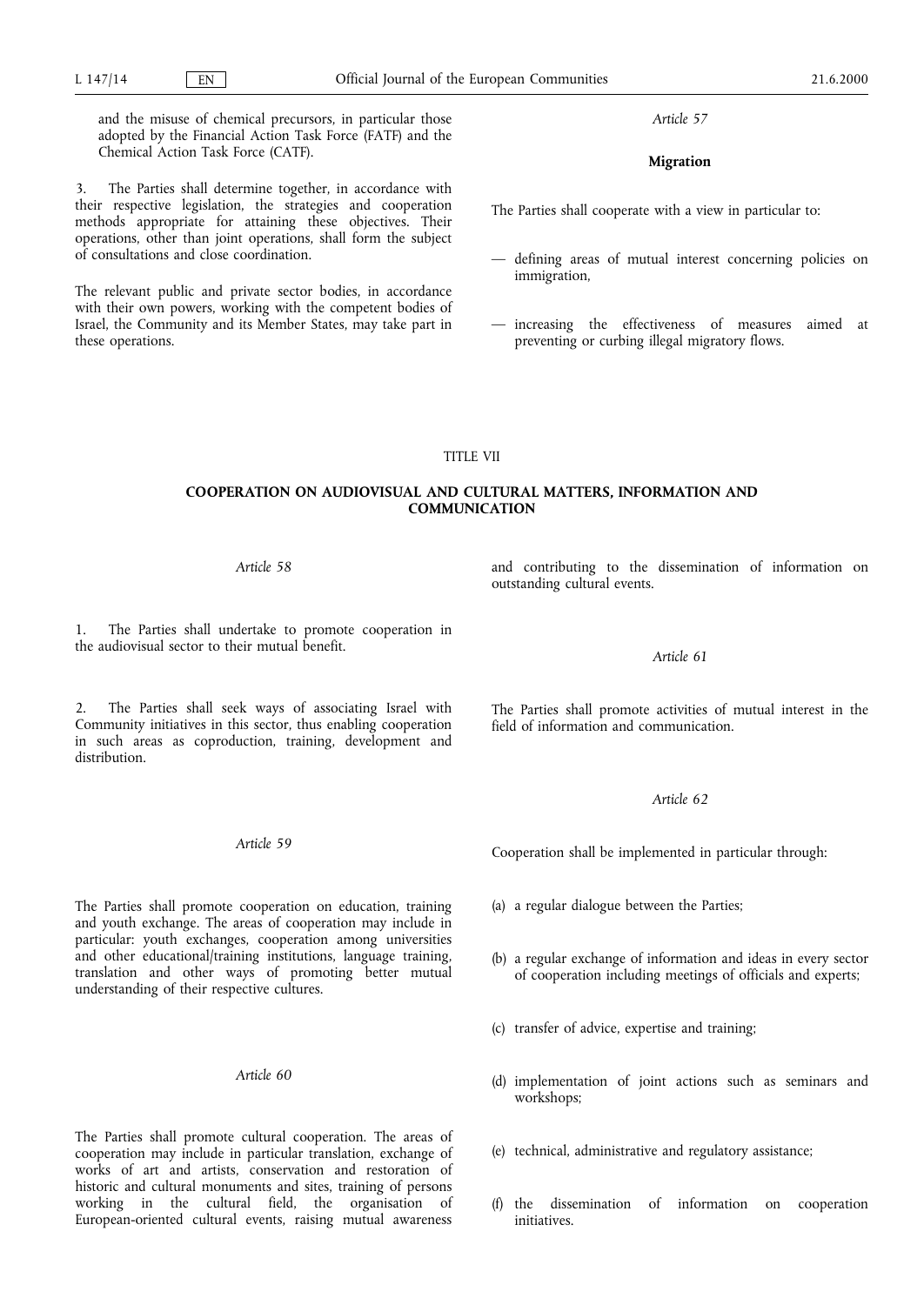## TITLE VIII

## SOCIAL MATTERS

### Article 63

1. The Parties shall conduct a dialogue covering all aspects of mutual interest. The dialogue shall cover in particular questions relating to social problems of post-industrial societies, such as unemployment, rehabilitation of disabled people, equal treatment for men and women, labour relations, vocational training, work safety and hygiene, etc.

2. Cooperation will take place through experts' meetings, seminars and workshops.

### Article 64

In order to coordinate the social security regimes of Israeli workers legally employed on the territory of a Member State and of their family members legally resident there, the following provisions should apply, subject to the conditions and modalities applicable in each Member State:

- all periods of insurance, employment or residence fulfilled by such workers in the different Member States shall be totalled for the purposes of the establishment of the right to old age, invalidity and survivors' pensions and allowances and for the purposes of medical care for themselves and their families,
- all pensions and allowances for old age, survivors, accident at work, occupational illness or invalidity, with the

exception of non-contributory payments, shall benefit from free transfer to Israel at the rate applicable resulting from the legislation of the liable Member State(s),

 $-$  the workers concerned shall receive family allowances for the members of their family referred to above.

Israel shall grant to workers who are nationals of a Member State legally employed on its territory and to their family members legally resident there a treatment similar to that referred to in paragraph 1, second and third indents, subject to the conditions and modalities applicable in Israel.

## Article 65

1. The Association Council shall decide on the provisions for the implementation of the objectives contained in Article 64.

2. The Association Council shall decide on the modalities of administrative cooperation to guarantee the management and control necessary for the implementation of the provisions contained in paragraph 1.

## Article 66

The arrangements decided by the Association Council, in accordance with Article 65, shall in no way affect the rights and obligations resulting from bilateral agreements between Israel and the Member States where these agreements provide for a more favourable treatment of Israeli nationals or for nationals of the Member States.

### TITLE IX

### INSTITUTIONAL, GENERAL AND FINAL PROVISIONS

#### Article 67

An Association Council is hereby established which shall meet at ministerial level once a year and when circumstances require, at the initiative of its Chairman and in accordance with the conditions laid down in its rules of procedure. It shall examine any major issues arising within the framework of this Agreement and any other bilateral or international issues of mutual interest.

## Article 68

1. The Association Council shall consist of the members of the Council of the European Union and members of the Commission of the European Communities, on the one hand, and members of the Government of the State of Israel, on the other.

2. The Association Council shall establish its Rules of Procedure.

3. Members of the Association Council may arrange to be represented in accordance with the provisions laid down in its Rules of Procedure.

4. The Association Council shall be chaired in turn by a member of the Council of the European Union and a member of the Government of the State of Israel, in accordance with the provisions laid down in its Rules of Procedure.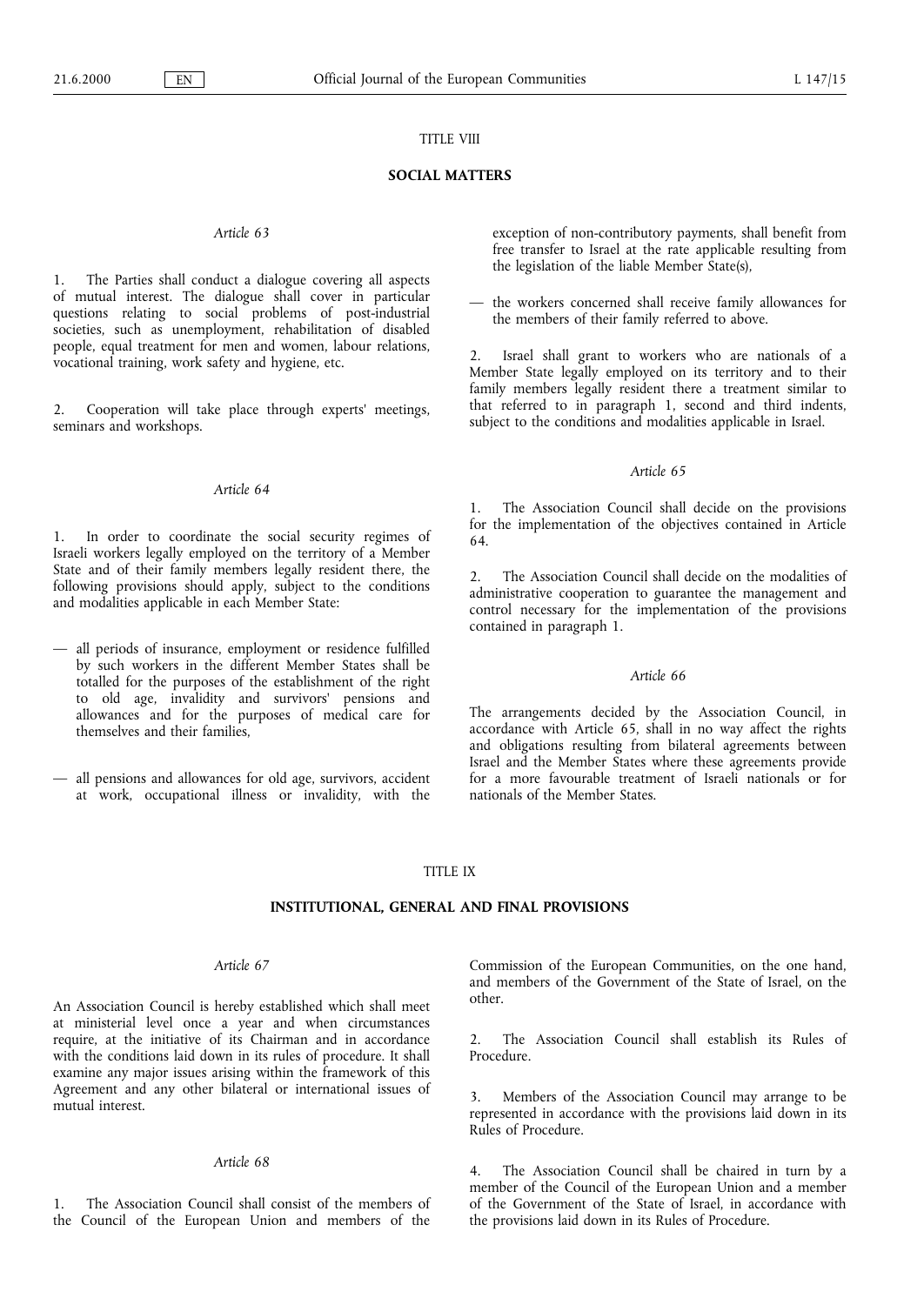## Article 69

1. The Association Council shall, for the purpose of attaining the objectives of the Agreement, have the power to take decisions in the cases provided for therein.

These decisions shall be binding on the Parties which shall take the measures necessary to implement the decisions taken. The Association Council may also make appropriate recommendations.

2. The Association Council shall draw up its decisions and recommendations by agreement between the Parties.

## Article 70

1. Subject to the powers of the Association Council, an Association Committee is hereby established which shall be responsible for the implementation of the Agreement.

2. The Association Council may delegate to the Association Committee, in full or in part, any of its powers.

## Article 71

1. The Association Committee, which shall meet at official level, shall consist of representatives of the members of the Council of the European Union and of members of the Commission of the European Communities, on the one hand, and of representatives of the Government of the State of Israel, on the other.

2. The Association Committee shall establish its Rules of Procedure.

3. The Association Committee shall be chaired in turn by a representative of the Presidency of the Council of the European Union and by a representative of the Government of the State of Israel.

## Article 72

1. The Association Committee shall have the power to take decisions for the management of the Agreement as well as in those areas in which the Association Council has delegated its powers to it.

These decisions shall be binding on the Parties which shall take the measures necessary to implement the decisions taken.

The Association Committee shall draw up its decisions by agreement between the Parties.

### Article 73

The Association Council may decide to set up any working group or body necessary for the implementation of the Agreement.

### Article 74

The Association Council shall take all appropriate measures to facilitate cooperation and contacts between the European Parliament and the Knesset of the State of Israel, and between the Economic and Social Committee of the Community and the Economic and Social Council of Israel.

# Article 75

1. Each of the Parties may refer to the Association Council any dispute relating to the application or interpretation of this Agreement.

2. The Association Council may settle the dispute by means of a decision.

3. Each Party shall be bound to take the measures involved in carrying out the decision referred to in paragraph 2.

In the event of it not being possible to settle the dispute in accordance with paragraph 2, either Party may notify the other of the appointment of an arbitrator; the other Party must then appoint a second arbitrator within two months. For the application of this procedure, the Community and the Member States shall be deemed to be one Party to the dispute.

The Association Council shall appoint a third arbitrator.

The arbitrators' decisions shall be taken by majority vote.

Each party to the dispute must take the steps required to implement the decision of the arbitrators.

## Article 76

Nothing in the Agreement shall prevent a Party from taking any measures:

- (a) which it considers necessary to prevent the disclosure of information contrary to its essential security interests;
- (b) which relate to the production of, or trade in, arms, munitions or war materials or to research, development or production indispensable for defence purposes, provided that such measures do not impair the conditions of competition in respect of products not intended for specifically military purposes;
- (c) which it considers essential to its own security in the event of serious internal disturbances affecting the maintenance of law and order, in time of war or serious international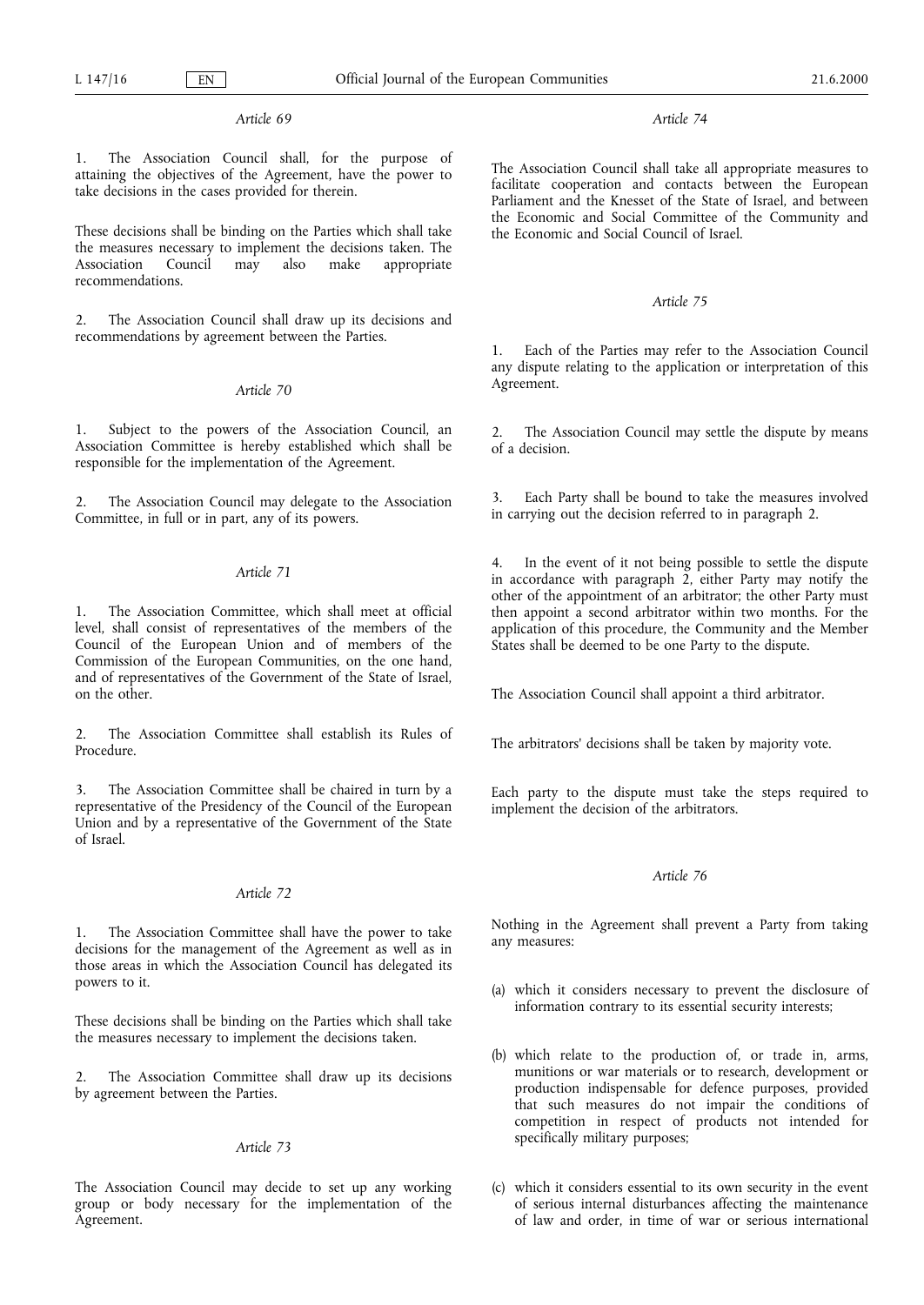tension constituting threat of war or in order to carry out obligations it has accepted for the purpose of maintaining peace and international security.

### Article 77

In the fields covered by this Agreement, and without prejudice to any special provisions contained therein:

- $-$  the arrangements applied by Israel in respect of the Community shall not give rise to any discrimination between the Member States, their nationals, or their companies or firms,
- the arrangements applied by the Community in respect of Israel shall not give rise to discrimination between Israeli nationals or its companies or firms.

## Article 78

As regards direct taxation, nothing in the Agreement shall have the effect of:

- extending the fiscal advantages granted by either Party in any international agreement or arrangement by which it is bound,
- preventing the adoption or application by either Party of any measure aimed at preventing the avoidance or the evasion of taxes,
- opposing the right of either Party to apply the relevant provisions of its tax legislation to taxpayers whose position, as regards place of residence, is not identical.

## Article 79

The Parties shall take any general or specific measures required to fulfil their obligations under the Agreement. They shall see to it that the objectives set out in the Agreement are attained.

2. If either Party considers that the other Party has failed to fulfil an obligation under the Agreement, it may take appropriate measures. Before so doing, except in cases of special urgency, it shall supply the Association Council with all relevant information required for a thorough examination of the situation with a view to seeking a solution acceptable to the Parties.

In the selection of measures, priority shall be given to those which least disturb the functioning of the Agreement.

These measures shall be notified immediately to the Association Council and shall be the subject of consultations within the Association Council if the other Party so requests.

Article 80

Protocols 1 to 5, Annexes I to VII shall form an integral part of this Agreement. Declarations and Exchanges of Letters shall appear in the Final Act, which shall form an integral part of this Agreement.

### Article 81

For the purpose of this Agreement the term 'Parties' shall mean the Community, or the Member States, or the Community and the Member States, in accordance with their respective powers, of the one part, and Israel of the other part.

## Article 82

The Agreement is concluded for an unlimited period.

Each of the Parties may denounce the Agreement by notifying the other Party. The Agreement shall cease to apply six months after the date of such notification.

# Article 83

This Agreement shall apply, on the one hand, to the territories in which the Treaties establishing the European Community and the European Coal And Steel Community are applied and under the conditions laid down in those Treaties and, on the other hand, to the territory of the State of Israel.

## Article 84

This Agreement is drawn up in duplicate in the Danish, Dutch, English, Finnish, French, German, Greek, Italian, Portuguese, Spanish, Swedish and Hebrew languages; each of these texts being equally authentic, shall be deposited with the General Secretariat of the Council of the European Union.

## Article 85

This Agreement shall be approved by the Parties in accordance with their own procedures.

This Agreement shall enter into force on the first day of the second month following the date on which the Parties notify each other that the procedures referred to in the first paragraph have been completed.

Upon its entry into force this Agreement shall replace the Agreement between the European Community and the State of Israel, and the Agreement between the Member States of the European Coal and Steel Community, of the one part, and the State of Israel, of the other part, signed in Brussels on 11 May 1975.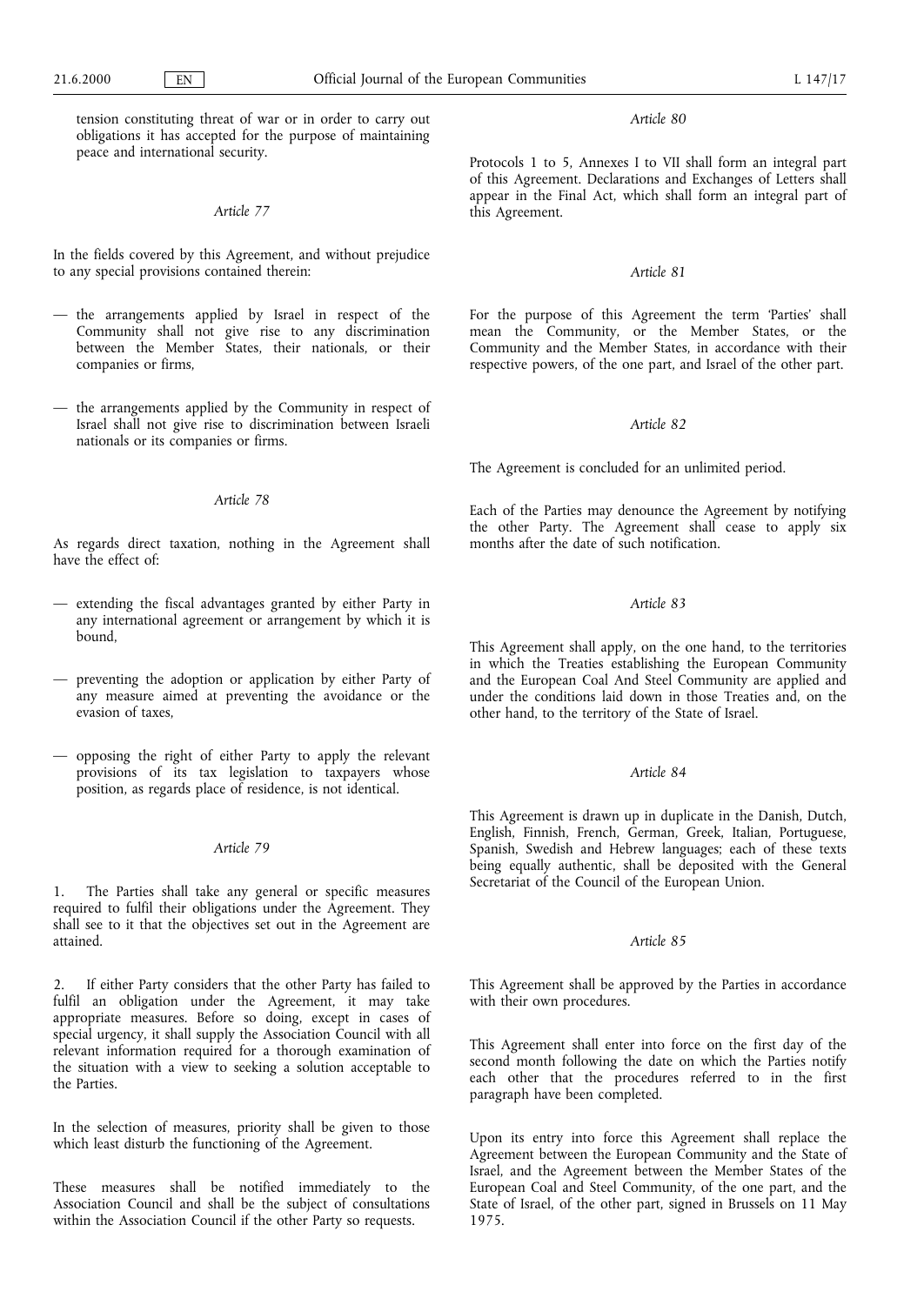Hecho en Bruselas, el veinte de noviembre de mil novecientos noventa y cinco.

Udfærdiget i Bruxelles, den tyvende november nitten hundrede og femoghalvfems.

Geschehen zu Brüssel am zwanzigsten November neunzehnhundertfünfundneunzig.

Έγινε στις Βρυξέλλες, στις είκοσι Νοεμβρίου χίλια εννιακόσια ενενήντα πέντε.

Done at Brussels on the twentieth day of November in the year one thousand, nine hundred and ninety-five.

Fait à Bruxelles, le vingt novembre mil neuf cent quatre-vingt-quinze.

Fatto a Bruxelles, addì venti novembre millenovecentonovantacinque.

Gedaan te Brussel, de twintigste november negentienhonderdvijfennegentig.

Feito em Bruxelas, em vinte de Novembro de mil novecentos e noventa e cinco.

Tehty Brysselissä kahdentenakymmenentenä päivänä marraskuuta vuonna tuhatyhdeksänsataayhdeksänkymmentäviisi.

Som skedde i Bryssel den tjugonde november nittonhundranittiofem.

נעשה בבריסל בכ"ז בחשוון תשנ"ו שהוא העשרים בנובמבר אלף תשע מאות תשעים וחמש.

Pour le Royaume de Belgique

Voor het Koninkrijk België

Für das Königreich Belgien

 $\int_{1}^{\infty}$ 

Cette signature engage également la Communauté française, la Communauté flamande, la Communauté germanophone, la Région wallonne, la Région flamande et la Région de Bruxelles-Capitale.

Deze handtekening verbindt eveneens de Vlaamse Gemeenschap, de Franstalige Gemeenschap, de Duitstalige Gemeenschap, het Vlaamse Gewest, het Waalse Gewest en het Brusselse Hoofdstedelijke Gewest.

Diese Unterschrift verbindet zugleich die Deutschsprachige Gemeinschaft, die Flämische Gemeinschaft, die Französische Gemeinschaft, die Wallonische Region, die Flämische Region und die Region Brüssel-Hauptstadt.

På Kongeriget Danmarks vegne

Mill Hillelo Retiren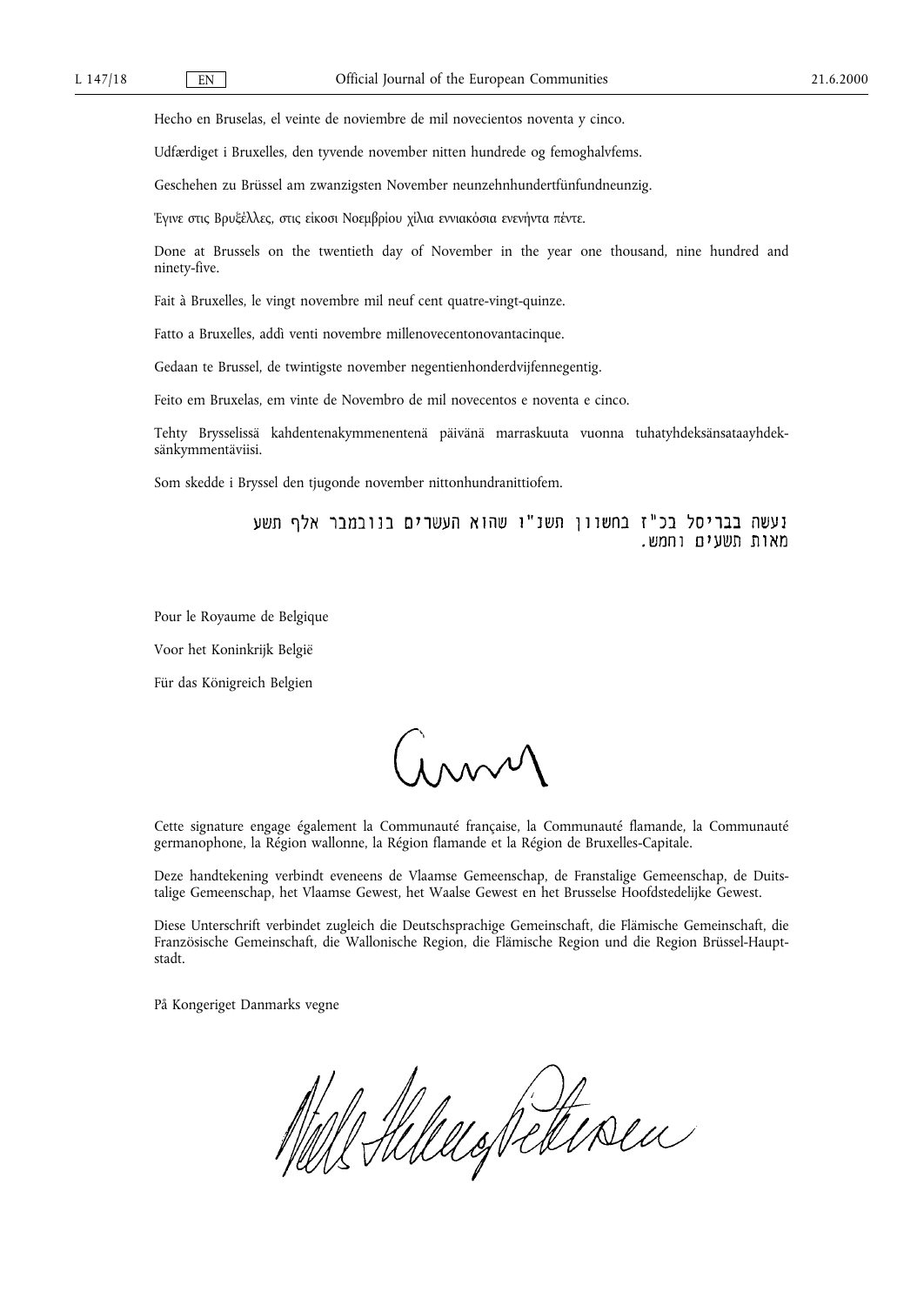Für die Bundesrepublik Deutschland

from

Για την Ελληνική Δημοκρατία

Por el Reino de España

aufellan

Pour la République française



Thar cheann na hÉireann For Ireland

Ł

Per la Repubblica italiana

 $3 - 11$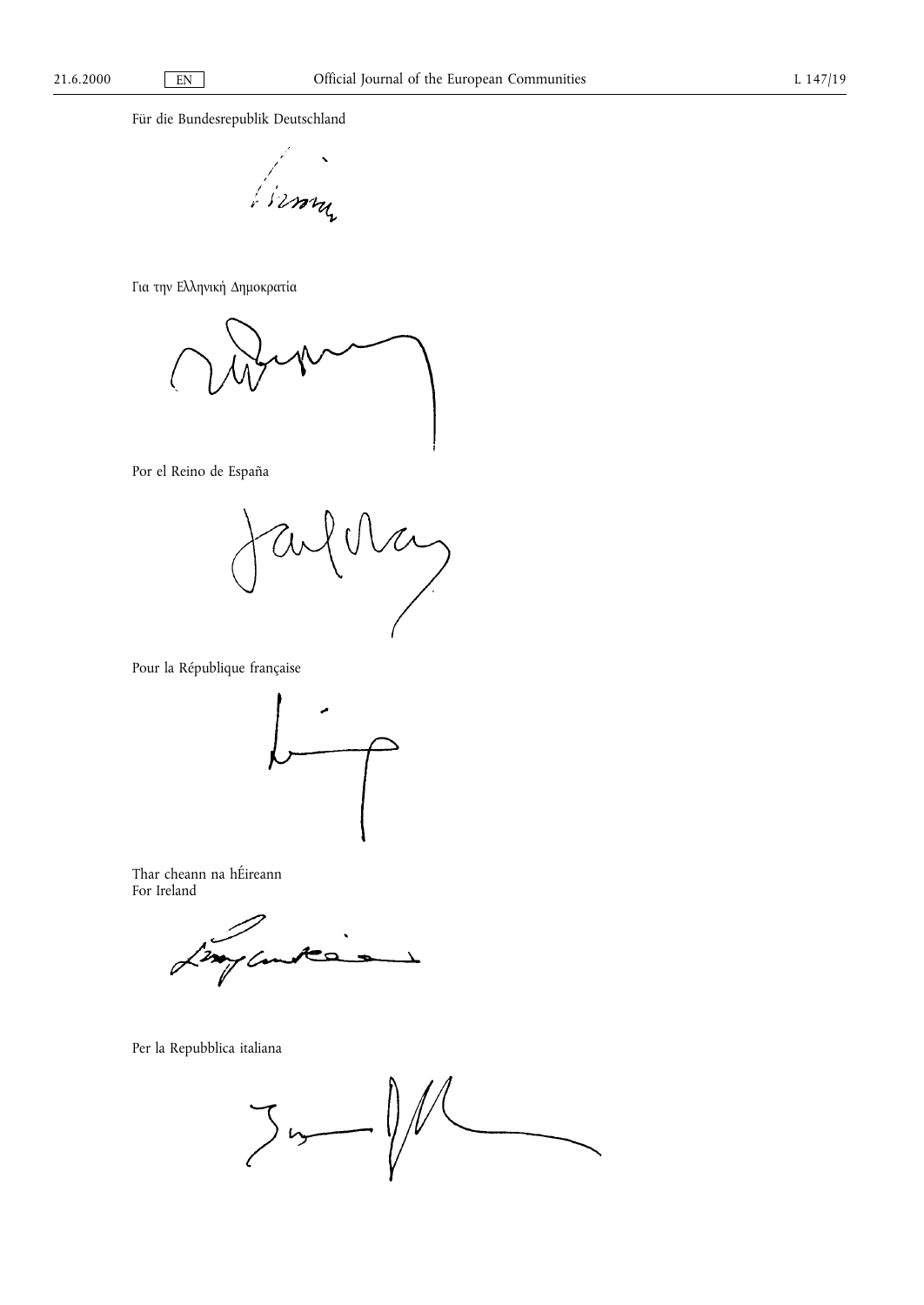Pour le Grand-Duché de Luxembourg



Voor het Koninkrijk der Nederlanden

 $Hv$  hill

Für die Republik Österreich

Loly Ele my

Pela República Portuguesa

Jui- Crume

Suomen tasavallan puolesta

Tarja Halomen

För Konungariket Sverige

Lara Kilchar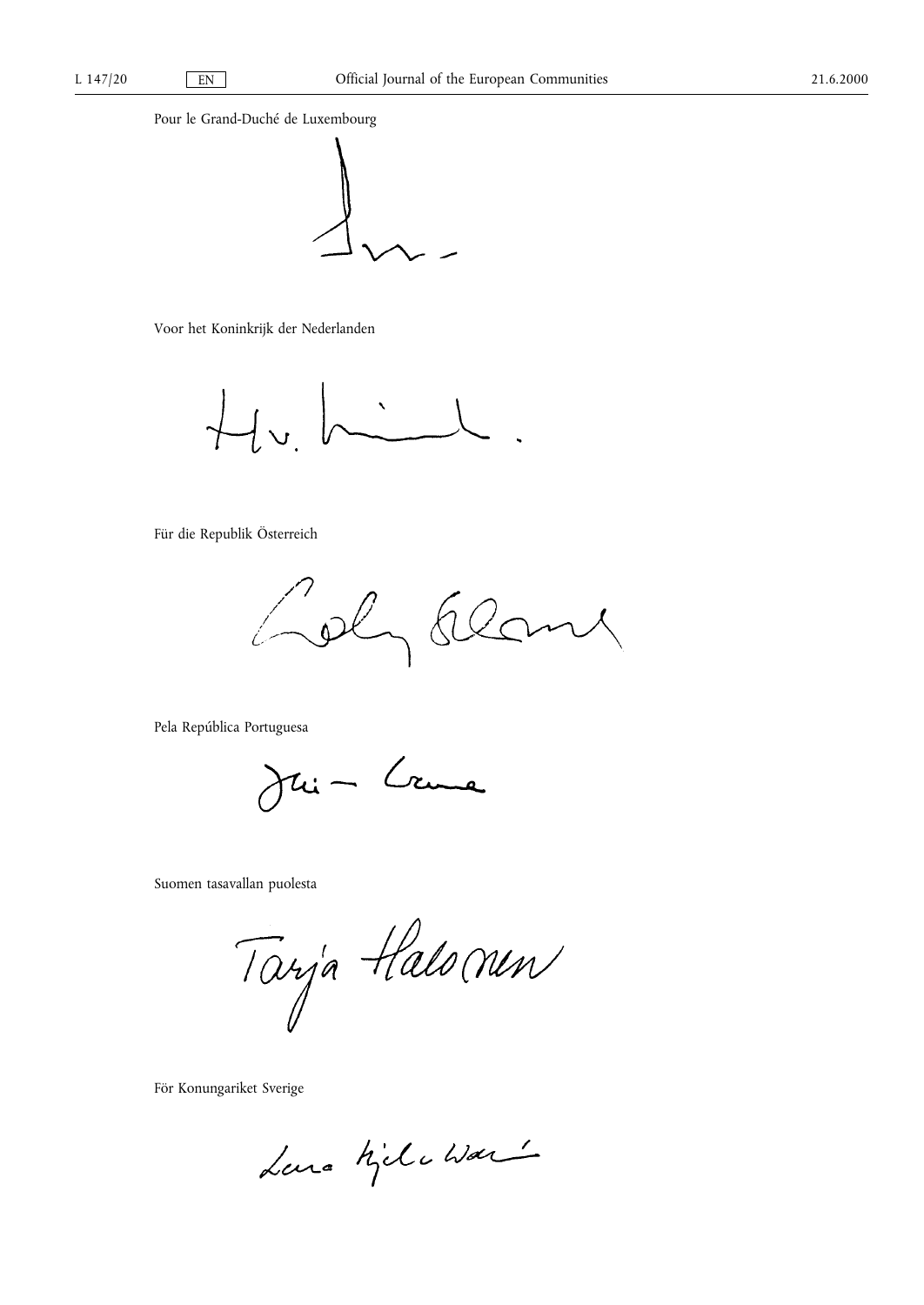For the United Kingdom of Great Britain and Northern Ireland

 $\mathcal{L}$ 

Por las Comunidades Europeas For De Europæiske Fællesskaber Für die Europäischen Gemeinschaften Για τις Ευρωπαϊκές Κοινότητες For the European Communities Pour les Communautés européennes Per le Comunità europee Voor de Europese Gemeenschappen Pelas Comunidades Europeias Euroopan yhteisöjen puolesta

På Europeiska gemenskapernas vägnar

hu  $\overline{\mathbf{A}}$ 

בשם ממשלת מדינת ישראל

 $22)$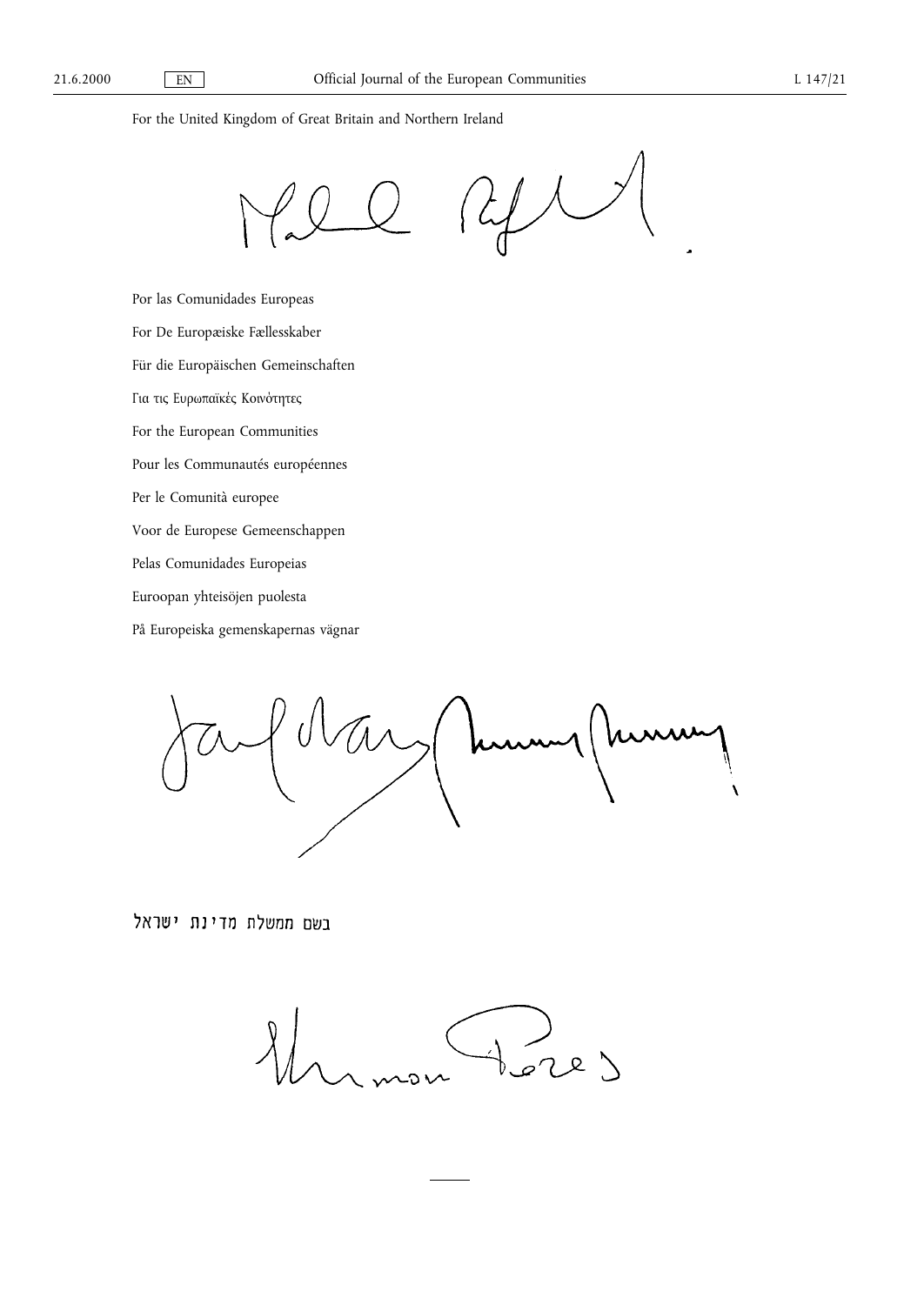## LIST OF ANNEXES

- Annex I List of products referred to in Article 7
- Annex II List of products referred to in Article 9
- Annex III List of products referred to in Article 9
- Annex IV List of products referred to in Article 9(2)
- Annex V List of products referred to in Article 9
- Annex VI List of products subject to concessions referred to in Article 9(6)
- Annex VII Intellectual, industrial and commercial property rights referred to in Article 39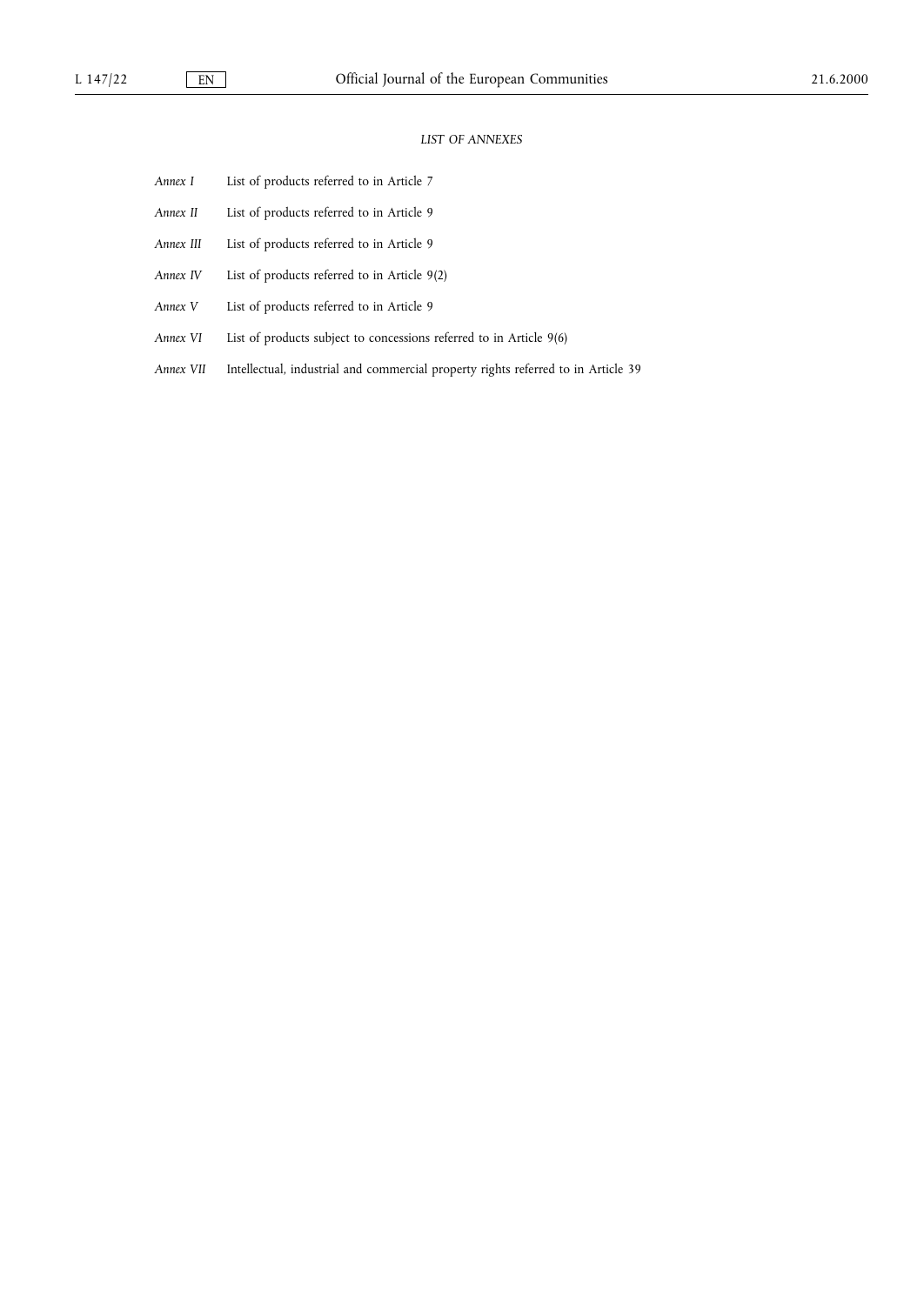# ANNEX I

# LIST OF PRODUCTS REFERRED TO IN ARTICLE 7

| CN code    | Description                                           |  |  |  |
|------------|-------------------------------------------------------|--|--|--|
| ex 3502    | Albumins, albuminates and other albumin derivatives:  |  |  |  |
| ex 3502 10 | $-$ Egg albumin:                                      |  |  |  |
|            | - — Other:                                            |  |  |  |
| 3502 10 91 |                                                       |  |  |  |
| 3502 10 99 | - — — Other                                           |  |  |  |
| ex 3502 90 | $\sim$ Other:                                         |  |  |  |
|            | — — Albumins, other than egg albumin:                 |  |  |  |
|            | - — Milk albumin (lactalbumin):                       |  |  |  |
| 3502 90 51 | dried (for example in sheets, scales, flakes, powder) |  |  |  |
| 3502 90 59 | Other                                                 |  |  |  |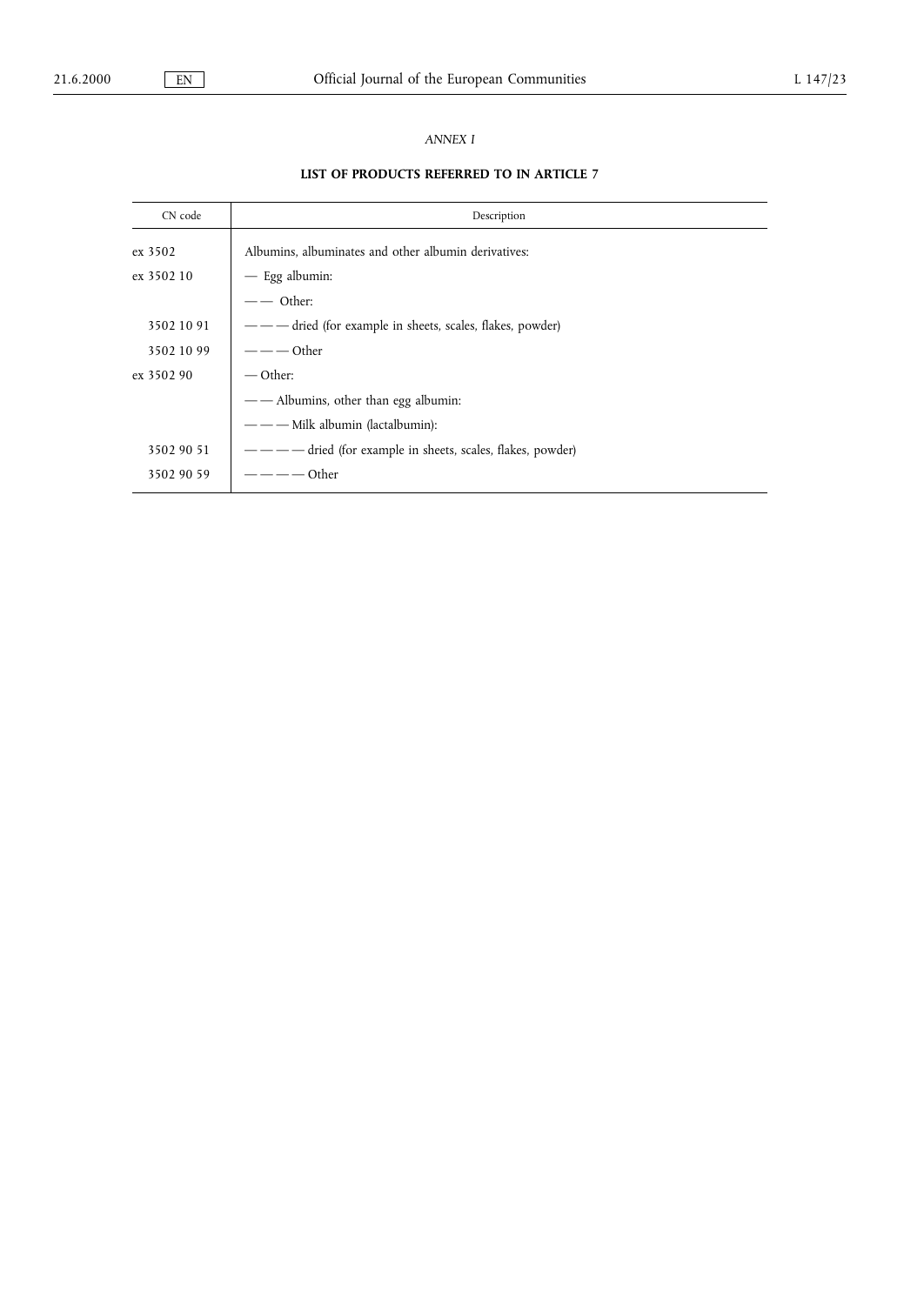## ANNEX II

# LIST OF PRODUCTS REFERRED TO IN ARTICLE 9

| CN code          | Description                                                                                                                                                                                                                                                                                                                                                                                                                                                               |
|------------------|---------------------------------------------------------------------------------------------------------------------------------------------------------------------------------------------------------------------------------------------------------------------------------------------------------------------------------------------------------------------------------------------------------------------------------------------------------------------------|
| 0403             | Buttermilk, curdled milk and cream, yoghurt, kephir and other fermented or acidified milk and<br>cream, whether or not concentrated or containing added sugar or other sweetening matter or<br>flavoured or containing added fruit, nuts or cocoa:                                                                                                                                                                                                                        |
| 0403 10 51       | — Yoghurt, flavoured or containing added fruits, nuts or cocoa                                                                                                                                                                                                                                                                                                                                                                                                            |
| to<br>0403 10 99 |                                                                                                                                                                                                                                                                                                                                                                                                                                                                           |
| 0403 90 71       | — Other, flavoured or containing added fruit, nuts or cocoa                                                                                                                                                                                                                                                                                                                                                                                                               |
| to<br>0403 90 99 |                                                                                                                                                                                                                                                                                                                                                                                                                                                                           |
|                  |                                                                                                                                                                                                                                                                                                                                                                                                                                                                           |
| 0710 40 00       | Sweetcorn (uncooked or cooked by steaming or boiling in water), frozen                                                                                                                                                                                                                                                                                                                                                                                                    |
| 0711 90 30       | Sweetcorn provisionally preserved (for example, by sulphur dioxide gas, in brine, in sulphur water<br>or in other preservative solution), but unsuitable in that state for immediate consumption                                                                                                                                                                                                                                                                          |
| ex 1517          | Margarine; edible mixtures or preparations of animal or vegetable fats or oils or of fractions of<br>different fats or oils of this Chapter, other than edible fats or oils or their fractions of No 1516:                                                                                                                                                                                                                                                                |
| 1517 10 10       | — Margarine, excluding liquid margarine, containing more than 10% but not more than 15% by<br>weight of milk fats                                                                                                                                                                                                                                                                                                                                                         |
| 1517 90 10       | — Other, containing more than 10% but not more than 15% by weight of milk fats                                                                                                                                                                                                                                                                                                                                                                                            |
| ex 1704          | Sugar confectionery (including white chocolate), not containing cocoa; excluding liquorice extract<br>containing more than 10% by weight of sucrose but not containing other added substances,<br>falling within CN code 1704 90 10                                                                                                                                                                                                                                       |
| 1806             | Chocolate and other food preparations containing cocoa                                                                                                                                                                                                                                                                                                                                                                                                                    |
| ex 1901          | Malt extract; food preparations of flour, meal, starch or malt extract, not containing cocoa powder<br>or containing cocoa powder in a proportion by weight of less than 50%, not elsewhere specified<br>or included; food preparations of goods Nos 0401 to 0404, not containing cocoa powder or<br>containing cocoa powder in a proportion by weight of less than 10%, not elsewhere specified or<br>included, excluding preparations falling within CN code 1901 90 91 |
| ex 1902          | Pasta, excluding stuffed pasta falling within CN codes 1902 20 10 and 1902 20 30; couscous,<br>whether or not prepared                                                                                                                                                                                                                                                                                                                                                    |
| 1903             | Tapioca and substitutes therefor prepared from starch, in the form of flakes, grains, pearls, siftings<br>or similar forms                                                                                                                                                                                                                                                                                                                                                |
| 1904             | Prepared foods obtained by the swelling or roasting of cereals or cereal products (for example<br>cornflakes); cereals other than maize (corn), in grain form, precooked or otherwise prepared                                                                                                                                                                                                                                                                            |
| 1905             | Bread, pastry, cakes, biscuits and other bakers' wares, whether or not containing cocoa;<br>communion wafers, empty cachets of a kind suitable for pharmaceutical use, sealing wafers, rice<br>paper and similar products                                                                                                                                                                                                                                                 |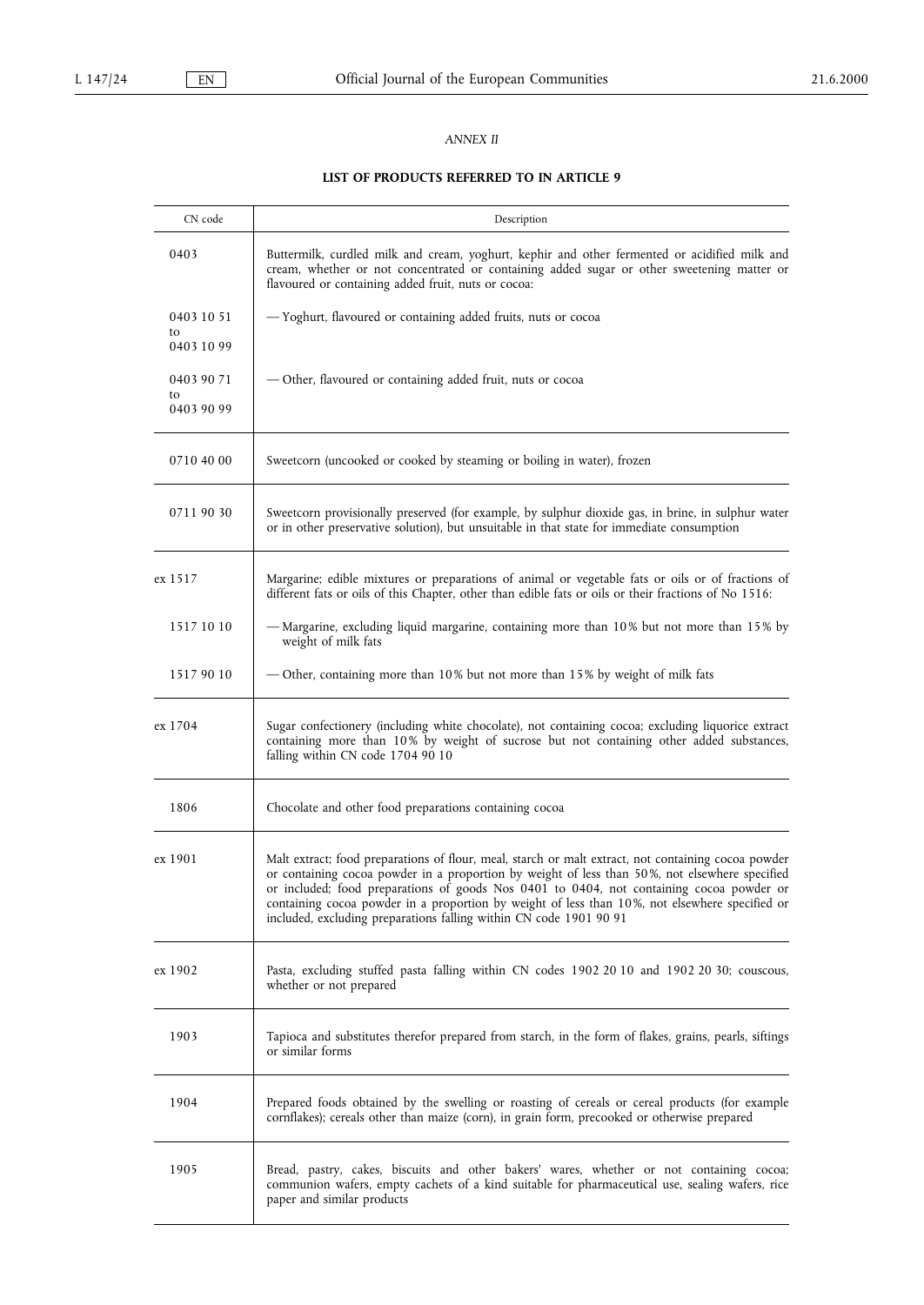| CN code                        | Description                                                                                                                                                                        |
|--------------------------------|------------------------------------------------------------------------------------------------------------------------------------------------------------------------------------|
| 2001 90 30                     | Sweetcorn (Zea mays var. saccharata), prepared or preserved by vinegar or acetic acid                                                                                              |
| 2001 90 40                     | Yams, sweet potatoes and similar edible parts of plants containing 5% or more by weight of<br>starch, prepared or preserved by vinegar or acetic acid                              |
| 2004 10 91                     | Potatoes in the form of flour, meal or flakes, prepared or preserved otherwise than by vinegar or<br>acetic acid, frozen                                                           |
| 2004 90 10                     | Sweetcorn (Zea mays var. saccharata), prepared or preserved otherwise than by vinegar or acetic<br>acid, frozen                                                                    |
| 2005 20 10                     | Potatoes in the form of flour, meal or flakes, prepared or preserved otherwise than by vinegar or<br>acetic acid, not frozen                                                       |
| 2005 80 00                     | Sweetcorn (Zea mays var. saccharata), prepared or preserved otherwise than by vinegar or acetic<br>acid, not frozen                                                                |
| 2008 92 45                     | Prepaations of the muesli type based on unroasted cereal flakes                                                                                                                    |
| 2008 99 85                     | Maize (corn), other than sweetcorn (Zea mays var. saccharata) otherwise prepared or preserved, not<br>containing added spirit or added sugar                                       |
| 2008 99 91                     | Yams, sweet potatoes and similar edible parts of plants, containing 5% or more by weight of<br>starch, otherwise prepared or preserved, not containing added spirit or added sugar |
| 2101 10 98                     | Preparations with a basis of coffee                                                                                                                                                |
| 2101 20 98                     | Preparations with a basis of tea or maté                                                                                                                                           |
| 2101 30 19                     | Roasted coffee substitutes excluding roasted chicory                                                                                                                               |
| 2101 30 99                     | Extracts, essences and concentrates of roasted coffee substitutes excluding those of roasted chicory                                                                               |
| 2102 10 31<br>to<br>2102 10 39 | Bakers' yeasts                                                                                                                                                                     |
| ex 2103                        | Sauces and preparations therefor:<br>– Mayonnaise                                                                                                                                  |
| 2105                           | Ice cream and other edible ice, whether or not containing cocoa                                                                                                                    |
| ex 2106                        | Food preparations not elsewhere specified or included other than those falling within CN codes<br>2106 10 20 and 2106 90 92 and other than flavoured or coloured sugar syrups      |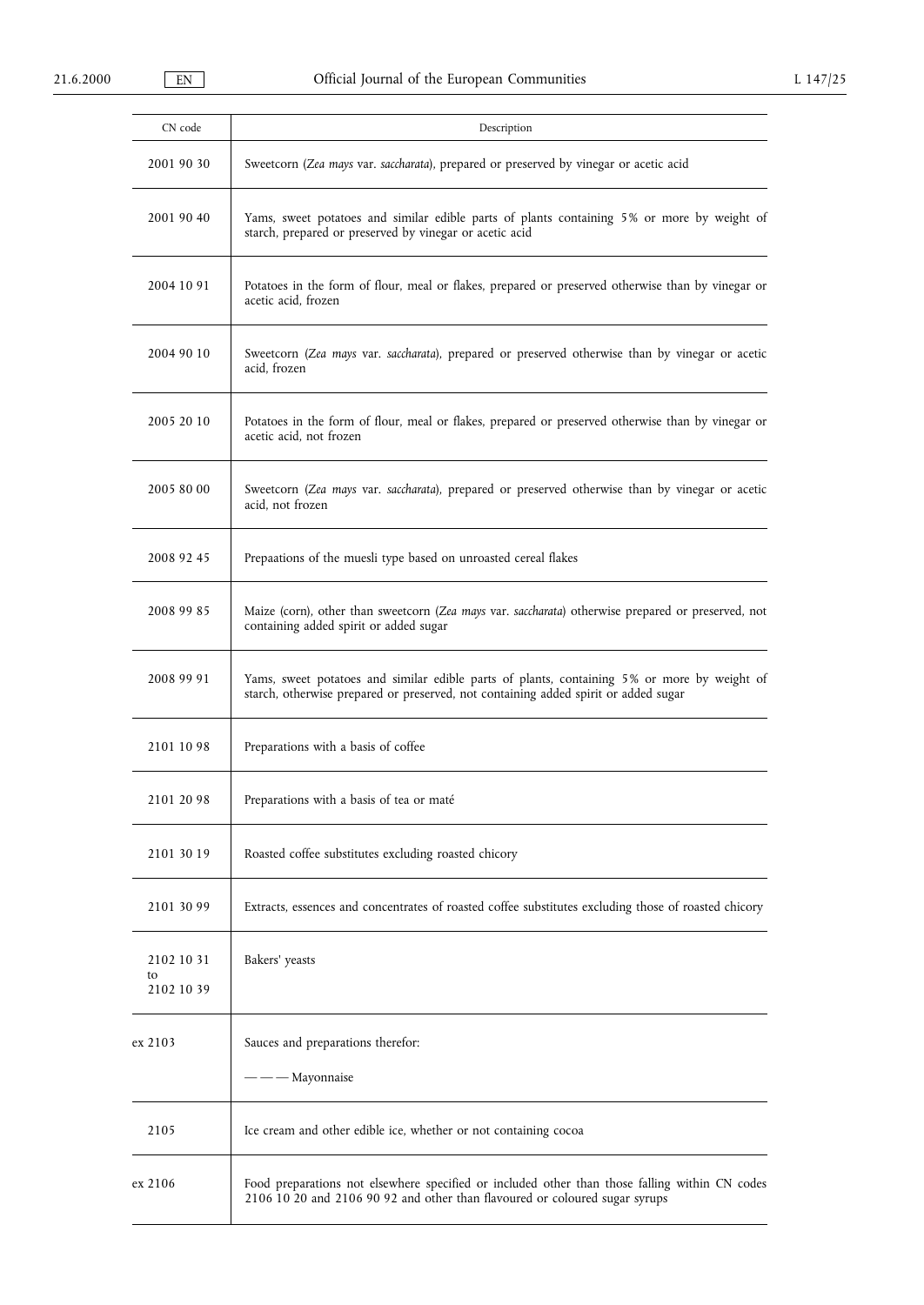| CN code                                | Description                                                                                                                                                                                                                                                           |
|----------------------------------------|-----------------------------------------------------------------------------------------------------------------------------------------------------------------------------------------------------------------------------------------------------------------------|
| 2202 90 91<br>2202 90 95<br>2202 90 99 | Non-alcoholic beverages, not including fruit or vegetable juices of CN code 2009, containing<br>products of CN code 0401 to 0404 or fat obtained from products of CN code 0401 to 0404                                                                                |
| 2905 43 00                             | Mannitol                                                                                                                                                                                                                                                              |
| 290544                                 | D-Glucitol (sorbitol)                                                                                                                                                                                                                                                 |
| ex 3505 10                             | Dextrins and other modified starches, excluding esterified and etherified starches of CN code<br>3505 10 50                                                                                                                                                           |
| 3505 20                                | Glues based on starches or on dextrins or other modified starches                                                                                                                                                                                                     |
| 3809 10                                | Finishing agents, dye carriers to accelerate the dyeing or fixing of dyestuffs and other products and<br>preparations (for example, dressings and mordants), of a kind used in the textile, paper, leather or<br>like industries, not elsewhere specified or included |
| 3823 60                                | Sorbitol other than that of CN code 2905.44                                                                                                                                                                                                                           |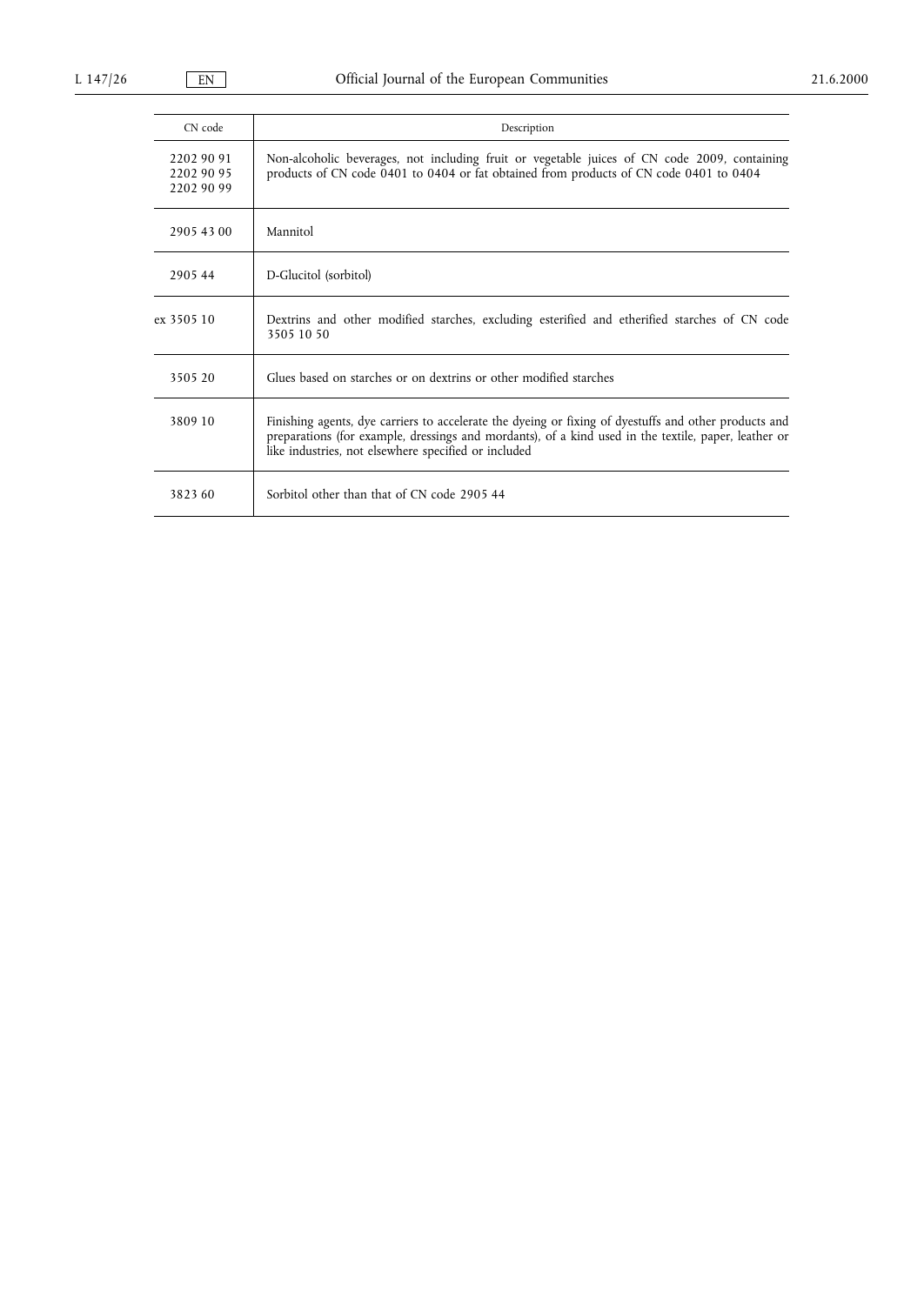## ANNEX III

# LIST OF PRODUCTS REFERRED TO IN ARTICLE 9

| CN code    | Descriptions of goods                                                      |     |
|------------|----------------------------------------------------------------------------|-----|
| 3501       | Casein, caseinates and other casein derivatives; casein glues:             |     |
| 3501 10    | — Casein:                                                                  |     |
| 3501 10 10 | — For the manufacture of regenerated textile fibres $(2)$                  | 0%  |
| 3501 10 50 | — For industrial uses other than manufacture of foodstuffs or fodder $(2)$ | 3%  |
| 3501 10 90 | $ -$ Other                                                                 | 12% |
| 3501 90    | $-$ Other:                                                                 |     |
| 3501 90 90 | Other                                                                      | 8%  |

( 1) In cases where the duties set out in this column exceed the duties notified to GATT the latter rates will apply.

( 2) Entry under this subheading is subject to conditions laid down in the relevant Community provisions.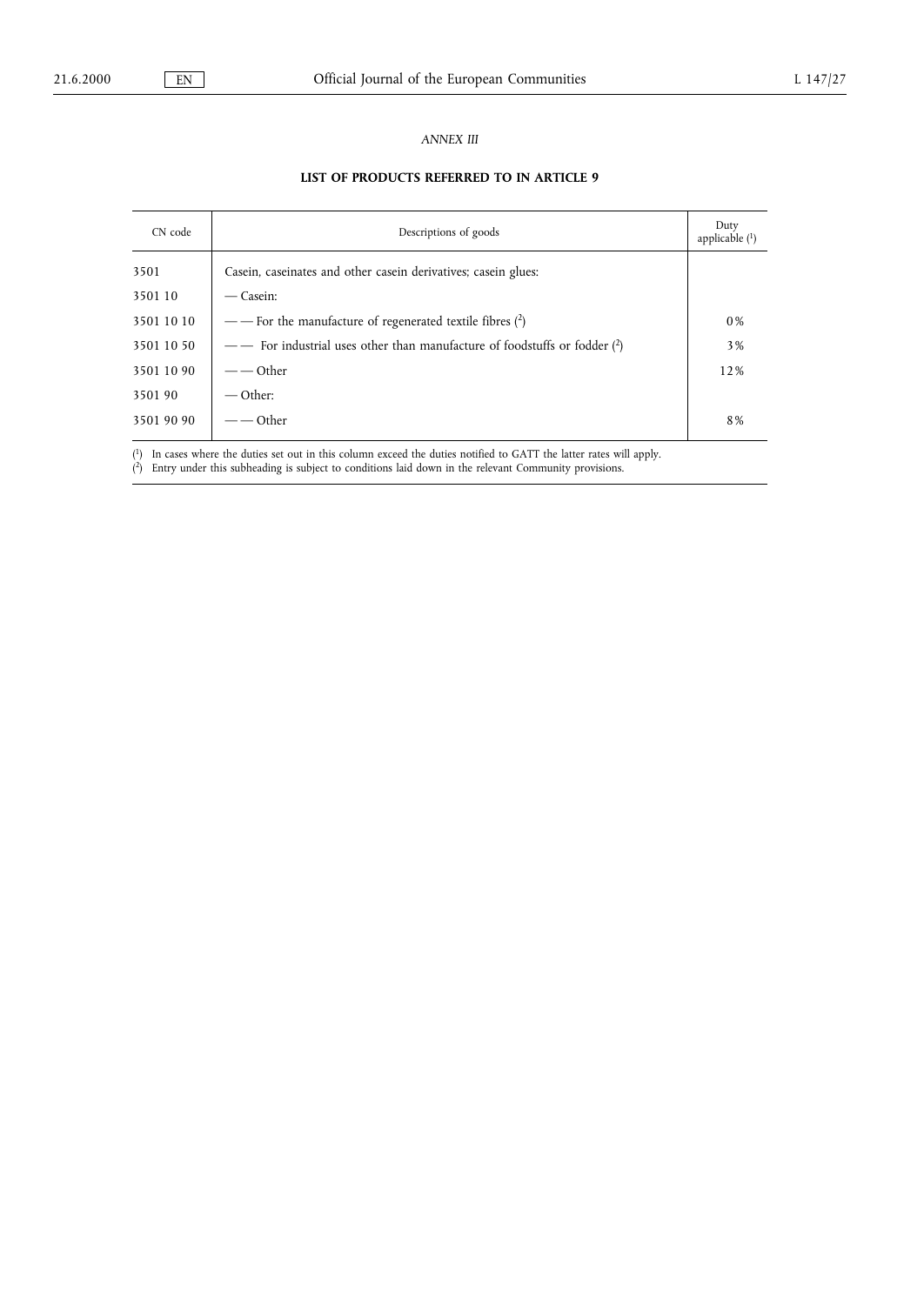## ANNEX IV

# LIST OF PRODUCTS REFERRED TO IN ARTICLE 9(2)

| CN code            |                  | Description                                                                                                                   |  |  |  |  |  |  |
|--------------------|------------------|-------------------------------------------------------------------------------------------------------------------------------|--|--|--|--|--|--|
| 1902               |                  | Pasta and couscous:                                                                                                           |  |  |  |  |  |  |
|                    | A                | — of durum wheat                                                                                                              |  |  |  |  |  |  |
|                    | B                | — Other                                                                                                                       |  |  |  |  |  |  |
| 1905 10            |                  | Crispbread                                                                                                                    |  |  |  |  |  |  |
| 1905 20 90         |                  | Gingerbread and the like, not especially for diabetics:                                                                       |  |  |  |  |  |  |
|                    | A                | - Containing over 15% by weight of flour from cereals other than wheat in relation to the total<br>flour content              |  |  |  |  |  |  |
|                    | B                | $-$ Other                                                                                                                     |  |  |  |  |  |  |
| ex 3000            | A                | - Waffles and wafers:                                                                                                         |  |  |  |  |  |  |
|                    | A1               | - - Not filled, whether or not coated:                                                                                        |  |  |  |  |  |  |
|                    | A1a              | Containing over 15% by weight of flour from cereals other than wheat in relation to the<br>total flour content                |  |  |  |  |  |  |
|                    | A1b              | - — — Other                                                                                                                   |  |  |  |  |  |  |
|                    | A <sub>2</sub>   | $-$ Other:                                                                                                                    |  |  |  |  |  |  |
|                    | A <sub>2</sub> a | -- Containing not less than 1,5% milk fats or not less than 2,5% of milk proteins                                             |  |  |  |  |  |  |
|                    | A2b              | – — — Other                                                                                                                   |  |  |  |  |  |  |
| 1905 40 10         |                  | Rusks, containing added sugar, honey, other sweetening matter, eggs, fat, cheese, fruit, cocoa or<br>similar:                 |  |  |  |  |  |  |
|                    | A                | - Containing over 15% by weight of flour from cereals other than wheat in relation to the total<br>flour content              |  |  |  |  |  |  |
|                    | B                | — Other                                                                                                                       |  |  |  |  |  |  |
| 1905               |                  |                                                                                                                               |  |  |  |  |  |  |
| ex 3000<br>$+9019$ | B                | - Other bakers' wares, containing added sugar, honey, other sweetening matter, eggs, fat, cheese,<br>fruit, cocoa or similar: |  |  |  |  |  |  |
|                    | B1               | - - Containing added eggs, not less than 10% by weight                                                                        |  |  |  |  |  |  |
|                    | B <sub>2</sub>   | - - Containing added dried fruit or nuts:                                                                                     |  |  |  |  |  |  |
|                    | B <sub>2</sub> a | --- Containing not less than 1,5% milk fats or not less than 2,5% milk proteins; See Annex V                                  |  |  |  |  |  |  |
|                    | B <sub>2</sub> b | $---$ Other:                                                                                                                  |  |  |  |  |  |  |
|                    | B3               | Containing less than 10% by weight of added sugar and not containing added eggs; dried<br>fruit or nuts:                      |  |  |  |  |  |  |
|                    | B3a(i)           | - Containing over 15% by weight of flour from cereals other than wheat in relation to<br>the total flour content              |  |  |  |  |  |  |
|                    | B3a(ii)          | $---$ Other                                                                                                                   |  |  |  |  |  |  |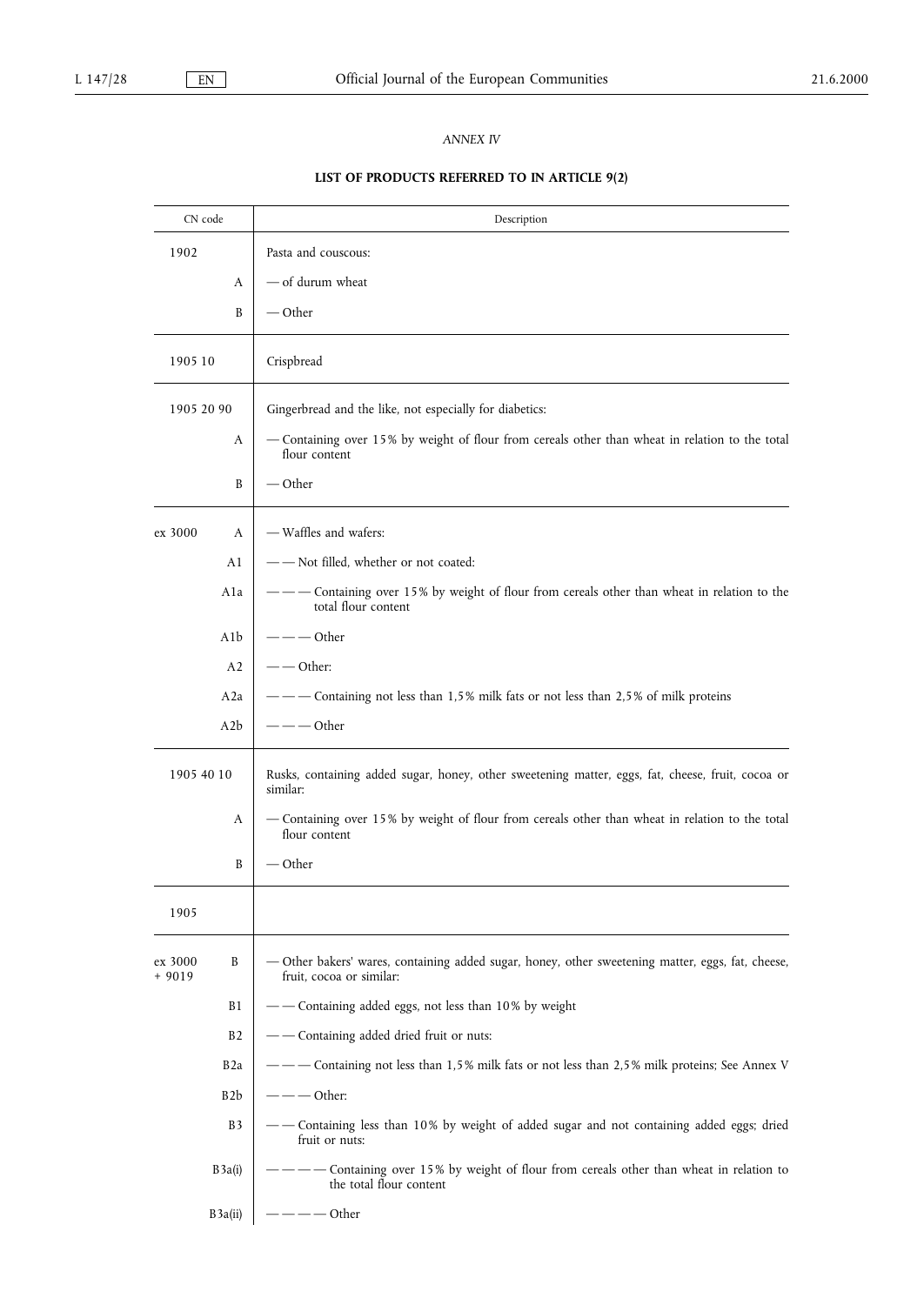| CN code                | Description                                                                                                                                         |  |  |  |
|------------------------|-----------------------------------------------------------------------------------------------------------------------------------------------------|--|--|--|
| B3b                    | $---$ Other:                                                                                                                                        |  |  |  |
| B3b(i)                 | - Containing over 15% by weight of flour from cereals other than wheat in relation to<br>the total flour content                                    |  |  |  |
| $---$ Other<br>B3b(ii) |                                                                                                                                                     |  |  |  |
| <b>B4</b>              | $-$ - Other:                                                                                                                                        |  |  |  |
| B <sub>4</sub> a       | — — Containing not less than 1,5% milk fats or not less than 2,5% milk proteins; see Annex V                                                        |  |  |  |
| B <sub>4</sub> b       | $---$ Other                                                                                                                                         |  |  |  |
| 2105                   | Ice cream and other edible ice, whether or not containing cocoa:                                                                                    |  |  |  |
| A                      | — containing no milk fats or containing less than 3% by weight of such fats                                                                         |  |  |  |
| B                      | - containing 3% or more by weight of milk fats but less than 7%                                                                                     |  |  |  |
| $\mathsf{C}$           | - containing 7% or more by weight of milk fats                                                                                                      |  |  |  |
| ex 2207 10 50          | Alcohol obtained from grape or grape wine of an alcoholic strength by volume of 80% vol or<br>higher, used in the production of alcoholic beverages |  |  |  |
| ex 1099                | Alcohol obtained from grape or grape wine, of an alcoholic strength by volume of 80% vol or<br>higher, other                                        |  |  |  |
| ex 2208 20             | Spirits obtained by distilling grape wine or grape marc, the price of which is up to USD 0,05 per<br>cl and containing less than 17% vol alcohol    |  |  |  |
| 3502 10 00             | Egg albumin:                                                                                                                                        |  |  |  |
| A                      | — Dried                                                                                                                                             |  |  |  |
| B                      | — Other                                                                                                                                             |  |  |  |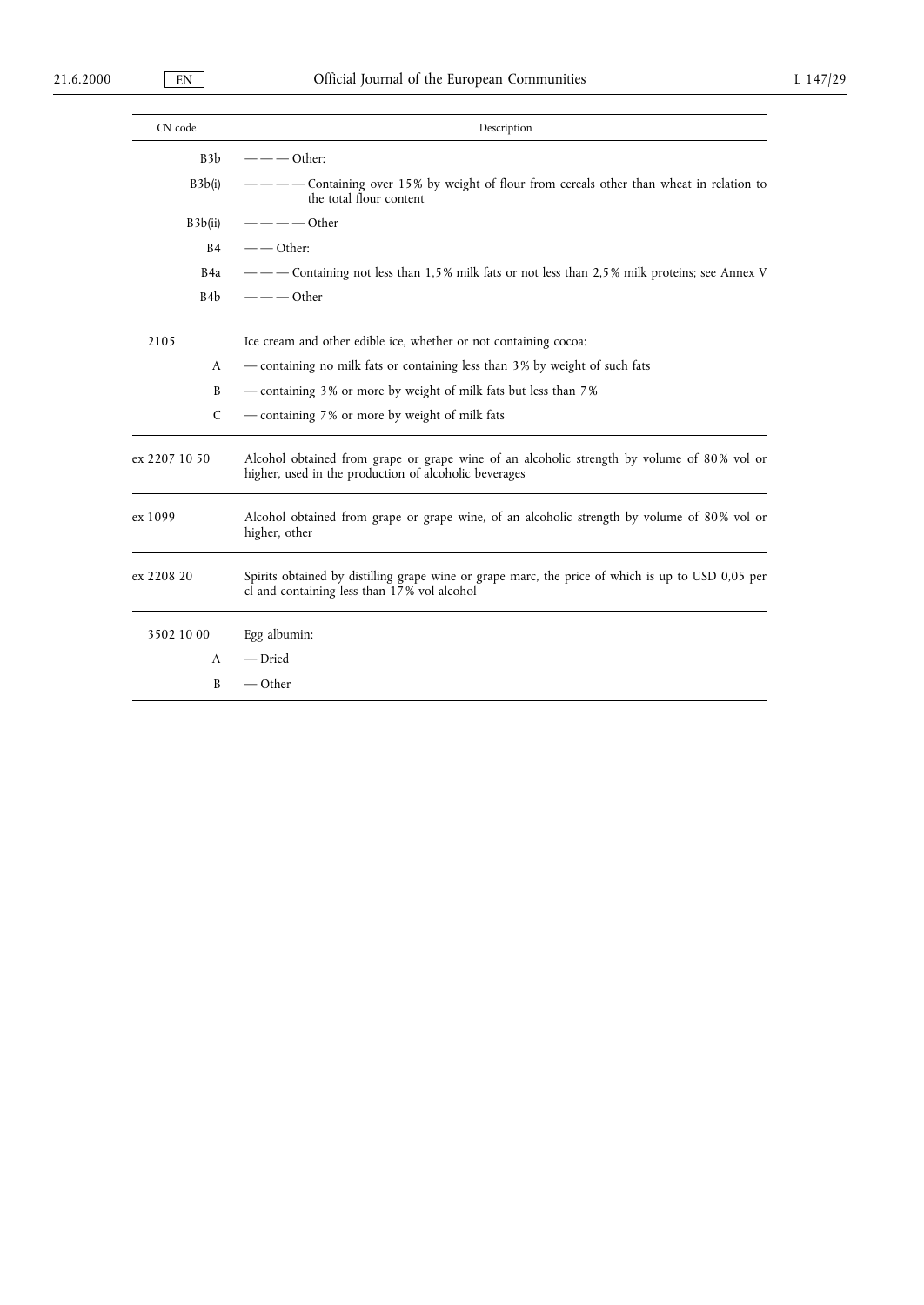## ANNEX V

## LIST OF PRODUCTS REFERRED TO IN ARTICLE 9

| Israeli<br>Customs code                             | Descriptions of goods                                                                                                                                                                                                                                                                                                                                                                 | Duty applicable $(1)$                      |
|-----------------------------------------------------|---------------------------------------------------------------------------------------------------------------------------------------------------------------------------------------------------------------------------------------------------------------------------------------------------------------------------------------------------------------------------------------|--------------------------------------------|
| 1704                                                | Sugar confectionery (including white chocolate), not containing cocoa:                                                                                                                                                                                                                                                                                                                |                                            |
| 1704 10                                             | - Chewing gum, whether or not sugar-coated:                                                                                                                                                                                                                                                                                                                                           |                                            |
|                                                     | containing 60% or more by weight of sucrose (including invert sugar<br>expressed as sucrose)                                                                                                                                                                                                                                                                                          |                                            |
|                                                     | Other                                                                                                                                                                                                                                                                                                                                                                                 | <b>USD</b><br>$0.075$ /kg ( <sup>2</sup> ) |
| 1704 90                                             | — Other                                                                                                                                                                                                                                                                                                                                                                               |                                            |
|                                                     | - — Other                                                                                                                                                                                                                                                                                                                                                                             |                                            |
| 1806                                                | Chocolate and other food preparations containing cocoa                                                                                                                                                                                                                                                                                                                                | 0%                                         |
| ex 1901<br>ex 2004<br>ex 2005<br>ex 2103<br>ex 2104 | Preparations of flour, meal, starch or malt extract, of a kind used as infant<br>food or for dietetic or culinary purposes containing less than 50% by weight<br>of cocoa, excluding dietetic preparations made of soya-bean flour, containing<br>soya-bean oil and other vegetable oil, carbohydrates and salt, and dietetic<br>preparations with a basis of flour having no gluten: |                                            |
| 1901 10 20                                          | - of flour, meal, starch or malt extract                                                                                                                                                                                                                                                                                                                                              | 8%                                         |
| 1901 20 20                                          | - of flour, meal, starch or malt extract                                                                                                                                                                                                                                                                                                                                              | 8%                                         |
| 1901 90 30                                          | - of flour, meal, starch or malt extract                                                                                                                                                                                                                                                                                                                                              | 8%                                         |
| 2004 10 10                                          | - products of flour or meal                                                                                                                                                                                                                                                                                                                                                           | 8%                                         |
| 2004 90 10                                          | - products of flour or meal                                                                                                                                                                                                                                                                                                                                                           | 8%                                         |
| 2005 20 10                                          | - products of flour or meal                                                                                                                                                                                                                                                                                                                                                           | 8%                                         |
| 2005 40 10                                          | - products of flour or meal                                                                                                                                                                                                                                                                                                                                                           | 8%                                         |
| 2005 59 10                                          | - products of flour or meal                                                                                                                                                                                                                                                                                                                                                           | 8%                                         |
| 2005 90 10                                          | - products of flour or meal                                                                                                                                                                                                                                                                                                                                                           | 8%                                         |
| 2103 90 20                                          | - of flour, meal, starch or malt extract                                                                                                                                                                                                                                                                                                                                              | 8%                                         |
| 2104 10 10                                          | - of flour, meal, starch or malt extract                                                                                                                                                                                                                                                                                                                                              | 8%                                         |
| 1904 10                                             | Prepared foods obtained by the swelling or roasting of cereals or cereal<br>products                                                                                                                                                                                                                                                                                                  | 8%                                         |
| 3505                                                | Dextrins and other modified starches (for example, pregelatinised or<br>esterified starches); glues based on starches, or on dextrins or other modified<br>starches with the exception of starches:                                                                                                                                                                                   |                                            |
| 3505 10                                             | — Dextrins and other modified starches:                                                                                                                                                                                                                                                                                                                                               |                                            |
| 3505 10 30                                          | - Starches, esterified or etherified                                                                                                                                                                                                                                                                                                                                                  | 8%                                         |
| 3505 10 90                                          | Other modified starches and dextrins                                                                                                                                                                                                                                                                                                                                                  | 8%                                         |
| 3505 20 00                                          | — Glues                                                                                                                                                                                                                                                                                                                                                                               | 8%                                         |

( 1) In cases where the duties set out in this column exceed the duties notified to GATT the latter rates will apply.

( 2) Within an annual quota of 5 000 tonnes this duty will be reduced to USD 0,0375/kg.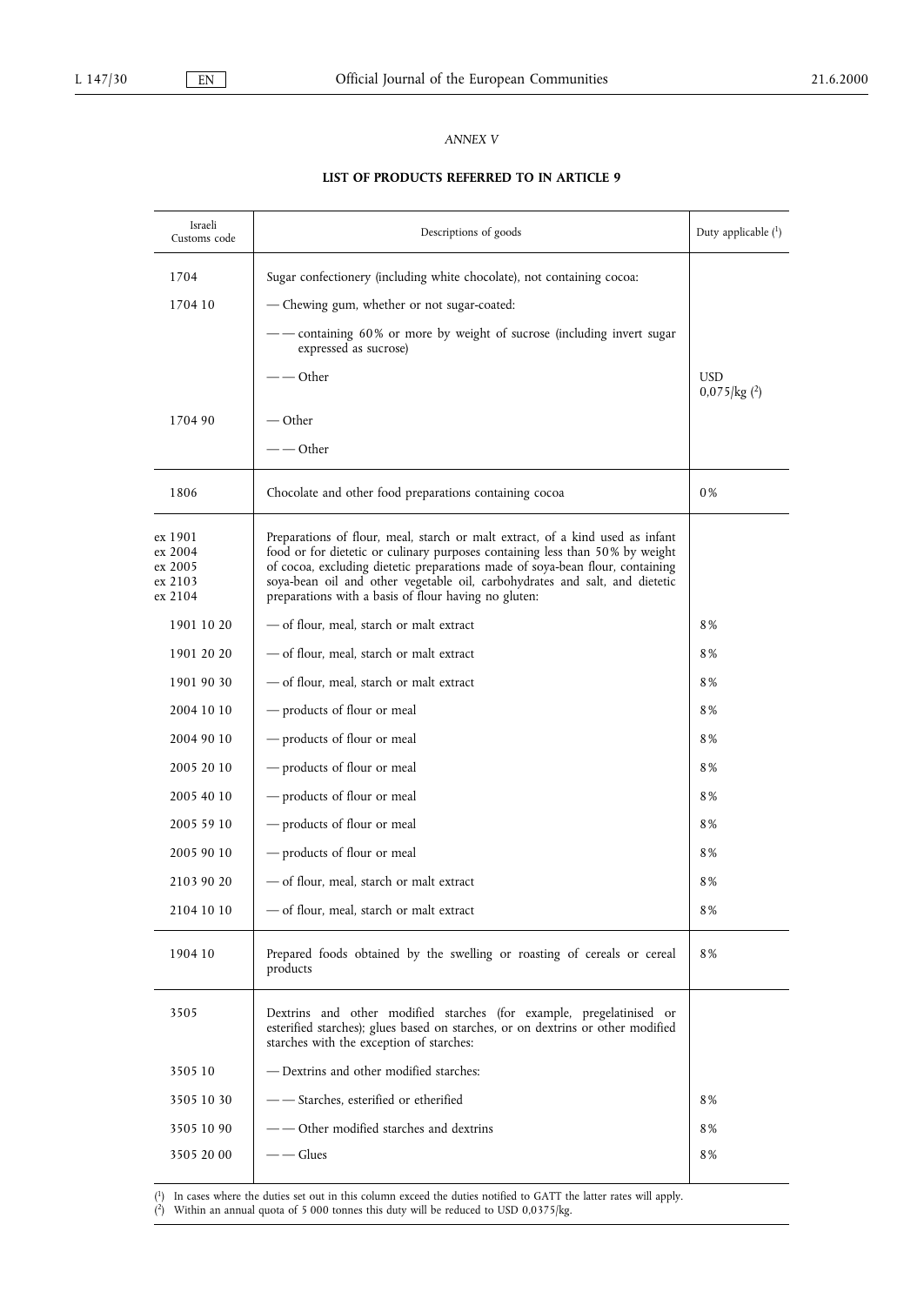## ANNEX VI

# LIST OF PRODUCTS SUBJECT TO CONCESSIONS REFERRED TO IN ARTICLE 9(6)

## Table 1: Imports into the Community of the following goods originating in Israel shall be subject to the concessions set out below

| CN code                                | Description of goods                                                                                                                                                                                                                              | Annual quota<br>(tonnes) | Concession within limits of quota              |
|----------------------------------------|---------------------------------------------------------------------------------------------------------------------------------------------------------------------------------------------------------------------------------------------------|--------------------------|------------------------------------------------|
| 0710 10 40<br>2004 90 10               | Sweetcorn, frozen                                                                                                                                                                                                                                 | $10600$ $(^1)$           | 30% reduction of the agricultural<br>component |
| 0711 90 30<br>2001 90 30<br>2005 80 00 | Sweetcorn, not frozen                                                                                                                                                                                                                             | 5 400 $(2)$              | 30% reduction of the agricultural<br>component |
| 1704 90 30                             | White chocolate                                                                                                                                                                                                                                   | 100                      | 30% reduction of the agricultural<br>component |
| 1806                                   | Chocolate and other food preparations<br>containing cocoa                                                                                                                                                                                         | 2 500                    | 15% reduction of the agricultural<br>component |
| ex 1901<br>ex 2106                     | Baby food containing milk and milk<br>products                                                                                                                                                                                                    | 100                      | 30% reduction of the agricultural<br>component |
| 1904                                   | foods obtained<br>Prepared<br>by the<br>swelling or roasting of cereals or cereal<br>products (for example cornflakes);<br>cereals other than maize (corn), in<br>grain form, precooked or otherwise<br>prepared                                  | 200                      | 30% reduction of the agricultural<br>component |
| 1905                                   | Bread, pastry, cakes, biscuits and other<br>bakers' wares,<br>whether<br>$\alpha$<br>not<br>containing cocoa; communion wafers,<br>empty cachets of a kind suitable for<br>pharmaceutical use, sealing wafers, rice<br>paper and similar products | 3 200                    | 30% reduction of the agricultural<br>component |

( 1) This quota will be reduced to 9 275 tonnes for the first year of implementation of this concession and to 9 940 tonnes for the second year.

( 2) This quota will be reduced to 4 725 tonnes for the first year of implementation of this concession and to 5 060 tonnes for the second year.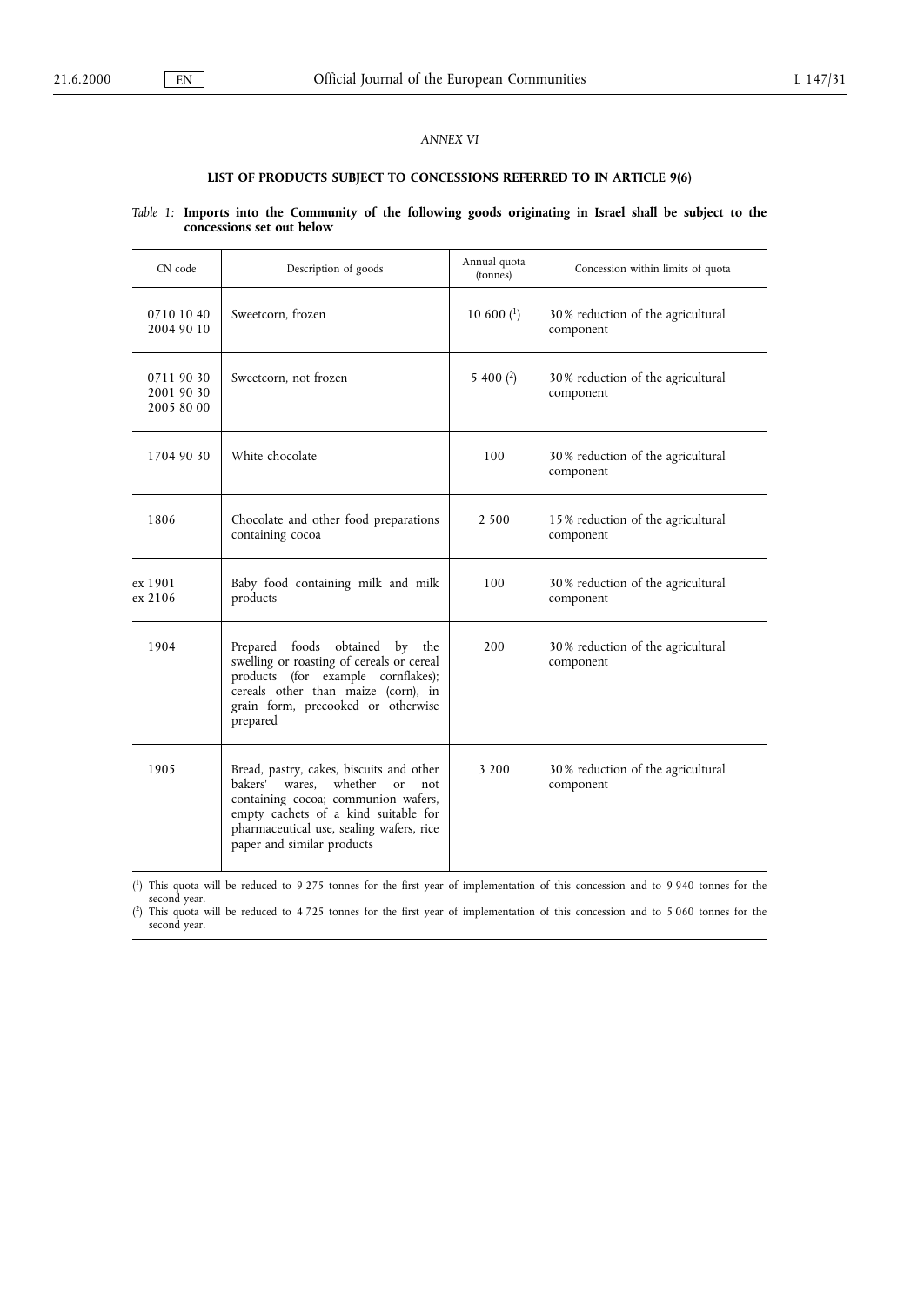#### Table 2: Imports into Israel of the following goods originating in the Community shall be subject to the concessions set out below

| CN code                       | Description of goods                                                                                                                                                                                                                                                                          | Annual quota<br>(tonnes) | Concession within limits of quota                      |
|-------------------------------|-----------------------------------------------------------------------------------------------------------------------------------------------------------------------------------------------------------------------------------------------------------------------------------------------|--------------------------|--------------------------------------------------------|
| 1902                          | Pasta                                                                                                                                                                                                                                                                                         | unlimited                | Binding of agricultural component at<br>USD $0,25$ /kg |
| ex 1905                       | Bread, pastry, cakes, biscuits and other<br>wares,<br>whether<br>bakers'<br><sub>or</sub><br>not<br>containing cocoa; communion wafers,<br>empty cachets of a kind suitable for<br>pharmaceutical use, sealing wafers, rice<br>paper and similar products:<br>- not containing dairy products | unlimited                | Binding at USD 0,10/kg                                 |
| ex 1905                       | Bread, pastry, cakes, biscuits and other<br>bakers' wares,<br>whether<br><b>or</b><br>not<br>containing cocoa; communion wafers,<br>empty cachets of a kind suitable for<br>pharmaceutical use, sealing wafers, rice<br>paper and similar products:<br>- containing dairy products            | unlimited                | Binding at USD 0,25/kg                                 |
| 2105                          | Ice cream                                                                                                                                                                                                                                                                                     | 500                      | 30% reduction of the agricultural<br>component         |
| ex 2207 10                    | Undenatured ethyl alcohol obtained<br>from grape or grape wine, of an<br>alcoholic strength by volume of 80%<br>vol or higher, whether or not used in<br>the production of alcoholic beverages                                                                                                | unlimited                | Binding at USD 2,75/litre of alcohol                   |
| ex 2208 20                    | Spirits obtained by distilling grape<br>wine or grape marc of an alcoholic<br>strength by volume of 17% vol or<br>higher, at a price which is not higher<br>than USD 0,05 per cl                                                                                                              | unlimited                | Binding at USD 2,75/litre of alcohol                   |
| ex 2208 20                    | Spirits obtained by distilling grape<br>wine or grape marc of an alcoholic<br>strength by volume of 17% vol or<br>higher, at a price which is higher than<br>USD 0,05 per cl                                                                                                                  | 2 000 hpa (1)            | Binding at 0%                                          |
| 3205 10                       | Egg albumin                                                                                                                                                                                                                                                                                   | 50                       | Exemption from agricultural component                  |
|                               |                                                                                                                                                                                                                                                                                               | unlimited                | Binding at USD 2/kg                                    |
| (1) Hectolitres pure alcohol. |                                                                                                                                                                                                                                                                                               |                          |                                                        |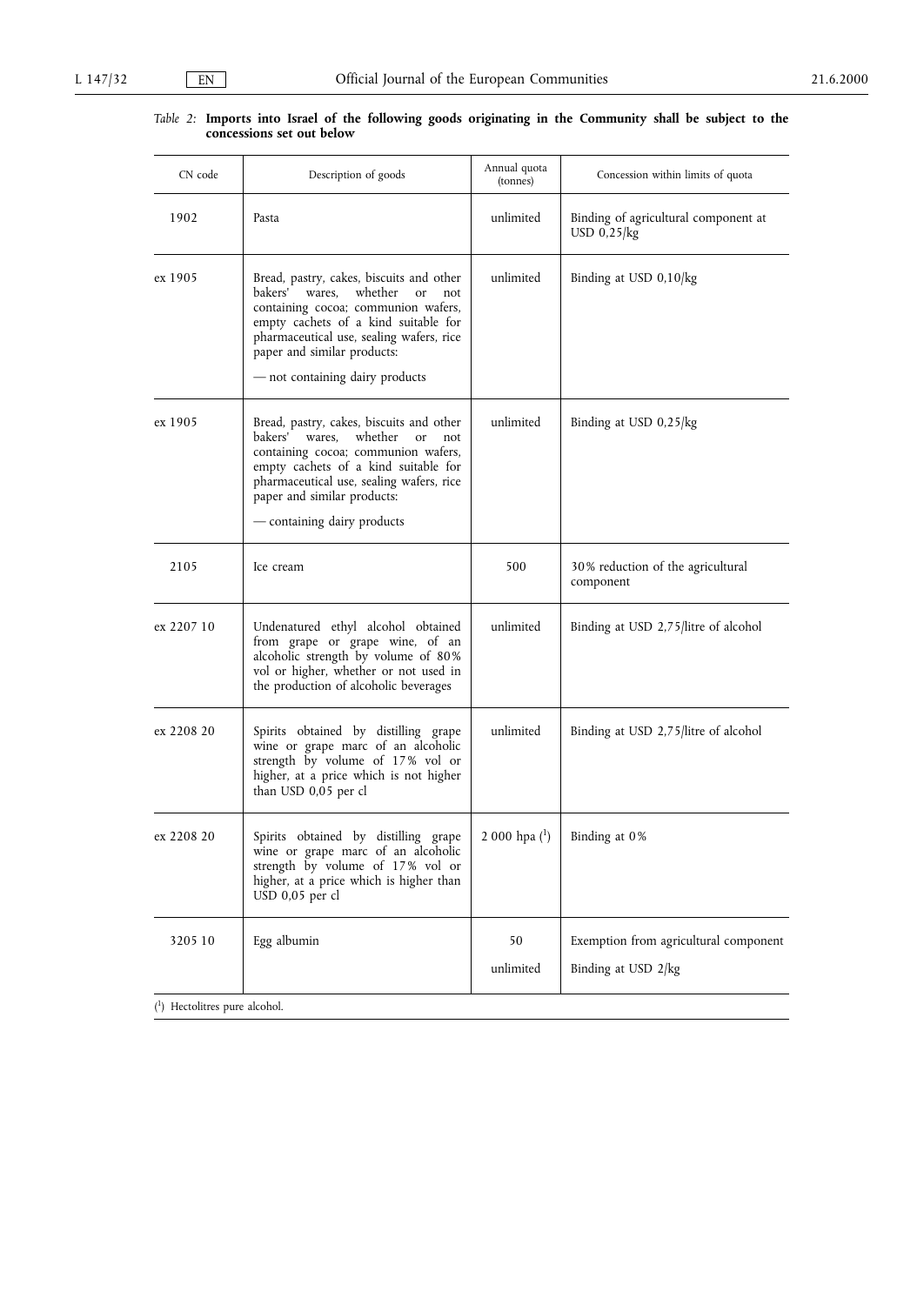#### ANNEX VII

#### INTELLECTUAL, INDUSTRIAL AND COMMERCIAL PROPERTY RIGHTS REFERRED TO IN ARTICLE 39

- 1. By the end of the third year after the entry into force of the Agreement, Israel shall accede to the following multilateral conventions on intellectual, industrial and commercial property rights to which Member States are parties or which are de facto applied by Member States:
	- Berne Convention for the Protection of Literary and Artistic Works (Paris Act, 1971),
	- Madrid Agreement concerning the International Registration of Marks (Stockholm Act, 1967 and amended in 1979),
	- Protocol relating to the Madrid Agreement concerning the International Registration of Marks (Madrid, 1989),
	- Budapest Treaty on the International Recognition of the Deposit of Microorganisms for the Purposes of Patent Procedure (1977, modified in 1980),
	- Patent Cooperation Treaty (Washington, 1970, amended in 1979 and modified in 1984).

The Association Council may decide that this paragraph shall apply to other multilateral conventions in this field.

- 2. Israel shall ratify, by the end of the second year after the entry into force of the Agreement, the International Convention for the Protection of Performers, Producers of Phonograms and Broadcasting Organisations (Rome, 1961).
- 3. The Parties confirm the importance they attach to the obligations arising from the following multilateral conventions:
	- Paris Convention for the Protection of Industrial Property (Stockholm Act, 1967, and amended in 1979),
	- Nice Agreement concerning the International Classification of Goods and Services for the purposes of the Registration of Marks (Geneva, 1977, and amended in 1979),
	- International Convention for the Protection of New Varieties of Plants (UPOV) (Geneva Act, 1991).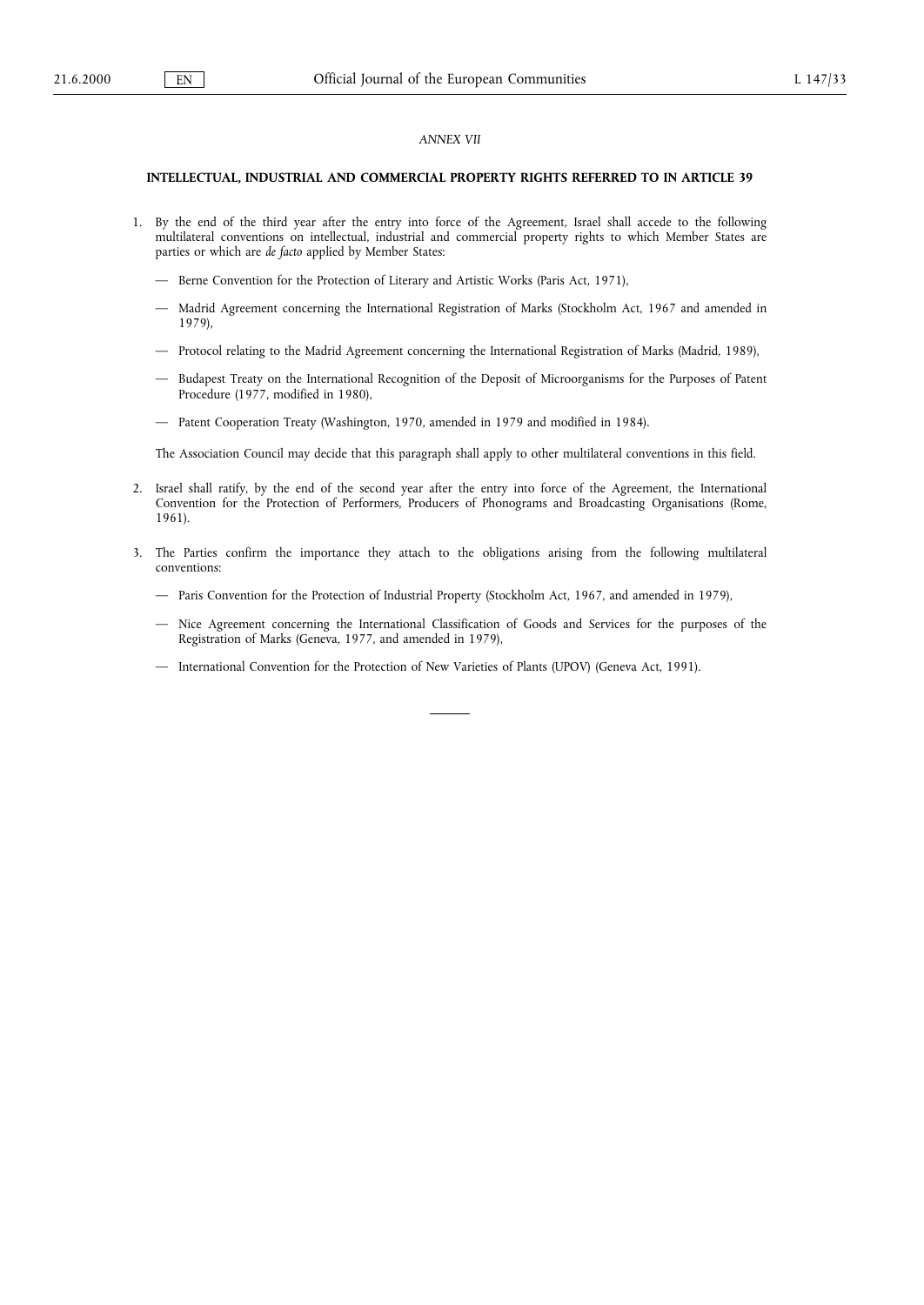#### LIST OF PROTOCOLS

- Protocol 1 concerning the arrangements applicable to the importation into the Community of agricultural products originating in Israel
- Protocol 2 concerning the arrangements applicable to the importation into Israel of agricultural products originating in the Community
- Protocol 3 concerning plant protection matters
- Protocol 4 concerning the definition of the concept of 'originating products' and methods of administrative cooperation
- Protocol 5 on mutual assistance between administrative authorities in customs matters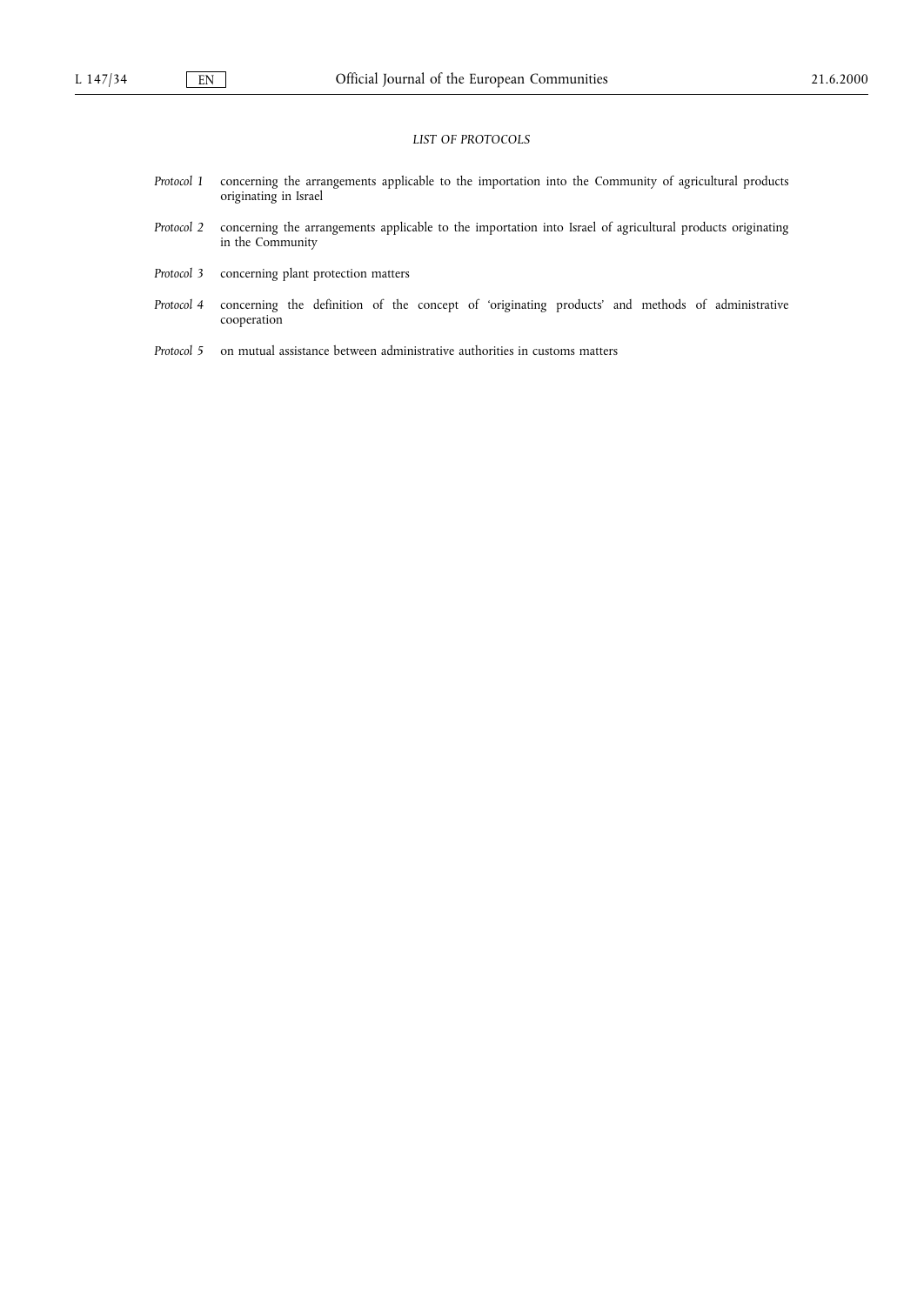## PROTOCOL 1

## concerning the arrangements applicable to the importation into the Community of agricultural products originating in Israel

- 1. The products listed in the Annex, originating in Israel, shall be admitted for importation into the Community, according to the conditions contained hereafter and in the Annex.
- 2. (a) Customs duties shall be either eliminated or reduced as indicated in column 'A'.
	- (b) For certain products, for which the Common Customs Tariff provides for the application of an ad valorem duty and a specific duty, the rates of reduction, indicated in columns  $A'$  and  $C$ , shall apply only to the ad valorem duty. However, for the products corresponding to the Codes 0207 22, 0207 42 and 2204 21, the duty reductions are applied as indicated in column  $E$ .
- 3. For certain products, customs duties shall be eliminated within the limit of the tariff quotas listed in column 'B' for each of them.

For the quantities imported in excess of the quotas, the common customs duties shall, according to the product concerned, be applied in full or reduced, as indicated in column 'C'.

4. For certain products exempt from customs duties, reference quantities are fixed as indicated in column 'D'

Should the volume of imports of one of the products exceed the reference quantity, the Community may, having regard to an annual review of trade flows which it shall carry out, make the product in question subject to a Community tariff quota, the volume of which shall be equal to the reference quantity. In that case, for quantities imported in excess of the quota, the common customs duty shall, according to the product concerned, be applied in full or reduced as indicated in column C.

- 5. For some of the products indicated in paragraph 3 and in column E, the tariff quotas shall be increased from 1 January 1997 to 1 January 2000 on the basis of four equal instalments, each corresponding to 3% of these amounts.
- 6. As indicated in column E, for some products other than those indicated in paragraphs 3 and 4, the Community may fix a reference quantity as provided for in paragraph 4 if, in the light of the annual review of trade flows which it shall carry out, it establishes that the volume of imports of a product or products threatens to cause difficulties on the Community market. If, subsequently, the product is subjected to a tariff quota under the conditions set out in paragraph 4, for quantities imported in excess of the quota, the customs duty shall, according to the product concerned, be applied in full or reduced, as indicated in column 'C'.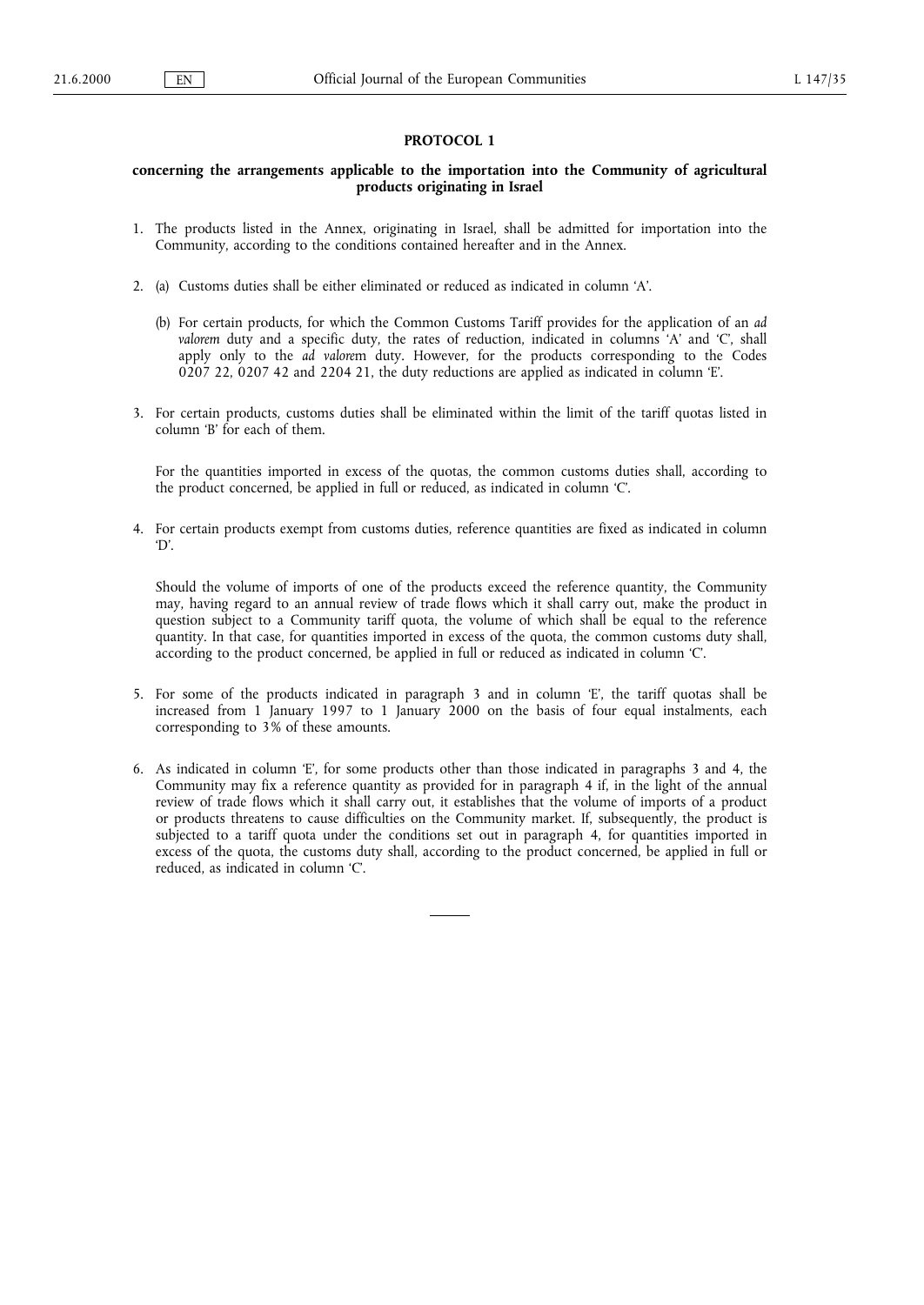|                                                                    |                                                                      | <b>ANNEX</b>                                |                        |                                                                                    |                                |                                                                                              |
|--------------------------------------------------------------------|----------------------------------------------------------------------|---------------------------------------------|------------------------|------------------------------------------------------------------------------------|--------------------------------|----------------------------------------------------------------------------------------------|
| CN code $(^{2})$ $(^{3})$                                          | Description $(^3)$                                                   | Reduction of the<br>MFN customs duty $(^1)$ | Tariff quota<br>Volume | Reduction of the<br>customs duty beyond<br>current or possible<br>tariff quota (1) | Reference quantity             | Specific provisions                                                                          |
|                                                                    |                                                                      | $(\%)$                                      | (tonnes)               | (%)                                                                                | (tonnes)                       |                                                                                              |
|                                                                    |                                                                      | A                                           | $\, {\bf B}$           | $\mathsf C$                                                                        | D                              | $\mathbf E$                                                                                  |
| 0207 22 10<br>0207 22 90                                           | Turkeys, not cut in pieces, frozen                                   | see column E                                | 1 400                  | $\bf{0}$                                                                           |                                | For 1400 tonnes the<br>following duty rates will<br>apply:                                   |
| 0207 42 21<br>0207 42 31<br>0207 42 41<br>0207 42 51<br>0207 42 59 | Turkey cuts and offal other than liver, frozen                       |                                             |                        |                                                                                    |                                | ECU 170/t<br>ECU 186/t<br>ECU $134/t$<br>ECU $93/t$<br>ECU 339/t<br>ECU $127/t$<br>ECU 230/t |
| 0207 31 10                                                         | Fatty liver of geese                                                 | 100                                         |                        | $\bf{0}$                                                                           |                                |                                                                                              |
| 0601<br>0602                                                       | Bulbs and the like and other live plants                             | 100                                         |                        | $\bf{0}$                                                                           |                                | Subject to the provisions<br>of Protocol 1, points 1<br>to $6$                               |
| 0603 10                                                            | Cut flowers and flower buds, fresh                                   | 100                                         | 19 500                 | $\bf{0}$                                                                           |                                | Subject to compliance<br>with conditions agreed<br>upon by Exchange of<br>Letters            |
| ex 0603 10 69                                                      | Other cut flowers and flower buds, fresh from 1 November to 15 April | 100                                         | 5 0 0 0                | $\bf{0}$                                                                           |                                |                                                                                              |
| 0603 90 00                                                         | Dried flowers                                                        | 100                                         | 100                    | $\bf{0}$                                                                           | $\overbrace{\phantom{123321}}$ |                                                                                              |
| ex 0604 10 90                                                      | Mosses and lichens other than reindeer moss, fresh                   | 100                                         |                        | $\bf{0}$                                                                           |                                | Subject to the provisions<br>of Protocol 1, points 1<br>to $6$                               |
| 060491                                                             | Foliage, branches and other parts of plants, fresh                   | 100                                         |                        | $\bf{0}$                                                                           |                                | Subject to the provisions<br>of Protocol 1, points 1<br>to 6                                 |
| 0604 99 10                                                         | Foliage, not further prepared than dried                             | 100                                         |                        | $\bf{0}$                                                                           |                                | Subject to the provisions<br>of Protocol 1, points 1<br>to 6                                 |
| ex 0701 90 51                                                      | New potatoes, from 1 January to 31 March                             | 100                                         | 20 000                 | $\bf{0}$                                                                           |                                | Subject to the provisions<br>of Protocol 1, points 1<br>to $5$                               |

L 147/36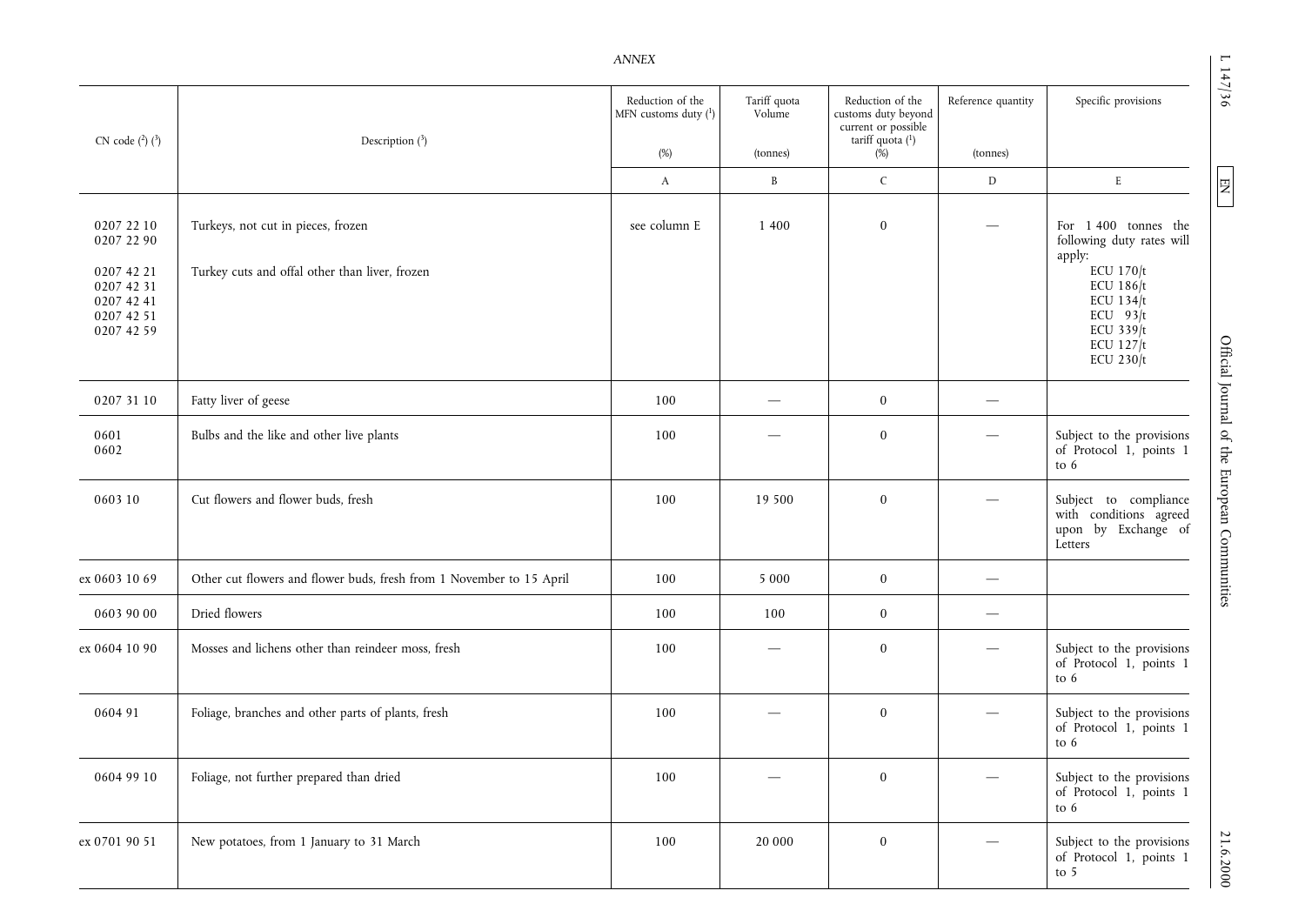| ex 0702 00                                   | Tomatoes, fresh or chilled                                 | 100 | 1 0 0 0                         | $\bf{0}$         |                          | 21.6.2000                                                                                                      |
|----------------------------------------------|------------------------------------------------------------|-----|---------------------------------|------------------|--------------------------|----------------------------------------------------------------------------------------------------------------|
| ex 0703 10 11<br>ex 0703 10 19               | Onions, from 15 February to 15 May                         | 100 | 13 400                          | 60               |                          |                                                                                                                |
| ex 0709 90 90                                | Wild onions (Muscari comosum), from 15 February to 15 May  |     |                                 |                  |                          |                                                                                                                |
| ex 0704 90 90                                | Chinese cabbage, from 1 November to 31 March               | 100 | 1 0 0 0                         | $\boldsymbol{0}$ |                          | $\boxed{\text{EN}}$<br>Subject to the provisions<br>of Protocol 1, points 1<br>to 5                            |
| ex 0705 11                                   | Crisp head cabbage lettuce, from 1 November to 31 March    | 100 | 300                             | $\mathbf{0}$     |                          | Subject to the provisions<br>of Protocol 1, points 1<br>to 5                                                   |
| ex 0706 10 00                                | Carrots, from 1 January to 30 April                        | 100 | 6 100                           | 40               |                          | Subject to the provisions<br>of Protocol 1, points 1<br>to 5                                                   |
| ex 0709 30 00                                | Aubergines, from 1 December to 30 April                    | 100 |                                 | 60               | 1 4 4 0                  |                                                                                                                |
| ex 0709 40 00                                | Stick celery, from 1 January to 30 April                   | 100 | 13 000                          | 50               | —                        |                                                                                                                |
| 0709 60 10                                   | Sweet peppers                                              | 100 | 8 9 0 0                         | 40               | $\overline{\phantom{0}}$ |                                                                                                                |
| 0709 90 90<br>0810 90 85                     | Other fruits and vegetables                                | 100 | 2 0 0 0                         | $\mathbf{0}$     |                          | Official Journal of the European Communities<br>Subject to the provisions<br>of Protocol 1, points 1<br>to $5$ |
| 0709 90 71<br>ex 0709 90 73<br>ex 0709 90 79 | Courgettes, from 1 December to end February                | 100 |                                 | 60               |                          | Subject to the provisions<br>of Protocol 1, points 1<br>to 6                                                   |
| ex 0710 80 59                                | Fruits of the genus Capsicum, from 15 November to 30 April | 100 |                                 | 30               |                          | Subject to the provisions<br>of Protocol 1, points 1<br>to $6$                                                 |
| 0712 90 30                                   | Dried tomatoes                                             | 100 | 100                             | $\mathbf{0}$     |                          |                                                                                                                |
| 0712 90 50                                   | Dried carrots                                              |     |                                 |                  |                          |                                                                                                                |
| 0712 90 90                                   | Dried vegetables, other                                    |     |                                 |                  |                          |                                                                                                                |
| 0804 10 00                                   | Dates                                                      | 100 | $\overline{\phantom{0}}$        | $\boldsymbol{0}$ |                          | Subject to the provisions<br>of Protocol 1, points 1<br>to 6                                                   |
| 0804 40                                      | Avocados                                                   | 100 | $\overbrace{\qquad \qquad }^{}$ | $\bf 80$         | 37 200                   | 1147/37                                                                                                        |

L 147/37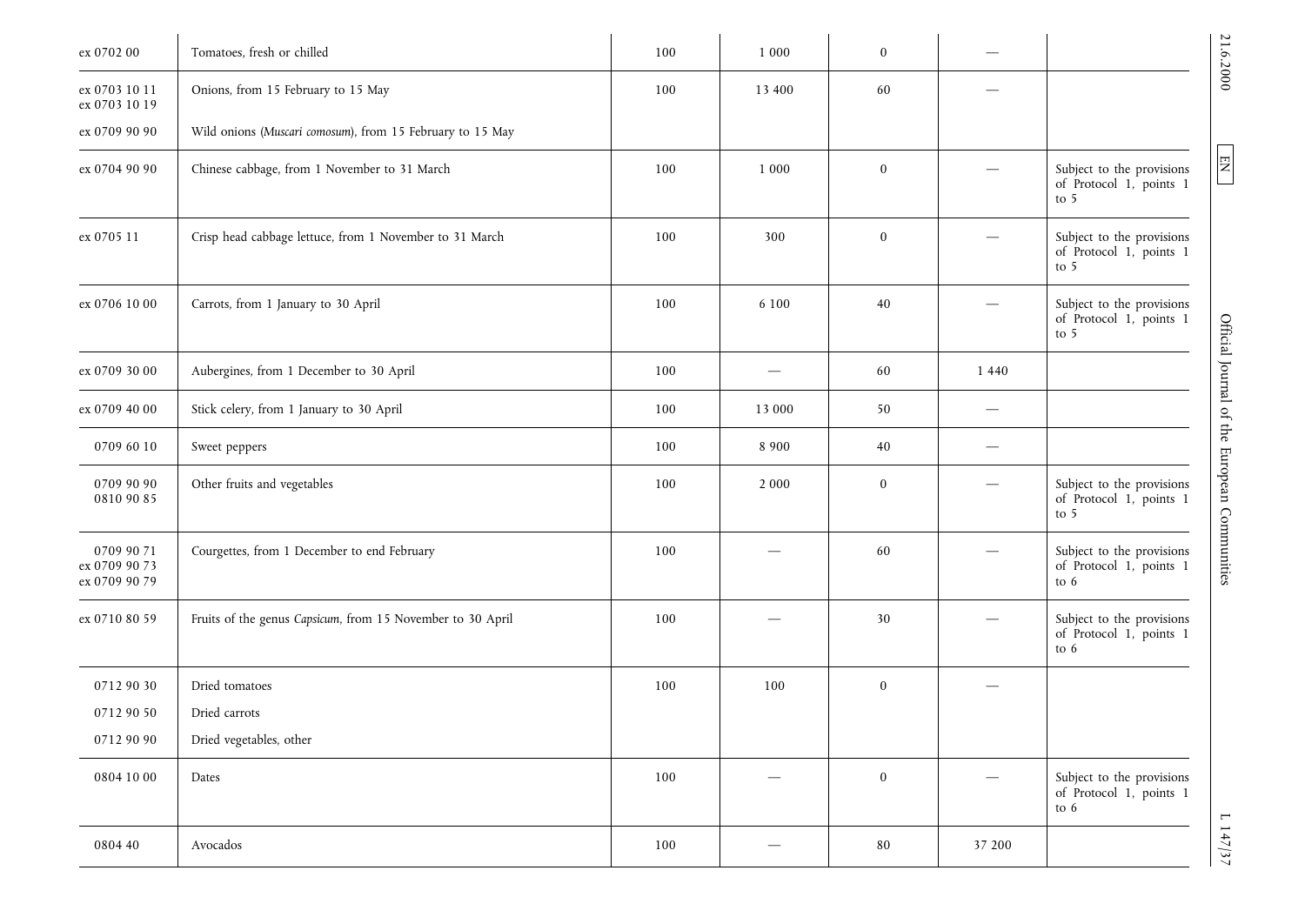| CN code $(^{2})$ $(^{3})$                                                         | Description $(^{3})$                                                                                                                    | Reduction of the<br>MFN customs duty $(^1)$<br>(%) | Tariff quota<br>Volume<br>(tonnes) | Reduction of the<br>customs duty beyond<br>current or possible<br>tariff quota $(^{1})$<br>$(\%)$ | Reference quantity<br>(tonnes) | $\mathsf{L}$<br>Specific provisions<br>147/38                                        |
|-----------------------------------------------------------------------------------|-----------------------------------------------------------------------------------------------------------------------------------------|----------------------------------------------------|------------------------------------|---------------------------------------------------------------------------------------------------|--------------------------------|--------------------------------------------------------------------------------------|
|                                                                                   |                                                                                                                                         | A                                                  | $\, {\bf B}$                       | ${\bf C}$                                                                                         | $\mathbf D$                    | $\mathbf E$                                                                          |
| 0804 50 00                                                                        | Guavas, mangoes and mangosteens                                                                                                         | 100                                                |                                    | $40\,$                                                                                            |                                | 罔<br>Subject to the provisions<br>of Protocol 1, points 1<br>to 6                    |
| ex 0805 10                                                                        | Oranges, fresh                                                                                                                          | 100                                                | 290 000                            | 60                                                                                                |                                |                                                                                      |
| 0805 20                                                                           | Mandarins (including tangerines and satsumas); clementines, wilkings and<br>similar citrus hybrids, fresh                               | 100                                                | 21 000                             | 60                                                                                                |                                |                                                                                      |
| ex 0805 20 21<br>ex 0805 20 23<br>ex 0805 20 25<br>ex 0805 20 27<br>ex 0805 20 29 | Mandarins (including tangerines and satsumas); clementines, wilkings and<br>similar citrus hybrids, fresh from 15 March to 30 September | 100                                                | 14 000                             | $\bf{0}$                                                                                          |                                | Official Journal of the                                                              |
| ex 0805 30                                                                        | Lemons, fresh                                                                                                                           | 100                                                | 7 700                              | 40                                                                                                |                                |                                                                                      |
| ex 0805 30 90                                                                     | Limes, fresh                                                                                                                            | 100                                                | 1 0 0 0                            | $\bf{0}$                                                                                          |                                |                                                                                      |
| ex 0805 40                                                                        | Grapefruit, fresh                                                                                                                       | 100                                                |                                    | 80                                                                                                |                                | European Communities<br>Subject to the provisions<br>of Protocol 1, points 1<br>to 6 |
| ex 0805 90 00                                                                     | Kumquats                                                                                                                                | 100                                                |                                    | $\bf{0}$                                                                                          |                                | Subject to the provisions<br>of Protocol 1, points 1<br>to 6                         |
| ex 0806 10 29                                                                     | Table grapes, fresh from 15 May to 15 July                                                                                              | 100                                                |                                    | $\bf{0}$                                                                                          | 2 2 8 0                        |                                                                                      |
| ex 0807 10 10                                                                     | Watermelons, from 1 April to 15 June                                                                                                    | 100                                                | $9\;400$                           | 50                                                                                                |                                |                                                                                      |
| ex 0807 10 90                                                                     | Melons, from 1 November to 31 May                                                                                                       | 100                                                | 11 400                             | 50                                                                                                | $\qquad \qquad -$              |                                                                                      |
| ex 0810 10 90                                                                     | Strawberries, from 1 November to 31 March                                                                                               | 100                                                | 2 600                              | 60                                                                                                | $\overbrace{\phantom{aaaaa}}$  |                                                                                      |
| ex 0810 90 10                                                                     | Kiwi fruit, from 1 January to 30 April                                                                                                  | 100                                                | —                                  | $\boldsymbol{0}$                                                                                  | 240                            | 21.6.2000                                                                            |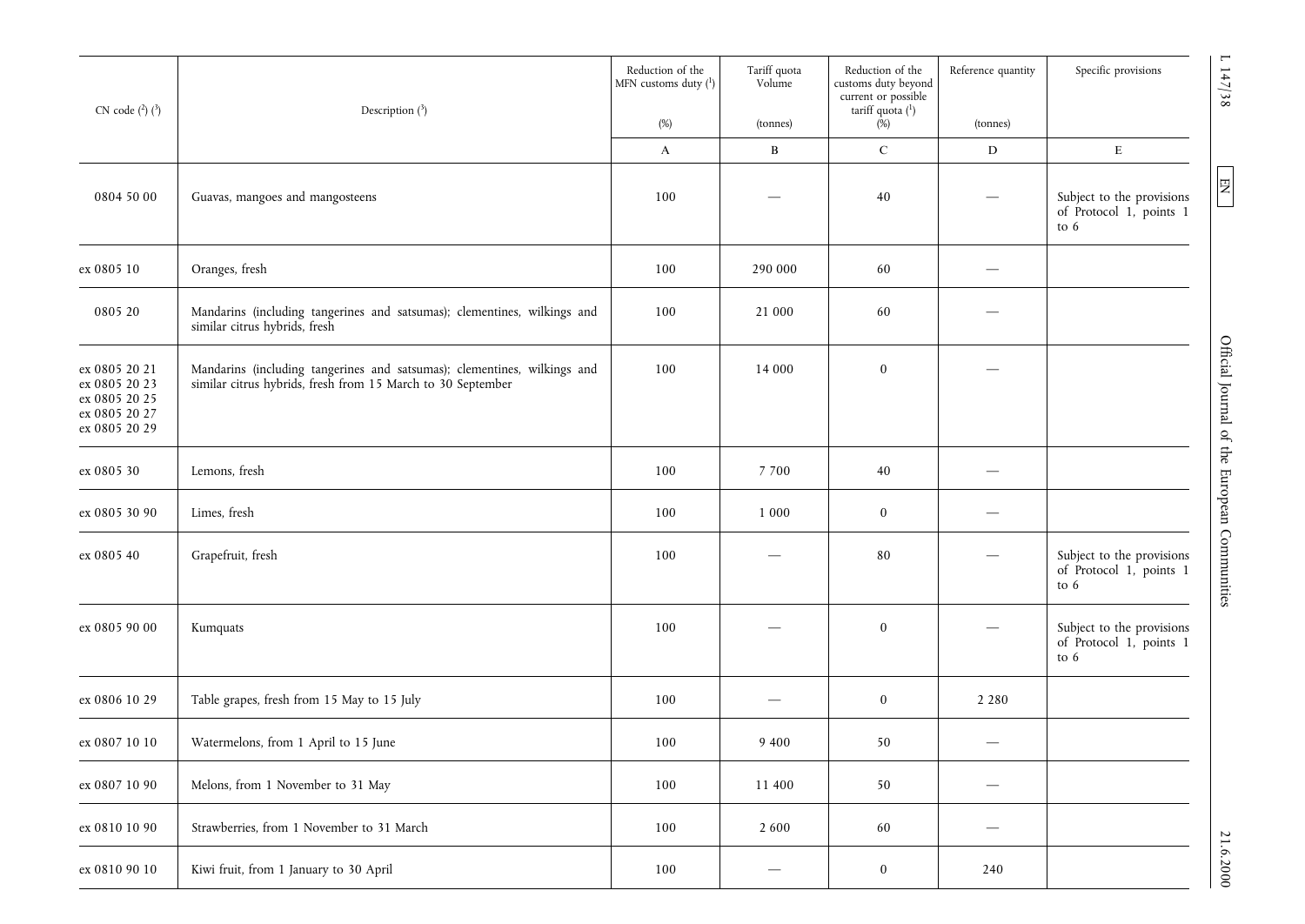| ex 0810 90 85                  | Pomegranates                                                                                                                | 100          |                          | $\bf{0}$     |         | Subject to the provisions<br>of Protocol 1, points 1<br>to $6$ | 21.6.2000                                    |
|--------------------------------|-----------------------------------------------------------------------------------------------------------------------------|--------------|--------------------------|--------------|---------|----------------------------------------------------------------|----------------------------------------------|
| ex 0810 90 85                  | Persimmons, from 1 November to 31 July                                                                                      | 100          |                          | $\bf{0}$     |         | Subject to the provisions<br>of Protocol 1, points 1<br>to $6$ |                                              |
| ex 0811 90 19                  | Grapefruit segments                                                                                                         | 80           |                          |              |         |                                                                | $\boxed{\text{EN}}$                          |
| ex 0811 90 39                  | Grapefruit segments                                                                                                         | 80           | $\overline{\phantom{0}}$ |              |         |                                                                |                                              |
| ex 0811 90 85                  | Dates, frozen                                                                                                               | 100          |                          | $\mathbf{0}$ |         | Subject to the provisions<br>of Protocol 1, points 1<br>to $6$ |                                              |
| ex 0811 90 95                  | Grapefruit segments, frozen                                                                                                 | 100          |                          | 80           |         | Subject to the provisions<br>of Protocol 1, points 1<br>to $6$ |                                              |
| ex 0812 90 20                  | Oranges, comminuted, provisionally preserved                                                                                | 100          | 10 000                   | 80           |         |                                                                |                                              |
| ex 0812 90 95                  | Other citrus fruits, comminuted, provisionally preserved                                                                    | 100          |                          | 80           | 1 3 2 0 |                                                                |                                              |
| 0904 12 00                     | Pepper, crushed or ground                                                                                                   | 100          |                          | 30           |         | Subject to the provisions<br>of Protocol 1, points 1<br>to $6$ |                                              |
| 0904 20 10                     | Sweet peppers, neither crushed nor ground                                                                                   | 100          |                          | $\bf{0}$     |         | Subject to the provisions<br>of Protocol 1, points 1<br>to $6$ | Official Journal of the European Communities |
| ex 0904 20 39                  | Pimento, neither crushed nor ground, from 15 November to 30 April                                                           | 100          |                          | 30           |         | Subject to the provisions<br>of Protocol 1, points 1<br>to $6$ |                                              |
| ex 0904 20 90                  | Pimento, crushed or ground                                                                                                  | 100          |                          | 30           |         | Subject to the provisions<br>of Protocol 1, points 1<br>to $6$ |                                              |
| 1302 20                        | Pectic substances, pectinates and pectates                                                                                  | 100          |                          | 25           |         | Subject to the provisions<br>of Protocol 1, points 1<br>to $6$ |                                              |
| 1602 31                        | Prepared or preserved turkey meat                                                                                           | see column E | 300                      | $\bf{0}$     |         | Duty rate: 8,5% for a<br>300 t tariff quota                    |                                              |
| ex 2001 20 00<br>ex 2001 90 96 | Little onions having an equatorial diameter of less than 30 mm and okra,<br>prepared or preserved by vinegar or acetic acid | 100          | $\overline{\phantom{m}}$ | $\bf{0}$     |         | Subject to the provisions<br>of Protocol 1, points 1<br>to $6$ | $L$ 147/39                                   |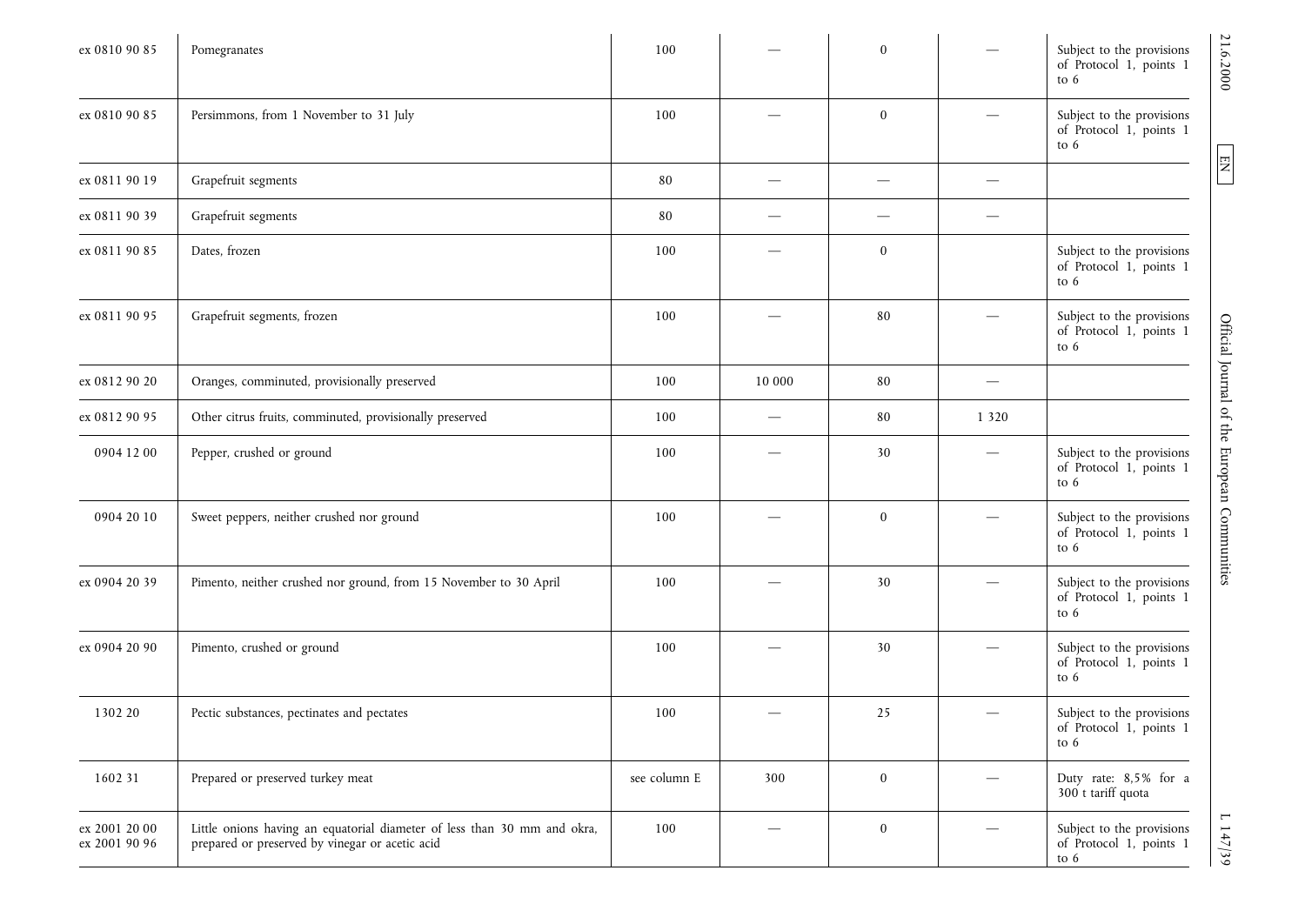| CN code $(^{2})$ $(^{3})$      | Description $(^3)$                                                                                                   | Reduction of the<br>MFN customs duty (1) | Tariff quota<br>Volume | Reduction of the<br>customs duty beyond<br>current or possible<br>tariff quota $(1)$ | Reference quantity              | Specific provisions                                            |
|--------------------------------|----------------------------------------------------------------------------------------------------------------------|------------------------------------------|------------------------|--------------------------------------------------------------------------------------|---------------------------------|----------------------------------------------------------------|
|                                |                                                                                                                      | $(\%)$                                   | (tonnes)               | (%)                                                                                  | (tonnes)                        |                                                                |
|                                |                                                                                                                      | A                                        | B                      | $\mathsf{C}$                                                                         | D                               | ${\bf E}$                                                      |
| ex 2001 90 20                  | Fruits of the genus Capsicum, from 15 November to 30 April                                                           | 100                                      |                        | 30                                                                                   |                                 | Subject to the provisions<br>of Protocol 1, points 1<br>to 6   |
| 2002 10 10                     | Peeled tomatoes                                                                                                      | 100                                      | 3 5 0 0                | 30                                                                                   | $\hspace{0.05cm}$               |                                                                |
| ex 2004 90 99                  | Celeriac, other than in mixture                                                                                      | 100                                      |                        | 30                                                                                   |                                 | Subject to the provisions<br>of Protocol 1, points 1<br>to 6   |
| 2004 90 99                     | Other vegetables, frozen                                                                                             | 100                                      | 1 0 0 0                | $\bf{0}$                                                                             | $\overline{\phantom{m}}$        |                                                                |
| ex 2005 10 00<br>ex 2005 90 80 | Celeriac, cabbages (excluding cauliflowers), gumbos, okra, other than in<br>mixture                                  | 100                                      |                        | 30                                                                                   |                                 | Subject to the provisions<br>of Protocol 1, points 1<br>to 6   |
| ex 2005 90 10                  | Fruits of the genus Capsicum, from 15 November to 30 April                                                           | 100                                      |                        | 30                                                                                   |                                 | Subject to the provisions<br>of Protocol 1, points 1<br>to 6   |
| 2008 11 91                     | Groundnuts                                                                                                           | 100                                      |                        | $\mathbf{0}$                                                                         |                                 | Subject to the provisions<br>of Protocol 1, points 1<br>to 6   |
| 2008 30 51<br>2008 30 71       | Grapefruit segments                                                                                                  | 100                                      |                        | 80                                                                                   | 16 440                          |                                                                |
| ex 2008 30 55                  | Mandarins (including tangerines and satsumas); clementines, wilkings and<br>other similar citrus hybrids, comminuted | 100                                      |                        | 80                                                                                   |                                 | Subject to the provisions<br>of Protocol 1, points 1<br>to $6$ |
| ex 2008 30 59                  | Grapefruit, other than segments<br>Comminuted oranges and lemons                                                     | 100                                      |                        | 80                                                                                   |                                 | Subject to the provisions<br>of Protocol 1, points 1<br>to $6$ |
| ex 2008 30 75                  | Mandarins (including tangerines and satsumas); clementines, wilkings and<br>other similar citrus hybrids, comminuted | 100                                      |                        | 80                                                                                   |                                 | Subject to the provisions<br>of Protocol 1, points 1<br>to $6$ |
| ex 2008 30 79                  | Grapefruit, other than segments                                                                                      | 100                                      |                        | 80                                                                                   | 2 4 0 0                         |                                                                |
| ex 2008 30 79                  | Comminuted oranges and lemons                                                                                        | 100                                      |                        | 80                                                                                   | $\hspace{0.1mm}-\hspace{0.1mm}$ |                                                                |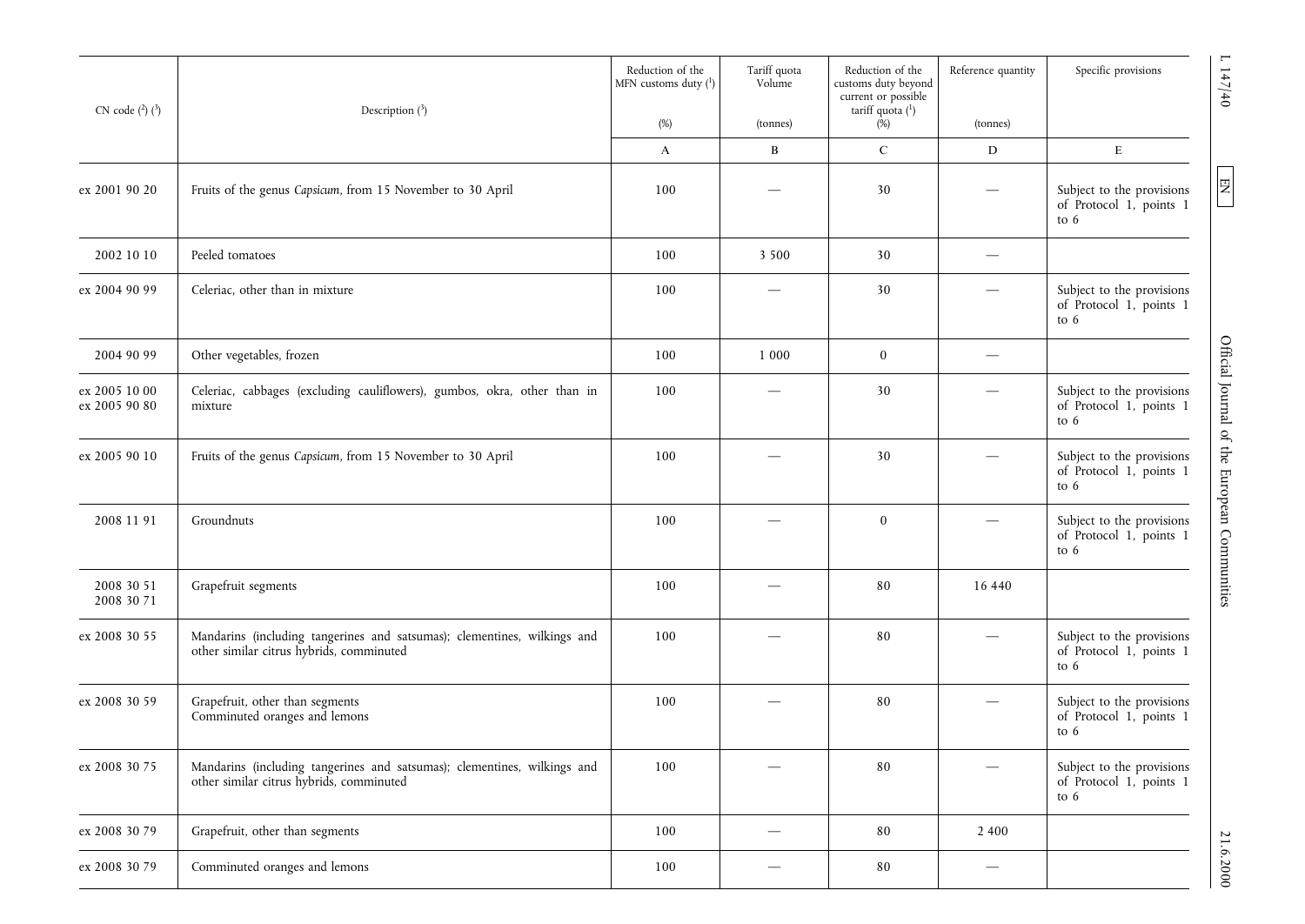| ex 2008 30 91                                                                                      | Grapefruit segments                                        | 100 |     | 80       | 3 4 8 0 |                                                                | 21.6.2000                                    |
|----------------------------------------------------------------------------------------------------|------------------------------------------------------------|-----|-----|----------|---------|----------------------------------------------------------------|----------------------------------------------|
| ex 2008 30 91                                                                                      | Grapefruit, other than segments                            | 100 |     | 60       |         |                                                                |                                              |
| ex 2008 30 91                                                                                      | Citrus fruit pulp                                          | 100 |     | 40       |         |                                                                |                                              |
| ex 2008 30 91                                                                                      | Comminuted citrus fruits                                   | 100 |     | 80       |         |                                                                | $\boxed{\text{N} \Xi}$                       |
| ex 2008 30 99                                                                                      | Grapefruit segments                                        | 100 |     | 80       | 5 0 0 0 |                                                                |                                              |
| ex 2008 30 99                                                                                      | Grapefruit, other than segments<br>Citrus fruit comminuted | 80  |     |          |         |                                                                |                                              |
| ex 2008 40 71                                                                                      | Slices of pears, fried in oil                              | 100 | 100 | $\bf{0}$ |         |                                                                |                                              |
| ex 2008 50 71                                                                                      | Slices of apricots, fried in oil                           |     |     |          |         |                                                                |                                              |
| ex 2008 70 71                                                                                      | Slices of peaches, fried in oil                            |     |     |          |         |                                                                |                                              |
| ex 2008 92 74                                                                                      | Mixtures of sliced fruits, fried in oil                    |     |     |          |         |                                                                |                                              |
| ex 2008 92 78                                                                                      | Mixtures of sliced fruits, fried in oil                    |     |     |          |         |                                                                |                                              |
| ex 2008 99 68                                                                                      | Slices of apples, fried in oil                             |     |     |          |         |                                                                |                                              |
| 2008 50 61                                                                                         | Apricots                                                   | 100 |     | 20       |         | Subject to the provisions<br>of Protocol 1, points 1<br>to $6$ | Official Journal of the European Communities |
| 2008 50 69                                                                                         | Other                                                      | 100 |     | 20       |         | Subject to the provisions<br>of Protocol 1, points 1<br>to $6$ |                                              |
| ex 2008 50 92<br>ex 2008 50 94                                                                     | Apricot halves                                             | 100 |     | 20       |         | Subject to the provisions<br>of Protocol 1, points 1<br>to $6$ |                                              |
| ex 2008 50 92<br>ex 2008 50 94                                                                     | Apricot pulp                                               | 100 | 180 | $\bf{0}$ |         |                                                                |                                              |
| ex 2008 92 51<br>ex 2008 92 59<br>ex 2008 92 72<br>ex 2008 92 74<br>ex 2008 92 76<br>ex 2008 92 78 | Mixtures of fruits                                         | 100 | 250 | $\bf{0}$ |         |                                                                | $1 + 1/4$                                    |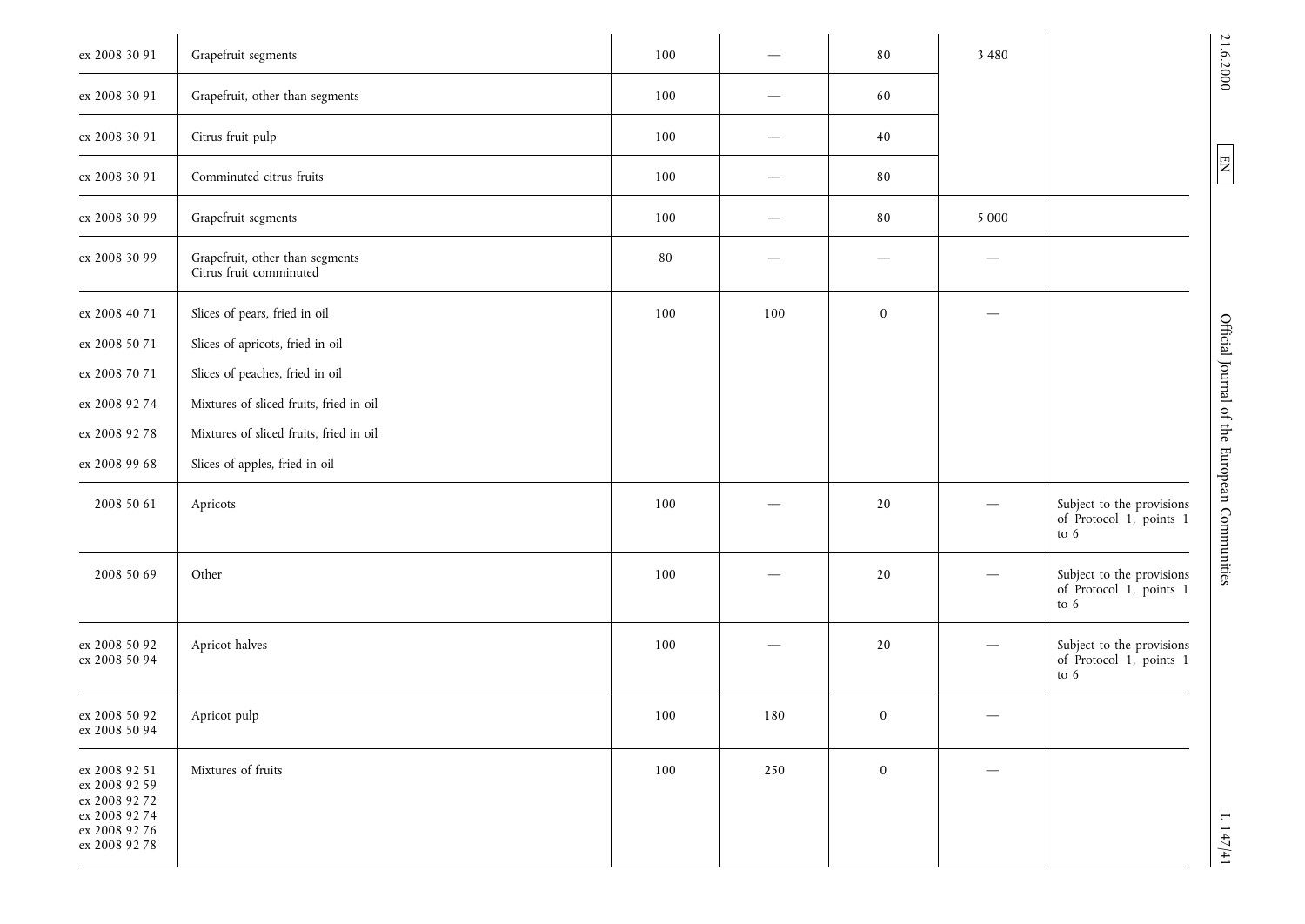| CN code $(^{2})$ $(^{3})$                                                                                    | Description $(^3)$                                                                                                                                                                                                                                                                                                                                                                                                                                                                                                                                                                                                                                                                                                           | Reduction of the<br>MFN customs duty $(^1)$ | Tariff quota<br>Volume                                                        | Reduction of the<br>customs duty beyond<br>current or possible<br>tariff quota $(^1)$ | Reference quantity | Specific provisions<br>147/42                                                                                |
|--------------------------------------------------------------------------------------------------------------|------------------------------------------------------------------------------------------------------------------------------------------------------------------------------------------------------------------------------------------------------------------------------------------------------------------------------------------------------------------------------------------------------------------------------------------------------------------------------------------------------------------------------------------------------------------------------------------------------------------------------------------------------------------------------------------------------------------------------|---------------------------------------------|-------------------------------------------------------------------------------|---------------------------------------------------------------------------------------|--------------------|--------------------------------------------------------------------------------------------------------------|
|                                                                                                              |                                                                                                                                                                                                                                                                                                                                                                                                                                                                                                                                                                                                                                                                                                                              | $(\%)$                                      | (tonnes)                                                                      | $(\%)$                                                                                | (tonnes)           |                                                                                                              |
| 2009 11 11<br>2009 11 19<br>2009 11 91<br>2009 11 99<br>2009 19 11<br>2009 19 19<br>2009 19 91<br>2009 19 99 | Orange juice                                                                                                                                                                                                                                                                                                                                                                                                                                                                                                                                                                                                                                                                                                                 | A<br>100                                    | B<br>92 600, of which,<br>in packs of 2 l or<br>less, not more<br>than 22 400 | $\mathsf C$<br>70                                                                     | $\mathbf D$        | $\mathbf E$<br>尼                                                                                             |
| 2009 20 11<br>2009 20 19<br>2009 20 99                                                                       | Grapefruit juice                                                                                                                                                                                                                                                                                                                                                                                                                                                                                                                                                                                                                                                                                                             | 100                                         |                                                                               | 70                                                                                    | 34 440             |                                                                                                              |
| 2009 20 91                                                                                                   | Grapefruit juice                                                                                                                                                                                                                                                                                                                                                                                                                                                                                                                                                                                                                                                                                                             | 70                                          | $\overline{\phantom{m}}$                                                      |                                                                                       | $\hspace{0.05cm}$  |                                                                                                              |
| 2009 30 11                                                                                                   | Juice of any other single citrus fruit                                                                                                                                                                                                                                                                                                                                                                                                                                                                                                                                                                                                                                                                                       | 100                                         |                                                                               | 60                                                                                    |                    | Official Journal of the European Communities<br>Subject to the provisions<br>of Protocol 1, points 1<br>to 6 |
| ex 2009 30 31<br>ex 2009 30 39                                                                               | Juice of any other single citrus fruit of a density not exceeding 1,33 g/cmü<br>at 20°C, of a value exceeding ECU 30 per 100 kg net weight, excluding<br>lemon juice                                                                                                                                                                                                                                                                                                                                                                                                                                                                                                                                                         | 100                                         |                                                                               | 60                                                                                    |                    | Subject to the provisions<br>of Protocol 1, points 1<br>to $6$                                               |
| 2009 30 19                                                                                                   | Other juice of any other single citrus fruit                                                                                                                                                                                                                                                                                                                                                                                                                                                                                                                                                                                                                                                                                 | 60                                          | $\overline{\phantom{m}}$                                                      | $\qquad \qquad -$                                                                     | $\hspace{0.05cm}$  |                                                                                                              |
| 2009 50                                                                                                      | Tomato juice                                                                                                                                                                                                                                                                                                                                                                                                                                                                                                                                                                                                                                                                                                                 | 100                                         | 10 200                                                                        | 60                                                                                    |                    |                                                                                                              |
| 2204 21                                                                                                      | Other wine                                                                                                                                                                                                                                                                                                                                                                                                                                                                                                                                                                                                                                                                                                                   | 100                                         | 1 610 hl                                                                      | $\bf{0}$                                                                              |                    | For 1610 hl: 100%<br>reduction of the specific<br>duty                                                       |
| $\binom{2}{ }$                                                                                               | ( <sup>1</sup> ) Duty reduction only applies to ad valorem customs duties except for the products corresponding to the following codes: 0207 22, 0207 42 and 2204 21.<br>CN codes corresponding to Regulation (EC) No 1359/95, OJ L 142 of 26 June 1995.<br>(3) Notwithstanding the rules for interpretation of the Combined Nomenclature, the wording for the description of the products is to be considered as having no more than an indicative value, the preferential scheme being d<br>within the context of this Annex, by the coverage of the CN codes. Where 'ex' CN codes are indicated, the preferential scheme is to be determined by the application of the CN codes and corresponding description taken toget |                                             |                                                                               |                                                                                       |                    |                                                                                                              |
|                                                                                                              |                                                                                                                                                                                                                                                                                                                                                                                                                                                                                                                                                                                                                                                                                                                              |                                             |                                                                               |                                                                                       |                    |                                                                                                              |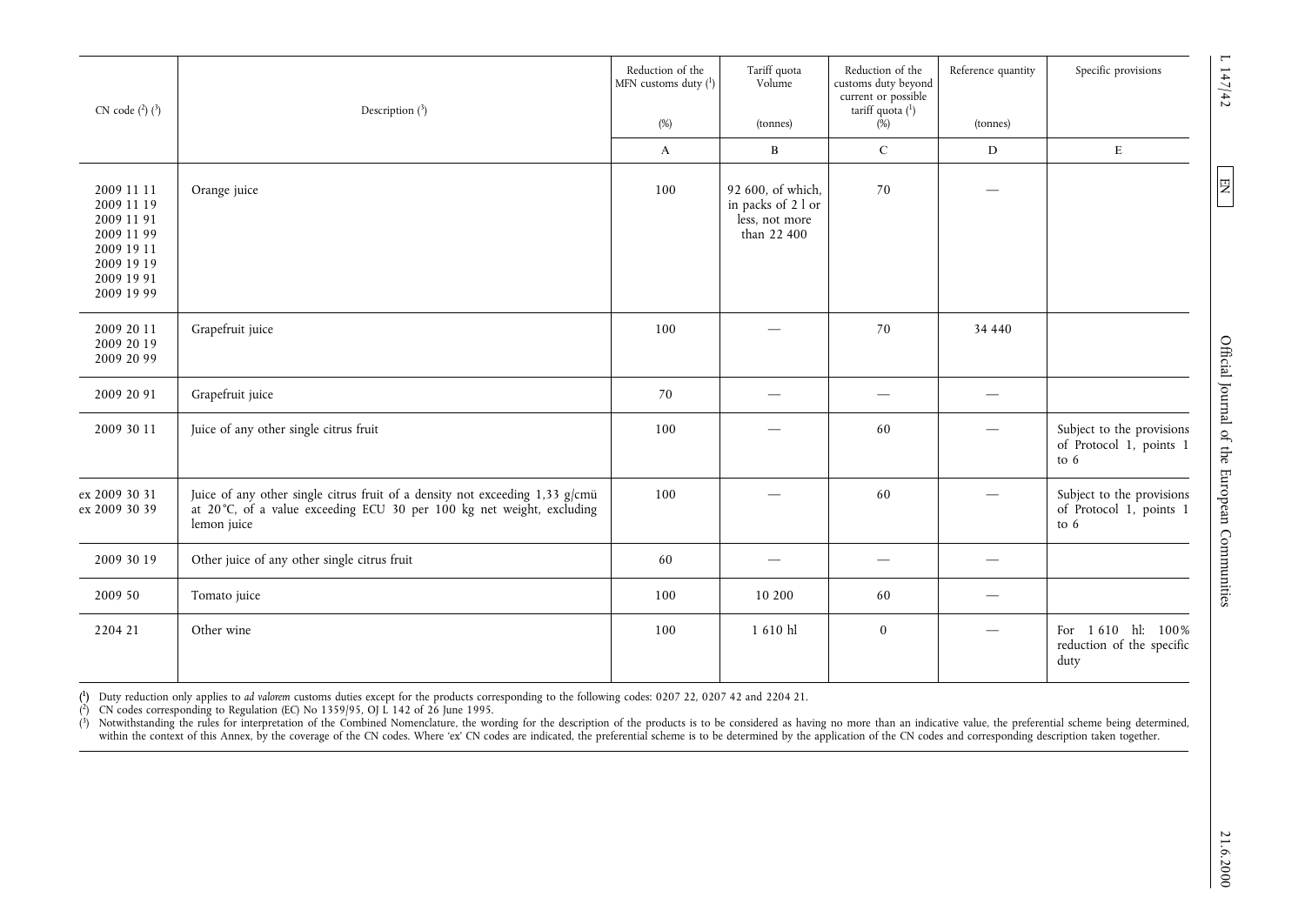# PROTOCOL 2

# concerning the arrangements applicable to the importation into Israel of agricultural products originating in the Community

- 1. The products listed in the Annex originating in the Community shall be admitted for importation into Israel according to the conditions contained herein and in the Annex.
- 2. Import duties on imports shall be either eliminated or reduced to the level indicated in column 'A', within the limit of the tariff quota listed in column 'B', and subject to the specific provisions indicated in column 'C'.
- 3. For the quantities imported in excess of the tariff quotas, the general customs duties applied to third countries will apply, subject to the specific provisions indicated in column C.
- 4. For certain products for which no tariff quota is fixed, reference quantities are fixed as indicated in column 'C'.

Should the volume of imports of one of the products exceed the reference quantity, Israel may, having regard to an annual review of trade flows which it shall carry out, make the product in question subject to a tariff quota, the volume of which shall be equal to the reference quantity. In that case, for quantities imported in excess of the quota, the duty referred to in point 3 shall apply.

- 5. For products for which neither a tariff quota nor a reference quantity is fixed, Israel may fix a reference quantity as provided for in point 4 if, in the light of an annual review of trade flows which it shall carry out, it establishes that the volume of imports of a product or products threatens to cause difficulties on the Israeli market. If, subsequently, the product is subjected to a tariff quota under the conditions set out in point 4, the provisions of point 3 shall apply.
- 6. For cheese and curd, the tariff quota shall be increased from 1 January 1997 to 1 January 2000 on the basis of four equal instalments, each corresponding to 10% of this amount.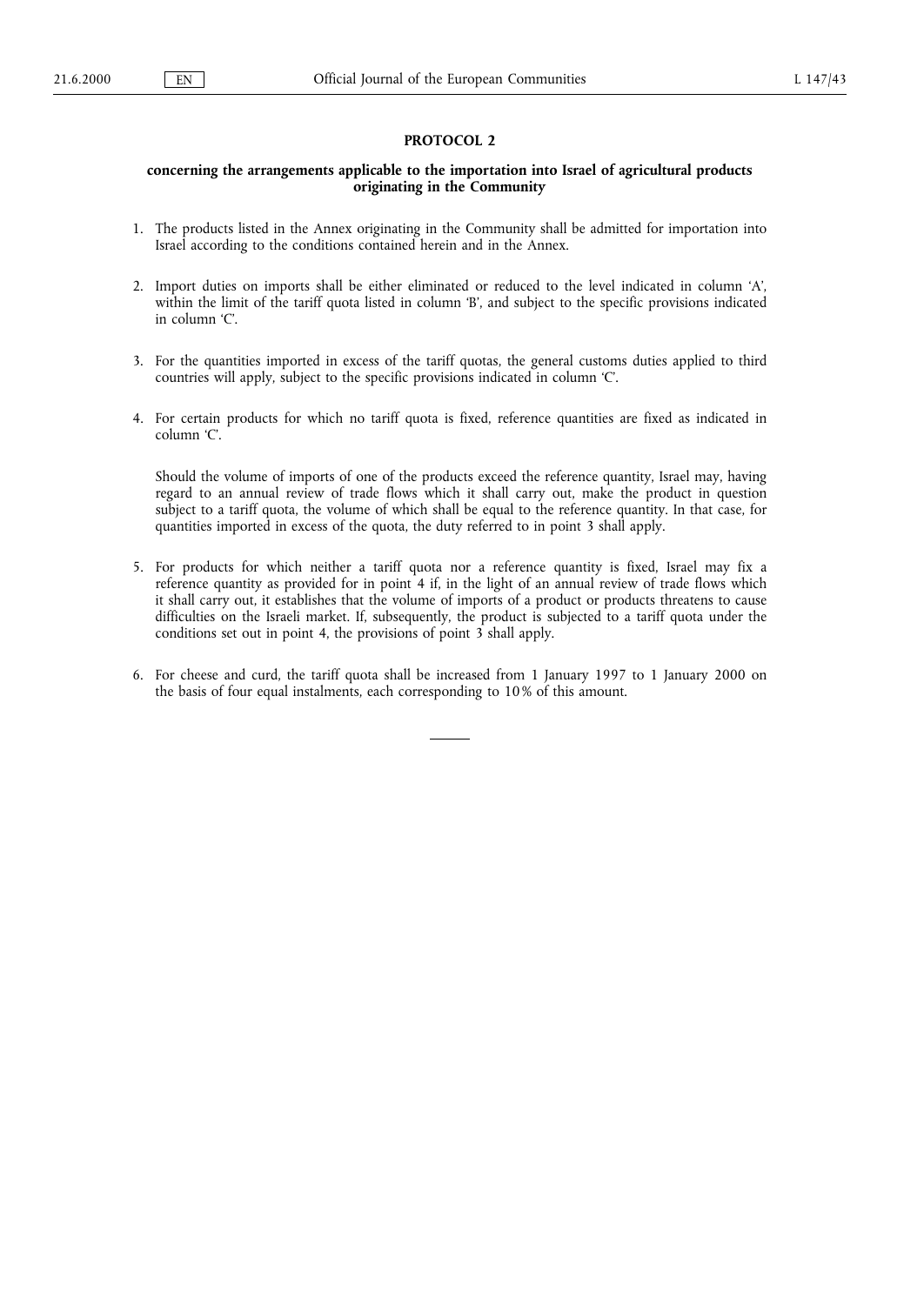| Israeli code | Description                                        |                                            | Tariff quota<br>(tonnes) | Specific provisions                 |
|--------------|----------------------------------------------------|--------------------------------------------|--------------------------|-------------------------------------|
|              |                                                    | A                                          | $\, {\bf B}$             | $\mathsf C$                         |
| 0202 30      | Meat of bovine animals, boneless, frozen           | $0\,\%$                                    | 6 0 0 0                  |                                     |
| 0206 29      | Other edible offal of bovine animals, frozen       | $0\,\%$                                    | 500                      |                                     |
| 0402 10      | Milk powder, fat content < 1,5%                    | $USD$ 1,5 $/kg$                            | 3 0 0 0                  |                                     |
| 0402 21      | Milk powder, fat content > 1,5%, no added sugar    |                                            | 3 5 0 0                  |                                     |
| 0404         | Whey                                               | $0\,\%$                                    | 500                      |                                     |
| 0405 00      | Butter and fats derived from milk                  | USD 1,6/kg                                 | 350                      |                                     |
| 0406         | Cheese and curd                                    | $USD$ 4/kg                                 | 200                      | Subject to point (6)                |
| 0601         | Bulbs, tubers etc., chicory plants and roots       | 0%                                         |                          | Subject to point (5)                |
| 0602         | Other live plants                                  |                                            |                          | Subject to point (5)                |
| 0603 10      | Cut flowers, fresh                                 |                                            |                          | Reference quantity:<br>1 000 tonnes |
| 0603 90      | Dried flowers                                      |                                            | 50                       |                                     |
| ex 0604 10   | Mosses and lichens, fresh                          |                                            |                          | Subject to point (5)                |
| 0604 91      | Foliage, branches and other parts of plants, fresh |                                            |                          | Subject to point (5)                |
| ex 0604 99   | Foliage, not further prepared than dried           |                                            |                          | Subject to point (5)                |
| 0701 10      | Potatoes, seed                                     | $0\,\%$                                    | $8\ 000$                 |                                     |
| 0701 90      | Potatoes, other                                    |                                            | 2 5 0 0                  |                                     |
| 0703 20 00   | Garlic                                             | 25% reduction<br>of General<br>Tariff rate |                          |                                     |

# ANNEX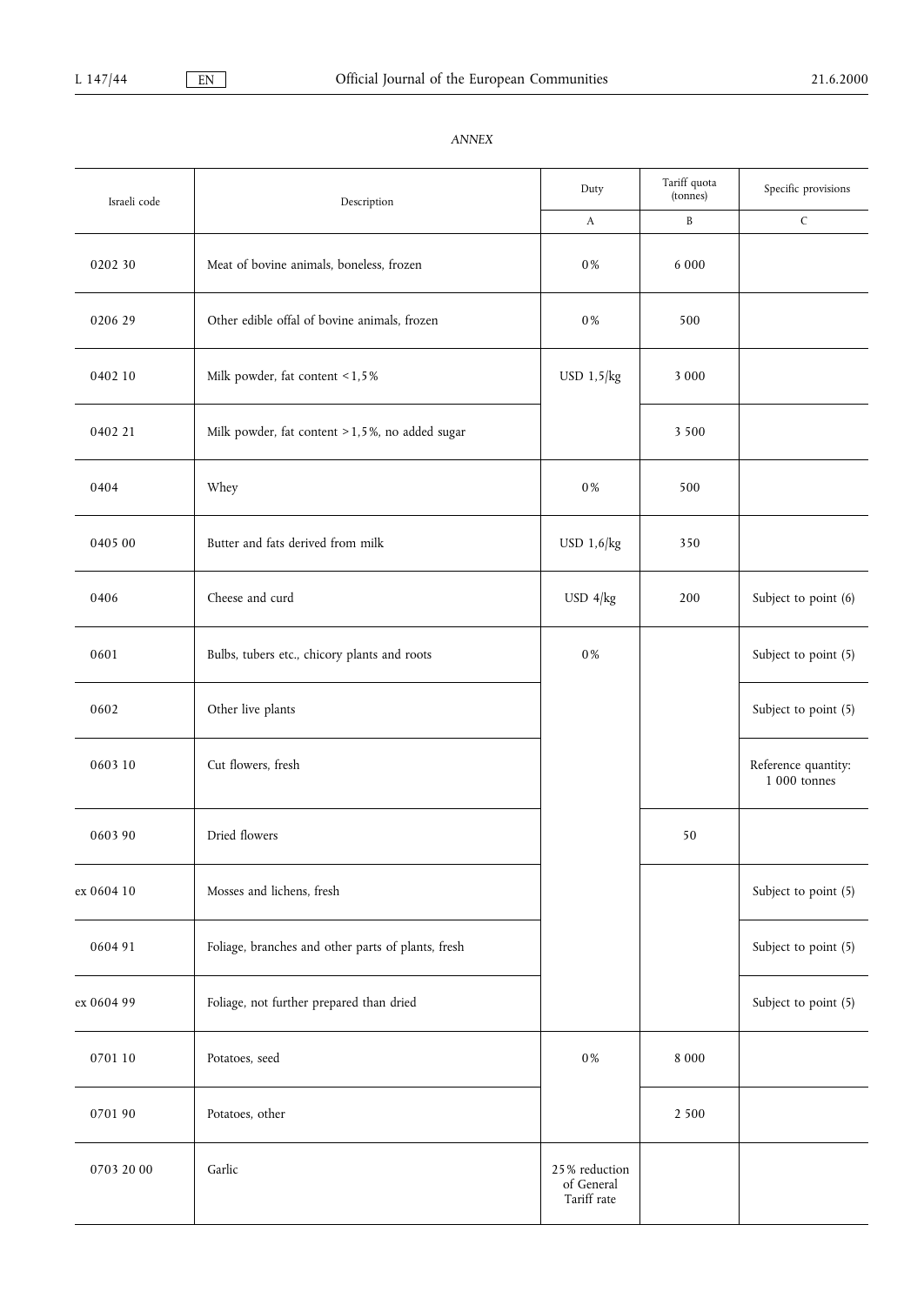| Israeli code | Description                               | Duty                                       | Tariff quota<br>(tonnes) | Specific provisions                                   |
|--------------|-------------------------------------------|--------------------------------------------|--------------------------|-------------------------------------------------------|
|              |                                           | $\boldsymbol{A}$                           | $\, {\bf B}$             | $\mathsf C$                                           |
| 0710 21      | Peas, frozen                              | 14%                                        | 700                      |                                                       |
| 071022       | Beans, frozen                             |                                            | 250                      |                                                       |
| 0710 29      | Other leguminous vegetables, frozen       |                                            | 350                      |                                                       |
| 0710 30      | Spinach, frozen                           |                                            | 300                      |                                                       |
| 071080       | Other vegetables, frozen                  |                                            | 500                      |                                                       |
| 071290       | Other dried vegetables and mixtures       | 16%                                        | 200                      |                                                       |
| 071333       | Kidney beans, inc. white pea beans, dried | $0\,\%$                                    | 100                      |                                                       |
| 071339       | Other beans, dried                        |                                            | 150                      |                                                       |
| 0713 50      | Broad beans and horse beans, dried        |                                            | 2 5 0 0                  |                                                       |
| 071390       | Other dried leguminous vegetables         |                                            | 100                      | over quota 15%<br>reduction of General<br>Tariff rate |
| 0802 90      | Other nuts                                | 0%                                         | 500                      | over quota 15%<br>reduction of General<br>Tariff rate |
| 0804 20 90   | Figs, dried                               | $0\,\%$                                    | 500                      | over quota 20%<br>reduction of General<br>Tariff rate |
| 0806 20      | Grapes, dried                             | 25% reduction<br>of General<br>Tariff rate |                          |                                                       |
| 0808 10      | Apples                                    | $0\,\%$                                    | 750                      |                                                       |
| 0808 20 90   | Quinces                                   |                                            | 500                      |                                                       |
| 1001 10      | Durum wheat                               | $0\,\%$                                    | 9 5 0 0                  |                                                       |
| 1001 90      | Other wheat and meslin                    |                                            | 150 000                  |                                                       |
| 1002 00      | Rye                                       | $0\,\%$                                    | $10\;000$                |                                                       |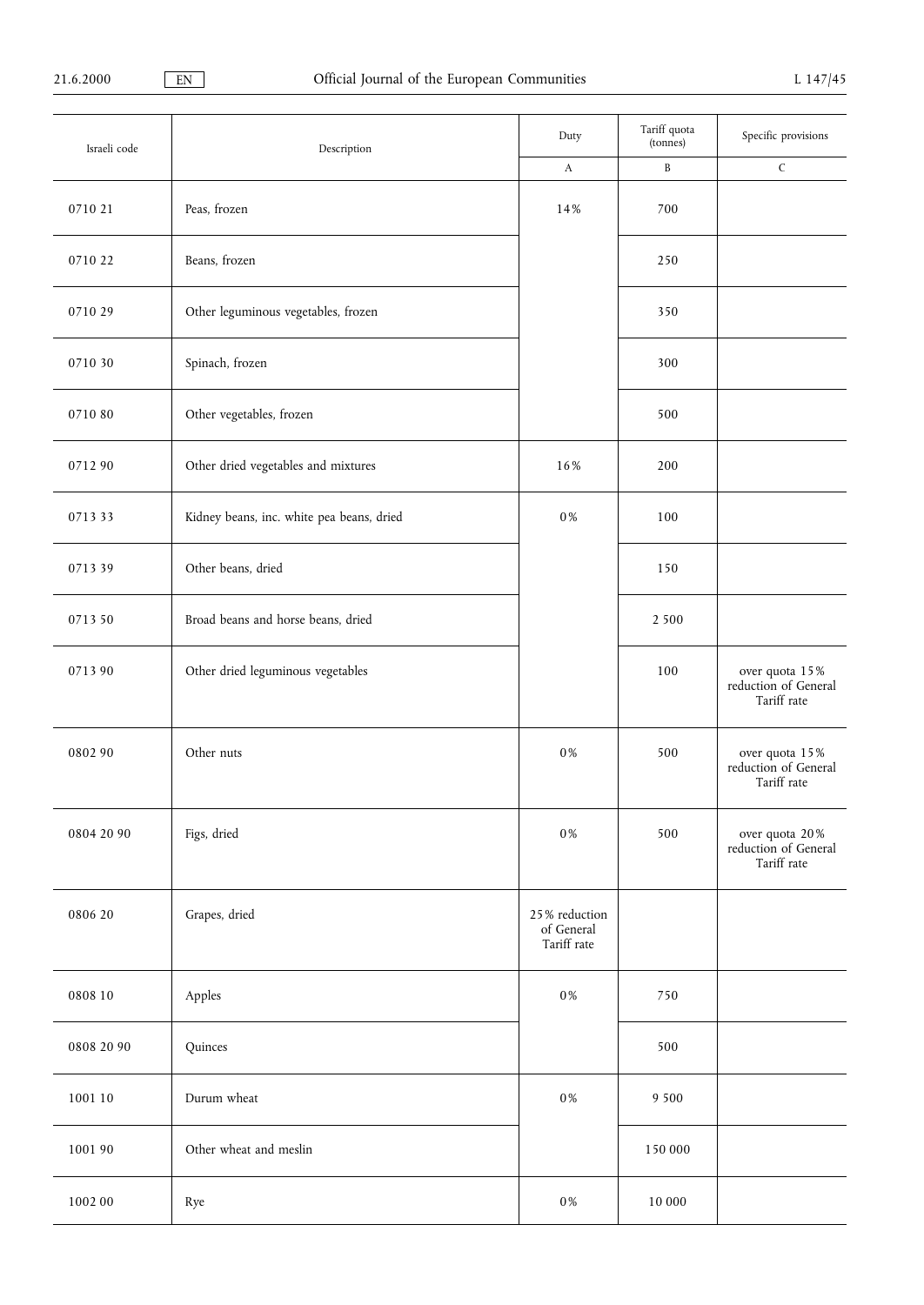| Israeli code | Description                        | Duty                                       | Tariff quota<br>(tonnes) | Specific provisions  |
|--------------|------------------------------------|--------------------------------------------|--------------------------|----------------------|
|              |                                    | $\mathbf{A}$                               | $\, {\bf B}$             | $\mathsf C$          |
| 1003 00      | Barley                             | $0\,\%$                                    | 210 000                  |                      |
| 1005 90      | Maize other than seed              | $0\,\%$                                    | 11 000                   |                      |
| 1006 30      | Semi-milled or wholly milled rice  | 3,75%                                      | 25 000                   |                      |
| 110313       | Groats of corn                     | $0\,\%$                                    | 235 000                  |                      |
| 1103 29      | Pellets of other cereal            |                                            | 7 5 0 0                  |                      |
| 1104 12 10   | Oat flakes                         | 10%                                        |                          | Subject to point (5) |
| 1107 10      | Malt, not roasted                  | $0\,\%$                                    | 7 5 0 0                  |                      |
| 1108         | Starches, inulin                   | 25% reduction<br>of General<br>Tariff rate |                          |                      |
| 1208 10      | Flour and meal of soya beans       | $0\,\%$                                    | 400                      |                      |
| 1209 91      | Vegetable seeds                    | $0\,\%$                                    | 500                      |                      |
| 1209 99      | Other seeds                        |                                            | 500                      |                      |
| 1214 10      | Lucerne (alfalfa) meal and pellets | $0\,\%$                                    | 1 500                    |                      |
| 1404 20      | Cotton linters                     | $0\,\%$                                    | $1\;000$                 |                      |
| 1507 10      | Soya bean oil, crude               | 13%                                        | 7 000                    |                      |
| 1507 90      | Soya bean oil, other               |                                            | $4\;000$                 |                      |
| 151211       | Sunflower or safflower oil crude   | $9\,\%$                                    | 1 500                    |                      |
| 151219       | Sunflower or safflower oil, other  |                                            | 1 500                    |                      |
| 1512 21      | Cotton oil other                   |                                            | 500                      |                      |
| 1514 10      | Rape oil, crude                    | 13%                                        | 3 000                    |                      |
| 1514 90      | Rape oil, other                    |                                            |                          |                      |
| 1515 19      | Linseed oil, other                 | $0\,\%$                                    | 150                      |                      |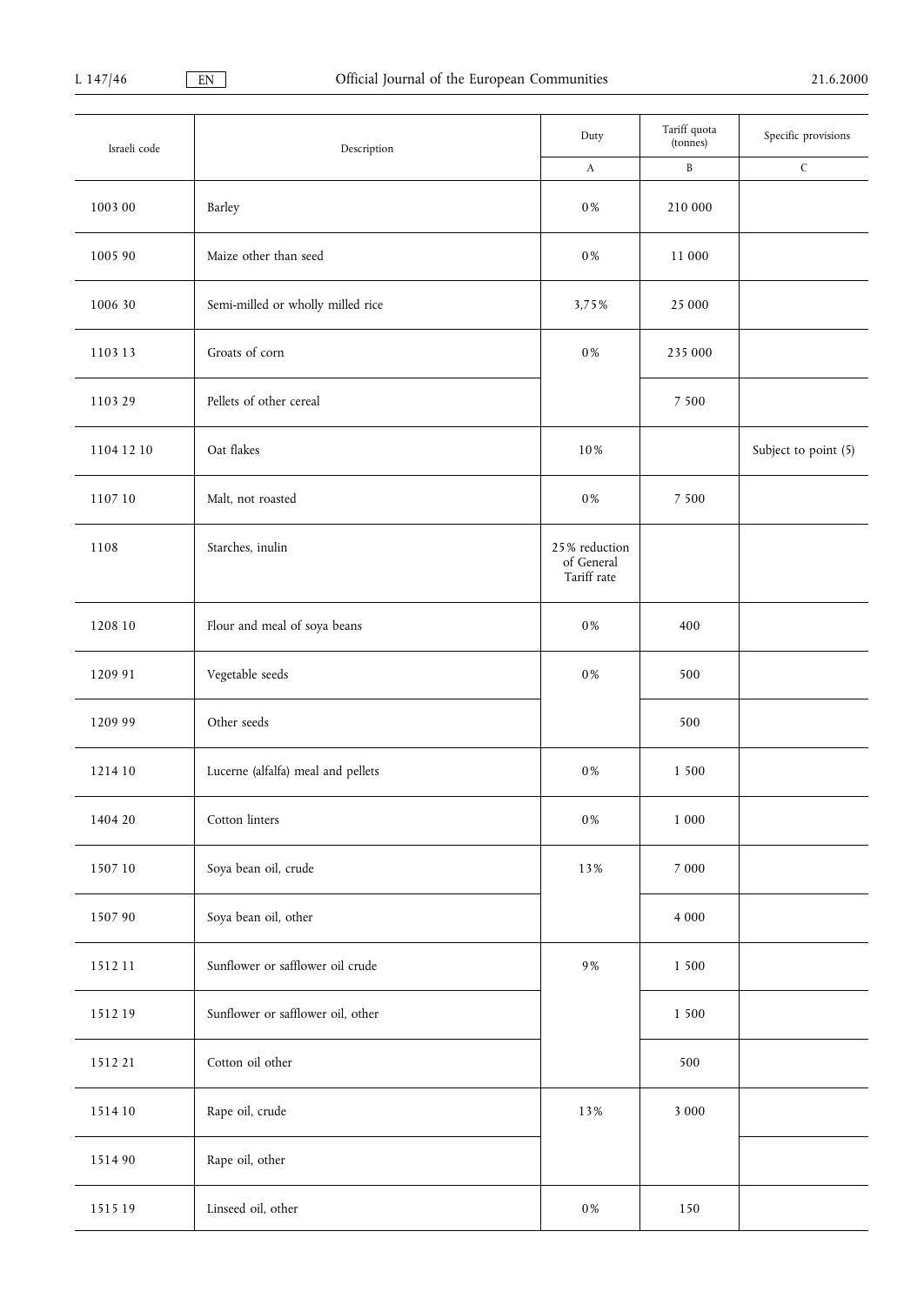| Israeli code  | Description                                        | Duty    | Tariff quota<br>(tonnes) | Specific provisions                     |
|---------------|----------------------------------------------------|---------|--------------------------|-----------------------------------------|
|               |                                                    | A       | $\, {\bf B}$             | $\mathsf C$                             |
| 1515 29       | Maize oil, other                                   | 9%      | 600                      |                                         |
| 1604 13 00    | Sardines, in airtight containers                   | 0%      | 300                      |                                         |
| 1604 14 00    | Tuna, in airtight containers                       |         |                          |                                         |
| 1701          | Cane or beet sugar and sucrose                     |         |                          |                                         |
| 1701 91       | Other than raw sugar, containing flavouring matter | 0%      | 265 000                  |                                         |
| 170199        | Other than raw sugar, other                        |         |                          |                                         |
| 1702 30       | Glucose < 20% by weight of fructose                |         | 1 200                    | 15% reduction of<br>General Tariff rate |
| 1702 60       | Other fructose, > 50% by weight of fructose        | 0%      | 200                      |                                         |
| 2002 90 20/3  | Tomatoes in powder form                            | 6%      | 100                      |                                         |
| 2003 10 00    | Mushrooms                                          | 10%     | 5 0 0 0                  |                                         |
| 2004 90 10    | Other prepared vegetables, frozen                  | 7,5%    | 300                      |                                         |
| 2004 90 90    | Other prepared vegetables, frozen                  | 10,5%   |                          |                                         |
| 2007 99       | Jams and jellies                                   | 10%     | 500                      |                                         |
| 2008 50 10    | Apricots                                           | 12,0%   | 150                      |                                         |
| 2008 50 20/90 | Apricots                                           | 13,5%   |                          |                                         |
| 2008 70 10    | Peaches                                            | 12,0%   | 1600                     |                                         |
| 2008 70 30/90 | Peaches                                            | 13,5%   |                          |                                         |
| 2008 92 20    | Mixtures (without strawberries, nuts and citrus)   |         | 500                      |                                         |
| 2008 92 30/90 | Mixtures (without strawberries, nuts and citrus)   |         |                          |                                         |
| 2009 70       | Concentrated apple juice, in pack > 100 l          | $0\,\%$ | 750                      |                                         |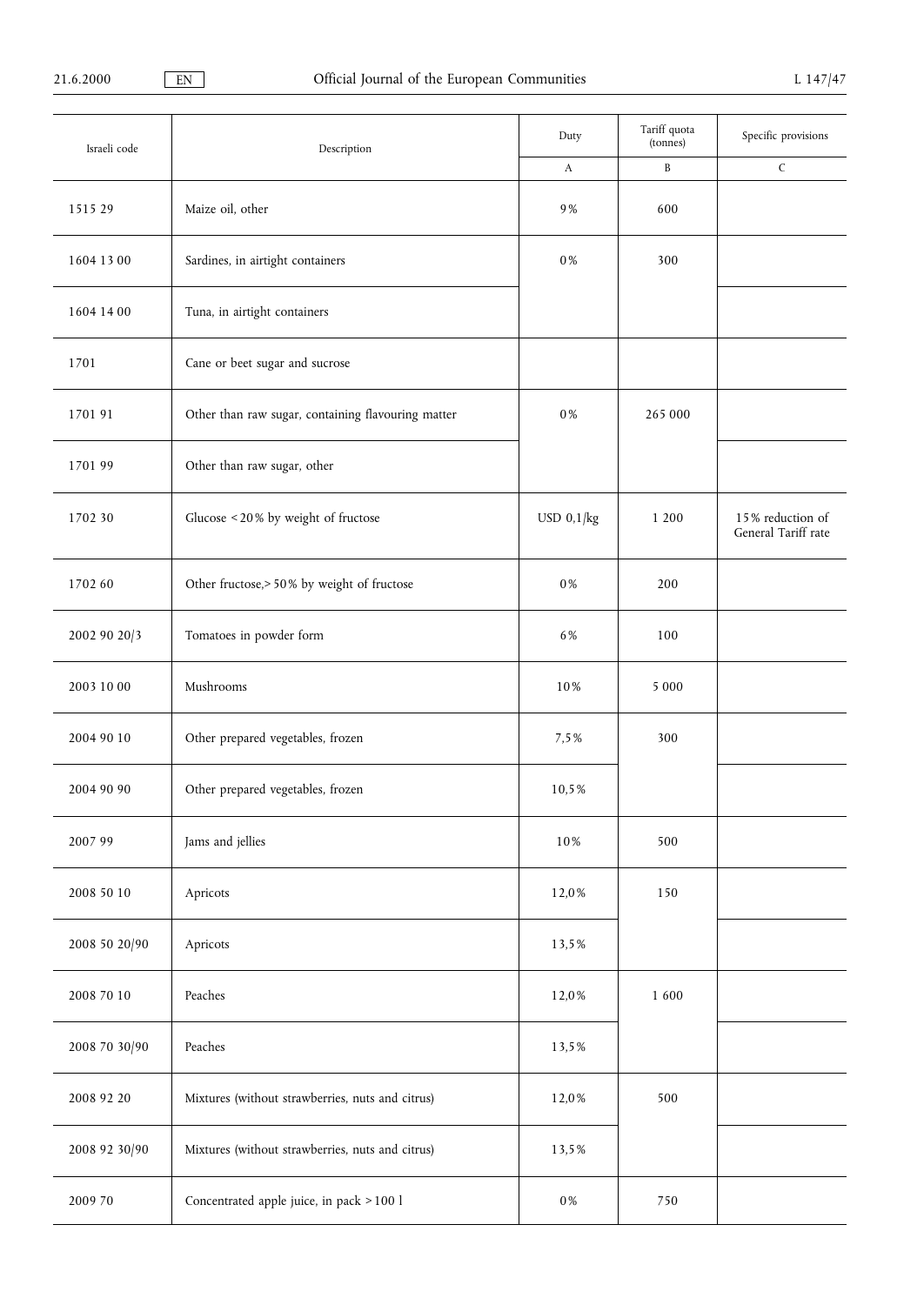| Israeli code<br>Description |                                                                              | Duty                         | Tariff quota<br>(tonnes) | Specific provisions |
|-----------------------------|------------------------------------------------------------------------------|------------------------------|--------------------------|---------------------|
|                             |                                                                              | $\mathbf{A}$                 | B                        | $\mathsf C$         |
| 2207 10                     | Undenatured ethyl alcohol > 80% vol alcohol                                  | USD 2,75 per l<br>of alcohol | 3 0 0 0                  |                     |
| 2301 10                     | Flours, meals, pellets of meat or meat offal                                 | 0%                           | 14 000                   |                     |
| 2303 10                     | Residues of starch manufacture                                               | 0%                           | 2 2 0 0                  |                     |
| 2304 10                     | Soya bean oil cake                                                           | 10%                          | 1800                     |                     |
| 2306 40                     | Rape seed meal                                                               | 10%                          | 3 5 0 0                  |                     |
| 2309 10 10                  | <b>Biscuits</b> for dogs                                                     | 25%                          | 1700                     |                     |
| 2309 10 20                  | Containing 15% to 35% protein materials and not less than<br>4% fat material | 8%                           |                          |                     |
| 2309 10 90                  | Other dog and cat food                                                       | 2%                           |                          |                     |
| 2309 90 10                  | <b>Biscuits</b> for dogs                                                     | 25%                          | 7 0 0 0                  |                     |
| 2309 90 20                  | Containing 15% to 35% protein materials and not less than<br>4% fat material | 8%                           |                          |                     |
| 2309 90 30                  | Food for ornamental fishes and birds                                         | 40%                          |                          |                     |
| 2309 90 90                  | Other animal food                                                            | 2%                           |                          |                     |
| 2401 10                     | Tobacco not stemmed/stripped                                                 | $0.07$ nis/ $k$              | 1700                     |                     |
| 2401 20                     | Tobacco partly or wholly stemmed/stripped                                    |                              |                          |                     |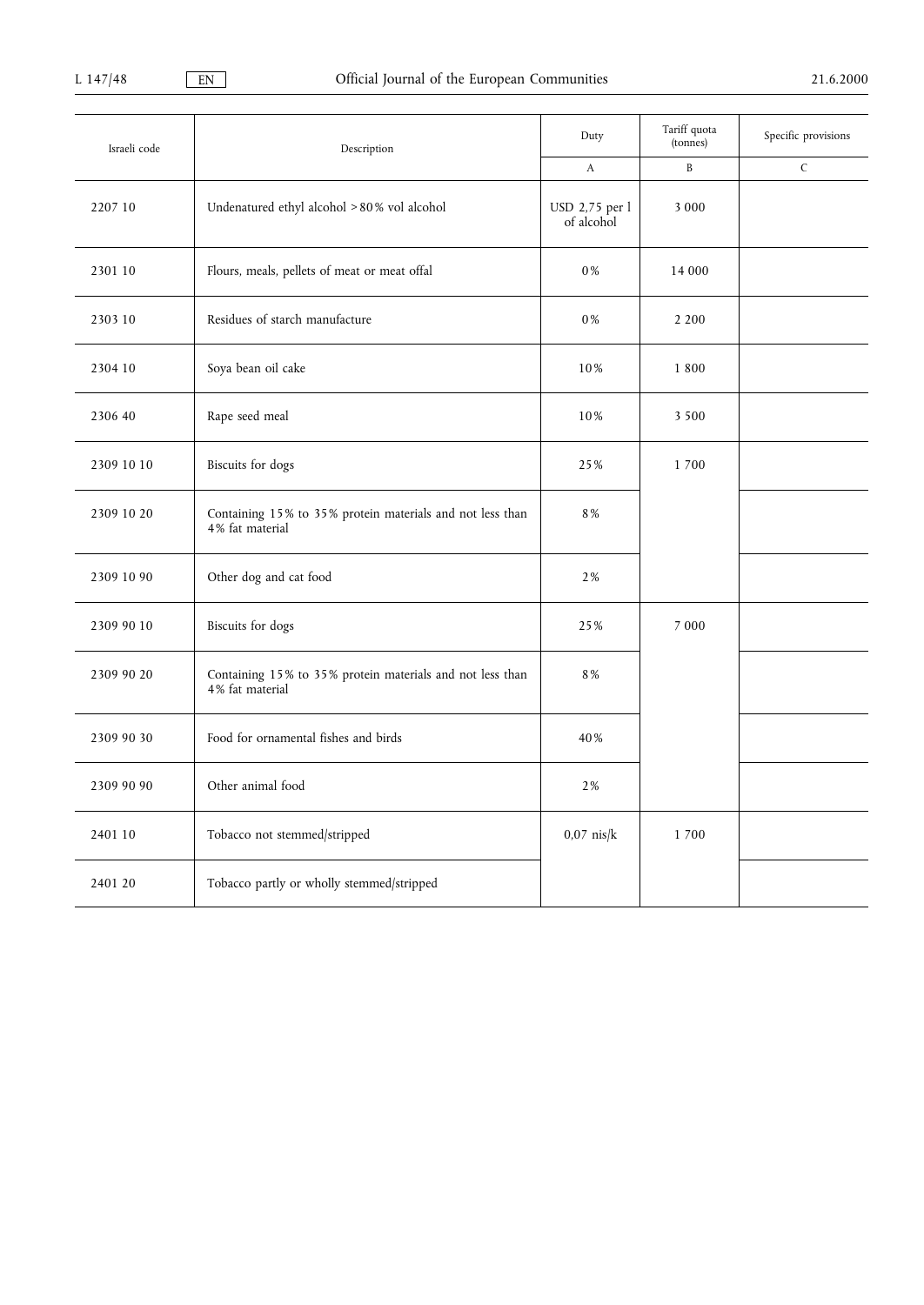# PROTOCOL 3

# concerning plant protection matters

Without prejudice to the provisions of the Agreement on the Application of Sanitary and Phytosanitary Measures annexed to the Agreement establishing the WTO, and in particular Articles 2 and 6 thereof, the Parties agree that from the entry into force of this Agreement:

- (a) on their mutual trade, the requirement for phytosanitary certification shall apply:
	- in respect of cut flowers:
		- only to the genera dendranthema, dianthus and pelargonium for introduction into the Community,
		- and only to rosa, dendranthema, dianthus, pelargonium, gypsophilia and anemone for introduction into Israel, and
	- in respect of fruits:
		- only to citrus, fortunella, poncirus and their hybrids annona, cydonia, diospyros, malus, mangifera, passiflore, prunus, psidium, pyrus, ribes, syzygium and vaccinum for introduction into the Community,
		- and to all the genera for introduction into Israel,
- (b) on their mutual trade, the requirement for a phytosanitary permit for the introduction of plants or plant products will only apply to enable the introduction of those plants or plant products which would otherwise be prohibited, based on a pest risk analysis,
- (c) a Party which envisages the introduction of new phytosanitary measures which could adversely affect specifically existing trade between the parties, shall hold consultations with the other Party to examine the envisaged measures and their effect.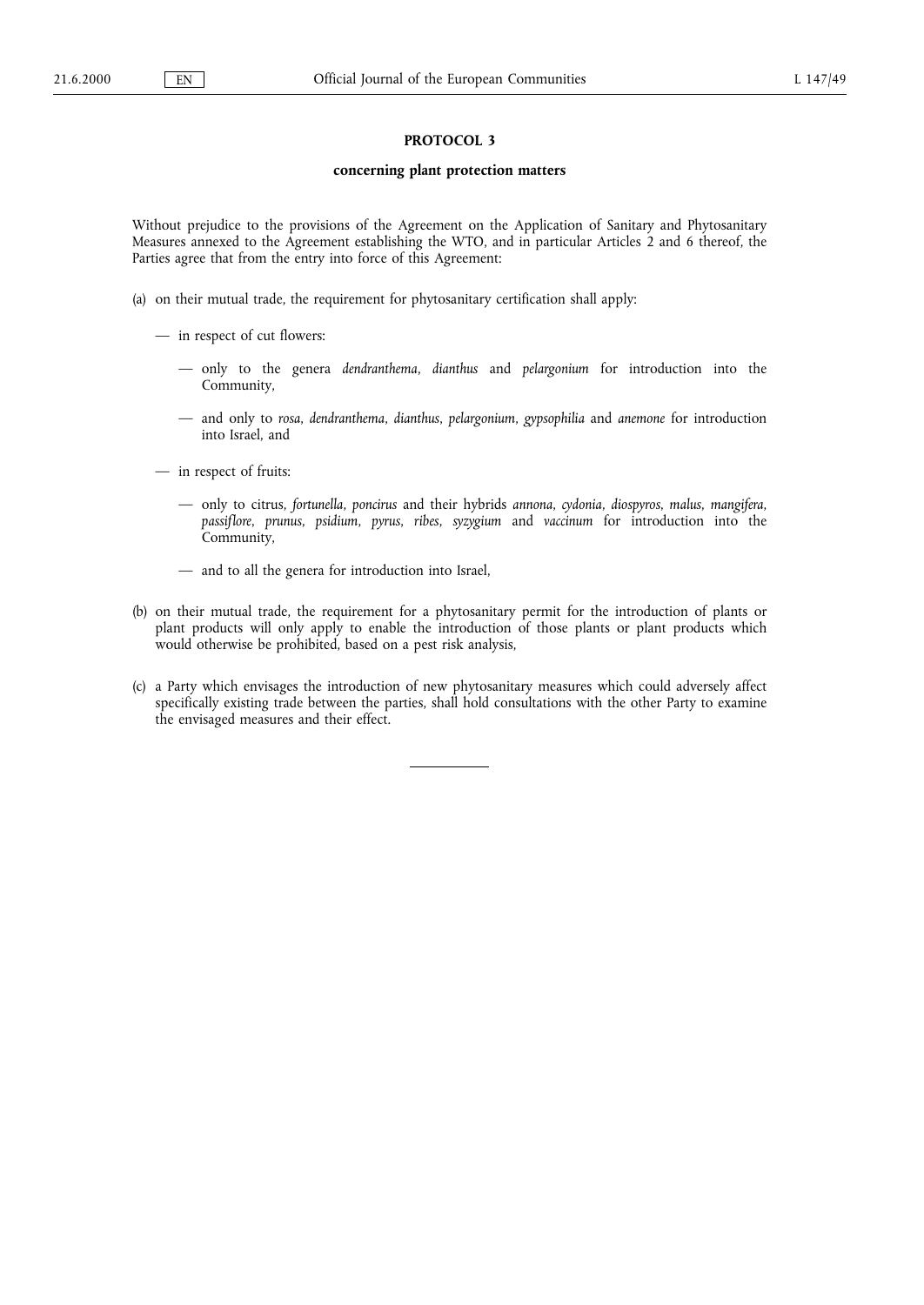# PROTOCOL 4

# concerning the definition of the concept of 'originating products' and methods of administrative cooperation

TITLE I

## GENERAL PROVISIONS

Article 1

# Definitions

For the purposes of this Protocol:

- (a) 'manufacture' means any kind of working or processing including assembly or specific operations;
- (b) 'material' means any ingredient, raw material, component or part, etc., used in the manufacture of the product;
- (c) 'product' means the product being manufactured, even if it is intended for later use in another manufacturing operation;
- (d) 'goods' means both materials and products;
- (e) 'customs value' means the value as determined in accordance with the Agreement on Implementation of Article VII of the General Agreement on Tariffs and Trade, 1994 (WTO Agreement on Customs Valuation);
- (f) ex-works price means the price paid for the product ex-works to the manufacturer in whose undertaking the last working or processing is carried out or to the person who arranged for the last working or processing to be carried outside the territories of the Parties provided the price includes the value of all the materials used, minus all internal taxes which are, or may be, repaid when the product obtained is exported;
- $(g)$  'value of materials' means the customs value at the time of importation of the non-originating materials used, or, if this is not known and cannot be ascertained, the first ascertainable price paid for the materials in the territories concerned;
- (h) 'value of originating materials' means the customs value of such materials as defined in subparagraph (g) applied mutatis mutandis;
- 'chapters' and 'headings' means the chapters and the headings (four-digit codes) used in the nomenclature which

makes up the Harmonised Commodity Description and Coding System, referred to in this Protocol as the Harmonised System' or 'HS';

- (j) 'classified' refers to the classification of a product or material under a particular heading;
- (k) 'consignment' means products which are either sent simultaneously from one exporter to one consignee or covered by a single transport document covering their shipment from the exporter to the consignee or, in the absence of such a document, by a single invoice.

### TITLE II

## DEFINITION OF THE CONCEPT OF 'ORIGINATING PRODUCTS'

# Article 2

## Origin criteria

For the purpose of implementing the Agreement and without prejudice to the provisions of Article 3 of this Protocol, the following products shall be considered as:

- 1. products originating in the Community:
	- (a) products wholly obtained in the Community, within the meaning of Article 4 of this Protocol;
	- (b) products obtained in the Community which contain materials not wholly obtained there, provided that the said materials have undergone sufficient working and processing in the Community within the meaning of Article 5 of this Protocol;
- 2. products originating in Israel:
	- (a) products wholly obtained in Israel within the meaning of Article 4 of this Protocol;
	- (b) products obtained in Israel which contain materials not wholly obtained there, provided that the said materials have undergone sufficient working or processing in Israel within the meaning of Article 5 of this Protocol.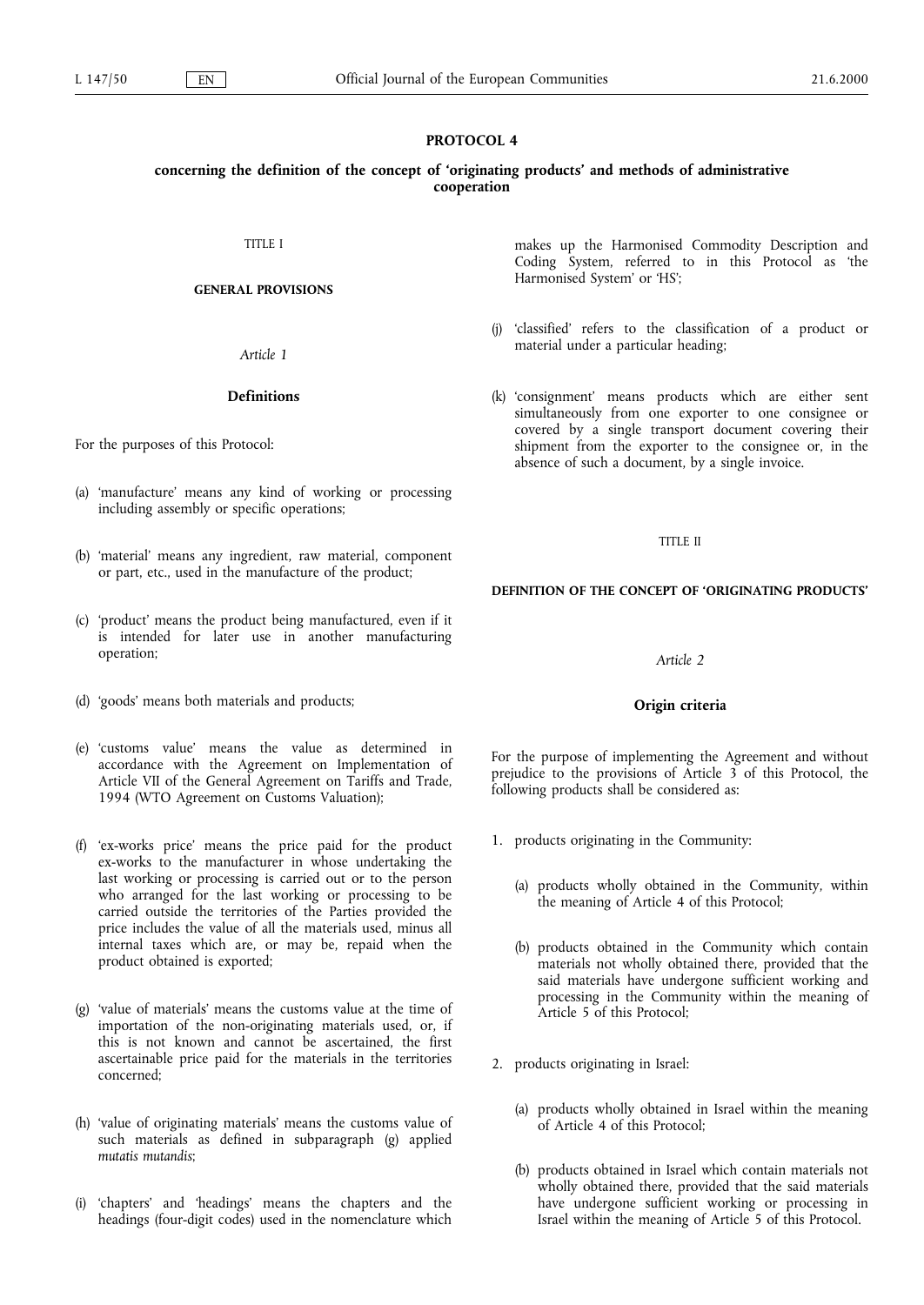Article 3

# Bilateral cumulation

Notwithstanding Article 2(1)(b), materials originating in Israel within the meaning of this Protocol shall be considered as materials originating in the Community and it shall not be necessary that such materials have undergone sufficient working or processing.

2. Notwithstanding Article 2(2)(b), materials originating in the Community within the meaning of this Protocol shall be considered as materials originating in Israel and it shall not be necessary that such materials have undergone working or processing.

#### Article 4

#### Wholly obtained products

The following shall be considered as wholly obtained either in the Community or in Israel:

- (a) mineral products extracted from their soil or from their seabed;
- (b) vegetable products harvested there;
- (c) live animals born and raised there;
- (d) products from live animals raised there;
- (e) products obtained by hunting or fishing there;
- (f) products of sea fishing and other products taken from the sea by their vessels;
- (g) products made aboard their factory ships exclusively from products referred to in subparagraph (f);
- (h) used articles collected there fit only for the recovery of raw materials, including used tyres fit only for retreading or use as waste;
- (i) waste and scrap resulting from manufacturing operations conducted there;
- (j) products extracted from marine soil or subsoil outside their territorial waters provided that they have sole rights to work that soil or subsoil;

(k) goods produced exclusively from products specified in subparagraphs (a) to (j).

2. The terms 'their vessels' and 'their factory ships' in paragraph 1(f) and (g) shall apply only to vessels and factory ships:

- which are registered or recorded in a Member State of the Community or in Israel,
- which sail under the flag of a Member State of the Community or of Israel,
- which are owned to an extent of at least 50% by nationals of a Member State of the Community or of Israel, or by a company with its head office in one of these States or in Israel, of which the manager or managers, chairman of the board of directors or the supervisory board, and the majority of the members of such boards are nationals of Member States of the Community or of Israel and of which, in addition, in the case of partnerships or limited companies, at least half the capital belongs to these States, to Israel, to their public bodies or to their nationals,
- of which the master and officers are nationals of Member States of the Community or of Israel,
- of which at least 75% of the crew are nationals of Member States of the Community or of Israel.

The terms the 'Community' and 'Israel' shall also cover the territorial waters which surround the Member States of the Community and Israel.

Sea-going vessels, including factory ships on which the fish caught is worked or processed, shall be considered as part of the territory of the Community or of Israel provided that they satisfy the conditions set out in paragraph 2.

#### Article 5

# Sufficiently worked or processed products

1. For the purposes of Article 2, products which are not wholly obtained in the Community or in Israel are considered to be sufficiently worked or processed there when the conditions set out in the list in Annex II, in conjunction with the Notes in Annex I, are fulfilled.

These conditions indicate, for all products covered or not by the Agreement, the working or processing which must be carried out on the non-originating materials used in the manufacture of these products, and apply only in relation to such materials. Accordingly, it follows that if a product, which has acquired originating status by fulfilling the conditions set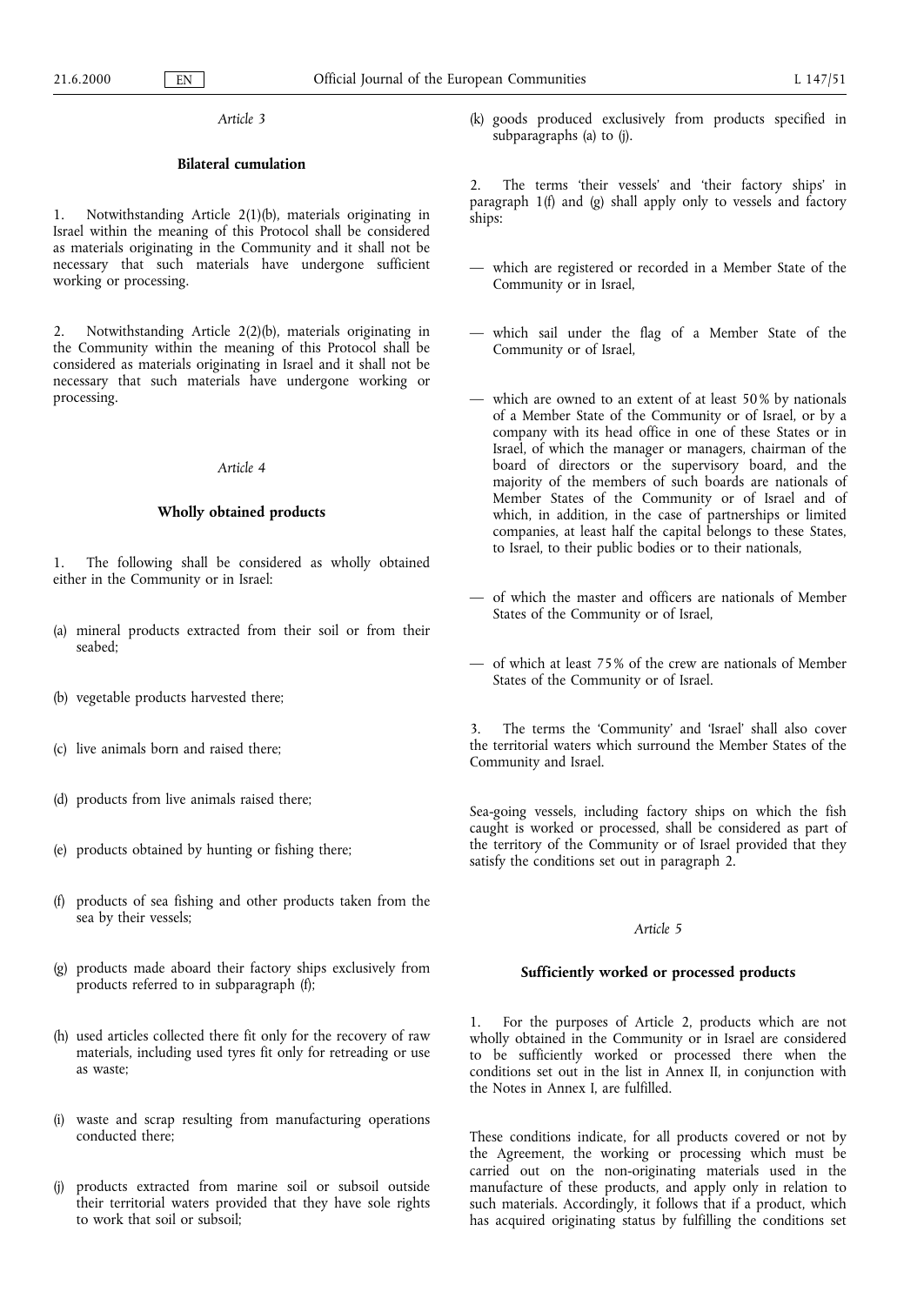out in the list for that product, is used in the manufacture of another product, the conditions applicable to the product in which it is incorporated do not apply to it, and no account shall be taken of the non-originating materials which may have been used in its manufacture.

2. Notwithstanding paragraph 1 and except as provided in Article 12(4), non-originating materials which, according to the conditions set out in the list for a given product, should not be used in the manufacture of this product may nevertheless be used, provided that:

- (a) their total value does not exceed 10% of the ex-works price of the product;
- (b) where, in the list, one or several percentages are given for the maximum value of non-originating materials, such percentages are not exceeded through the application of this paragraph.

This paragraph shall not apply to products falling within Chapters 50 to 63 of the Harmonised System.

3. Paragraphs 1 and 2 shall apply except as provided in Article 6.

# Article 6

## Insufficient working or processing operations

The following operations shall be considered as insufficient working or processing to confer the status of originating products, whether or not the requirements of Article 5 are satisfied:

- (a) operations to ensure the preservation of products in good condition during transport and storage (ventilation, spreading out, drying, chilling, placing in salt, sulphur dioxide or other aqueous solutions, removal of damaged parts, and like operations);
- (b) simple operations consisting of removal of dust, sifting or screening, sorting, classifying, matching (including the making-up of sets of articles), washing, painting, cutting up;
- (c) (i) changes of packaging and breaking up and assembly of packages;
	- (ii) simple placing in bottles, flasks, bags, cases, boxes, fixing on cards or boards, etc., and all other simple packaging operations;
- d) affixing marks, labels and other like distinguishing signs on products or their packaging;
- e) simple mixing of products, whether or not of different kinds, where one or more components of the mixtures do not meet the conditions laid down in this Protocol to

enable them to be considered as originating in the Community or in Israel;

- f) simple assembly of parts to constitute a complete product;
- g) a combination of two or more operations specified in subparagraphs (a) to (f);
- h) slaughter of animals.

## Article 7

# Unit of qualification

1. The unit of qualification for the application of the provisions of this Protocol shall be the particular product which is considered as the basic unit when determining classification using the nomenclature of the Harmonised System.

Accordingly, it follows that:

- (a) when a product composed of a group or assembly of articles is classified under the terms of the Harmonised System in a single heading, the whole constitutes the unit of qualification;
- (b) when a consignment consists of a number of identical products classified under the same heading of the Harmonised System, each product must be taken individually when applying the provisions of this Protocol.

2. Where, under general rule 5 of the Harmonised System, packaging is included with the product for classification purposes, it shall be included for the purposes of determining origin.

#### Article 8

## Accessories, spare parts and tools

Accessories, spare parts and tools dispatched with a piece of equipment, machine, apparatus or vehicle, which are part of the normal equipment and included in the price thereof or which are not separately invoiced, shall be regarded as one with the piece of equipment, machine, apparatus or vehicle in question.

#### Article 9

#### Sets

Sets, as defined in general rule 3 of the Harmonised System, shall be regarded as originating when all component products are originating. Nevertheless, when a set is composed of originating and non-originating products, the set as a whole shall be regarded as originating, provided that the value of the non-originating products does not exceed 15% of the ex-works price of the set.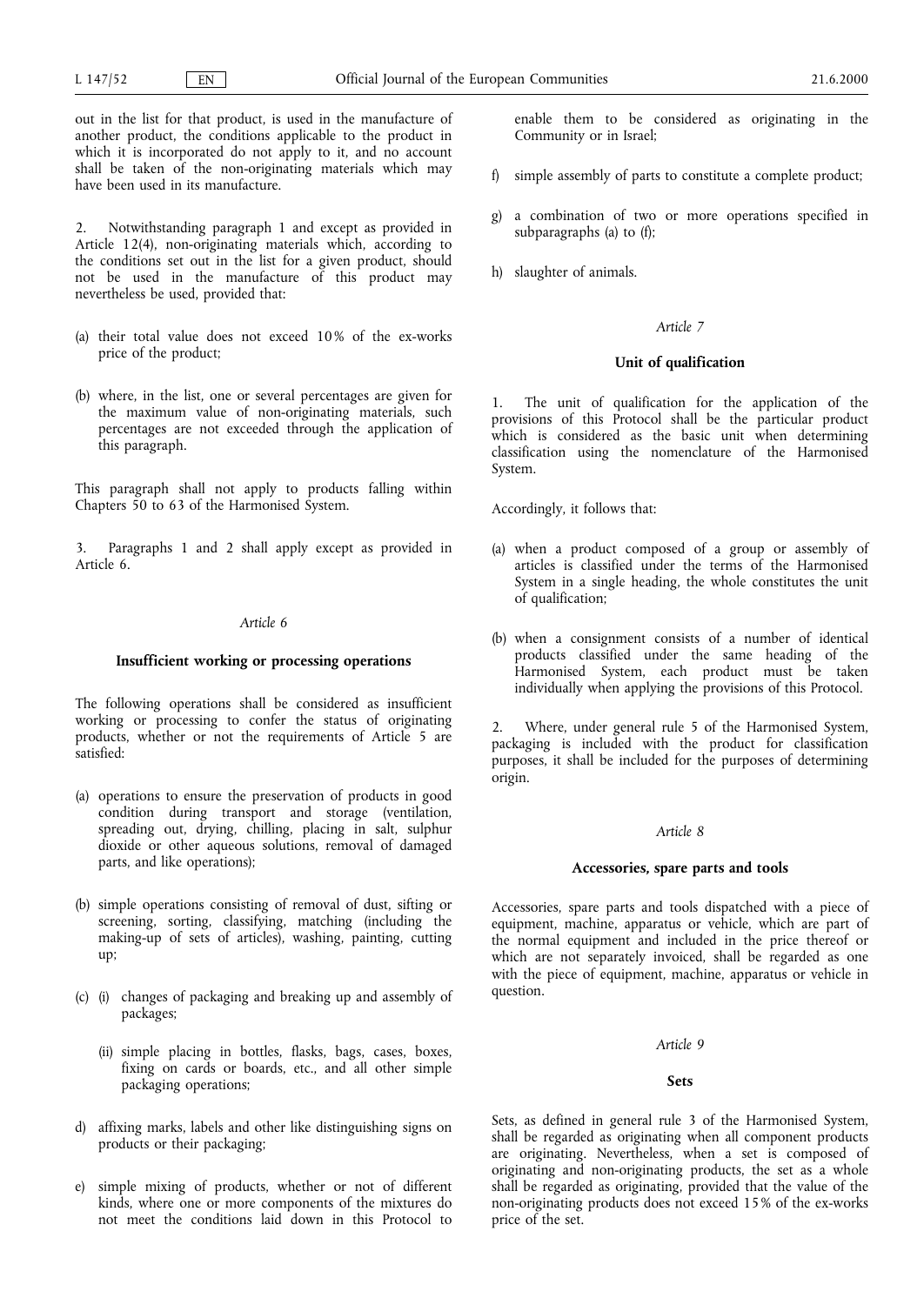#### Article 10

## Neutral elements

In order to determine whether a product originates in the Community or in Israel it shall not be necessary to establish whether the electrical energy, fuel, plant and equipment as well as machines and tools used to obtain such product, or whether any goods, used in the course of production which do not enter and which were not intended to enter into the final composition of the product, are originating or not.

#### TITLE III

## TERRITORIAL REQUIREMENTS

## Article 11

## Principle of territoriality

The conditions set out in Title II relative to the acquisition of originating status must be fulfilled without interruption in the Community or in Israel. For this purpose, the acquisition of originating status shall be considered as interrupted when goods which have undergone working or processing in the Party concerned have left the territory of this Party, except as provided in Articles 12 and 13.

#### Article 12

# Working or processing carried out outside one of the Parties

1. The acquisition of originating status in one of the Parties under the conditions set out in Title II shall not be affected by working or processing carried out outside this Party and subsequently reimported there, provided that:

- (a) the said materials are wholly obtained in the Party concerned or have undergone their working or processing going beyond the insufficient operations listed in Article 6 prior to their exportation; and
- (b) it can be demonstrated to the satisfaction of the customs authorities that:
	- (i) the reimported goods result from the working or processing of the exported materials; and
	- (ii) the total added value acquired outside the Party concerned through the application of this Article does not exceed 10% of the ex-works price of the final product for which originating status is claimed.

2. For the purposes of paragraph 1, the conditions set out in Title II relative to the acquisition of originating status shall not apply in respect of working or processing carried out outside the Party concerned. Nevertheless, where, in the relevant list of Annex II, a rule giving the maximum value of all the non-originating materials used is applied in determining the originating status of the final product concerned, the total value of the non-originating materials used in the Party concerned and the total added value acquired outside this Party through the application of this Article taken together shall not exceed the percentage given.

3. For the purposes of paragraphs 1 and 2, total added value' shall mean all costs accumulated outside the Party concerned, including all the value of the materials added there.

4. Paragraphs 1 and 2 shall not apply to products which do not fulfil the conditions set out in the relevant list rule and which can only be considered as sufficiently worked or processed as a result of the application of the general tolerance in Article 5(2).

5. Paragraphs 1 and 2 shall not apply to products falling within Chapters 50 to 63 of the Harmonised System.

### Article 13

## Reimportation of goods

Goods exported from the Community or Israel to a third country and subsequently returned, shall be considered as never having left the concerned Party if it can be demonstrated to the satisfaction of the customs authorities that:

- (a) the goods returned are the same goods as those exported; and
- (b) they have not undergone any operation beyond that necessary to preserve them in good condition while in that country or while being exported.

## Article 14

## Direct transport

1. The preferential treatment provided for under the Agreement applies only to products or materials which are transported between the territories of the Community and Israel without entering any other territory. However, goods originating in the Community or in Israel and constituting one single consignment which is not split up may be transported through territory other than that of the Community or Israel with, should the occasion arise, transhipment or temporary warehousing in such territories, provided that the goods have remained under the surveillance of the customs authorities in the country of transit or of warehousing and that they have not undergone operations other than unloading, reloading or any operation designed to preserve them in good condition.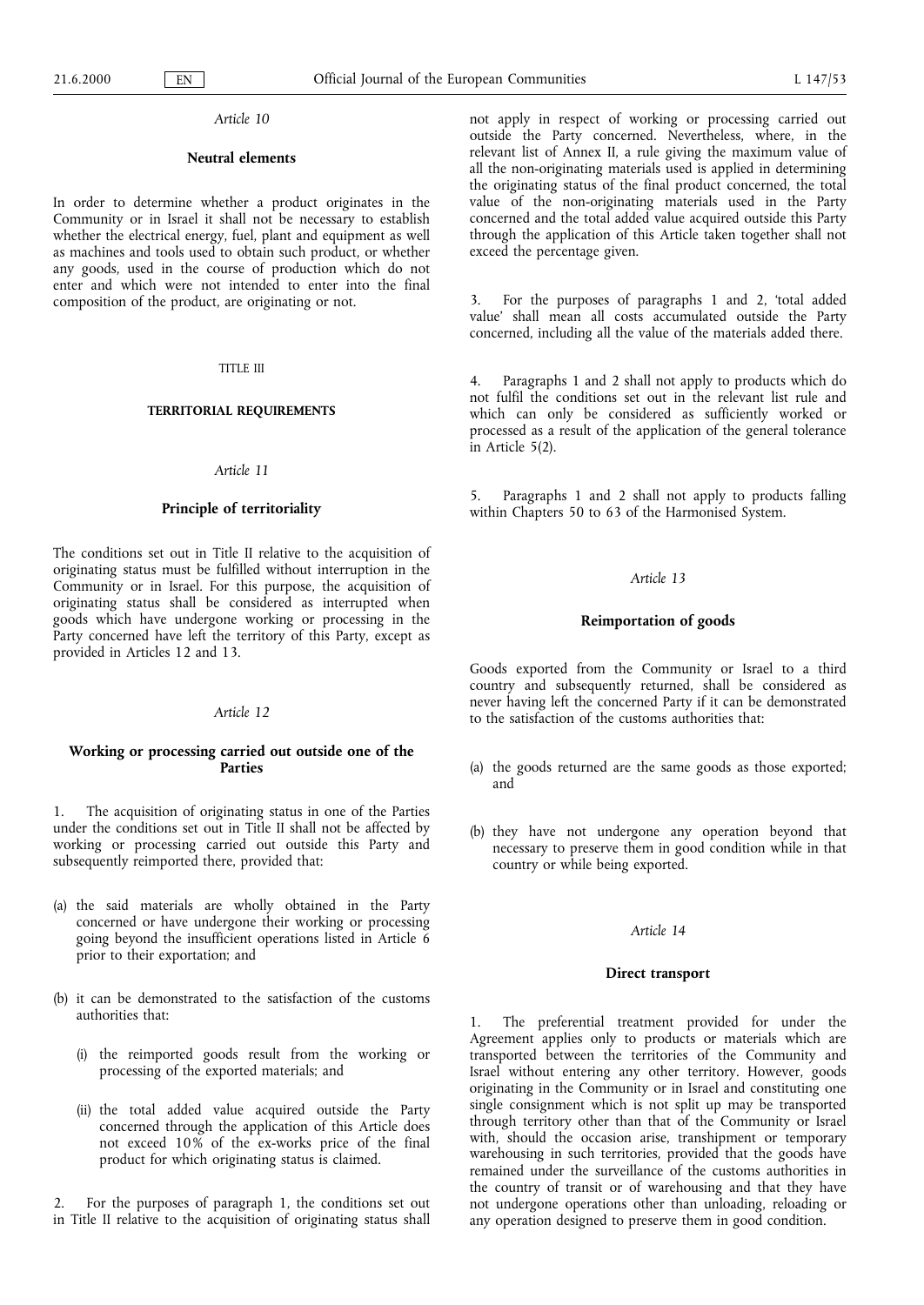Products originating in the Community or in Israel may be transported by pipeline across territory other than that of the Community or that of Israel.

2. Evidence that the conditions set out in paragraph 1 have been fulfilled may be supplied to the customs authorities of the importing country by the production of:

- (a) a through bill of lading issued in the exporting country covering the passage through the country of transit; or
- (b) a certificate issued by the customs authorities of the country of transit:
	- (i) giving an exact description of the products;
	- (ii) stating the dates of unloading and reloading of the products and, where applicable, the names of the ships used; and
	- (iii) certifying the conditions under which the products remained in the transit country; or
- c) failing these, any substantiating documents.

# Article 15

## Exhibitions

Products sent from one of the Parties for exhibition in a third country and sold after the exhibition for importation in another Party shall benefit on importation from the provisions of the Agreement on condition that the products meet the requirements of this Protocol entitling them to be recognised as originating in the Community or in Israel and provided that it is shown to the satisfaction of the customs authorities that:

- (a) an exporter has consigned these products from one of the Parties to the country in which the exhibition is held and has exhibited them there;
- (b) the products have been sold or otherwise disposed of by that exporter to a person in another Party;
- (c) the products have been consigned during the exhibition or immediately thereafter to the latter Party in the state in which they were sent for exhibition; and
- (d) the products have not, since they were consigned for exhibition, been used for any purpose other than demonstration at the exhibition.

2. A proof of origin must be issued or made out in accordance with the provisions of Title V and submitted to the customs authorities of the importing country in the normal manner. The name and address of the exhibition must be indicated thereon. Where necessary, additional documentary evidence of the nature of the products and the conditions under which they have been exhibited may be required.

3. Paragraph 1 shall apply to any trade, industrial, agricultural or crafts exhibition, fair or similar public show or display which is not organised for private purposes in shops or business premises with a view to the sale of foreign products, and during which the products remain under customs control.

### TITLE IV

#### DRAWBACK OR EXEMPTION

Article 16

# Prohibition of drawback of, or exemption from, customs duties

1. Non-originating materials used in the manufacture of products originating in the Community or in Israel within the meaning of this Protocol for which a proof of origin is issued or made out in accordance with the provisions of Title V shall not be subject in any of the Parties to drawback of, or exemption from, customs duties of whatever kind.

2. The prohibition in paragraph 1 shall apply to any arrangement for refund, remission or non-payment, partial or complete, of customs duties or charges having an equivalent effect, applicable in any of the Parties to materials used in the manufacture, where such refund, remission or non-payment applies, expressly or in effect, when products obtained from the said materials are exported and not when they are retained for home use in this Party.

3. The exporter of products covered by a proof of origin shall be prepared to submit at any time, upon request from the customs authorities, all appropriate documents proving that no drawback has been obtained in respect of the non-originating materials used in the manufacture of the products concerned and that all customs duties or charges having equivalent effect applicable to such materials have actually been paid.

The provisions of paragraphs 1 to 3 shall also apply in respect of packaging within the meaning of Article  $7(2)$ , accessories, spare parts and tools within the meaning of Article 8 and products in a set within the meaning of Article 9 when such items are non-originating.

5. The provisions of paragraphs 1 to 4 shall apply only in respect of materials which are of the kind to which the Agreement applies.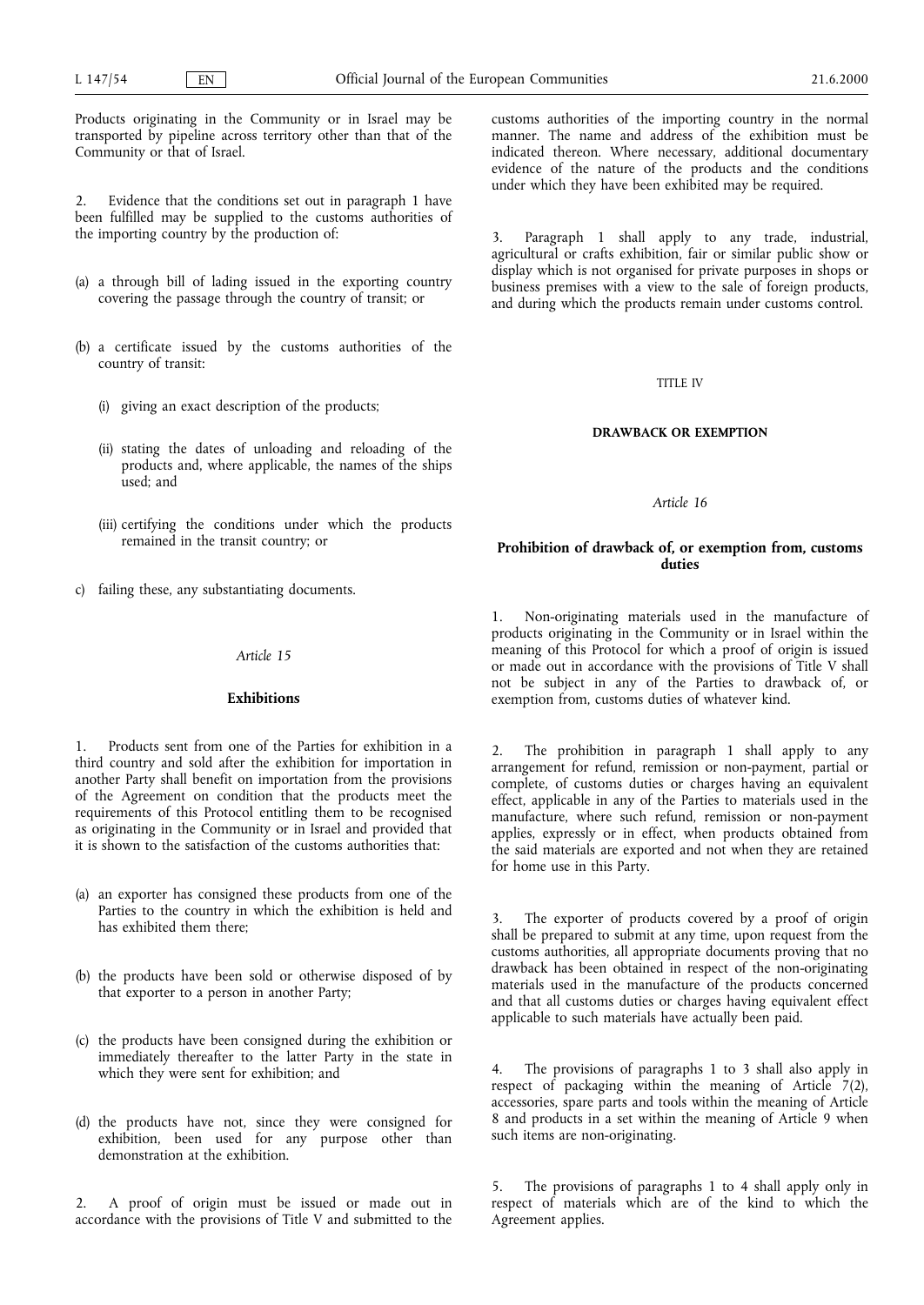## TITLE V

# PROOF OF ORIGIN

# Article 17

### General requirements

1. Originating products within the meaning of this Protocol shall, on importation into one of the Parties, benefit from the Agreement upon submission of either:

- (a) a movement certificate EUR.1, a specimen of which appears in Annex III; or
- (b) in the cases specified in Article 22(1), a declaration, the text of which appears in Annex IV, given by the exporter on an invoice, a delivery note or any other commercial document which describes the products concerned in sufficient detail to enable them to be identified (hereinafter referred to as the invoice declaration).

2. Notwithstanding paragraph 1, originating products within the meaning of this Protocol shall, in the cases specified in Article 27, benefit from this Agreement without it being necessary to submit any of the documents referred to above.

#### Article 18

# Procedure for the issue of a movement certificate EUR.1

1. A movement certificate EUR.1 shall be issued by the customs authorities of the exporting country on application having been made in writing by the exporter or, under the exporter's responsibility, by his authorised representative.

2. For this purpose, the exporter or his authorised representative shall fill out both the movement certificate EUR.1 and the application form, specimens of which appear in Annex III.

These forms shall be completed in one of the languages in which the Agreement is drawn up, in accordance with the provisions of the domestic law of the exporting country. If they are handwritten, they shall be completed in ink in printed characters. The description of the products must be given in the box reserved for this purpose without leaving any blank lines. Where the box is not completely filled a horizontal line must be drawn below the last line of the description, the empty space being crossed through.

3. The exporter applying for the issue of a movement certificate EUR.1 shall be prepared to submit at any time, at the request of the customs authorities of the exporting country where the movement certificate EUR.1 is issued, all appropriate documents proving the originating status of the products concerned as well as the fulfilment of the other requirements of this Protocol.

4. The movement certificate EUR.1 shall be issued by the customs authorities of a Member State of the European Community if the goods to be exported can be considered as products originating in the Community within the meaning of Article 2(1) of this Protocol. The movement certificate EUR.1 shall be issued by the customs authorities of Israel if the goods to be exported can be considered as products originating in Israel within the meaning of Article 2(2) of this Protocol.

5. When the provisions of Article 3 are applied, the customs authorities of the Member State of the Community or of Israel may issue movement certificates EUR.1 under the conditions laid down in this Protocol if the goods to be exported can be considered as originating products within the meaning of this Protocol and provided that the goods covered by the movement certificates EUR.1 are in the Community or in Israel.

In these cases movement certificates EUR.1 shall be issued subject to the presentation of the proof of origin previously issued or made out. This proof of origin must be kept for at least three years by the customs authorities of the exporting State.

6. The issuing customs authorities shall take any steps necessary to verify the originating status of the products and the fulfilment of the other requirements of this Protocol. For this purpose, they shall have the right to call for any evidence and to carry out any inspection of the exporter's accounts or any other check which they consider appropriate.

The issuing customs authorities shall also ensure that the forms referred to in paragraph 2 are duly completed. In particular, they shall check whether the space reserved for the description of the products has been completed in such a manner as to exclude all possibility of fraudulent additions.

7. The date of issue of the movement certificate EUR.1 shall be indicated in the part of the certificate reserved for the customs authorities.

8. A movement certificate EUR.1 shall be issued by the customs authorities of the exporting country when the products to which it relates are exported. It shall be made available to the exporter as soon as actual exportation has been effected or ensured.

#### Article 19

## Movement certificates EUR.1 issued retrospectively

1. Notwithstanding Article 18(8), a movement certificate EUR.1 may exceptionally be issued after exportation of the products to which it relates if: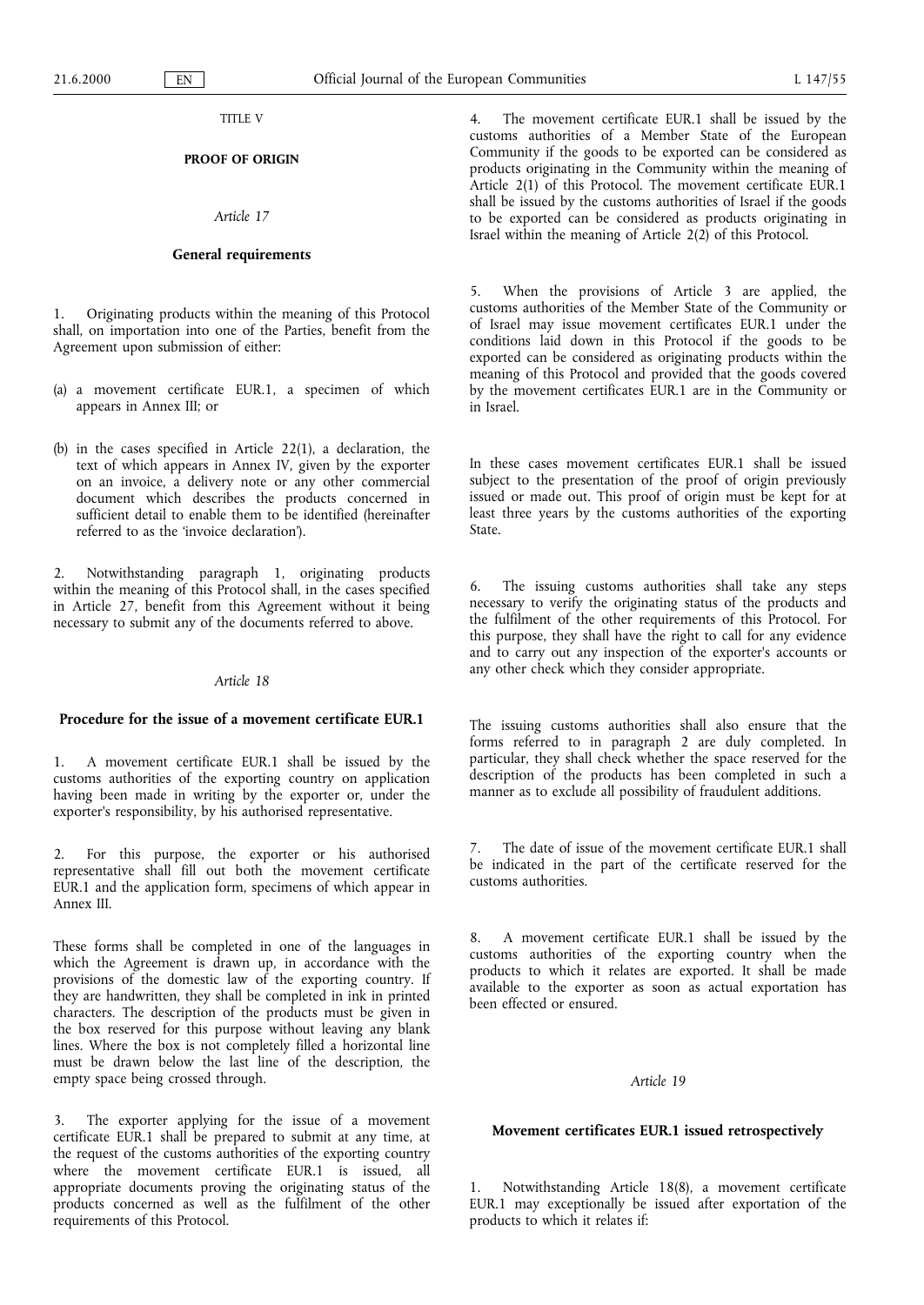- (a) it was not issued at the time of exportation because of errors or involuntary omissions or special circumstances; or
- (b) it is demonstrated to the satisfaction of the customs authorities that a movement certificate EUR.1 was issued but was not accepted at importation for technical reasons.

2. For the implementation of paragraph 1, the exporter must indicate in this application the place and date of exportation of the products to which the movement certificate EUR.1 relates, and state the reasons for his request.

3. The customs authorities may issue a movement certificate EUR.1 retrospectively only after verifying that the information supplied in the exporter's application agrees with that in the corresponding file.

4. Movement certificates EUR.1 issued retrospectively must be endorsed with one of the following phrases:

NACHTRÄGLICH AUSGESTELLT, DÉLIVRÉ A POSTERIORI, 'RILASCIATO A POSTERIORI', 'AFGEGEVEN A POSTERIORI', ISSUED RETROSPECTIVELY, UDSTEDT EFTERFØLGENDE, 'ΕΚΔΟΘΕΝ ΕΚ ΤΩΝ ΥΣΤΕΡΩΝ', 'ΕΧΡΕDIDO A POSTERIORI', 'EMITIDO A POSTERIORI', 'ANNETTU JÄLKIKÄTEEN', UTFÄRDAT I EFTERHAND, .

5. The endorsement referred to in paragraph 4 shall be inserted in the 'Remarks' box of the movement certificate EUR.1.

## Article 20

## Issue of a duplicate movement certificate EUR.1

1. In the event of theft, loss or destruction of a movement certificate EUR.1, the exporter may apply to the customs authorities which issued it for a duplicate made out on the basis of the export documents in their possession.

2. The duplicate issued in this way must be endorsed with one of the following words:

DUPLIKAT, DUPLICATA, DUPLICATO, DUPLICAAT, 'DUPLICATE', 'ANTIFPAФO', 'DUPLICADO', 'SEGUNDA VIA', 'KAKSOISKAPPALE', 'העתק

3. The endorsement referred to in paragraph 2, the date of issue and the serial number of the original certificate shall be inserted in the 'Remarks' box of the duplicate movement certificate EUR.1.

4. The duplicate, which must bear the date of issue of the original movement certificate EUR.1, shall take effect as from that date.

Article 21

# Replacement of certificates

1. It shall at any time be possible to replace one or more movement certificates EUR.1 by one or more other certificates provided that this is done by the customs office responsible for controlling the goods.

2. The replacement certificate shall be regarded as a definite movement certificate EUR.1 for the purpose of the application of this Protocol, including the provisions of this Article.

The replacement certificate shall be issued on the basis of a written request from the re-exporter, after the authorities concerned have verified the information supplied in the applicant's request. The date and serial number of the original movement certificate EUR.1 shall be given in box 7.

# Article 22

# Conditions for making out an invoice declaration

1. An invoice declaration as referred to in Article 17(1)(b) may be made out:

- (a) by an approved exporter within the meaning of Article 23;
- (b) by any exporter for any consignment consisting of one or more packages containing originating products whose total value does not exceed ECU 6 000.

2. An invoice declaration may be made out if the products concerned can be considered as products originating in one of the Parties and fulfil the other requirements of this Protocol.

3. The exporter making out an invoice declaration shall be prepared to submit at any time, at the request of the customs authorities of the exporting country, all appropriate documents proving the originating status of the products concerned as well as the fulfilment of the other requirements of this Protocol.

4. An invoice declaration shall be made out by the exporter by typing, stamping or printing on the invoice, the delivery note or another commercial document, the declaration, the text of which appears in Annex IV, using one of the linguistic versions set out in that Annex in accordance with the provisions of the domestic law of the exporting country. The declaration may also be handwritten; in such a case, it shall be written in ink in printed characters.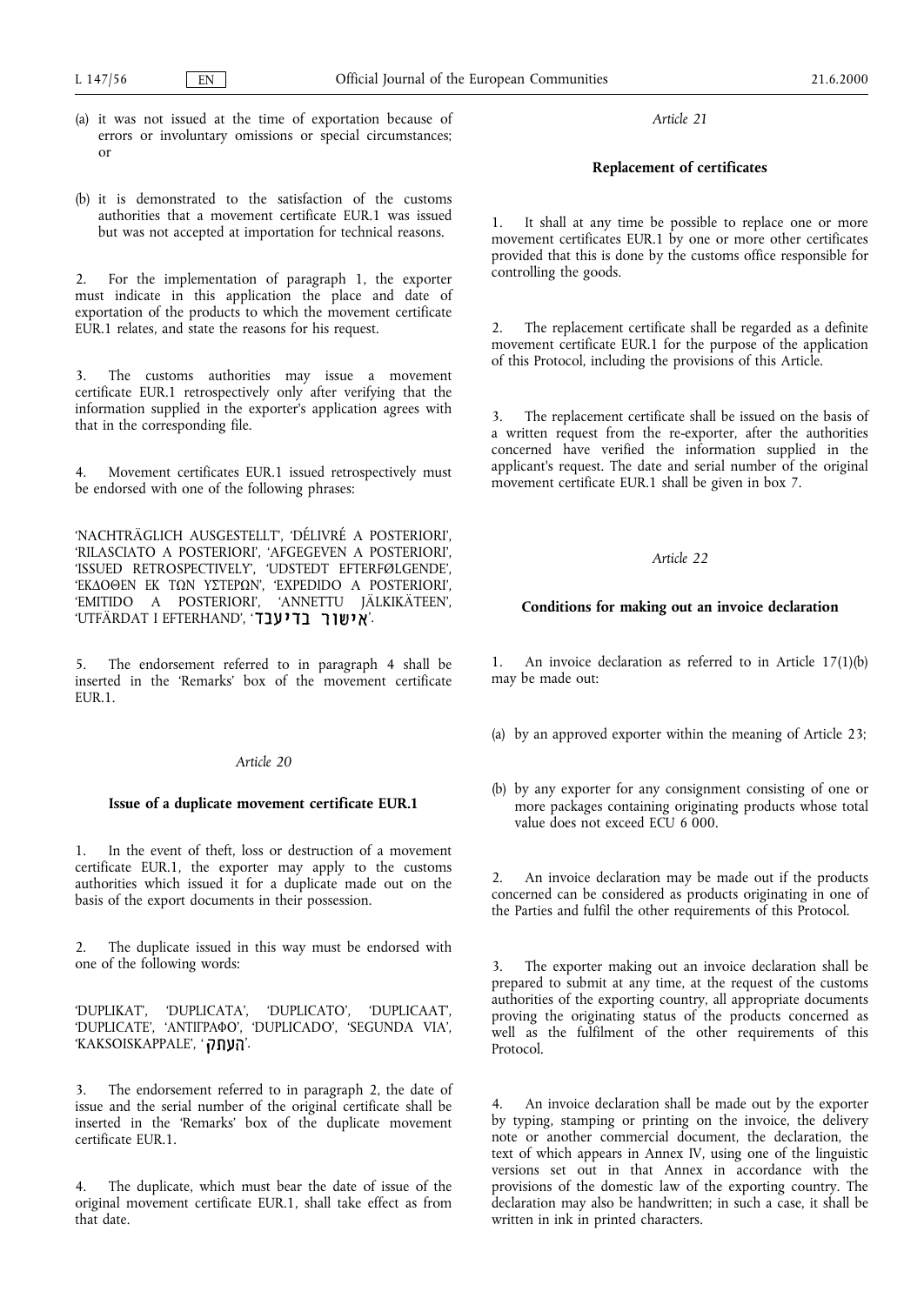5. Invoice declarations shall bear the original signature of the exporter in manuscript.

However, an approved exporter within the meaning of Article 23 shall not be required to sign such declarations provided that he gives the customs authorities of the exporting country a written undertaking that he accepts full responsibility for any invoice declaration which identifies him as if it had been signed in manuscript by him.

6. An invoice declaration may be made out by the exporter when the products to which it relates are exported (or exceptionally after exportation). If the invoice declaration is made out after the products to which it relates have been declared to the customs authorities in the importing country, this invoice declaration must bear a reference to the documents already submitted to these authorities.

# Article 23

#### Approved exporter

1. The customs authorities of the exporting country may authorise any exporter, hereinafter referred to as 'approved exporter, who makes frequent shipments of products under this Agreement, and who offers to the satisfaction of the customs authorities all guarantees necessary to verify the originating status of those products as well as the fulfilment of the other requirements of this Protocol, to make out invoice declarations irrespective of the value of the products concerned.

The customs authorities may grant the status of approved exporter subject to any conditions which they consider appropriate.

3. The customs authorities shall grant to the approved exporter a customs authorisation number which shall appear on the invoice declaration.

The customs authorities shall monitor the use of the authorisation by the approved exporter.

5. The customs authorities may withdraw the authorisation at any time. They shall do so where the approved exporter no longer offers the guarantees referred to in paragraph 1, does not fulfil the conditions referred to in paragraph 2 or otherwise makes an incorrect use of the authorisation.

### Article 24

# Validity of proof of origin

1. A movement certificate EUR.1 shall be valid for four months from the date of issue in the exporting country, and must be submitted within the said period to the customs authorities of the importing country.

An invoice declaration shall be valid for four months from the date it was made out by the exporter and must be submitted within the said period to the customs authorities of the importing country.

2. Movement certificates EUR.1 and invoice declarations which are submitted to the customs authorities of the importing country after the final date for presentation specified in paragraph 1 may be accepted for the purpose of applying preferential treatment, where the failure to submit these documents by the final date set is due to reasons of force majeure or exceptional circumstances.

3. In other cases of belated presentation, the customs authorities of the importing country may accept the movement certificates EUR.1 or invoice declarations where the products have been submitted to them before the said final date.

# Article 25

# Submission of proof of origin

Movement certificates EUR.1 and invoice declarations shall be submitted to the customs authorities of the importing country in accordance with the procedures applicable in that country. The said authorities may require a translation of a movement certificate EUR.1 or an invoice declaration. They may also require the import declaration to be accompanied by a statement from the importer to the effect that the products meet the conditions required for the implementation of the Agreement.

# Article 26

## Importation by instalments

Where, at the request of the importer and on the conditions laid down by the customs authorities of the importing country, dismantled or non-assembled products within the meaning of general rule 2(a) of the Harmonised System falling within Sections XVI and XVII or heading Nos 7308 and 9406 of the Harmonised System are imported by instalments, a single proof of origin for such products shall be submitted to the customs authorities upon importation of the first instalment.

## Article 27

## Exemptions from formal proof of origin

1. Products sent as small packages from private persons to private persons or forming part of travellers' personal luggage shall be admitted as originating products without requiring the submission of a formal proof of origin, provided that such products are not imported by way of trade and have been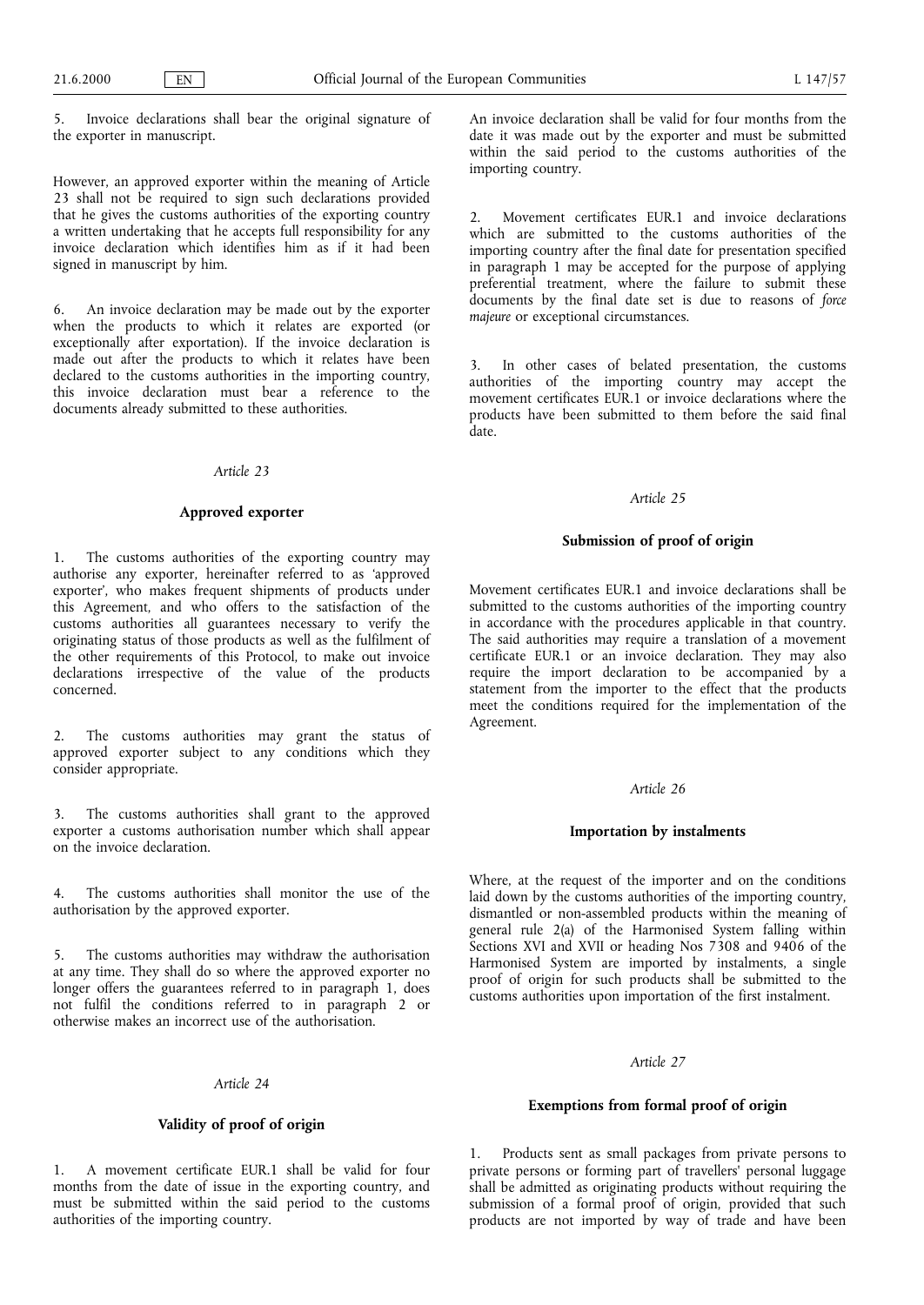declared as meeting the requirements of this Protocol and where there is no doubt as to the veracity of such a declaration. In the case of products sent by post, this declaration can be made on the customs declaration C2/CP3 or on a sheet of paper annexed to that document.

2. Imports which are occasional and consist solely of products for the personal use of the recipients or travellers or their families shall not be considered as imports by way of trade if it is evident from the nature and quantity of the products that no commercial purpose is in view.

3. Furthermore, the total value of these products must not exceed ECU 500 in the case of small packages or ECU 1 200 in the case of products forming part of travellers' personal luggage.

# Article 28

# Preservation of proof of origin and supporting documents

1. The exporter applying for the issue of a movement certificate EUR.1 shall keep for at least three years the documents referred to in Article 18(3).

2. The exporter making out an invoice declaration shall keep for at least three years a copy of this invoice declaration as well as the documents referred to in Article 22(3).

3. The customs authorities of the exporting country issuing a movement certificate EUR.1 shall keep for at least three years the application form referred to in Article 18(2).

4. The customs authorities of the importing country shall keep for at least three years the movement certificates EUR.1 and the invoice declarations submitted to them.

## Article 29

## Discrepancies and formal errors

1. The discovery of slight discrepancies between the statements made in a movement certificate EUR.1, or in an invoice declaration, and those made in the documents submitted to the customs office for the purpose of carrying out the formalities for importing the products shall not ipso facto render the movement certificate EUR.1, or the invoice declaration, null and void if it is duly established that this document does correspond to the products submitted.

2. Obvious formal errors such as typing errors on a movement certificate EUR.1, or an invoice declaration, should not cause this document to be rejected if these errors are not such as to create doubts concerning the correctness of the statements made in this document.

#### Article 30

## Amounts expressed in ecus

1. Amounts in the national currency of the exporting country equivalent to the amounts expressed in ecus shall be fixed by the exporting country and communicated to the other Parties.

When the amounts exceed the corresponding amounts fixed by the importing country, the latter shall accept them if the products are invoiced in the currency of the exporting country.

If the goods are invoiced in the currency of another Member State of the Community the importing State shall recognise the amount notified by the country concerned.

2. Up to and including 30 April 2000, the amounts to be used in any given national currency shall be the equivalent in that national currency of the amounts expressed in ecus as at 1 October 1994.

For each successive period of five years, the amounts expressed in ecus and their equivalents in the national currencies of the States shall be reviewed by the Association Council on the basis of the exchange rates of the ecu as at the first working day in October in the year immediately preceding that five-year period.

When carrying out this review, the Association Council shall ensure that there will be no decrease in the amounts to be used in any national currency and shall furthermore consider the desirability of preserving the effects of the limits concerned in real terms. For this purpose, it may decide to modify the amounts expressed in ecus.

## TITLE VI

# ARRANGEMENTS FOR ADMINISTRATIVE COOPERATION

# Article 31

# Communication of stamps and addresses

The customs authorities of the Member States and of Israel shall provide each other, through the Commission of the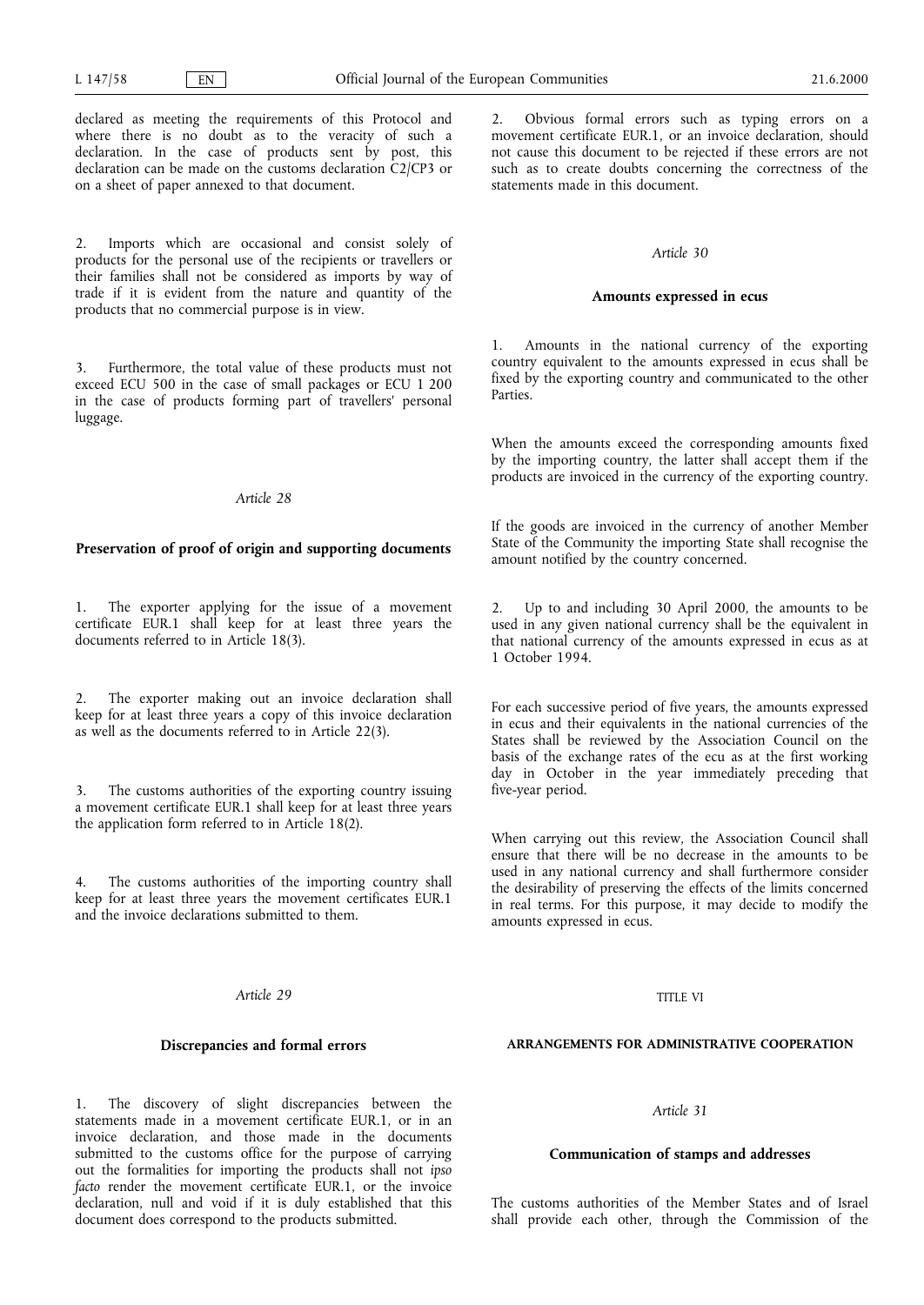European Communities, with specimen impressions of stamps used in their customs offices for the issue of EUR.1 certificates and with the addresses of the customs authorities responsible for issuing movement certificates EUR.1 and for verifying those certificates and invoice declarations.

## Article 32

## Verification of proof of origin

1. Subsequent verification of movement certificates EUR.1 and of invoice declarations shall be carried out at random or whenever the customs authorities of the importing State have reasonable doubt as to the authenticity of such documents, the originating status of the products concerned or the fulfilment of the other requirements of this Protocol.

2. For the purposes of implementing the provisions of paragraph 1, the customs authorities of the importing country shall return the movement certificate EUR.1, and the invoice, if it has been submitted, or the invoice declaration, or a copy of these documents, to the customs authorities of the exporting country giving, where appropriate, the reasons of substance or form for an inquiry.

They shall forward, in support of the request for subsequent verification, any documents and information that have been obtained suggesting that the information given on the movement certificate EUR.1 or the invoice declaration is incorrect.

3. The verification shall be carried out by the customs authorities of the exporting country. For this purpose, they shall have the right to call for any evidence and to carry out any inspection of the exporter's accounts or any other check which they consider appropriate.

4. If the customs authorities of the importing country decide to suspend the granting of preferential treatment to the products concerned while awaiting the results of the verification, they shall offer to release the products to the importer subject to any precautionary measures judged necessary.

5. The customs authorities requesting the verification shall be informed of the results of this verification within a maximum period of 10 months. These results must indicate clearly whether the documents are authentic and whether the products concerned can be considered as originating products and fulfil the other requirements of this Protocol.

Where the cumulation provisions of Article 3(2) and Article 18(4) were applied, the reply shall include a copy (copies) of the movement certificate(s) or invoice declaration(s) relied upon.

6. If in cases of reasonable doubt there is no reply within 10 months or if the reply does not contain sufficient information to determine the authenticity of the document in question or the real origin of the products, the requesting customs authorities shall, except in the case of force majeure or in exceptional circumstances, refuse entitlement to the preferences.

## Article 33

#### Dispute settlement

Where disputes arise in relation to the verification procedures of Article 32 which cannot be settled between the customs authorities requesting a verification and the customs authorities responsible for carrying out this verification or where they raise a question as to the interpretation of this Protocol, they shall be submitted to the Customs Cooperation Committee.

In all cases the settlement of disputes between the importer and the customs authorities of the importing State shall be under the legislation of the said State.

## Article 34

#### **Penalties**

Penalties shall be imposed on any person who draws up, or causes to be drawn up, a document which contains incorrect information for the purpose of obtaining a preferential treatment for products.

#### Article 35

## Free zones

The Member States and Israel shall take all necessary steps to ensure that products traded under cover of a movement certificate EUR.1, which in the course of transport use a free zone situated in their territory, are not substituted by other goods and that they do not undergo handling other than normal operations designed to prevent their deterioration.

By means of an exemption to the provisions contained in paragraph 1, when products originating in the Community or in Israel are imported into a free zone under cover of an EUR.1 certificate and undergo treatment or processing, the authorities concerned shall issue a new EUR.1 certificate at the exporter's request, if the treatment or processing undergone is in conformity with the provisions of this Protocol.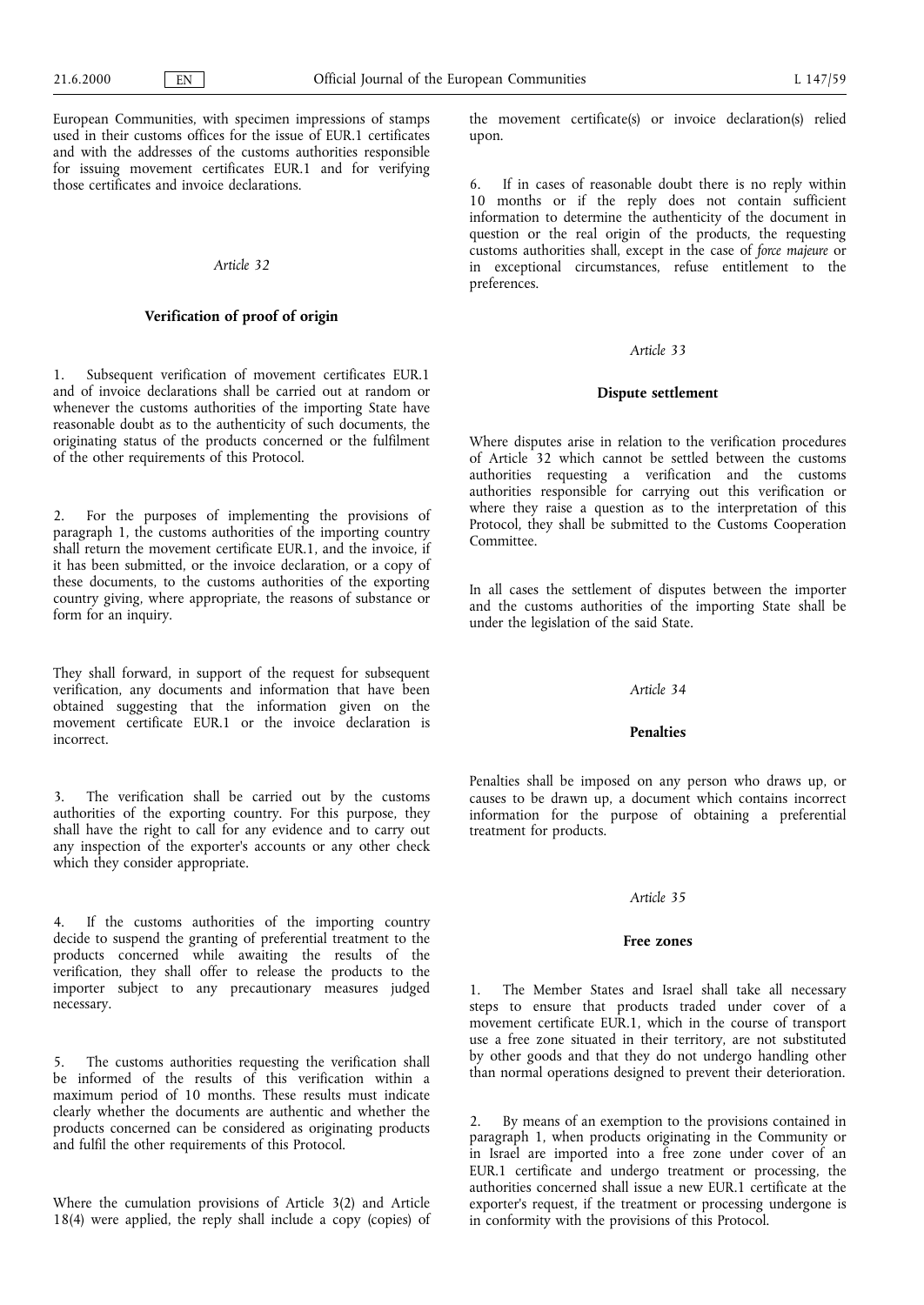TITLE VII

# CEUTA AND MELILLA

#### Article 36

# Application of the Protocol

1. The term Community used in this Protocol does not cover Ceuta or Melilla. The term 'products originating in the Community does not cover products originating in these zones.

2. This Protocol shall apply mutatis mutandis to products originating in Ceuta and Melilla, subject to particular conditions set out in Article 37.

#### Article 37

#### Special conditions

1. The following provisions shall apply instead of Articles 2 and 3(1) and (2) and references to these Articles shall apply mutatis mutandis to this Article.

2. Provided they have been transported directly in accordance with the provisions of Article 14, the following shall be considered as:

- (1) products originating in Ceuta and Melilla:
	- (a) products wholly obtained in Ceuta and Melilla;
	- (b) products obtained in Ceuta and Melilla in the manufacture of which products other than those referred to in (a) are used, provided that:
		- (i) the said products have undergone sufficient working or processing within the meaning of Article 5 of this Protocol; or that
		- (ii) those products are originating in the Community or Israel within the meaning of this Protocol, provided that they have been submitted to working or processing which goes beyond the insufficient working or processing referred to in Article 6.
- (2) products originating in Israel:
	- (a) products wholly obtained in Israel;
- (b) products obtained in Israel, in the manufacture of which products other than those referred to in (a) are used, provided that:
	- (i) the said products have undergone sufficient working or processing within the meaning of Article 5 of this Protocol;

or that

- (ii) those products are originating in Ceuta and Melilla or the Community within the meaning of this Protocol, provided that they have been submitted to working or processing which goes beyond the insufficient working or processing referred to in Article 6.
- 3. Ceuta and Melilla shall be considered as a single territory.

4. The exporter or his authorised representative shall enter 'Israel' and 'Ceuta and Melilla' in  $\overline{b}$ ox 2 of movement certificates EUR.1. In addition, in the case of products originating in Ceuta and Melilla, this shall be indicated in box 4 of movement certificates EUR.1.

5. The Spanish customs authorities shall be responsible for the application of this Protocol in Ceuta and Melilla.

#### TITLE VIII

## FINAL PROVISIONS

#### Article 38

# Amendments to the Protocol

The Association Council may decide to amend the provisions of this Protocol.

## Article 39

## Customs Cooperation Committee

1. A Customs Cooperation Committee shall be set up, charged with carrying out administrative cooperation with a view to the correct and uniform application of this Protocol and with carrying out any other task in the customs field which may be entrusted to it.

2. The Committee shall be composed, on the one hand, of experts of the Member States and of officials of the department of the Commission of the European Communities who are responsible for customs questions and, on the other hand, of experts nominated by Israel.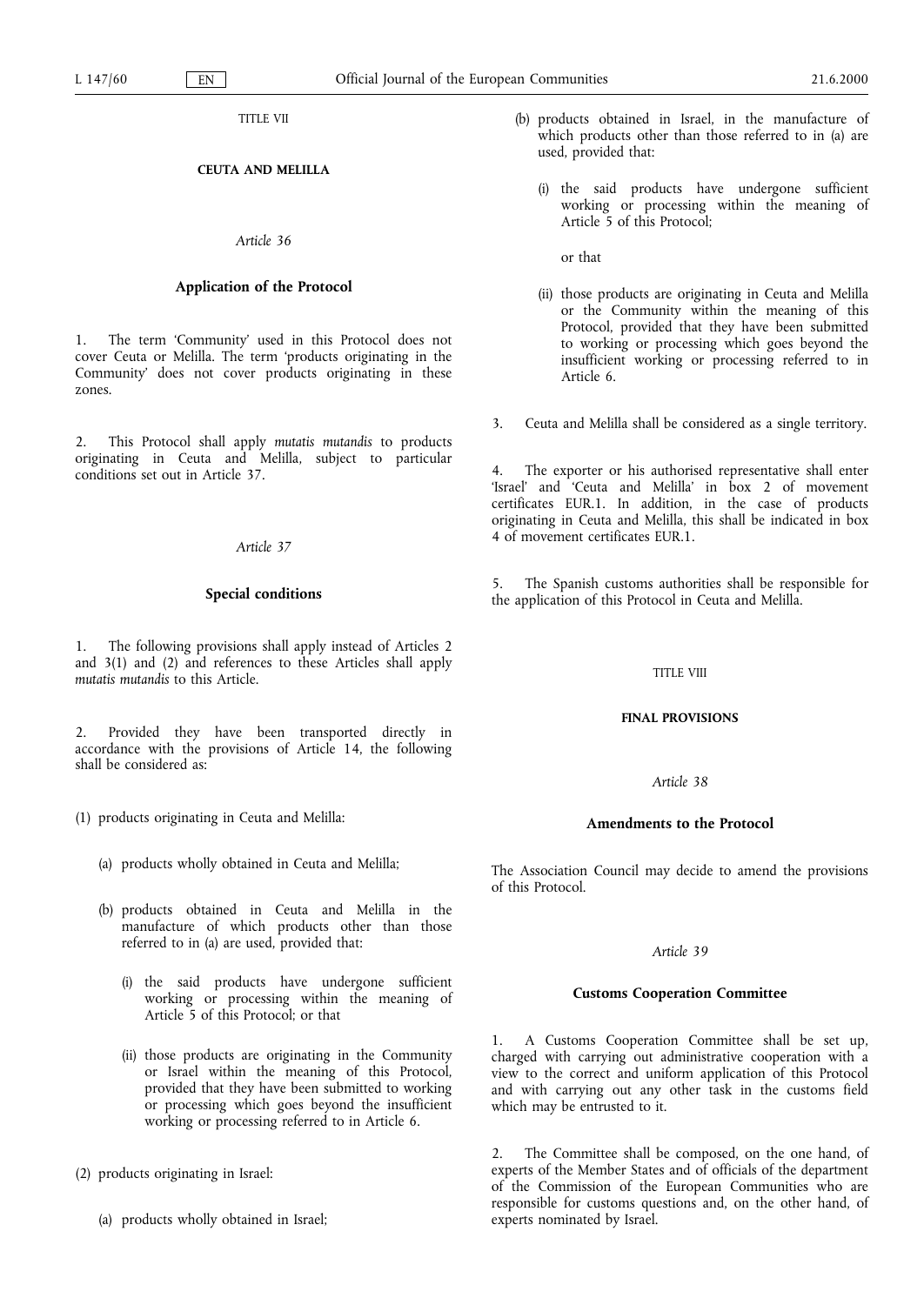# Article 40

# Annexes

The Annexes to this Protocol shall form an integral part thereof.

## Article 41

# Implementation of the Protocol

The Community and Israel shall each take the steps necessary to implement this Protocol.

# Article 42

# Goods in transit or storage

The provisions of the Agreement may be applied to goods which comply with the provisions of this Protocol and which on the date of entry into force of the Agreement are either in transit or are in the Community or in Israel in temporary storage, in bonded warehouses or in free zones, subject to the submission to the customs authorities of the importing State, within four months of that date, of a certificate EUR.1 endorsed retrospectively by the competent authorities of the exporting State together with the documents showing that the goods have been transported directly.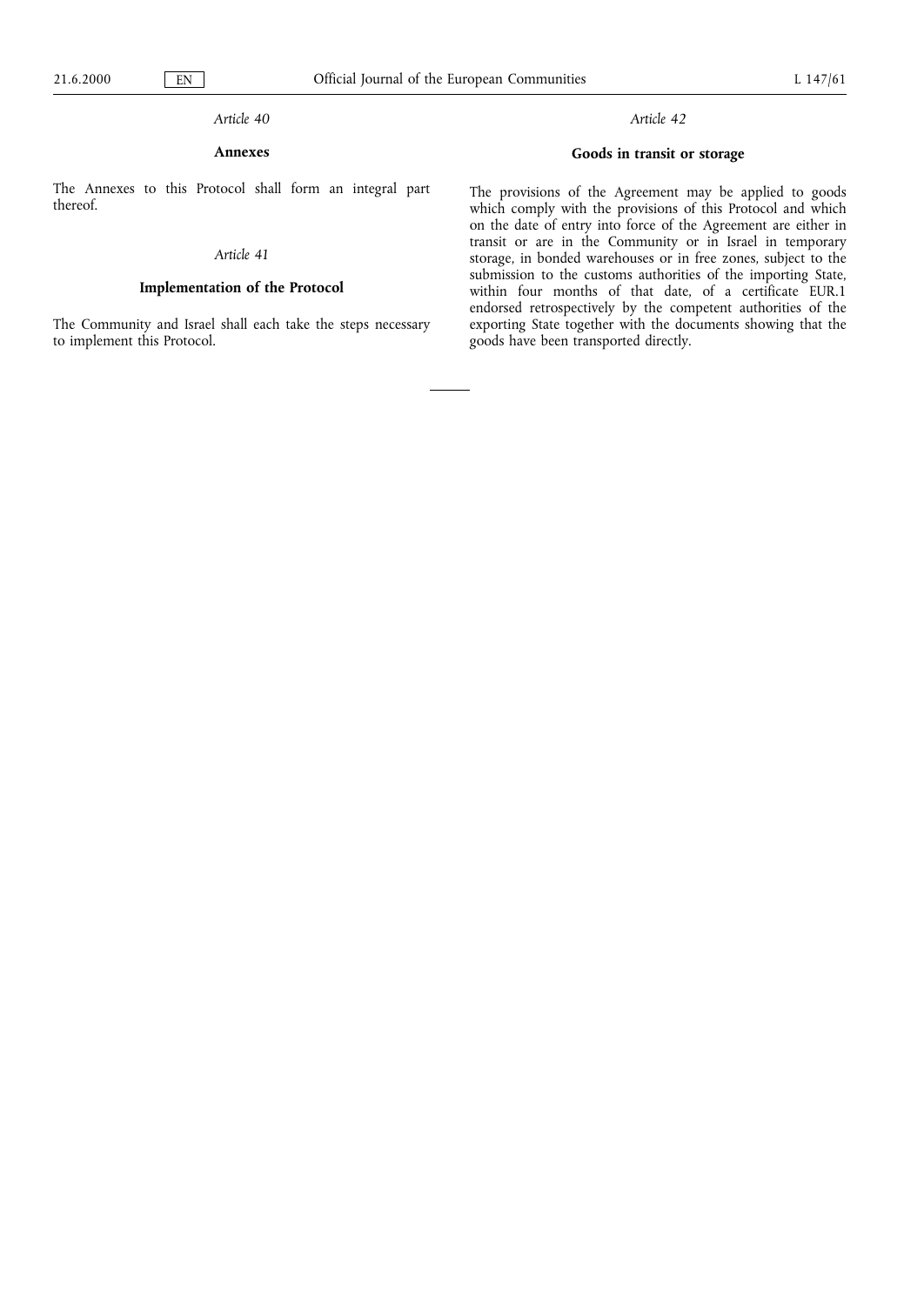## ANNEX I

## INTRODUCTORY NOTES

Preliminary remarks

The rules established in the present list are only applicable to products covered by the Agreement.

#### Note 1

- 1.1. The first two columns in the list describe the product obtained. The first column gives the heading number, or chapter number, used in the Harmonised System and the second column gives the description of goods used in that system for that heading or chapter. For each entry in the first two columns a rule is specified in columns 3 or 4. Where, in some cases, the entry in the first column is preceded by an ex, this signifies that the rule in columns 3 or 4 only applies to the part of that heading or chapter as described in column 2.
- 1.2. Where several heading numbers are grouped together in column 1 or a chapter number is given and the description of product in column 2 is therefore given in general terms, the adjacent rule in columns 3 or 4 applies to all products which, under the Harmonised System, are classified within headings of the chapter or within any of the headings grouped together in column 1.
- 1.3. Where there are different rules in the list applying to different products within a heading, each indent contains the description of that part of the heading covered by the adjacent rules in column 3 or 4.
- 1.4. Where, for any entry in the first two columns, a rule is specified in both columns 3 and 4, the exporter may opt, as an alternative, to apply either the rule set out in column 3 or that set out in column 4. If no origin rule is given in column 4, the rule set out in column 3 has to be applied.

#### Note 2

- 2.1. The working or processing required by a rule in column 3 has to be carried out only in relation to the non-originating materials used. The restrictions contained in a rule in column 3 likewise apply only to the non-originating materials used.
- 2.2. Where a rule states that 'materials of any heading' may be used, materials of the same heading as the product may also be used, subject, however, to any specific limitations which may also be contained in the rule. However, the expression 'manufacture from materials of any heading, including other materials of heading No.... means that only materials classified in the same heading as the product of a different description than that of the product as given in column 2 of the list may be used.
- 2.3. If a product made from non-originating materials which has acquired originating status during manufacture by virtue of the change of heading rule or its own list rule is used as a material in the process of manufacture of another product, then the rule applicable to the product in which it is incorporated does not apply to it.

For example::

An engine of heading No 8407, for which the rule states that the value of the non-originating materials which may be incorporated may not exceed 40% of the ex-works price, is made from 'other alloy steel roughly shaped by forging' of heading No 7224.

If this forging has been forged in the country concerned from a non-originating ingot then the forging has already acquired origin by virtue of the rule for heading No ex 7224 in the list. It can then count as originating in the value calculation for the engine regardless of whether it was produced in the same factory or another. The value of the non-originating ingot is thus not taken into account when adding up the value of the non-originating materials used.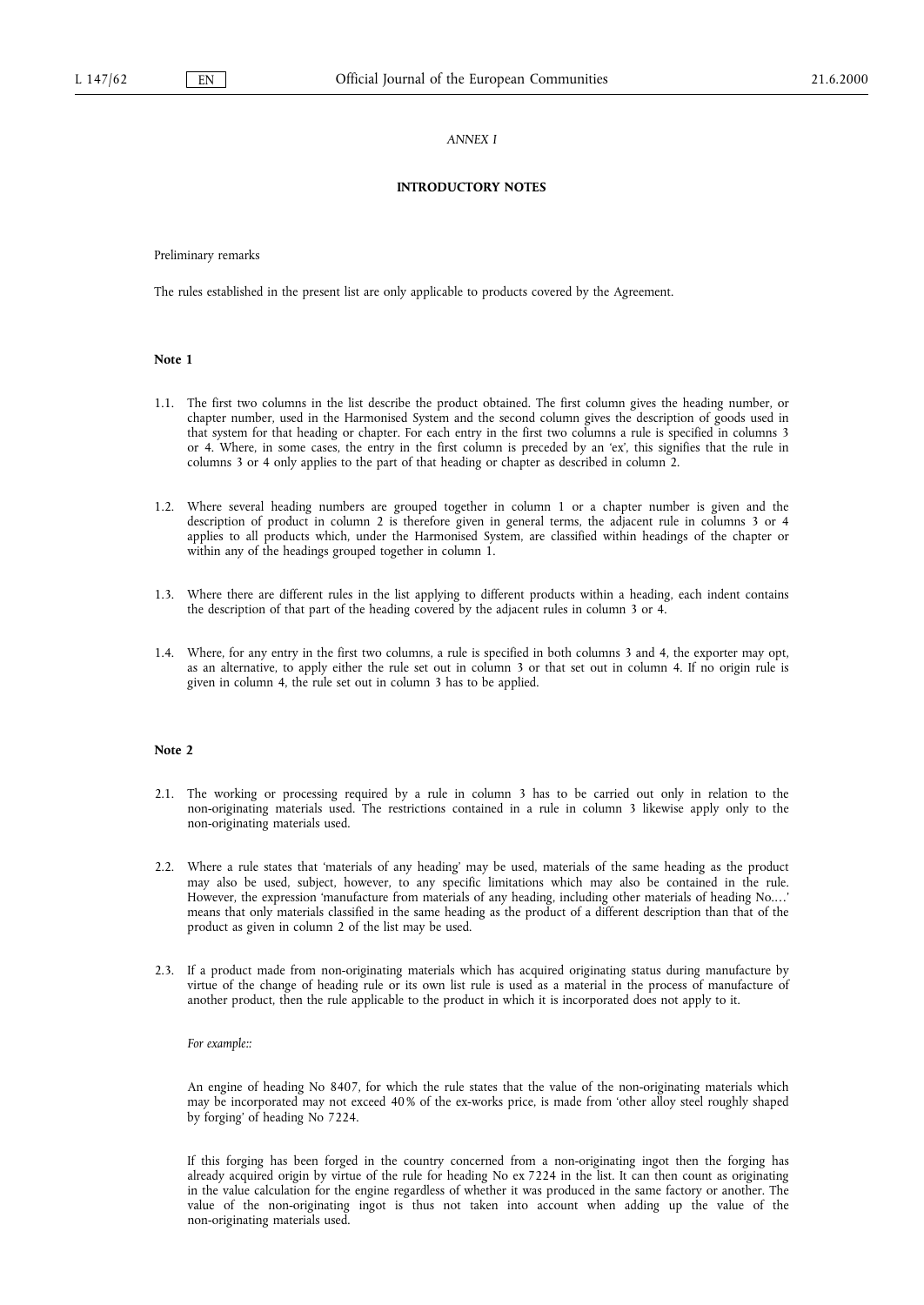- 2.4. The rule in the list represents the minimum amount of working or processing required and the carrying out of more working or processing also confers originating status; conversely, the carrying out of less working or processing cannot confer origin. Thus if a rule says that non-originating material at a certain level of manufacture may be used, the use of such material at an earlier stage of manufacture is allowed and the use of such material at a later stage is not.
- 2.5. When a rule in the list specifies that a product may be manufactured from more than one material, this means that any one or more materials may be used. It does not require that all be used.

Example:

The rule for fabrics of ex Chapter 50 to Chapter 55 provides that natural fibres may be used and that chemical materials, among other materials, may also be used. This does not mean that both have to be used; it is possible to use one or the other or both.

2.6. Where a rule in the list specifies that a product must be manufactured from a particular material, the condition obviously does not prevent the use of other materials which, because of their inherent nature, cannot satisfy the rule. (See also note 5.2 below in relation to textiles.)

#### Example:

The rule for prepared food of heading No 1904 which specifically excludes the use of cereals or their derivatives does not prevent the use of mineral salts, chemicals and other additives which are not produced from cereals.

However, this does not apply to products which, although they cannot be manufactured from the particular material specified in the list, can be produced from a material of the same nature at an earlier stage of manufacture.

#### Example:

In the case of an article of apparel of ex Chapter 62 made from non-woven materials, if the use of only non-originating yarn is allowed for this class of article, it is not possible to start from non-woven cloth  $-$  even if non-woven cloths cannot normally be made from yarn. In such cases, the starting material would normally be at the stage before yarn  $-$  that is the fibre stage.

2.7. Where in a rule in the list two or more percentages are given for the maximum value of non-originating materials that can be used, then these percentages may not be added together. In other words, the maximum value of all the non-originating materials used may never exceed the highest of the percentages given. Furthermore, the individual percentages must not be exceeded in relation to the particular materials they apply to.

## Note 3

- 3.1. The term natural fibres is used in the list to refer to fibres other than artificial or synthetic fibres and is restricted to the stages before spinning takes place, including waste, and, unless otherwise specified, the term 'natural fibres' includes fibres that have been carded, combed or otherwise processed but not spun.
- 3.2. The term 'natural fibres' includes horsehair of heading No 0503, silk of heading Nos 5002 and 5003 as well as the wool fibres, fine or coarse animal hair of heading Nos 5101 to 5105, the cotton fibres of heading Nos 5201 to 5203 and the other vegetable fibres of heading Nos 5301 to 5305.
- 3.3. The terms 'textile pulp', 'chemical materials' and 'paper-making materials' are used in the list to describe the materials not classified in Chapters 50 to 63, which can be used to manufacture artificial, synthetic or paper fibres or yarns.
- 3.4. The term 'man-made staple fibres' is used in the list to refer to synthetic or artificial filament tow, staple fibres or waste, of headings Nos 5501 to 5507.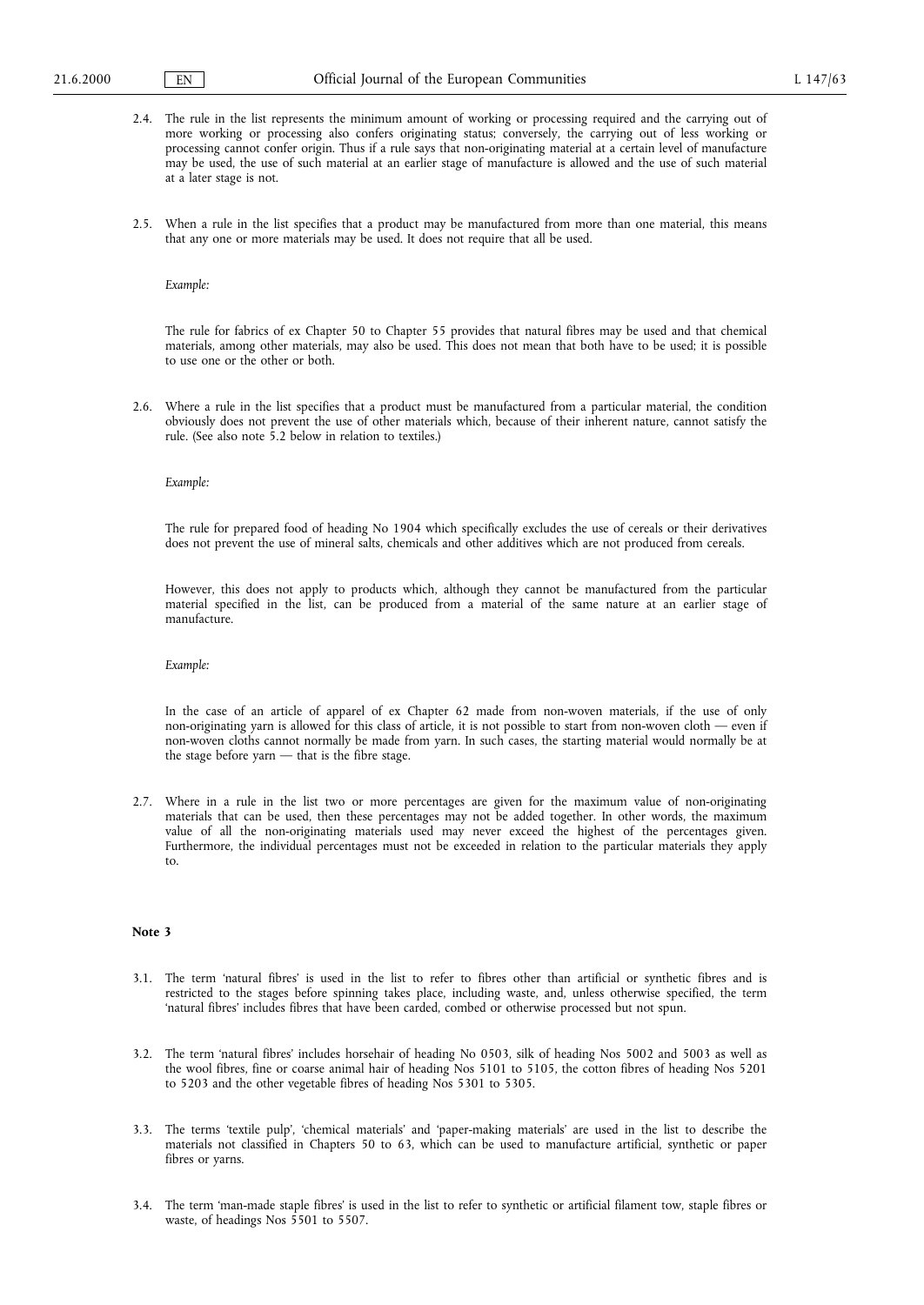#### Note 4

- 4.1. Where for a given product in the list a reference is made to this note, the conditions set out in column 3 shall not be applied to any basic textile materials used in the manufacture of this product, which, taken together, represent 10% or less of the total weight of all the basic textile materials used (See also notes 4.3 and 4.4).
- 4.2. However, this tolerance may only be applied to mixed products which have been made from two or more basic textile materials.

The following are the basic textile materials:

silk

- wool
- coarse animal hair
- fine animal hair
- horsehair
- $-$  cotton
- paper-making materials and paper
- flax
- true hemp
- jute and other textile bast fibres
- sisal and other textile fibres of the genus Agave
- coconut, abaca, ramie and other vegetable textile fibres
- synthetic man-made filaments
- artificial man-made filaments
- synthetic man-made staple fibres
- artificial man-made staple fibres.

#### Example:

A yarn of heading No 5205 made from cotton fibres of heading No 5203 and synthetic staple fibres of heading No 5506 is a mixed yarn. Therefore, non-originating synthetic staple fibres that do not satisfy the origin rules (which require manufacture from chemical materials or textile pulp) may be used up to a weight of 10% of the yarn.

#### Example:

A woollen fabric of heading No 5112 made from woollen yarn of heading No 5107 and synthetic yarn of staple fibres of heading No 5509 is a mixed fabric. Therefore synthetic yarn which does not satisfy the origin rules (which require manufacture from chemical materials or textile pulp) or woollen yarn that does not satisfy the origin rules (which require manufacture from natural fibres, not carded or combed or otherwise prepared for spinning) or a combination of the two may be used up to a weight of 10% of the fabric.

#### Example:

Tufted textile fabric of heading No 5802 made from cotton yarn of heading No 5205 and cotton fabric of heading No 5210 is only a mixed product if the cotton fabric is itself a mixed fabric being made from yarns classified in two separate headings or if the cotton yarns used are themselves mixtures.

#### Example:

If the tufted textile fabric concerned had been made from cotton yarn of heading No 5205 and synthetic fabric of heading No 5407, then, obviously, the yarns used are two separate basic textile materials and the tufted textile fabric is accordingly a mixed product.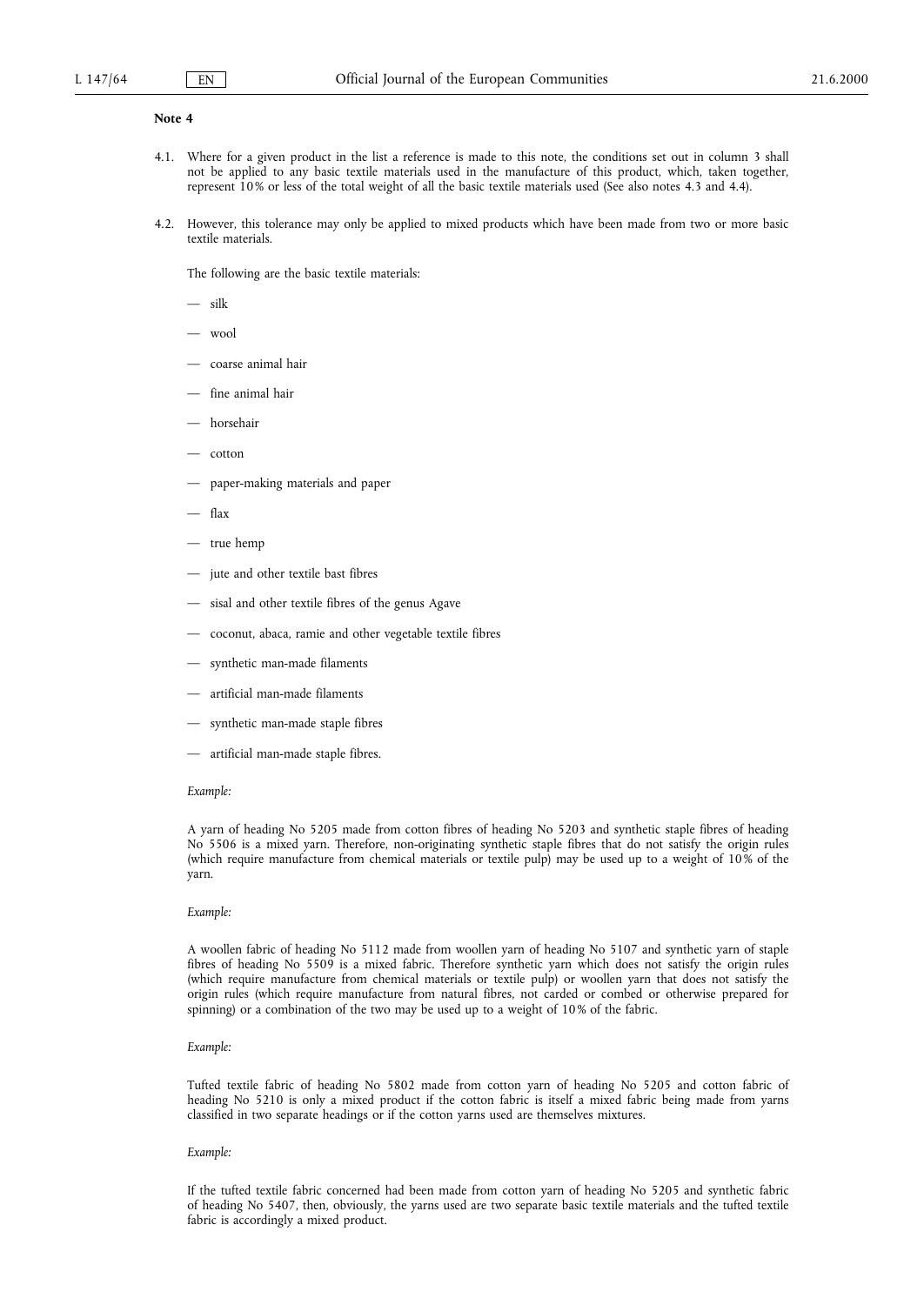#### Example:

A carpet with tufts made from both artificial yarns and cotton yarns and with a jute backing is a mixed product because three basic textile materials are used. Thus, any non-originating materials that are at a later stage of manufacture than the rule allows may be used, provided their total weight taken together does not exceed 10% of the weight of the textile materials in the carpet. Thus, both the jute backing and/or the artificial yarns could be imported at that stage of manufacture, provided the weight conditions are met.

- 4.3. In the case of fabrics incorporating yarn made of polyurethane segmented with flexible segments of polyether whether or not gimped' this tolerance is 20% in respect of this yarn.
- 4.4. In the case of fabrics incorporating strip consisting of a core of aluminium foil or of a core of plastic film whether or not coated with aluminium powder, of a width not exceeding 5 mm, sandwiched by means of an adhesive between two films of plastic film, this tolerance is 30% in respect of this strip.

#### Note 5

- 5.1. In the case of those textile products which are marked in the list by a footnote referring to this note, textile materials with the exception of linings and interlinings which do not satisfy the rule set out in the list in column 3 for the made-up products concerned may be used provided that they are classified in a heading other than that of the product and that their value does not exceed 8% of the ex-works price of the product.
- 5.2. Materials which are not classified within Chapters 50 to 63 may be used freely, whether or not they contain textiles.

#### Example:

If a rule in the list provides that for a particular textile item, such as trousers, yarn must be used, this does not prevent the use of metal items, such as buttons, because buttons are not classified within Chapters 50 to 63. For the same reason, it does not prevent the use of slide-fasteners even though slide-fasteners normally contain textiles.

5.3. Where a percentage rule applies, the value of materials which are not classified within Chapters 50 to 63 must be taken into account when calculating the value of the non-originating materials incorporated.

#### Note 6

- 6.1. For the purposes of heading Nos ex 2707, 2713 to 2715, ex 2901, ex 2902 and ex 3403, the 'specific processes' are the following:
	- (a) vacuum distillation;
	- (b) redistillation by a very thorough fractionation process  $(1)$ ;
	- (c) cracking;
	- (d) reforming;
	- (e) extraction by means of selective solvents;
	- (f) the process comprising all the following operations: processing with concentrated sulphuric acid, oleum or sulphuric anhydride; neutralisation with alkaline agents; decolorisation and purification with naturally active earth, activated earth, activated charcoal or bauxite;
	- (g) polymerisation;
	- (h) alkylation;
	- (i) isomerisation.

<sup>(</sup> 1) See additional explanatory note 4(b) to Chapter 27 of the Combined Nomenclature.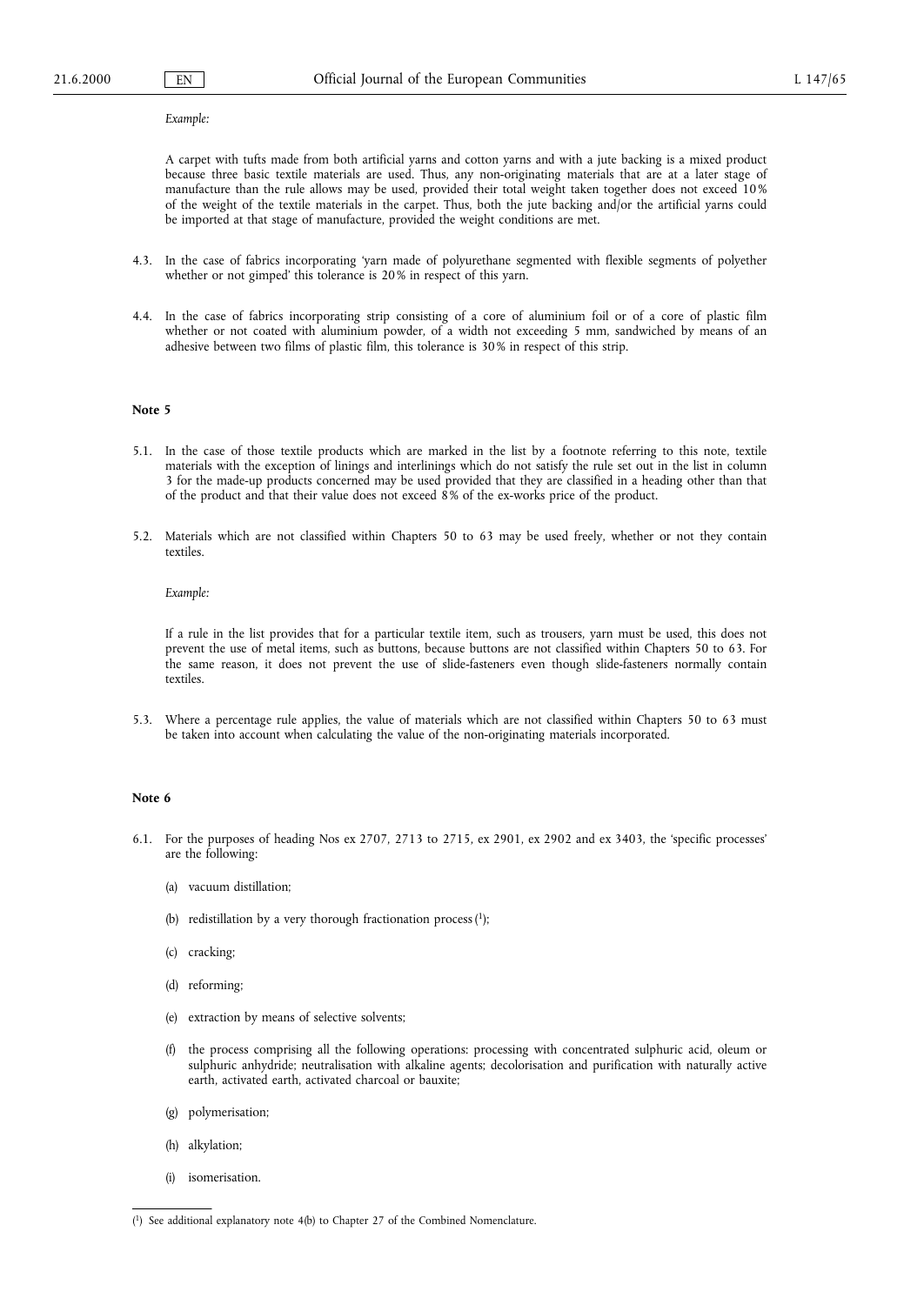6.2. For the purposes of heading Nos 2710, 2711 and 2712, the 'specific processes' are the following:

- (a) vacuum distillation;
- (b) redistillation by a very thorough fractionation process;
- (c) cracking;
- (d) reforming;
- (e) extraction by means of selective solvents;
- (f) the process comprising all the following operations: processing with concentrated sulphuric acid (oleum) or sulphuric anhydride; neutralisation with alkaline agents; decolorisation and purification with naturally active earth, activated earth, activated charcoal or bauxite;
- (g) polymerisation;
- (h) alkylation;
- (i) isomerisation;
- (k) (in respect of heavy oils falling within heading No ex 2710 only) desulphurisation with hydrogen resulting in a reduction of at least 85% of the sulphur content of the products processed (ASTM D 1266-59 T method);
- (l) (in respect of products falling within heading No 2710 only) deparaffining by a process other than filtering;
- (m) (in respect of heavy oils falling within heading No ex 2710 only) treatment with hydrogen at a pressure of more than 20 bar and a temperature of more than 250°C with the use of a catalyst, other than to effect desulphurisation, when the hydrogen constitutes an active element in a chemical reaction. The further treatment with hydrogen of lubricating oils of heading No ex 2710 (e.g. hydrofinishing or decolorisation) in order, more especially, to improve colour or stability shall not, however, be deemed to be a specific process;
- (n) (in respect of fuel oils falling within heading No ex 2710 only) atmospheric distillation, on condition that less than 30% of these products distils, by volume, including losses, at 300°C by the ASTM D 86 method;
- (o) (in respect of heavy oils other than gas oils and fuel oils falling within heading No ex 2710 only) treatment by means of a high-frequency electrical brush-discharge.
- 6.3. For the purposes of heading Nos ex 2707, 2713 to 2715, ex 2901, ex 2902 and ex 3403, simple operations such as cleaning, decanting, desalting, water separation, filtering, colouring, marking obtaining a sulphur content as a result of mixing products with different sulphur contents, any combination of these operations or like operations do not confer origin.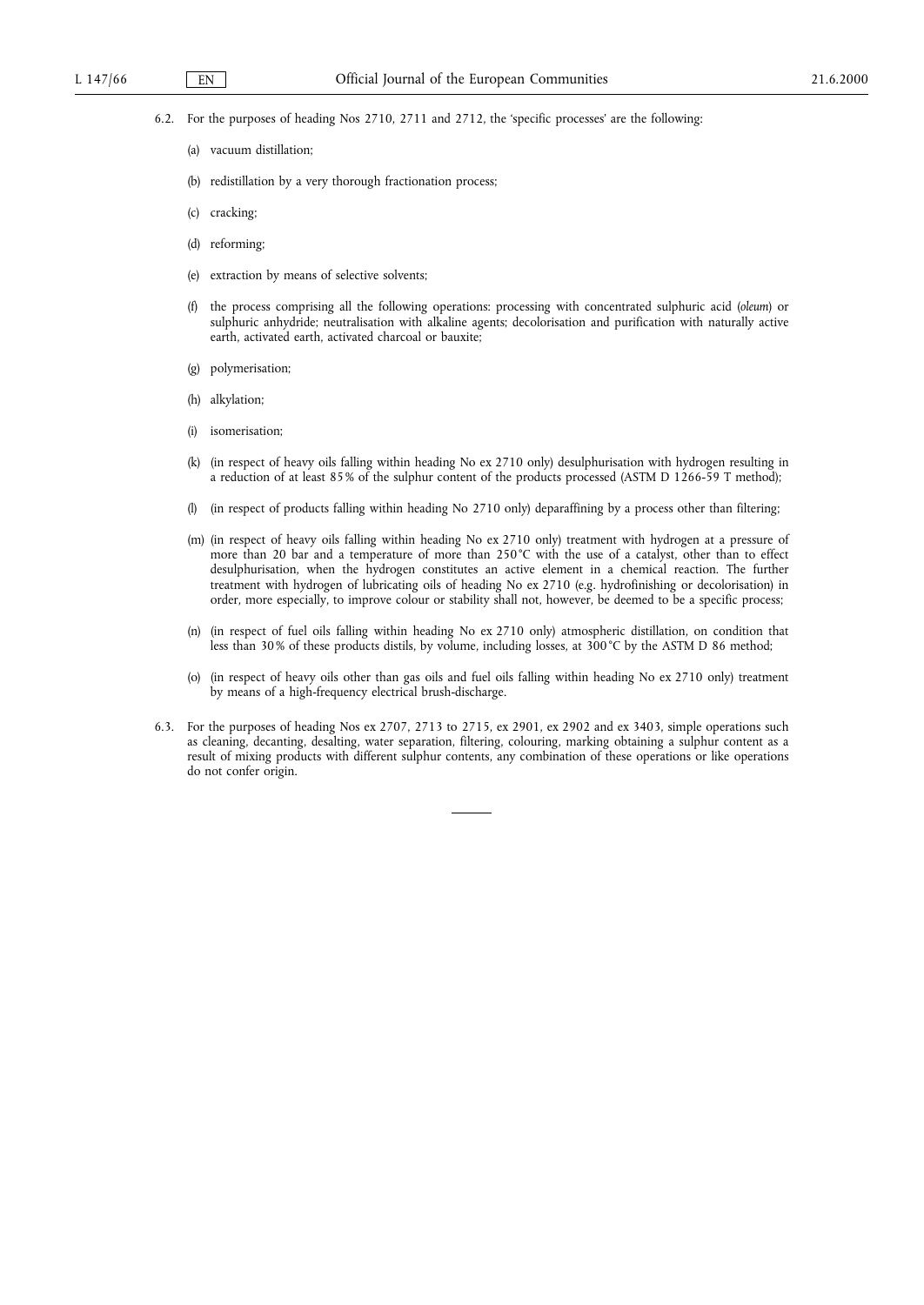## ANNEX II

#### LIST OF WORKING OR PROCESSING REQUIRED TO BE CARRIED OUT ON NON-ORIGINATING MATERIALS IN ORDER THAT THE PRODUCT MANUFACTURED CAN OBTAIN ORIGINATING STATUS

| HS heading No   | Description of product                                                                                                      | Working or processing carried out on non-originating<br>materials that confers originating status                                                 |           |
|-----------------|-----------------------------------------------------------------------------------------------------------------------------|---------------------------------------------------------------------------------------------------------------------------------------------------|-----------|
| (1)             | (2)                                                                                                                         | (3)                                                                                                                                               | (4)<br>or |
| Chapter 01      | Live animals                                                                                                                | (1)                                                                                                                                               |           |
| ex Chapter 02   | Meat and edible meat offal; except for<br>heading Nos 0201, 0202, 0206 and<br>0210 for which the rules are set out<br>below | Manufacture in which all the materials<br>used are classified within a heading<br>other than that of the product                                  |           |
| 0201            | Meat of bovine animals, fresh or<br>chilled                                                                                 | Manufacture from materials of any<br>heading except meat of bovine<br>animals, frozen of heading No 0202                                          |           |
| 0202            | Meat of bovine animals, frozen                                                                                              | Manufacture from materials of any<br>heading except meat of bovine<br>animals, fresh or chilled of heading No<br>0201                             |           |
| 0206            | Edible offal of bovine animals, swine,<br>sheep, goats, horses, asses, mules or<br>hinnies, fresh, chilled or frozen        | Manufacture from materials of any<br>heading except carcases of headings<br>Nos 0201 to 0205                                                      |           |
| 0210            | Meat and edible meat offal, salted, in<br>brine, dried or smoked; edible flours<br>and meals of meat or meat offal          | Manufacture from materials of any<br>heading except meat and offal of<br>heading Nos 0201 to 0206 and 0208<br>or poultry liver of heading No 0207 |           |
| ex Chapter 03   | Live fish and crustaceans, live molluscs<br>and other aquatic invertebrates                                                 | $\binom{1}{ }$                                                                                                                                    |           |
| 0302 to<br>0305 | Fish, other than live fish                                                                                                  | Manufacture in which all the materials<br>of Chapter 3 used must be wholly<br>obtained                                                            |           |
| ex 0306         | Crustaceans, except live crustaceans                                                                                        | Manufacture in which all the materials<br>of Chapter 3 used must be wholly<br>obtained                                                            |           |

<sup>(&</sup>lt;sup>1</sup>) For these products the 'wholly obtained' criteria, described in Article 4 is always applied.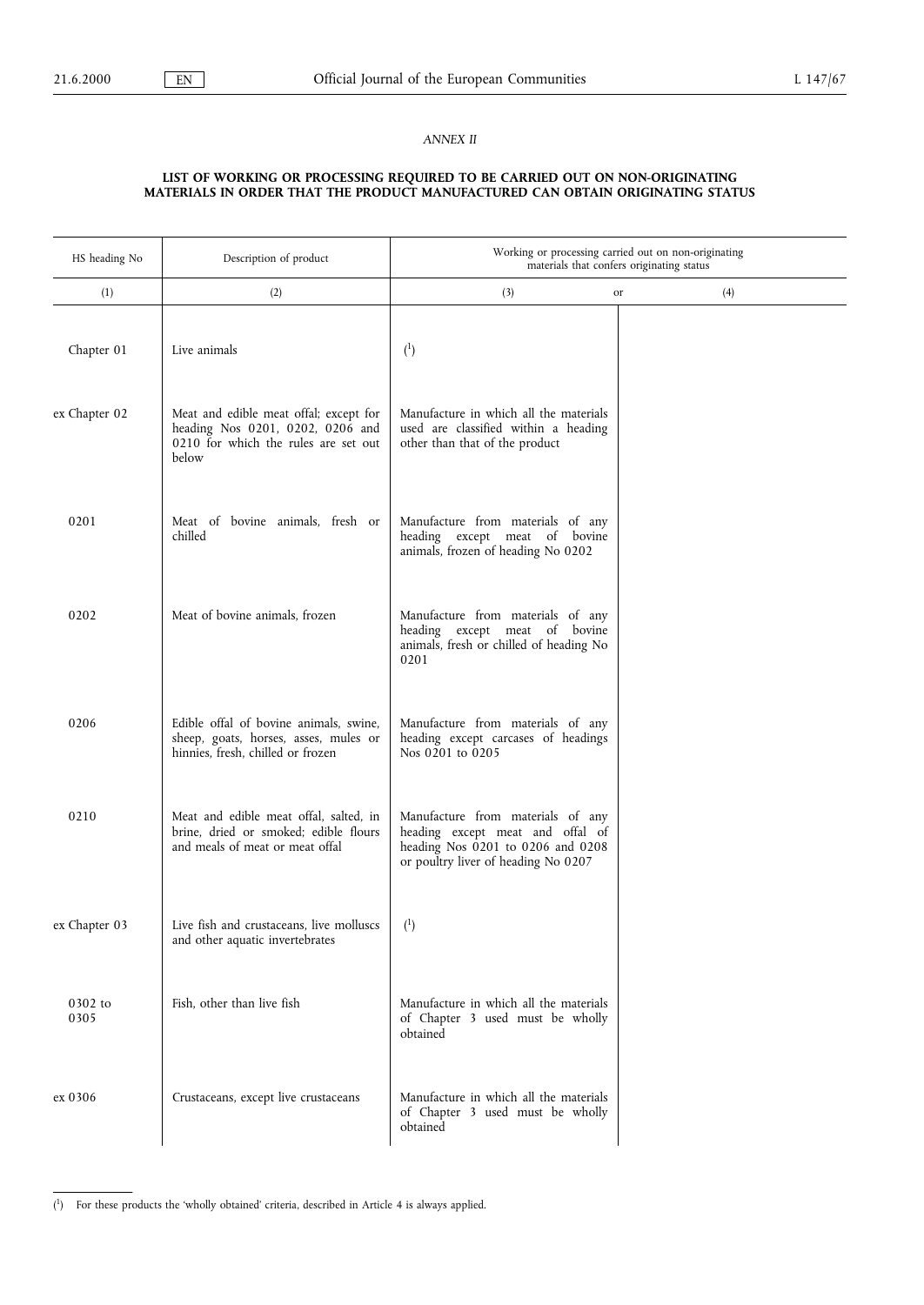| (1)                      | (2)                                                                                                                                                                                                                                                    | (3)                                                                                                                                                                                                                                                                                                                                             | (4)<br>or |
|--------------------------|--------------------------------------------------------------------------------------------------------------------------------------------------------------------------------------------------------------------------------------------------------|-------------------------------------------------------------------------------------------------------------------------------------------------------------------------------------------------------------------------------------------------------------------------------------------------------------------------------------------------|-----------|
| ex 0307                  | Molluscs; aquatic invertebrates other<br>than crustaceans and molluscs except<br>live molluscs                                                                                                                                                         | Manufacture in which all the materials<br>of Chapter 3 used must be wholly<br>obtained                                                                                                                                                                                                                                                          |           |
| ex Chapter 04            | Dairy produce except for heading Nos<br>0402, 0403, 0404 to 0406; edible<br>products of animal origin, not<br>elsewhere specified or included                                                                                                          | Manufacture in which all the materials<br>used are classified within a heading<br>other than that of the product                                                                                                                                                                                                                                |           |
| 0402,<br>0404 to<br>0406 | Dairy products                                                                                                                                                                                                                                         | Manufacture from materials of any<br>heading except milk or cream of<br>heading Nos 0401 or 0402                                                                                                                                                                                                                                                |           |
| 0403                     | Buttermilk, curdled milk and cream.<br>yogurt, kephir and other fermented or<br>acidified milk and cream, whether or<br>not concentrated or containing added<br>sugar or other sweetening matter or<br>flavoured or containing added fruit or<br>cocoa | Manufacture in which:<br>- all the materials of Chapter 4 used<br>must be wholly obtained<br>any fruit juice (except those of<br>pineapple, lime or grapefruit) of<br>heading No 2009 used must be<br>wholly obtained, and<br>- the value of any materials of<br>Chapter 17 used does not exceed<br>30% of the ex-works price of the<br>product |           |
| 0407                     | Birds' eggs, in shell, fresh, preserved or<br>cooked                                                                                                                                                                                                   | $^{(1)}$                                                                                                                                                                                                                                                                                                                                        |           |
| 0408                     | Birds' eggs, not in shell and egg yolks,<br>fresh, dried, cooked, by steaming or by<br>boiling in water, moulded, frozen or<br>otherwise preserved, whether or not<br>containing added sugar or other<br>sweetening matter                             | Manufacture from materials of any<br>heading except birds' eggs of heading<br>No 0407                                                                                                                                                                                                                                                           |           |
| 0409                     | Natural honey                                                                                                                                                                                                                                          | (1)                                                                                                                                                                                                                                                                                                                                             |           |
| ex Chapter 05            | of animal origin, not<br>Products<br>elsewhere specified or included except<br>for heading Nos ex 0502 and ex 0506<br>for which the rules are set out below                                                                                            | Manufacture in which all the materials<br>used are classified within a heading<br>other than that of the product                                                                                                                                                                                                                                |           |
| ex 0502                  | Prepared pigs', hogs' or boars' bristles<br>and hair                                                                                                                                                                                                   | Cleaning, disinfecting, sorting<br>and<br>straightening of bristles and hair                                                                                                                                                                                                                                                                    |           |

<sup>(1)</sup> For these products the 'wholly obtained' criteria, described in Article 4 is always applied.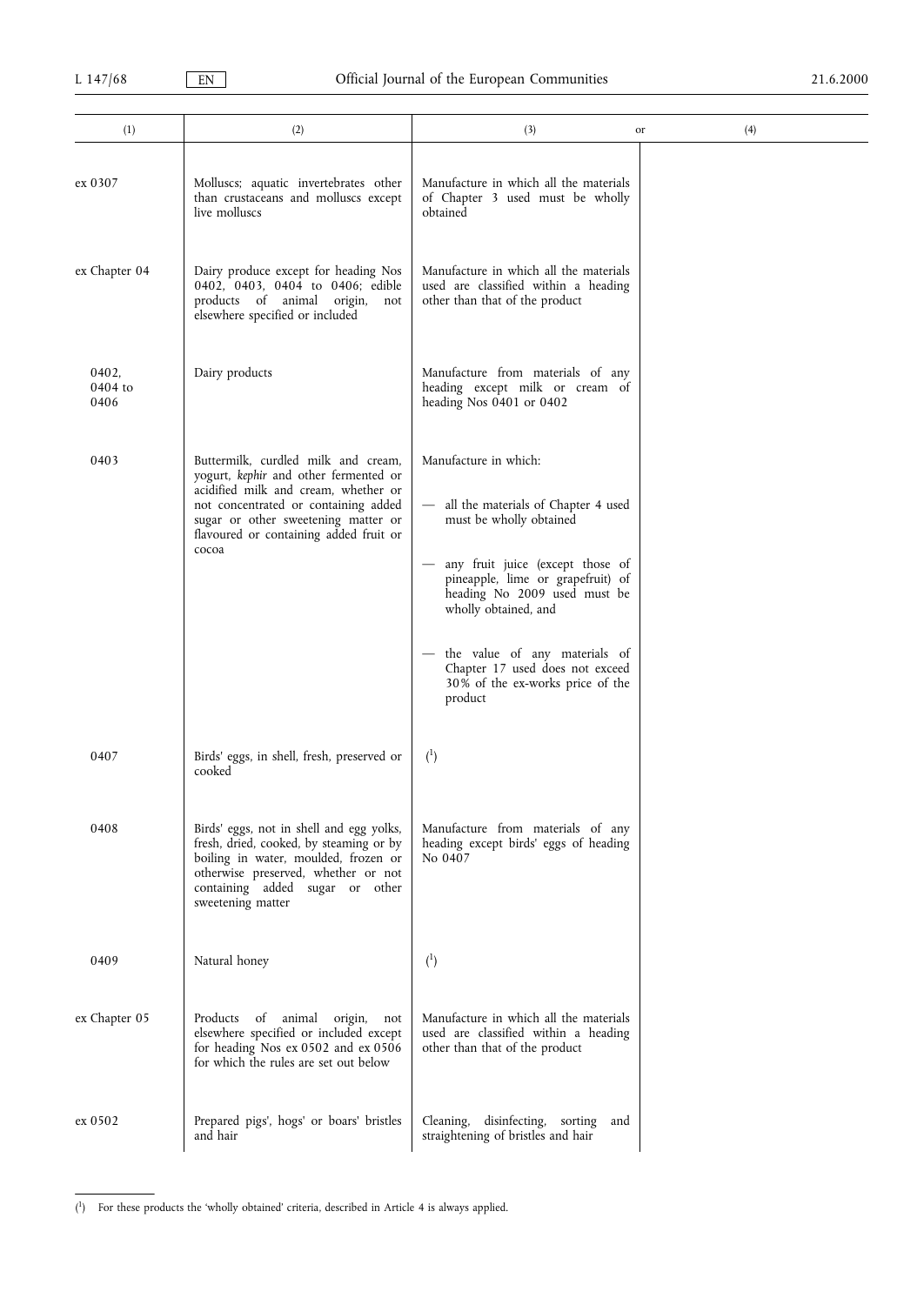| (1)                   | (2)                                                                                                                                                                                                                            | (3)                                                                                                                                               | (4)<br>or |
|-----------------------|--------------------------------------------------------------------------------------------------------------------------------------------------------------------------------------------------------------------------------|---------------------------------------------------------------------------------------------------------------------------------------------------|-----------|
| ex 0506               | Bones and horn-cores unworked                                                                                                                                                                                                  | Manufacture in which all the materials<br>of Chapter 2 used must be wholly<br>obtained                                                            |           |
| Chapter 06            | Vegetable products                                                                                                                                                                                                             | $^{(1)}$                                                                                                                                          |           |
| ex Chapter 07         | Edible vegetables and certain roots and<br>tubers except for heading Nos 0710 to<br>0713 for which the rules are set out<br>below                                                                                              | $^{(1)}$                                                                                                                                          |           |
| ex 0710 to<br>ex 0713 | Edible vegetables, frozen or dried,<br>provisionally preserved except for<br>heading Nos ex 0710 and ex 0711 for<br>which the rules are set out below                                                                          | Manufacture in which all the vegetable<br>used must be wholly<br>materials<br>obtained                                                            |           |
| ex 0710               | Sweetcorn (uncooked or cooked by<br>steaming or boiling in water), frozen                                                                                                                                                      | Manufacture from fresh or chilled<br>sweetcorn                                                                                                    |           |
| ex 0711               | Sweetcorn, provisionally preserved                                                                                                                                                                                             | Manufacture from fresh or chilled<br>sweetcorn                                                                                                    |           |
| ex Chapter 08         | Edible fruit and nuts; peel of citrus<br>fruits or melons except for heading<br>Nos 0811, 0812, 0813 and 0814 for<br>which the rules are set out below                                                                         | $^{(1)}$                                                                                                                                          |           |
| 0811                  | Fruit and nuts, uncooked or cooked by<br>steaming or boiling in water, frozen,<br>whether or not containing added sugar<br>or other sweetening matter:                                                                         |                                                                                                                                                   |           |
|                       | - Containing added sugar                                                                                                                                                                                                       | Manufacture in which the value of any<br>materials of Chapter 17 used does not<br>exceed 30% of the value of the<br>ex-works price of the product |           |
|                       | — Other                                                                                                                                                                                                                        | Manufacture in which all the fruit or<br>nuts used must be wholly obtained                                                                        |           |
| 0812                  | Fruit and nuts provisionally preserved<br>(for examble, by sulphur dioxide gas,<br>in brine, in sulphur water or in other<br>preservative solutions), but unsuitable<br>that<br>state<br>for<br>immediate<br>in<br>consumption | Manufacture in which all the fruit or<br>nuts used must be wholly obtained                                                                        |           |
| 0813                  | Fruit, dried, other than that of heading<br>Nos 0801 to 0806; mixtures of nuts<br>or dried fruits of this chapter                                                                                                              | Manufacture in which all the fruit or<br>nuts used must be wholly obtained                                                                        |           |

<sup>(1)</sup> For these products the 'wholly obtained' criteria, described in Article 4 is always applied.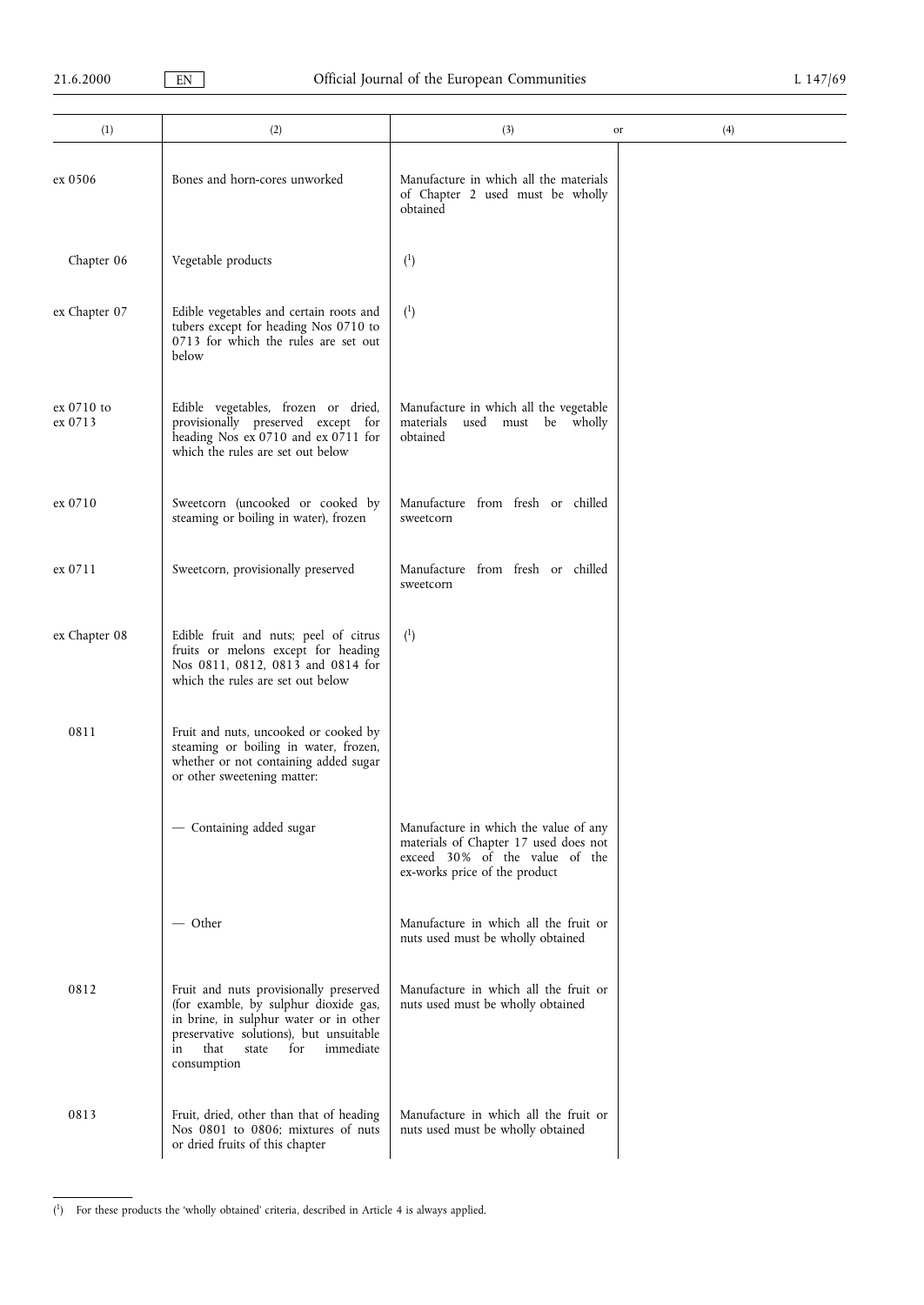| (1)           | (2)                                                                                                                                                                                                                                                                       | (3)<br>or                                                                                                                                   | (4) |
|---------------|---------------------------------------------------------------------------------------------------------------------------------------------------------------------------------------------------------------------------------------------------------------------------|---------------------------------------------------------------------------------------------------------------------------------------------|-----|
| 0814          | of<br>citrus fruit or<br>melons<br>Peel<br>(including water-melons), fresh, frozen,<br>dried or provisionally preserved in<br>brine, in sulphur water or in other<br>preservative solutions                                                                               | Manufacture in which all the fruit or<br>nuts used must be wholly obtained                                                                  |     |
| ex Chapter 09 | Coffee, tea, maté and spices, excluding<br>the mixtures of spice of heading No<br>0910 for which the rules are set out<br>below                                                                                                                                           | $^{(1)}$                                                                                                                                    |     |
| ex 0910       | Mixtures referred to in note 1(b) to<br>this chapter                                                                                                                                                                                                                      | Manufacture in which all materials<br>used are classified within a heading<br>other than that of the product                                |     |
| Chapter 10    | Cereals                                                                                                                                                                                                                                                                   | (1)                                                                                                                                         |     |
| ex Chapter 11 | Products of the milling industry; malt,<br>starches; inulin; wheat gluten, except<br>for heading No ex 1106 for which the<br>rule is set out below                                                                                                                        | Manufacture in which all the cereals,<br>edible vegetables, roots and tubers of<br>heading No 0714 or fruit used must<br>be wholly obtained |     |
| ex 1106       | Flour and meal of the dried, shelled<br>leguminous vegetables of heading No<br>0713                                                                                                                                                                                       | Drying and milling of leguminous<br>vegetables of heading No 0708                                                                           |     |
| ex Chapter 12 | Oil seeds and oleaginous fruits;<br>miscellaneous grains, seeds and fruit;<br>industrial or medicinal plants; straw<br>and fodder; excluding flours and meals<br>of oil seeds or oleaginous fruits, other<br>than those of mustard for which the<br>rule is set out below | (1)                                                                                                                                         |     |
| 1208          | Flours and meals of oil seeds or<br>oleaginous fruits, other than those of<br>mustard                                                                                                                                                                                     | Manufacture in which all the materials<br>used are classified within a heading<br>other than that of the product                            |     |
| ex Chapter 13 | Lac; gums, resins and other vegetable<br>saps and extracts except for heading<br>No 1301 for which the rule is set out<br>below                                                                                                                                           | Manufacture in which all the materials<br>used are classified within a heading<br>other than that of the product                            |     |
| 1301          | Lac; natural gums, resins, gum-resins<br>and balsams                                                                                                                                                                                                                      | Manufacture in which the value of any<br>materials of heading No 1301 used<br>may not exceed 50% of the ex-works<br>price of the product    |     |

<sup>(1)</sup> For these products the 'wholly obtained' criteria, described in Article 4 is always applied.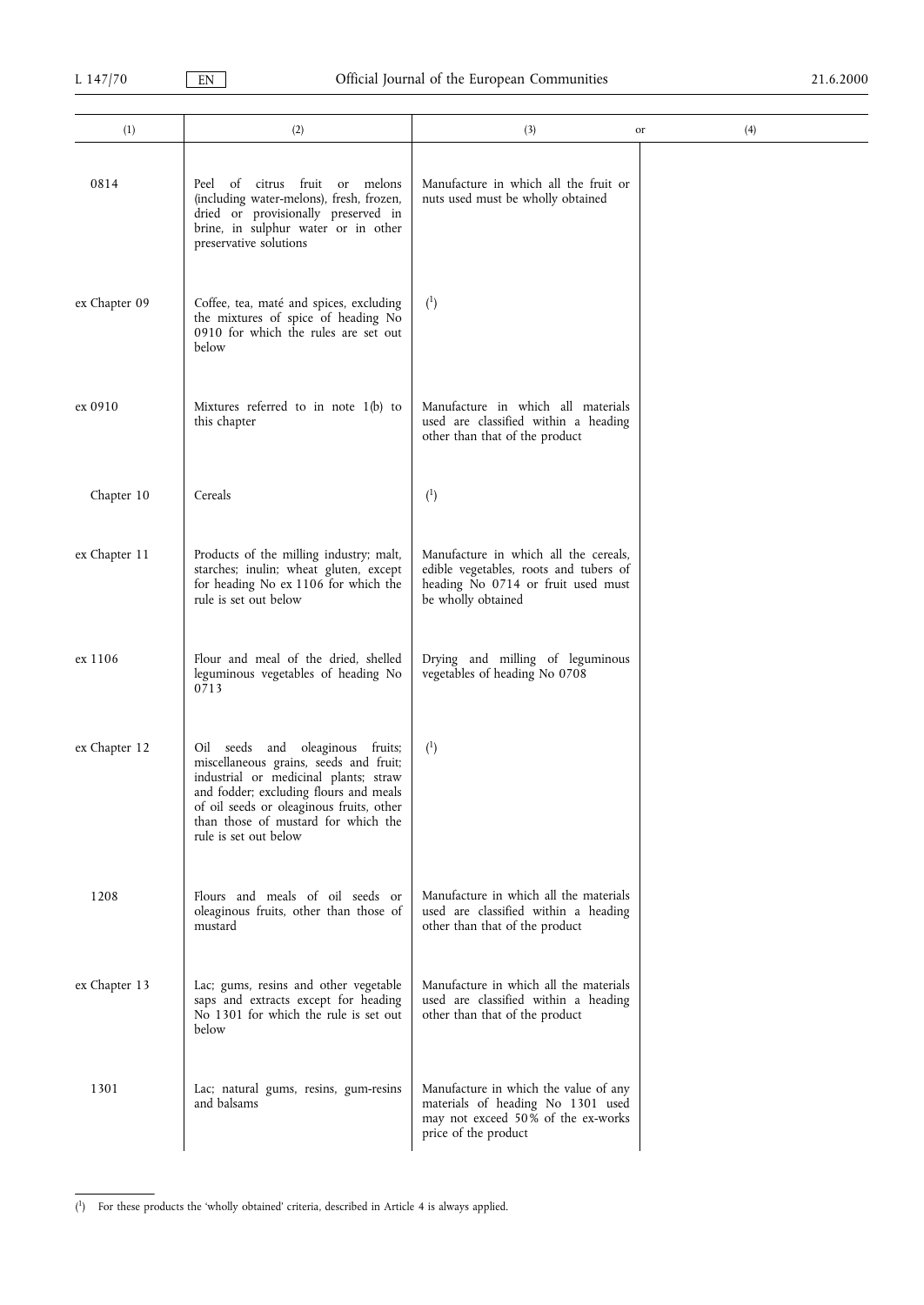| (1)           | (2)                                                                                                                                                                                                                                                                          | (3)                                                                                                                                           | (4)<br>or |
|---------------|------------------------------------------------------------------------------------------------------------------------------------------------------------------------------------------------------------------------------------------------------------------------------|-----------------------------------------------------------------------------------------------------------------------------------------------|-----------|
| Chapter 14    | Vegetable planting materials; vegetable<br>products not elsewhere specified or<br>included                                                                                                                                                                                   | $^{(1)}$                                                                                                                                      |           |
| ex Chapter 15 | Animal or vegetable fats and oils<br>and their cleavage products; prepared<br>edible fats; animal or vegetable waxes<br>except for heading Nos 1501, 1502,<br>1504, ex 1505, 1506, ex 1507 to<br>1515, ex 1516, ex 1517 and ex 1519<br>for which the rules are set out below | Manufacture in which all the materials<br>used are classified within a heading<br>other than that of the product                              |           |
| 1501          | Lard, other pig fat and poultry fat,<br>rendered, whether or not pressed or<br>solvent-extracted:                                                                                                                                                                            |                                                                                                                                               |           |
|               | - Fats from bones or waste                                                                                                                                                                                                                                                   | Manufacture from materials of any<br>heading except those of heading Nos<br>0203, 0206 or 0207 or bones of<br>heading No 0506                 |           |
|               | — Other                                                                                                                                                                                                                                                                      | Manufacture from meat or edible offal<br>of swine of heading Nos 0203 or<br>0206 or of meat and edible offal of<br>poultry of heading No 0207 |           |
| 1502          | Fats of bovine animals; sheep or goats,<br>raw or rendered, whether or not<br>pressed or solvent-extracted;                                                                                                                                                                  |                                                                                                                                               |           |
|               | - Fats from bones or waste                                                                                                                                                                                                                                                   | Manufacture from materials of any<br>heading except those of heading Nos<br>0201, 0202, 0204 or 0206 or bones<br>of heading No 0506           |           |
|               | — Other                                                                                                                                                                                                                                                                      | Manufacture in which all the animal<br>materials of Chapter 2 used must be<br>wholly obtained                                                 |           |
| 1504          | Fats and oils and their fractions, of fish<br>or marine mammals, whether or not<br>refined, but not chemically modified:                                                                                                                                                     |                                                                                                                                               |           |
|               | - Solid fractions of fish oils and fats<br>and oils of marine mammals                                                                                                                                                                                                        | Manufacture from materials of any<br>heading including other materials of<br>heading No 1504                                                  |           |
|               | — Other                                                                                                                                                                                                                                                                      | Manufacture in which all the animal<br>materials of Chapters 2 and 3 used<br>must be wholly obtained                                          |           |

(<sup>1</sup>) For these products the 'wholly obtained' criteria, described in Article 4 is always applied.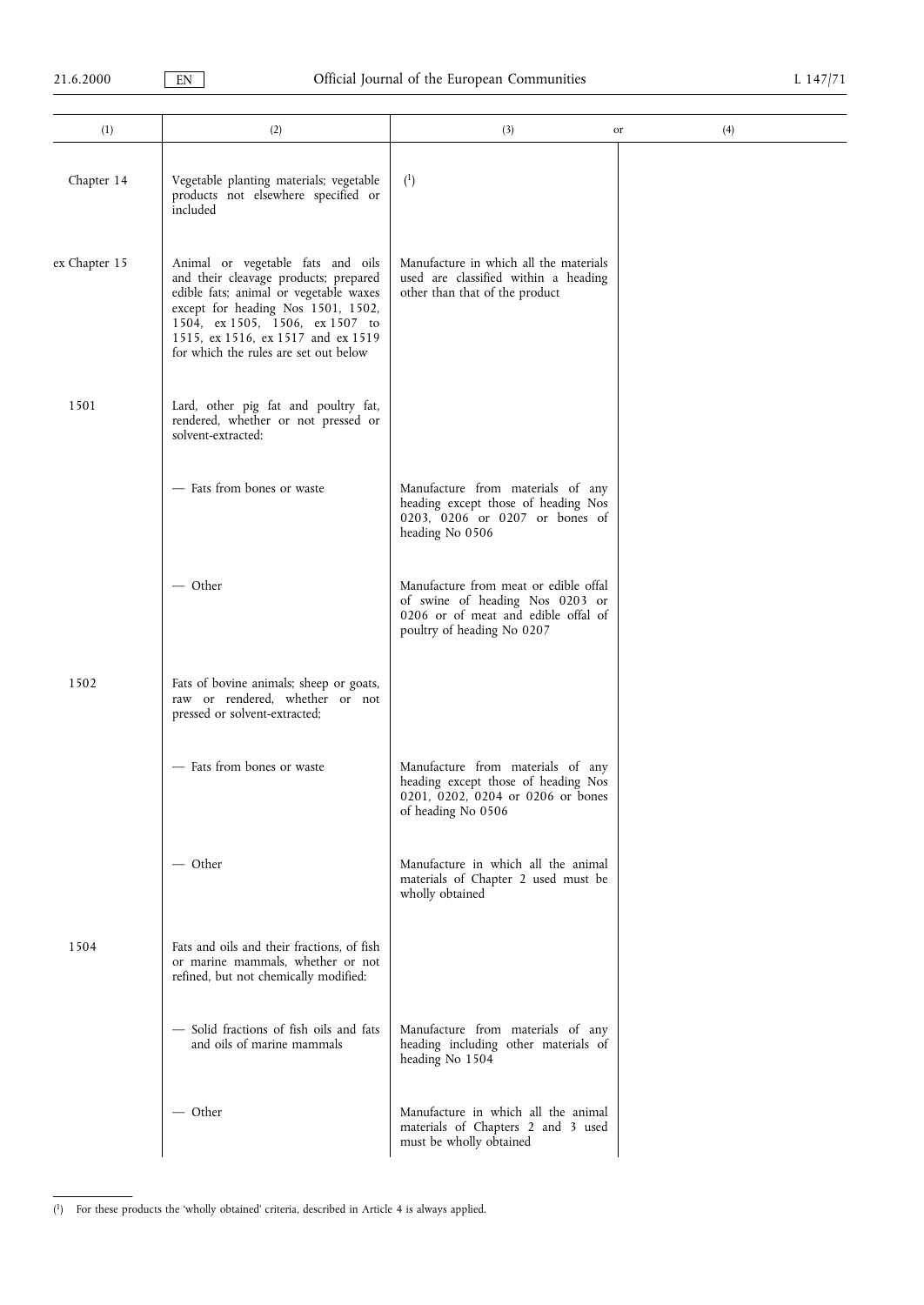| (1)                | (2)                                                                                                                         | (3)                                                                                            | (4)<br>or |
|--------------------|-----------------------------------------------------------------------------------------------------------------------------|------------------------------------------------------------------------------------------------|-----------|
| ex 1505            | Refined lanolin                                                                                                             | Manufacture from crude wool grease<br>of heading No 1505                                       |           |
| 1506               | Other animals fats and oils and their<br>fractions, whether or not refined, but<br>not chemically modified:                 |                                                                                                |           |
|                    | - Solid fractions                                                                                                           | Manufacture from materials of any<br>heading including other materials of<br>heading No 1506   |           |
|                    | — Other                                                                                                                     | Manufacture in which all the animal<br>materials of Chapter 2 used must be<br>wholly obtained  |           |
| ex 1507 to<br>1515 | Fixed vegetable oils and their fractions,<br>whether or not refined, but not<br>chemically modified:                        |                                                                                                |           |
|                    | - Solid fractions, except for that of<br>jojoba oil                                                                         | Manufacture from other materials of<br>heading Nos 1507 to 1515                                |           |
|                    | - Other, except for:                                                                                                        | Manufacture in which all the vegetable<br>materials<br>used must be wholly<br>obtained         |           |
|                    | - Lung oil; myrtle wax and Japan<br>wax                                                                                     |                                                                                                |           |
|                    | for<br>technical<br>— Those<br>or<br>industrial uses other than the<br>manufacture of foodstuffs for<br>human consumption   |                                                                                                |           |
| ex 1516            | Animal or vegetable fats and oils and<br>their fractions, re-esterified, whether or<br>not refined but not further prepared | Manufacture in which all the animal<br>and vegetable materials used must be<br>wholly obtained |           |
| ex 1517            | Edible liquid mixtures of vegetable oils<br>of heading Nos 1507 to 1515                                                     | Manufacture in which all the vegetable<br>used must be wholly<br>materials<br>obtained         |           |
| ex 1519            | Industrial fatty alcohols having the<br>character of artificial waxes                                                       | Manufacture from materials of any<br>heading including fatty acids of<br>heading No 1519       |           |
| 1601               | Sausages and similar products, of<br>meat, meat offal or blood; food<br>preparations based on these products                | Manufacture from animals of Chapter<br>1                                                       |           |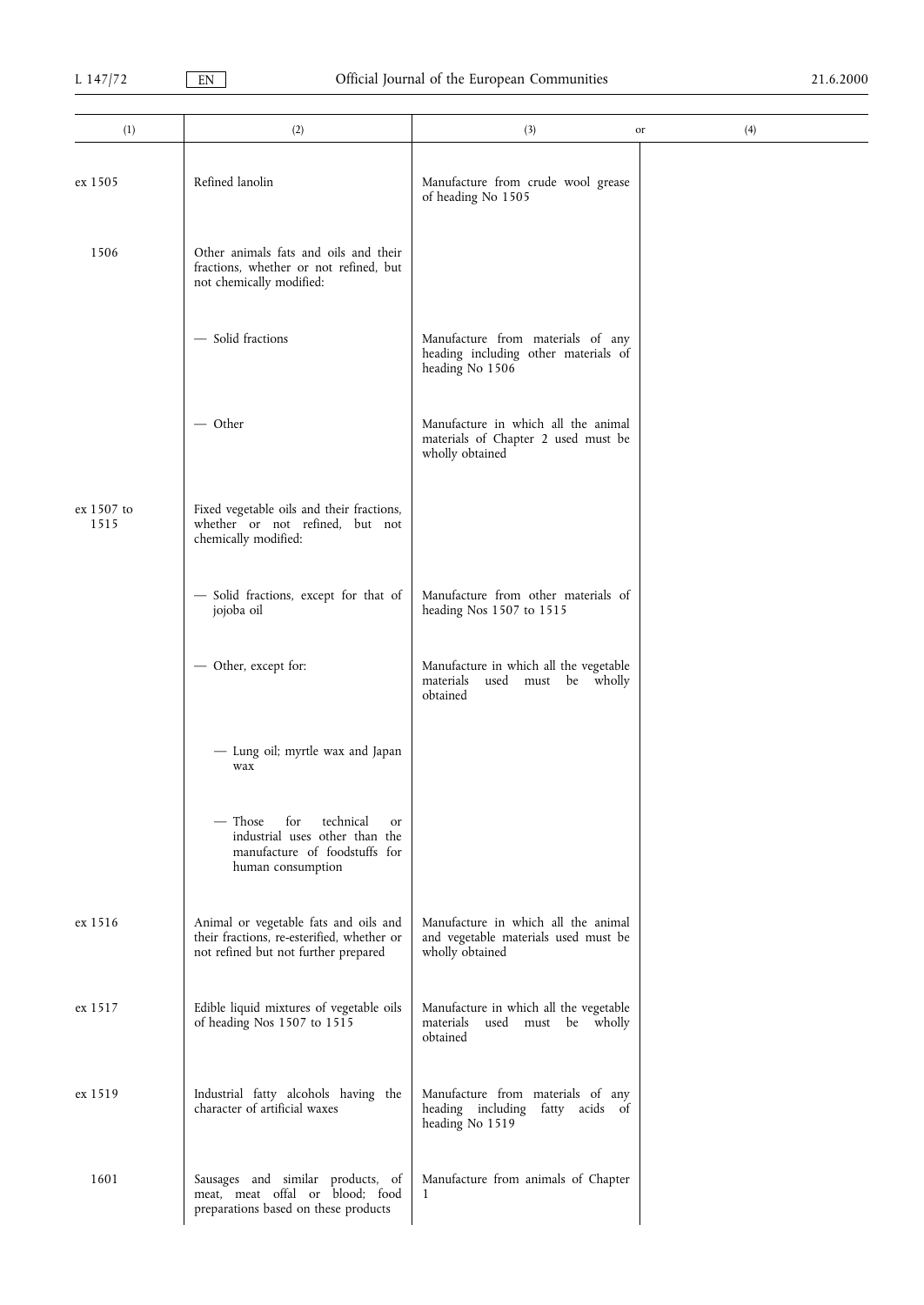| (1)     | (2)                                                                                                                                                                                                                                                    | (3)                                                                                                                                                                       | (4)<br>or |
|---------|--------------------------------------------------------------------------------------------------------------------------------------------------------------------------------------------------------------------------------------------------------|---------------------------------------------------------------------------------------------------------------------------------------------------------------------------|-----------|
| 1602    | Other prepared or preserved meat,<br>meat offal or blood                                                                                                                                                                                               | Manufacture from animals of Chapter 1                                                                                                                                     |           |
| 1603    | Extracts and juices of meat, fish or<br>crustaceans, molluscs or other aquatic<br>invertebrates                                                                                                                                                        | Manufacture<br>from<br>animals<br>of<br>Chapter 1.<br>However,<br>fish,<br>all<br>crustaceans, molluscs or other aquatic<br>invertebrates used must be wholly<br>obtained |           |
| 1604    | Prepared or preserved fish; caviar and<br>caviar substitutes prepared from fish<br>eggs                                                                                                                                                                | Manufacture in which all the fish<br>or fish eggs used must be wholly<br>obtained                                                                                         |           |
| 1605    | molluscs<br>Crustaceans,<br>and other<br>aquatic invertebrates, prepared or<br>preserved                                                                                                                                                               | Manufacture in which<br>all<br>the<br>crustaceans, molluscs or other aquatic<br>invertebrates used must be wholly<br>obtained                                             |           |
| ex 1701 | Cane or beet sugar and chemically<br>pure sucrose, in solid form not<br>containing added<br>flavouring<br>or<br>colouring matter                                                                                                                       | Manufacture in which all the materials<br>used are classified within a heading<br>other than that of the product                                                          |           |
| ex 1701 | Cane or beat sugar and chemically<br>pure sucrose, in solid form, flavoured<br>or coloured                                                                                                                                                             | Manufacture in which the value of any<br>materials of Chapter 17 used does not<br>exceed 30% of the ex-works price of<br>the products                                     |           |
| 1702    | Other sugars, including chemically<br>pure lactose, maltose, glucose and<br>fructose, in solid form; sugar syrups<br>not containing added flavouring or<br>colouring matter; artificial honey,<br>whether or not mixed with natural<br>honey; caramel: |                                                                                                                                                                           |           |
|         | — Chemically<br>pure maltose<br>and<br>fructose                                                                                                                                                                                                        | Manufacture from materials of any<br>heading including other materials of<br>heading No 1702                                                                              |           |
|         | - Other sugars in solid form,<br>flavoured or coloured                                                                                                                                                                                                 | Manufacture in which the value of any<br>materials of Chapter 17 used does not<br>exceed 30% of the ex-works price of<br>the product                                      |           |
|         | — Other                                                                                                                                                                                                                                                | Manufacture in which all the materials<br>used must already be originating                                                                                                |           |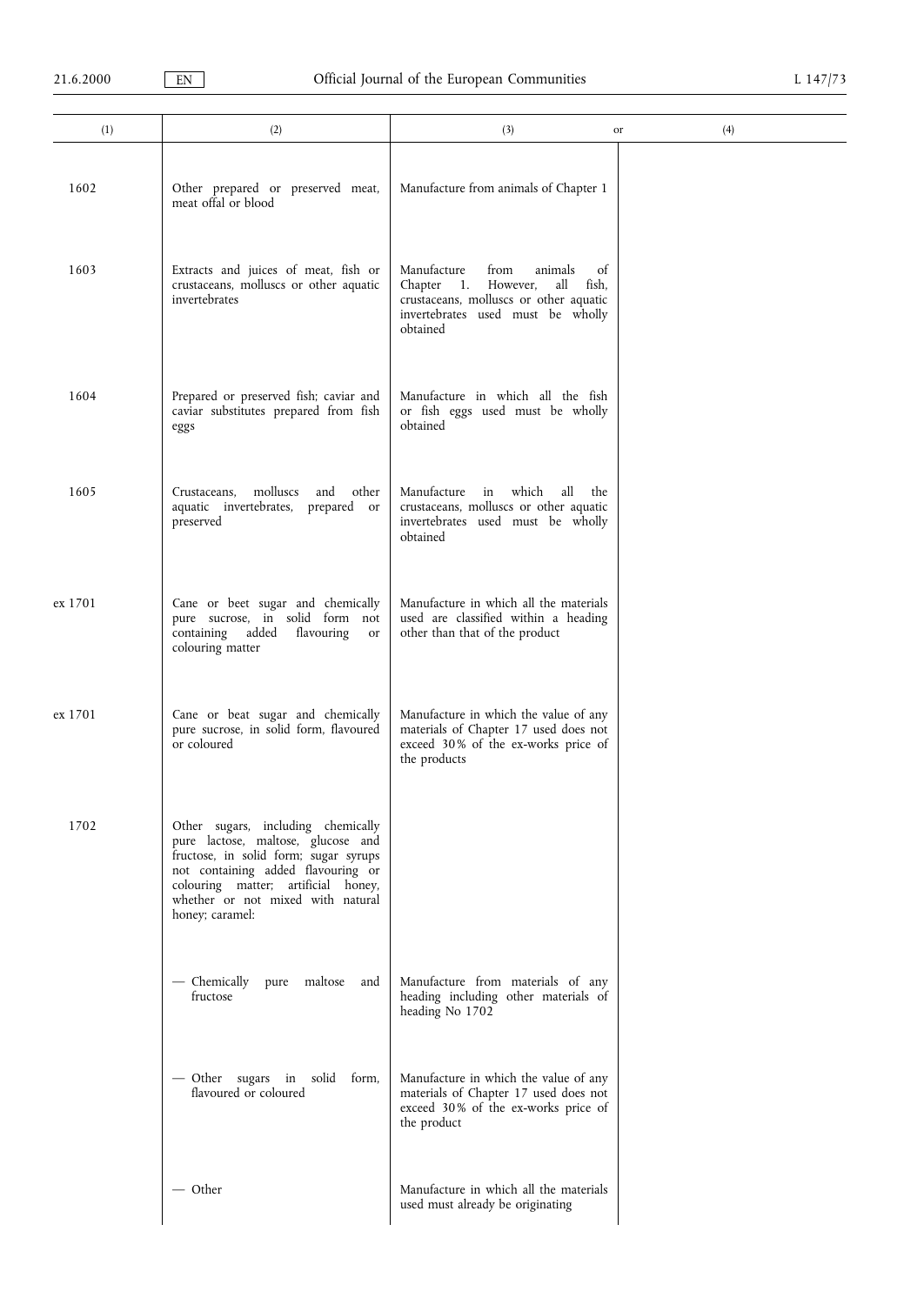| (1)           | (2)                                                                                                                                                                                                                                                                                                                                                                                                                                                 | (3)                                                                                                                                                                                                                                                 | (4)<br>or |
|---------------|-----------------------------------------------------------------------------------------------------------------------------------------------------------------------------------------------------------------------------------------------------------------------------------------------------------------------------------------------------------------------------------------------------------------------------------------------------|-----------------------------------------------------------------------------------------------------------------------------------------------------------------------------------------------------------------------------------------------------|-----------|
| ex 1703       | Molasses resulting from the extraction<br>or refining of sugar, flavoured or<br>coloured                                                                                                                                                                                                                                                                                                                                                            | Manufacture in which the value of any<br>materials of Chapter 17 used does not<br>exceed 30% of the ex-works price of<br>the product                                                                                                                |           |
| ex 1703       | Molasses resulting from the extraction<br>or refining of sugar, not containing<br>added flavouring or colouring matters                                                                                                                                                                                                                                                                                                                             | Manufacture in which all the materials<br>used are classified within a heading<br>other than that of the product                                                                                                                                    |           |
| 1704          | Sugar confectionery (including white<br>chocolate), not containing cocoa                                                                                                                                                                                                                                                                                                                                                                            | Manufacture in which all the materials<br>used are classified within a heading<br>other than that of the product,<br>provided the value of any other<br>materials of Chapter 17 used does not<br>exceed 30% of the ex-works price of<br>the product |           |
| ex Chapter 18 | Cocoa and cocoa preparations except<br>for heading Nos 1801 and 1806 for<br>which the rules are set out below:                                                                                                                                                                                                                                                                                                                                      | Manufacture in which all the materials<br>used are classified within a heading<br>other than that of the product                                                                                                                                    |           |
| 1801          | Cocoa beans, whole or broken, raw or<br>roasted                                                                                                                                                                                                                                                                                                                                                                                                     | $^{(1)}$                                                                                                                                                                                                                                            |           |
| 1806          | Chocolate and other food preparations<br>containing coca                                                                                                                                                                                                                                                                                                                                                                                            | Manufacture in which all the materials<br>used are classified within a heading<br>other than that of the product,<br>provided the value of any other<br>materials of Chapter 17 used does not<br>exceed 30% of the ex-works price of<br>the product |           |
| 1901          | Malt extract; food preparations of<br>flour, meal, starch or malt extract,<br>not containing cocoa powder or<br>containing cocoa powder in a<br>proportion by weight of less than<br>50%, not elsewhere specified or<br>included; food preparations of goods<br>of heading Nos 0401 to 0404,<br>not containing cocoa powder or<br>containing cocoa powder in a<br>proportion by weight of less than<br>10%, not elsewhere specified or<br>included: |                                                                                                                                                                                                                                                     |           |
|               | — Malt extract                                                                                                                                                                                                                                                                                                                                                                                                                                      | Manufacture from cereals of Chapter<br>10                                                                                                                                                                                                           |           |
|               | — Other                                                                                                                                                                                                                                                                                                                                                                                                                                             | Manufacture in which all the materials<br>used are classified within a heading<br>other than that of the product,<br>provided the value of any other<br>materials of Chapter 17 used does not<br>exceed 30% of the ex-works price of<br>the product |           |

<sup>(&</sup>lt;sup>1</sup>) For these products the 'wholly obtained' criteria, described in Article 4 is always applied.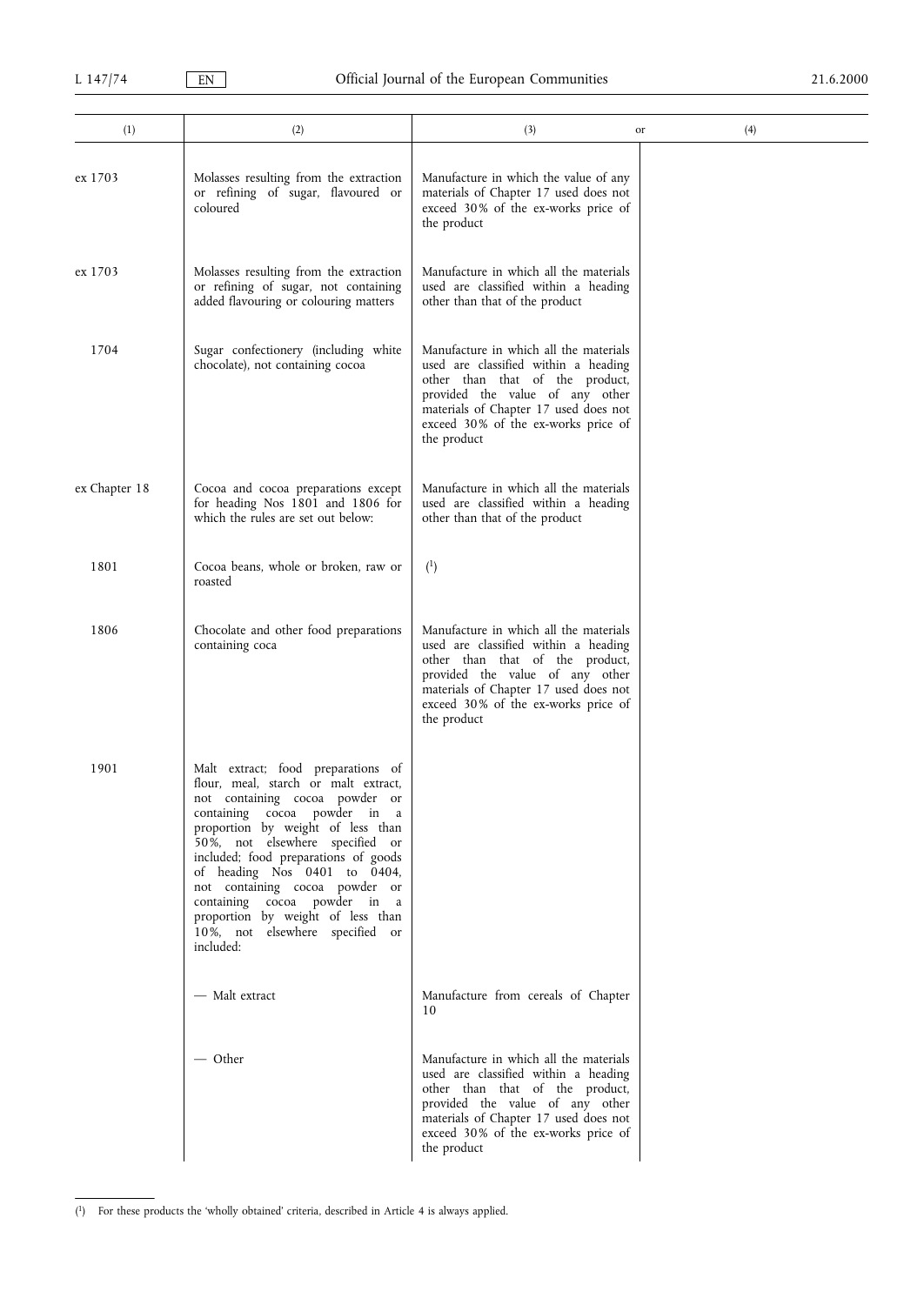| (1)  | (2)                                                                                                                                                                                                                                | (3)<br>or                                                                                                                                                                                                                                                                                                                   | (4) |
|------|------------------------------------------------------------------------------------------------------------------------------------------------------------------------------------------------------------------------------------|-----------------------------------------------------------------------------------------------------------------------------------------------------------------------------------------------------------------------------------------------------------------------------------------------------------------------------|-----|
| 1902 | Pasta, whether or not cooked or<br>stuffed (with meat or other substances)<br>or otherwise prepared, such as<br>spaghetti, macaroni, noodles, lasagne,<br>gnocchi, ravioli, cannelloni; couscous,<br>whether or not prepared       | Manufacture in which all the cereals,<br>(except durum wheat), meat, meat<br>offal, fish, crustaceans or molluscs used<br>must be wholly obtained                                                                                                                                                                           |     |
| 1903 | Tapioca and substitutes therefor<br>prepared from starch, in the form of<br>flakes, grains, pearls, siftings or in<br>similar forms                                                                                                | Manufacture from materials of any<br>heading except potato starch of<br>heading No 1108                                                                                                                                                                                                                                     |     |
| 1904 | Prepared foods obtained by the<br>swelling or roasting of cereals or cereal<br>products (for example, cornflakes);<br>cereals, other than maize (corn), in<br>grain form, pre-cooked or otherwise<br>prepared;                     |                                                                                                                                                                                                                                                                                                                             |     |
|      | - Not containing cocoa                                                                                                                                                                                                             | Manufacture in which:<br>all the cereals and flour (except<br>$\overline{\phantom{m}}$<br>maize of the species Zea indurata<br>and durum wheat and their<br>derivatives) used must be wholly<br>obtained<br>the value of any materials of<br>Chapter 17 used does not exceed<br>30% of the ex-works price of the<br>product |     |
|      | - Containing cocoa                                                                                                                                                                                                                 | from materials<br>Manufacture<br>not<br>classified in heading No 1806,<br>provided the value of any materials of<br>Chapter 17 used does not exceed 30%<br>of the ex-works price of the product                                                                                                                             |     |
| 1905 | Bread, pastry, cakes, biscuits and<br>other bakers' wares, whether or not<br>containing cocoa; communion wafers,<br>empty cachets of a kind suitable for<br>pharmaceutical use, sealing wafers, rice<br>paper and similar products | Manufacture from materials of any<br>heading, except those of Chapter 11                                                                                                                                                                                                                                                    |     |
| 2001 | Vegetables, fruit, nuts and other edible<br>parts of plants, prepared or preserved<br>by vinegar or acetic acid                                                                                                                    | Manufacture in which all the fruit,<br>nuts or vegetables used must be<br>wholly obtained                                                                                                                                                                                                                                   |     |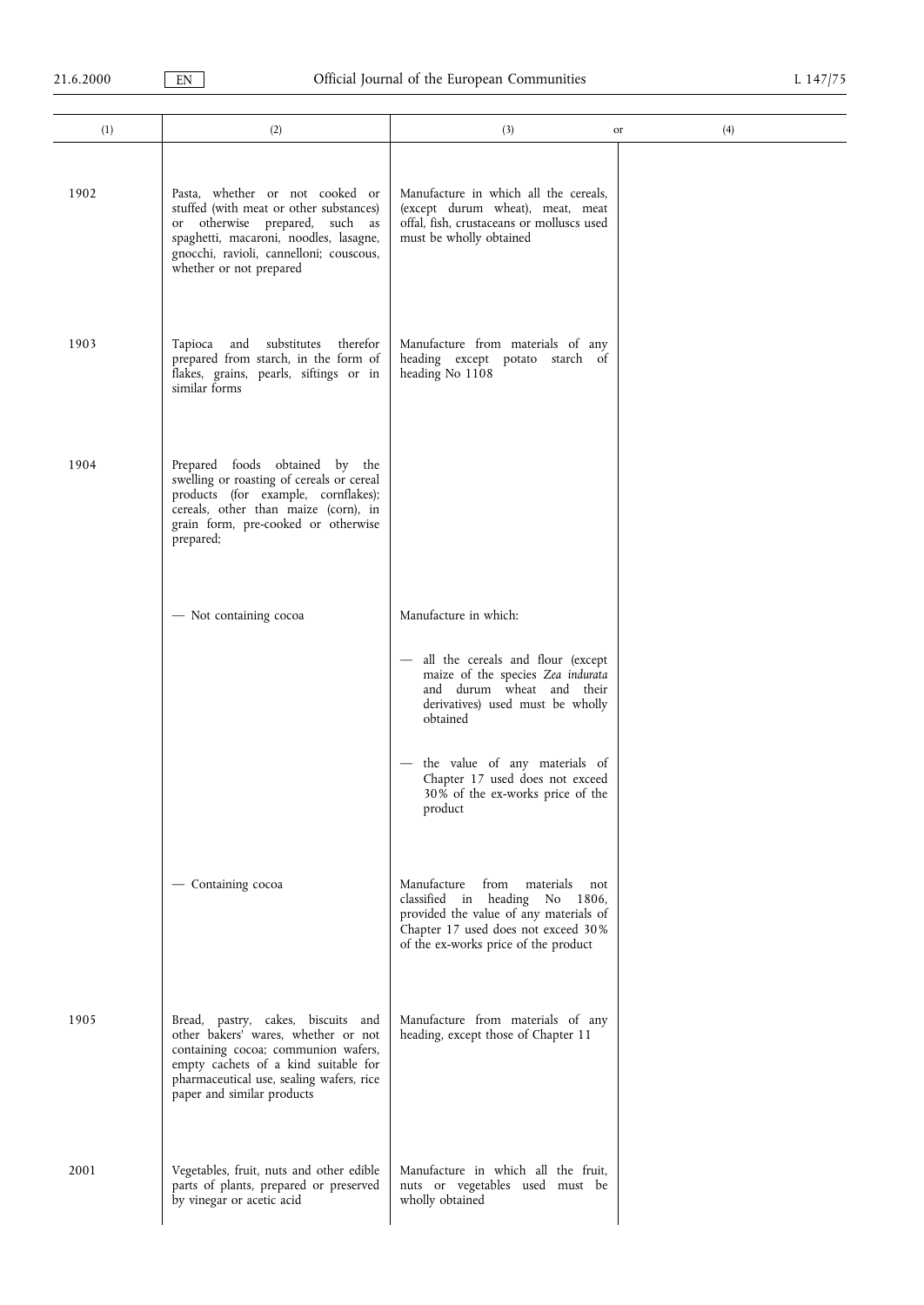| (1)              | (2)                                                                                                                                                                                                           | (3)                                                                                                                                                                                                                                    | (4)<br>or |
|------------------|---------------------------------------------------------------------------------------------------------------------------------------------------------------------------------------------------------------|----------------------------------------------------------------------------------------------------------------------------------------------------------------------------------------------------------------------------------------|-----------|
| 2002             | prepared or<br>Tomatoes<br>preserved<br>otherwise than by vinegar or acetic<br>acid                                                                                                                           | Manufacture in which all the tomatoes<br>used must be wholly obtained                                                                                                                                                                  |           |
| 2003             | Mushrooms and truffles, prepared or<br>preserved otherwise than by vinegar or<br>acetic acid                                                                                                                  | Manufacture<br>which<br>all<br>in<br>the<br>mushrooms or truffles used must be<br>wholly obtained                                                                                                                                      |           |
| 2004 and<br>2005 | Other vegetables prepared or preserved<br>otherwise than by vinegar or acetic<br>acid, frozen or not frozen                                                                                                   | Manufacture<br>in<br>which<br>all<br>the<br>vegetables used<br>must be wholly<br>obtained                                                                                                                                              |           |
| 2006             | Fruit, nuts, fruit-peel and other parts of<br>plants, preserved by sugar (drained,<br>glacé or crystallised)                                                                                                  | Manufacture in which the value of any<br>materials of Chapter 17 used does not<br>exceed 30% of the ex-works price of<br>the product                                                                                                   |           |
| 2007             | Jams, fruit jellies, marmalades, fruit or<br>nut purée and fruit or nut pastes,<br>being cooked preparations, whether or<br>not containing added sugar or other<br>sweetening matter                          | Manufacture in which the value of any<br>materials of Chapter 17 used does not<br>exceed 30% of the ex-works price of<br>the product                                                                                                   |           |
| 2008             | Fruit, nuts and other edible parts<br>of plants otherwise prepared or<br>preserved, whether or not containing<br>added sugar or other sweetening<br>matter or spirit, not elsewhere<br>specified or included: |                                                                                                                                                                                                                                        |           |
|                  | - Fruit and nuts cooked otherwise<br>than by steaming or boiling in<br>water, not containing added sugar,<br>frozen                                                                                           | Manufacture in which all the fruit and<br>nuts used must be wholly obtained                                                                                                                                                            |           |
|                  | - Nuts, not containing added sugar<br>or spirit                                                                                                                                                               | Manufacture in which the value of<br>the originating nuts and oil seeds of<br>heading Nos 0801, 0802 and 1202<br>to 1207 used exceeds 60% of the<br>ex-works price of the product                                                      |           |
|                  | — Other                                                                                                                                                                                                       | Manufacture in which all the materials<br>used are classified in a heading other<br>than that of the product, provided the<br>value of any materials of Chapter 17<br>used does not exceed 30% of the<br>ex-works price of the product |           |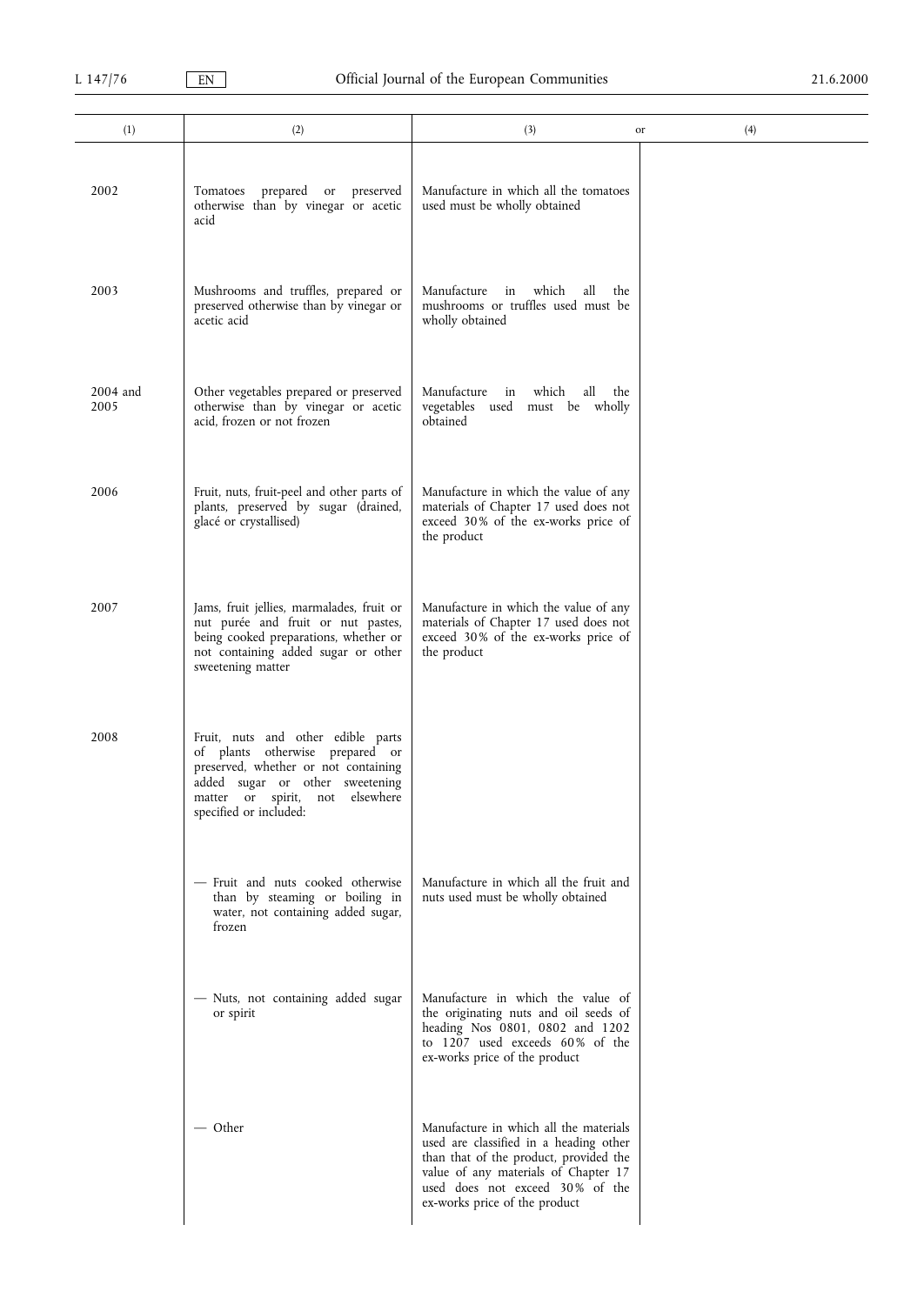| (1)           | (2)                                                                                                                                                         | (3)                                                                                                                                                                                                                                    | (4)<br>or |
|---------------|-------------------------------------------------------------------------------------------------------------------------------------------------------------|----------------------------------------------------------------------------------------------------------------------------------------------------------------------------------------------------------------------------------------|-----------|
| ex 2009       | Vegetable juices unfermented and not<br>containing added spirit, whether or<br>not containing added sugar or other<br>sweetening matter                     | Manufacture in which all the materials<br>used are classified within a heading<br>other than that of the product                                                                                                                       |           |
| ex 2009       | Fruit juices (including grape must),<br>unfermented and not containing added<br>spirit, whether or not containing added<br>sugar or other sweetening matter | Manufacture in which all the materials<br>used are classified in a heading other<br>than that of the product, provided the<br>value of any materials of Chapter 17<br>used does not exceed 30% of the<br>ex-works price of the product |           |
| ex Chapter 21 | Miscellaneous<br>edible<br>preparations<br>except for heading Nos ex 2101,<br>ex 2103, 2104 and ex 2106 for which<br>the rules are set out below            | Manufacture in which all the materials<br>used are classified within a heading<br>other than that of the product                                                                                                                       |           |
| ex 2101       | Roasted chicory and extracts, essences<br>and concentrates thereof                                                                                          | Manufacture in which all the chicory<br>used must be wholly obtained                                                                                                                                                                   |           |
| ex 2103       | Sauces<br>and<br>preparations<br>therefor;<br>condiments<br>mixed<br>mixed<br>and<br>seasonings                                                             | Manufacture in which all the materials<br>used are classified within a heading<br>other than that of the product.<br>However, mustard flour or meal or<br>prepared mustard may be used                                                 |           |
|               | - Prepared mustard                                                                                                                                          | Manufacture from mustard flour or<br>meal                                                                                                                                                                                              |           |
| ex 2104       | - Soups and broths and preparations<br>therefor                                                                                                             | Manufacture from materials of any<br>heading, except prepared or preserved<br>vegetables of heading Nos 2002 to<br>2005                                                                                                                |           |
|               | - Homogenised<br>composite<br>food<br>preparations                                                                                                          | The rule for the heading in which the<br>product would be classified in bulk<br>shall apply                                                                                                                                            |           |
| ex 2106       | Sugar syrups, flavoured or coloured                                                                                                                         | Manufacture in which the value of any<br>materials of Chapter 17 used must not<br>exceed 30% of the ex-works price of<br>the product                                                                                                   |           |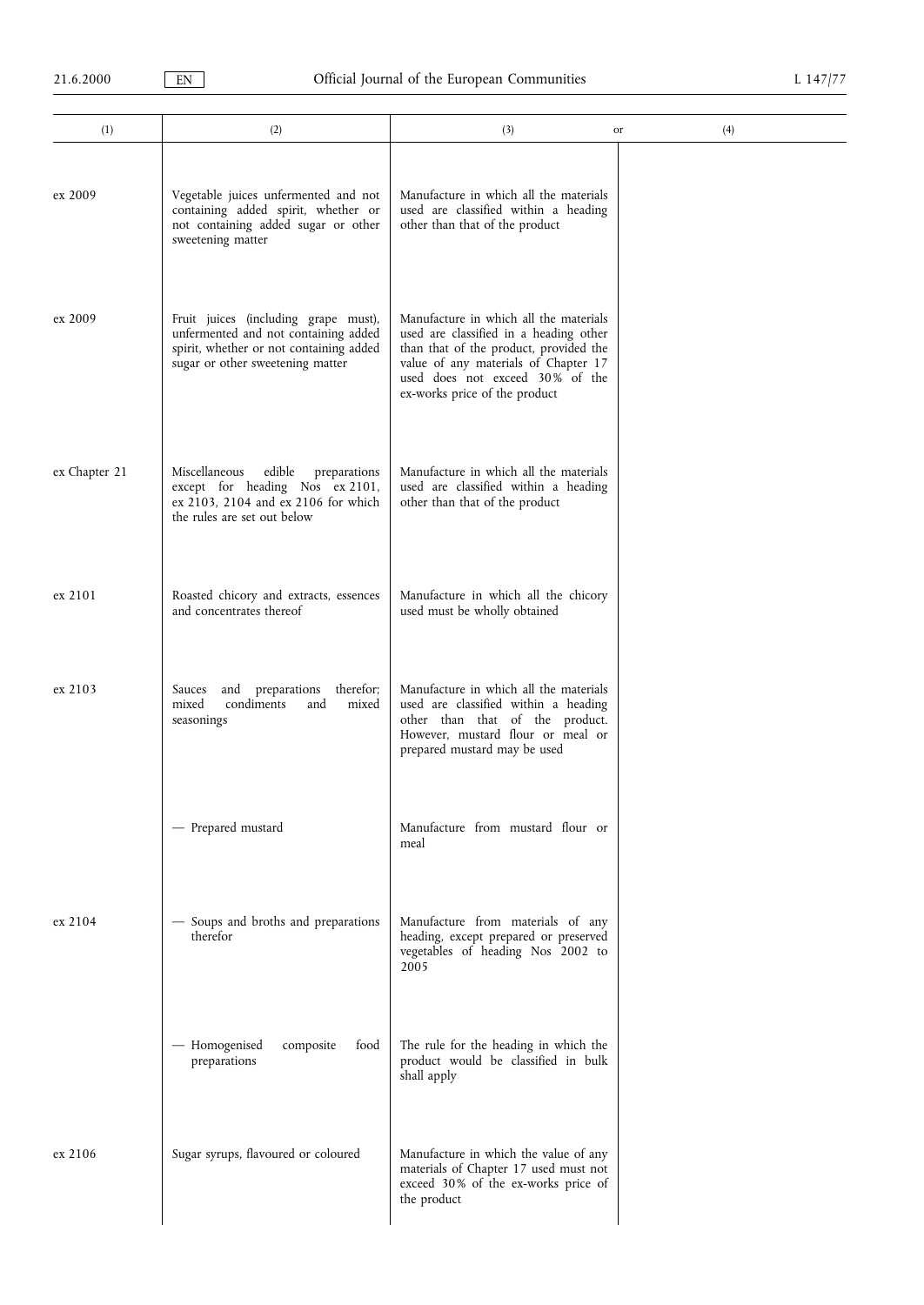| (1)                                         | (2)                                                                                                                                                                                                                                                                                                          | (3)                                                                                                                                                                                                                                                                                                                                                | (4)<br>or |
|---------------------------------------------|--------------------------------------------------------------------------------------------------------------------------------------------------------------------------------------------------------------------------------------------------------------------------------------------------------------|----------------------------------------------------------------------------------------------------------------------------------------------------------------------------------------------------------------------------------------------------------------------------------------------------------------------------------------------------|-----------|
| ex Chapter 22                               | Beverages, spirits and vinegar except<br>from heading Nos 2201, 2202,<br>ex 2204, 2205, ex 2207, ex 2208 and<br>ex 2209, for which the rules are set<br>out below:                                                                                                                                           | Manufacture in which all the materials<br>used are classified within a heading<br>other than that of the product                                                                                                                                                                                                                                   |           |
| 2201                                        | Waters, including natural or artificial<br>mineral waters and aerated waters, not<br>containing added sugar or other<br>sweetening matter not flavoured; ice<br>and snow                                                                                                                                     | Manufacture in which all the water<br>used must be wholly obtained                                                                                                                                                                                                                                                                                 |           |
| 2202                                        | Waters, including mineral waters and<br>aerated waters, containing added sugar<br>or other non-alcoholic beverages, not<br>including fruit or vegetable juices of<br>heading No 2009                                                                                                                         | Manufacture in which all the materials<br>used are classified in a heading other<br>than that of the product, provided the<br>value of any materials of Chapter 17<br>used does not exceed 30% of the<br>ex-works price of the product and any<br>fruit juice used (except for pineapple,<br>lime and grapefruit juices) must be<br>wholy obtained |           |
| ex 2204                                     | Wine of fresh grapes, including<br>fortified wines, and grape must with<br>the addition of alcohol<br>following,<br>The<br>containing<br>grape<br>materials:                                                                                                                                                 | Manufacture from other grape must                                                                                                                                                                                                                                                                                                                  |           |
| 2205,<br>ex 2207,<br>ex 2208 and<br>ex 2209 | Vermouth and other wine of fresh<br>grapes flavoured with plants or<br>aromatic substances; ethyl alcohol<br>and other spirits, denatured or not;<br>spirits, liqueurs and other spirituous<br>compound<br>beverages;<br>alcohol<br>preparations of a kind used for the<br>manufacture of beverages; vinegar | Manufacture from materials of any<br>heading, except grapes or any material<br>derived from grapes                                                                                                                                                                                                                                                 |           |
| ex 2208                                     | Whiskies of an alcoholic strength by<br>volume of less than 50% vol                                                                                                                                                                                                                                          | Manufacture in which the value of any<br>cereal based spirits used does not<br>exceed 15% of the ex-works price of<br>the product                                                                                                                                                                                                                  |           |
| ex Chapter 23                               | Residues and waste from the food<br>industries; prepared animal fodder,<br>except for heading Nos ex 2303,<br>ex 2306 and 2309 for which the rules<br>are set out below:                                                                                                                                     | Manufacture in which all the materials<br>used are classified within a heading<br>other than that of the product                                                                                                                                                                                                                                   |           |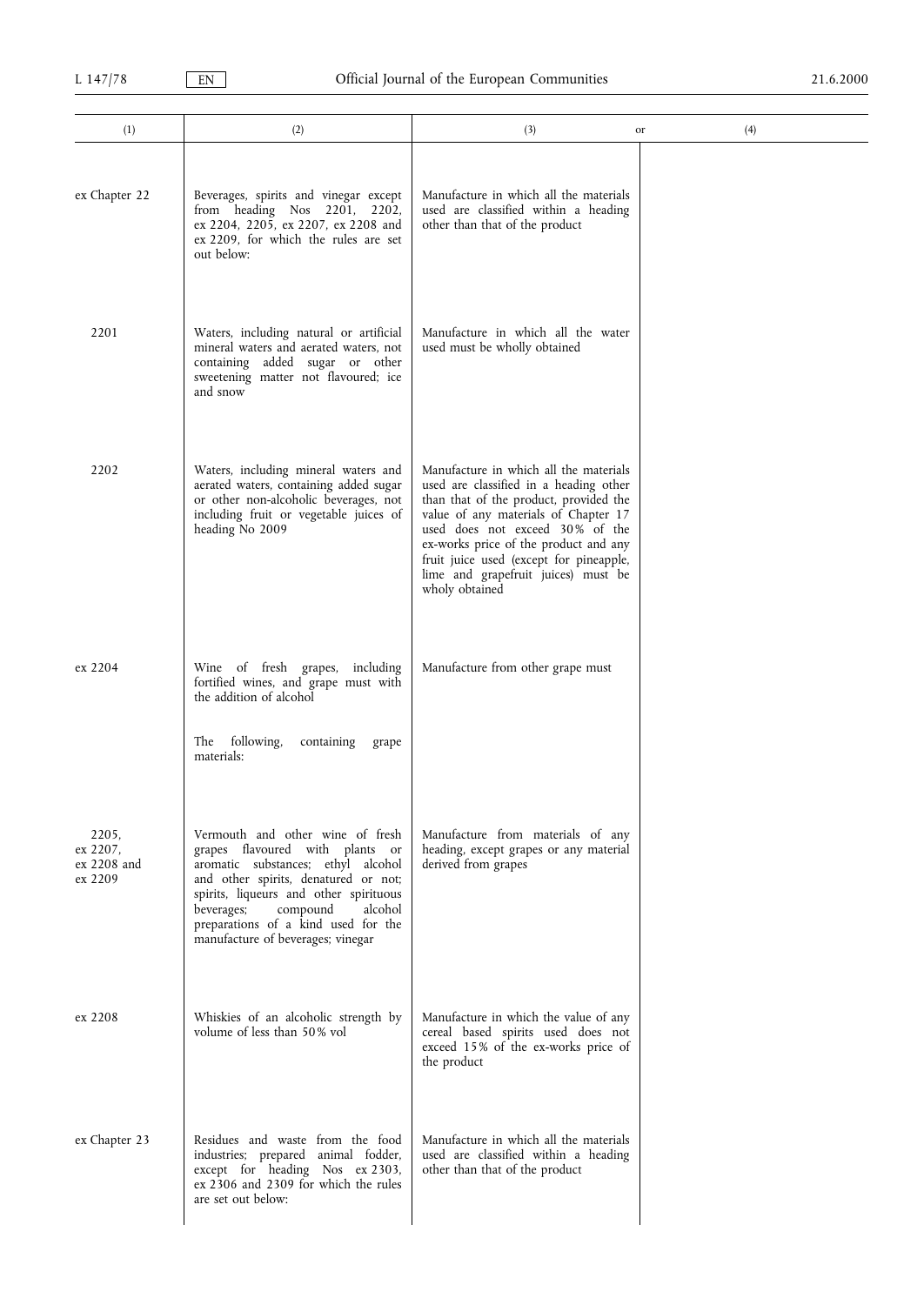$\overline{\phantom{0}}$ 

| (1)           | (2)                                                                                                                                                                                                                                              | (3)<br>or                                                                                                                                 | (4) |
|---------------|--------------------------------------------------------------------------------------------------------------------------------------------------------------------------------------------------------------------------------------------------|-------------------------------------------------------------------------------------------------------------------------------------------|-----|
| ex 2303       | Residues from the manufacture of<br>from<br>starch<br>maize<br>(excluding<br>concentrated steeping liquors), of a<br>protein content, calculated on the dry<br>product, exceeding 40% by weight                                                  | Manufacture in which all the maize<br>used must be wholly obtained                                                                        |     |
| ex 2306       | Oil cake and other solid residues<br>resulting from the extraction of olive<br>oil, containing more than 3% of olive<br>oil                                                                                                                      | Manufacture in which all the maize<br>used must be wholly obtained                                                                        |     |
| 2309          | Preparations of a kind used in animal<br>feeding                                                                                                                                                                                                 | Manufacture in which all the cereals,<br>sugar or molasses, must or milk used<br>must be wholly obtained                                  |     |
| 2401          | Unmanufactured<br>tobacco;<br>tobacco<br>refuse:                                                                                                                                                                                                 | $^{(1)}$                                                                                                                                  |     |
| 2402          | cheroots,<br>cigarillos<br>Cigars,<br>and<br>cigarettes, of tobacco or of tobacco<br>substitutes                                                                                                                                                 | Manufacture in which at least 70% by<br>weight of the unmanufactured tobacco<br>refuse of heading No 2401 used must<br>be wholly obtained |     |
| ex 2403       | Smoking tobacco                                                                                                                                                                                                                                  | Manufacture in which at least 70% by<br>weight of the unmanufactured tobacco<br>refuse of heading No 2401 used must<br>be wholly obtained |     |
| ex 2403       | Other<br>manufactured<br>tobacco<br>and<br>manufactured<br>substitutes<br>'homogenised'<br>'reconstituted'<br>or<br>tobacco; tobacco extracts and essences                                                                                       | Manufacture in which all the materials<br>used are classified within a heading<br>other than that of the product                          |     |
| ex Chapter 25 | Salt; sulphur; earths and stone;<br>plastering materials; lime and cement;<br>except for heading Nos ex 2504,<br>ex 2515, ex 2516, ex 2518, ex 2519,<br>ex 2520, ex 2524,<br>ex 2525<br>and<br>ex 2530 for which the rules are set out<br>below: | Manufacture in which all the materials<br>used are classified within a heading<br>other than that of the product                          |     |
| ex 2504       | crystalline graphite,<br>Natural<br>with<br>enriched carton content, purified and<br>ground                                                                                                                                                      | Enriching of the carbon content,<br>purifying and grinding of crude<br>crystalline graphite                                               |     |

<sup>(&</sup>lt;sup>1</sup>) For these products the 'wholly obtained' criteria, described in Article 4 is always applied.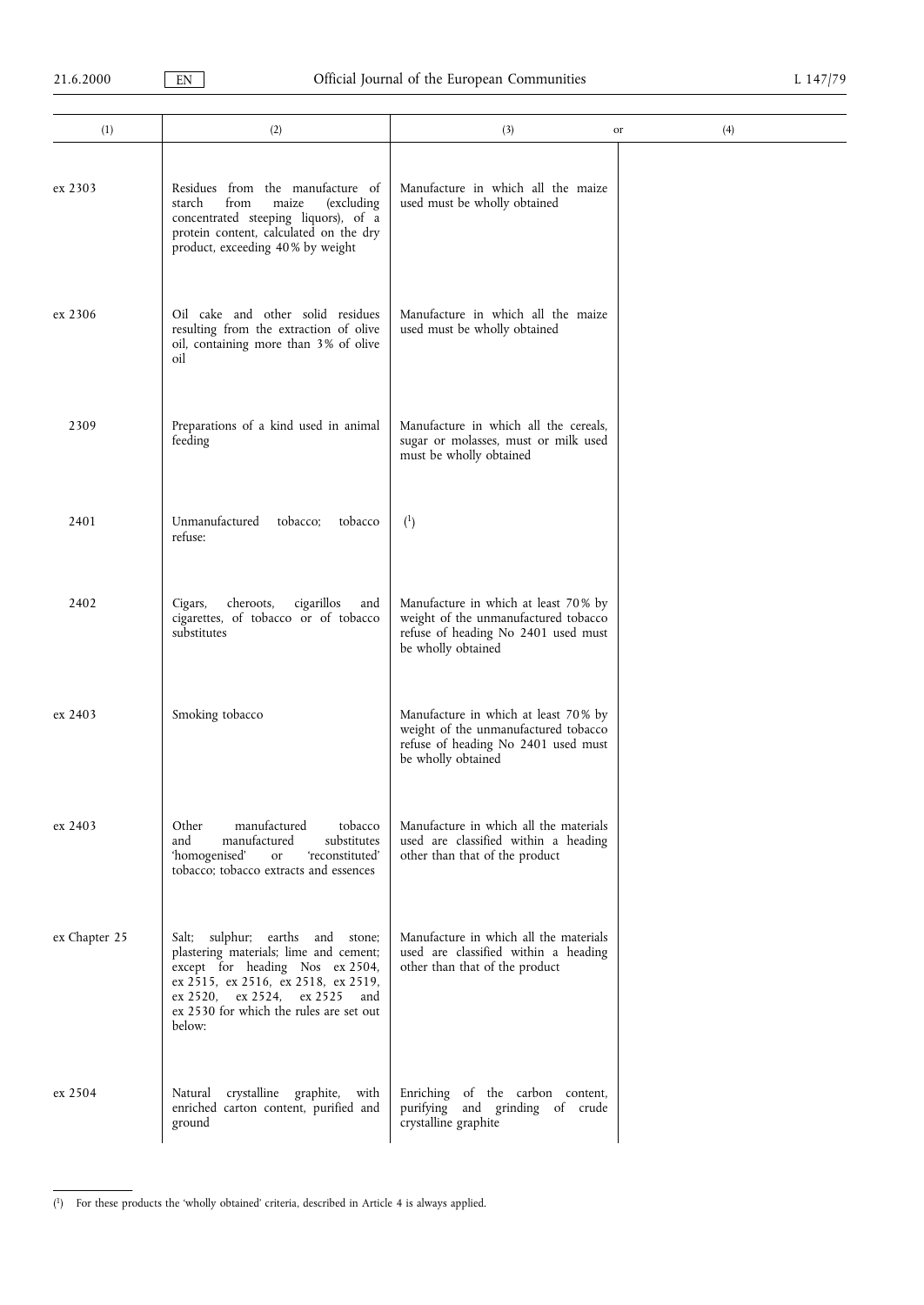| (1)        | (2)                                                                                                                                                                                                                                | (3)<br>or                                                                                                                                                                            | (4) |
|------------|------------------------------------------------------------------------------------------------------------------------------------------------------------------------------------------------------------------------------------|--------------------------------------------------------------------------------------------------------------------------------------------------------------------------------------|-----|
| ex 2515    | Marble, merely cut by sawing or<br>otherwise into blocks or slabs of a<br>rectangular (including square) shape, of<br>a thickness not exceeding 25 cm                                                                              | Cutting, by sawing or otherwise, of<br>marble (even if already sawn) of a<br>thickness exceeding 25 cm                                                                               |     |
| ex 2516    | Granite, porphyry, basalt, sandstone<br>and other monumental and building<br>stone, merely cut by sawing or<br>otherwise, into blocks or slabs of a<br>rectangular (including square) shape, of<br>a thickness not exceeding 25 cm | Cutting, by sawing or otherwise, of<br>stone (even if already sawn) of a<br>thickness exceeding 25 cm                                                                                |     |
| ex 2518    | Calcined dolomite                                                                                                                                                                                                                  | Calcination of dolomite not calcined                                                                                                                                                 |     |
| ex 2519    | Crushed natural magnesium carbonate<br>(magnesite), in hermetically sealed<br>containers, and magnesium oxide,<br>whether or not pure, other than fused<br>magnesia or dead burned (sintered)<br>magnesia                          | Manufacture in which all the materials<br>used are classified within a heading<br>other than that of the product.<br>However, natural magnesium carbonate<br>(magnesite) may be used |     |
| ex 2520    | Plasters specially prepared for dentistry                                                                                                                                                                                          | Manufacture in which the value of all<br>the materials used does not exceed<br>50% of the ex-works price of the<br>product                                                           |     |
| ex 2524    | Natural asbestos fibres                                                                                                                                                                                                            | Manufacture from asbestos concentrate                                                                                                                                                |     |
| ex 2525    | Mica powder                                                                                                                                                                                                                        | Grinding of mica or mica waste                                                                                                                                                       |     |
| ex 2530    | Earth colours, calcined or powdered                                                                                                                                                                                                | Calcination<br>or grinding of earth<br>colours                                                                                                                                       |     |
| Chapter 26 | Ores, slag and ash                                                                                                                                                                                                                 | Manufacture in which all the materials<br>used are classified within a heading<br>other than that of the product                                                                     |     |
| Chapter 27 | fuels.<br>mineral<br>oils<br>Mineral<br>and<br>their<br>distillation;<br>οf<br>products<br>bituminous substances; mineral waxes;<br>except for heading Nos ex 2707 and<br>2709 to 2715 for which the rules are<br>set out below:   | Manufacture in which all the materials<br>used are classified within a heading<br>other than that of the product                                                                     |     |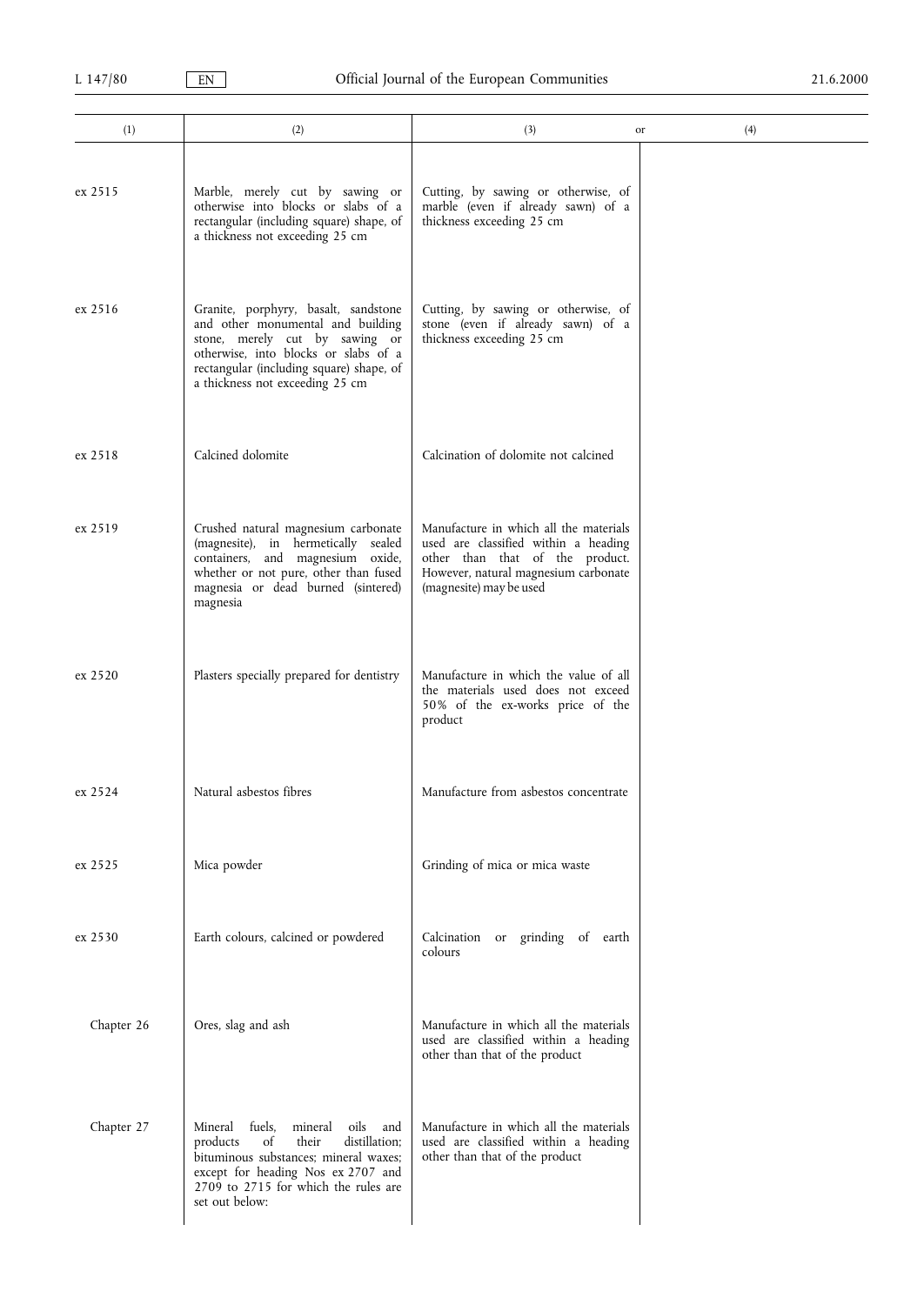| (1)             | (2)                                                                                                                                                                                                                                                                                                                                                                                                                                                                                                                                                                                                                                         | (3)                                                                                                                                                                                                                                                                                                                                                              | (4)<br>or                                                                                                               |
|-----------------|---------------------------------------------------------------------------------------------------------------------------------------------------------------------------------------------------------------------------------------------------------------------------------------------------------------------------------------------------------------------------------------------------------------------------------------------------------------------------------------------------------------------------------------------------------------------------------------------------------------------------------------------|------------------------------------------------------------------------------------------------------------------------------------------------------------------------------------------------------------------------------------------------------------------------------------------------------------------------------------------------------------------|-------------------------------------------------------------------------------------------------------------------------|
| ex 2707         | Oils in which the weight of the<br>aromatic constituents exceeds that of<br>the non-aromatic constituents, being<br>oils similar to mineral oils obtained by<br>distillation of high temperature coal<br>tar, of which more than 65% by<br>volume distils at a temperature of up<br>to 250°C (including mixtures of<br>petroleum spirit and benzole), for use<br>as power or heating fuels                                                                                                                                                                                                                                                  | Operations of refining and/or one or<br>more specific process(es) $(1)$<br>Other operations in which all the<br>materials used are classified within a<br>heading other than that of the<br>product. However, materials classified<br>within the same heading may be used<br>provided their value does not exceed<br>50% of the ex-works price of the<br>product |                                                                                                                         |
| ex 2709         | Crude oils obtained from bituminous<br>minerals                                                                                                                                                                                                                                                                                                                                                                                                                                                                                                                                                                                             | Destructive distillation of bituminous<br>materials                                                                                                                                                                                                                                                                                                              |                                                                                                                         |
| 2710 to<br>2712 | Petroleum oils and oils obtained from<br>bituminous materials, other than<br>crude; preparations not elsewhere<br>specified or included, containing by<br>weight 70% or more of pretroleum<br>oils or of oils<br>obtained from<br>bituminous materials.<br>these<br>oils<br>being the basic constituents of the<br>preparations<br>Petroleum gases and other gaseous<br>hydrocarbons<br>jelly,<br>paraffin<br>Petroleum<br>wax,<br>microcrystaline petroleum wax, slack<br>wax, ozokerite, lignite wax, peat wax,<br>other mineral waxes and similar<br>products obtained by synthesis or by<br>other processes, whether or not<br>coloured | Operations of refining and/or one or<br>more specific process(es) $(1)$<br>Other operations in which all the<br>materials used are classified within a<br>heading other than that of the<br>product. However, materials classified<br>within the same heading may be used<br>provided their value does not exceed<br>50% of the ex-works price of the<br>product |                                                                                                                         |
| 2713 to<br>2715 | Petroleum coke, petroleum bitumen<br>and other residues of petroleum oils or<br>of oils obtained from bituminous<br>materials<br>asphalt,<br>Bitumen<br>and<br>natural;<br>bituminous or oil shale and tar sands;<br>asphaltites and asphaltic rocks<br>Bituminous mixtures based on natural<br>asphalt, on natural bitumen, on<br>petroleum bitumen, on mineral tar or<br>on mineral tar pitch                                                                                                                                                                                                                                             | Operations of refining and/or one or<br>more specific process(es) $(1)$<br>Other operations in which all the<br>materials used are classified within a<br>heading other than that of the<br>product. However, materials classified<br>within the same heading may be used<br>provided their value does not exceed<br>50% of the ex-works price of the<br>product |                                                                                                                         |
| ex Chapter 28   | Inorganic<br>chemicals;<br>organic<br>or<br>inorganic compounds of precious<br>metals, of rare-earth metals, of<br>radioactive elements or of isotopes;<br>except for heading Nos ex 2805,<br>ex 2811, ex 2833 and ex 2840 for<br>which the rules are set out below:                                                                                                                                                                                                                                                                                                                                                                        | Manufacture in which all the materials<br>used are classified within a heading<br>other than that of the product.<br>However, materials classified within<br>the same heading may be used<br>provided their value does not exceed<br>20% of the ex-works price of the<br>product                                                                                 | Manufacture in which the value of all<br>the materials used does not exceed 40%<br>of the ex-works price of the product |

<sup>(</sup> 1) See introductory note 6 of Annex I.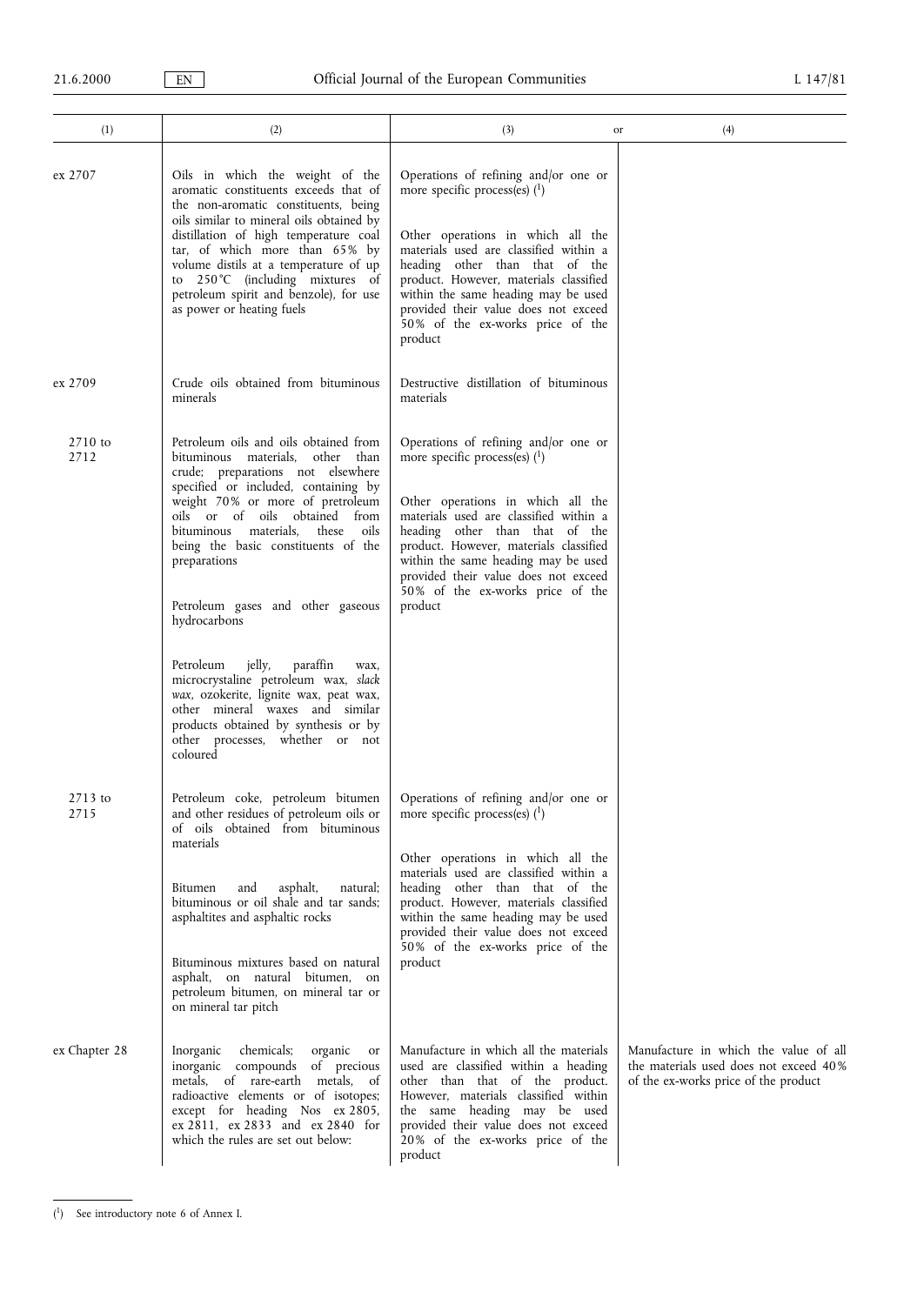| (1)           | (2)                                                                                                                                             | (3)<br>or                                                                                                                                                                                                                                                                             | (4)                                                                                                                     |
|---------------|-------------------------------------------------------------------------------------------------------------------------------------------------|---------------------------------------------------------------------------------------------------------------------------------------------------------------------------------------------------------------------------------------------------------------------------------------|-------------------------------------------------------------------------------------------------------------------------|
| ex 2805       | Mischmetall                                                                                                                                     | Manufacture by electrolytic or thermal<br>treatment in which the value of all the<br>materials used does not exceed 20% of<br>the ex-works price of the product                                                                                                                       |                                                                                                                         |
| ex 2811       | Sulphur trioxide                                                                                                                                | Manufacture from sulphur dioxide                                                                                                                                                                                                                                                      | Manufacture in which the value of all<br>the materials used does not exceed 40%<br>of the ex-works price of the product |
| ex 2833       | Aluminium sulphate                                                                                                                              | Manufacture in which the value of all<br>the materials used does not exceed<br>50% of the ex-works price of the<br>product                                                                                                                                                            |                                                                                                                         |
| ex 2840       | Sodium perborate                                                                                                                                | disodium<br>Manufacture<br>from<br>tetraborate pentahydrate                                                                                                                                                                                                                           | Manufacture in which the value of all<br>the materials used does not exceed 40%<br>of the ex-works price of the product |
| ex Chapter 29 | Organic chemicals; except for heading<br>Nos ex 2901, ex 2902, ex 2905, 2915,<br>2932, 2933 and 2934, for which the<br>rules are set out below: | Manufacture in which all the materials<br>used are classified within a heading<br>other than that of the product.<br>However, materials classified within<br>the same heading may be used<br>provided their value does not exceed<br>20% of the ex-works price of the<br>product      | Manufacture in which the value of all<br>the materials used does not exceed 40%<br>of the ex-works price of the product |
| ex 2901       | Acyclic hydrocarbons for use as power<br>or heating fuels                                                                                       | Operations of refining and/or one or<br>more specific process(es) $(1)$                                                                                                                                                                                                               |                                                                                                                         |
|               |                                                                                                                                                 | Other operations in which all the<br>materials used are classified within a<br>heading other than that of the<br>product. However, materials classified<br>within the same heading may be used<br>provided their value does not exceed<br>50% of the ex-works price of the<br>product |                                                                                                                         |
| ex 2902       | Cyclanes and cyclenes (other than<br>azulenes), benzene, toluene, xylenes,<br>for use as power or heating fuels                                 | Operations of refining and/or one or<br>more specific process(es) $(1)$                                                                                                                                                                                                               |                                                                                                                         |
|               |                                                                                                                                                 | Other operations in which all the<br>materials used are classified within a<br>heading other than that of the<br>product. However, materials classified<br>within the same heading may be used<br>provided their value does not exceed<br>50% of the ex-works price of the<br>product |                                                                                                                         |
| ex 2905       | Metal alcoholates of alcohols of this<br>heading and of ethanol or glycerol                                                                     | Manufacture from materials of any<br>heading, including other materials of<br>heading No 2905. However, metal<br>alcoholates of this heading may be<br>used, provided their value does not<br>exceed 20% of the ex-works price of<br>the product                                      | Manufacture in which the value of all<br>the materials used does not exceed 40%<br>of the ex-works price of the product |

<sup>(</sup> 1) See introductory note 6 of Annex I.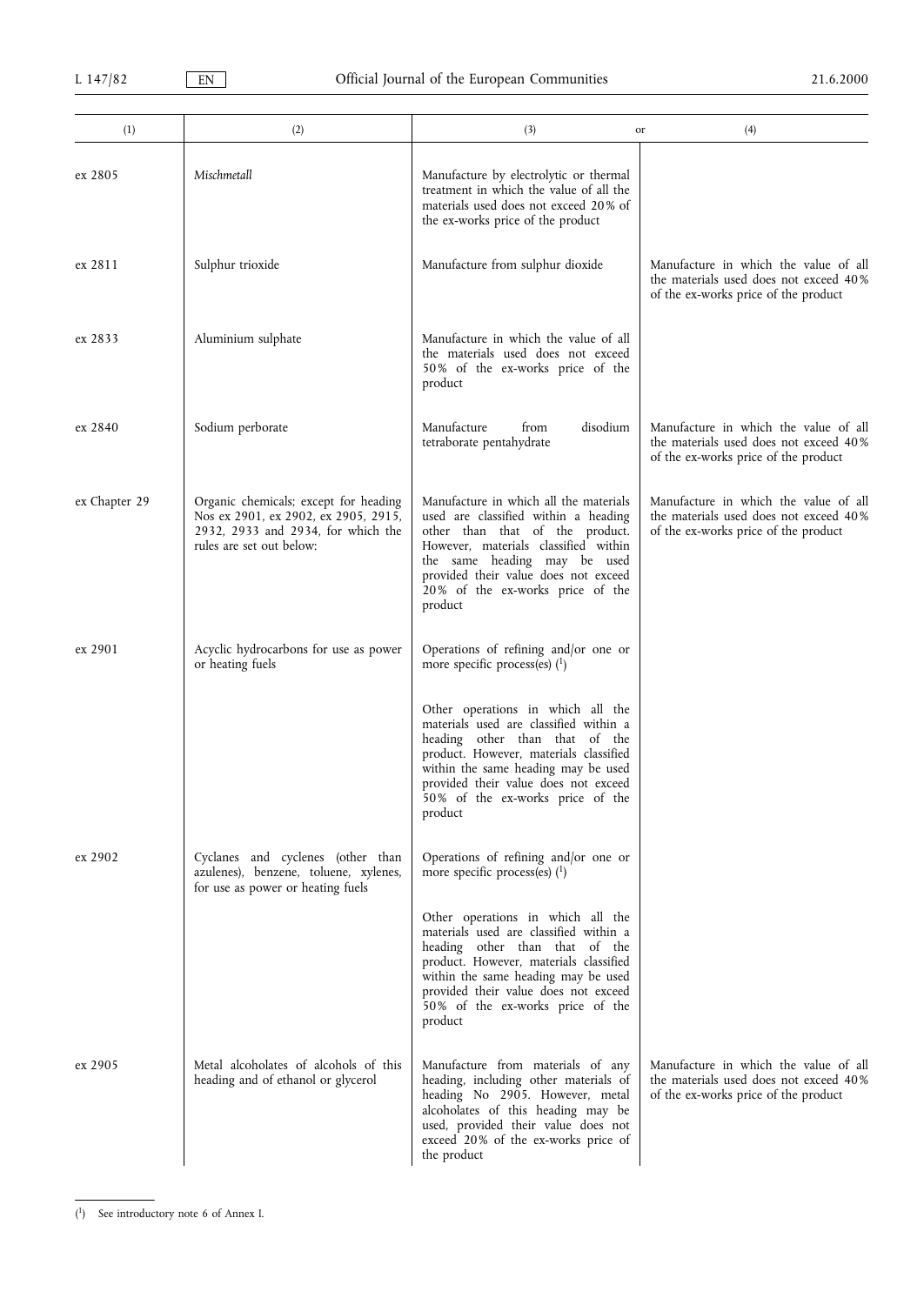| (1)           | (2)                                                                                                                                                                                      | (3)<br>or                                                                                                                                                                                                                                                                        | (4)                                                                                                                     |
|---------------|------------------------------------------------------------------------------------------------------------------------------------------------------------------------------------------|----------------------------------------------------------------------------------------------------------------------------------------------------------------------------------------------------------------------------------------------------------------------------------|-------------------------------------------------------------------------------------------------------------------------|
| 2915          | Saturated acyclic monocarboxylic acids<br>anhydrides,<br>halides,<br>their<br>and<br>peroxides and peroxyacids; their<br>halogenated, sulphonated, nitrated or<br>nitrosated derivatives | Manufacture from materials of any<br>heading. However, the value of all the<br>materials of heading Nos 2915 and<br>2916 used may not exceed 20% of the<br>ex-works price of the product                                                                                         | Manufacture in which the value of all<br>the materials used does not exceed 40%<br>of the ex-works price of the product |
| 2932          | Heterocyclic compounds with oxygen<br>hetero-atom(s) only:                                                                                                                               |                                                                                                                                                                                                                                                                                  |                                                                                                                         |
|               | ethers<br>— Internal<br>and<br>their<br>halogenated, sulphonated, nitrated<br>or nitrosated derivatives                                                                                  | Manufacture from materials of any<br>heading. However, the value of all the<br>materials of heading No 2909 used<br>may not exceed 20% of the ex-works<br>price of the product                                                                                                   | Manufacture in which the value of all<br>the materials used does not exceed 40%<br>of the ex-works price of the product |
|               | — Cyclic<br>acetals<br>internal<br>and<br>hemiacetals and their halogenated,<br>sulphonated, nitrated or nitrosated<br>derivatives                                                       | Manufacture from materials of any<br>heading                                                                                                                                                                                                                                     | Manufacture in which the value of all<br>the materials used does not exceed 40%<br>of the ex-works price of the product |
|               | — Other                                                                                                                                                                                  | Manufacture in which all the materials<br>used are classified within a heading<br>other than that of the product.<br>However, materials classified within<br>the same heading may be used<br>provided their value does not exceed<br>20% of the ex-works price of the<br>product | Manufacture in which the value of all<br>the materials used does not exceed 40%<br>of the ex-works price of the product |
| 2933          | Heterocyclic compounds with nitrogen<br>hetero-atom(s) only: nucleic acids and<br>their salts                                                                                            | Manufacture from materials of any<br>heading. However, the value of all the<br>materials of heading Nos 2932 and<br>2933 used may not exceed 20% of the<br>ex-works price of the product                                                                                         | Manufacture in which the value of all<br>the materials used does not exceed 40%<br>of the ex-works price of the product |
| 2934          | Other heterocyclic compounds                                                                                                                                                             | Manufacture from materials of any<br>heading. However, the value of all the<br>materials of heading Nos 2932, 2933<br>and 2934 used may not exceed 20%<br>of the ex-works price of the product                                                                                   | Manufacture in which the value of all<br>the materials used does not exceed 40%<br>of the ex-works price of the product |
| ex Chapter 30 | Pharmaceutical products; except for<br>heading Nos 3002, 3003 and 3004,<br>for which the rules are set out below;                                                                        | Manufacture in which all the materials<br>used are classified within a heading<br>other than that of the product.<br>However, materials classified within<br>the same heading may be used<br>provided their value does not exceed<br>20% of the ex-works price of the<br>product |                                                                                                                         |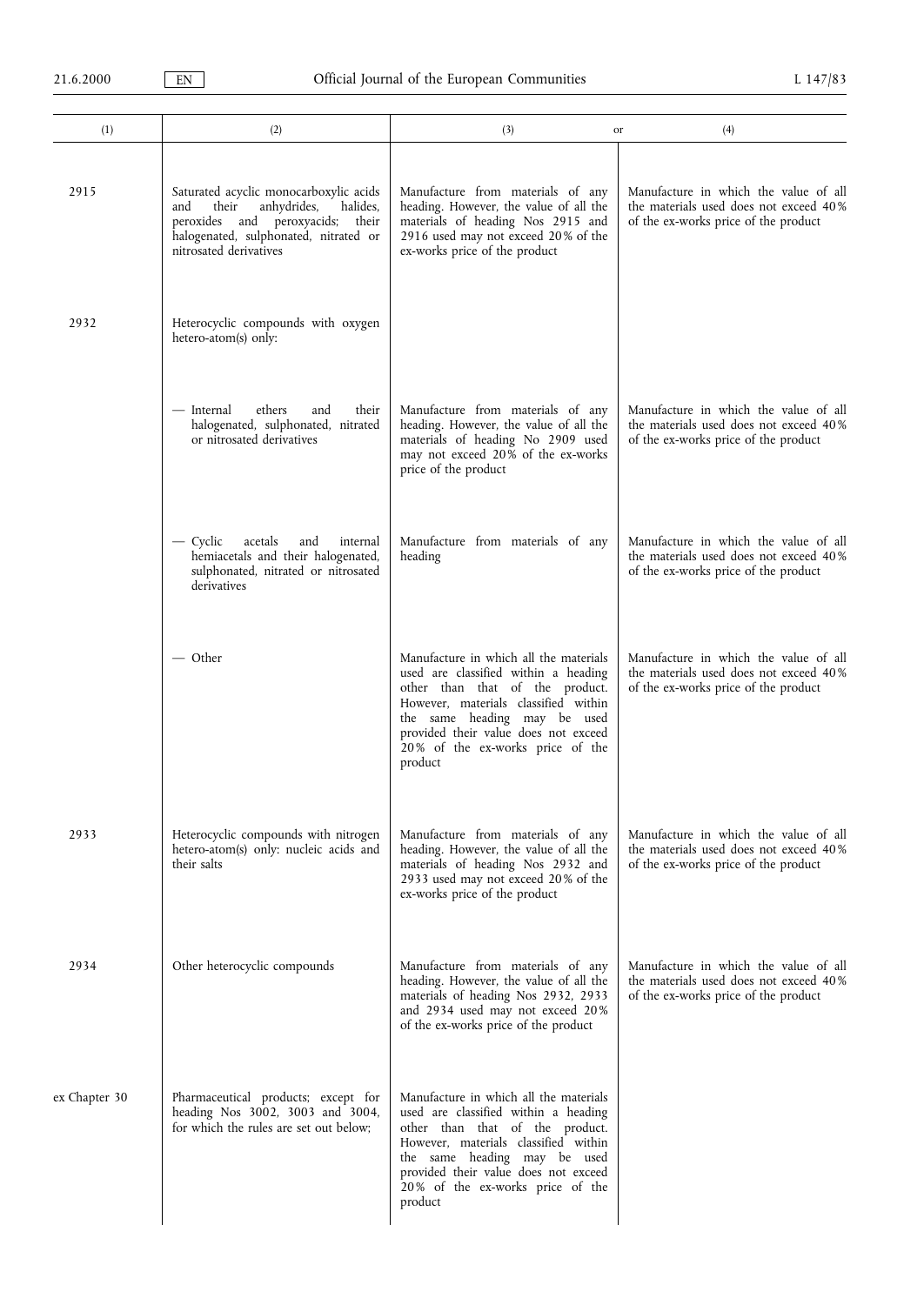| (1)  | (2)                                                                                                                                                                                                                                                   | (3)                                                                                                                                                                                                                                          | or | (4) |
|------|-------------------------------------------------------------------------------------------------------------------------------------------------------------------------------------------------------------------------------------------------------|----------------------------------------------------------------------------------------------------------------------------------------------------------------------------------------------------------------------------------------------|----|-----|
| 3002 | Human blood; animal blood prepared<br>therapeutic,<br>prophylactic<br>for<br><sub>or</sub><br>diagnostic uses; antisera and other<br>blood fractions; vaccines,<br>toxins,<br>cultures of micro-organisms (excluding<br>yeasts) and similar products: |                                                                                                                                                                                                                                              |    |     |
|      | - Products consisting of two or more<br>constituents which have been<br>mixed together for therapeutic or<br>prophylactic uses or unmixed<br>products for these uses, put up in<br>measured doses or in forms or<br>packings for retail sale          | Manufacture from materials of any<br>heading, including other materials of<br>heading No 3002. The materials of<br>this description may also be used,<br>provided their value does not exceed<br>20% of the ex-works price of the<br>product |    |     |
|      | $-$ Other:                                                                                                                                                                                                                                            |                                                                                                                                                                                                                                              |    |     |
|      | —— Human blood                                                                                                                                                                                                                                        | Manufacture from materials of any<br>heading, including other materials of<br>heading No 3002. The materials of<br>this description may also be used,<br>provided their value does not exceed<br>20% of the ex-works price of the<br>product |    |     |
|      | Animal blood prepared for<br>therapeutic or prophylactic uses                                                                                                                                                                                         | Manufacture from materials of any<br>heading, including other materials of<br>heading No 3002. The materials of<br>this description may also be used,<br>provided their value does not exceed<br>20% of the ex-works price of the<br>product |    |     |
|      | -- Blood fractions other<br>than<br>haemoglobin<br>and<br>antisera,<br>serum globulin                                                                                                                                                                 | Manufacture from materials of any<br>heading, including other materials of<br>heading No 3002. The materials of<br>this description may also be used,<br>provided their value does not exceed<br>20% of the ex-works price of the<br>product |    |     |
|      | — Haemoglobin, blood globulin<br>and serum globulin                                                                                                                                                                                                   | Manufacture from materials of any<br>heading, including other materials of<br>heading No 3002. The materials of<br>this description may also be used,<br>provided their value does not exceed<br>20% of the ex-works price of the<br>product |    |     |
|      | $-$ Other                                                                                                                                                                                                                                             | Manufacture from materials of any<br>heading, including other materials of<br>heading No 3002. The materials of<br>this description may also be used,<br>provided their value does not exceed<br>20% of the ex-works price of the<br>product |    |     |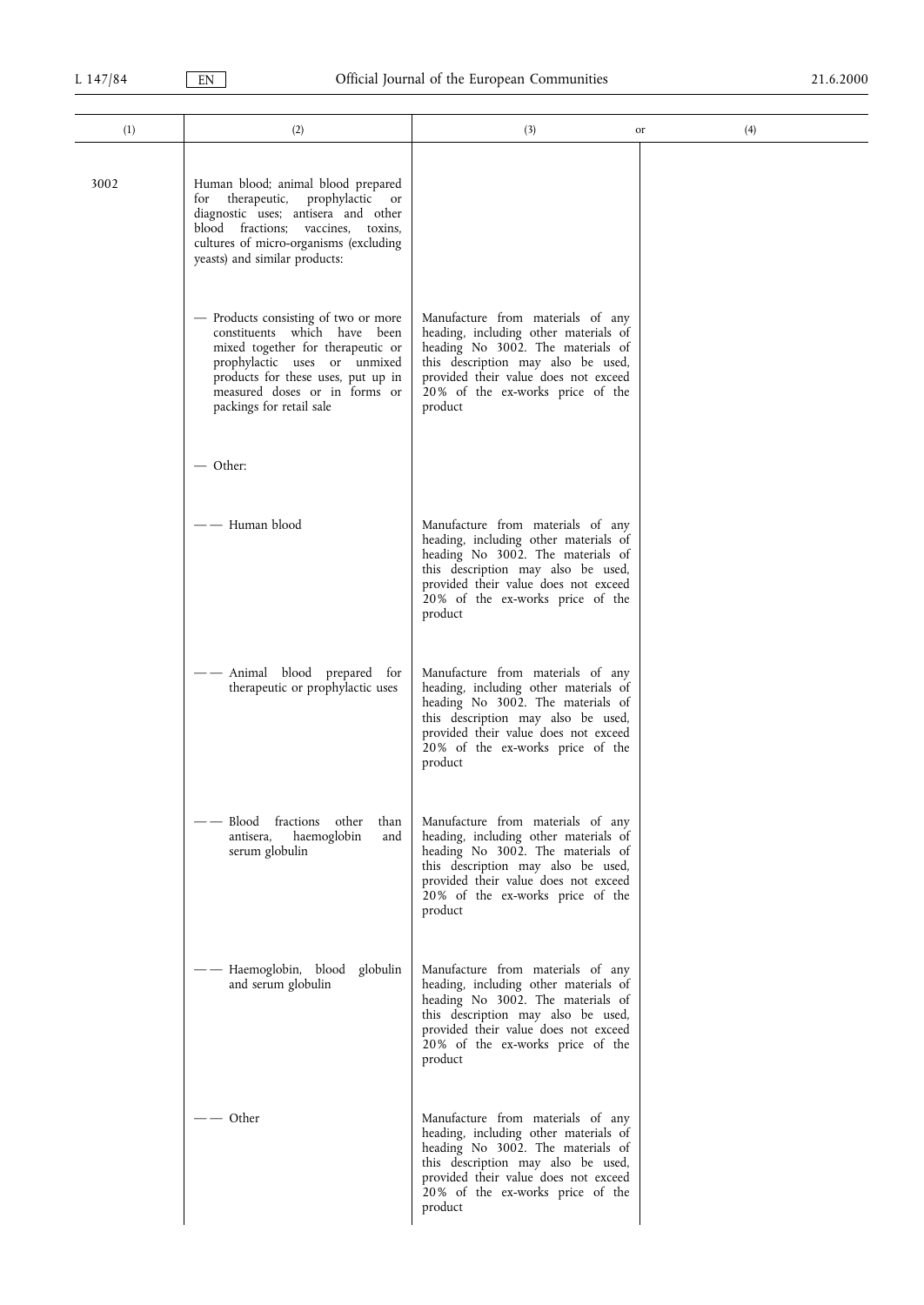| (1)              | (2)                                                                                                                                                                                                                                                                                                                                             | (3)                                                                                                                                                                                                                                                                                                                                                         | (4)<br>or                                                                                                               |
|------------------|-------------------------------------------------------------------------------------------------------------------------------------------------------------------------------------------------------------------------------------------------------------------------------------------------------------------------------------------------|-------------------------------------------------------------------------------------------------------------------------------------------------------------------------------------------------------------------------------------------------------------------------------------------------------------------------------------------------------------|-------------------------------------------------------------------------------------------------------------------------|
| 3003 and<br>3004 | Medicaments (excluding goods of<br>heading Nos 3002, 3005 and 3006)                                                                                                                                                                                                                                                                             | Manufacture in which:<br>all the materials used are classified<br>within a heading other than that<br>of the product. However, materials<br>of heading Nos 3003 or 3004<br>may be used provided their value,<br>taken together, does not exceed<br>20% of the ex-works price of the<br>product, and                                                         |                                                                                                                         |
|                  |                                                                                                                                                                                                                                                                                                                                                 | the value of all the materials used<br>does not exceed 50% of the<br>ex-works price of the product                                                                                                                                                                                                                                                          |                                                                                                                         |
| ex Chapter 31    | Fertilisers; except for heading No<br>ex 3105, for which the rule is set out<br>below:                                                                                                                                                                                                                                                          | Manufacture in which all the materials<br>used are classified within a heading<br>other than that of the product.<br>However, materials classified within<br>the same heading may be used<br>provided their value does not exceed<br>20% of the ex-works price of the<br>product                                                                            | Manufacture in which the value of all<br>the materials used does not exceed 40%<br>of the ex-works price of the product |
| ex 3105          | fertilisers<br>chemical<br>Mineral<br>or<br>containing two or three of the<br>fertilising<br>elements<br>nitrogen,<br>phosphorous and potassium; other<br>fertilisers; goods of this Chapter, in<br>tablets or similar forms or in packages<br>of a gross weight not exceeding 10 kg,<br>except for:<br>- Sodium nitrate<br>- Calcium cyanamide | Manufacture in which:<br>all the materials used are classified<br>within a heading other than that<br>of the product. However, materials<br>classified within the same heading<br>may be used provided their value<br>does not exceed 20% of the<br>ex-works price of the product, and<br>the value of all the materials used<br>does not exceed 50% of the | Manufacture in which the value of all<br>the materials used does not exceed 40%<br>of the ex-works price of the product |
|                  | - Potassium sulphate<br>- Magnesium potassium sulphate                                                                                                                                                                                                                                                                                          | ex-works price of the product                                                                                                                                                                                                                                                                                                                               |                                                                                                                         |
| ex Chapter 32    | Tanning or dyeing extracts; tannins<br>and their derivatives; dyes, pigments<br>and other colouring matter; paints and<br>varnishes; putty and other mastics;<br>inks, except for:                                                                                                                                                              | Manufacture in which all the materials<br>used are classified within a heading<br>other than that of the product.<br>However materials classified within the<br>same heading may be used provided<br>their value does not exceed 20% of the<br>ex-works price of the product                                                                                | Manufacture in which the value of all<br>the materials used does not exceed 40%<br>of the ex-works price of the product |
| ex 3201          | Tannins and their salts, esters, ethers,<br>and other derivatives                                                                                                                                                                                                                                                                               | Manufacture from tanning extracts of<br>vegetable origin                                                                                                                                                                                                                                                                                                    | Manufacture in which the value of all<br>the materials used does not exceed 40%<br>of the ex-works price of the product |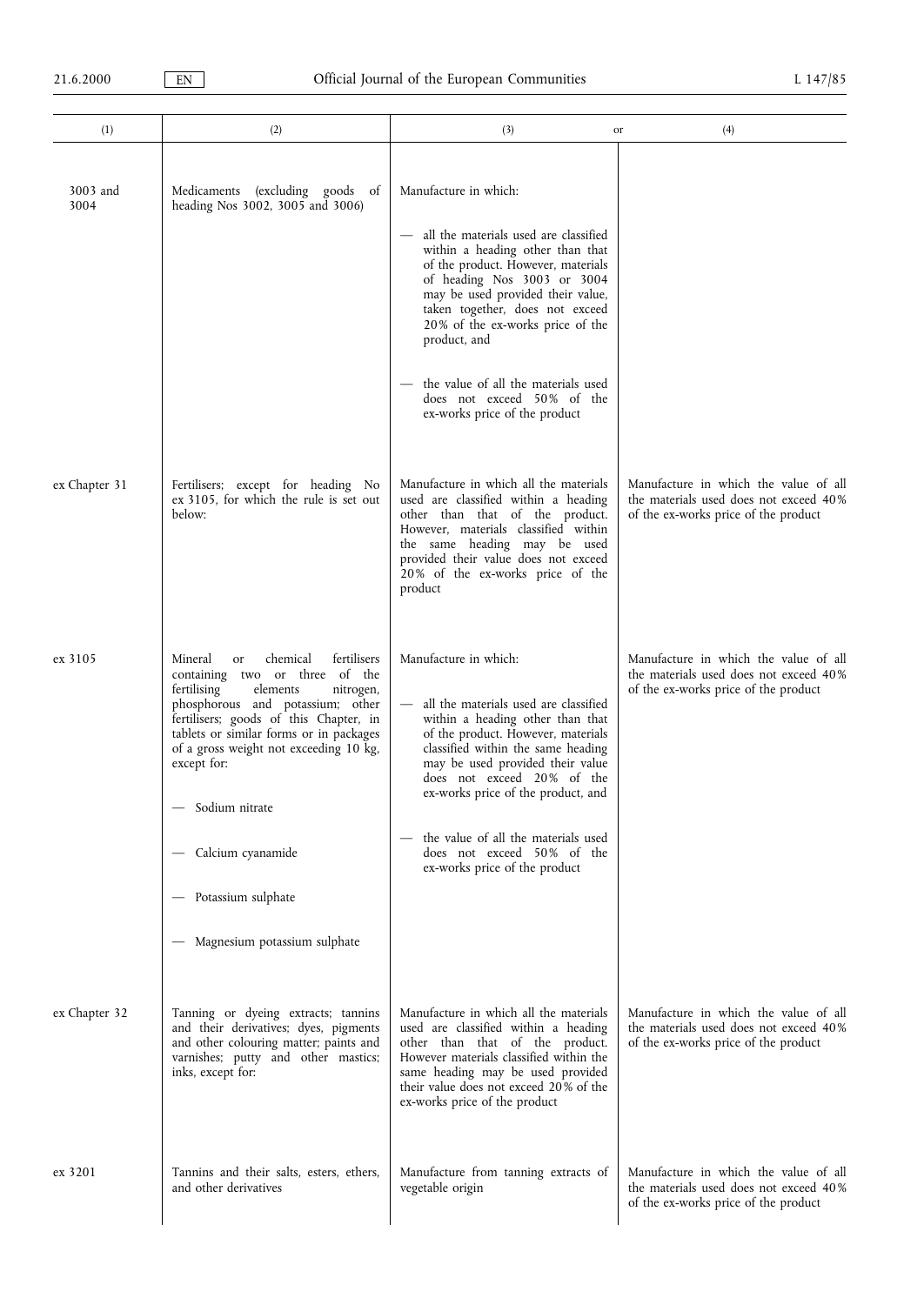| (1)           | (2)                                                                                                                                                                                                                                                                                                                                                                                                     | (3)                                                                                                                                                                                                                                                                                                                                                               | (4)<br>or                                                                                                               |
|---------------|---------------------------------------------------------------------------------------------------------------------------------------------------------------------------------------------------------------------------------------------------------------------------------------------------------------------------------------------------------------------------------------------------------|-------------------------------------------------------------------------------------------------------------------------------------------------------------------------------------------------------------------------------------------------------------------------------------------------------------------------------------------------------------------|-------------------------------------------------------------------------------------------------------------------------|
| 3205          | Colour lakes; preparations as specified<br>in note 3 to this Chapter based on<br>colour lakes $(1)$                                                                                                                                                                                                                                                                                                     | Manufacture from materials of any<br>heading, except heading Nos 3203,<br>3204 and 3205. However, materials<br>from heading No 3205 may be used<br>provided their value does not exceed<br>20% of the ex-works price of the<br>product                                                                                                                            | Manufacture in which the value of all<br>the materials used does not exceed 40%<br>of the ex-works price of the product |
| ex Chapter 33 | Essential oils and resinoids; perfumery,<br>cosmetic or toilet preparations; except<br>for heading No 3301, for which the<br>rule is set out below:                                                                                                                                                                                                                                                     | Manufacture in which all the materials<br>used are classified within a heading<br>other than that of the product.<br>However, materials classified within<br>the same heading may be used<br>provided their value does not exceed<br>20% of the ex-works price of the<br>product                                                                                  | Manufacture in which the value of all<br>the materials used does not exceed 40%<br>of the ex-works price of the product |
| 3301          | Essential oils (terpeneless or not),<br>including concretes and absolutes;<br>resinoids: concentrates of essential oils<br>in fats, in fixed oils, in waxes or the<br>like, obtained by enfleurage<br>or<br>maceration; terpenic by-products of<br>the deterpenation of essential oils;<br>aqueous distillates and<br>aqueous<br>solutions of essential oils                                            | Manufacture from materials of any<br>heading, including materials of a<br>different 'group' $(2)$ in this heading.<br>However, materials of the same group<br>may be used, provided their value does<br>not exceed 20% of the ex-works price<br>of the product                                                                                                    | Manufacture in which the value of all<br>the materials used does not exceed 40%<br>of the ex-works price of the product |
| ex Chapter 34 | Soap, organic surface-active agents,<br>washing preparations,<br>lubricating<br>preparations, artificial waxes, prepared<br>polishing<br>waxes,<br>or<br>scouring<br>preparations, candles and<br>similar<br>articles, modelling pastes,<br>'dental<br>waxes' and dental preparations with a<br>basis of plaster; except for heading Nos<br>ex 3403 and 3404, for which the rules<br>are set out below: | Manufacture in which all the materials<br>used are classified within a heading<br>other than that of the product.<br>However, materials classified within<br>the same heading may be used<br>provided their value does not exceed<br>20% of the ex-works price of the<br>product                                                                                  | Manufacture in which the value of all<br>the materials used does not exceed 40%<br>of the ex-works price of the product |
| ex 3403       | Lubricating preparations containing<br>petroleum oils or oils obtained from<br>bituminous minerals, provided they<br>represent less than 70% by weight                                                                                                                                                                                                                                                  | Operations of refining and/or one or<br>more specific process(es) $(3)$<br>Other operations in which all the<br>materials used are classified within a<br>heading other than that of the<br>product. However, materials classified<br>within the same heading may be used<br>provided their value does not exceed<br>50% of the ex-works price of the<br>product. |                                                                                                                         |

 $(^1)$ <sup>1</sup>) Note 3 to Chapter 32 says that these preparations are those of a kind used for colouring any material or used as ingredients in the manufacturing of colouring preparations, provided they are not classified in another heading in Chapter 32.<br>
<sup>2</sup>) A 'group' is regarded as any part of the heading separated from the rest by a semi-colon.

<sup>(</sup>

<sup>(</sup> 3) See introductory note 6 of Annex I.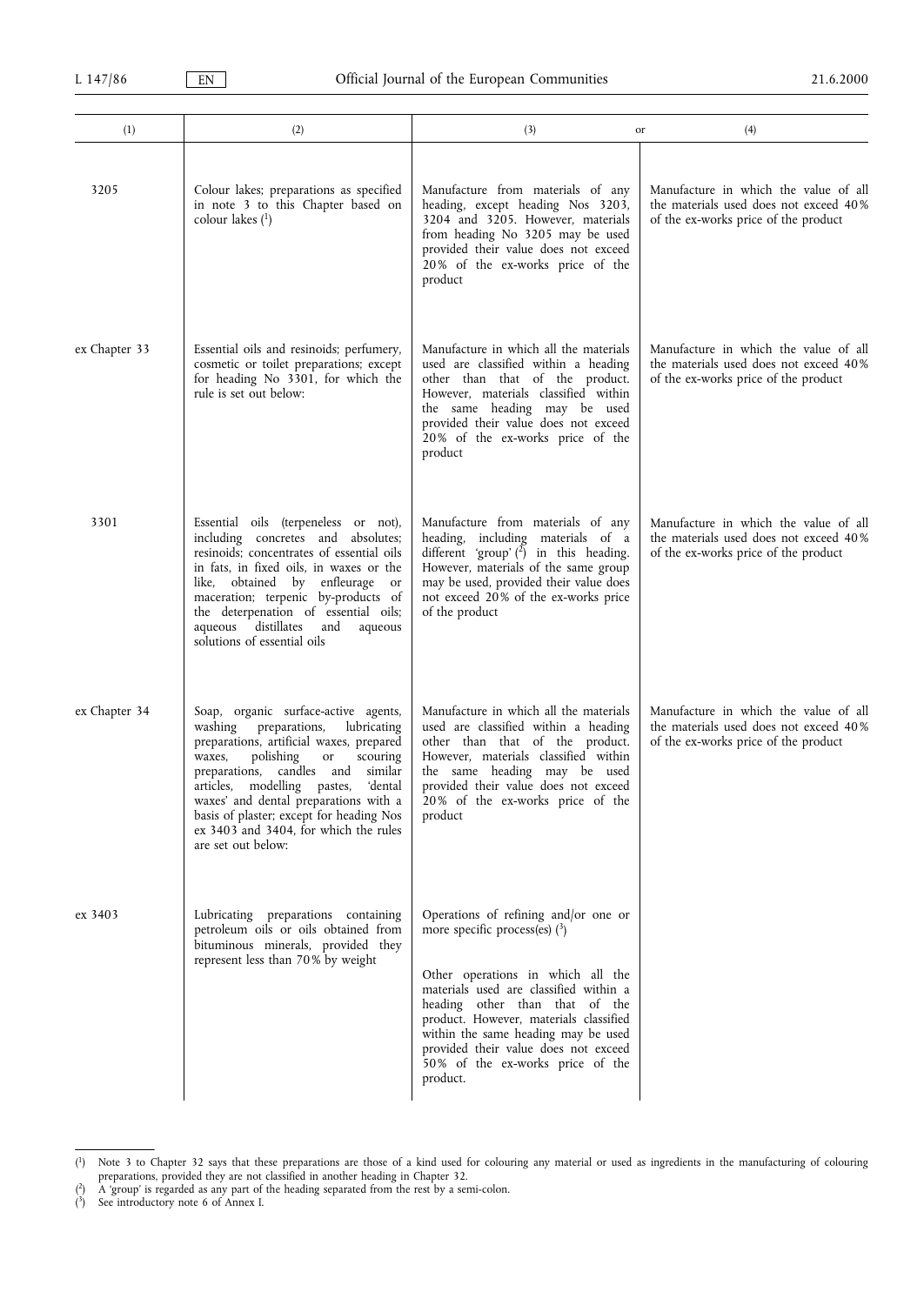| or<br>3404<br>Artificial waxes and prepared waxes:<br>Manufacture in which all the materials<br>— Artificial waxes and prepared<br>waxes with a basis of paraffin,<br>used are classified within a heading<br>petroleum waxes, waxes obtained<br>other than that of the product.<br>from bituminous minerals, slack<br>However, materials classified within<br>wax or scale wax<br>the same heading may be used<br>provided their value does not exceed<br>50% of the ex-works price of the<br>product<br>— Other<br>Manufacture from materials of any<br>heading, except:<br>of the ex-works price of the product<br>hydrogenated oils having the<br>character of waxes of heading No<br>1516<br>fatty acids not chemically defined<br>or industrial fatty alcohols having<br>the character of waxes of heading<br>No 1519<br>- materials of heading No 3404<br>However, these materials may be used<br>provided their value does not exceed<br>20% of the ex-works price of the<br>product<br>Manufacture in which all the materials<br>ex Chapter 35<br>Albuminoidal substances;<br>modified<br>used are classified within a heading<br>starches; glues; enzymes; except for<br>heading Nos 3505 and ex 3507, for<br>other than that of the product.<br>which the rules are set out below:<br>However, materials classified within<br>the same heading may be used<br>provided their value does not exceed<br>20% of the ex-works price of the<br>product<br>Dextrins and other modified starches<br>3505<br>example,<br>pregelatinised<br>(for<br>or<br>esterified starches); glues based on<br>starches, or on dextrins or other<br>modified starches:<br>- Starch ethers and esters<br>Manufacture from materials of any<br>heading, including other materials of<br>heading 3505<br>— Other<br>Manufacture from materials of any<br>heading, except those of heading No<br>3505 |     |     |     |                                                                                 |
|----------------------------------------------------------------------------------------------------------------------------------------------------------------------------------------------------------------------------------------------------------------------------------------------------------------------------------------------------------------------------------------------------------------------------------------------------------------------------------------------------------------------------------------------------------------------------------------------------------------------------------------------------------------------------------------------------------------------------------------------------------------------------------------------------------------------------------------------------------------------------------------------------------------------------------------------------------------------------------------------------------------------------------------------------------------------------------------------------------------------------------------------------------------------------------------------------------------------------------------------------------------------------------------------------------------------------------------------------------------------------------------------------------------------------------------------------------------------------------------------------------------------------------------------------------------------------------------------------------------------------------------------------------------------------------------------------------------------------------------------------------------------------------------------------------------------------------------------------------------------------------------|-----|-----|-----|---------------------------------------------------------------------------------|
|                                                                                                                                                                                                                                                                                                                                                                                                                                                                                                                                                                                                                                                                                                                                                                                                                                                                                                                                                                                                                                                                                                                                                                                                                                                                                                                                                                                                                                                                                                                                                                                                                                                                                                                                                                                                                                                                                        | (1) | (2) | (3) | (4)                                                                             |
|                                                                                                                                                                                                                                                                                                                                                                                                                                                                                                                                                                                                                                                                                                                                                                                                                                                                                                                                                                                                                                                                                                                                                                                                                                                                                                                                                                                                                                                                                                                                                                                                                                                                                                                                                                                                                                                                                        |     |     |     |                                                                                 |
|                                                                                                                                                                                                                                                                                                                                                                                                                                                                                                                                                                                                                                                                                                                                                                                                                                                                                                                                                                                                                                                                                                                                                                                                                                                                                                                                                                                                                                                                                                                                                                                                                                                                                                                                                                                                                                                                                        |     |     |     |                                                                                 |
|                                                                                                                                                                                                                                                                                                                                                                                                                                                                                                                                                                                                                                                                                                                                                                                                                                                                                                                                                                                                                                                                                                                                                                                                                                                                                                                                                                                                                                                                                                                                                                                                                                                                                                                                                                                                                                                                                        |     |     |     | Manufacture in which the value of all<br>the materials used does not exceed 40% |
|                                                                                                                                                                                                                                                                                                                                                                                                                                                                                                                                                                                                                                                                                                                                                                                                                                                                                                                                                                                                                                                                                                                                                                                                                                                                                                                                                                                                                                                                                                                                                                                                                                                                                                                                                                                                                                                                                        |     |     |     |                                                                                 |
|                                                                                                                                                                                                                                                                                                                                                                                                                                                                                                                                                                                                                                                                                                                                                                                                                                                                                                                                                                                                                                                                                                                                                                                                                                                                                                                                                                                                                                                                                                                                                                                                                                                                                                                                                                                                                                                                                        |     |     |     |                                                                                 |
|                                                                                                                                                                                                                                                                                                                                                                                                                                                                                                                                                                                                                                                                                                                                                                                                                                                                                                                                                                                                                                                                                                                                                                                                                                                                                                                                                                                                                                                                                                                                                                                                                                                                                                                                                                                                                                                                                        |     |     |     |                                                                                 |
|                                                                                                                                                                                                                                                                                                                                                                                                                                                                                                                                                                                                                                                                                                                                                                                                                                                                                                                                                                                                                                                                                                                                                                                                                                                                                                                                                                                                                                                                                                                                                                                                                                                                                                                                                                                                                                                                                        |     |     |     |                                                                                 |
|                                                                                                                                                                                                                                                                                                                                                                                                                                                                                                                                                                                                                                                                                                                                                                                                                                                                                                                                                                                                                                                                                                                                                                                                                                                                                                                                                                                                                                                                                                                                                                                                                                                                                                                                                                                                                                                                                        |     |     |     |                                                                                 |
|                                                                                                                                                                                                                                                                                                                                                                                                                                                                                                                                                                                                                                                                                                                                                                                                                                                                                                                                                                                                                                                                                                                                                                                                                                                                                                                                                                                                                                                                                                                                                                                                                                                                                                                                                                                                                                                                                        |     |     |     |                                                                                 |
|                                                                                                                                                                                                                                                                                                                                                                                                                                                                                                                                                                                                                                                                                                                                                                                                                                                                                                                                                                                                                                                                                                                                                                                                                                                                                                                                                                                                                                                                                                                                                                                                                                                                                                                                                                                                                                                                                        |     |     |     |                                                                                 |
|                                                                                                                                                                                                                                                                                                                                                                                                                                                                                                                                                                                                                                                                                                                                                                                                                                                                                                                                                                                                                                                                                                                                                                                                                                                                                                                                                                                                                                                                                                                                                                                                                                                                                                                                                                                                                                                                                        |     |     |     |                                                                                 |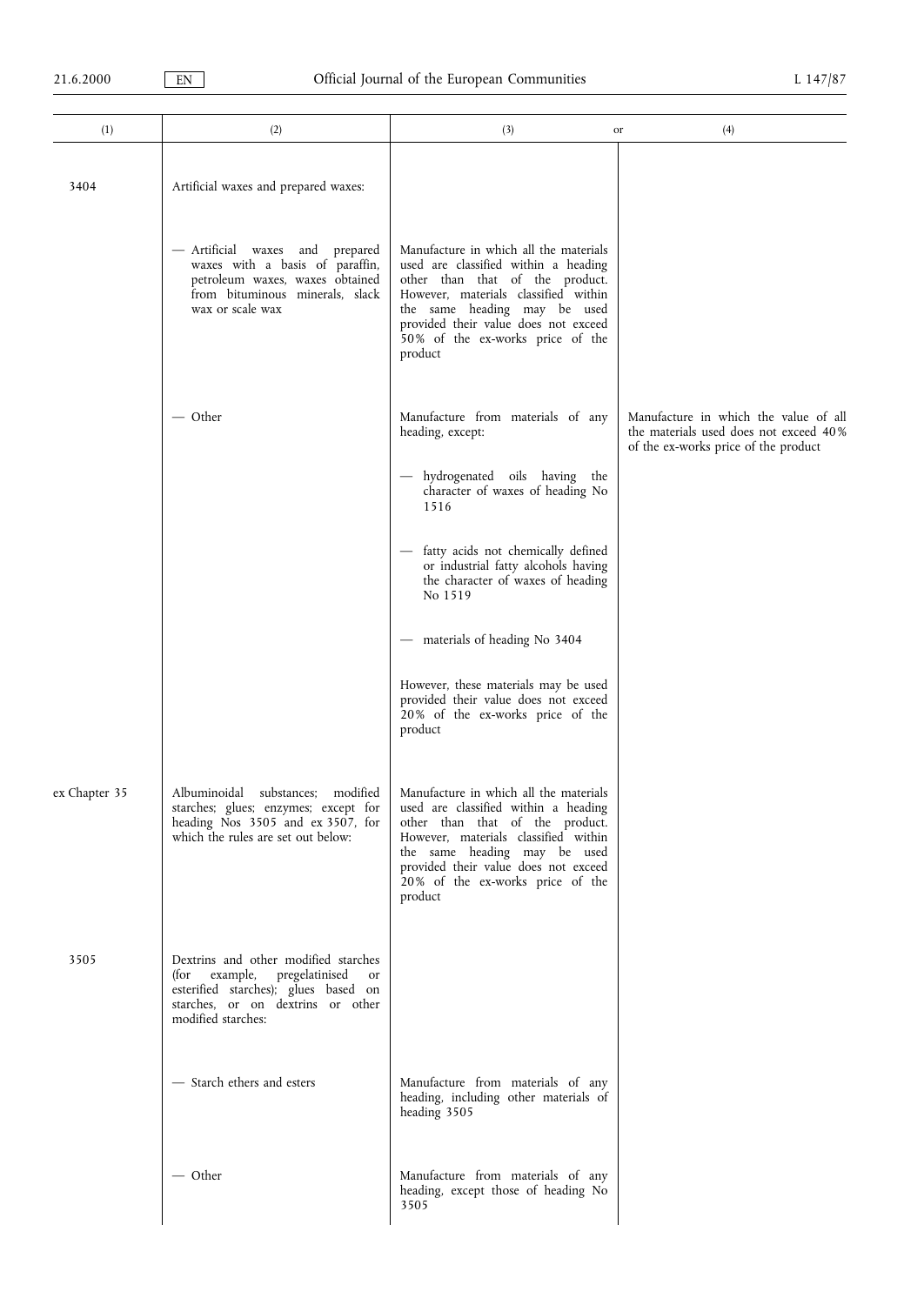| (1)           | (2)                                                                                                                                                                                                                       | (3)                                                                                                                                                                                                                                                                                                    | (4)<br>or                                                                                                               |
|---------------|---------------------------------------------------------------------------------------------------------------------------------------------------------------------------------------------------------------------------|--------------------------------------------------------------------------------------------------------------------------------------------------------------------------------------------------------------------------------------------------------------------------------------------------------|-------------------------------------------------------------------------------------------------------------------------|
| ex 3507       | elsewhere<br>Prepared enzymes<br>not<br>specified or included                                                                                                                                                             | Manufacture in which the value of all<br>the materials used does not exceed<br>50% of the ex-works price of the<br>product                                                                                                                                                                             |                                                                                                                         |
| Chapter 36    | Explosives;<br>pyrotechnic<br>products;<br>matches; pyrophoric alloys; certain<br>combustible preparations                                                                                                                | Manufacture in which all the materials<br>used are classified within a heading<br>other than that of the product.<br>However, materials classified within<br>the same heading may be used<br>provided their value does not exceed<br>20% of the ex-works price of the<br>product                       | Manufacture in which the value of all<br>the materials used does not exceed 40%<br>of the ex-works price of the product |
| ex Chapter 37 | Photographic<br>cinematographic<br>or<br>goods; except for heading Nos 3701,<br>3702 and 3704, for which the rules<br>are set out below:                                                                                  | Manufacture in which all the materials<br>used are classified within a heading<br>other than that of the product.<br>However, materials classified within<br>the same heading may be used<br>provided their value does not exceed<br>20% of the ex-works price of the<br>product                       | Manufacture in which the value of all<br>the materials used does not exceed 40%<br>of the ex-works price of the product |
| 3701          | Photographic plates and film in the<br>flat, sensitised, unexposed, of any<br>material other than paper, paperboard<br>or textiles; instant print film in the flat,<br>sensitised, unexposed, whether or not<br>in packs: |                                                                                                                                                                                                                                                                                                        |                                                                                                                         |
|               | — Instant print film for colour<br>photography, in packs                                                                                                                                                                  | Manufacture in which all the materials<br>used are classified within a heading<br>other than heading Nos 3701 or<br>However, materials<br>from<br>3702.<br>heading No 3702 may be used<br>provided their value does not exceed<br>30% of the ex-works price of the<br>product                          | Manufacture in which the value of all<br>the materials used does not exceed 40%<br>of the ex-works price of the product |
|               | — Other                                                                                                                                                                                                                   | Manufacture in which all the materials<br>used are classified within a heading<br>other than heading Nos 3701 or<br>However, materials<br>from<br>3702.<br>heading No 3701 and 3702 may be<br>used provided their value taken<br>together, does not exceed 30% of the<br>ex-works price of the product | Manufacture in which the value of all<br>the materials used does not exceed 40%<br>of the ex-works price of the product |
| 3702          | Photographic film in rolls, sensitised,<br>unexposed, of any material other than<br>paper, paperboard or textiles; instant<br>print film<br>rolls,<br>sensitised,<br>in<br>unexposed                                      | Manufacture in which all the materials<br>used are classified within a heading<br>other than heading Nos 3701 or 3702                                                                                                                                                                                  | Manufacture in which the value of all<br>the materials used does not exceed 40%<br>of the ex-works price of the product |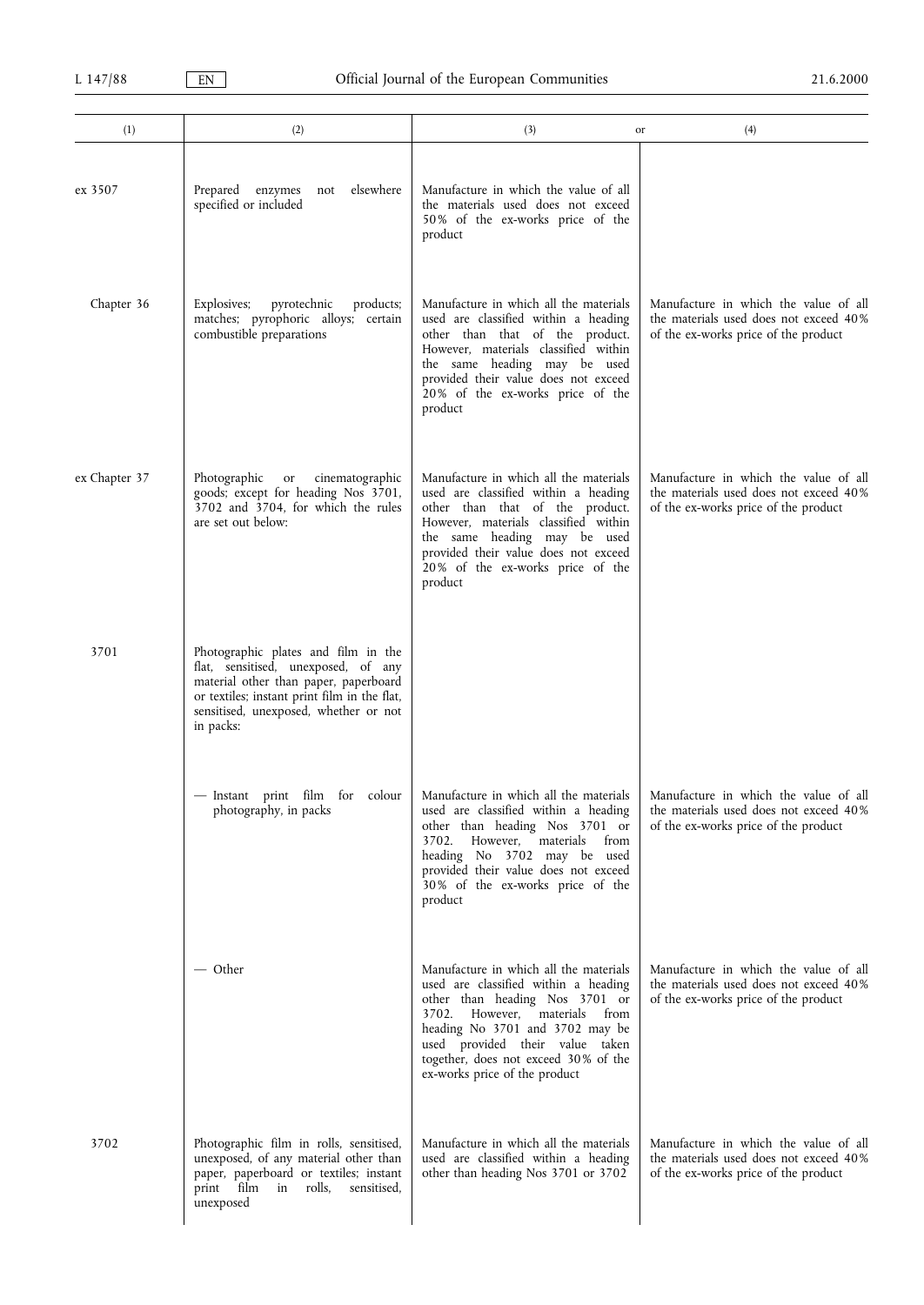| (1)           | (2)                                                                                                                                                                                                                  | (3)                                                                                                                                                                                                                                                                              | (4)<br>or                                                                                                               |
|---------------|----------------------------------------------------------------------------------------------------------------------------------------------------------------------------------------------------------------------|----------------------------------------------------------------------------------------------------------------------------------------------------------------------------------------------------------------------------------------------------------------------------------|-------------------------------------------------------------------------------------------------------------------------|
| 3704          | Photographic<br>plates,<br>film<br>paper,<br>paperboard and textiles, exposed but<br>not developed                                                                                                                   | Manufacture in which all the materials<br>used are classified within a heading<br>other than heading Nos 3701 to 3704                                                                                                                                                            | Manufacture in which the value of all<br>the materials used does not exceed 40%<br>of the ex-works price of the product |
| ex Chapter 38 | Miscellaneous<br>chemical<br>products;<br>except for heading<br><b>Nos</b><br>3801,<br>ex 3803, ex 3805, ex 3806, ex 3807,<br>3808 to 3814, 3818 to 3820, 3822<br>and 3823 for which the rules are set<br>out below: | Manufacture in which all the materials<br>used are classified within a heading<br>other than that of the product.<br>However, materials classified within<br>the same heading may be used<br>provided their value does not exceed<br>20% of the ex-works price of the<br>product | Manufacture in which the value of all<br>the materials used does not exceed 40%<br>of the ex-works price of the product |
| 3801          | graphite;<br>colloidal<br>Artificial<br><b>or</b><br>semi-colloidal graphite; preparations<br>based on graphite or other carbon in<br>the form of pastes or other<br>semi-manufactures:                              |                                                                                                                                                                                                                                                                                  |                                                                                                                         |
|               | - Colloidal graphite in suspension in<br>oil and semi-colloidal graphite;<br>carbonaceous pastes for electrodes                                                                                                      | Manufacture in which the value of all<br>the materials used does not exceed<br>50% of the ex-works price of the<br>product                                                                                                                                                       |                                                                                                                         |
|               | - Graphite in paste form, being a<br>mixture of more than 30% by<br>weight of graphite with mineral<br>oils                                                                                                          | Manufacture in which the value of all<br>the materials of heading No 3403 used<br>does not exceed 20% of the ex-works<br>price of the product                                                                                                                                    | Manufacture in which the value of all<br>the materials used does not exceed 40%<br>of the ex-works price of the product |
|               | — Other                                                                                                                                                                                                              | Manufacture in which all the materials<br>used are classified within a heading<br>other than that of the product.<br>However, materials classified within<br>the same heading may be used<br>provided their value does not exceed<br>20% of the ex-works price of the<br>product | Manufacture in which the value of all<br>the materials used does not exceed 40%<br>of the ex-works price of the product |
| ex 3803       | Refined tall oil                                                                                                                                                                                                     | Refining of crude tall oil                                                                                                                                                                                                                                                       | Manufacture in which the value of all<br>the materials used does not exceed 40%<br>of the ex-works price of the product |
| ex 3805       | Spirits of sulphate turpentine, purified                                                                                                                                                                             | Purification by distillation or refining<br>of raw spirits of sulphate turpentine                                                                                                                                                                                                | Manufacture in which the value of all<br>the materials used does not exceed 40%<br>of the ex-works price of the product |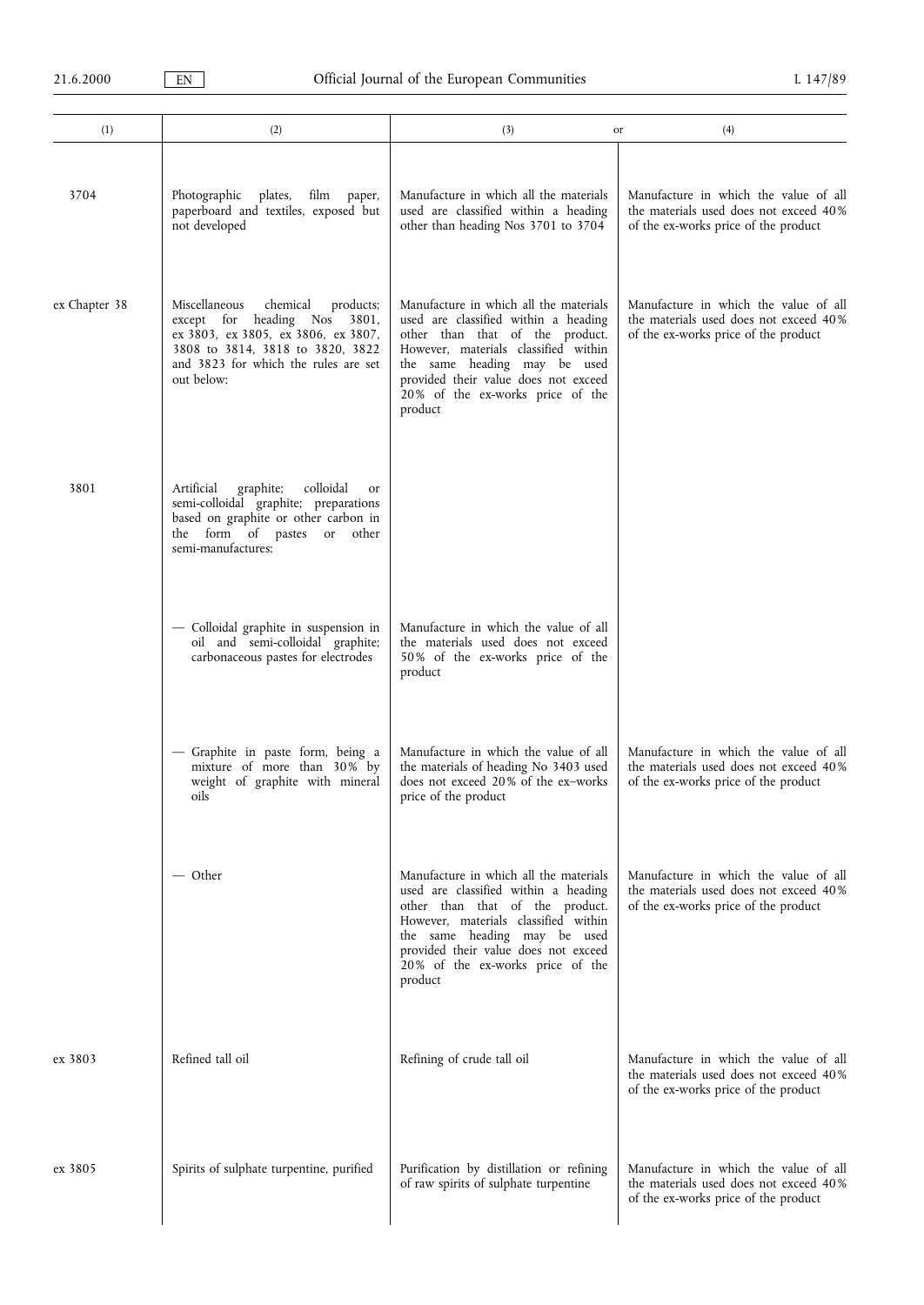| (1)     | (2)                                                                                                                                                                                                                                                                                                                          | (3)<br>or                                                                                                                                     | (4)                                                                                                                     |
|---------|------------------------------------------------------------------------------------------------------------------------------------------------------------------------------------------------------------------------------------------------------------------------------------------------------------------------------|-----------------------------------------------------------------------------------------------------------------------------------------------|-------------------------------------------------------------------------------------------------------------------------|
| ex 3806 | Ester gums                                                                                                                                                                                                                                                                                                                   | Manufacture from resin acids                                                                                                                  | Manufacture in which the value of all<br>the materials used does not exceed 40%<br>of the ex-works price of the product |
| ex 3807 | Wood pitch (wood tar pitch)                                                                                                                                                                                                                                                                                                  | Distillation of wood tar                                                                                                                      | Manufacture in which the value of all<br>the materials used does not exceed 40%<br>of the ex-works price of the product |
| 3808    | Insecticides, rodenticides, fungicides,<br>herbicides, anti-sprouting products and<br>plant-growth regulators, disinfectants<br>and similar products, put up in forms<br>of packings for retail sale or as<br>preparations or articles (for example,<br>sulphur-treated bands,<br>wicks and<br>candles, and fly-papers)      | Manufacture in which the value of all<br>the materials used does not exceed<br>50% of the ex-works price of the<br>product                    |                                                                                                                         |
| 3809    | Finishing agents, dye carriers to<br>accelerate the dyeing or fixing of<br>dyestuffs and other products and<br>preparations (for example, dressings<br>and mordants), of a kind used in the<br>textile, paper, leather or like industries,<br>not elsewhere specified or included                                            | Manufacture in which the value of all<br>the materials used does not exceed<br>50% of the ex-works price of the<br>product                    |                                                                                                                         |
| 3810    | Pickling<br>preparations<br>for<br>metal<br>surfaces; fluxes and other auxiliary<br>preparations for soldering, brazing or<br>welding; soldering, brazing or welding<br>powders and pastes consisting of metal<br>and other materials; preparations of a<br>kind used as cores or coatings for<br>welding electrodes or rods | Manufacture in which the value of all<br>the materials used does not exceed<br>50% of the ex-works price of the<br>product                    |                                                                                                                         |
| 3811    | Anti-knock preparations, oxidation<br>inhibitors, gum inhibitors, viscosity<br>improvers, anti-corrosive preparations<br>and other prepared additives, for<br>mineral oils (including gasoline) or for<br>other liquids used for the same<br>purposes as mineral oils:                                                       |                                                                                                                                               |                                                                                                                         |
|         | - Prepared additives for lubricating<br>oil, containing petroleum oils or<br>oils obtained from bituminous<br>minerals                                                                                                                                                                                                       | Manufacture in which the value of all<br>the materials of heading No 3811 used<br>does not exceed 50% of the ex-works<br>price of the product |                                                                                                                         |
|         | — Other                                                                                                                                                                                                                                                                                                                      | Manufacture in which the value of all<br>the materials used does not exceed<br>50% of the ex-works price of the<br>product                    |                                                                                                                         |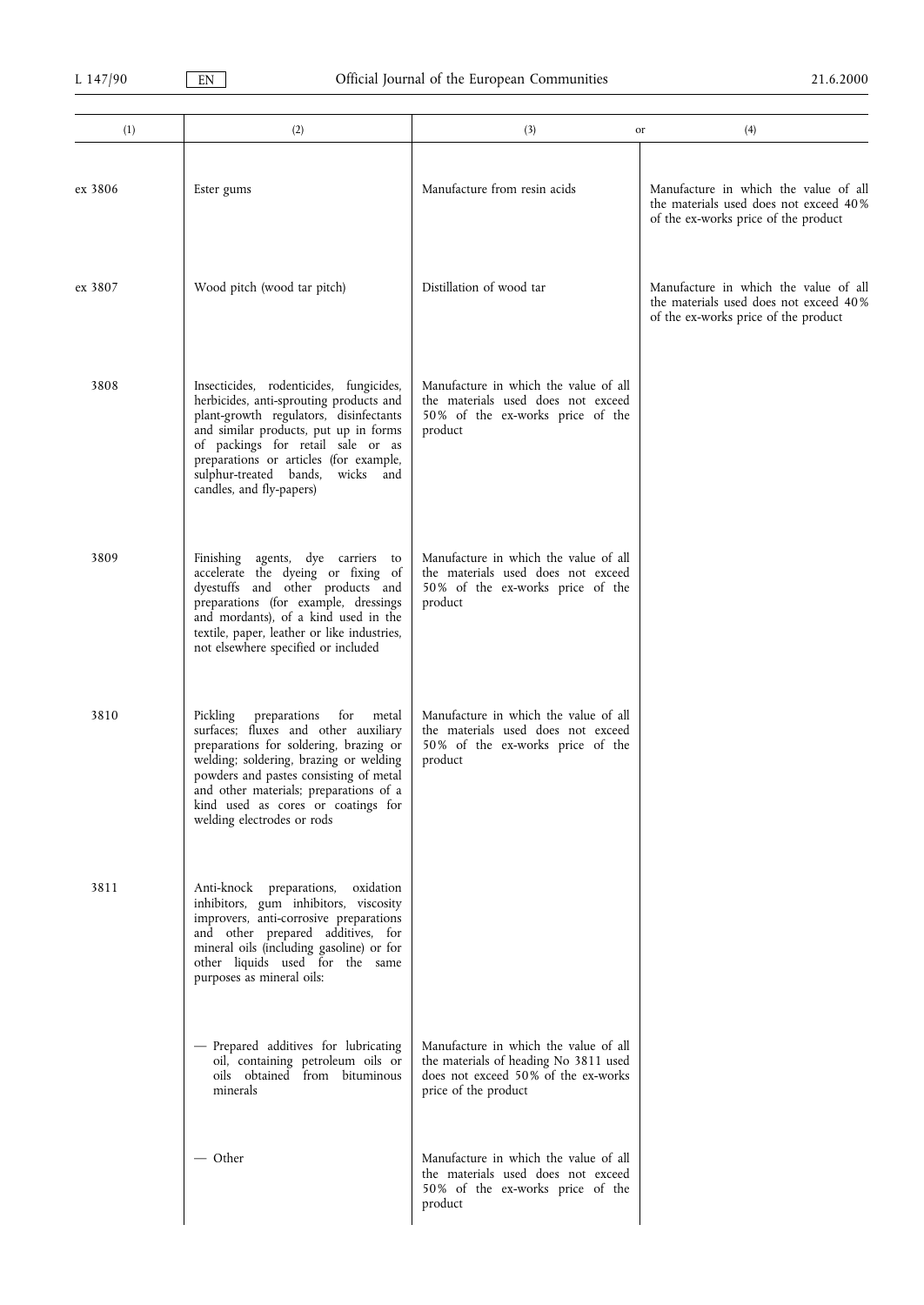| (1)  | (2)                                                                                                                                                                                                                                     | (3)                                                                                                                        | (4)<br>or |
|------|-----------------------------------------------------------------------------------------------------------------------------------------------------------------------------------------------------------------------------------------|----------------------------------------------------------------------------------------------------------------------------|-----------|
|      |                                                                                                                                                                                                                                         |                                                                                                                            |           |
| 3812 | rubber<br>Prepared<br>accelerators;<br>compound plasticisers for rubber or<br>plastics, not elsewhere specified or<br>included; anti-oxidising preparations<br>and other compound stabilisers for<br>rubber or plastics                 | Manufacture in which the value of all<br>the materials used does not exceed<br>50% of the ex-works price of the<br>product |           |
| 3813 | Preparations and charges for fire-<br>extinguishers; charged fire-extinguishing<br>grenades                                                                                                                                             | Manufacture in which the value of all<br>the materials used does not exceed<br>50% of the ex-works price of the<br>product |           |
| 3814 | Organic<br>composite solvents<br>and<br>thinners, not elsewhere specified or<br>included; prepared paint or varnish<br>removers                                                                                                         | Manufacture in which the value of all<br>the materials used does not exceed<br>50% of the ex-works price of the<br>product |           |
| 3818 | Chemical elements doped for use in<br>electronics, in the form of discs, wafers<br>or similar forms; chemical compounds<br>doped for use in electronics                                                                                 | Manufacture in which the value of all<br>the materials used does not exceed<br>50% of the ex-works price of the<br>product |           |
| 3819 | Hydraulic brake fluids and other<br>hydraulic<br>liquids<br>for<br>prepared<br>transmission, not<br>containing<br><sub>or</sub><br>containing less than 70% by weight of<br>petroleum oils or oils obtained from<br>bituminous minerals | Manufacture in which the value of all<br>the materials used does not exceed<br>50% of the ex-works price of the<br>product |           |
| 3820 | Anti-freezing<br>preparations<br>and<br>prepared de-icing fluids                                                                                                                                                                        | Manufacture in which the value of all<br>the materials used does not exceed<br>50% of the ex-works price of the<br>product |           |
| 3822 | Composite diagnostic or laboratory<br>reagents, other than those of heading<br>Nos 3002 or 3006                                                                                                                                         | Manufacture in which the value of all<br>the materials used does not exceed<br>50% of the ex-works price of the<br>product |           |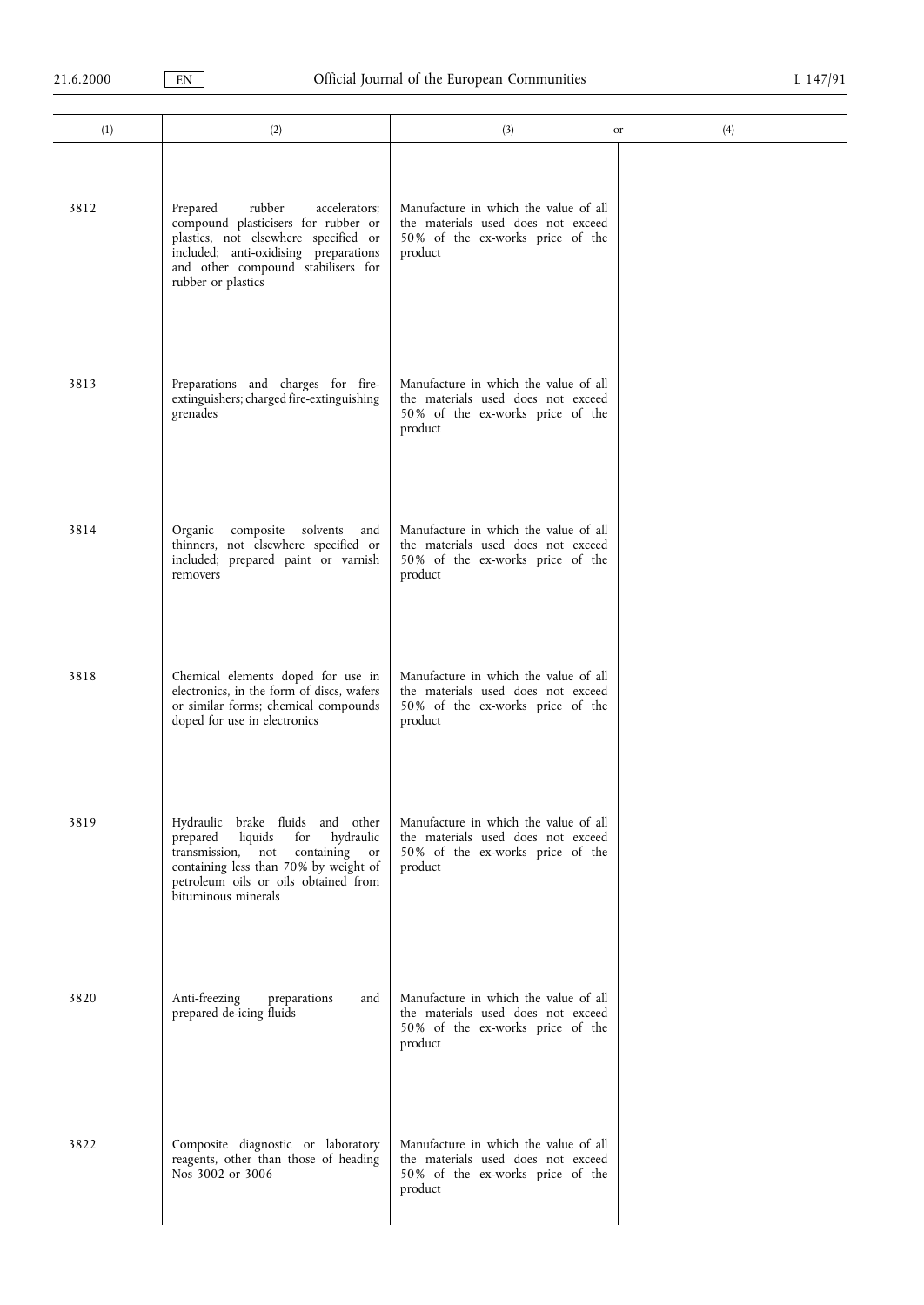| (1)  | (2)                                                                                                                                                                                                                                                                                                                                                                                                                                                                                                                                                                                                                                                                                                                                                                                                                                                              | (3)                                                                                                                                                                                                                                                                              | (4)<br>or                                                                                                               |
|------|------------------------------------------------------------------------------------------------------------------------------------------------------------------------------------------------------------------------------------------------------------------------------------------------------------------------------------------------------------------------------------------------------------------------------------------------------------------------------------------------------------------------------------------------------------------------------------------------------------------------------------------------------------------------------------------------------------------------------------------------------------------------------------------------------------------------------------------------------------------|----------------------------------------------------------------------------------------------------------------------------------------------------------------------------------------------------------------------------------------------------------------------------------|-------------------------------------------------------------------------------------------------------------------------|
| 3823 | Prepared binders for foundry moulds<br>or cores; chemical products and<br>preparations of the chemical or allied<br>industries (including those consisting<br>of mixtures of natural products), not<br>elsewhere specified<br>or included;<br>residual products of the chemical or<br>industries,<br>allied<br>elsewhere<br>not<br>specified or included:                                                                                                                                                                                                                                                                                                                                                                                                                                                                                                        |                                                                                                                                                                                                                                                                                  |                                                                                                                         |
|      | - The following of this heading:<br>Prepared binders for foundry<br>moulds or cores based on<br>natural resinous products<br>Naphthenic<br>acids,<br>their<br>water-insoluble salts and their<br>esters<br>Sorbitol other than that of<br>heading No 2905<br>Petroleum<br>sulphonates,<br>$\qquad \qquad -$<br>petroleum<br>excluding<br>sulphonates of alkali metals, of<br>of<br>ammonium<br>or<br>ethanolamines;<br>thiophenated<br>of<br>acids<br>oils<br>sulphonic<br>obtained<br>from<br>bituminous<br>minerals, and their salts<br>- Ion exchangers<br>Getters for vacuum tubes<br>$\qquad \qquad -$<br>- Alkaline iron oxide for the<br>purification of gas<br>- Ammoniacal gas liquors and<br>spent oxide produced in coal<br>gas purification<br>Sulfonaphthenic acids, their<br>$\overline{\phantom{0}}$<br>water insoluble salts and their<br>esters | Manufacture in which all the materials<br>used are classified within a heading<br>other than that of the product.<br>However, materials classified within<br>the same heading may be used<br>provided their value does not exceed<br>20% of the ex-works price of the<br>product | Manufacture in which the value of all<br>the materials used does not exceed 40%<br>of the ex-works price of the product |
|      | - Fusel oil and Dippel's oil<br>Mixtures of salts<br>having<br>different anions                                                                                                                                                                                                                                                                                                                                                                                                                                                                                                                                                                                                                                                                                                                                                                                  |                                                                                                                                                                                                                                                                                  |                                                                                                                         |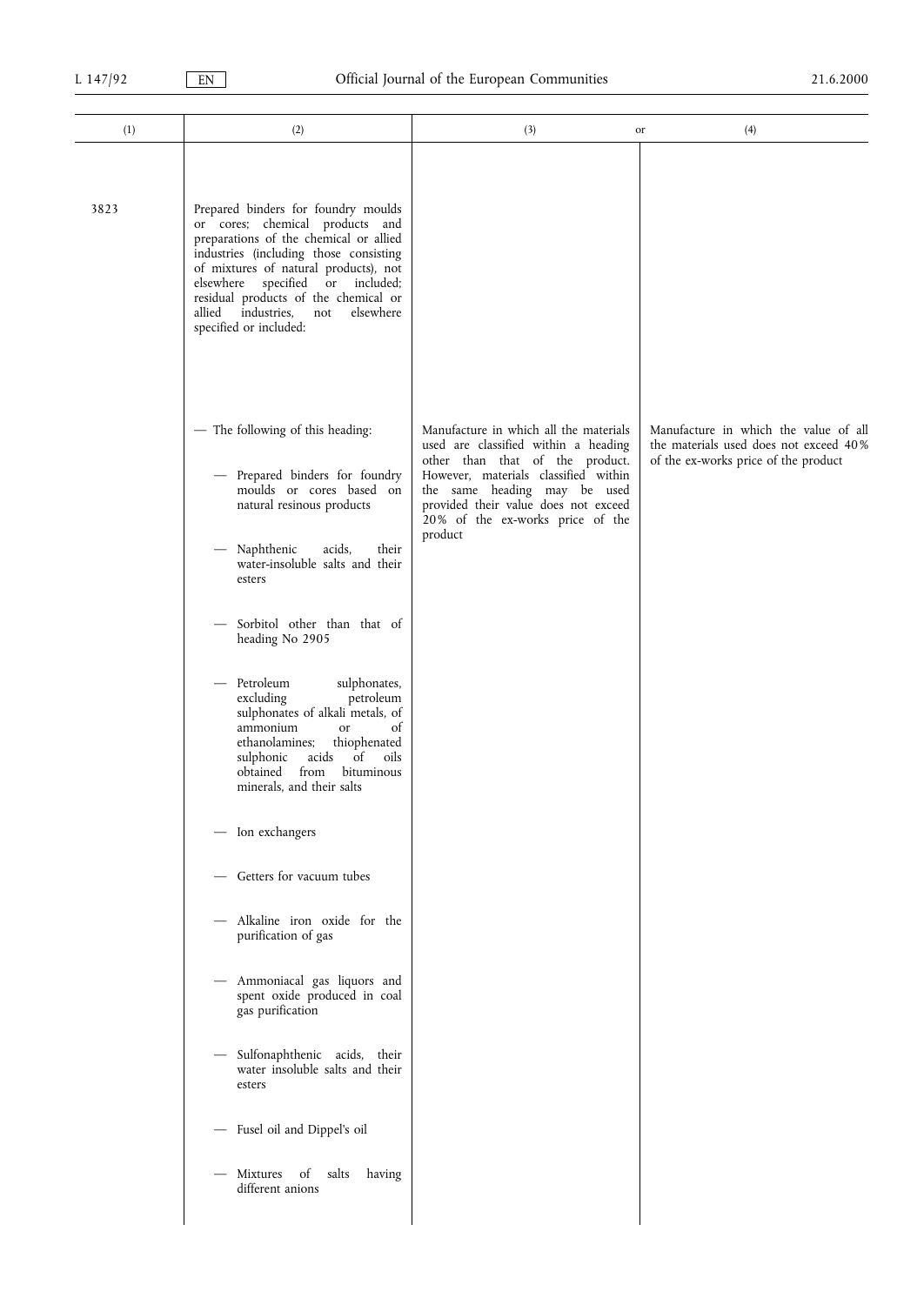| (1)                | (2)                                                                                                                                        | (3)<br>or                                                                                                                                                                                                                                                                                       | (4)                                                                                                                     |
|--------------------|--------------------------------------------------------------------------------------------------------------------------------------------|-------------------------------------------------------------------------------------------------------------------------------------------------------------------------------------------------------------------------------------------------------------------------------------------------|-------------------------------------------------------------------------------------------------------------------------|
| 3823<br>(cont'd)   | Copying pastes with a basis of<br>gelatin, whether or not on a<br>paper or textile backing                                                 |                                                                                                                                                                                                                                                                                                 |                                                                                                                         |
|                    | $-$ Other                                                                                                                                  | Manufacture in which the value of all<br>the materials used does not exceed<br>50% of the ex-works price of the<br>product                                                                                                                                                                      |                                                                                                                         |
| ex 3901 to<br>3915 | Plastics in primary forms, waste,<br>parings and scrap, of plastic; except for<br>heading No 3907, for which the rule<br>is set out below: |                                                                                                                                                                                                                                                                                                 |                                                                                                                         |
|                    | - Addition<br>homopolymerisation<br>products                                                                                               | Manufacture in which:<br>- the value of all the materials used<br>does not exceed 50% of the<br>ex-works price of the product, and<br>the value of any materials of<br>Chapter 39 used does not exceed<br>20% of the ex-works price of the<br>product $(^1)$                                    | Manufacture in which the value of all<br>the materials used does not exceed 25%<br>of the ex-works price of the product |
|                    | - Other                                                                                                                                    | Manufacture in which the value of the<br>materials of Chapter39 used does not<br>exceed 20% of the ex-works price of<br>the product $(1)$                                                                                                                                                       | Manufacture in which the value of all<br>the materials used does not exceed 25%<br>of the ex-works price of the product |
| ex 3907            | Copolymer, made from polycarbonate<br>acrylonitrile-butadienestyrene<br>and<br>copolymer (ABS)                                             | Manufacture in which all the materials<br>used are classified within a heading<br>other than that of the product.<br>However, materials classified within<br>the same heading may be used<br>provided their value does not exceed<br>50% of the ex-works price of the<br>product $\binom{1}{1}$ |                                                                                                                         |

 $\binom{1}{2}$ <sup>1</sup>) In the case of the products composed of materials classified both within heading Nos 3901 to 3906, on the one hand, and within heading Nos 3907 to 3911, on the other hand, this restriction only applies to that group of materials which predominates by weight in the product.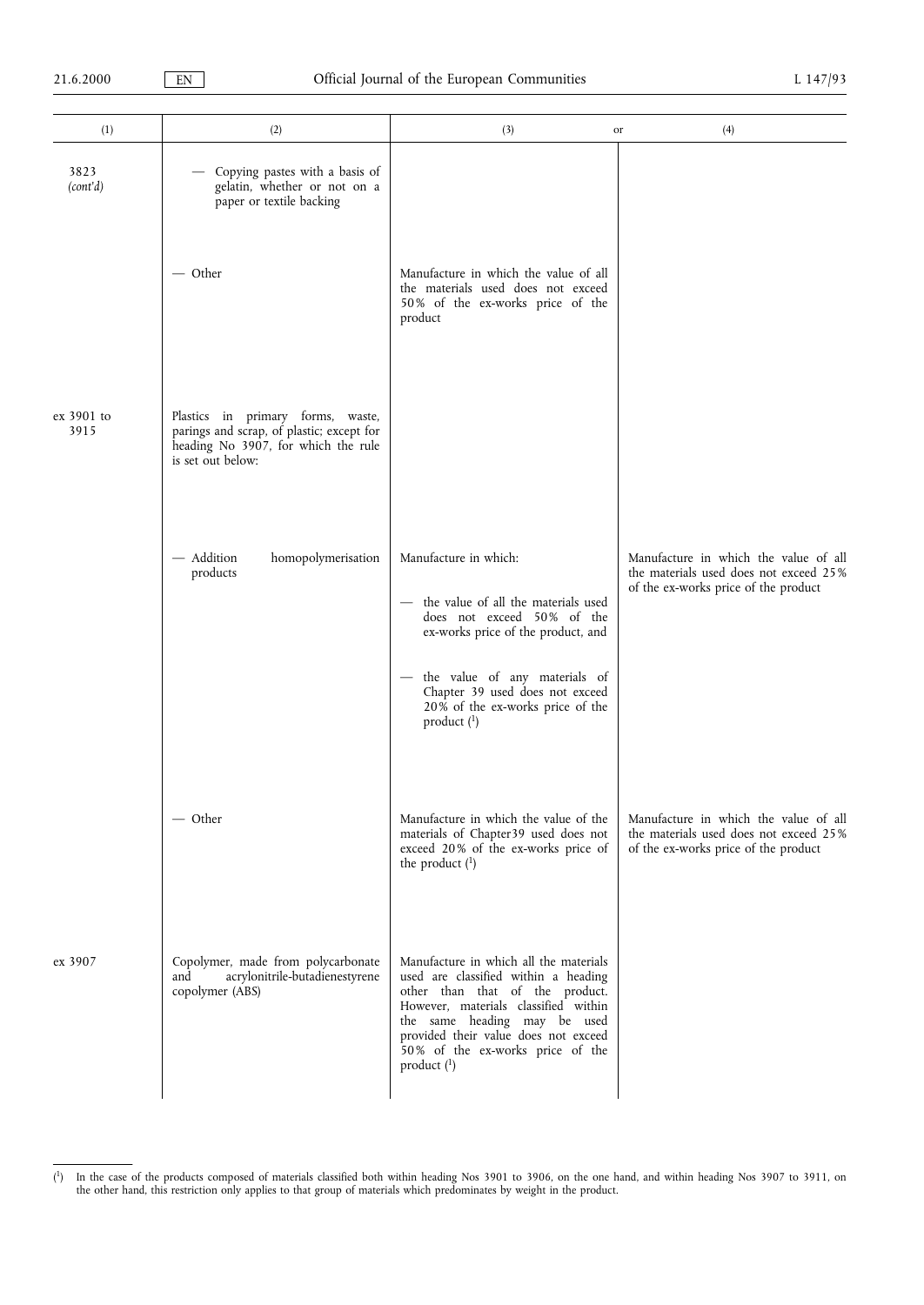| (1)                    | (2)                                                                                                                                                                              | (3)<br>or                                                                                                                                                                 | (4)                                                                                                                     |
|------------------------|----------------------------------------------------------------------------------------------------------------------------------------------------------------------------------|---------------------------------------------------------------------------------------------------------------------------------------------------------------------------|-------------------------------------------------------------------------------------------------------------------------|
| ex 3916 to<br>3921     | Semi-manufactures and articles of<br>plastics; except for heading Nos<br>ex 3916, ex 3917, ex 3920<br>and<br>ex 3921, for which the rules are set<br>out below:                  |                                                                                                                                                                           |                                                                                                                         |
|                        | - Flat products, further worked than<br>only surface-worked or cut into<br>forms other than rectangular or<br>square; other products, further<br>worked than only surface-worked | Manufacture in which the value of any<br>materials of Chapter 39 used does not<br>exceed 50% of the ex-works price of<br>the product $(1)$                                | Manufacture in which the value of all<br>the materials used does not exceed 25%<br>of the ex-works price of the product |
|                        | $-$ Other:                                                                                                                                                                       |                                                                                                                                                                           |                                                                                                                         |
|                        | Addition<br>homopolymerisation<br>products                                                                                                                                       | Manufacture in which:                                                                                                                                                     | Manufacture in which the value of all<br>the materials used does not exceed 25%                                         |
|                        |                                                                                                                                                                                  | the value of all the materials used<br>$\overline{\phantom{0}}$<br>does not exceed 50% of the<br>ex-works price of the product, and                                       | of the ex-works price of the product                                                                                    |
|                        |                                                                                                                                                                                  | - the value of any materials of<br>Chapter 39 used does not exceed<br>20% of the ex-works price of the<br>product $(^1)$                                                  |                                                                                                                         |
|                        | – Other                                                                                                                                                                          | Manufacture in which the value of any<br>materials of Chapter 39 used does not<br>exceed 20% of the ex-works price of<br>the product $(^1)$                               | Manufacture in which the value of all<br>the materials used does not exceed 25%<br>of the ex-works price of the product |
| ex 3916 and<br>ex 3917 | Profile shapes and tubes                                                                                                                                                         | Manufacture in which:                                                                                                                                                     | Manufacture in which the value of all<br>the materials used does not exceed 25%                                         |
|                        |                                                                                                                                                                                  | the value of all the materials used<br>does not exceed 50% of the<br>ex-works price of the product, and                                                                   | of the ex-works price of the product                                                                                    |
|                        |                                                                                                                                                                                  | the value of any materials<br>classified within the same heading<br>as the product does not exceed<br>20% of the ex-works price of the<br>product                         |                                                                                                                         |
| ex 3920                | Ionomer sheet or film                                                                                                                                                            | Manufacture from a thermoplastic<br>partial salt which is a copolymer of<br>ethylene and metacrylic acid partly<br>neutralised with metal ions, mainly<br>zinc and sodium | Manufacture in which the value of all<br>the materials used does not exceed 25%<br>of the ex-works price of the product |

<sup>(</sup> 1) In the case of the products composed of materials classified both within heading Nos 3901 to 3906, on the one hand, and within heading Nos 3907 to 3911, on the other hand, this restriction only applies to that group of materials which predominates by weight in the product.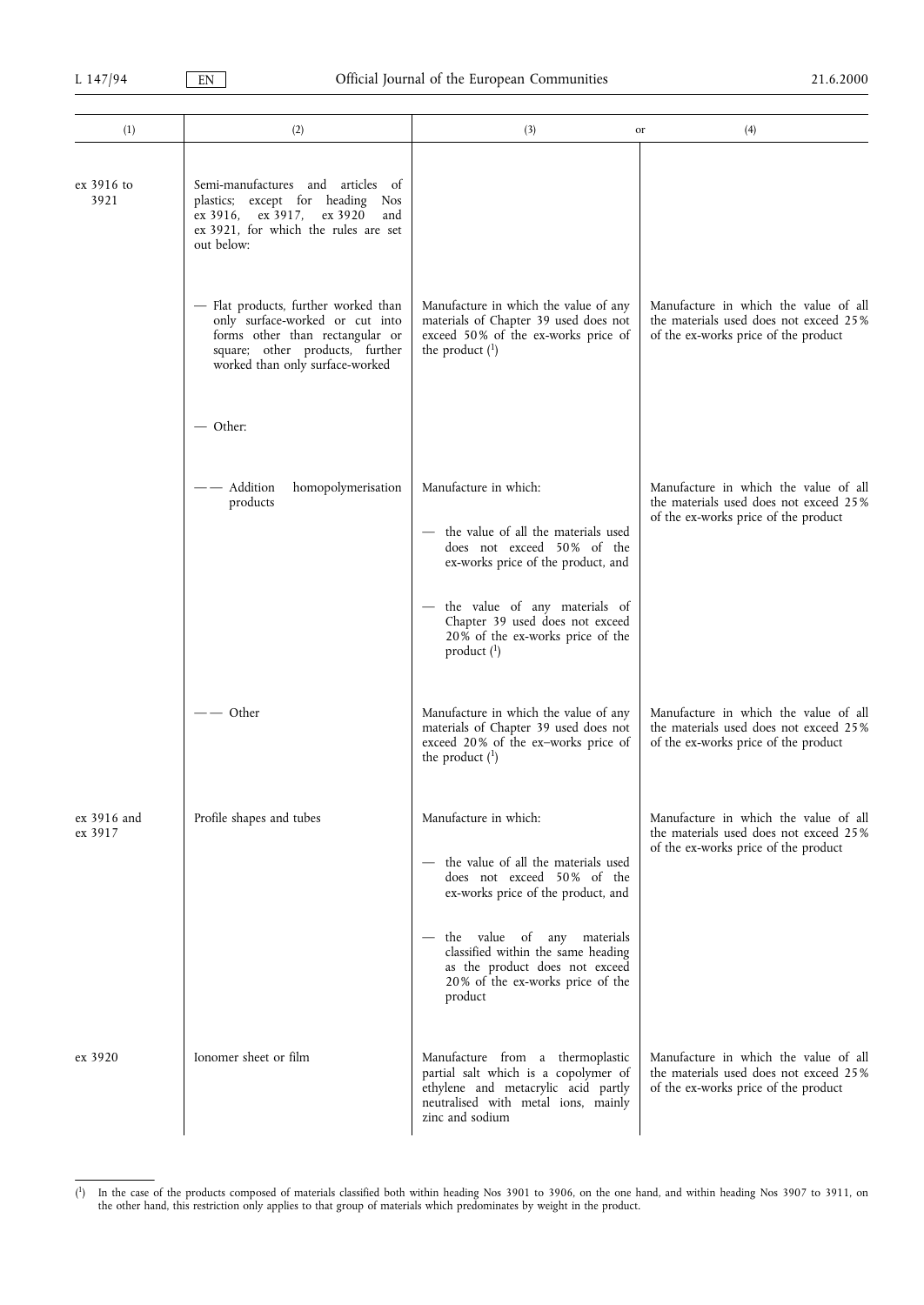| (1)             | (2)                                                                                                                                  | (3)                                                                                                                                                | (4)<br>or                                                                                                               |
|-----------------|--------------------------------------------------------------------------------------------------------------------------------------|----------------------------------------------------------------------------------------------------------------------------------------------------|-------------------------------------------------------------------------------------------------------------------------|
| ex 3921         | Foils of plastic, metallised                                                                                                         | Manufacture from highly transparent<br>polyester foils with a thickness of less<br>than 23 micron $(1)$                                            | Manufacture in which the value of all<br>the materials used does not exceed 25%<br>of the ex-works price of the product |
| 3922 to<br>3926 | Articles of plastics                                                                                                                 | Manufacture in which the value of all<br>the materials used does not exceed<br>50% of the ex-works price of the<br>product                         |                                                                                                                         |
| ex Chapter 40   | Rubber and articles thereof; except for<br>heading Nos ex4001, 4005, 4012 and<br>ex 4017 for which the rules are set out<br>below:   | Manufacture in which all the materials<br>used are classified within a heading<br>other than that of the product                                   |                                                                                                                         |
| ex 4001         | Laminated slabs or crepe rubber for<br>shoes                                                                                         | Lamination of sheets of natural rubber                                                                                                             |                                                                                                                         |
| 4005            | Compound rubber, unvulcanised, in<br>primary forms or in plates, sheets or<br>strip                                                  | Manufacture in which the value of all<br>the materials used, except natural<br>rubber, does not exceed 50% of the<br>ex-works price of the product |                                                                                                                         |
| 4012            | Retreaded or used pneumatic tyres of<br>rubber; solid or cushion tyres,<br>interchangeable tyre treads and tyre<br>flaps, of rubber: |                                                                                                                                                    |                                                                                                                         |
|                 | - Retreaded pneumatic,<br>solid or<br>cushion tyres, of rubber                                                                       | Retreading of used tyres                                                                                                                           |                                                                                                                         |
|                 | — Other                                                                                                                              | Manufacture from materials of any<br>heading, except those of heading Nos<br>4011 or 4012                                                          |                                                                                                                         |
| ex 4017         | Articles of hard rubber                                                                                                              | Manufacture from hard rubber                                                                                                                       |                                                                                                                         |

 $\binom{1}{2}$ <sup>1</sup>) The following foils shall be considered as highly transparent: foils, the optical dimming of which, measured according to ASTM-D 1003-16 by Gardner Hazemeter (Hazefactor), is less than 2%.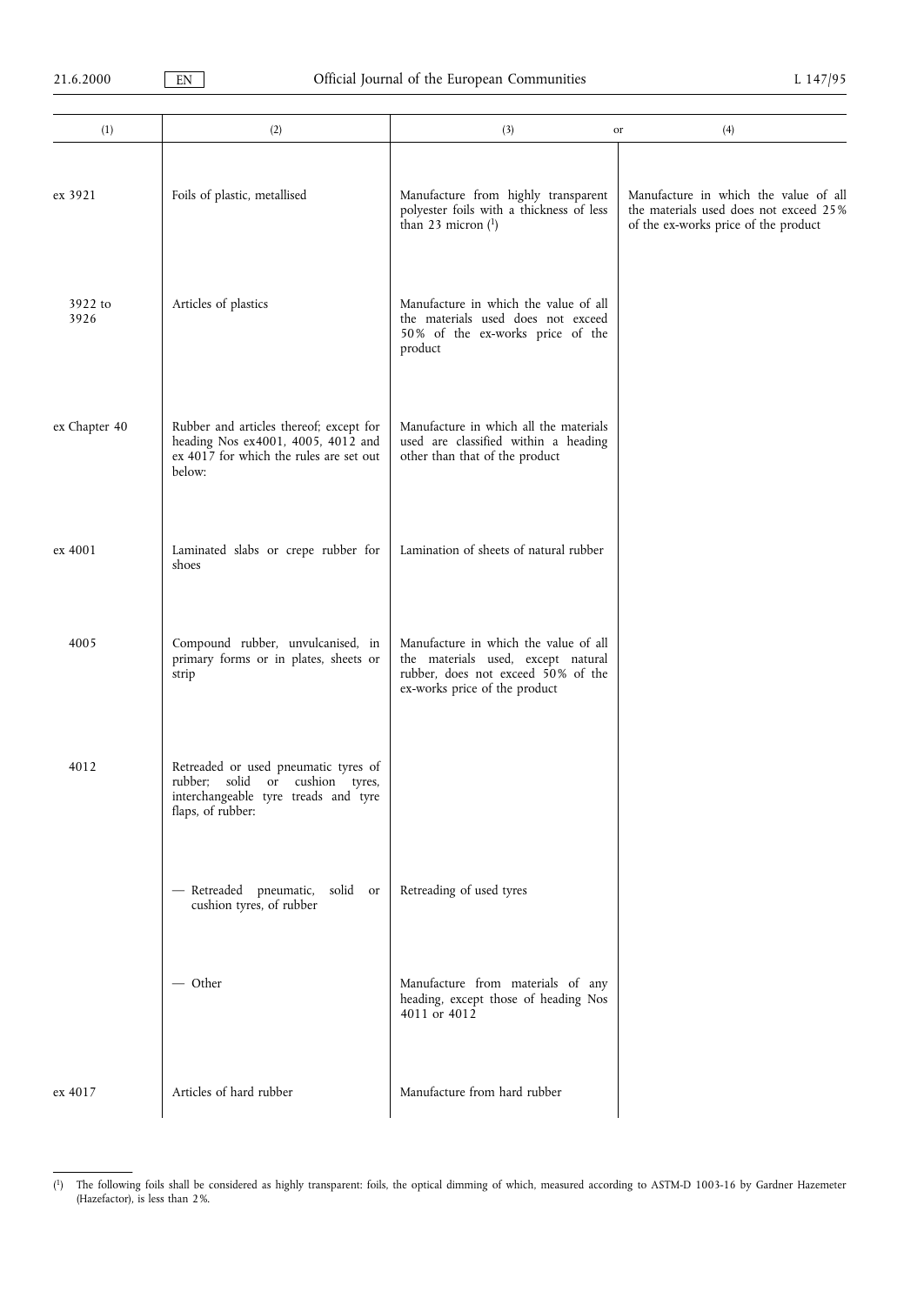| (1)               | (2)                                                                                                                                                                                                                     | (3)                                                                                                                                       | (4)<br>or |
|-------------------|-------------------------------------------------------------------------------------------------------------------------------------------------------------------------------------------------------------------------|-------------------------------------------------------------------------------------------------------------------------------------------|-----------|
| ex Chapter 41     | Raw hides and skins (other than<br>and leather; except for<br>furskins)<br>heading Nos ex 4102, 4104 to 4107<br>and 4109 for which the rules are set<br>out below:                                                      | Manufacture in which all the materials<br>used are classified within a heading<br>other than that of the product                          |           |
| ex 4102           | Raw skins of sheep or lambs, without<br>wool on                                                                                                                                                                         | Removal of wool from sheep or lamb<br>skins, with wool on                                                                                 |           |
| $4104$ to<br>4107 | Leather, without hair or wool, other<br>than leather of heading No 4108 or<br>4109                                                                                                                                      | Retanning of pre-tanned leather<br><sub>or</sub>                                                                                          |           |
|                   |                                                                                                                                                                                                                         | Manufacture in which all the materials<br>used are classified within a heading<br>other than that of the ex-works price<br>of the product |           |
| 4109              | Patent leather and patent laminated<br>leather; metallised leather                                                                                                                                                      | Manufacture from leather of heading<br>Nos 4104 to 4107 provided its value<br>does not exceed 50% of the ex-works<br>price of the product |           |
| Chapter 42        | Articles of leather; saddlery and<br>harness; travel goods, handbags and<br>similar containers; articles of animal<br>gut (other than silk worm gut)                                                                    | Manufacture in which all the materials<br>used are classified within a heading<br>other than that of the product                          |           |
| ex Chapter 43     | artificial<br>Furskins<br>fur:<br>and<br>manufactures thereof; except<br>for<br>heading Nos ex 4302 and 4303 for<br>which the rules are set out below:                                                                  | Manufacture in which all the materials<br>used are classified within a heading<br>other than that of the product                          |           |
| ex 4302           | Tanned or dressed furskins, assembled:                                                                                                                                                                                  |                                                                                                                                           |           |
|                   | - Plates, crosses and similar forms                                                                                                                                                                                     | Bleaching or dyeing, in addition to<br>cutting and assembly of non-assembled<br>tanned or dressed furskins                                |           |
|                   | — Other                                                                                                                                                                                                                 | Manufacture<br>from<br>non-assembled.<br>tanned or dressed furskins                                                                       |           |
| 4303              | Articles of apparel, clothing accessories<br>and other articles of furskin                                                                                                                                              | Manufacture<br>from<br>non-assembled<br>tanned or dressed furskins of heading<br>No 4302                                                  |           |
| ex Chapter 44     | Wood and articles of wood; wood<br>charcoal; except for heading Nos<br>ex 4403, ex 4407, ex 4408, 4409,<br>ex 4413.<br>ex 4410<br>to<br>ex 4415,<br>ex 4416, 4418 and ex 4421 for which<br>the rules are set out below: | Manufacture in which all the materials<br>used are classified within a heading<br>other than that of the product                          |           |
| ex 4403           | Wood roughly squared                                                                                                                                                                                                    | Manufacture from wood in the rough,<br>whether or not stripped of its bark or<br>merely roughed down                                      |           |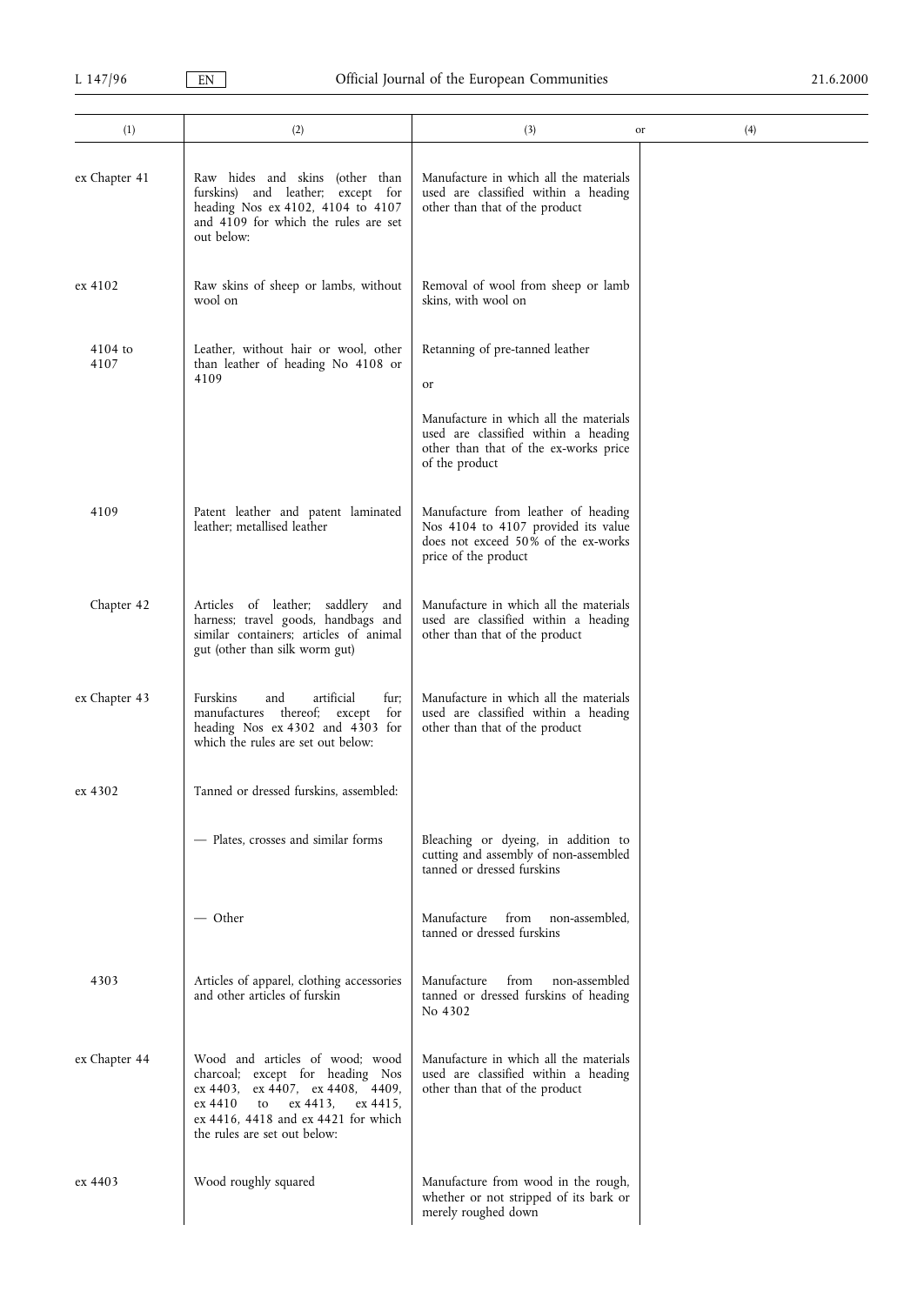| (1)                   | (2)                                                                                                                                                                                                                                                                                                | (3)                                                                                                                                                                                             | (4)<br>or |
|-----------------------|----------------------------------------------------------------------------------------------------------------------------------------------------------------------------------------------------------------------------------------------------------------------------------------------------|-------------------------------------------------------------------------------------------------------------------------------------------------------------------------------------------------|-----------|
|                       |                                                                                                                                                                                                                                                                                                    |                                                                                                                                                                                                 |           |
| ex 4407               | Wood sawn or chipped lengthwise,<br>sliced or peeled, of a thickness<br>exceeding 65 mm, planed, sanded or<br>finger-jointed                                                                                                                                                                       | Planing, sanding or finger-jointing                                                                                                                                                             |           |
| ex 4408               | Veneer sheets and sheets for plywood,<br>of a thickness not exceeding 6 mm,<br>spliced, and other wood<br>sawn<br>lengthwise, sliced or peeled of a<br>thickness not exceeding 6 mm, planed,<br>sanded or finger-jointed                                                                           | Splicing, planing, sanding or finger-<br>jointing                                                                                                                                               |           |
| ex 4409               | Wood (including strips and friezes for<br>parquet flooring, not<br>assembled)<br>continuously<br>shaped<br>(tongued,<br>grooved, rebated, chamfered, V-joined,<br>beaded, moulded, rounded or the like)<br>along any of its edges or faces,<br>whether or not planed, sanded or<br>finger-jointed: |                                                                                                                                                                                                 |           |
|                       | - Sanded or finger-jointed                                                                                                                                                                                                                                                                         | Sanded or finger-jointing                                                                                                                                                                       |           |
|                       | - Beadings and mouldings                                                                                                                                                                                                                                                                           | Beading or moulding                                                                                                                                                                             |           |
|                       | $-$ Other                                                                                                                                                                                                                                                                                          | Manufacture in which all the materials<br>used are classified within a heading<br>other than of the product                                                                                     |           |
| ex 4410 to<br>ex 4413 | Beadings and mouldings, including<br>moulded skirting and other moulded<br>boards                                                                                                                                                                                                                  | Beading or moulding                                                                                                                                                                             |           |
| ex 4415               | Packing cases, boxes, crates, drums and<br>similar packings, of wood                                                                                                                                                                                                                               | Manufacture from boards not cut to<br>size                                                                                                                                                      |           |
| ex 4416               | Casks, barrels, vats, tubs and other<br>coopers' products and parts thereof, of<br>wood                                                                                                                                                                                                            | Manufacture from riven staves, not<br>further worked than sawn on the two<br>principal surfaces                                                                                                 |           |
| 4418                  | Builders' joinery and carpentry of<br>wood, including cellular wood panels,<br>assembled parquet panels, shingles and<br>shakes:                                                                                                                                                                   |                                                                                                                                                                                                 |           |
|                       | - Builders' joinery and carpentry of<br>wood                                                                                                                                                                                                                                                       | Manufacture in which all the materials<br>used are classified within a heading<br>other than that of the product.<br>However,<br>cellular<br>wood<br>panels,<br>shingles and shakes may be used |           |
|                       | - Beadings and mouldings                                                                                                                                                                                                                                                                           | Beading or moulding                                                                                                                                                                             |           |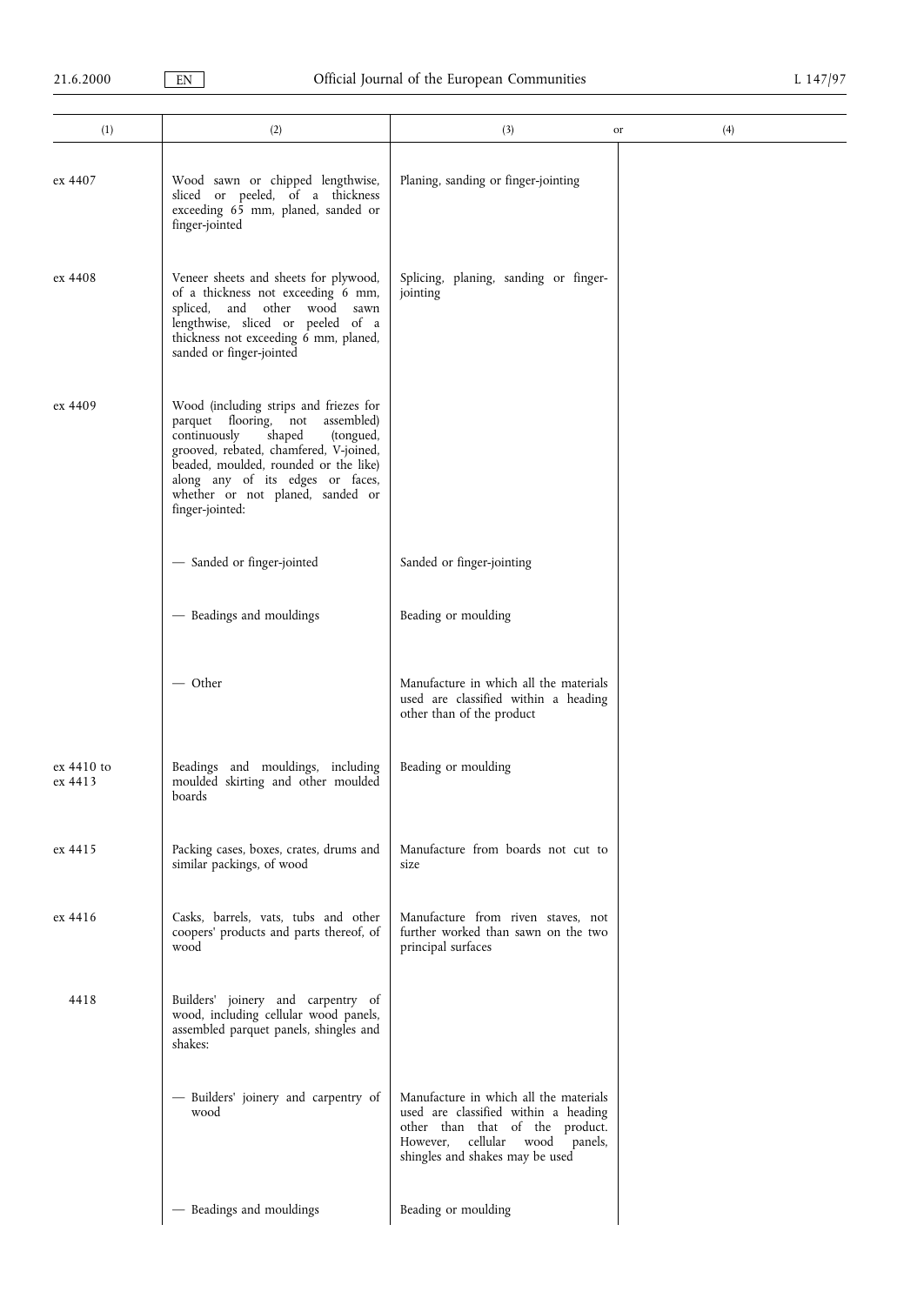| (1)              | (2)                                                                                                                                                                                                                             | (3)                                                                                                                                                                                                                             | (4)<br>or |
|------------------|---------------------------------------------------------------------------------------------------------------------------------------------------------------------------------------------------------------------------------|---------------------------------------------------------------------------------------------------------------------------------------------------------------------------------------------------------------------------------|-----------|
| 4418<br>(cont'd) | — Other                                                                                                                                                                                                                         | Manufacture in which all the materials<br>used are classified within a heading<br>other than that of the product                                                                                                                |           |
| ex 4421          | Match splints; wooden pegs or pins for<br>footwear                                                                                                                                                                              | Manufacture from wood of any<br>heading except drawn wood of<br>heading No 4409                                                                                                                                                 |           |
| ex Chapter 45    | Cork and articles of cork; except for<br>heading No 4503 for which the rule is<br>set out below:                                                                                                                                | Manufacture in which all the materials<br>used are classified within a heading<br>other than that of the product                                                                                                                |           |
| 4503             | Articles of natural cork                                                                                                                                                                                                        | Manufacture from cork of heading No<br>4501                                                                                                                                                                                     |           |
| Chapter 46       | Manufacturers of straw, of esparto or<br>of other plaiting materials; basketware<br>and wickerwork                                                                                                                              | Manufacture in which all the materials<br>used are classified within a heading<br>other than that of the product                                                                                                                |           |
| Chapter 47       | Pulp of wood or of other fibrous<br>cellulosic material; waste and scrap of<br>paper or paperboard                                                                                                                              | Manufacture in which all the materials<br>used are classified within a heading<br>other than that of the product                                                                                                                |           |
| ex Chapter 48    | Paper and paperboard; articles of paper<br>pulp, of paper or of paperboard;<br>except for heading Nos ex 4811,<br>4817, ex 4818,<br>4816,<br>ex 4819.<br>ex 4820 and ex 4823 for which the<br>rules are set out below:          | Manufacture in which all the materials<br>used are classified within a heading<br>other than that of the product                                                                                                                |           |
| ex 4811          | Paper and paperboard, ruled, lined or<br>squared only                                                                                                                                                                           | Manufacture<br>from<br>paper-making<br>materials of Chapter 47                                                                                                                                                                  |           |
| 4816             | Carbon paper, self-copy paper and<br>other copying or transfer papers (other<br>than those of heading No 4809),<br>duplicator stencils and offset plates, of<br>paper, whether or not put up in boxes                           | Manufacture<br>from<br>paper-making<br>materials of Chapter 47                                                                                                                                                                  |           |
| 4817             | Envelopes, letter cards, plain postcards<br>and correspondence cards, of paper or<br>paperboard; boxes, pouches, wallets<br>and writing compendiums, of paper or<br>paperboard, containing an assortment<br>of paper stationery | Manufacture in which:<br>all the materials used are classified<br>within a heading other than that<br>of the product, and<br>the value of all the materials used<br>does not exceed 50% of the<br>ex-works price of the product |           |
| ex 4818          | Toilet paper                                                                                                                                                                                                                    | Manufacture<br>from<br>paper-making<br>materials of Chapter 47                                                                                                                                                                  |           |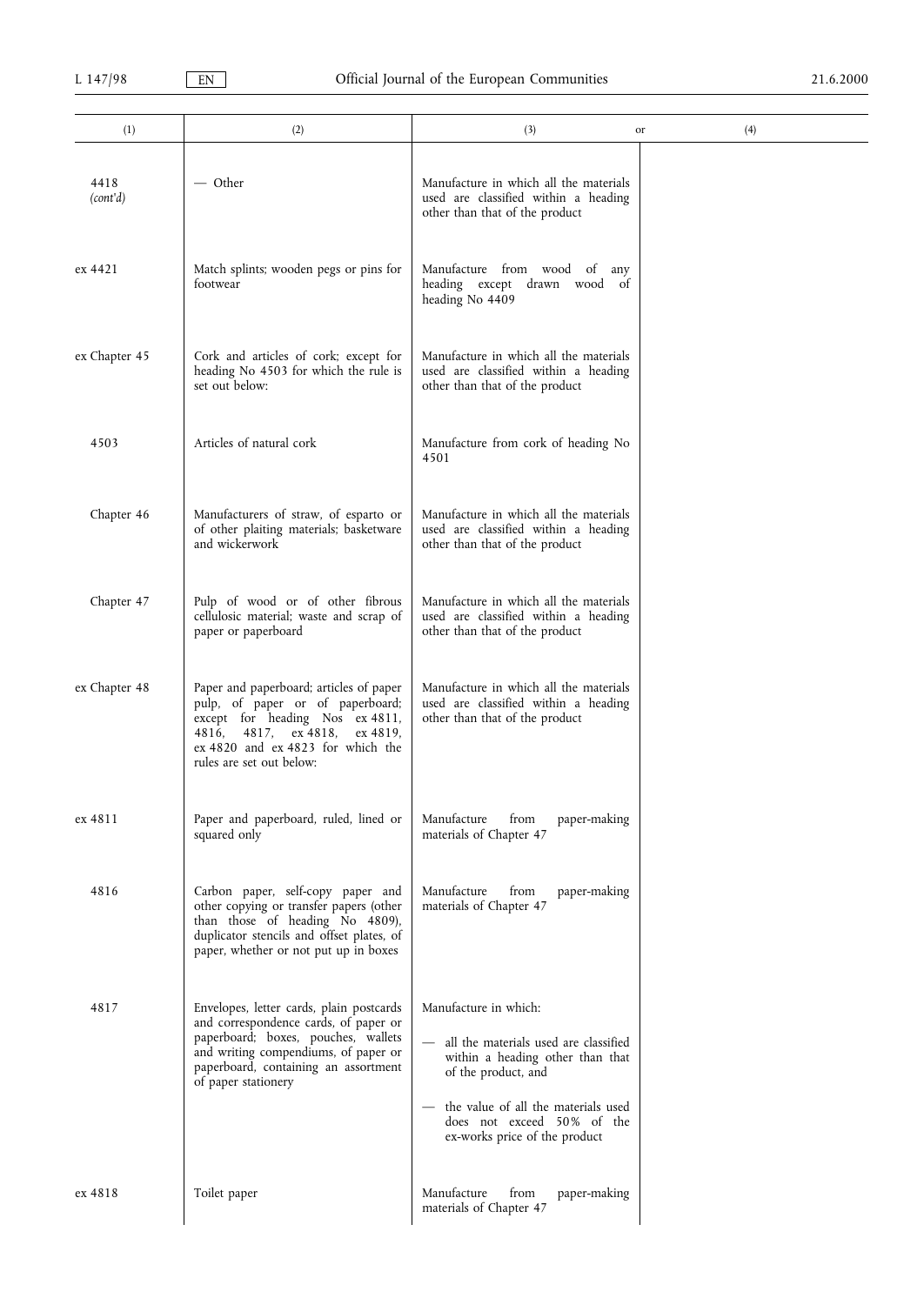| (1)           | (2)                                                                                                                                                                                                             | (3)                                                                                                                                                                                                                                                                                      | (4)<br>or |
|---------------|-----------------------------------------------------------------------------------------------------------------------------------------------------------------------------------------------------------------|------------------------------------------------------------------------------------------------------------------------------------------------------------------------------------------------------------------------------------------------------------------------------------------|-----------|
| ex 4819       | Cartons, boxes, cases, bags and other<br>of<br>packing<br>containers,<br>paper,<br>paperboard, cellulose wadding or webs<br>of cellulose fibres                                                                 | Manufacture in which:<br>all the materials used are classified<br>$\overline{\phantom{m}}$<br>within a heading other than that<br>of the product, and<br>- the value of all the materials used<br>does not exceed 50% of the<br>ex-works price of the product                            |           |
| ex 4820       | Letter pads                                                                                                                                                                                                     | Manufacture in which the value of all<br>the materials used does not exceed<br>50% of the ex-works price of the<br>product                                                                                                                                                               |           |
| ex 4823       | Other paper, paperboard, cellulose<br>wadding and webs of cellulose fibres,<br>cut to size or shape                                                                                                             | Manufacture<br>from<br>paper-making<br>materials of Chapter 47                                                                                                                                                                                                                           |           |
| ex Chapter 49 | Printed books, newspapers, pictures<br>and other products of the printing<br>industry; manuscripts, typescripts and<br>plans; except for heading Nos 4909<br>and 4910 for which the rules are set<br>out below: | Manufacture in which all the materials<br>used are classified within a heading<br>other than that of the product                                                                                                                                                                         |           |
| 4909          | Printed or illustrated postcards; printed<br>cards bearing personal greetings,<br>messages or announcements, whether<br>or not illustrated, with or without<br>envelopes or trimmings                           | Manufacture<br>from<br>materials<br>not<br>classified within heading No 4909 or<br>4911                                                                                                                                                                                                  |           |
| 4910          | Calendars of any kind,<br>printed.<br>including calendar blocks:                                                                                                                                                |                                                                                                                                                                                                                                                                                          |           |
|               | - Calendars of the 'perpetual' type or<br>with replaceable blocks mounted<br>on bases other than paper or<br>paperboard                                                                                         | Manufacture in which:<br>all the materials used are classified<br>$\overline{\phantom{0}}$<br>within a heading other than that<br>of the product, and<br>the value of all the materials used,<br>$\overline{\phantom{0}}$<br>does not exceed 50% of the<br>ex-works price of the product |           |
|               | — Other                                                                                                                                                                                                         | Manufacture from materials<br>not<br>classified in heading No 4909 or 4911                                                                                                                                                                                                               |           |
| ex Chapter 50 | Silk; except for heading Nos ex 5003,<br>5004 to ex 5006 and 5007 for which<br>the rules are set out below:                                                                                                     | Manufacture in which all the materials<br>used are classified within a heading<br>other than that of the product                                                                                                                                                                         |           |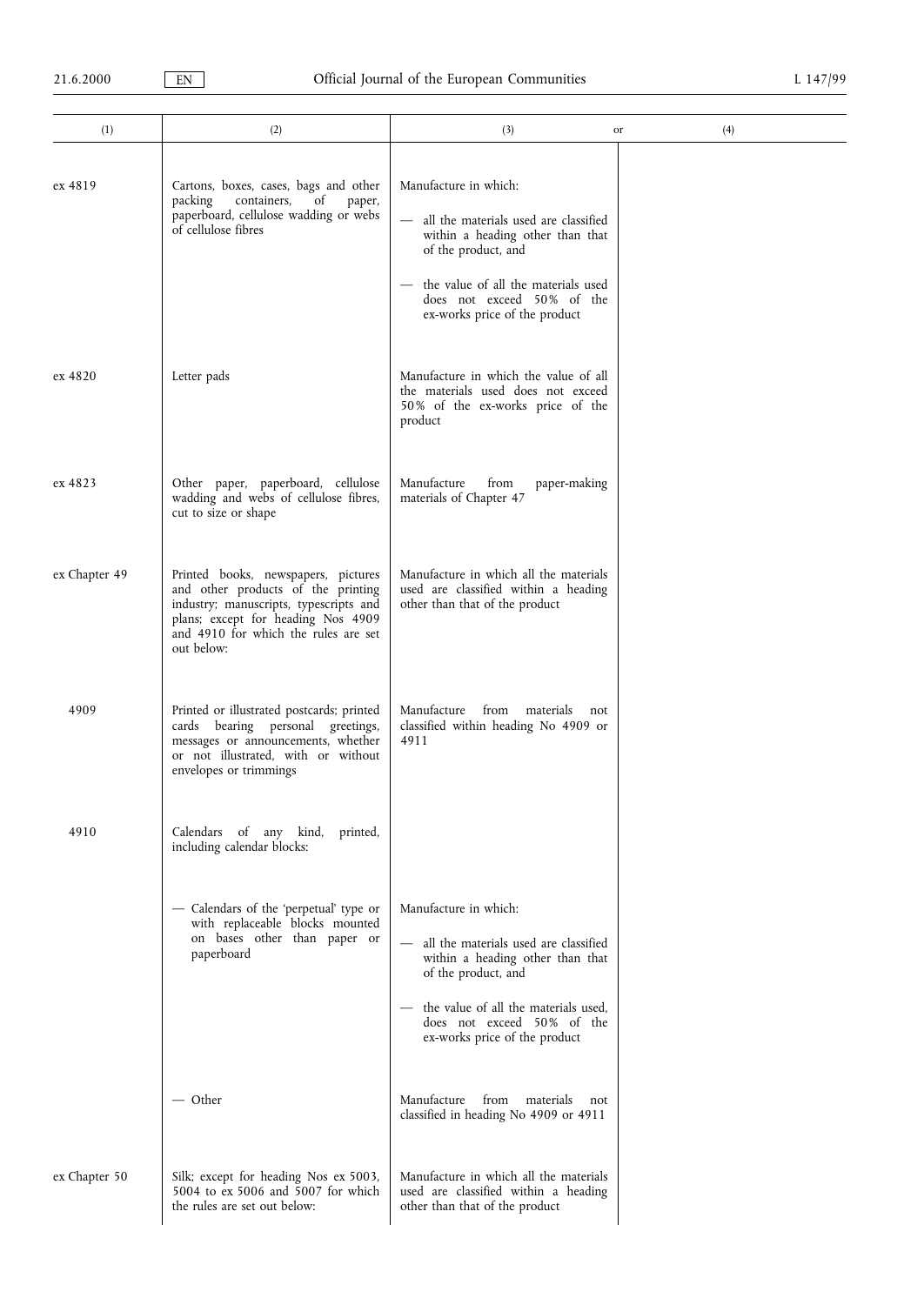| (1)                | (2)                                                                                                                                                                        | (3)                                                                                                                                                                                                                                                                                                                                                                                                                                                                                                                                                                                                                                                                                                   | (4)<br>or |
|--------------------|----------------------------------------------------------------------------------------------------------------------------------------------------------------------------|-------------------------------------------------------------------------------------------------------------------------------------------------------------------------------------------------------------------------------------------------------------------------------------------------------------------------------------------------------------------------------------------------------------------------------------------------------------------------------------------------------------------------------------------------------------------------------------------------------------------------------------------------------------------------------------------------------|-----------|
| ex 5003            | Silk<br><i>(including</i><br>waste<br>cocoons<br>unsuitable for reeling, yarn waste and<br>garnetted stock), carded or combed                                              | Carding or combing of silk waste                                                                                                                                                                                                                                                                                                                                                                                                                                                                                                                                                                                                                                                                      |           |
| 5004 to<br>ex 5006 | Silk yarn and yarn spun from silk<br>waste                                                                                                                                 | Manufacture from $(1)$ :<br>raw silk or silk waste carded or<br>combed or otherwise prepared for<br>spinning,<br>other natural fibres not carded or<br>combed or otherwise prepared for<br>spinning,<br>chemical materials or textile pulp,<br>or<br>paper-making materials                                                                                                                                                                                                                                                                                                                                                                                                                           |           |
| 5007               | Woven fabrics of silk or of silk waste:<br>- incorporating rubber thread                                                                                                   | Manufacture from single yarn (1)                                                                                                                                                                                                                                                                                                                                                                                                                                                                                                                                                                                                                                                                      |           |
|                    | $-$ Other                                                                                                                                                                  | Manufacture from $(^1)$ :<br>coir yarn,<br>natural fibres,<br>$\qquad \qquad \longleftarrow$<br>man-made staple fibres not carded<br>or combed or otherwise prepared<br>for spinning,<br>chemical materials or textile pulp,<br>or<br>paper<br>$\overline{\phantom{0}}$<br>or<br>Printing accompanied by at least two<br>preparatory or finishing operations<br>(such<br>scouring,<br>bleaching,<br>as<br>heat setting, raising,<br>mercerising,<br>calendering,<br>shrink-resistance<br>finishing,<br>processing,<br>permanent<br>decatising, impregnating, mending and<br>burling) where the value of the<br>unprinted fabric used does not exceed<br>47,5% of the ex-works price of the<br>product |           |
| ex Chapter 51      | Wool, fine or coarse animal hair;<br>horsehair yarn and woven fabric;<br>except for heading Nos 5106 to 5110<br>and 5111 to 5113 for which the rules<br>are set out below: |                                                                                                                                                                                                                                                                                                                                                                                                                                                                                                                                                                                                                                                                                                       |           |

<sup>(</sup> 1) For special conditions relating to products made of a mixture of textile materials, see introductory note 4.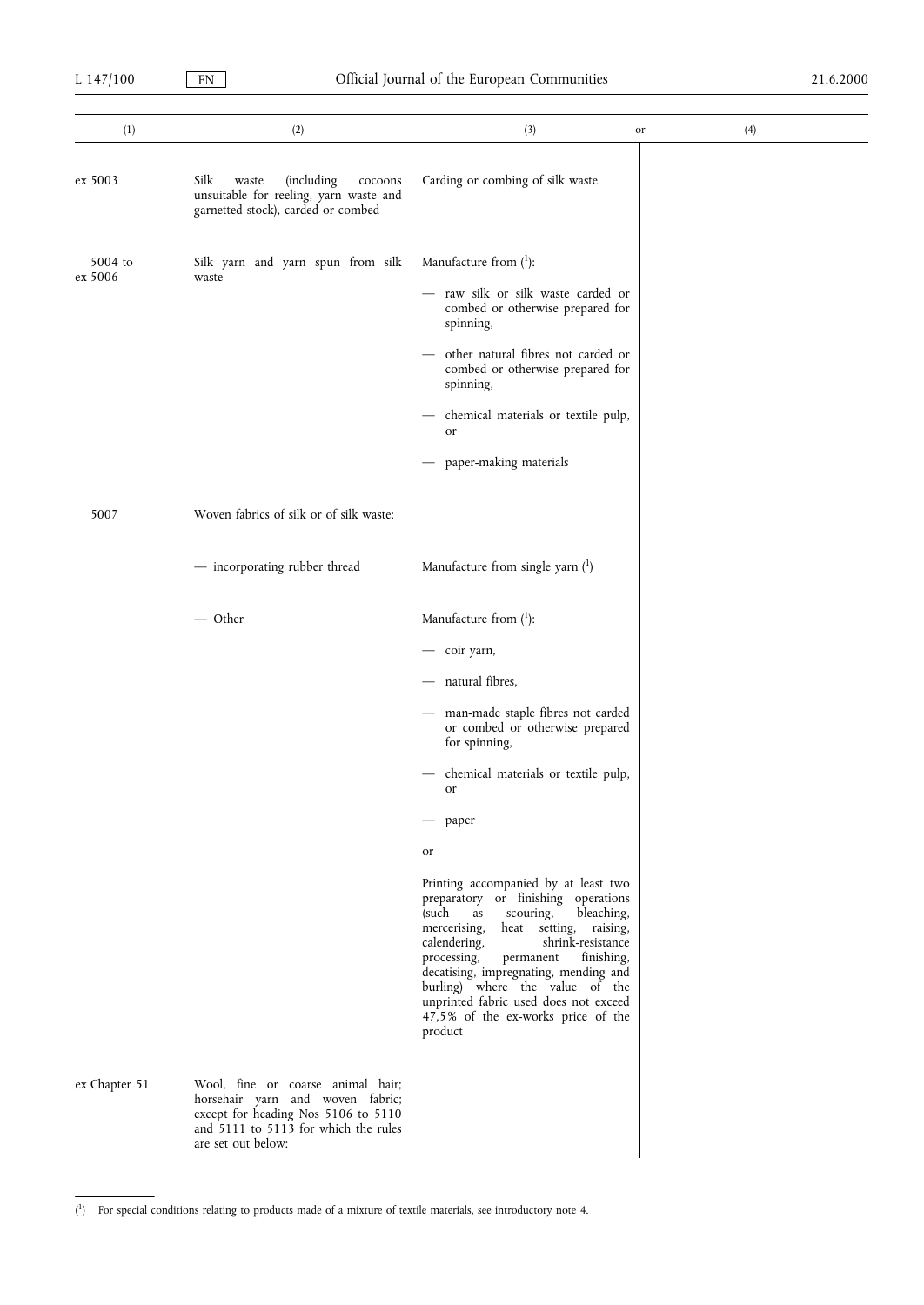| (1)             | (2)                                                                                                       | (3)<br>or                                                                                                                                                                                                                                                                                                                                                                                                            | (4) |
|-----------------|-----------------------------------------------------------------------------------------------------------|----------------------------------------------------------------------------------------------------------------------------------------------------------------------------------------------------------------------------------------------------------------------------------------------------------------------------------------------------------------------------------------------------------------------|-----|
| 5106 to<br>5110 | Yarn of wool, of fine or coarse animal<br>hair or of horsehair                                            | Manufacture from $(1)$ :<br>raw silk or silk waste carded or                                                                                                                                                                                                                                                                                                                                                         |     |
|                 |                                                                                                           | combed or otherwise prepared for<br>spinning,<br>natural fibres not carded or<br>combed or otherwise prepared for                                                                                                                                                                                                                                                                                                    |     |
|                 |                                                                                                           | spinning,<br>chemical materials or textile pulp,<br>or                                                                                                                                                                                                                                                                                                                                                               |     |
|                 |                                                                                                           | paper-making materials                                                                                                                                                                                                                                                                                                                                                                                               |     |
| 5111 to<br>5113 | Woven fabrics of wool, of fine or<br>coarse animal hair or of horsehair:                                  |                                                                                                                                                                                                                                                                                                                                                                                                                      |     |
|                 | - Incorporating rubber thread                                                                             | Manufacture from single yarn $(1)$                                                                                                                                                                                                                                                                                                                                                                                   |     |
|                 | $-$ Other                                                                                                 | Manufacture from $(1)$ :                                                                                                                                                                                                                                                                                                                                                                                             |     |
|                 |                                                                                                           | coir yarn,                                                                                                                                                                                                                                                                                                                                                                                                           |     |
|                 |                                                                                                           | natural fibres,                                                                                                                                                                                                                                                                                                                                                                                                      |     |
|                 |                                                                                                           | man-made staple fibres not carded<br>or combed or otherwise prepared<br>for spinning,                                                                                                                                                                                                                                                                                                                                |     |
|                 |                                                                                                           | chemical materials or textile pulp,<br><b>or</b>                                                                                                                                                                                                                                                                                                                                                                     |     |
|                 |                                                                                                           | paper                                                                                                                                                                                                                                                                                                                                                                                                                |     |
|                 |                                                                                                           | or                                                                                                                                                                                                                                                                                                                                                                                                                   |     |
|                 |                                                                                                           | Printing accompanied by at least two<br>preparatory or finishing operations<br>(such<br>scouring,<br>bleaching,<br>as<br>mercerising,<br>heat setting, raising,<br>calendering,<br>shrink-resistance<br>processing,<br>finishing,<br>permanent<br>decatising, impregnating, mending and<br>burling) where the value of the<br>unprinted fabric used does not exceed<br>47,5% of the ex-works price of the<br>product |     |
| ex Chapter 52   | Cotton; except for heading Nos 5204<br>to 5207 and 5208 to 5212 for which<br>the rules are set out below: | Manufacture in which all the materials<br>used are classified within a heading<br>other than that of the product                                                                                                                                                                                                                                                                                                     |     |
| 5204 to<br>5207 | Yarn and thread of cotton                                                                                 | Manufacture from $(1)$ :                                                                                                                                                                                                                                                                                                                                                                                             |     |
|                 |                                                                                                           | - raw silk or silk waste carded or<br>combed or otherwise prepared for<br>spinning,                                                                                                                                                                                                                                                                                                                                  |     |

<sup>(</sup> 1) For special conditions relating to products made of a mixture of textile materials, see introductory note 4.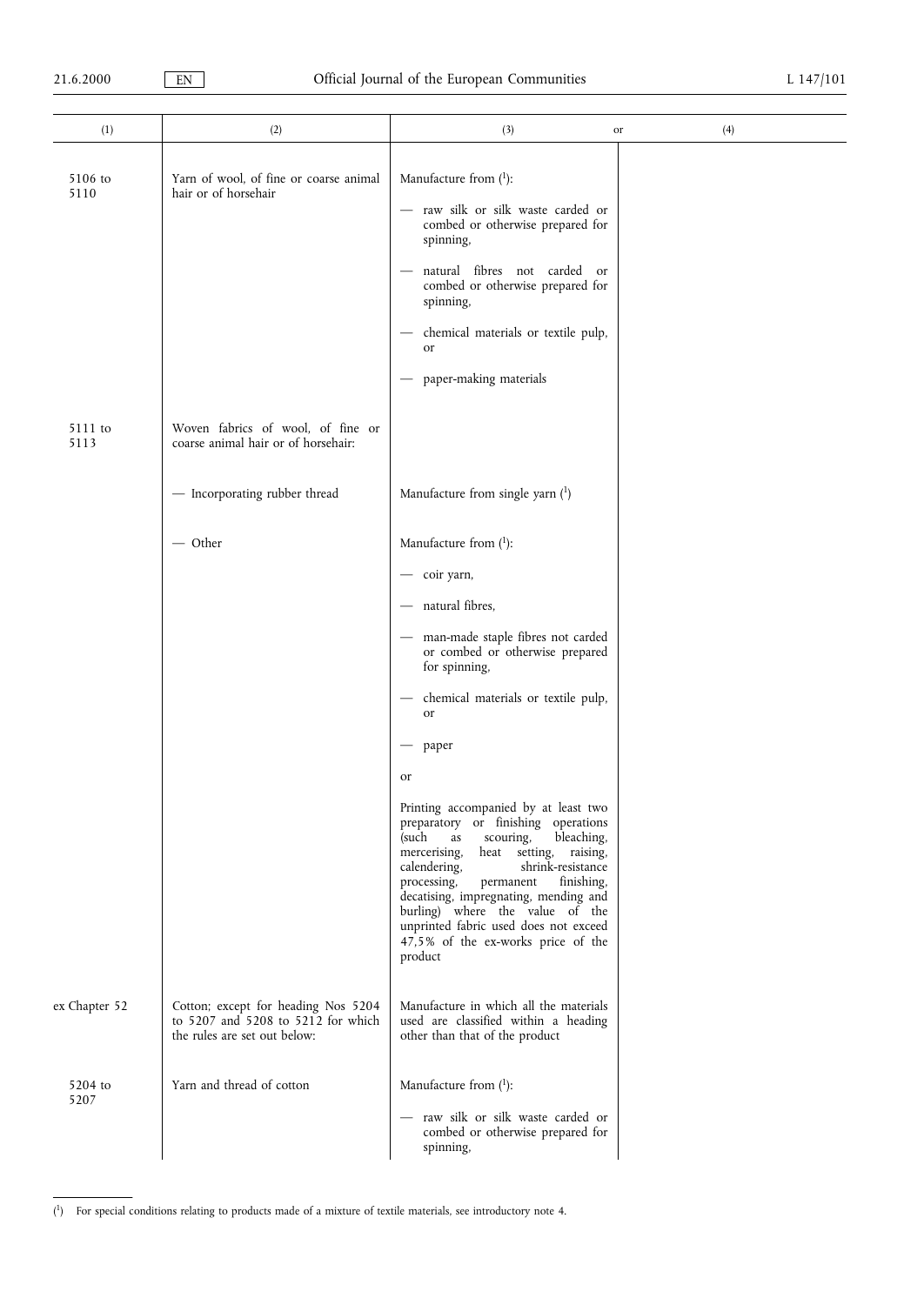| (1)                         | (2)                                                                                                                                                                                 | (3)                                                                                                                                                                                                                                                                                                                                                                                                                        | (4)<br>or |
|-----------------------------|-------------------------------------------------------------------------------------------------------------------------------------------------------------------------------------|----------------------------------------------------------------------------------------------------------------------------------------------------------------------------------------------------------------------------------------------------------------------------------------------------------------------------------------------------------------------------------------------------------------------------|-----------|
| 5204 to<br>5207<br>(cont'd) |                                                                                                                                                                                     | natural fibres not carded<br>or<br>combed or otherwise prepared for<br>spinning,<br>chemical materials or textile pulp,<br>or<br>paper-making materials                                                                                                                                                                                                                                                                    |           |
| 5208 to<br>5212             | Woven fabrics of cotton:                                                                                                                                                            |                                                                                                                                                                                                                                                                                                                                                                                                                            |           |
|                             | - Incorporating rubber thread                                                                                                                                                       | Manufacture from single yarn $(1)$                                                                                                                                                                                                                                                                                                                                                                                         |           |
|                             | $-$ Other                                                                                                                                                                           | Manufacture from $(1)$ :<br>coir yarn,<br>natural fibres,<br>man-made staple fibres not carded<br>or combed or otherwise prepared<br>for spinning,<br>chemical materials or textile pulp,<br>or<br>paper                                                                                                                                                                                                                   |           |
|                             |                                                                                                                                                                                     | or<br>Printing accompanied by at least two<br>preparatory or finishing operations<br>(such<br>scouring,<br>bleaching,<br>as<br>mercerising,<br>heat setting, raising,<br>calendering,<br>shrink-resistance<br>processing,<br>permanent<br>finishing,<br>decatising, impregnating, mending and<br>burling) where the value of the<br>unprinted fabric used does not exceed<br>47,5% of the ex-works price of the<br>product |           |
| ex Chapter 53               | Other vegetable textile fibres; paper<br>yarn and woven fabrics of paper yarn;<br>except for heading Nos 5306 to 5308<br>and 5309 to 5311 for which the rules<br>are set out below: | Manufacture in which all the materials<br>used are classified within a heading<br>other than that of the product                                                                                                                                                                                                                                                                                                           |           |
| 5306 to<br>5308             | Yarn of other vegetable textile fibres;<br>paper yarn                                                                                                                               | Manufacture from $(1)$ :<br>- raw silk or silk waste carded or<br>combed or otherwise prepared for<br>spinning,<br>natural fibres not carded or<br>combed or otherwise prepared for<br>spinning,                                                                                                                                                                                                                           |           |

<sup>(</sup> 1) For special conditions relating to products made of a mixture of textile materials, see introductory note 4.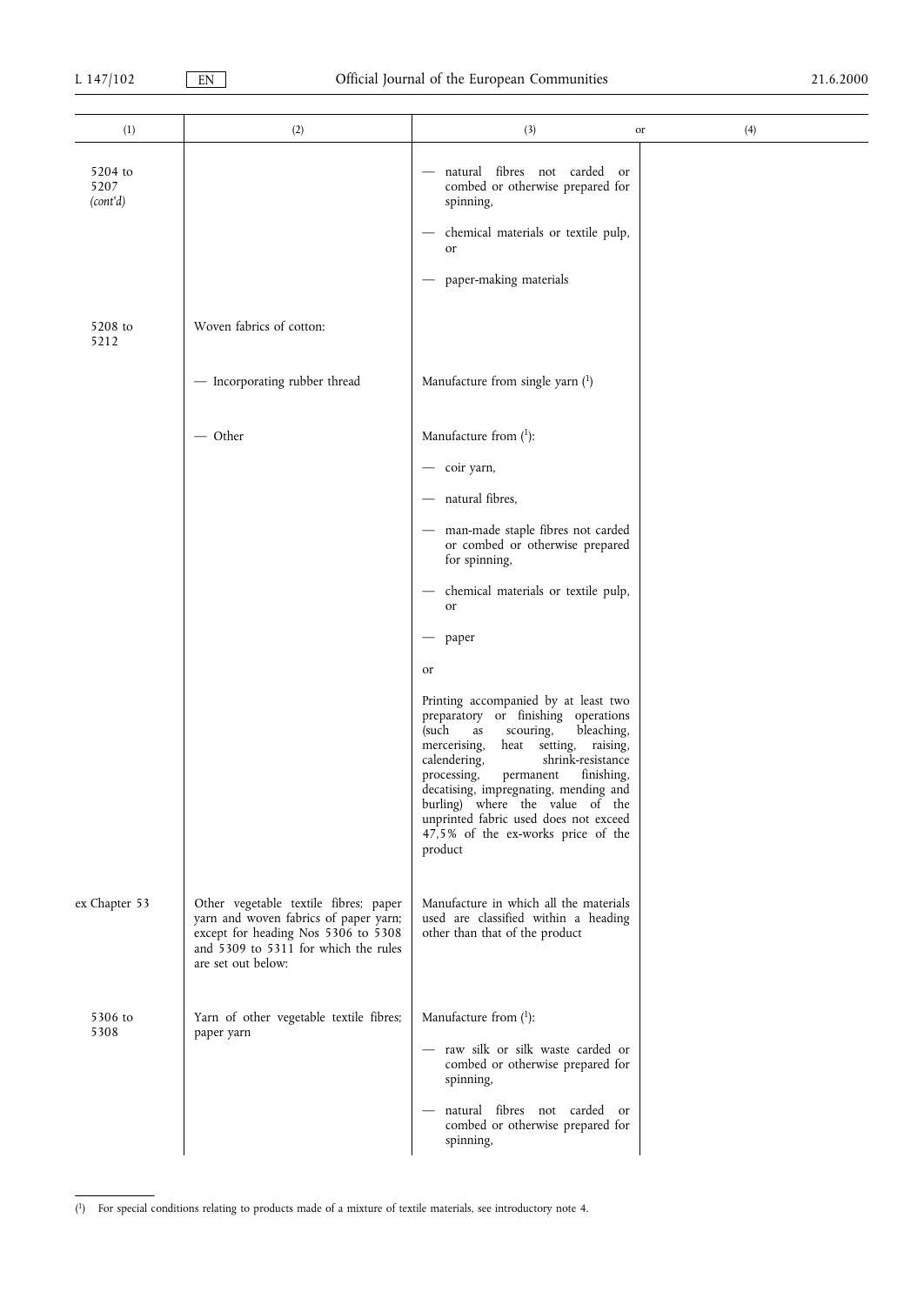| (1)                         | (2)                                                                                 | (3)<br>or                                                                                                                                                                                                                                                                                                                                                                                                                                                                                                                            | (4) |
|-----------------------------|-------------------------------------------------------------------------------------|--------------------------------------------------------------------------------------------------------------------------------------------------------------------------------------------------------------------------------------------------------------------------------------------------------------------------------------------------------------------------------------------------------------------------------------------------------------------------------------------------------------------------------------|-----|
| 5306 to<br>5308<br>(cont'd) |                                                                                     | chemical materials or textile pulp,<br>$\overbrace{\phantom{12333}}$<br>or<br>paper-making materials                                                                                                                                                                                                                                                                                                                                                                                                                                 |     |
| 5309 to<br>5311             | Woven fabrics of other vegetable<br>textile fibres; woven fabrics of paper<br>yarn: |                                                                                                                                                                                                                                                                                                                                                                                                                                                                                                                                      |     |
|                             | - Incorporating rubber thread                                                       | Manufacture from single yarn $(1)$                                                                                                                                                                                                                                                                                                                                                                                                                                                                                                   |     |
|                             | - Other                                                                             | Manufacture from $(^1)$ :<br>- coir yarn,<br>natural fibres,<br>$\overbrace{\phantom{aaaaa}}$<br>- man-made staple fibres not carded                                                                                                                                                                                                                                                                                                                                                                                                 |     |
|                             |                                                                                     | or combed or otherwise prepared<br>for spinning,<br>chemical materials or textile pulp,<br>or<br>paper<br>or<br>Printing accompanied by at least two<br>preparatory or finishing operations<br>(such<br>scouring,<br>bleaching,<br>as<br>mercerising,<br>heat setting, raising,<br>calendering,<br>shrink-resistance<br>finishing,<br>processing,<br>permanent<br>decatising, impregnating, mending and<br>burling) where the value of the<br>unprinted fabric used does not exceed<br>47,5% of the ex-works price of the<br>product |     |
| 5401 to<br>5406             | Yarn, monofilament and thread of<br>man-made filaments                              | Manufacture from $(1)$ :<br>- raw silk or silk waste carded or<br>combed or otherwise prepared for<br>spinning,<br>natural fibres not carded or<br>combed or otherwise prepared for<br>spinning,<br>chemical materials or textile pulp,<br>$\qquad \qquad -$<br>or<br>paper-making materials                                                                                                                                                                                                                                         |     |

<sup>(</sup> 1) For special conditions relating to products made of a mixture of textile materials, see introductory note 4.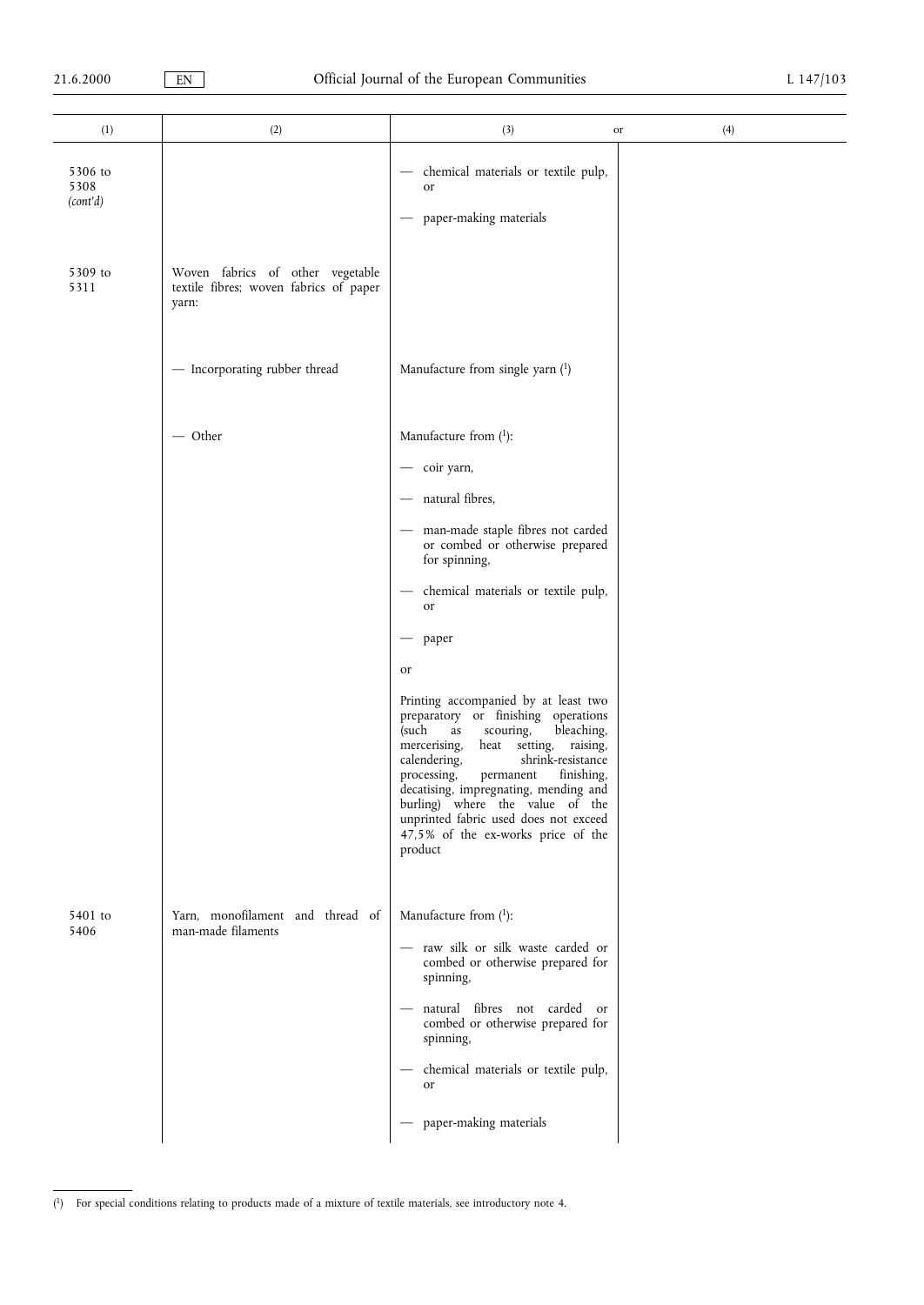| (1)             | (2)                                         | (3)                                                                                                                                                                                                                                                                                                                                                                                                                  | (4)<br>or |
|-----------------|---------------------------------------------|----------------------------------------------------------------------------------------------------------------------------------------------------------------------------------------------------------------------------------------------------------------------------------------------------------------------------------------------------------------------------------------------------------------------|-----------|
| 5407 to<br>5408 | Woven fabrics of man-made filament<br>yarn: |                                                                                                                                                                                                                                                                                                                                                                                                                      |           |
|                 | - Incorporating rubber thread               | Manufacture from single yarn $(1)$                                                                                                                                                                                                                                                                                                                                                                                   |           |
|                 | $-$ Other                                   | Manufacture from $(1)$ :                                                                                                                                                                                                                                                                                                                                                                                             |           |
|                 |                                             | - coir yarn,                                                                                                                                                                                                                                                                                                                                                                                                         |           |
|                 |                                             | - natural fibres,                                                                                                                                                                                                                                                                                                                                                                                                    |           |
|                 |                                             | - man-made staple fibres not carded<br>or combed or otherwise prepared<br>for spinning,                                                                                                                                                                                                                                                                                                                              |           |
|                 |                                             | chemical materials or textile pulp,<br>$\overline{\phantom{m}}$<br>or                                                                                                                                                                                                                                                                                                                                                |           |
|                 |                                             | paper<br>$\overline{\phantom{0}}$                                                                                                                                                                                                                                                                                                                                                                                    |           |
|                 |                                             | or                                                                                                                                                                                                                                                                                                                                                                                                                   |           |
|                 |                                             | Printing accompanied by at least two<br>preparatory or finishing operations<br>(such<br>bleaching,<br>scouring,<br>as<br>mercerising,<br>heat setting, raising,<br>shrink-resistance<br>calendering,<br>processing,<br>permanent<br>finishing,<br>decatising, impregnating, mending and<br>burling) where the value of the<br>unprinted fabric used does not exceed<br>47,5% of the ex-works price of the<br>product |           |
| 5501 to<br>5507 | Man-made staple fibres                      | Manufacture from chemical materials<br>or textile pulp                                                                                                                                                                                                                                                                                                                                                               |           |
| 5508 to<br>5511 | Yarn and sewing thread                      | Manufacture from $(^1)$ :                                                                                                                                                                                                                                                                                                                                                                                            |           |
|                 |                                             | - raw silk or silk waste carded or<br>combed or otherwise prepared for<br>spinning,                                                                                                                                                                                                                                                                                                                                  |           |
|                 |                                             | natural fibres not carded or<br>combed or otherwise prepared for<br>spinning,                                                                                                                                                                                                                                                                                                                                        |           |
|                 |                                             | chemical materials or textile pulp,<br>or                                                                                                                                                                                                                                                                                                                                                                            |           |
|                 |                                             | paper-making materials<br>$\qquad \qquad -$                                                                                                                                                                                                                                                                                                                                                                          |           |
| 5512 to<br>5516 | Woven fabrics of man-made staple<br>fibres: |                                                                                                                                                                                                                                                                                                                                                                                                                      |           |
|                 | - Incorporating rubber thread               | Manufacture from single yarn (1)                                                                                                                                                                                                                                                                                                                                                                                     |           |

( 1) For special conditions relating to products made of a mixture of textile materials, see introductory note 4.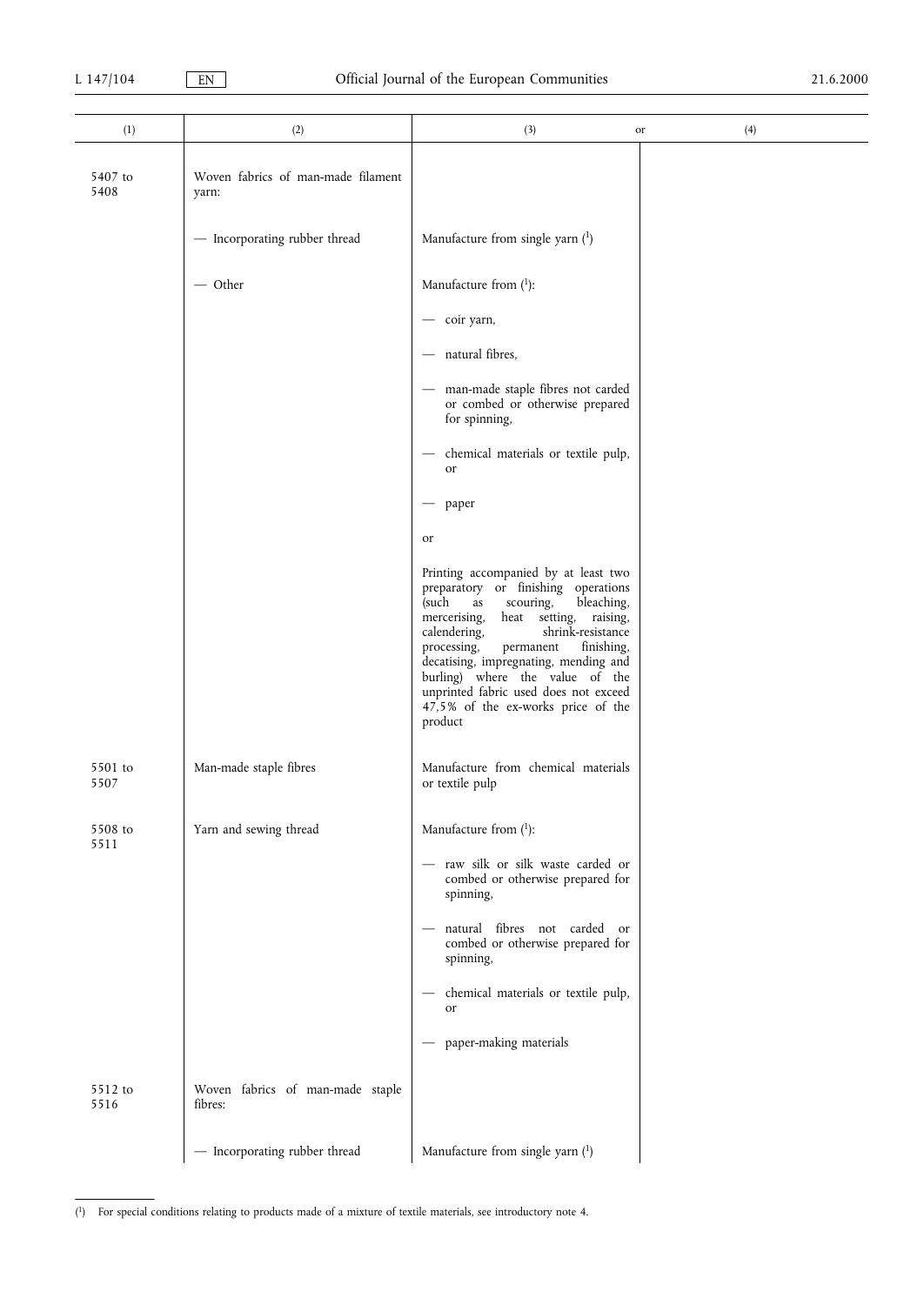$\overline{\phantom{0}}$ 

| (1)                                          | (2)                                                                                                                                                                 | (3)                                                                                                                                                                                                                                                                                                                                                                                                                                                                                                                                                                                                                                                                                                                | (4)<br>or |
|----------------------------------------------|---------------------------------------------------------------------------------------------------------------------------------------------------------------------|--------------------------------------------------------------------------------------------------------------------------------------------------------------------------------------------------------------------------------------------------------------------------------------------------------------------------------------------------------------------------------------------------------------------------------------------------------------------------------------------------------------------------------------------------------------------------------------------------------------------------------------------------------------------------------------------------------------------|-----------|
| 5512 to<br>5516<br>(cont'd)<br>ex Chapter 56 | $-$ Other<br>Wadding, felt and non-wovens; special<br>yarns; twine, cordage, ropes and cables<br>and articles thereof; except for heading                           | Manufacture from single yarn (1):<br>- coir yarn,<br>natural fibres,<br>$\qquad \qquad -$<br>man-made staple fibres not carded<br>or combed or otherwise prepared<br>for spinning,<br>chemical materials or textile pulp,<br>or<br>paper<br>or<br>Printing accompanied by at least two<br>preparatory or finishing operations<br>(such<br>bleaching,<br>scouring,<br>as<br>mercerising,<br>heat setting, raising,<br>shrink-resistance<br>calendering,<br>finishing,<br>processing,<br>permanent<br>decatising, impregnating, mending and<br>burling) where the value of the<br>unprinted fabric used does not exceed<br>47,5% of the ex-works price of the<br>product<br>Manufacture from $(1)$ :<br>- coir yarn, |           |
| 5602                                         | Nos 5602, 5604, 5605 and 5606, for<br>which the rules are set out below:<br>Felt, whether or not impregnated,<br>coated, covered or laminated:<br>- Needleloom felt | - natural fibres,<br>chemical materials or textile pulp,<br>or<br>paper-making materials<br>$\overline{\phantom{m}}$<br>Manufacture from $(1)$ :                                                                                                                                                                                                                                                                                                                                                                                                                                                                                                                                                                   |           |
|                                              |                                                                                                                                                                     | - natural fibres,<br>- chemical materials or textile pulp<br>However:<br>- polypropylene filament of heading<br>No 5402<br>- polypropylene fibres of heading<br>No 5503 or 5506 or<br>polypropylene filament tow of<br>heading No 5501,                                                                                                                                                                                                                                                                                                                                                                                                                                                                            |           |

<sup>(</sup> 1) For special conditions relating to products made of a mixture of textile materials, see introductory note 4.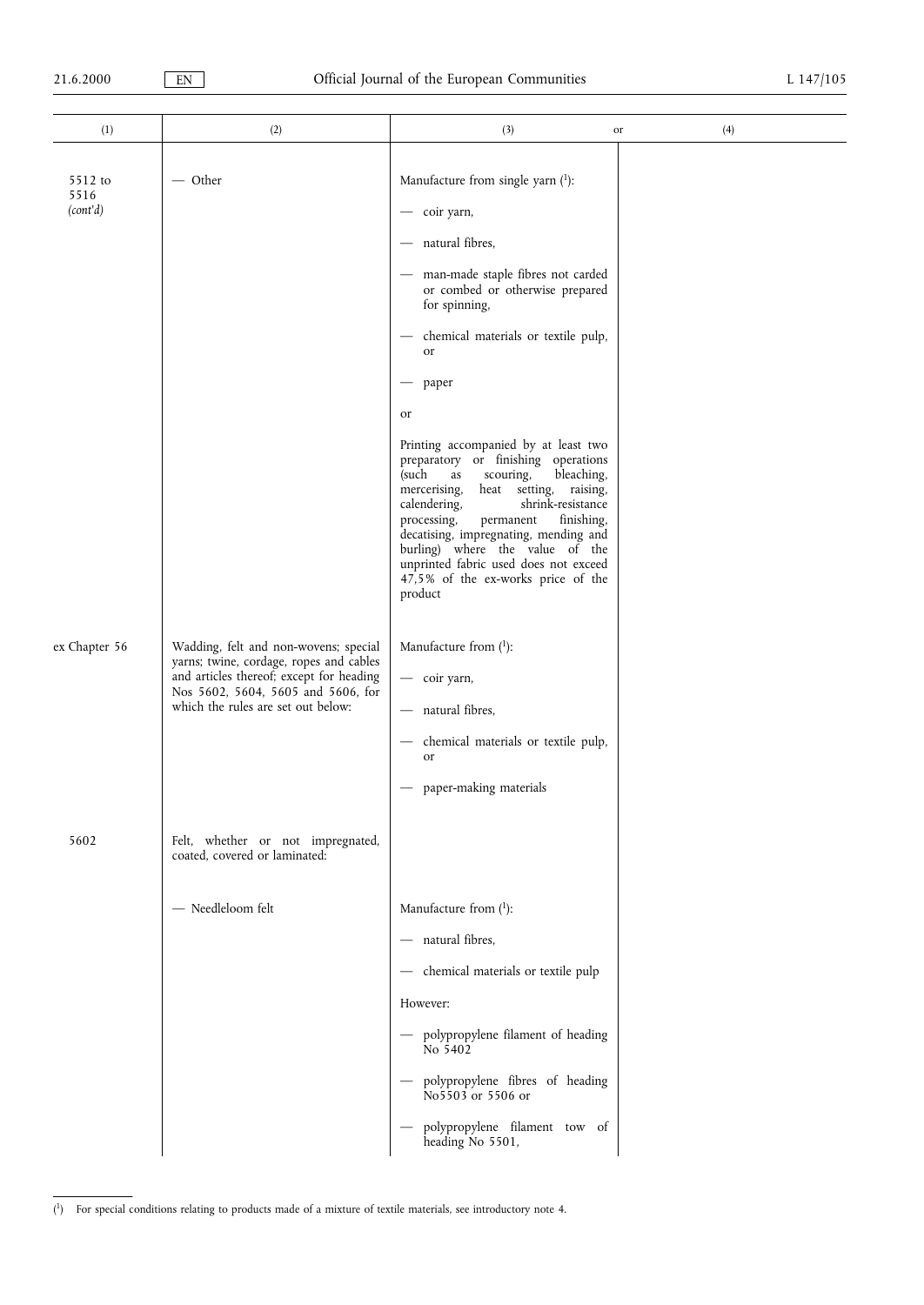| (1)              | (2)                                                                                                                                                                                                          | (3)                                                                                                                                                                                                                                        | (4)<br>or |
|------------------|--------------------------------------------------------------------------------------------------------------------------------------------------------------------------------------------------------------|--------------------------------------------------------------------------------------------------------------------------------------------------------------------------------------------------------------------------------------------|-----------|
| 5602<br>(cont'd) |                                                                                                                                                                                                              | of which the denomination in all cases<br>of a single filament or fibre is less than<br>9 decitex may be used provided their<br>value does not exceed 40% of the<br>ex-works price of the product                                          |           |
|                  | — Other                                                                                                                                                                                                      | Manufacture from $(1)$ :<br>- natural fibres,<br>- man-made staple fibres made from<br>casein, or<br>chemical materials or textile pulp<br>$\overbrace{\phantom{123331}}$                                                                  |           |
| 5604             | Rubber thread and cord, textile<br>covered; textile yarn, and strip and the<br>like of heading No 5404 or 5405,<br>impregnated, coated, covered<br><sub>or</sub><br>sheathed with rubber or plastics:        |                                                                                                                                                                                                                                            |           |
|                  | - Rubber thread and cord, textile<br>covered                                                                                                                                                                 | Manufacture from rubber thread or<br>cord, not textile covered                                                                                                                                                                             |           |
|                  | — Other                                                                                                                                                                                                      | Manufacture from $(1)$ :<br>- natural fibres not carded or<br>combed or otherwise processed<br>for spinning,<br>chemical materials or textile pulp,<br><sub>or</sub><br>paper-making materials                                             |           |
| 5605             | Metallised yarn, whether or not<br>gimped, being textile yarn, or strip or<br>the like of heading No 5404 or 5405,<br>combined with metal in the form of<br>thread, strip or powder or covered<br>with metal | Manufacture from $(1)$ :<br>- natural fibres,<br>man-made staple fibres not carded<br>$\overline{\phantom{0}}$<br>or combed or otherwise processed<br>for spinning,<br>chemical materials of textile pulp,<br>or<br>paper-making materials |           |
| 5606             | Gimped yarn, and strip and the like of<br>heading No 5404 or 5405, gimped,<br>other than those of heading No 5605<br>and gimped horsehair yarn; chenille<br>yarn; loop wale-yarn                             | Manufacture from $(1)$ :<br>- natural fibres,<br>man-made staple fibres not carded<br>$\overline{\phantom{m}}$<br>or combed or otherwise processed<br>for spinning,                                                                        |           |

<sup>(</sup> 1) For special conditions relating to products made of a mixture of textile materials, see introductory note 4.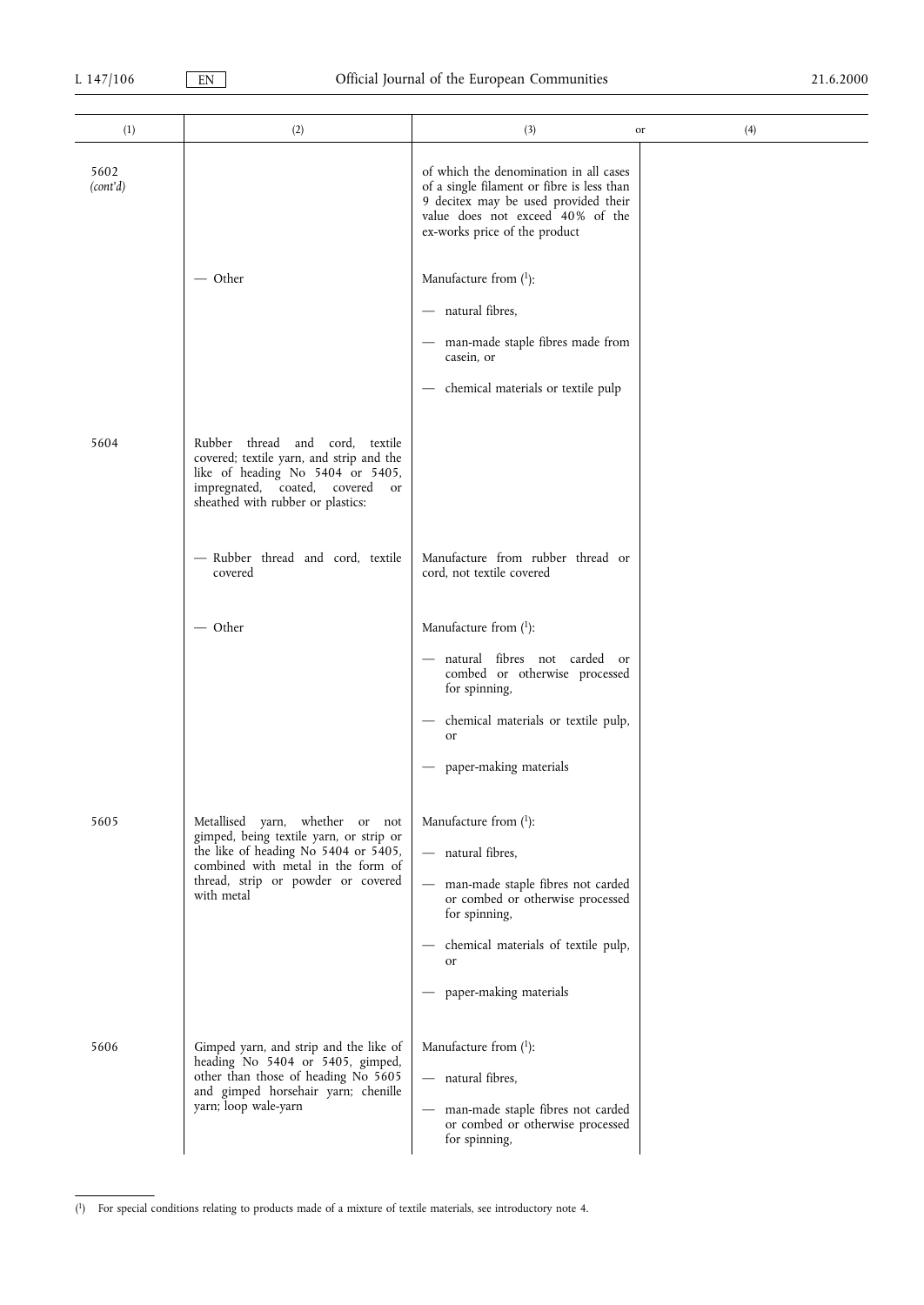| (1)              | (2)                                                                                                                                                                             | (3)<br>or                                                                                                                                                                                         | (4) |
|------------------|---------------------------------------------------------------------------------------------------------------------------------------------------------------------------------|---------------------------------------------------------------------------------------------------------------------------------------------------------------------------------------------------|-----|
| 5606<br>(cont'd) |                                                                                                                                                                                 | chemical materials of textile pulp,<br>or<br>paper-making materials                                                                                                                               |     |
|                  |                                                                                                                                                                                 |                                                                                                                                                                                                   |     |
| Chapter 57       | Carpets<br>and<br>other textile floor<br>coverings:                                                                                                                             |                                                                                                                                                                                                   |     |
|                  | - Of needleloom felt                                                                                                                                                            | Manufacture from $(1)$ :                                                                                                                                                                          |     |
|                  |                                                                                                                                                                                 | - natural fibres, or                                                                                                                                                                              |     |
|                  |                                                                                                                                                                                 | - chemical materials or textile pulp                                                                                                                                                              |     |
|                  |                                                                                                                                                                                 | However:                                                                                                                                                                                          |     |
|                  |                                                                                                                                                                                 | - polypropylene filament of heading<br>No 5402,                                                                                                                                                   |     |
|                  |                                                                                                                                                                                 | polypropylene fibres of heading<br>No 5503 or 5506 or                                                                                                                                             |     |
|                  |                                                                                                                                                                                 | polypropylene filament tow of<br>heading No 5501,                                                                                                                                                 |     |
|                  |                                                                                                                                                                                 | of which the denomination in all cases<br>of a single filament or fibre is less than<br>9 decitex may be used provided their<br>value does not exceed 40% of the<br>ex-works price of the product |     |
|                  | - Of other felt                                                                                                                                                                 | Manufacture from $(1)$ :                                                                                                                                                                          |     |
|                  |                                                                                                                                                                                 | - natural fibres not carded or<br>combed or otherwise processed<br>for spinning, or                                                                                                               |     |
|                  |                                                                                                                                                                                 | - chemical materials or textile pulp                                                                                                                                                              |     |
|                  | - Other textile coverings                                                                                                                                                       | Manufacture from $(1)$ :                                                                                                                                                                          |     |
|                  |                                                                                                                                                                                 | - coir yarn,                                                                                                                                                                                      |     |
|                  |                                                                                                                                                                                 | synthetic or artifical filament yarn,                                                                                                                                                             |     |
|                  |                                                                                                                                                                                 | natural fibres, or<br>$\hspace{0.1mm}-\hspace{0.1mm}$                                                                                                                                             |     |
|                  |                                                                                                                                                                                 | man-made staple fibres not carded<br>or combed or otherwise processed<br>for spinning                                                                                                             |     |
| ex Chapter 58    | Special woven fabrics; tufted textile<br>fabrics; lace; tapestries; trimmings;<br>embroidery; except for heading Nos<br>5805 and 5810 for which the rules<br>are set out below: |                                                                                                                                                                                                   |     |

<sup>(</sup> 1) For special conditions relating to products made of a mixture of textile materials, see introductory note 4.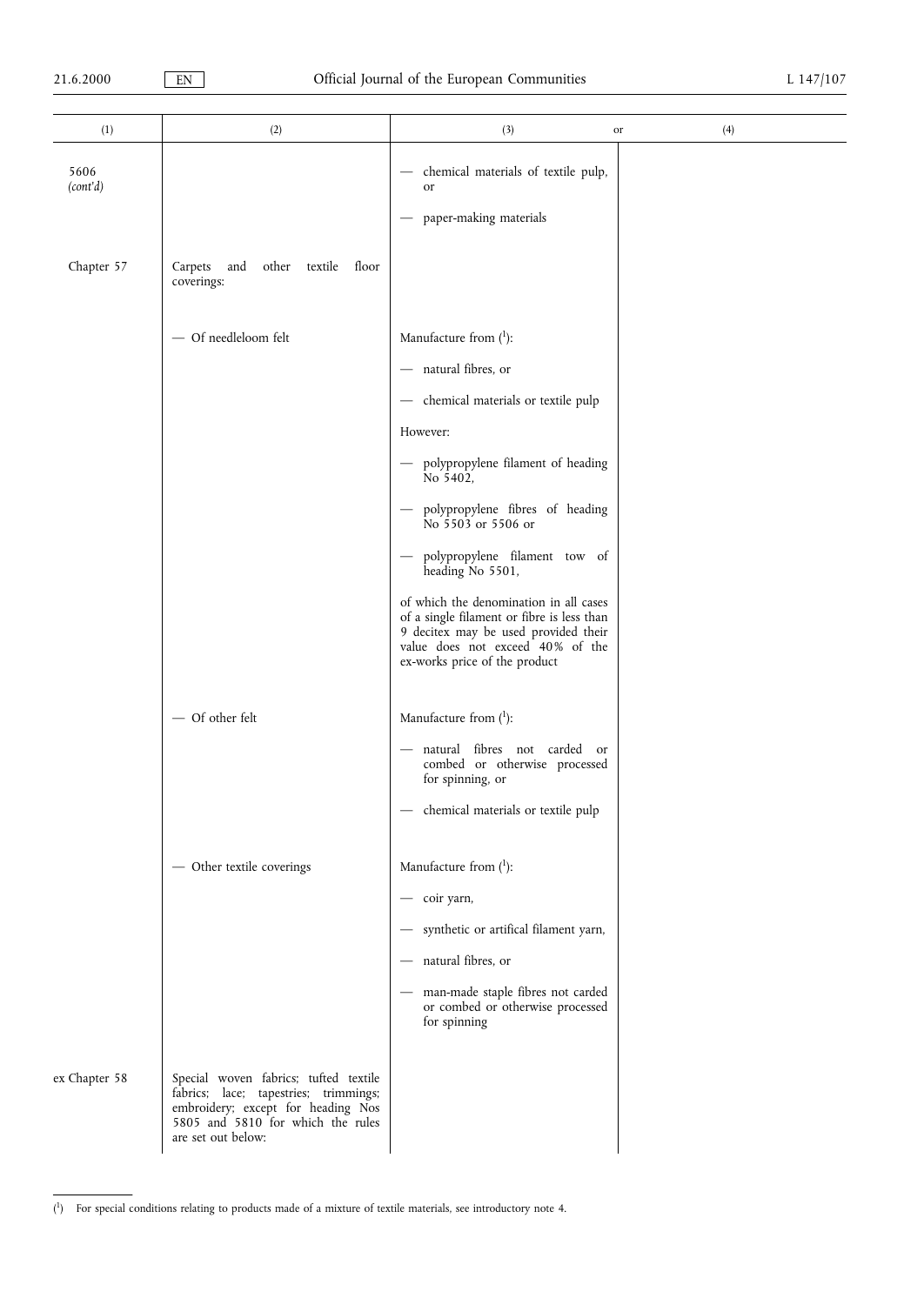÷.

| (1)                       | (2)                                                                                                                                                                                                                                                           | (3)                                                                                                                                                                                                                                                                                                                                                                                                                     | (4)<br>or |
|---------------------------|---------------------------------------------------------------------------------------------------------------------------------------------------------------------------------------------------------------------------------------------------------------|-------------------------------------------------------------------------------------------------------------------------------------------------------------------------------------------------------------------------------------------------------------------------------------------------------------------------------------------------------------------------------------------------------------------------|-----------|
| ex Chapter 58<br>(cont'd) | - Combined with rubber thread                                                                                                                                                                                                                                 | Manufacture from single yarn $(1)$                                                                                                                                                                                                                                                                                                                                                                                      |           |
|                           | — Other                                                                                                                                                                                                                                                       | Manufacture from $(1)$ :                                                                                                                                                                                                                                                                                                                                                                                                |           |
|                           |                                                                                                                                                                                                                                                               | - natural fibres,                                                                                                                                                                                                                                                                                                                                                                                                       |           |
|                           |                                                                                                                                                                                                                                                               | man-made staple fibres not carded<br>or combed or otherwise processed<br>for spinning, or                                                                                                                                                                                                                                                                                                                               |           |
|                           |                                                                                                                                                                                                                                                               | chemical materials or textile pulp,<br>$\qquad \qquad -$                                                                                                                                                                                                                                                                                                                                                                |           |
|                           |                                                                                                                                                                                                                                                               | or                                                                                                                                                                                                                                                                                                                                                                                                                      |           |
|                           |                                                                                                                                                                                                                                                               | Printing accompanied by at least two<br>preparatory or finishing operations<br>(such<br>bleaching,<br>scouring,<br>as<br>mercerising,<br>heat<br>setting, raising,<br>shrink-resistance<br>calendering,<br>processing,<br>finishing,<br>permanent<br>decatising, impregnating, mending and<br>burling) where the value of the<br>unprinted fabric used does not exceed<br>47,5% of the ex-works price of the<br>product |           |
| 5805                      | Hand-woven tapestries of the types<br>Gobelins, Flanders, Aubusson, Beauvais<br>and the like, and needle-worked<br>tapestries (for example, petit point,<br>cross stitch), whether or not made up                                                             | Manufacture in which all the materials<br>used are classified within a heading<br>other than that of the product                                                                                                                                                                                                                                                                                                        |           |
| 5810                      | Embroidery in the piece, in strips or in                                                                                                                                                                                                                      | Manufacture in which:                                                                                                                                                                                                                                                                                                                                                                                                   |           |
|                           | motifs                                                                                                                                                                                                                                                        | - all the materials used are classified<br>within a heading other than that<br>of the product, and                                                                                                                                                                                                                                                                                                                      |           |
|                           |                                                                                                                                                                                                                                                               | the value of all the materials used<br>does not exceed 50% of the<br>ex-works price of the product.                                                                                                                                                                                                                                                                                                                     |           |
| 5901                      | Textile fibres coated with gum or<br>amylaceous substances of a kind used<br>for the outer covers of books or the<br>like; tracing cloth; prepared painting<br>canvas; buckram and similar stiffened<br>textile fabrics of a kind used for hat<br>foundations | Manufacture from yarn                                                                                                                                                                                                                                                                                                                                                                                                   |           |
| 5902                      | Tyre cord fabric of high tenacity yarn<br>of nylon or other polyamides,<br>polyesters or viscose rayon:                                                                                                                                                       |                                                                                                                                                                                                                                                                                                                                                                                                                         |           |

<sup>(</sup> 1) For special conditions relating to products made of a mixture of textile materials, see introductory note 4.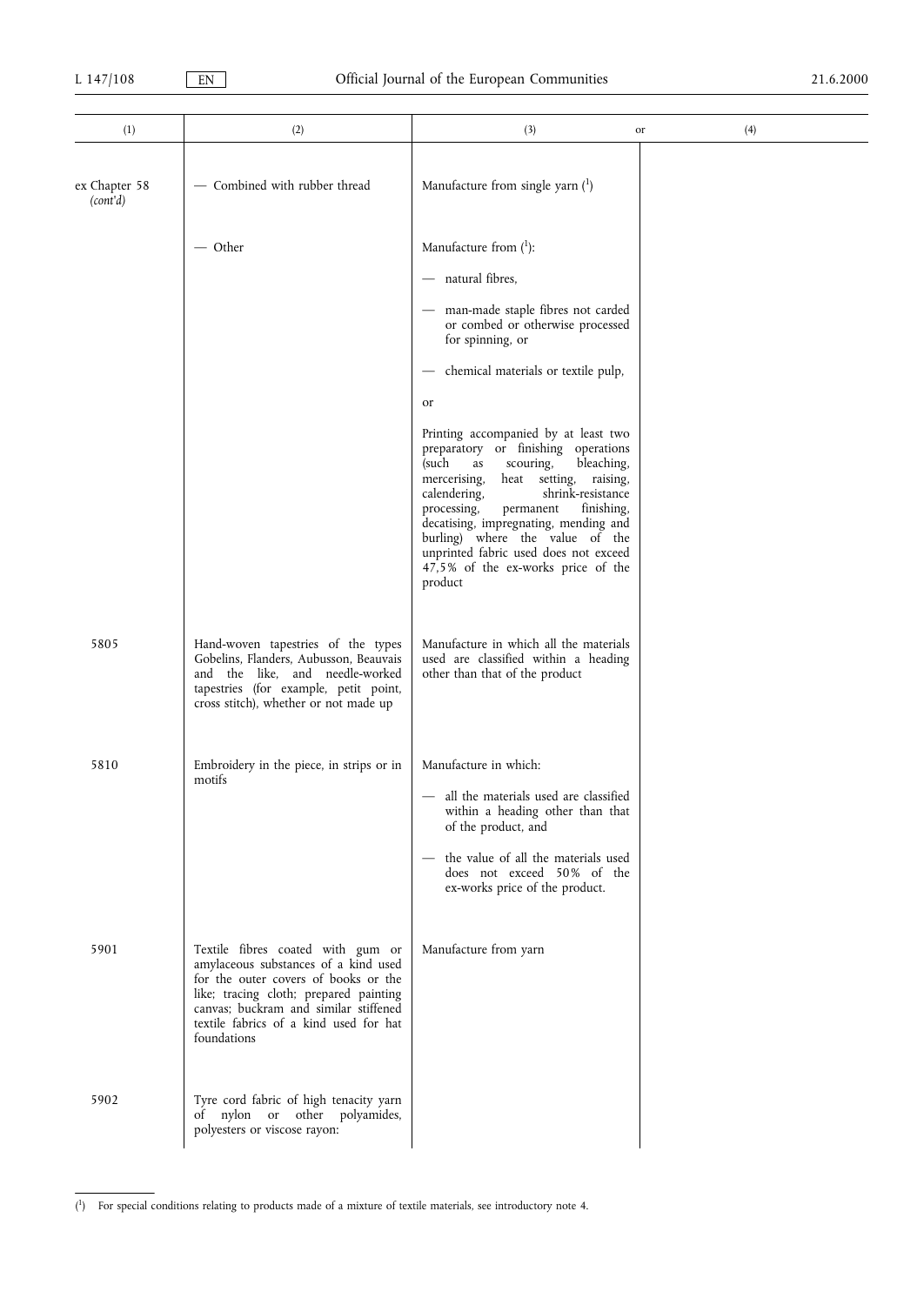| (1)              | (2)                                                                                                                                                              | (3)<br>or                                                                                                                                                                                                                                                                                                                                                                                                             | (4) |
|------------------|------------------------------------------------------------------------------------------------------------------------------------------------------------------|-----------------------------------------------------------------------------------------------------------------------------------------------------------------------------------------------------------------------------------------------------------------------------------------------------------------------------------------------------------------------------------------------------------------------|-----|
| 5902<br>(cont'd) | - Containing not more than 90% by<br>weight of textile materials                                                                                                 | Manufacture from yarn                                                                                                                                                                                                                                                                                                                                                                                                 |     |
|                  | $-$ Other                                                                                                                                                        | Manufacture from chemical materials<br>or textile pulp                                                                                                                                                                                                                                                                                                                                                                |     |
| 5903             | Textile fabrics impregnated, coated,<br>covered or laminated with plastics<br>other than those of heading No 5902                                                | Manufacture from yarn                                                                                                                                                                                                                                                                                                                                                                                                 |     |
| 5904             | Linoleum, whether or not cut to<br>shape; floor coverings consisting of a<br>coating or covering applied on a<br>textile backing, whether or not cut to<br>shape | Manufacture from yarn $(1)$                                                                                                                                                                                                                                                                                                                                                                                           |     |
| 5905             | Textile wall coverings:                                                                                                                                          |                                                                                                                                                                                                                                                                                                                                                                                                                       |     |
|                  | - Impregnated, coated, covered or<br>laminated with rubber, plastics or<br>other materials                                                                       | Manufacture from yarn:                                                                                                                                                                                                                                                                                                                                                                                                |     |
|                  | $-$ Other                                                                                                                                                        | Manufacture from $(1)$ :                                                                                                                                                                                                                                                                                                                                                                                              |     |
|                  |                                                                                                                                                                  | - coir yarn,                                                                                                                                                                                                                                                                                                                                                                                                          |     |
|                  |                                                                                                                                                                  | - natural fibres,                                                                                                                                                                                                                                                                                                                                                                                                     |     |
|                  |                                                                                                                                                                  | man-made staple fibres not carded<br>$\overbrace{\phantom{13333}}$<br>or combed or otherwise processed<br>for spinning, or                                                                                                                                                                                                                                                                                            |     |
|                  |                                                                                                                                                                  | - chemical materials or textile pulp                                                                                                                                                                                                                                                                                                                                                                                  |     |
|                  |                                                                                                                                                                  | or                                                                                                                                                                                                                                                                                                                                                                                                                    |     |
|                  |                                                                                                                                                                  | Printing accompanied by at least two<br>preparatory or finishing operations<br>(such<br>scouring,<br>bleaching,<br>as<br>mercerising,<br>heat setting, raising,<br>shrink-resistance,<br>calendering,<br>processing,<br>permanent<br>finishing,<br>decatising, impregnating, mending and<br>burling) where the value of the<br>unprinted fabric used does not exceed<br>47,5% of the ex-works price of the<br>product |     |
| 5906             | Rubberised textile fabrics, other than<br>those of heading No 5902:                                                                                              |                                                                                                                                                                                                                                                                                                                                                                                                                       |     |

<sup>(</sup> 1) For special conditions relating to products made of a mixture of textile materials, see introductory note 4.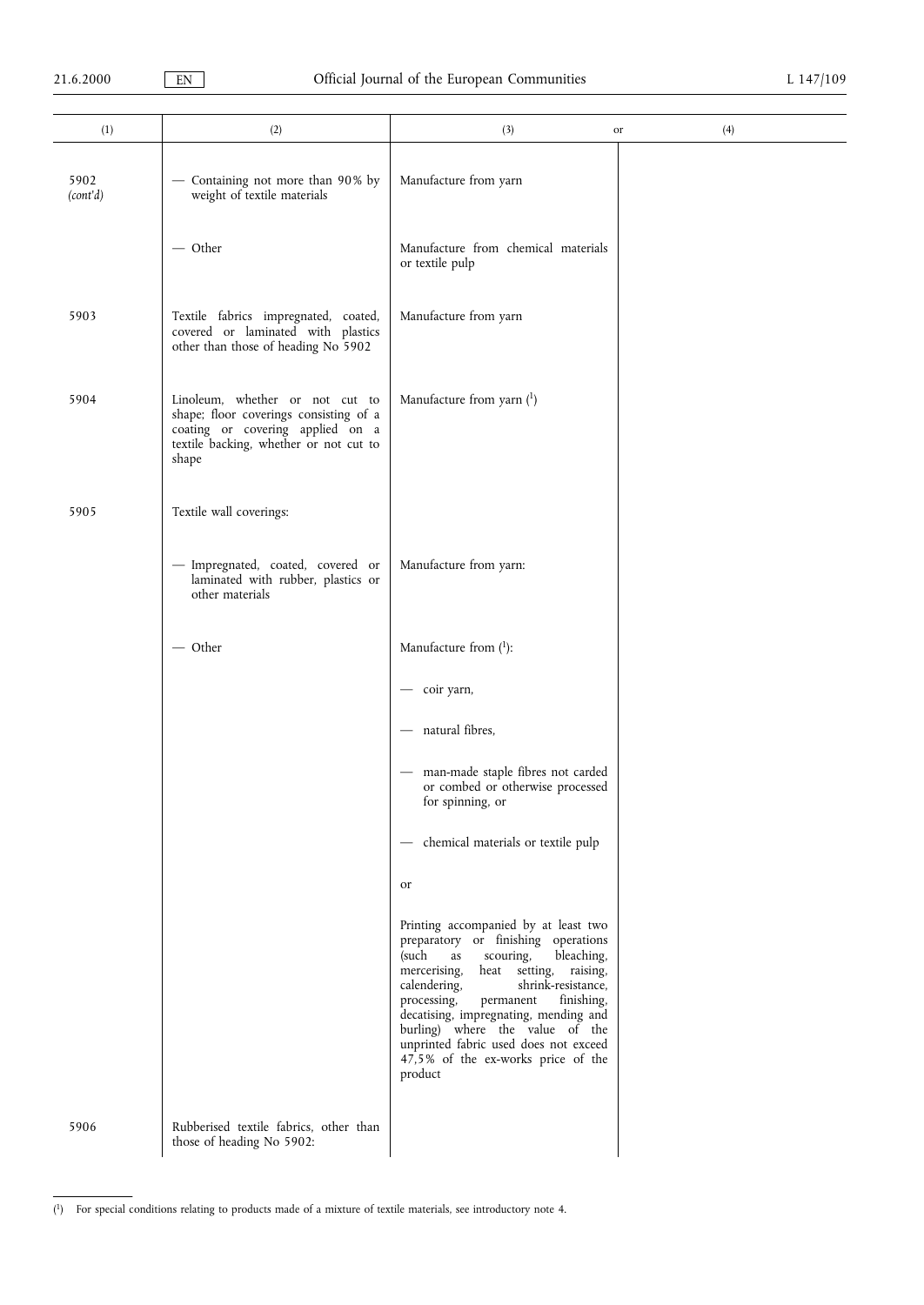| (1)              | (2)                                                                                                                                                                                                             | (3)                                                                                                              | (4)<br>or |
|------------------|-----------------------------------------------------------------------------------------------------------------------------------------------------------------------------------------------------------------|------------------------------------------------------------------------------------------------------------------|-----------|
| 5906<br>(cont'd) | - Knitted or crocheted fabrics                                                                                                                                                                                  | Manufacture from $(1)$ :                                                                                         |           |
|                  |                                                                                                                                                                                                                 | - natural fibres,                                                                                                |           |
|                  |                                                                                                                                                                                                                 | man-made staple fibres not carded<br>or combed or otherwise processed<br>for spinning, or                        |           |
|                  |                                                                                                                                                                                                                 | chemical materials or textile pulp                                                                               |           |
|                  | - Other fabrics made of synthetic<br>filament yarn, containing more<br>then 90% by weight of textile<br>materials                                                                                               | Manufacture from chemical materials                                                                              |           |
|                  | $-$ Other                                                                                                                                                                                                       | Manufacture from yarn                                                                                            |           |
| 5907             | Textile fabrics otherwise impregnated,<br>coated or covered; painted canvas<br>theatrical<br>being<br>scenery,<br>studio<br>backcloths or the like                                                              | Manufacture from yarn                                                                                            |           |
| 5908             | Textile wicks, woven, plaited or<br>knitted, for lamps, stoves, lighters,<br>candles or the like; incandescent gas<br>mantles and tubular knitted gas mantle<br>fabric therefor, whether or not<br>impregnated: |                                                                                                                  |           |
|                  | - Incandescent<br>mantles,<br>gas<br>impregnated                                                                                                                                                                | Manufacture from tubular knitted gas<br>mantle fabric                                                            |           |
|                  | — Other                                                                                                                                                                                                         | Manufacture in which all the materials<br>used are classified within a heading<br>other than that of the product |           |
| 5909 to<br>5911  | Textile articles of a kind suitable for<br>industrial use:                                                                                                                                                      |                                                                                                                  |           |
|                  | - Polishing discs or rings other than<br>of felt of heading No 5911                                                                                                                                             | Manufacture from yarn or waste<br>fabrics or rags of heading No 6310                                             |           |
|                  | $-$ Other                                                                                                                                                                                                       | Manufacture from $(1)$ :                                                                                         |           |
|                  |                                                                                                                                                                                                                 | coir yarn,                                                                                                       |           |
|                  |                                                                                                                                                                                                                 | natural fibres,<br>$\overline{\phantom{m}}$                                                                      |           |

<sup>(</sup> 1) For special conditions relating to products made of a mixture of textile materials, see introductory note 4.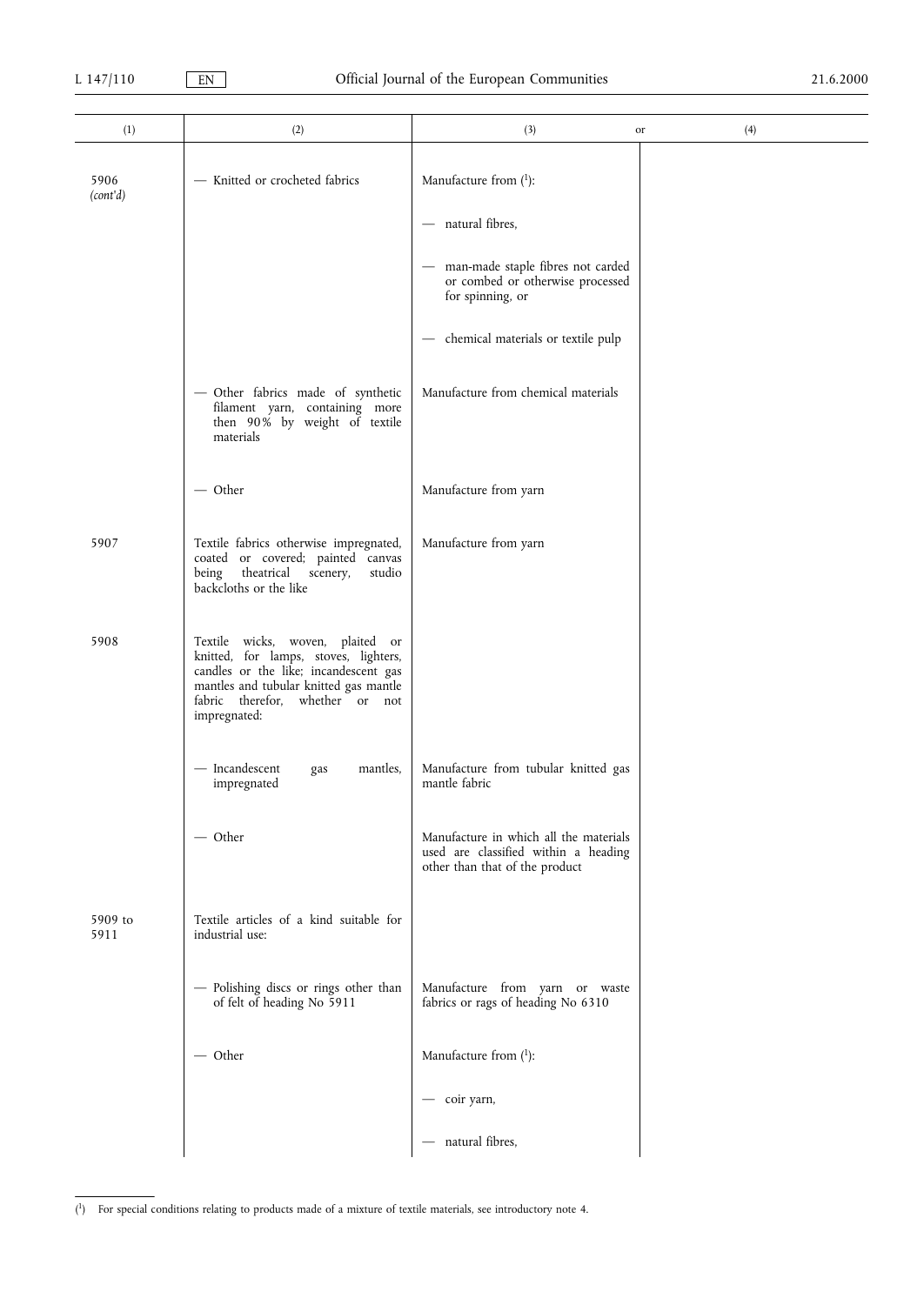| (1)                                             | (2)                                                                                                                                                                                                                                                                | (3)                                                                                                                                                                                                               | (4)<br>or |
|-------------------------------------------------|--------------------------------------------------------------------------------------------------------------------------------------------------------------------------------------------------------------------------------------------------------------------|-------------------------------------------------------------------------------------------------------------------------------------------------------------------------------------------------------------------|-----------|
| 5909 to<br>5911<br>(cont'd)                     |                                                                                                                                                                                                                                                                    | man-made staple fibres not carded<br>$\qquad \qquad -$<br>or combed or otherwise processed<br>for spinning, or<br>chemical materials or textile pulp                                                              |           |
| Chapter 60                                      | Knitted or crocheted fabrics                                                                                                                                                                                                                                       | Manufacture from $(1)$ :<br>- natural fibres,<br>man-made staple fibres not carded<br>or combed or otherwise processed<br>for spinning, or<br>chemical materials or textile pulp                                  |           |
| Chapter 61                                      | Articles of apparel and clothing<br>accessories, knitted or crocheted:<br>- Obtained by sewing together, or<br>otherwise assembling, two or more<br>pieces of knitted or crocheted<br>fabric which have been either cut<br>to form or obtained directly to<br>form | Manufacture from yarn $(2)$ :                                                                                                                                                                                     |           |
|                                                 | — Other                                                                                                                                                                                                                                                            | Manufacture from $(1)$ :<br>- natural fibres,<br>- man-made staple fibres not carded<br>or combed or otherwise processed<br>for spinning, or<br>chemical materials or textile pulp                                |           |
| ex Chapter 62                                   | Articles of apparel and clothing<br>accessories, not knitted or crocheted;<br>except for heading Nos ex 6202,<br>ex 6204, ex 6206, ex 6209, ex 6210,<br>6213, 6214, ex 6216 and 6217 for<br>which the rules are set out below:                                     | Manufacture from yarn $(1)$ $(2)$ :                                                                                                                                                                               |           |
| ex 6202,<br>ex 6204,<br>ex 6206, and<br>ex 6209 | Women's, girls' and babies' clothing<br>and clothing accessories for babies,<br>embroidered                                                                                                                                                                        | Manufacture from yarn $(1)$ :<br>or<br>Manufacture<br>from<br>unembroidered<br>fabric provided the value of the<br>unembroidered fabric used does not<br>exceed 40% of the ex-works price of<br>the product $(1)$ |           |

<sup>(</sup> <sup>1</sup>) For special conditions relating to products made of a mixture of textile materials, see introductory note 4.

( 2) See introductory note 5.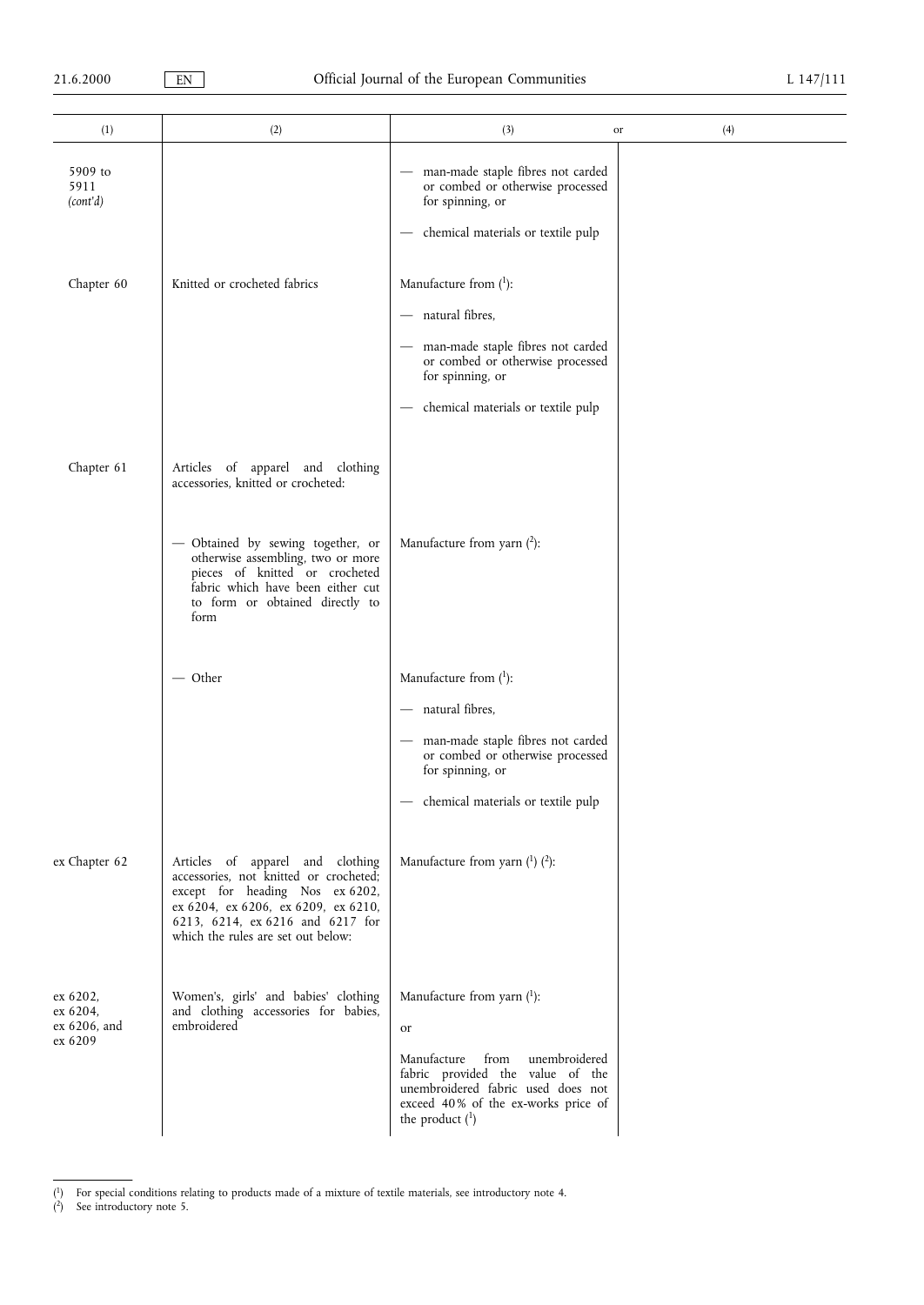| (1)                      | (2)                                                                                                                             | (3)                                                                                                                                                                                                                                              | (4)<br>or |
|--------------------------|---------------------------------------------------------------------------------------------------------------------------------|--------------------------------------------------------------------------------------------------------------------------------------------------------------------------------------------------------------------------------------------------|-----------|
| $ex~6210$ and<br>ex 6216 | of fabric<br>Fire-resistant equipment<br>covered with foil of<br>aluminised<br>polyester                                        | Manufacture from yarn $(2)$<br>or<br>Manufacture from uncoated fabric<br>provided the value of the uncoated<br>fabric used does not exceed 40% of<br>the ex-works price of the product $(2)$                                                     |           |
| 6213 and<br>6214         | Handkerchiefs.<br>shawls,<br>scarves,<br>mufflers, mantillas, veils and the like:                                               |                                                                                                                                                                                                                                                  |           |
|                          | - Embroidered                                                                                                                   | Manufacture from unbleached single<br>yarn $(^{1})$ $(^{2})$<br>or<br>Manufacture<br>from<br>unembroidered<br>fabric provided the value of the<br>unembroidered fabric used does not<br>exceed 40% of the ex-works price of<br>the product $(2)$ |           |
|                          | $-$ Other                                                                                                                       | Manufacture from unbleached single<br>yarn $(2)$                                                                                                                                                                                                 |           |
| 6217                     | Other made-up clothing accessories;<br>parts of garments or of clothing<br>accessories, other than those of<br>heading No 6212: |                                                                                                                                                                                                                                                  |           |
|                          | - Embroidered                                                                                                                   | Manufacture from yarn $(1)$<br>or<br>Manufacture from<br>unembroidered<br>fabric provided the value of the<br>unembroidered fabric used does not<br>exceed 40% of the ex-works price of<br>the product $(1)$                                     |           |
|                          | - Fire resistant equipment of fabric<br>covered with foil of aluminised<br>polyester                                            | Manufacture from yarn $(^1)$<br>or<br>Manufacture from uncoated fabric<br>provided the value of the uncoated<br>fabric used does not exceed 40% of<br>the ex-works price of the product $(1)$                                                    |           |
|                          | - Interlinings for collars and cuffs,<br>cut out                                                                                | Manufacture in which:<br>- all the materials used are classified<br>within a heading other than that<br>of the product, and                                                                                                                      |           |

<sup>(</sup> 1) For special conditions relating to products made of a mixture of textile materials, see introductory note 4.

<sup>(</sup> 2) See introductory note 5.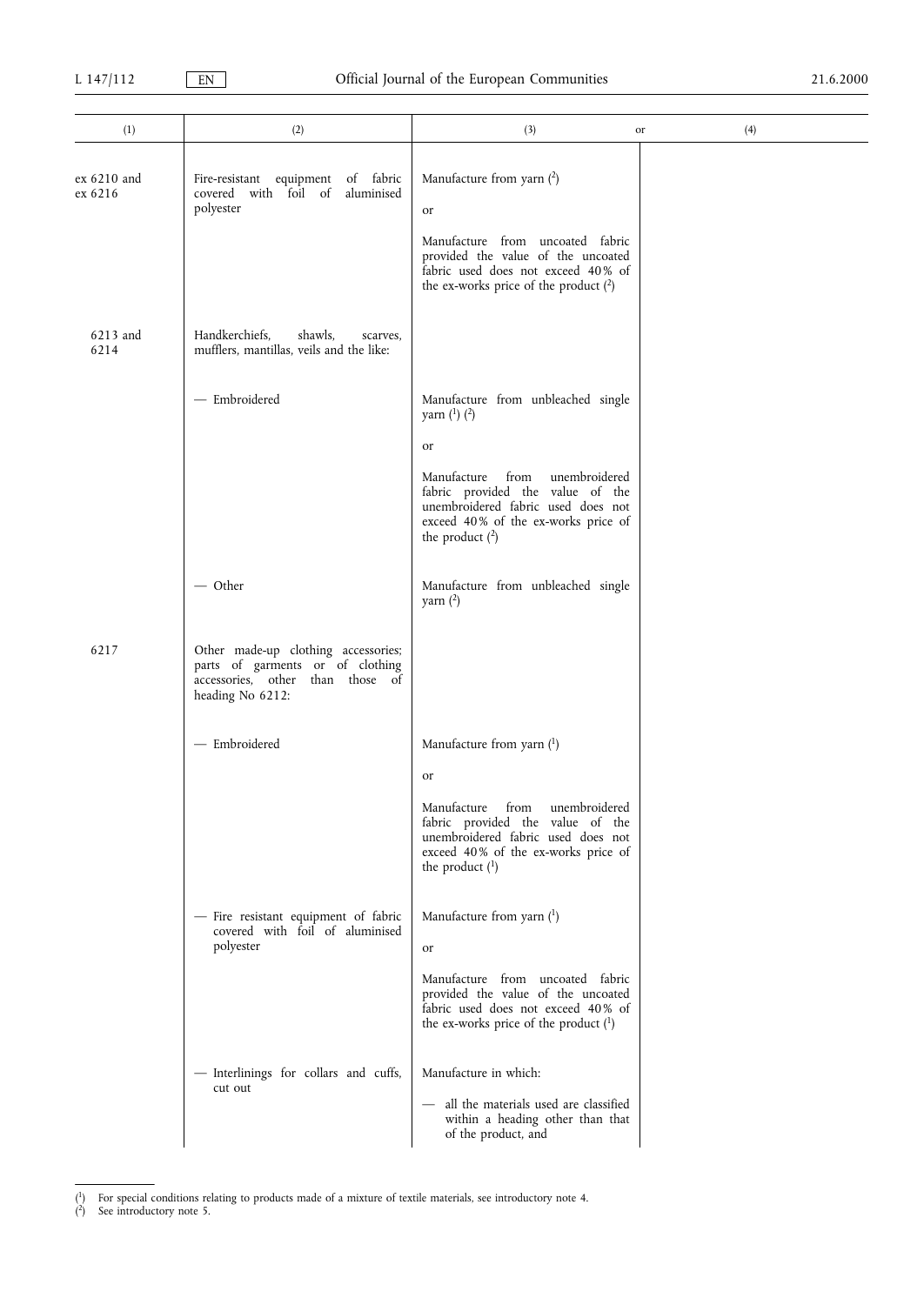| (1)              | (2)                                                                                                                                                                                                          | (3)                                                                                                                                                                                                                                    | (4)<br>or |
|------------------|--------------------------------------------------------------------------------------------------------------------------------------------------------------------------------------------------------------|----------------------------------------------------------------------------------------------------------------------------------------------------------------------------------------------------------------------------------------|-----------|
| 6217<br>(cont'd) |                                                                                                                                                                                                              | - the value of all the materials used<br>does not exceed 40% of the<br>ex-works price of the product                                                                                                                                   |           |
|                  | — Other                                                                                                                                                                                                      | Manufacture from yarn $(1)$                                                                                                                                                                                                            |           |
| ex Chapter 63    | Other made-up textile articles; sets;<br>worn clothing and worn textile<br>articles; rags; except for heading Nos<br>6301 to 6304, 6305, 6306, ex 6307<br>and 6308 for which the rules are set<br>out below: | Manufacture in which all the materials<br>used are classified within a heading<br>other than that of the product                                                                                                                       |           |
| 6301 to<br>6304  | Blankets, travelling rugs, bed linen etc.;<br>curtains etc.; other furnishing articles:                                                                                                                      |                                                                                                                                                                                                                                        |           |
|                  | - Of felt, of non-wovens                                                                                                                                                                                     | Manufacture from $(^{2})$ :<br>- natural fibres, or<br>- chemical materials or textile pulp                                                                                                                                            |           |
|                  | $-$ Other:                                                                                                                                                                                                   |                                                                                                                                                                                                                                        |           |
|                  | - Embroidered                                                                                                                                                                                                | Manufacture from unbleached single<br>yarn $(^{1})$ $(^{3})$                                                                                                                                                                           |           |
|                  |                                                                                                                                                                                                              | <sub>or</sub><br>Manufacture<br>from<br>unembroidered<br>fabric (other than knitted or crocheted)<br>provided<br>value<br>of<br>the<br>the<br>unembroidered fabric used does not<br>exceed 40% of the ex-works price of<br>the product |           |
|                  | - Other                                                                                                                                                                                                      | Manufacture from unbleached single<br>yarn $(^{1})$ $(^{3})$                                                                                                                                                                           |           |
| 6305             | Sacks and bags, of a kind used for the<br>packing of goods                                                                                                                                                   | Manufacture from:<br>natural fibres,<br>man-made staple fibres not carded<br>or combed or otherwise processed<br>for spinning, or<br>chemical materials or textile pulp                                                                |           |
| 6306             | Tarpaulins, awnings and sunblinds;<br>tents; sails for boats, sailboards or<br>landcraft; camping goods:                                                                                                     |                                                                                                                                                                                                                                        |           |

<sup>(</sup> <sup>1</sup>) For special conditions relating to products made of a mixture of textile materials, see introductory note 4.

<sup>(</sup> 2) See introductory note 5.

<sup>(</sup> 3) For knitted or crocheted articles, not elastic or rubberised, obtained by sewing or assembly of pieces of knitted or crocheted fabric (cut out or knitted directly to shape), see introductory note 5.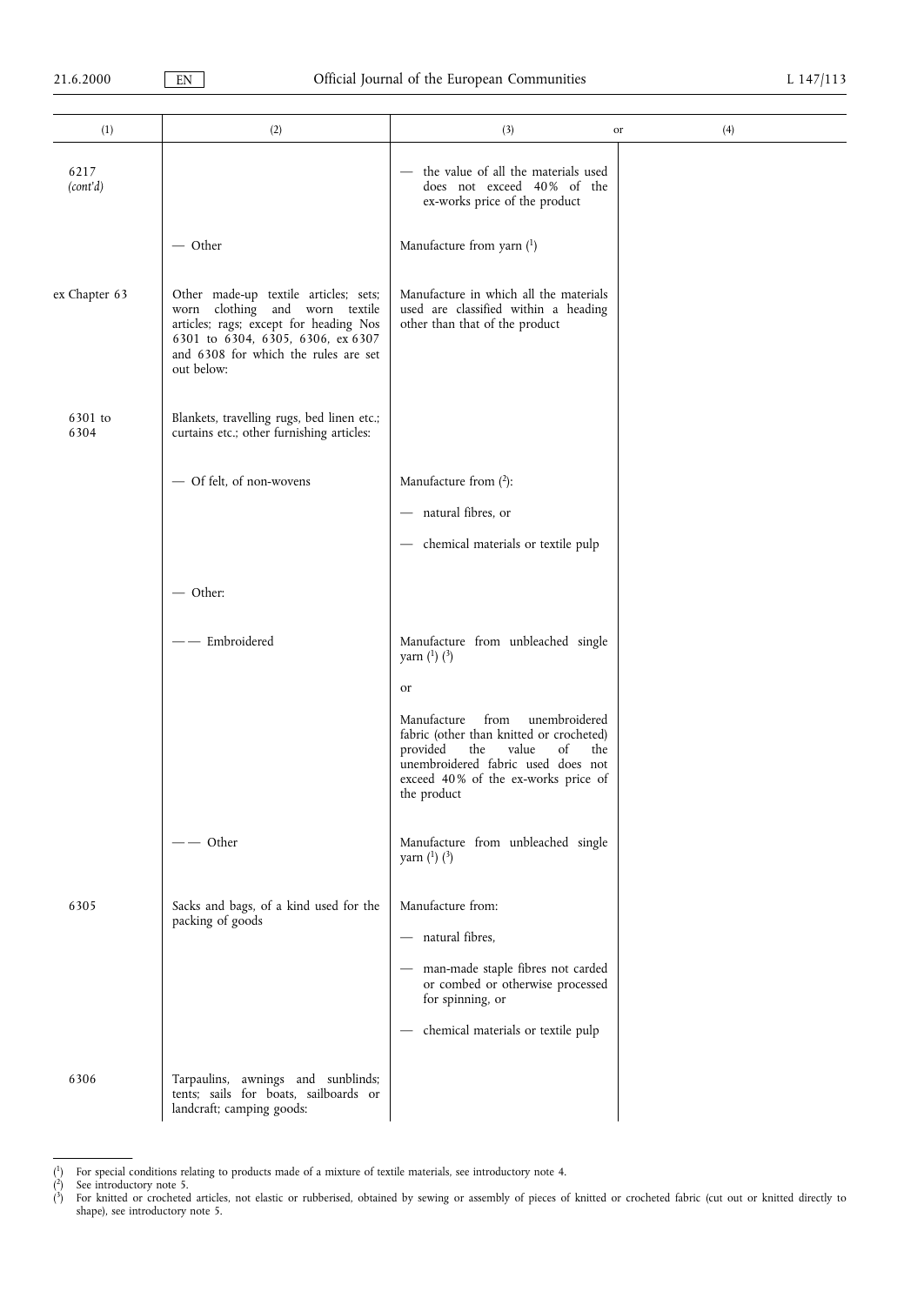| (1)              | (2)                                                                                                                                                                                                                                             | (3)<br>or                                                                                                                                                                                                                                                         | (4) |
|------------------|-------------------------------------------------------------------------------------------------------------------------------------------------------------------------------------------------------------------------------------------------|-------------------------------------------------------------------------------------------------------------------------------------------------------------------------------------------------------------------------------------------------------------------|-----|
| 6306<br>(cont'd) | — Of non-wovens                                                                                                                                                                                                                                 | Manufacture from $(1)$ :                                                                                                                                                                                                                                          |     |
|                  |                                                                                                                                                                                                                                                 | - natural fibres, or                                                                                                                                                                                                                                              |     |
|                  |                                                                                                                                                                                                                                                 | - chemical materials or textile pulp                                                                                                                                                                                                                              |     |
|                  | $-$ Other                                                                                                                                                                                                                                       | Manufacture from unbleached single<br>yarn $($ 1)                                                                                                                                                                                                                 |     |
| 6307             | Other made-up articles, including dress<br>patterns                                                                                                                                                                                             | Manufacture in which the value of all<br>the materials used does not exceed<br>40% of the ex-works price of the<br>product                                                                                                                                        |     |
| 6308             | Sets consisting of woven fabric and<br>yarn, whether or not with accessories,<br>for making up into rugs, tapestries,<br>embroidered table cloths or serviettes<br>or similar textile articles, put up in<br>packings for retail sale           | Each item in the set must satisfy the<br>rule which would apply to it if it were<br>not included in the set. However,<br>non-originating articles<br>may be<br>incorporated provided their total value<br>does not exceed 15% of the ex-works<br>price of the set |     |
| 6401 to<br>6405  | Footwear                                                                                                                                                                                                                                        | Manufacture from materials of any<br>heading except for assemblies of<br>uppers affixed to inner soles or to<br>other sole components of heading No<br>6406                                                                                                       |     |
| 6406             | Parts of footwear; removable insoles,<br>heel cushions and similar articles;<br>gaiters, leggings and similar articles<br>and parts thereof                                                                                                     | Manufacture in which all the materials<br>used are classified within a heading<br>other than that of the product                                                                                                                                                  |     |
| ex Chapter 65    | Headgear and parts thereof, except for<br>heading Nos 6503 and 6505 for<br>which the rules are set out below:                                                                                                                                   | Manufacture in which all the materials<br>used are classified within a heading<br>other than that of the product                                                                                                                                                  |     |
| 6503             | Felt hats and other felt headgear, made<br>from the hat bodies, hoods or plateaux<br>of heading No 6501 whether or not<br>lined or trimmed                                                                                                      | Manufacture from yarn or textile<br>fibres $(2)$                                                                                                                                                                                                                  |     |
| 6505             | Hats and other headgear, knitted or<br>crocheted, or made up from lace, felt<br>or other textile fabric, in the piece (but<br>not in strips), whether or not lined or<br>trimmed; hair-nets of any material,<br>whether or not lined or trimmed | Manufacture from yarn or textile<br>fibres $(2)$                                                                                                                                                                                                                  |     |

<sup>(</sup> 1) For special conditions relating to products made of a mixture of textile materials, see introductory note 4.

<sup>(</sup> 2) See introductory note 5.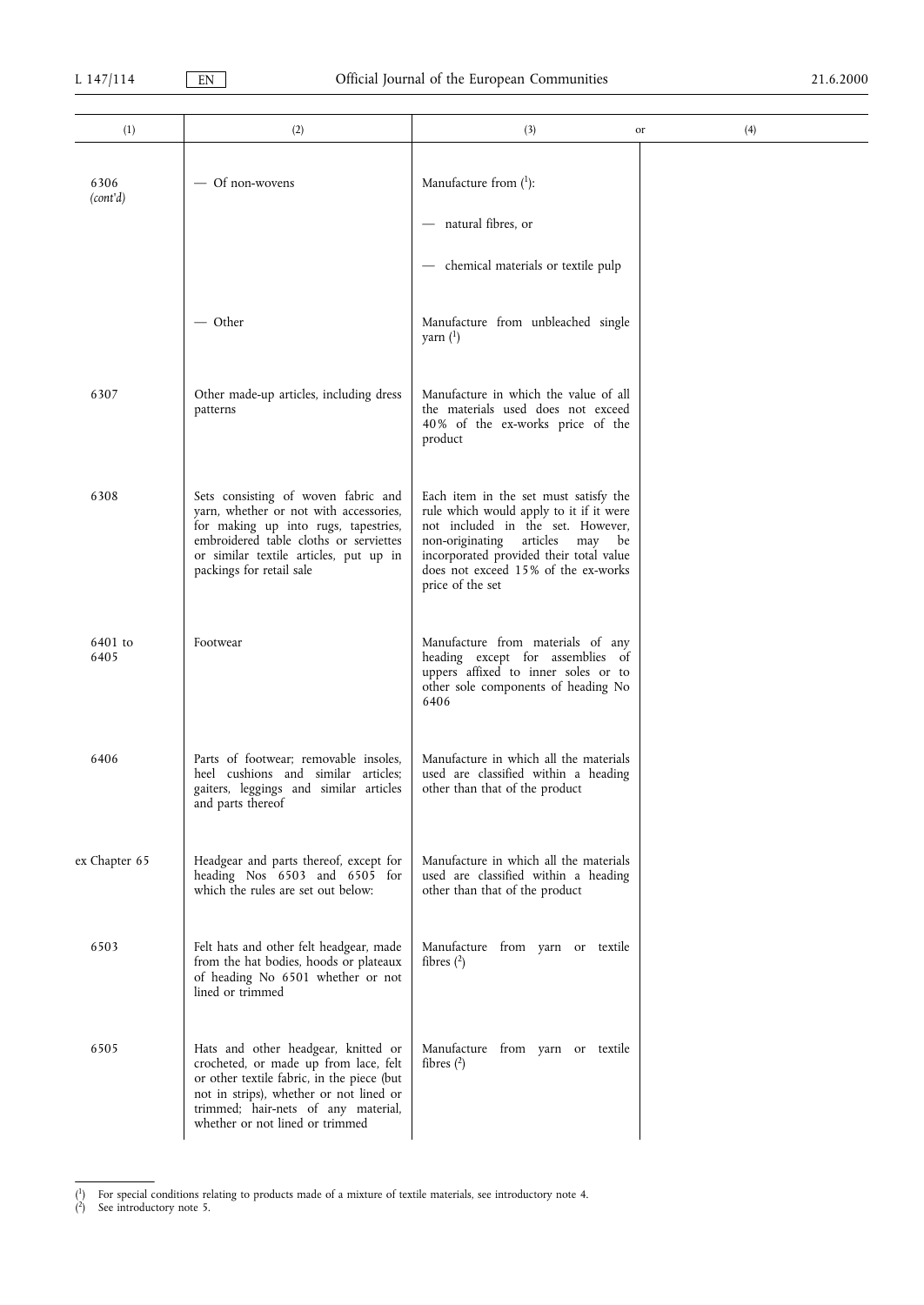| (1)           | (2)                                                                                                                                                                                    | (3)                                                                                                                        | (4)<br>or |
|---------------|----------------------------------------------------------------------------------------------------------------------------------------------------------------------------------------|----------------------------------------------------------------------------------------------------------------------------|-----------|
| ex Chapter 66 | Umbrellas, sun umbrellas, walking-<br>sticks, seat-sticks, whips, riding-crops<br>and parts thereof; except for heading<br>No 6601 for which the rule is set out<br>below:             | Manufacture in which all the materials<br>used are classified within a heading<br>other than that of the product           |           |
| 6601          | Umbrellas<br>umbrellas<br>and<br>sun<br>umbrellas,<br>(including<br>walking-stick<br>umbrellas<br>garden<br>similar<br>and<br>umbrellas)                                               | Manufacture in which the value of all<br>the materials used does not exceed<br>50% of the ex-works price of the<br>product |           |
| Chapter 67    | Prepared feathers and down and<br>articles made of feathers or of down;<br>artificial flowers; articles of human hair                                                                  | Manufacture in which all the materials<br>used are classified within a heading<br>other than that of the product           |           |
| ex Chapter 68 | Articles of stone, plaster, cement,<br>asbestos, mica or similar materials;<br>except for heading Nos ex 6803,<br>ex 6812 and ex 6814, for which the<br>rules are set out below:       | Manufacture in which all the materials<br>used are classified within a heading<br>other than that of the product           |           |
| ex 6803       | Articles of slate or of agglomerated<br>slate                                                                                                                                          | Manufacture from worked slate                                                                                              |           |
| ex 6812       | asbestos:<br>articles<br>Articles<br>of<br>of<br>mixtures with a basis of asbestos or of<br>mixtures with a basis of asbestos and<br>magnesium carbonate                               | Manufacture from materials of any<br>heading                                                                               |           |
| ex 6814       | including<br>Articles<br>of<br>mica,<br>agglomerated or reconstituted mica, on<br>a support of paper, paperboard or<br>other materials                                                 | Manufacture<br>from<br>worked<br>mica<br><i>(including)</i><br>agglomerated<br><sub>or</sub><br>reconstituted mica)        |           |
| Chapter 69    | Ceramic products                                                                                                                                                                       | Manufacture in which all the materials<br>used are classified within a heading<br>other than that of the product           |           |
| ex Chapter 70 | and glassware; except for<br>Glass<br>heading Nos 7006, 7007, 7008, 7009,<br>7010, 7013 and ex 7019 for which<br>the rules are set out below:                                          | Manufacture in which all the materials<br>used are classified within a heading<br>other than that of the product           |           |
| 7006          | Glass of heading Nos 7003, 7004 or<br>7005, bent, edgeworked, engraved,<br>drilled,<br>enamelled<br><b>or</b><br>otherwise<br>worked, but not framed or fitted with<br>other materials | Manufacture from materials of heading<br>No 7001                                                                           |           |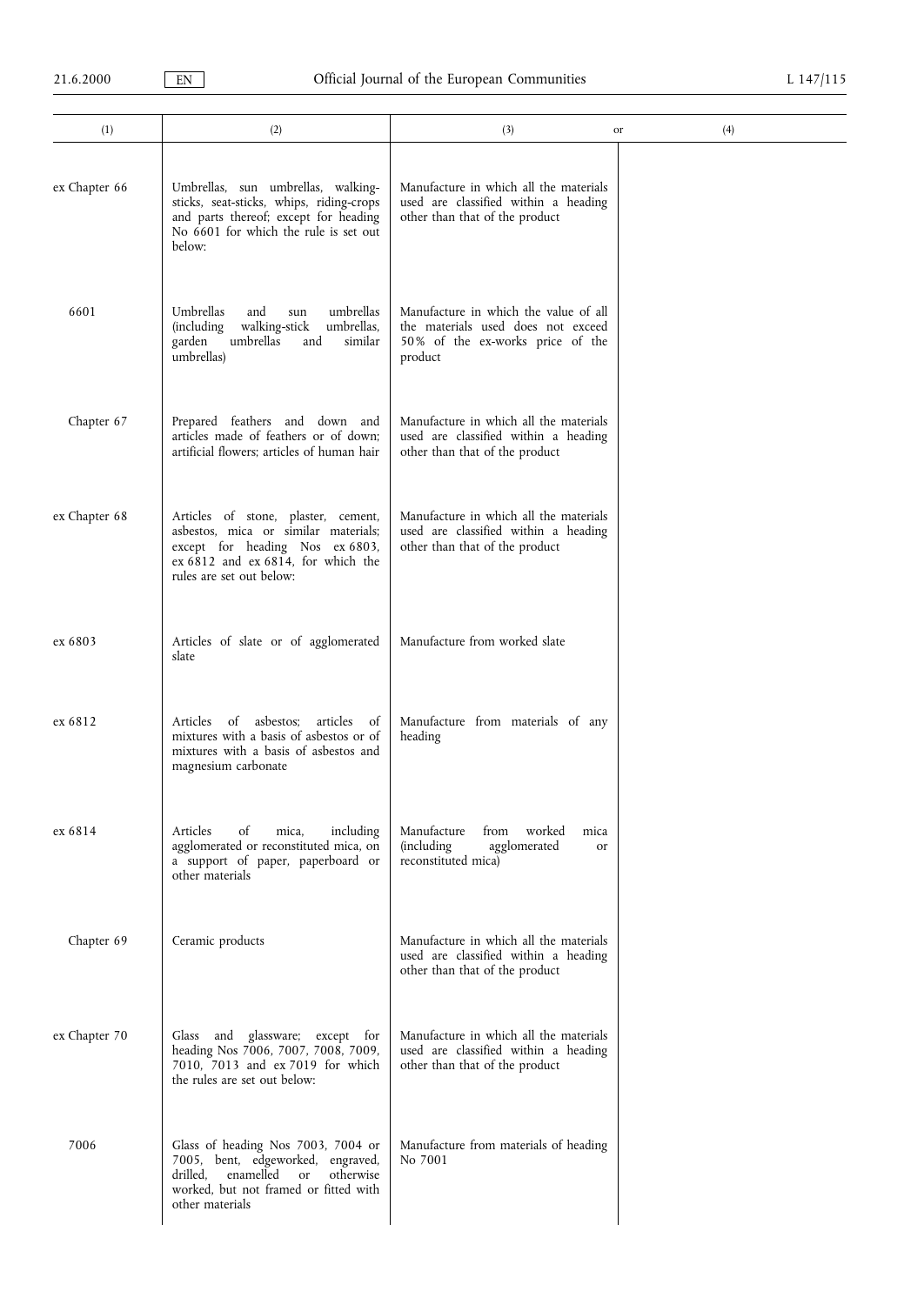| (1)           | (2)                                                                                                                                                                                                                                                                                                                                           | (3)                                                                                                                                                                                                                                                                                                                                                                                                                                                                               | (4)<br>or |
|---------------|-----------------------------------------------------------------------------------------------------------------------------------------------------------------------------------------------------------------------------------------------------------------------------------------------------------------------------------------------|-----------------------------------------------------------------------------------------------------------------------------------------------------------------------------------------------------------------------------------------------------------------------------------------------------------------------------------------------------------------------------------------------------------------------------------------------------------------------------------|-----------|
| 7007          | Safety glass, consisting of toughened<br>(tempered) or laminated glass                                                                                                                                                                                                                                                                        | Manufacture from materials of heading<br>No 7001                                                                                                                                                                                                                                                                                                                                                                                                                                  |           |
| 7008          | Multiple-walled insulating units of<br>glass                                                                                                                                                                                                                                                                                                  | Manufacture from materials of heading<br>No 7001                                                                                                                                                                                                                                                                                                                                                                                                                                  |           |
| 7009          | Glass mirrors, whether or not framed,<br>including rear-view mirrors                                                                                                                                                                                                                                                                          | Manufacture from materials of heading<br>No 7001                                                                                                                                                                                                                                                                                                                                                                                                                                  |           |
| 7010          | Carboys, bottles, flasks, jars, pots,<br>phials, ampoules and other containers,<br>of glass, of a kind used for the<br>conveyance or packing of goods;<br>preserving jars of glass; stoppers, lids<br>and other closures, of glass                                                                                                            | Manufacture in which all the materials<br>used are classified within a heading<br>other than that of the product<br>or<br>Cutting of glassware, provided the<br>value of the uncut glassware does not<br>exceed 50% of the ex-works price of<br>the product                                                                                                                                                                                                                       |           |
| 7013          | Glassware of a kind used for table,<br>office.<br>kitchen.<br>toilet.<br>indoor<br>decoration or similar purposes (other<br>than that of heading Nos 7010 or<br>7018)                                                                                                                                                                         | Manufacture in which all the materials<br>used are classified within a heading<br>other than that of the product<br>or<br>Cutting of glassware, provided the<br>value of the uncut glassware does not<br>exceed 50% of the ex-works price of<br>the product<br>or<br>Hand-decoration (with the exception<br>of silk-screen printing) of hand-blown<br>glassware, provided the value of the<br>hand-blown glassware does not exceed<br>50% of the ex-works price of the<br>product |           |
| ex 7019       | Articles (other than yarn) of glass<br>fibres                                                                                                                                                                                                                                                                                                 | Manufacture from:<br>- uncoloured slivers, rovings, yarn<br>or chopped strands, or<br>glass wool<br>$\overline{\phantom{0}}$                                                                                                                                                                                                                                                                                                                                                      |           |
| ex Chapter 71 | Natural or cultured pearls, precious or<br>semi-precious stones, precious metals,<br>metals clad with precious metal, and<br>articles thereof; imitation jewellery;<br>coins; except for heading Nos ex 7102,<br>ex 7103, ex 7104, 7106, ex 7107,<br>7108, ex 7109, 7110, ex 7111, 7116<br>and 7117 for which the rules are set<br>out below: | Manufacture in which all the materials<br>used are classified within a heading<br>other than that of the product                                                                                                                                                                                                                                                                                                                                                                  |           |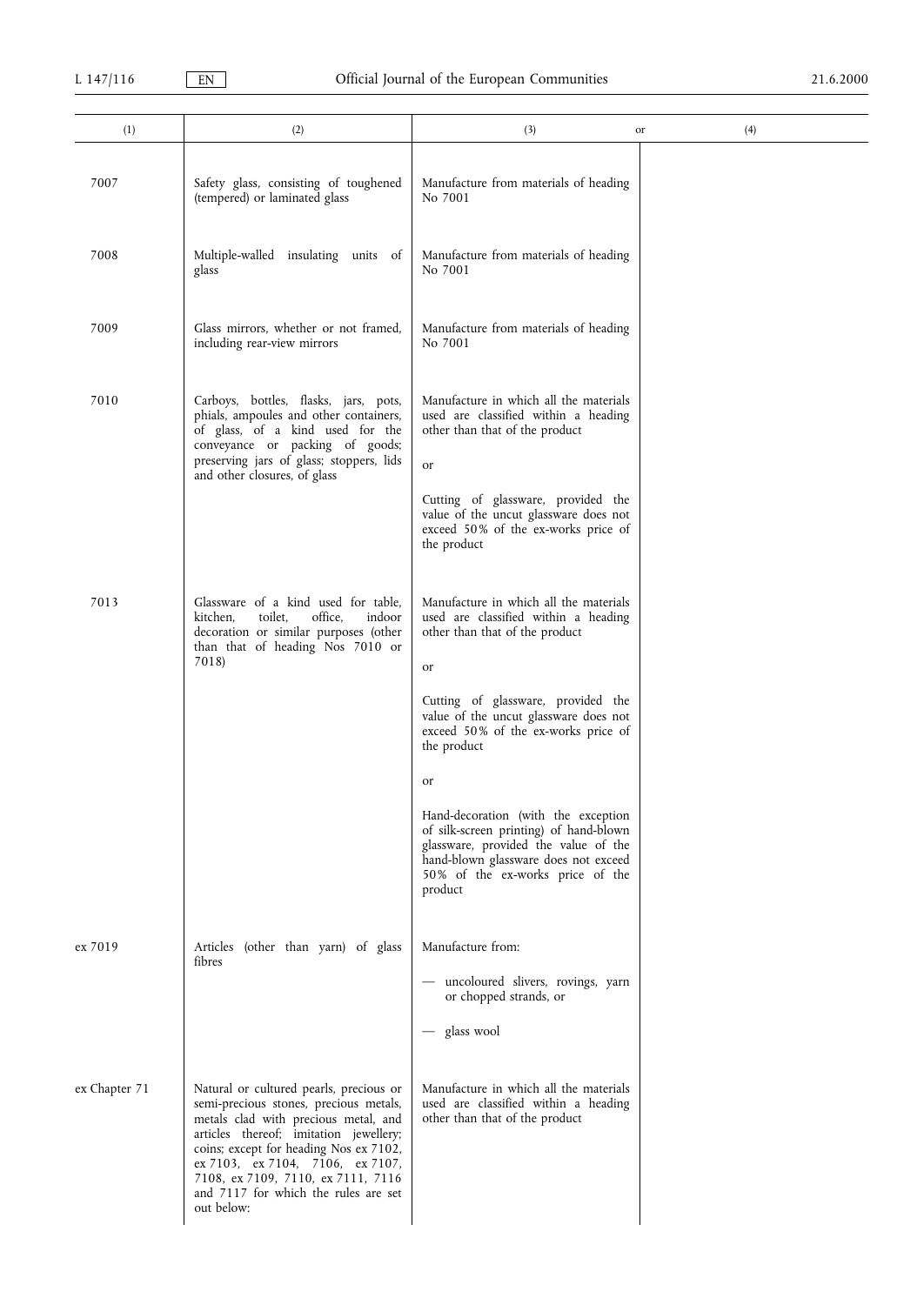| (1)                                | (2)                                                                                                                                                                                   | (3)                                                                                                                                                                                              | (4)<br>or |
|------------------------------------|---------------------------------------------------------------------------------------------------------------------------------------------------------------------------------------|--------------------------------------------------------------------------------------------------------------------------------------------------------------------------------------------------|-----------|
| ex 7102,<br>ex 7103 and<br>ex 7104 | Worked precious or semi-precious<br>(natural,<br>synthetic<br>stones<br><b>or</b><br>reconstructed)                                                                                   | Manufacture from unworked precious<br>or semi-precious stones                                                                                                                                    |           |
| 7106,<br>7108 and<br>7110          | Precious metals:                                                                                                                                                                      |                                                                                                                                                                                                  |           |
|                                    | - Unwrought                                                                                                                                                                           | Manufacture<br>from materials<br>not<br>classified within heading No 7106,<br>7108 or 7110                                                                                                       |           |
|                                    |                                                                                                                                                                                       | or                                                                                                                                                                                               |           |
|                                    |                                                                                                                                                                                       | Electrolytic,<br>thermal<br>chemical<br>or<br>separation of precious metals of<br>heading No 7106, 7108 or 7110                                                                                  |           |
|                                    |                                                                                                                                                                                       | or                                                                                                                                                                                               |           |
|                                    |                                                                                                                                                                                       | Alloying of precious metals of heading<br>No 7106, 7108 or 7110 with each<br>other or with base metals                                                                                           |           |
|                                    | - Semi-manufactured or in powder<br>form                                                                                                                                              | Manufacture from unwrought precious<br>metals                                                                                                                                                    |           |
| ex 7107,<br>ex 7109 and<br>ex 7111 | Metals clad with precious metals,<br>semi-manufactured                                                                                                                                | Manufacture from metals clad with<br>precious metals, unwrought                                                                                                                                  |           |
| 7116                               | Articles of natural or cultured pearls,<br>precious or semi-precious<br>stones<br>(natural, synthetic or reconstructed)                                                               | Manufacture, in which the value of all<br>the materials used does not exceed<br>50% of the ex-works price of the<br>product                                                                      |           |
| 7117                               | Imitation jewellery                                                                                                                                                                   | Manufacture in which all the materials<br>used are classified within a heading<br>other than that of the product                                                                                 |           |
|                                    |                                                                                                                                                                                       | or                                                                                                                                                                                               |           |
|                                    |                                                                                                                                                                                       | Manufacture from base metal parts,<br>not plated or covered with precious<br>metals, provided the value of all the<br>materials used does not exceed 50% of<br>the ex-works price of the product |           |
| ex Chapter 72                      | Iron and steel; except for heading Nos<br>7207, 7208 to 7216, 7217, ex 7218,<br>7219 to 7222, 7223, ex 7224, 7225 to<br>7227, 7228 and 7229 for which the<br>rules are set out below: | Manufacture in which all the materials<br>used are classified within a heading<br>other than that of the product                                                                                 |           |
| 7207                               | Semi-finished products of iron or<br>non-alloy steel                                                                                                                                  | Manufacture from materials of heading<br>No 7201, 7202, 7203, 7204 or 7205                                                                                                                       |           |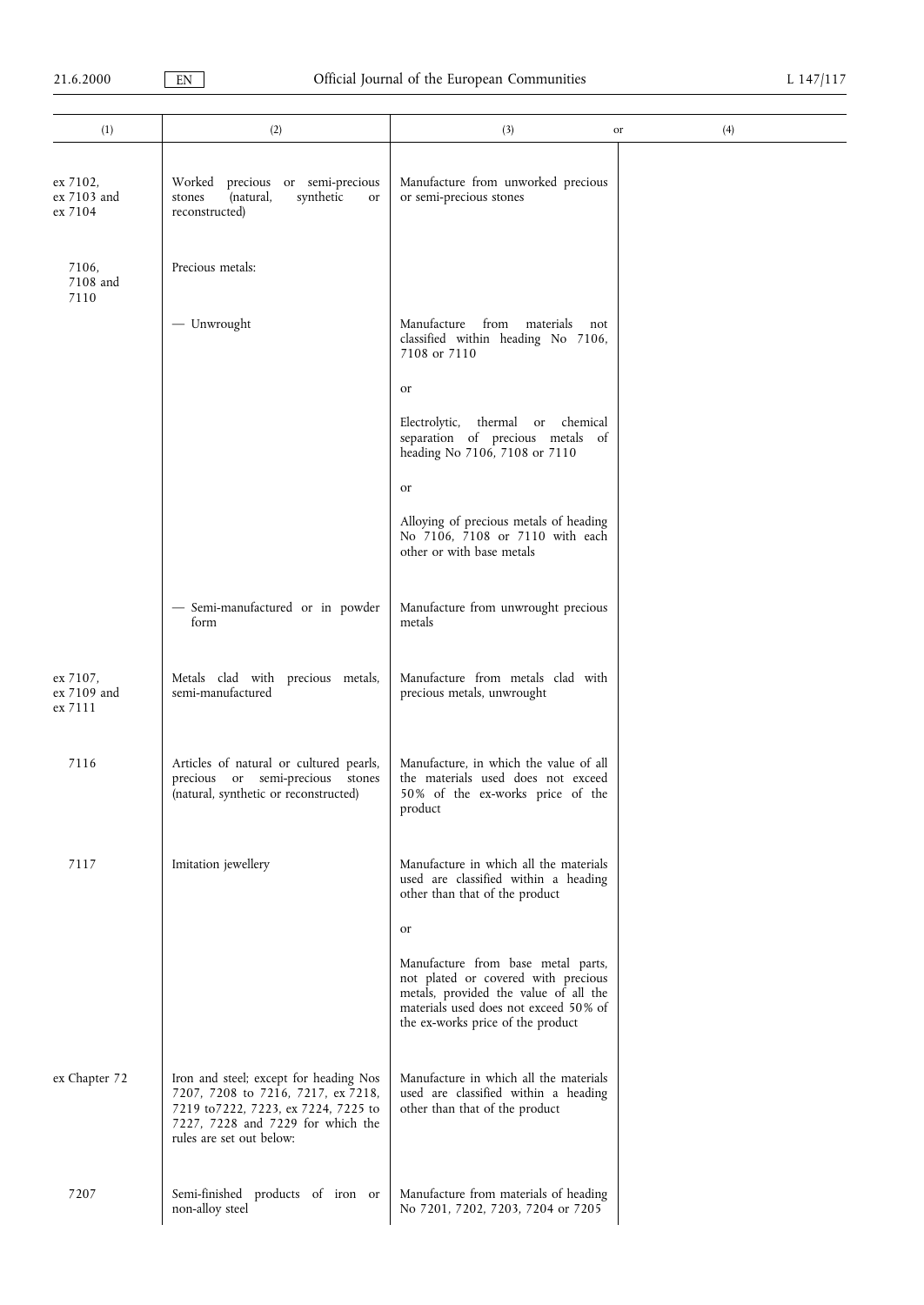| (1)                         | (2)                                                                                                                                                                                                                                                                                                                                                                                                          | (3)                                                                                                              | (4)<br>or |
|-----------------------------|--------------------------------------------------------------------------------------------------------------------------------------------------------------------------------------------------------------------------------------------------------------------------------------------------------------------------------------------------------------------------------------------------------------|------------------------------------------------------------------------------------------------------------------|-----------|
| 7208 to<br>7216             | Flat-rolled products, bars and rods,<br>angles, shapes and sections of iron or<br>non-alloy steel                                                                                                                                                                                                                                                                                                            | Manufacture from ingots or other<br>primary forms of heading No 7206                                             |           |
| 7217                        | Wire of iron or non-alloy steel                                                                                                                                                                                                                                                                                                                                                                              | Manufacture<br>from<br>semi-finished<br>materials of heading No 7207                                             |           |
| ex 7218,<br>7219 to<br>7222 | Semi-finished<br>products,<br>flat-rolled<br>products, bars and rods, angles, shapes<br>and sections of stainless steel                                                                                                                                                                                                                                                                                      | Manufacture from ingots or other<br>primary forms of heading No 7218                                             |           |
| 7223                        | Wire of stainless steel                                                                                                                                                                                                                                                                                                                                                                                      | Manufacture<br>semi-finished<br>from<br>materials of heading No 7218                                             |           |
| ex 7224,<br>7225 to<br>7227 | Semi-finished<br>products,<br>flat-rolled<br>products, in irregularly wound coils, of<br>other alloy steel                                                                                                                                                                                                                                                                                                   | Manufacture from ingots or other<br>primary forms of heading No 7224                                             |           |
| 7228                        | Bars and rods of other alloy steel;<br>angles, shapes and sections, of other<br>alloy steel; hollow drill bars and rods,<br>of alloy or non-alloy steel                                                                                                                                                                                                                                                      | Manufacture from ingots or other<br>primary forms of heading No 7206,<br>7218 or 7224                            |           |
| 7229                        | Wire of other alloy steel                                                                                                                                                                                                                                                                                                                                                                                    | from<br>Manufacture<br>semi-finished<br>materials of heading No 7224                                             |           |
| ex Chapter 73               | Articles of iron or steel; except for<br>heading Nos ex 7301, 7302, 7304,<br>7305, 7306, ex 7307, 7308 and<br>ex 7315 for which the rules are set out<br>below:                                                                                                                                                                                                                                              | Manufacture in which all the materials<br>used are classified within a heading<br>other than that of the product |           |
| ex 7301                     | Sheet piling                                                                                                                                                                                                                                                                                                                                                                                                 | Manufacture from materials of heading<br>No 7206                                                                 |           |
| 7302                        | Railway or tramway track construction<br>materials<br>of iron or steel,<br>the<br>rails,<br>checkrails<br>following:<br>and<br>rackrails, switch blades, crossing frogs,<br>point rods and other crossing pieces,<br>sleepers (cross-ties), fishplates, chairs,<br>chair wedges, sole plates (base plates),<br>rail clips, bedplates, ties and other<br>material specialised for jointing or<br>fixing rails | Manufacture from materials of heading<br>No 7206                                                                 |           |
| 7304,<br>7305 and<br>7306   | Tubes, pipes and hollow profiles, of<br>iron (other than cast iron) or steel                                                                                                                                                                                                                                                                                                                                 | Manufacture from materials of heading<br>No 7206, 7207, 7218 or 7224                                             |           |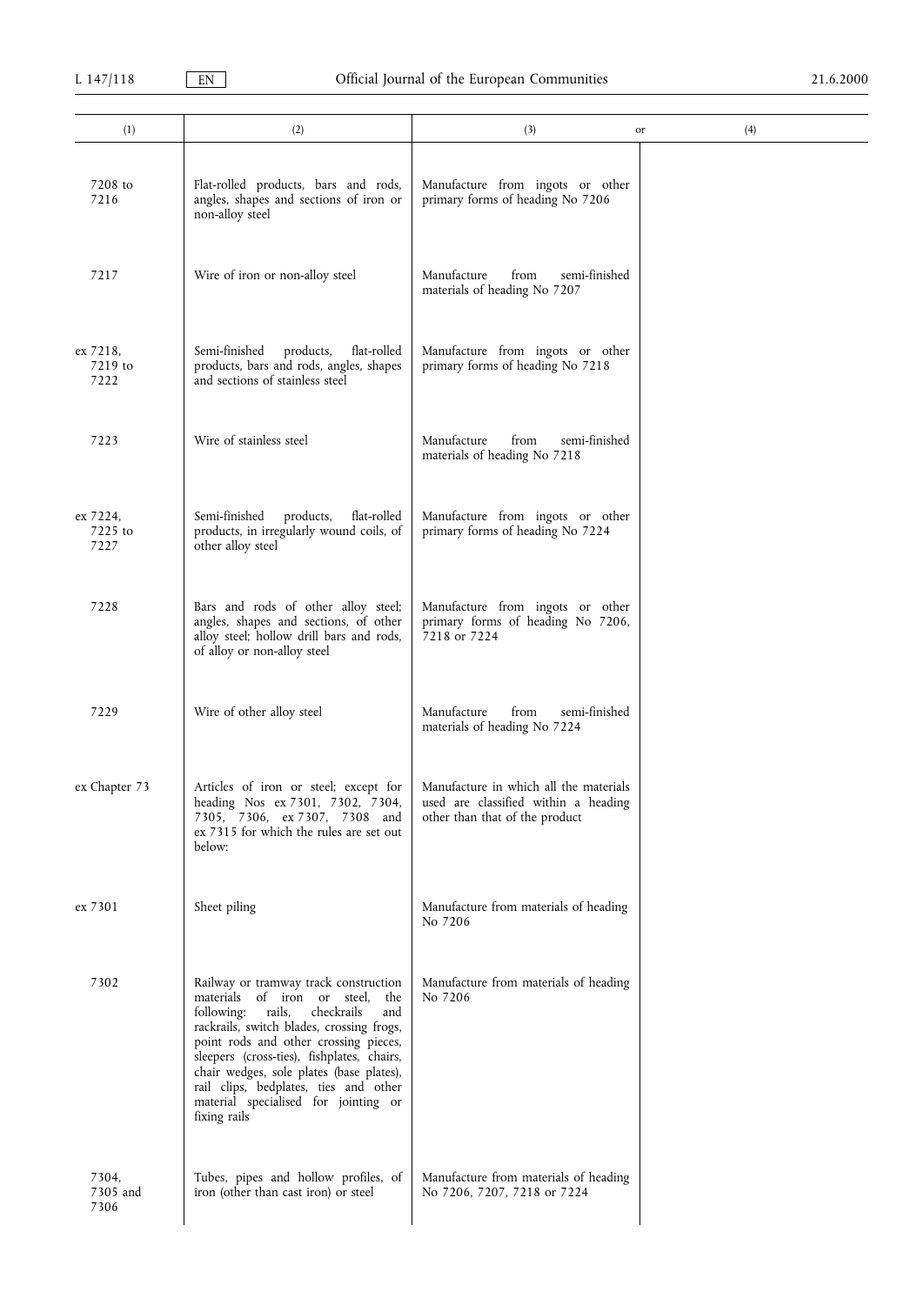| (1)           | (2)                                                                                                                                                                                                                                                                                                                                                                                                                                                                                  | (3)                                                                                                                                                                                                                               | (4)<br>or |
|---------------|--------------------------------------------------------------------------------------------------------------------------------------------------------------------------------------------------------------------------------------------------------------------------------------------------------------------------------------------------------------------------------------------------------------------------------------------------------------------------------------|-----------------------------------------------------------------------------------------------------------------------------------------------------------------------------------------------------------------------------------|-----------|
| ex 7307       | Tube or pipe fittings of stainless steel<br>(ISO No X5CrNiMo 1712), consisting<br>of several parts                                                                                                                                                                                                                                                                                                                                                                                   | Turning, drilling, reaming, threading,<br>deburring and sandblasting of forged<br>blanks the value of which does not<br>exceed 35% of the ex-works price of<br>the product                                                        |           |
| 7308          | (excluding prefabricated<br>Structures<br>buildings of heading No 9406) and<br>parts of structures (for example,<br>bridges and bridge-sections, lock-gates,<br>towers, lattice masts, roofs, roofing<br>framework, doors and windows and<br>their frames and thresholds for doors,<br>shutters, balustrades,<br>pillars<br>and<br>columns), of iron or steel; plates, rods,<br>angles, shapes, sections, tubes and the<br>like, prepared for use in structures, of<br>iron or steel | Manufacture in which all the materials<br>used are classified within a heading<br>other than that of the product.<br>However, welded angles, shapes and<br>sections of heading No 7301 may not<br>be used                         |           |
| ex 7315       | Skid chains                                                                                                                                                                                                                                                                                                                                                                                                                                                                          | Manufacture in which the value of all<br>the materials of heading No 7315 used<br>does not exceed 50% of the ex-works<br>price of the product                                                                                     |           |
| ex Chapter 74 | Copper and articles thereof; except for<br>heading Nos 7401, 7402, 7403, 7404<br>and 7405 for which the rules are set<br>out below:                                                                                                                                                                                                                                                                                                                                                  | Manufacture in which:<br>- all the materials used are classified<br>within a heading other than that<br>of the product, and<br>the value of all the materials used<br>does not exceed 50% of the<br>ex-works price of the product |           |
| 7401          | Copper<br>mattes:<br>cement<br>copper<br>(precipitated copper)                                                                                                                                                                                                                                                                                                                                                                                                                       | Manufacture in which all the materials<br>used are classified within a heading<br>other than that of the product                                                                                                                  |           |
| 7402          | Unrefined copper; copper anodes for<br>electrolytic refining                                                                                                                                                                                                                                                                                                                                                                                                                         | Manufacture in which all the materials<br>used are classified within a heading<br>other than that of the product                                                                                                                  |           |
| 7403          | Refined copper and copper alloys,<br>unwrought:                                                                                                                                                                                                                                                                                                                                                                                                                                      |                                                                                                                                                                                                                                   |           |
|               | - Refined copper                                                                                                                                                                                                                                                                                                                                                                                                                                                                     | Manufacture in which all the materials<br>used are classified within a heading<br>other than that of the product                                                                                                                  |           |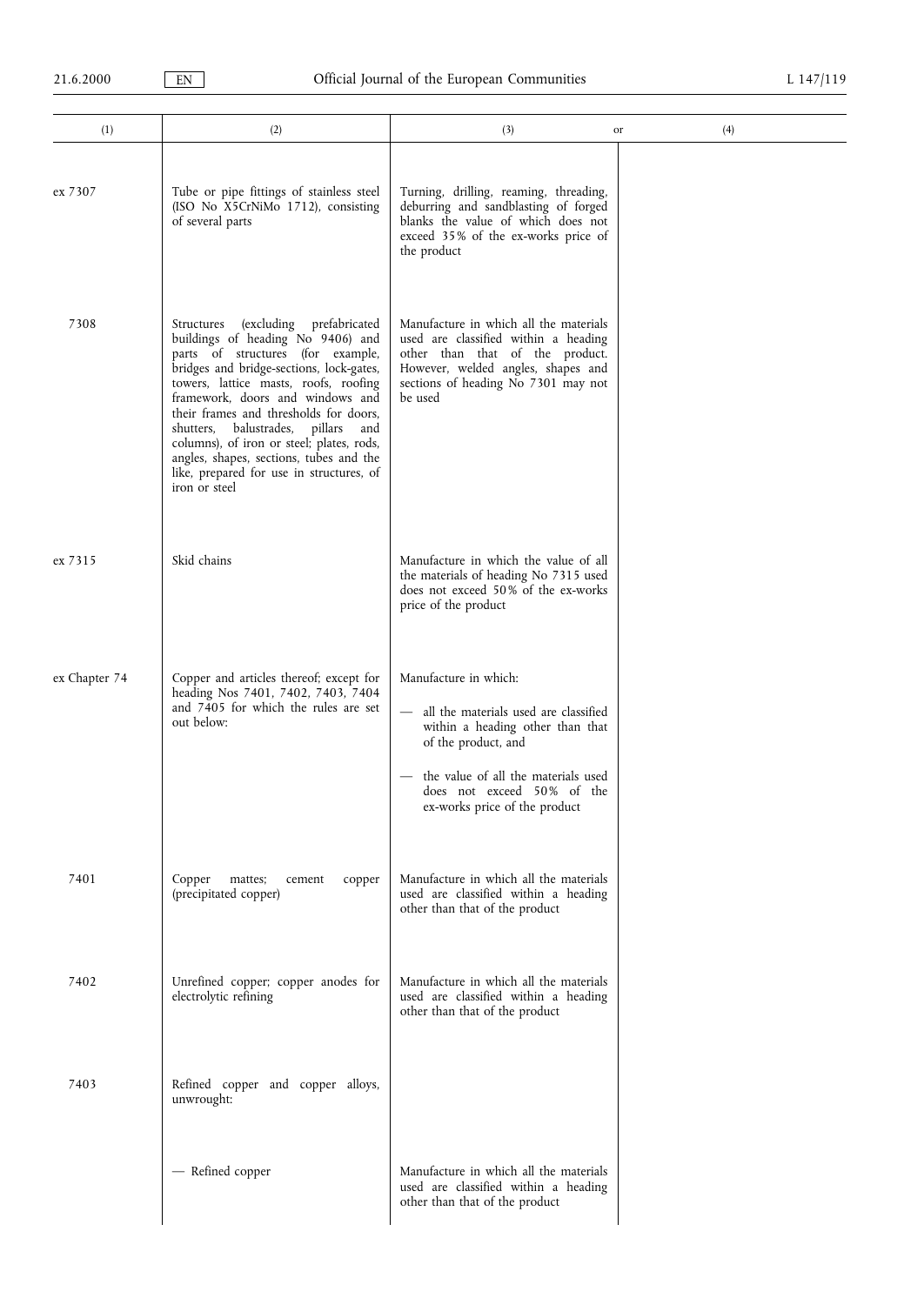| (1)              | (2)                                                                                                                                         | (3)                                                                                                                                                                                                                               | (4)<br>or |
|------------------|---------------------------------------------------------------------------------------------------------------------------------------------|-----------------------------------------------------------------------------------------------------------------------------------------------------------------------------------------------------------------------------------|-----------|
| 7403<br>(cont'd) | - Copper alloys and refined copper<br>containing other elements                                                                             | Manufacture from refined copper,<br>unwrought, or waste and scrap                                                                                                                                                                 |           |
| 7404             | Copper waste and scrap                                                                                                                      | Manufacture in which all the materials<br>used are classified within a heading<br>other than that of the product                                                                                                                  |           |
| 7405             | Master alloys of copper                                                                                                                     | Manufacture in which all the materials<br>used are classified within a heading<br>other than that of the product                                                                                                                  |           |
| ex Chapter 75    | Nickel and articles thereof; except for<br>heading Nos 7501 to 7503 for which<br>the rules are set out below:                               | Manufacture in which:<br>- all the materials used are classified<br>within a heading other than that<br>of the product, and<br>the value of all the materials used<br>does not exceed 50% of the<br>ex-works price of the product |           |
| 7501 to<br>7503  | Nickel mattes, nickel oxide sinters and<br>other intermediate products of nickel<br>metallurgy; unwrought nickel; nickel<br>waste and scrap | Manufacture in which all the materials<br>used are classified within a heading<br>other than that of the product                                                                                                                  |           |
| ex Chapter 76    | Aluminium and articles thereof; except<br>for heading Nos 7601, 7602 and<br>ex 7616 for which the rules are set out<br>below:               | Manufacture in which:<br>- all the materials used are classified<br>within a heading other than that<br>of the product, and<br>the value of all the materials used<br>does not exceed 50% of the<br>ex-works price of the product |           |
| 7601             | Unwrought aluminium                                                                                                                         | Manufacture by thermal or electrolytic<br>treatment from unalloyed aluminium<br>or waste and scrap of aluminium                                                                                                                   |           |
| 7602             | Aluminium waste or scrap                                                                                                                    | Manufacture in which all the materials<br>used are classified within a heading<br>other than that of the product                                                                                                                  |           |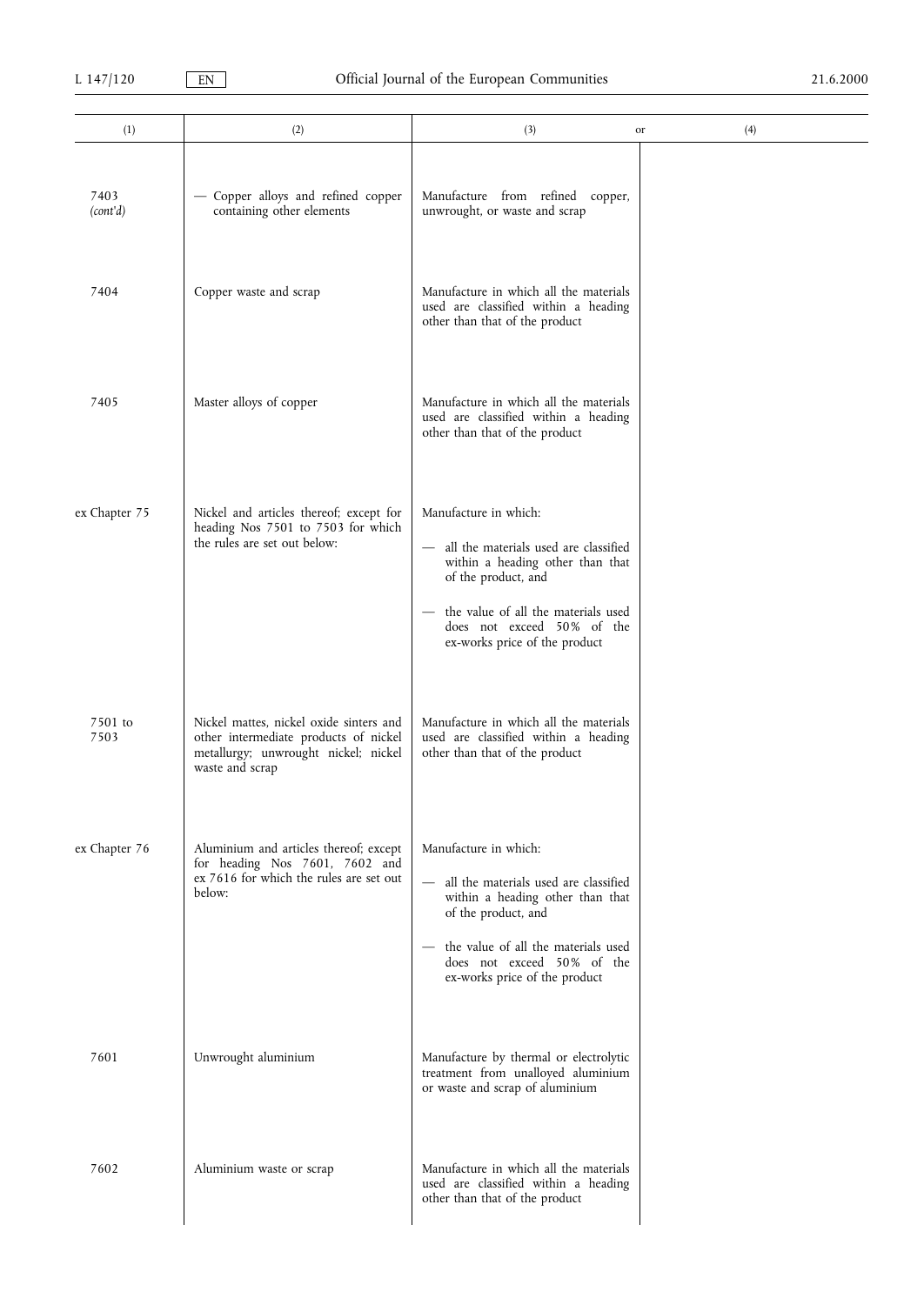| (1)           | (2)                                                                                                                                                                                                    | (3)<br>or                                                                                                                                                                                                                                                                                                                                                    | (4) |
|---------------|--------------------------------------------------------------------------------------------------------------------------------------------------------------------------------------------------------|--------------------------------------------------------------------------------------------------------------------------------------------------------------------------------------------------------------------------------------------------------------------------------------------------------------------------------------------------------------|-----|
| ex 7616       | Aluminium articles other than gauze,<br>cloth, grill, netting, fencing, reinforcing<br>fabric and similar materials (including<br>endless bands) of aluminium wire, and<br>expanded metal of aluminium | Manufacture in which:<br>all the materials used are classified<br>$\overline{\phantom{m}}$<br>within a heading other than that<br>of the product. However, gauze,<br>cloth, grill, netting,<br>fencing,<br>reinforcing fabric and similar<br>materials (including endless bands)<br>of aluminium wire, or expanded<br>metal of aluminium may be used,<br>and |     |
|               |                                                                                                                                                                                                        | the value of all the materials used<br>$\qquad \qquad -$<br>does not exceed 50% of the<br>ex-works price of the product                                                                                                                                                                                                                                      |     |
| ex Chapter 78 | Lead and articles thereof; except for<br>heading Nos 7801 and 7802 the rules<br>for which are set out below:                                                                                           | Manufacture in which:<br>- all the materials used are classified<br>within a heading other than that<br>of the product, and<br>the value of all the materials used<br>does not exceed 50% of the<br>ex-works price of the product                                                                                                                            |     |
| 7801          | Unwrought lead:                                                                                                                                                                                        |                                                                                                                                                                                                                                                                                                                                                              |     |
|               | - Refined lead                                                                                                                                                                                         | Manufacture from 'bullion' or 'work'<br>lead                                                                                                                                                                                                                                                                                                                 |     |
|               | — Other                                                                                                                                                                                                | Manufacture in which all the materials<br>used are classified within a heading<br>other than that of the product.<br>However, waste and scrap of heading<br>No 7802 may not be used                                                                                                                                                                          |     |
| 7802          | Lead waste and scrap                                                                                                                                                                                   | Manufacture in which all the materials<br>used are classified within a heading<br>other than that of the product                                                                                                                                                                                                                                             |     |
| ex Chapter 79 | Zinc and articles thereof; except for<br>heading Nos 7901 and 7902, the rules<br>for which are set out below:                                                                                          | Manufacture in which:<br>all the materials used are classified<br>$\overline{\phantom{m}}$<br>within a heading other than that<br>of the product, and<br>- the value of all the materials used<br>does not exceed 50% of the<br>ex-works price of the product                                                                                                |     |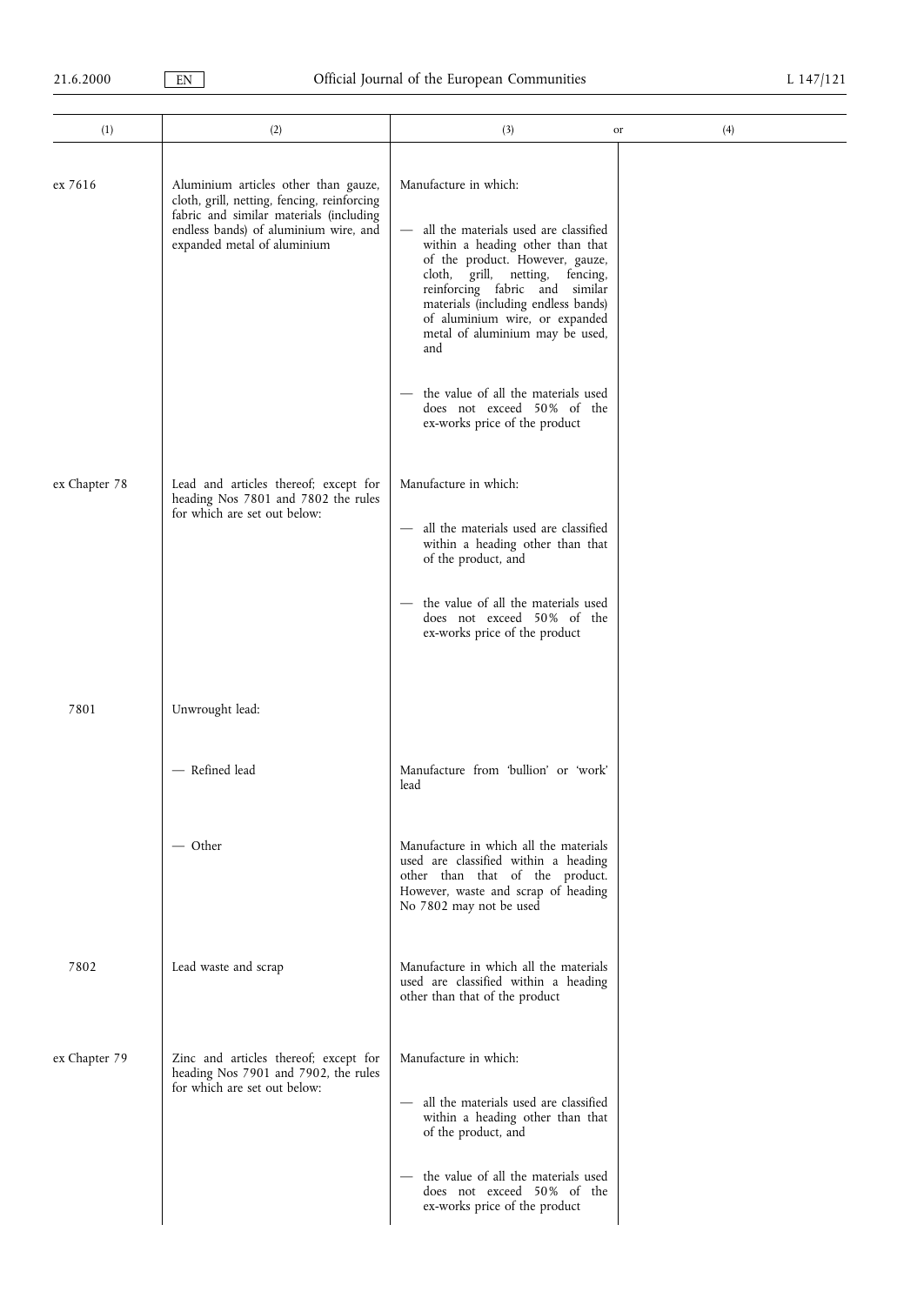| (1)              | (2)                                                                                                                                                                                                             | (3)                                                                                                                                                                                                                             | (4)<br>or |
|------------------|-----------------------------------------------------------------------------------------------------------------------------------------------------------------------------------------------------------------|---------------------------------------------------------------------------------------------------------------------------------------------------------------------------------------------------------------------------------|-----------|
|                  |                                                                                                                                                                                                                 |                                                                                                                                                                                                                                 |           |
| 7901             | Unwrought zinc                                                                                                                                                                                                  | Manufacture in which all the materials<br>used are classified within a heading<br>other than that of the product.<br>However, waste and scrap of heading<br>No 7902 may not be used                                             |           |
| 7902             | Zinc waste and scrap                                                                                                                                                                                            | Manufacture in which all the materials<br>used are classified within a heading<br>other than that of the product                                                                                                                |           |
| ex Chapter 80    | Tin and articles thereof; except for<br>heading Nos 8001, 8002 and 8007,<br>the rules for which are set out below:                                                                                              | Manufacture in which:<br>all the materials used are classified<br>within a heading other than that<br>of the product, and<br>the value of all the materials used<br>does not exceed 50% of the<br>ex-works price of the product |           |
| 8001             | Unwrought tin                                                                                                                                                                                                   | Manufacture in which all the materials<br>used are classified within a heading<br>other than that of the product.<br>However, waste and scrap of heading<br>No 8002 may not be used                                             |           |
| 8002 and<br>8007 | Tin waste and scrap; other articles of<br>tin                                                                                                                                                                   | Manufacture in which all the materials<br>used are classified within a heading<br>other than that of the product                                                                                                                |           |
| Chapter 81       | Other base metals; cermets; articles<br>thereof:                                                                                                                                                                |                                                                                                                                                                                                                                 |           |
|                  | — Other<br>metals,<br>wrought;<br>base<br>articles thereof                                                                                                                                                      | Manufacture in which the value of all<br>the materials classified within the same<br>heading as the product used does not<br>exceed 50% of the ex-works price of<br>the product                                                 |           |
|                  | — Other                                                                                                                                                                                                         | Manufacture in which all the materials<br>used are classified within a heading<br>other than that of the product                                                                                                                |           |
| ex Chapter 82    | Tools, implements, cutlery, spoons and<br>forks, of base metal; parts thereof of<br>base metal; except for heading Nos<br>8206, 8207, 8208, ex 8211, 8214 and<br>8215 for which the rules are set out<br>below: | Manufacture in which all the materials<br>used are classified within a heading<br>other than that of the product                                                                                                                |           |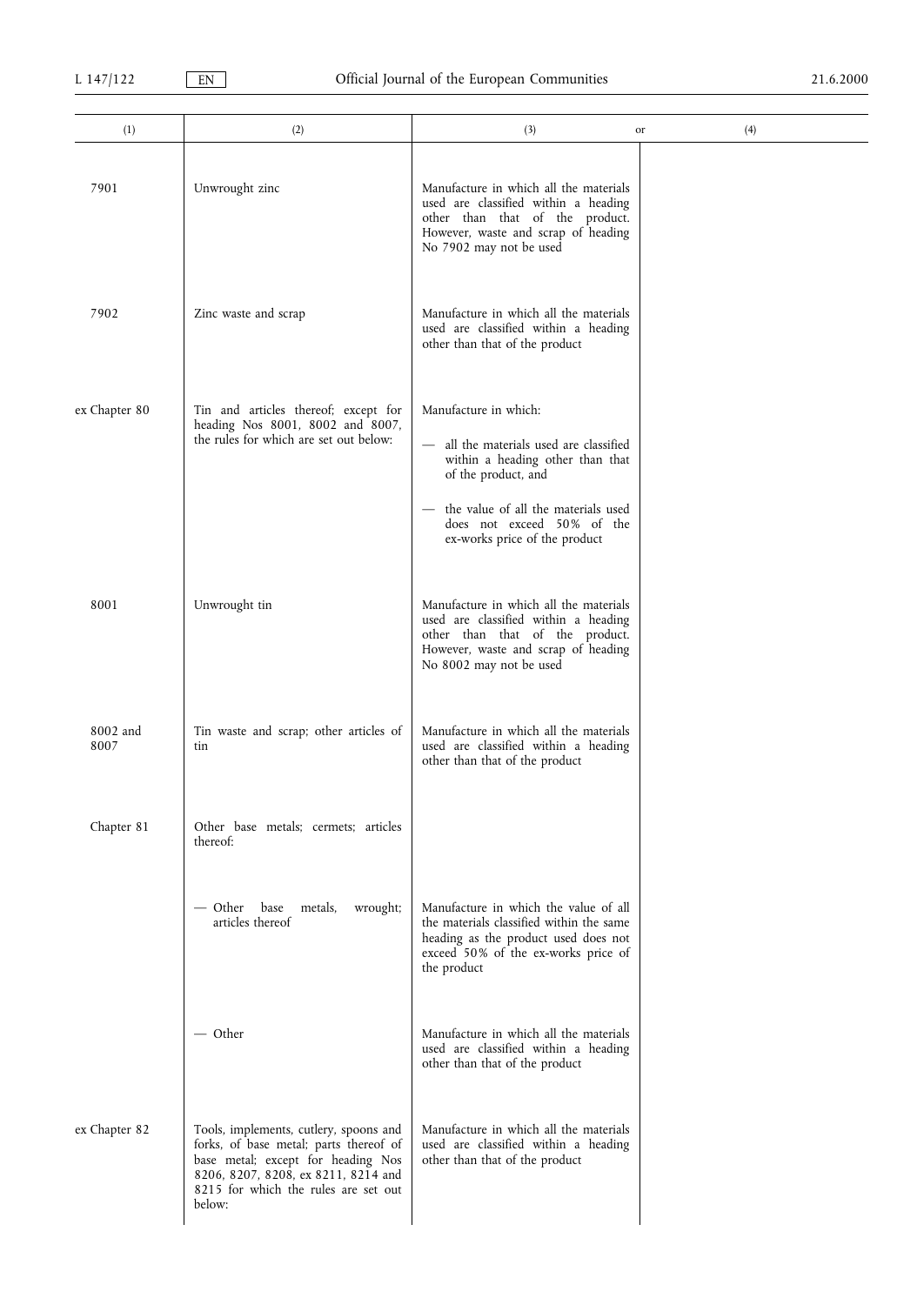÷. 

| (1)           | (2)                                                                                                                                                                                                                                                                                                                                                                 | (3)                                                                                                                                                                                                                                                                                         | (4)<br>or |
|---------------|---------------------------------------------------------------------------------------------------------------------------------------------------------------------------------------------------------------------------------------------------------------------------------------------------------------------------------------------------------------------|---------------------------------------------------------------------------------------------------------------------------------------------------------------------------------------------------------------------------------------------------------------------------------------------|-----------|
| 8206          | Tools of two or more of the headings<br>Nos 8202 to 8205, put up in sets for<br>retail sale                                                                                                                                                                                                                                                                         | Manufacture in which all the materials<br>used are classified within a heading<br>other than heading Nos 8202 to 8205.<br>However, tools of heading Nos 8202<br>to 8205 may be incorporated into the<br>set provided their value does not<br>exceed 15% of the ex-works price of<br>the set |           |
| 8207          | Interchangeable tools for handtools,<br>whether or not power-operated, or for<br>machine-tools (for example,<br>for<br>pressing, stamping, punching, tapping,<br>threading, drilling, boring, broaching,<br>milling, turning, or screwdriving),<br>including<br>dies for<br>drawing<br><sub>or</sub><br>extruding metal, and rock drilling or<br>earth boring tools | Manufacture in which:<br>all the materials used are classified<br>within a heading other than that<br>of the product, and<br>the value of all the materials used<br>does not exceed 40% of the<br>ex-works price of the product                                                             |           |
| 8208          | cutting blades,<br>Knives and<br>for<br>machines or for mechanical appliances                                                                                                                                                                                                                                                                                       | Manufacture in which:<br>all the materials used are classified<br>within a heading other than that<br>of the product, and<br>the value of all the materials used<br>does not exceed 40% of the<br>ex-works price of the product                                                             |           |
| ex 8211       | Knives with cutting blades, serrated or<br>not (including pruning knives), other<br>than knives of heading No 8208                                                                                                                                                                                                                                                  | Manufacture in which all the materials<br>used are classified within a heading<br>other than that of the product.<br>However, knife blades and handles of<br>base metal may be used                                                                                                         |           |
| 8214          | Other articles of cutlery (for example<br>hair clippers, butchers' or kitchen<br>cleavers, choppers and mincing knives,<br>paper knives); manicure or pedicure<br>sets and instruments (including nail<br>files)                                                                                                                                                    | Manufacture in which all the materials<br>used are classified within a heading<br>other than that of the product.<br>However, handles of base metal may<br>be used                                                                                                                          |           |
| 8215          | Spoons, forks, ladles, skimmers, cake<br>servers, fish knives, butter knives,<br>sugar tongs and similar kitchen or<br>tableware                                                                                                                                                                                                                                    | Manufacture in which all the materials<br>used are classified within a heading<br>other than that of the product.<br>However, handles of base metal maybe<br>used                                                                                                                           |           |
| ex Chapter 83 | Miscellaneous articles of base metal;<br>except for heading No ex 8306 for<br>which the rule is set below:                                                                                                                                                                                                                                                          | Manufacture in which all the materials<br>used are classified within a heading<br>other than that of the product                                                                                                                                                                            |           |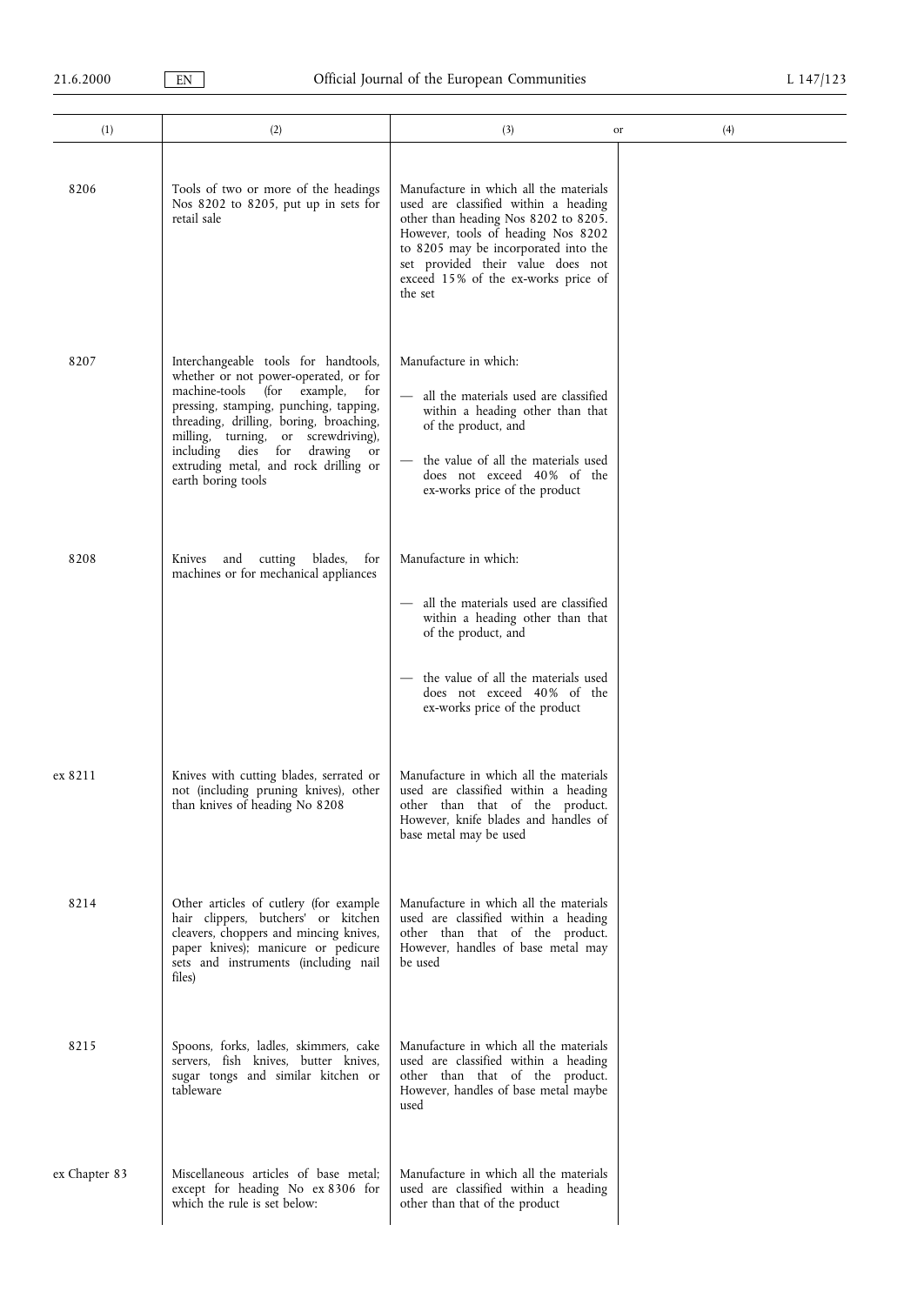| (1)                 | (2)                                                                                                                                                                                                                                                                                                                                                                                                         | (3)                                                                                                                                                                                                                                                                        | (4)<br>or                                                                                                               |
|---------------------|-------------------------------------------------------------------------------------------------------------------------------------------------------------------------------------------------------------------------------------------------------------------------------------------------------------------------------------------------------------------------------------------------------------|----------------------------------------------------------------------------------------------------------------------------------------------------------------------------------------------------------------------------------------------------------------------------|-------------------------------------------------------------------------------------------------------------------------|
| ex 8306             | Statuettes and other ornaments, of<br>base metal                                                                                                                                                                                                                                                                                                                                                            | Manufacture in which all the materials<br>used are classified within a heading<br>other than that of the product.<br>However, the other materials of<br>heading No 8306 may be used<br>provided their value does not exceed<br>30% of the ex-works price of the<br>product |                                                                                                                         |
| ex Chapter 84       | Nuclear reactors, boilers, machinery<br>and mechanical appliances; parts<br>thereof; except for heading Nos<br>ex 8401, 8402, 8403, ex 8404, 8406<br>to 8409, 8411, 8412, ex 8413,<br>ex 8414, 8415, 8418, ex 8419, 8420,<br>8423, 8425 to 8430, ex 8431, 8439,<br>8441, 8444 to 8447, ex 8448, 8452,<br>8456 to 8466, 8469 to 8472, 8480,<br>8482, 8484 and 8485 for which the<br>rules are set out below: | Manufacture in which:<br>- all the materials used are classified<br>within a heading other than that<br>of the product, and<br>- the value of all the materials used<br>does not exceed 40% of the<br>ex-works price of the product                                        | Manufacture in which the value of all<br>the materials used does not exceed 30%<br>of the ex-works price of the product |
| ex 8401             | Nuclear fuel elements $(1)$                                                                                                                                                                                                                                                                                                                                                                                 | Manufacture in which all the materials<br>used are classified within a heading<br>other than that of the product $(1)$                                                                                                                                                     | Manufacture in which the value of all<br>the materials used does not exceed 30%<br>of the ex-works price of the product |
| 8402                | Steam or other vapour-generating<br>boilers (other than central heating hot<br>water boilers capable also of producing<br>low pressure steam); super-heated<br>water boilers                                                                                                                                                                                                                                | Manufacture in which:<br>- all the materials used are classified<br>within a heading other than that<br>of the product, and<br>the value of all the materials used<br>does not exceed 40% of the<br>ex-works price of the product                                          | Manufacture in which the value of all<br>the materials used does not exceed 25%<br>of the ex-works price of the product |
| 8403 and<br>ex 8404 | Central heating boilers other than<br>those of heading No 8402 and<br>auxiliary plant for central heating<br>boilers                                                                                                                                                                                                                                                                                        | Manufacture in which all the materials<br>used are classified within a heading<br>other than heading No 8403 or 8404                                                                                                                                                       | Manufacture in which the value of all<br>the materials used does not exceed 40%<br>of the ex-works price of the product |
| 8406                | Steam turbines and other vapour<br>turbines                                                                                                                                                                                                                                                                                                                                                                 | Manufacture in which the value of all<br>the materials used does not exceed<br>40% of the ex-works price of the<br>product                                                                                                                                                 |                                                                                                                         |
| 8407                | Spark-ignition reciprocating or rotary<br>internal combustion piston engines                                                                                                                                                                                                                                                                                                                                | Manufacture in which the value of all<br>the materials used does not exceed<br>40% of the ex-works price of the<br>product                                                                                                                                                 |                                                                                                                         |

<sup>(</sup> 1) This rule shall apply until 31 December 1998.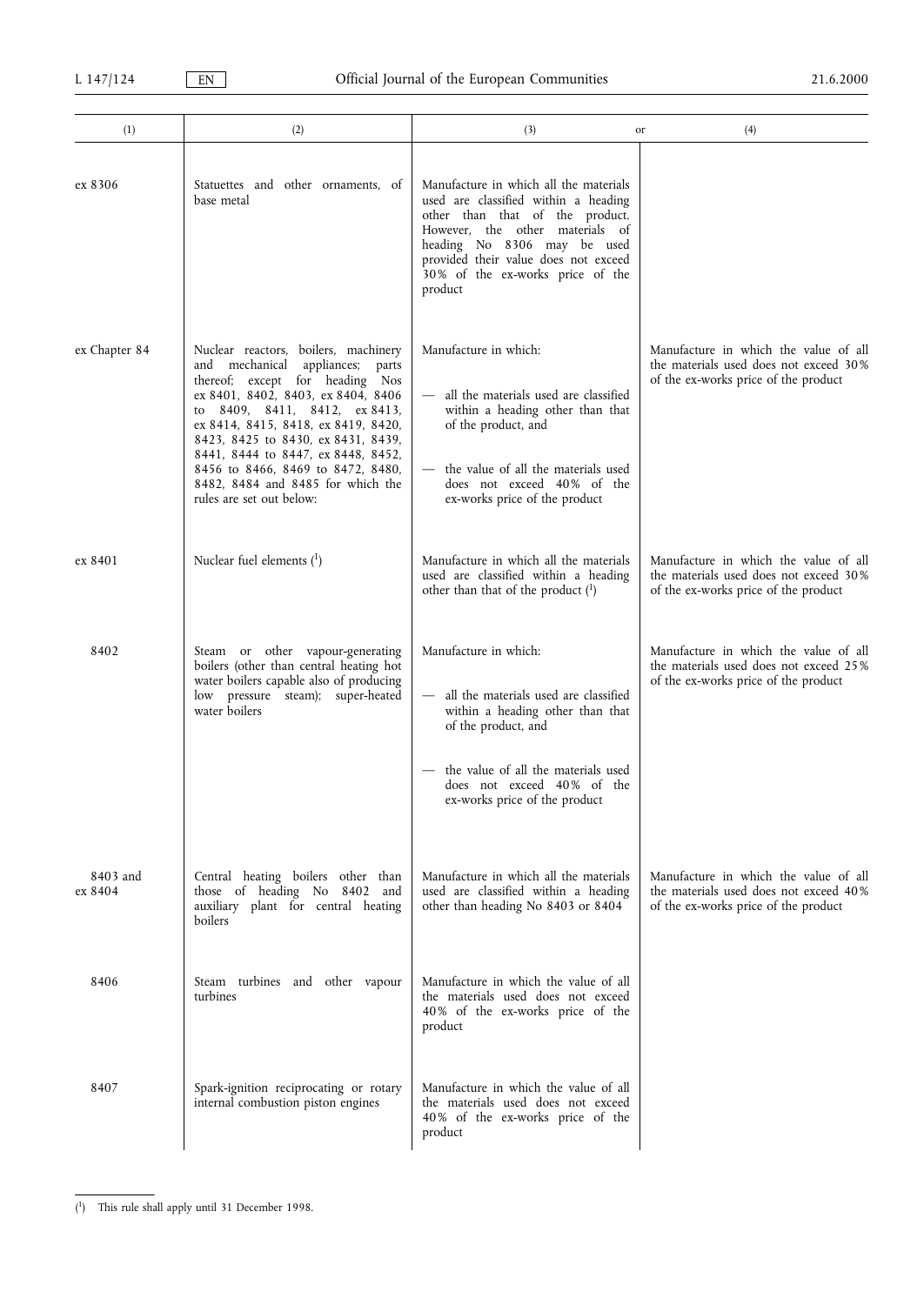| (1)     | (2)                                                                                                                                                                                                              | (3)                                                                                                                                                                                                                              | (4)<br>or                                                                                                               |
|---------|------------------------------------------------------------------------------------------------------------------------------------------------------------------------------------------------------------------|----------------------------------------------------------------------------------------------------------------------------------------------------------------------------------------------------------------------------------|-------------------------------------------------------------------------------------------------------------------------|
| 8408    | Compression-ignition<br>internal<br>combustion piston engines (diesel or<br>semi-diesel engines)                                                                                                                 | Manufacture in which the value of all<br>the materials used does not exceed<br>40% of the ex-works price of the<br>product                                                                                                       |                                                                                                                         |
| 8409    | Parts suitable for use solely or<br>principally with the engines of heading<br>Nos 8407 and 8408                                                                                                                 | Manufacture in which the value of all<br>the materials used does not exceed<br>40% of the ex-works price of the<br>product                                                                                                       |                                                                                                                         |
| 8411    | Turbojets, turbo propellers and other<br>gas turbines                                                                                                                                                            | Manufacture, in which:<br>all the materials used are classified<br>within a heading other than that<br>of the product, and<br>the value of all the materials used<br>does not exceed 40% of the<br>ex-works price of the product | Manufacture in which the value of all<br>the materials used does not exceed 25%<br>of the ex-works price of the product |
| 8412    | Other engines and motors                                                                                                                                                                                         | Manufacture in which the value of all<br>the materials used does not exceed<br>40% of the ex-works price of the<br>product                                                                                                       |                                                                                                                         |
| ex 8413 | Rotary positive displacement pumps                                                                                                                                                                               | Manufacture in which:<br>all the materials used are classified<br>within a heading other than that<br>of the product, and<br>the value of all the materials used<br>does not exceed 40% of the<br>ex-works price of the product  | Manufacture in which the value of all<br>the materials used does not exceed 25%<br>of the ex-works price of the product |
| ex 8414 | Industrial fans, blowers and the like                                                                                                                                                                            | Manufacture in which:<br>all the materials used are classified<br>within a heading other than that<br>of the product, and<br>the value of all the materials used<br>does not exceed 40% of the<br>ex-works price of the product  | Manufacture in which the value of all<br>the materials used does not exceed 25%<br>of the ex-works price of the product |
| 8415    | Air-conditioning machines, comprising<br>a motor-driven fan and elements for<br>changing the temperature<br>and<br>humidity, including those machines in<br>which the humidity cannot be<br>separately regulated | Manufacture in which the value of all<br>the materials used does not exceed<br>40% of the ex-works price of the<br>product                                                                                                       |                                                                                                                         |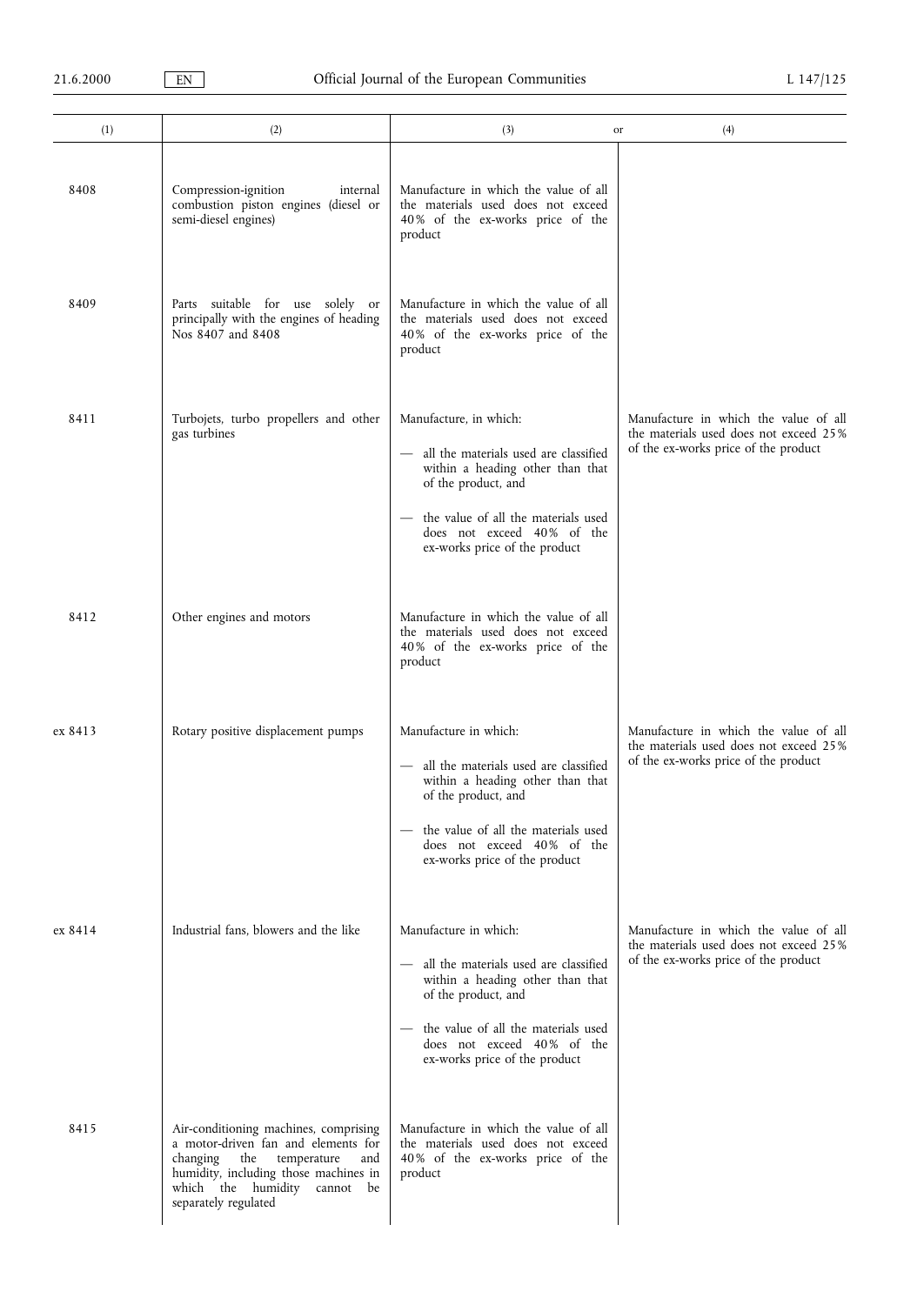| (1)     | (2)                                                                                                                                                                                           | (3)<br>or                                                                                                                                                                                                                                                                                                                                                         | (4)                                                                                                                     |
|---------|-----------------------------------------------------------------------------------------------------------------------------------------------------------------------------------------------|-------------------------------------------------------------------------------------------------------------------------------------------------------------------------------------------------------------------------------------------------------------------------------------------------------------------------------------------------------------------|-------------------------------------------------------------------------------------------------------------------------|
| 8418    | freezers<br>Refrigerators,<br>and<br>other<br>refrigerating or freezing equipment,<br>electric or other; heat pumps other<br>than air-conditioning machines of<br>heading No 8415             | Manufacture in which:<br>all the materials used are classified<br>within a heading other than that<br>of the product, and<br>the value of all the materials used<br>does not exceed 40% of the<br>ex-works price of the product, and<br>the value of all the non-<br>originating materials used does<br>not exceed the value of the<br>originating materials used | Manufacture in which the value of all<br>the materials used does not exceed 25%<br>of the ex-works price of the product |
| ex 8419 | Machines for the wood, paper pulp<br>and paperboard industries                                                                                                                                | Manufacture:<br>- in which the value of all the<br>materials used does not exceed<br>40% of the ex-works price of the<br>product, and<br>where, within the above limit, the<br>materials classified within the<br>same heading as the product are<br>only used up to a value of 25% of<br>the ex-works price of the product                                       | Manufacture in which the value of all<br>the materials used does not exceed 30%<br>of the ex-works price of the product |
| 8420    | Calendering or other rolling machines,<br>other than for metals or glass, and<br>cylinders therefor                                                                                           | Manufacture:<br>in which the value of all the<br>materials used does not exceed<br>40% of the ex-works price of the<br>product, and<br>where, within the above limit, the<br>materials classified within the<br>same heading as the product are<br>only used up to a value of 25% of<br>the ex-works price of the product                                         | Manufacture in which the value of all<br>the materials used does not exceed 30%<br>of the ex-works price of the product |
| 8423    | Weighing<br>machinery<br>(excluding)<br>balances of a sensitivity of 5 cg or<br>better), including weight operated<br>counting or checking machines;<br>weighing machine weights of all kinds | Manufacture in which:<br>- all the materials used are classified<br>within a heading other than that<br>of the product, and<br>the value of all the materials used<br>does not exceed 40% of the<br>ex-works price of the product                                                                                                                                 | Manufacture in which the value of all<br>the materials used does not exceed 25%<br>of the ex-works price of the product |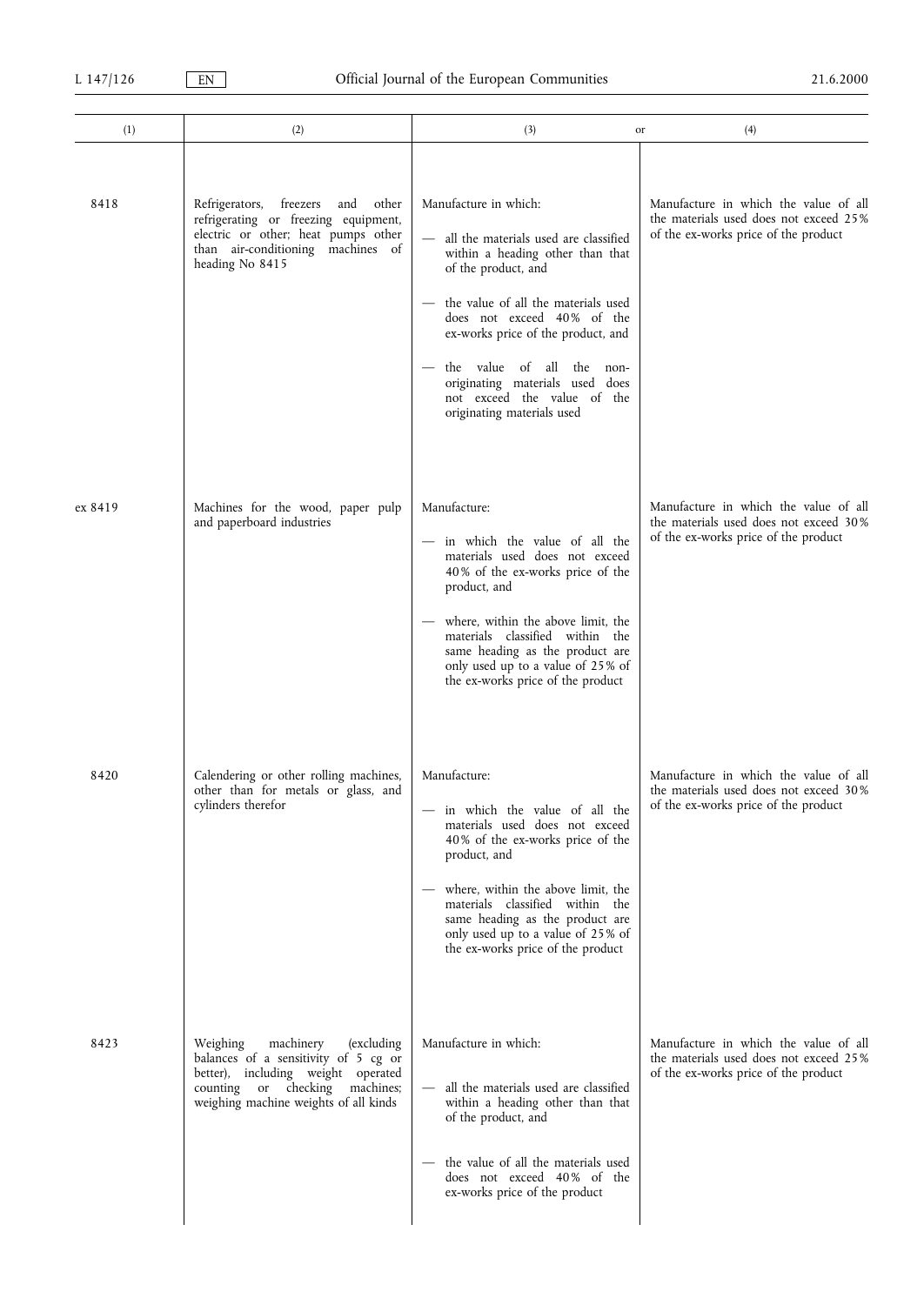| (1)             | (2)                                                                                                                                                                                                                                 | (3)<br>or                                                                                                                                                                                                                                                                                                   | (4)                                                                                                                     |
|-----------------|-------------------------------------------------------------------------------------------------------------------------------------------------------------------------------------------------------------------------------------|-------------------------------------------------------------------------------------------------------------------------------------------------------------------------------------------------------------------------------------------------------------------------------------------------------------|-------------------------------------------------------------------------------------------------------------------------|
| 8425 to<br>8428 | Lifting, handling, loading or unloading<br>machinery                                                                                                                                                                                | Manufacture:<br>- in which the value of all the<br>materials used does not exceed<br>40% of the ex-works price of the<br>product, and<br>where, within the above limit, the<br>materials classified within heading<br>No 8431 are only used up to a<br>value of 10% of the ex-works<br>price of the product | Manufacture in which the value of all<br>the materials used does not exceed 30%<br>of the ex-works price of the product |
| 8429            | Self-propelled bulldozers, angledozers,<br>graders, levellers, scrapers, mechanical<br>shovels, excavators, shovel loaders,<br>tamping machines and roadrollers:                                                                    |                                                                                                                                                                                                                                                                                                             |                                                                                                                         |
|                 | - Roadrollers                                                                                                                                                                                                                       | Manufacture in which the value of all<br>the materials used does not exceed<br>40% of the ex-works price of the<br>product                                                                                                                                                                                  |                                                                                                                         |
|                 | — Other                                                                                                                                                                                                                             | Manufacture:<br>in which the value of all the<br>materials used does not exceed<br>40% of the ex-works price of the<br>product, and                                                                                                                                                                         | Manufacture in which the value of all<br>the materials used does not exceed 30%<br>of the ex-works price of the product |
|                 |                                                                                                                                                                                                                                     | - where, within the above limit, the<br>materials classified within heading<br>No 8431 are only used up to a<br>value of 10% of the ex-works<br>price of the product                                                                                                                                        |                                                                                                                         |
| 8430            | levelling,<br>grading,<br>Other moving,<br>excavating,<br>tamping,<br>scraping,<br>compacting, extracting or boring<br>machinery, for earth, minerals or ores;<br>piledrivers and pile-extractors; snow-<br>ploughs and snowblowers | Manufacture:<br>- in which the value of all the<br>materials used does not exceed<br>40% of the ex-works price of the<br>product, and<br>where, within the above limit, the<br>value of the materials classified                                                                                            | Manufacture in which the value of all<br>the materials used does not exceed 30%<br>of the ex-works price of the product |
| ex 8431         | Parts for roadrollers                                                                                                                                                                                                               | within heading No 8431 are only<br>used up to a value of 10% of the<br>ex-works price of the product<br>Manufacture in which the value of all                                                                                                                                                               |                                                                                                                         |
|                 |                                                                                                                                                                                                                                     | the materials used does not exceed<br>40% of the ex-works price of the<br>product                                                                                                                                                                                                                           |                                                                                                                         |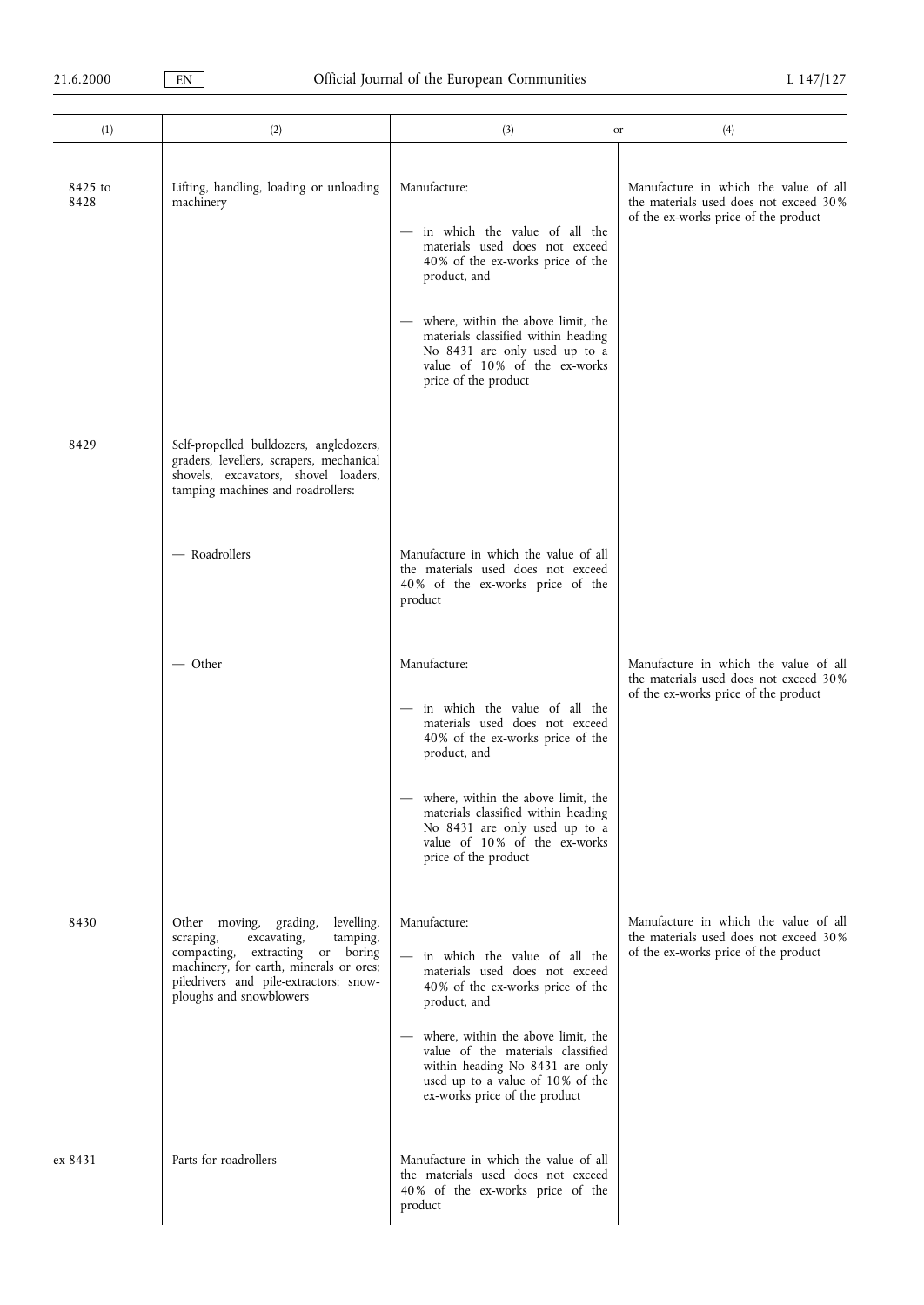| (1)             | (2)                                                                                                                                                                                            | (3)<br>or                                                                                                                                                                                                                                                                                                                   | (4)                                                                                                                     |
|-----------------|------------------------------------------------------------------------------------------------------------------------------------------------------------------------------------------------|-----------------------------------------------------------------------------------------------------------------------------------------------------------------------------------------------------------------------------------------------------------------------------------------------------------------------------|-------------------------------------------------------------------------------------------------------------------------|
| 8439            | Machinery for making up pulp of<br>fibrous cellulosic material or<br>for<br>making<br>or finishing<br>paper<br>or<br>paperboard                                                                | Manufacture:<br>- in which the value of all the<br>materials used does not exceed<br>40% of the ex-works price of the<br>product, and<br>where, within the above limit, the<br>materials classified within the<br>same heading as the product are<br>only used up to a value of 25% of<br>the ex-works price of the product | Manufacture in which the value of all<br>the materials used does not exceed 30%<br>of the ex-works price of the product |
| 8441            | Other machinery for making up paper<br>pulp, paper or paperboard, including<br>cutting machines of all kinds                                                                                   | Manufacture:<br>in which the value of all the<br>materials used does not exceed<br>40% of the ex-works price of the<br>product, and<br>where, within the above limit, the<br>materials classified within the<br>same heading as the product are<br>only used up to a value of 25% of<br>the ex-works price of the product   | Manufacture in which the value of all<br>the materials used does not exceed 30%<br>of the ex-works price of the product |
| 8444 to<br>8447 | Machines of these headings for use in<br>the textile industry                                                                                                                                  | Manufacture in which the value of all<br>the materials used does not exceed<br>40% of the ex-works price of the<br>product                                                                                                                                                                                                  |                                                                                                                         |
| ex 8448         | Auxiliary machinery for use with<br>machines of heading Nos 8444 and<br>8445                                                                                                                   | Manufacture in which the value of all<br>the materials used does not exceed<br>40% of the ex-works price of the<br>product                                                                                                                                                                                                  |                                                                                                                         |
| 8452            | machines,<br>other<br>Sewing<br>than<br>book-sewing machines of heading No<br>8440; furniture, bases and covers<br>specially<br>designed<br>for<br>sewing<br>machines; sewing machine needles: |                                                                                                                                                                                                                                                                                                                             |                                                                                                                         |
|                 | - Sewing machine (lock stitch only)<br>with heads of a weight not<br>exceeding 16 kg without motor or<br>17 kg with motor                                                                      | Manufacture:<br>- in which the value of all the<br>materials used does not exceed<br>40% of the ex-works price of the<br>product,<br>where the value of all the<br>non-originating materials used in<br>assembling the head (without<br>motor) does not exceed the value<br>of the originating materials used,<br>and       |                                                                                                                         |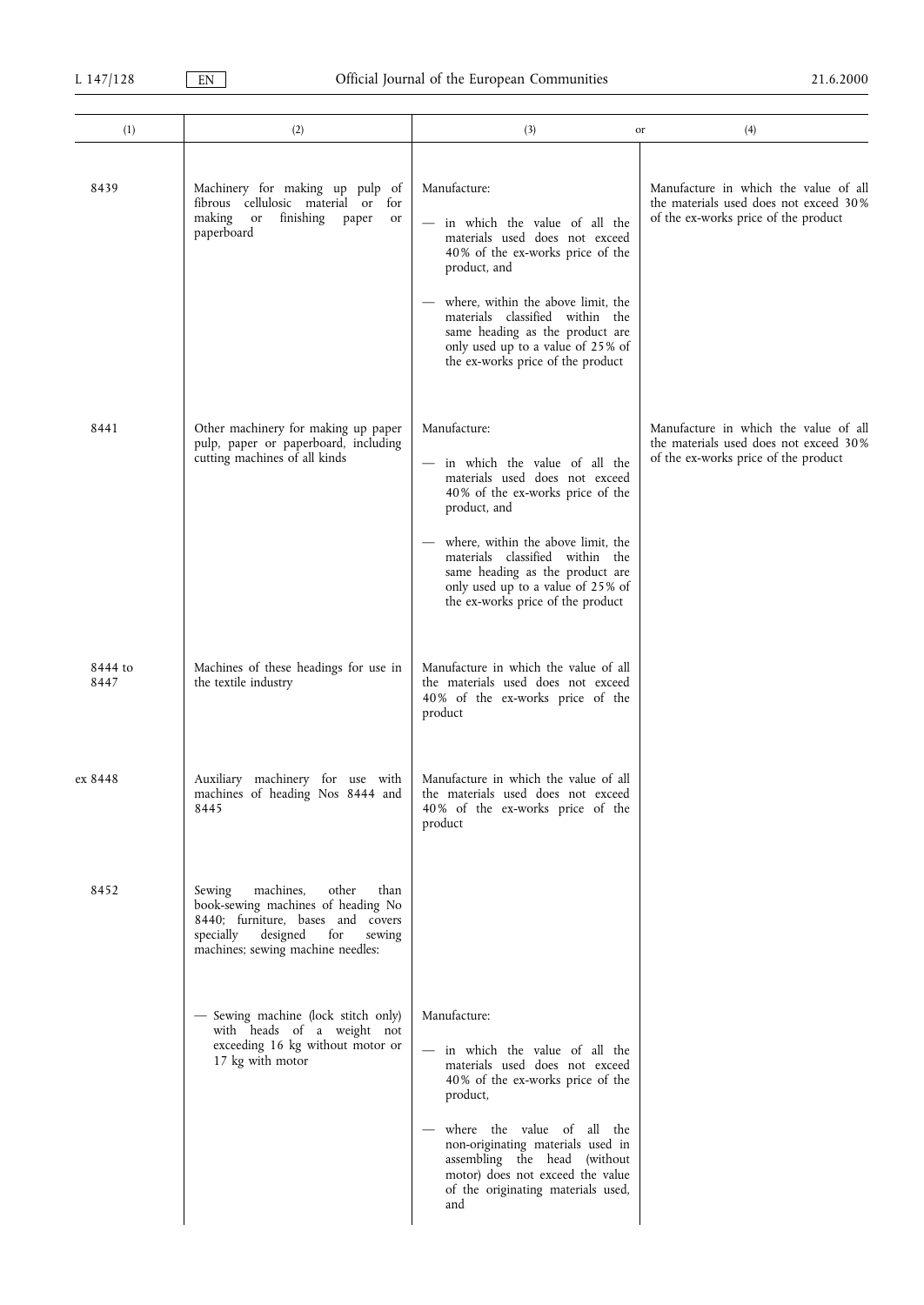| (1)              | (2)                                                                                                                                                                                                                                                        | (3)                                                                                                                                                                                                                               | (4)<br>or                                                                                                               |
|------------------|------------------------------------------------------------------------------------------------------------------------------------------------------------------------------------------------------------------------------------------------------------|-----------------------------------------------------------------------------------------------------------------------------------------------------------------------------------------------------------------------------------|-------------------------------------------------------------------------------------------------------------------------|
| 8452<br>(cont'd) |                                                                                                                                                                                                                                                            | the thread tension, crochet and<br>zigzag mechanisms used are<br>already originating                                                                                                                                              |                                                                                                                         |
|                  | — Other                                                                                                                                                                                                                                                    | Manufacture in which the value of all<br>the materials used does not exceed<br>40% of the ex-works price of the<br>product                                                                                                        |                                                                                                                         |
| 8456 to<br>8466  | Machine-tools and machines and their<br>parts and accessories of headings Nos<br>8456 to 8466                                                                                                                                                              | Manufacture in which the value of all<br>the materials used does not exceed<br>40% of the ex-works price of the<br>product                                                                                                        |                                                                                                                         |
| 8469 to<br>8472  | Office<br>machines<br>(for<br>example,<br>typewriters,<br>calculating<br>machines,<br>automatic data processing machines,<br>machines,<br>duplicating<br>stapling<br>machines)                                                                             | Manufacture in which the value of all<br>the materials used does not exceed<br>40% of the ex-works price of the<br>product                                                                                                        |                                                                                                                         |
| 8480             | Moulding boxes for metal foundry;<br>mould bases; moulding patterns;<br>moulds for metal (other than ingot<br>moulds), metal carbides, glass, mineral<br>materials, rubber or plastics                                                                     | Manufacture in which the value of all<br>the materials used does not exceed<br>50% of the ex-works price of the<br>product                                                                                                        |                                                                                                                         |
| 8482             | Ball or roller bearings                                                                                                                                                                                                                                    | Manufacture in which:<br>- all the materials used are classified<br>within a heading other than that<br>of the product, and<br>the value of all the materials used<br>does not exceed 40% of the<br>ex-works price of the product | Manufacture in which the value of all<br>the materials used does not exceed 25%<br>of the ex-works price of the product |
| 8484             | Gaskets and similar joints of metal<br>sheeting combined with other material<br>or of two more layers of metal; sets or<br>assortments of gaskets and similar<br>joints, dissimilar in composition, put<br>up in pouches, envelopes or similar<br>packings | Manufacture in which the value of all<br>the materials used does not exceed<br>40% of the ex-works price of the<br>product                                                                                                        |                                                                                                                         |
| 8485             | Machinery<br>parts,<br>containing<br>not<br>electrical connectors, insulators, coils,<br>contacts or other electrical features,<br>not specified or included elsewhere in<br>this chapter                                                                  | Manufacture in which the value of all<br>the materials used does not exceed<br>40% of the ex-works price of the<br>product                                                                                                        |                                                                                                                         |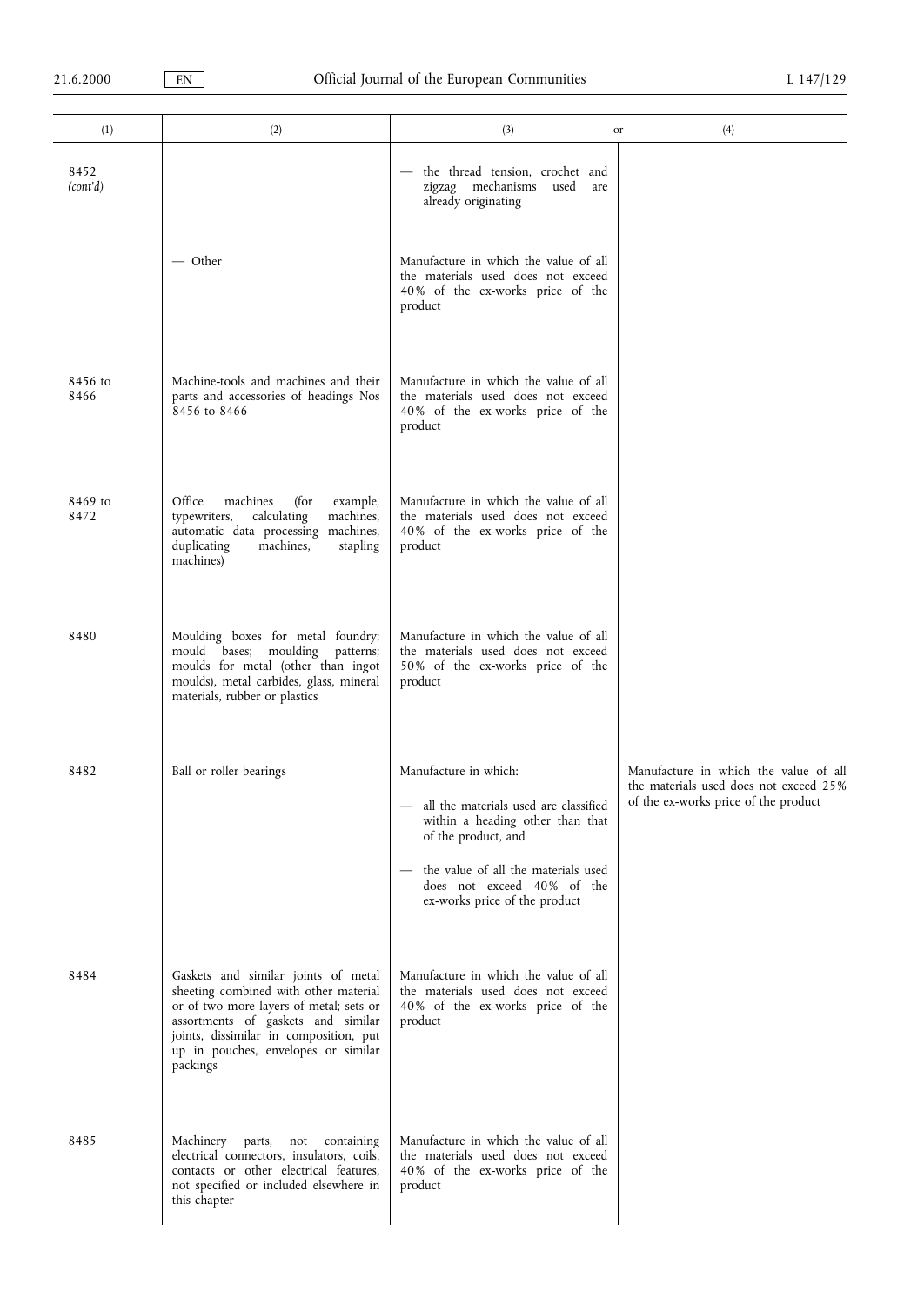| (1)           | (2)                                                                                                                                                                                                                                                                                                                                                         | (3)<br>or                                                                                                                                                                                                                                                                                                                 | (4)                                                                                                                     |
|---------------|-------------------------------------------------------------------------------------------------------------------------------------------------------------------------------------------------------------------------------------------------------------------------------------------------------------------------------------------------------------|---------------------------------------------------------------------------------------------------------------------------------------------------------------------------------------------------------------------------------------------------------------------------------------------------------------------------|-------------------------------------------------------------------------------------------------------------------------|
| ex Chapter 85 | Electrical machinery and equipment<br>and parts thereof; sound recorders and<br>reproducers, television image and<br>sound recorders and reproducers, and<br>parts and accessories of such articles;<br>except for heading Nos 8501, 8502,<br>ex 8518, 8519 to 8529, 8535 to<br>8537, ex 8541, 8542, 8544 to 8548<br>for which the rules are set out below: | Manufacture in which<br>all the materials used are classified<br>within a heading other than that<br>of the product, and<br>the value of all the materials used<br>does not exceed 40% of the<br>ex-works price of the product                                                                                            | Manufacture in which the value of all<br>the materials used does not exceed 30%<br>of the ex-works price of the product |
| 8501          | Electric<br>motors<br>and<br>generators<br>(excluding generating sets)                                                                                                                                                                                                                                                                                      | Manufacture:<br>in which the value of all the<br>materials used does not exceed<br>40% of the ex-works price of the<br>product, and<br>where, within the above limit, the<br>materials classified within heading<br>No 8503, taken together are only<br>used up to a value of 10% of the<br>ex-works price of the product | Manufacture in which the value of all<br>the materials used does not exceed 30%<br>of the ex-works price of the product |
| 8502          | Electric generating sets and rotary<br>converters                                                                                                                                                                                                                                                                                                           | Manufacture:<br>- in which the value of all the<br>materials used does not exceed<br>40% of the ex-works price of the<br>product, and<br>where, within the above limit, the<br>materials classified within heading<br>No 8501 or 8503 are only used<br>up to a value of 10% of the<br>ex-works price of the product       | Manufacture in which the value of all<br>the materials used does not exceed 30%<br>of the ex-works price of the product |
| ex 8518       | Microphones and stands therefor;<br>loudspeakers, whether or not mounted<br>in their enclosures; audio-frequency<br>electric sound<br>electric amplifiers;<br>amplifier sets                                                                                                                                                                                | Manufacture:<br>- in which the value of all the<br>materials used does not exceed<br>40% of the ex-works price of the<br>product, and<br>where the value of all the<br>non-originating materials<br>used<br>does not exceed the value of the<br>originating materials used                                                | Manufacture in which the value of all<br>the materials used does not exceed 30%<br>of the ex-works price of the product |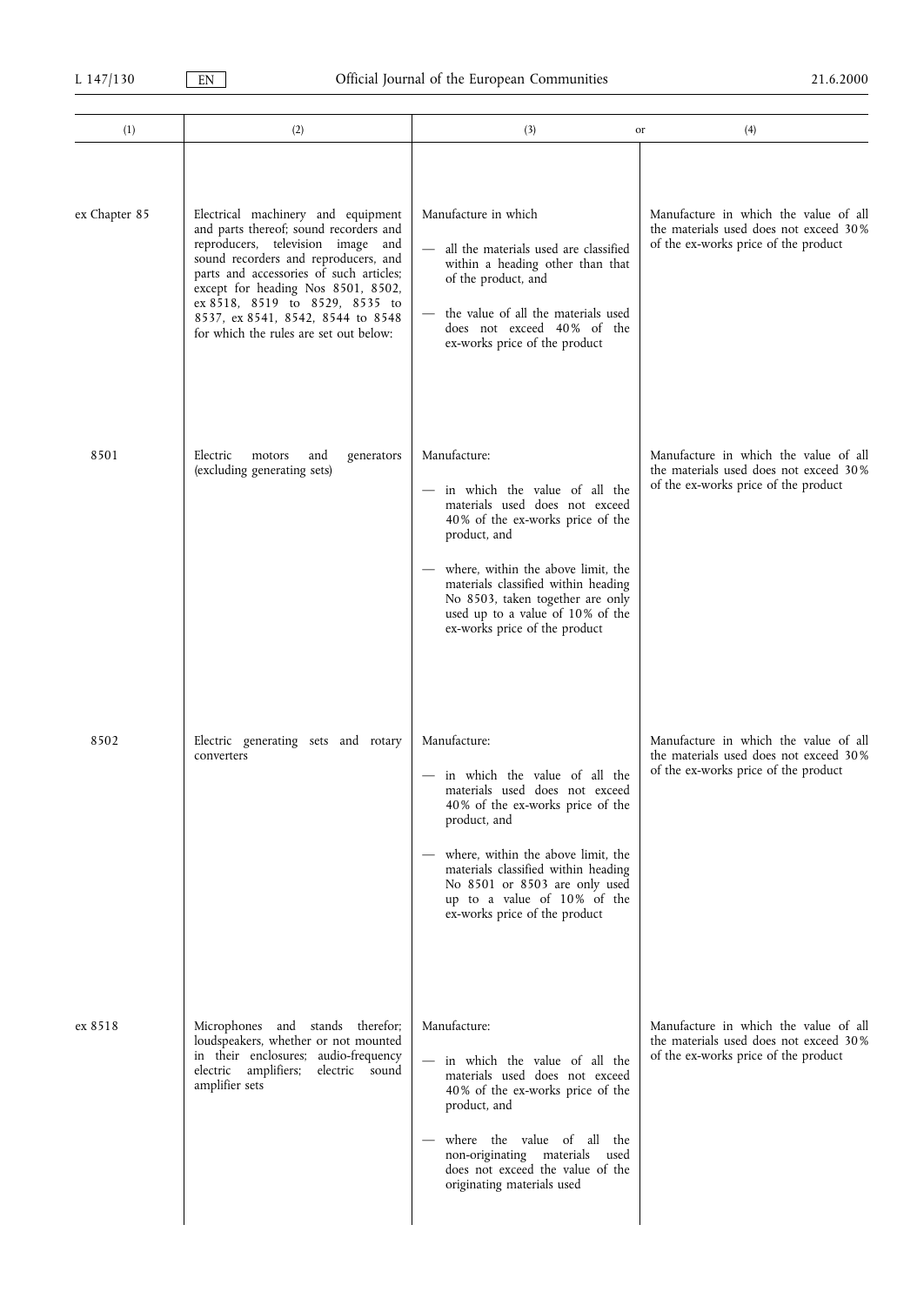| (1)  | (2)                                                                                                                                                         | (3)                                                                                                                                                                                                                                                                     | (4)<br>or                                                                                                               |
|------|-------------------------------------------------------------------------------------------------------------------------------------------------------------|-------------------------------------------------------------------------------------------------------------------------------------------------------------------------------------------------------------------------------------------------------------------------|-------------------------------------------------------------------------------------------------------------------------|
| 8519 | Turntables (record decks), record-<br>players, cassette players and other<br>sound reproducing apparatus, not<br>incorporating a sound recording<br>device: |                                                                                                                                                                                                                                                                         |                                                                                                                         |
|      | - Electric gramophones                                                                                                                                      | Manufacture:<br>- in which the value of all the<br>materials used does not exceed<br>40% of the ex-works price of the<br>product, and<br>where the value of all the<br>non-originating materials used<br>does not exceed the value of the<br>originating materials used | Manufacture in which the value of all<br>the materials used does not exceed 25%<br>of the ex-works price of the product |
|      | — Other                                                                                                                                                     | Manufacture:<br>in which the value of all the<br>materials used does not exceed<br>40% of the ex-works price of the<br>product, and<br>where the value of all the<br>non-originating materials used<br>does not exceed the value of the<br>originating materials used   | Manufacture in which the value of all<br>the materials used does not exceed 30%<br>of the ex-works price of the product |
| 8520 | Magnetic-tape recorders and other<br>sound recording apparatus, whether or<br>not incorporating a sound reproducing<br>device                               | Manufacture:<br>- in which the value of all the<br>materials used does not exceed<br>40% of the ex-works price of the<br>product, and<br>where the value of all the<br>non-originating materials used<br>does not exceed the value of the<br>originating materials used | Manufacture in which the value of all<br>the materials used does not exceed 30%<br>of the ex-works price of the product |
| 8521 | Video<br>recording<br>reproducing<br><sub>or</sub><br>whether<br>apparatus,<br>or<br>not<br>incorporating a video tuner                                     | Manufacture:<br>in which the value of all the<br>materials used does not exceed<br>40% of the ex-works price of the<br>product, and<br>where the value of all the<br>non-originating materials used<br>does not exceed the value of the<br>originating materials used   | Manufacture in which the value of all<br>the materials used does not exceed 30%<br>of the ex-works price of the product |
| 8522 | Parts and accessories of apparatus of<br>heading Nos 8519 to 8521                                                                                           | Manufacture in which the value of all<br>the materials used does not exceed<br>40% of the ex-works price of the<br>product                                                                                                                                              |                                                                                                                         |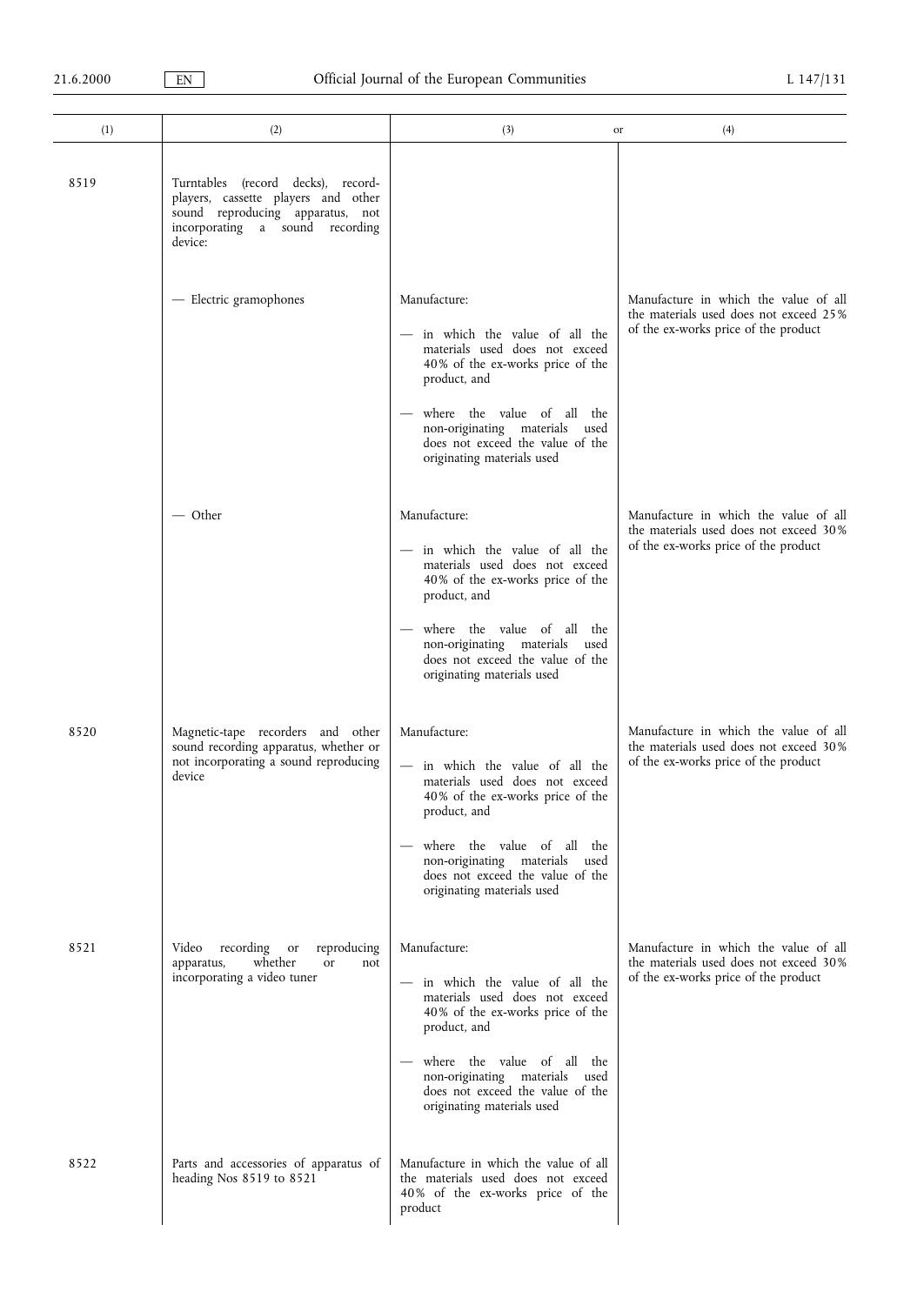| (1)  | (2)                                                                                                                                                                                                                                                                        | (3)                                                                                                                                                                | (4)<br>or                                                                                                               |
|------|----------------------------------------------------------------------------------------------------------------------------------------------------------------------------------------------------------------------------------------------------------------------------|--------------------------------------------------------------------------------------------------------------------------------------------------------------------|-------------------------------------------------------------------------------------------------------------------------|
| 8523 | Prepared unrecorded media for sound<br>recording or similar recording of other<br>phenomena, other than products of<br>Chapter 37                                                                                                                                          | Manufacture in which the value of all<br>the materials used does not exceed<br>40% of the ex-works price of the<br>product                                         |                                                                                                                         |
| 8524 | Records, tapes and other recorded<br>media for sound or other similarly<br>recorded<br>phenomena,<br>including<br>matrices<br>and masters<br>for the<br>production of records, but excluding<br>products of Chapter 37:                                                    |                                                                                                                                                                    |                                                                                                                         |
|      | - Matrices and masters for the<br>production of records                                                                                                                                                                                                                    | Manufacture in which the value of all<br>the materials used does not exceed<br>40% of the ex-works price of the<br>product                                         |                                                                                                                         |
|      | — Other                                                                                                                                                                                                                                                                    | Manufacture:                                                                                                                                                       | Manufacture in which the value of all                                                                                   |
|      |                                                                                                                                                                                                                                                                            | in which the value of all the<br>materials used does not exceed<br>40% of the ex-works price of the<br>product, and                                                | the materials used does not exceed 30%<br>of the ex-works price of the product                                          |
|      |                                                                                                                                                                                                                                                                            | where, within the above limit, the<br>materials classified within heading<br>No 8523 are only used up to a<br>value of 10% of the ex-works<br>price of the product |                                                                                                                         |
| 8525 | Transmission<br>apparatus<br>for<br>radio-telephony,<br>radio-telegraphy,<br>radio-broadcasting<br>television,<br>or<br>whether<br><b>or</b><br>incorporating<br>not<br>sound<br>reception<br>apparatus<br>or<br>recording or reproducing apparatus;<br>television cameras | Manufacture:<br>in which the value of all the<br>materials used does not exceed<br>40% of the ex-works price of the<br>product, and                                | Manufacture in which the value of all<br>the materials used does not exceed 25%<br>of the ex-works price of the product |
|      |                                                                                                                                                                                                                                                                            | where the value of all the<br>non-originating materials used<br>does not exceed the value of the<br>originating materials used                                     |                                                                                                                         |
| 8526 | Radar apparatus, radio navigational aid<br>apparatus and radio remote control                                                                                                                                                                                              | Manufacture:                                                                                                                                                       | Manufacture in which the value of all<br>the materials used does not exceed 25%                                         |
|      | apparatus                                                                                                                                                                                                                                                                  | - in which the value of all the<br>materials used does not exceed<br>40% of the ex-works price of the<br>product, and                                              | of the ex-works price of the product                                                                                    |
|      |                                                                                                                                                                                                                                                                            | where the value of all the<br>non-originating materials used<br>does not exceed the value of the<br>originating materials used                                     |                                                                                                                         |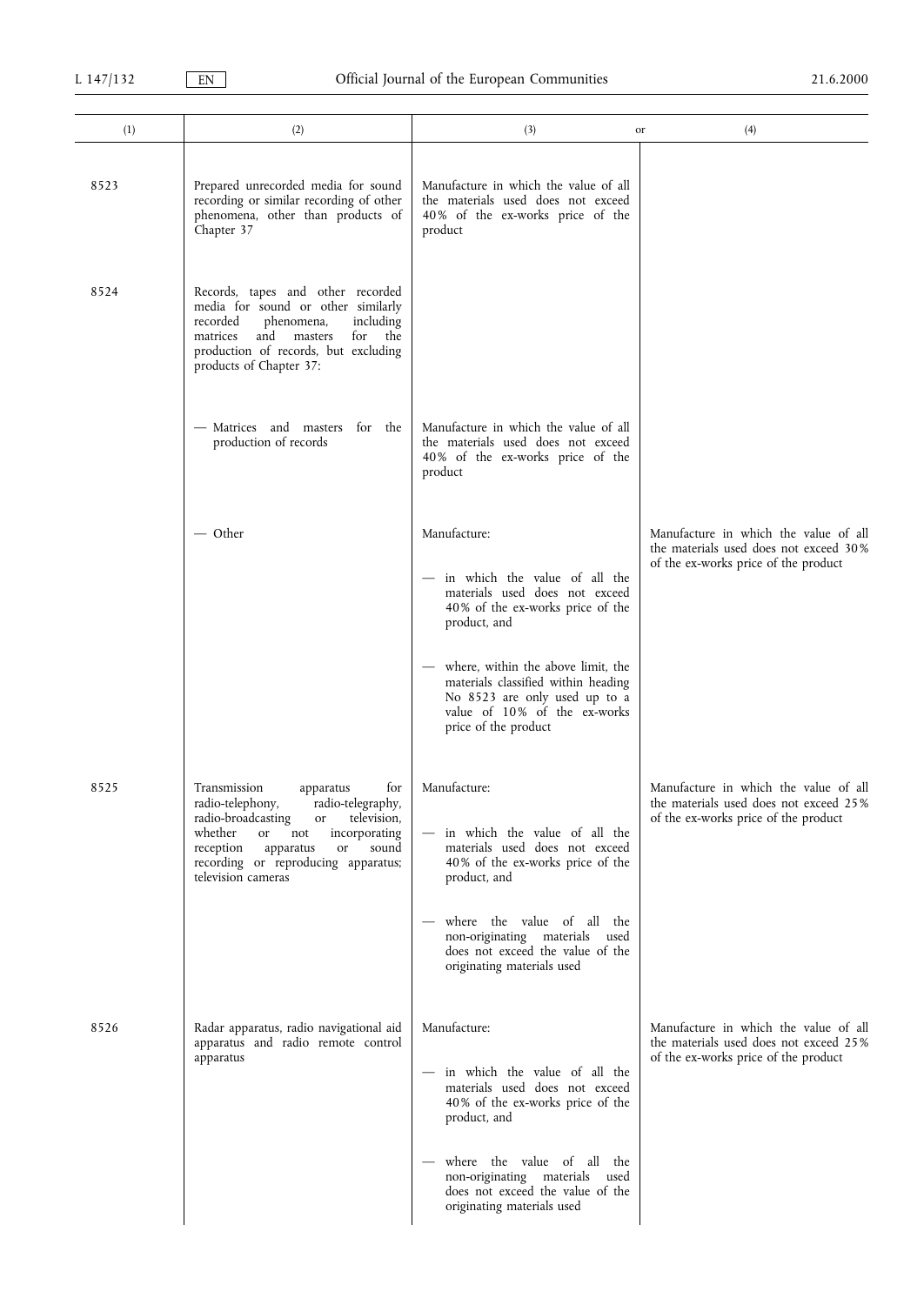| (1)  | (2)                                                                                                                                                                                                                          | (3)                                                                                                                                                                                                                                                                     | (4)<br>or                                                                                                               |
|------|------------------------------------------------------------------------------------------------------------------------------------------------------------------------------------------------------------------------------|-------------------------------------------------------------------------------------------------------------------------------------------------------------------------------------------------------------------------------------------------------------------------|-------------------------------------------------------------------------------------------------------------------------|
| 8527 | Reception<br>apparatus<br>for<br>radio-<br>telephony, radio-telegraphy or radio<br>broadcasting,<br>whether<br>or<br>not<br>combined, in the same housing, with<br>sound recording or<br>reproducing<br>apparatus or a clock | Manufacture:<br>in which the value of all the<br>materials used does not exceed<br>40% of the ex-works price of the<br>product, and<br>where the value of all the<br>non-originating materials used<br>does not exceed the value of the<br>originating materials used   | Manufacture in which the value of all<br>the materials used does not exceed 25%<br>of the ex-works price of the product |
| 8528 | Television receivers (including video<br>video projectors),<br>and<br>monitors<br>whether or not incorporating radio<br>broadcast receivers or sound or video<br>recording or reproducing apparatus:                         |                                                                                                                                                                                                                                                                         |                                                                                                                         |
|      | - Video recording or reproducing<br>apparatus incorporating a video<br>tuner                                                                                                                                                 | Manufacture:<br>- in which the value of all the<br>materials used does not exceed<br>40% of the ex-works price of the<br>product, and<br>where the value of all the<br>non-originating materials used<br>does not exceed the value of the<br>originating materials used | Manufacture in which the value of all<br>the materials used does not exceed 30%<br>of the ex-works price of the product |
|      | $-$ Other                                                                                                                                                                                                                    | Manufacture:<br>in which the value of all the<br>materials used does not exceed<br>40% of the ex-works price of the<br>product, and<br>where the value of all the<br>non-originating materials used<br>does not exceed the value of the<br>originating materials used   | Manufacture in which the value of all<br>the materials used does not exceed 25%<br>of the ex-works price of the product |
| 8529 | Parts suitable for use solely<br>or<br>principally with the apparatus of<br>heading Nos 8525 to 8528:                                                                                                                        |                                                                                                                                                                                                                                                                         |                                                                                                                         |
|      | — Suitable<br>for<br>solely<br>use<br>or<br>principally with video recording or<br>reproducing apparatus                                                                                                                     | Manufacture in which the value of all<br>the materials used does not exceed<br>40% of the ex-works price of the<br>product                                                                                                                                              |                                                                                                                         |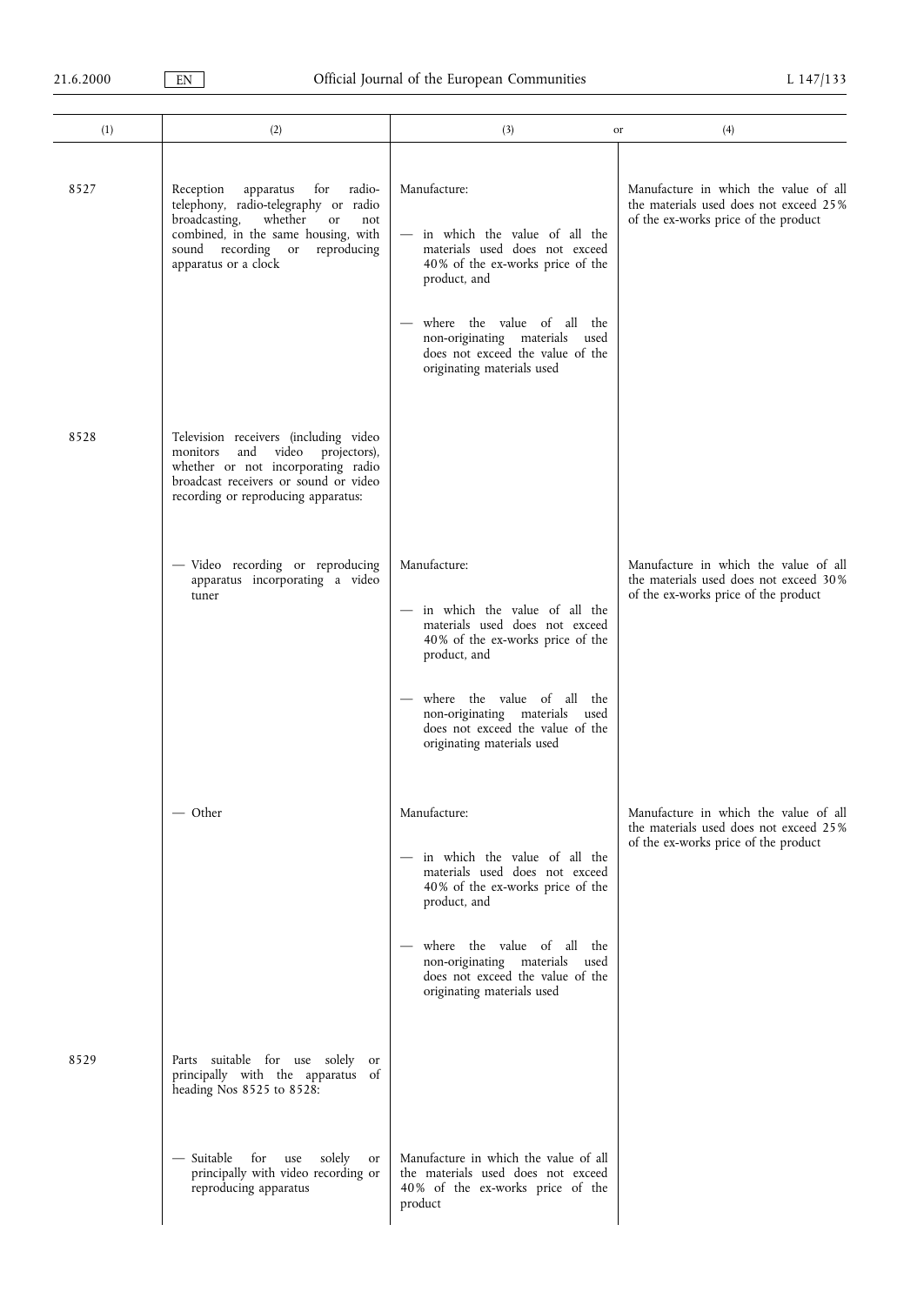| (1)              | (2)                                                                                                                                                                                                                                                                                                                                                                                     | (3)<br>or                                                                                                                                                                                                                                                                                                 | (4)                                                                                                                     |
|------------------|-----------------------------------------------------------------------------------------------------------------------------------------------------------------------------------------------------------------------------------------------------------------------------------------------------------------------------------------------------------------------------------------|-----------------------------------------------------------------------------------------------------------------------------------------------------------------------------------------------------------------------------------------------------------------------------------------------------------|-------------------------------------------------------------------------------------------------------------------------|
| 8529<br>(cont'd) | — Other                                                                                                                                                                                                                                                                                                                                                                                 | Manufacture:<br>in which the value of all the<br>materials used does not exceed<br>40% of the ex-works price of the<br>product, and<br>where the value of all the<br>non-originating materials<br>used<br>does not exceed the value of the<br>originating materials used                                  | Manufacture in which the value of all<br>the materials used does not exceed 25%<br>of the ex-works price of the product |
| 8535 and<br>8536 | Electrical apparatus for switching or<br>protecting electrical circuits, or for<br>making connections to or in electrical<br>circuits                                                                                                                                                                                                                                                   | Manufacture:<br>in which the value of all the<br>materials used does not exceed<br>40% of the ex-works price of the<br>product, and<br>where, within the above limit, the<br>materials classified within heading<br>No 8538 are only used up to a<br>value of 10% of the ex-works<br>price of the product | Manufacture in which the value of all<br>the materials used does not exceed 30%<br>of the ex-works price of the product |
| 8537             | Boards, panels (including numerical<br>control panels), consoles,<br>desks,<br>cabinets and other bases, equipped<br>with two or more apparatus of<br>heading No 8535 or 8536, for<br>electric control or the distribution<br>electricity,<br>including<br>those<br>of<br>incorporating instruments or apparatus<br>of Chapter 90, other than switching<br>apparatus of heading No 8517 | Manufacture:<br>in which the value of all the<br>materials used does not exceed<br>40% of the ex-works price of the<br>product, and<br>where, within the above limit, the<br>materials classified within heading<br>No 8538 are only used up to a<br>value of 10% of the ex-works<br>price of the product | Manufacture in which the value of all<br>the materials used does not exceed 30%<br>of the ex-works price of the product |
| ex 8541          | Diodes,<br>and<br>similar<br>transistors<br>semi-conductor devices, except wafers<br>not yet cut into chips                                                                                                                                                                                                                                                                             | Manufacture in which:<br>all the materials used are classified<br>within a heading other than that<br>of the product, and<br>the value of all the materials used<br>does not exceed 40% of the<br>ex-works price of the product                                                                           | Manufacture in which the value of all<br>the materials used does not exceed 25%<br>of the ex-works price of the product |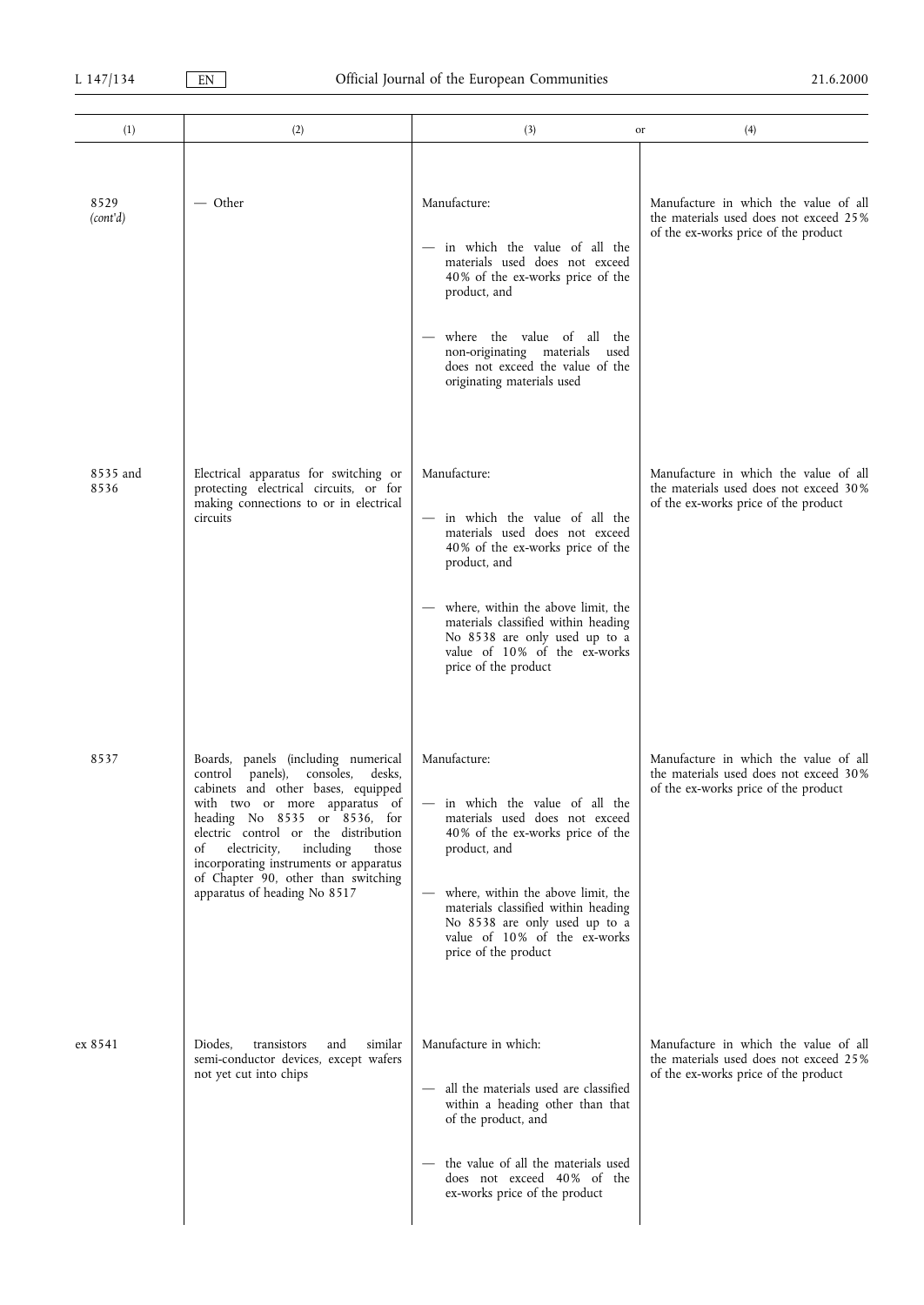| (1)             | (2)                                                                                                                                                                                                                                                                                                                                                                                                                                    | (3)<br>or                                                                                                                                                                                                                                                                                                                               | (4)                                                                                                                     |
|-----------------|----------------------------------------------------------------------------------------------------------------------------------------------------------------------------------------------------------------------------------------------------------------------------------------------------------------------------------------------------------------------------------------------------------------------------------------|-----------------------------------------------------------------------------------------------------------------------------------------------------------------------------------------------------------------------------------------------------------------------------------------------------------------------------------------|-------------------------------------------------------------------------------------------------------------------------|
| 8542            | Electronic integrated<br>circuits<br>and<br>microassemblies                                                                                                                                                                                                                                                                                                                                                                            | Manufacture:<br>- in which the value of all the<br>materials used does not exceed<br>40% of the ex-works price of the<br>product, and<br>where, within the above limit, the<br>materials classified within heading<br>No 8541 or 8542, taken together,<br>are only used up to a value of<br>10% of the ex-works price of the<br>product | Manufacture in which the value of all<br>the materials used does not exceed 25%<br>of the ex-works price of the product |
| 8544            | Insulated (including enamelled<br><sub>or</sub><br>anodised) wire, cable (including coaxial<br>cable) and other insulated electric<br>conductors whether or not fitted with<br>connectors; optical fibres cables, made<br>up of individually sheathed fibres,<br>whether or not assembled with electric<br>conductors or fitted with connectors                                                                                        | Manufacture in which the value of all<br>the materials used does not exceed<br>40% of the ex-works price of the<br>product                                                                                                                                                                                                              |                                                                                                                         |
| 8545            | Carbon electrodes, carbon brushes,<br>lamp carbons, battery carbons and<br>other articles of graphite or other<br>carbon, with or without metal, of a<br>kind used for electrical purposes                                                                                                                                                                                                                                             | Manufacture in which the value of all<br>the materials used does not exceed<br>40% of the ex-works price of the<br>product                                                                                                                                                                                                              |                                                                                                                         |
| 8546            | Electrical insulators of any material                                                                                                                                                                                                                                                                                                                                                                                                  | Manufacture in which the value of all<br>the materials used does not exceed<br>40% of the ex-works price of the<br>product                                                                                                                                                                                                              |                                                                                                                         |
| 8547            | fittings<br>for<br>electrical<br>Insulating<br>machines, appliances or equipment,<br>being fittings wholly of insulating<br>materials apart from any minor<br>components of metal (for example,<br>threaded sockets) incorporated during<br>moulding solely for purposes of<br>assembly other than insulators of<br>heading No 8546; electrical conduit<br>tubing and joints therefor, of base<br>metal lined with insulating material | Manufacture in which the value of all<br>the materials used does not exceed<br>40% of the ex-works price of the<br>product                                                                                                                                                                                                              |                                                                                                                         |
| 8548            | Electrical parts of machinery or<br>apparatus, not specified or included<br>elsewhere in this chapter                                                                                                                                                                                                                                                                                                                                  | Manufacture in which the value of all<br>the materials used does not exceed<br>40% of the ex-works price of the<br>product                                                                                                                                                                                                              |                                                                                                                         |
| 8601 to<br>8607 | Railway or tramway locomotives,<br>rolling-stock and parts thereof                                                                                                                                                                                                                                                                                                                                                                     | Manufacture in which the value of all<br>the materials used does not exceed<br>40% of the ex-works price of the<br>product                                                                                                                                                                                                              |                                                                                                                         |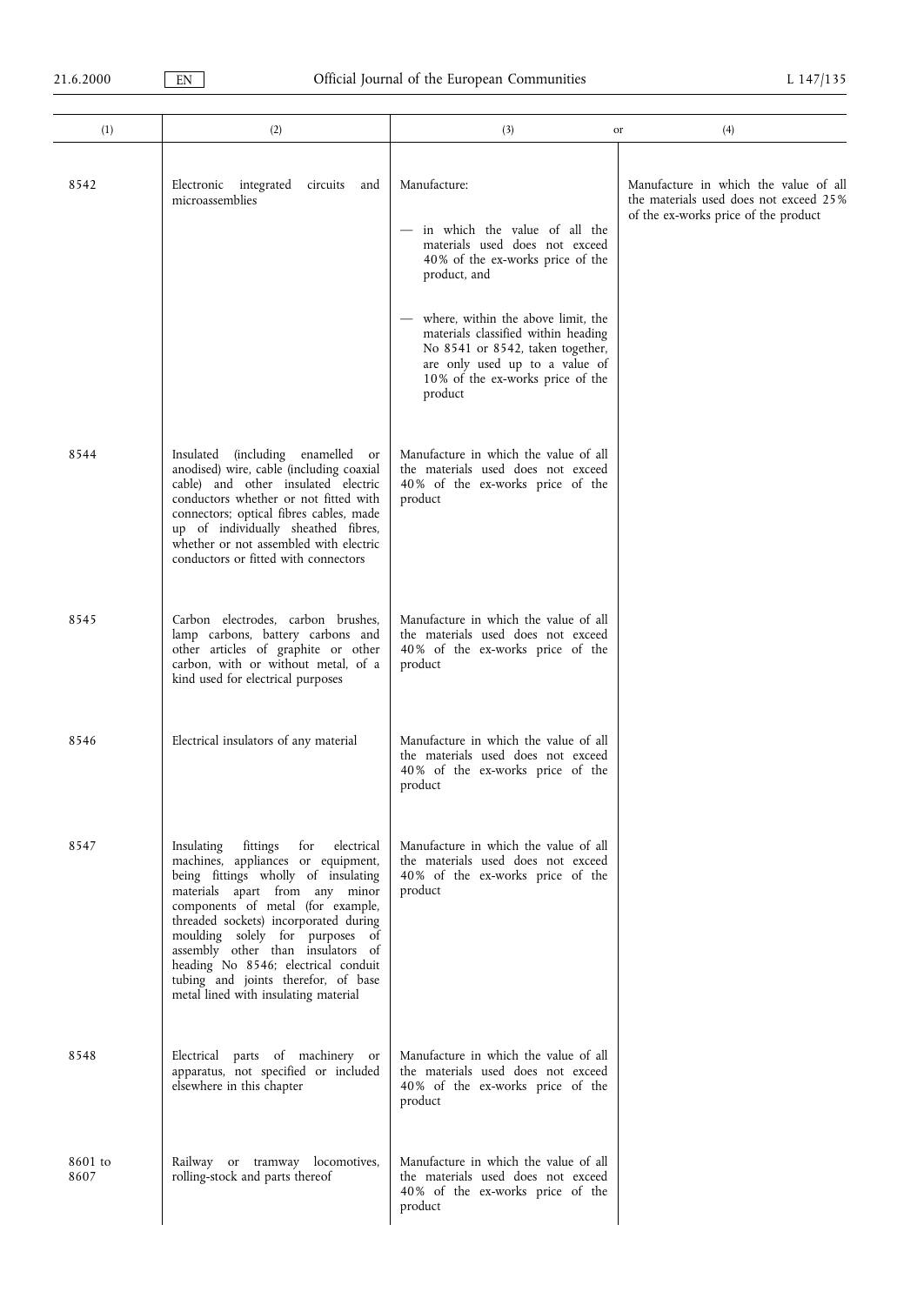| (1)           | (2)                                                                                                                                                                                                                                                                                                   | (3)<br>or                                                                                                                                                                                                                         | (4)                                                                                                                     |
|---------------|-------------------------------------------------------------------------------------------------------------------------------------------------------------------------------------------------------------------------------------------------------------------------------------------------------|-----------------------------------------------------------------------------------------------------------------------------------------------------------------------------------------------------------------------------------|-------------------------------------------------------------------------------------------------------------------------|
| 8608          | Railway or tramway track fixtures and<br>mechanical<br>fittings;<br><i>(including)</i><br>electromechanical) signalling, safety or<br>traffic control equipment for railways,<br>tramways, roads, inland waterways,<br>parking facilities, port installations or<br>airfields; parts of the foregoing | Manufacture in which:<br>all the materials used are classified<br>within a heading other than that<br>of the product, and<br>the value of all the materials used<br>does not exceed 40% of the<br>ex-works price of the product   | Manufacture in which the value of all<br>the materials used does not exceed 30%<br>of the ex-works price of the product |
| 8609          | Containers (including containers for<br>the transport of fluids) especially<br>designed and equipped for carriage by<br>one or more modes of transport                                                                                                                                                | Manufacture in which the value of all<br>the materials used does not exceed<br>40% of the ex-works price of the<br>product                                                                                                        |                                                                                                                         |
| ex Chapter 87 | Vehicles other than railway<br>or<br>tramway rolling-stock, and parts and<br>accessories thereof; except for heading<br>Nos 8709 to 8711, ex 8712, 8715<br>and 8716 for which the rules are set<br>out below:                                                                                         | Manufacture in which the value of all<br>the materials used does not exceed<br>40% of the ex-works price of the<br>product                                                                                                        |                                                                                                                         |
| 8709          | Works trucks, self-propelled, not fitted<br>with lifting or handling equipment, of<br>the type used in factories, warehouses,<br>dock areas or airports for short<br>distance transport of goods; tractors of<br>the type used on railway station<br>platforms; parts of the foregoing<br>vehicles    | Manufacture in which:<br>all the materials used are classified<br>within a heading other than that<br>of the product, and<br>the value of all the materials used<br>does not exceed 40% of the<br>ex-works price of the product   | Manufacture in which the value of all<br>the materials used does not exceed 30%<br>of the ex-works price of the product |
| 8710          | Tanks and other armoured fighting<br>vehicles, motorised, whether or not<br>fitted with weapons, and parts of such<br>vehicles                                                                                                                                                                        | Manufacture in which:<br>- all the materials used are classified<br>within a heading other than that<br>of the product, and<br>the value of all the materials used<br>does not exceed 40% of the<br>ex-works price of the product | Manufacture in which the value of all<br>the materials used does not exceed 30%<br>of the ex-works price of the product |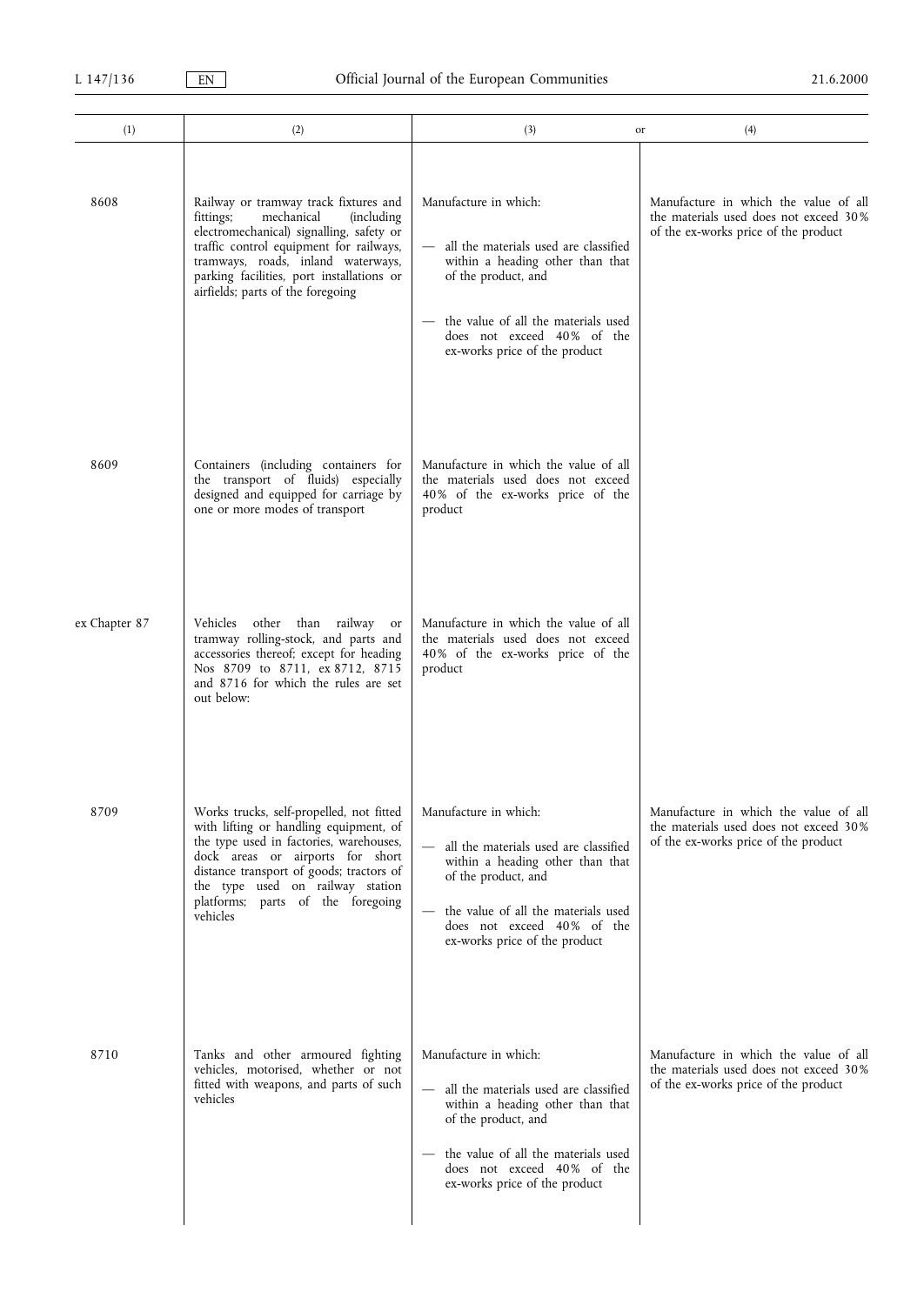| (1)     | (2)                                                                                                                                                                                                               | (3)<br>or                                                                                                                                                                                                                                                                  | (4)                                                                                                                     |
|---------|-------------------------------------------------------------------------------------------------------------------------------------------------------------------------------------------------------------------|----------------------------------------------------------------------------------------------------------------------------------------------------------------------------------------------------------------------------------------------------------------------------|-------------------------------------------------------------------------------------------------------------------------|
| 8711    | Motorcycles (including mopeds) and<br>cycles fitted with an auxiliary motor,<br>with or without sidecars; sidecars:<br>— With<br>reciprocating<br>internal<br>combustion piston engine of a<br>cylinder capacity: |                                                                                                                                                                                                                                                                            |                                                                                                                         |
|         | $\frac{1}{2}$ Not exceeding 50 cm <sup>3</sup>                                                                                                                                                                    | Manufacture:<br>- in which the value of all the<br>materials used does not exceed<br>40% of the ex-works price of the<br>product, and<br>where the value of all the<br>non-originating materials used<br>does not exceed the value of the<br>originating materials used    | Manufacture in which the value of all<br>the materials used does not exceed 20%<br>of the ex-works price of the product |
|         | — $-$ Exceeding 50 cm <sup>3</sup>                                                                                                                                                                                | Manufacture:<br>- in which the value of all the<br>materials used does not exceed<br>40% of the ex-works price of the<br>product, and<br>where the value of all the<br>non-originating materials used<br>does not exceed the value of the<br>originating materials used    | Manufacture in which the value of all<br>the materials used does not exceed 25%<br>of the ex-works price of the product |
|         | — Other                                                                                                                                                                                                           | Manufacture:<br>- in which the value of all the<br>materials used does not exceed<br>40% of the ex-works price of the<br>product, and<br>where the value of all the<br>non-originating materials<br>used<br>does not exceed the value of the<br>originating materials used | Manufacture in which the value of all<br>the materials used does not exceed 30%<br>of the ex-works price of the product |
| ex 8712 | Bicycles without ball bearings                                                                                                                                                                                    | Manufacture<br>from<br>materials<br>not<br>classified in heading No 8714                                                                                                                                                                                                   | Manufacture in which the value of all<br>the materials used does not exceed 30%<br>of the ex-works price of the product |
| 8715    | Baby carriages and parts thereof                                                                                                                                                                                  | Manufacture in which:<br>all the materials used are classified<br>within a heading other than that<br>of the product, and<br>the value of all the materials used<br>does not exceed 40% of the<br>ex-works price of the product                                            |                                                                                                                         |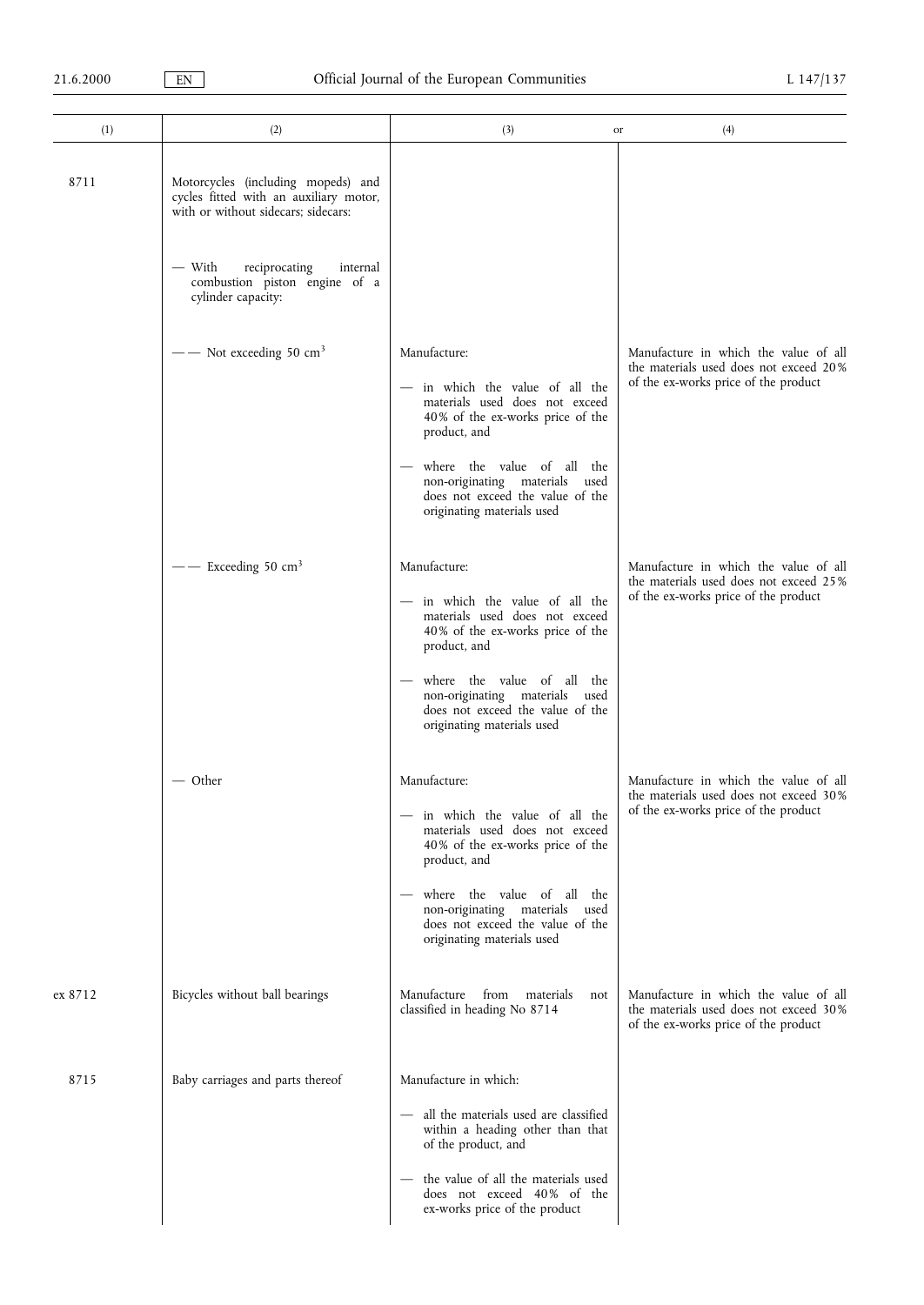| (1)           | (2)                                                                                                                                                                                                                                                                                                                                      | (3)<br>or                                                                                                                                                                                                                       | (4)                                                                                                                     |
|---------------|------------------------------------------------------------------------------------------------------------------------------------------------------------------------------------------------------------------------------------------------------------------------------------------------------------------------------------------|---------------------------------------------------------------------------------------------------------------------------------------------------------------------------------------------------------------------------------|-------------------------------------------------------------------------------------------------------------------------|
| 8716          | semi-trailers;<br>other<br>Trailers<br>and<br>vehicles, not mechanically propelled;<br>parts thereof                                                                                                                                                                                                                                     | Manufacture in which:<br>all the materials used are classified<br>within a heading other than that<br>of the product, and<br>the value of all the materials used<br>does not exceed 40% of the<br>ex-works price of the product | Manufacture in which the value of all<br>the materials used does not exceed 30%<br>of the ex-works price of the product |
| ex Chapter 88 | Aircraft, spacecraft, and parts thereof;<br>except for heading Nos ex 8804 and<br>8805 for which the rules are set out<br>below:                                                                                                                                                                                                         | Manufacture in which all the materials<br>used are classified within a heading<br>other than that of the product                                                                                                                | Manufacture in which the value of all<br>the materials used does not exceed 40%<br>of the ex-works price of the product |
| ex 8804       | Rotochutes                                                                                                                                                                                                                                                                                                                               | Manufacture from materials of any<br>heading including other materials of<br>heading No 8804                                                                                                                                    | Manufacture in which the value of all<br>the materials used does not exceed 40%<br>of the ex-works price of the product |
| 8805          | Aircraft launching gear; deck-arrestor<br>or similar gear; ground flying trainers;<br>parts of the foregoing articles                                                                                                                                                                                                                    | Manufacture in which all the materials<br>used are classified within a heading<br>other than that of the product                                                                                                                | Manufacture in which the value of all<br>the materials used does not exceed 30%<br>of the ex-works price of the product |
| Chapter 89    | Ships, boats and floating structures                                                                                                                                                                                                                                                                                                     | Manufacture in which all the materials<br>used are classified within a heading<br>other than that of the product.<br>However, hulls of heading No 8906<br>may not be used                                                       | Manufacture in which the value of all<br>the materials used does not exceed 40%<br>of the ex-works price of the product |
| ex Chapter 90 | Optical, photographic, cinematographic,<br>measuring, checking, precision, medical<br>or surgical instruments and apparatus;<br>parts and accessories thereof; except for<br>heading Nos 9001, 9002, 9004,<br>ex 9005, ex 9006,<br>9007,<br>9011,<br>ex 9014, 9015 to 9020 and 9024 to<br>9033 for which the rules are set out<br>below: | Manufacture in which:<br>all the materials used are classified<br>within a heading other than that<br>of the product, and<br>the value of all the materials used<br>does not exceed 40% of the<br>ex-works price of the product | Manufacture in which the value of all<br>the materials used does not exceed 30%<br>of the ex-works price of the product |
| 9001          | Optical fibres and optical fibre<br>bundles; optical fibre cables other than<br>those of heading No 8544; sheets and<br>plates of polarising material, lenses<br>(including contact lenses), prisms,<br>mirrors and other optical elements, of<br>any material, unmounted, other than<br>such elements of glass not optically<br>worked  | Manufacture in which the value of all<br>the materials used does not exceed<br>40% of the ex-works price of the<br>product                                                                                                      |                                                                                                                         |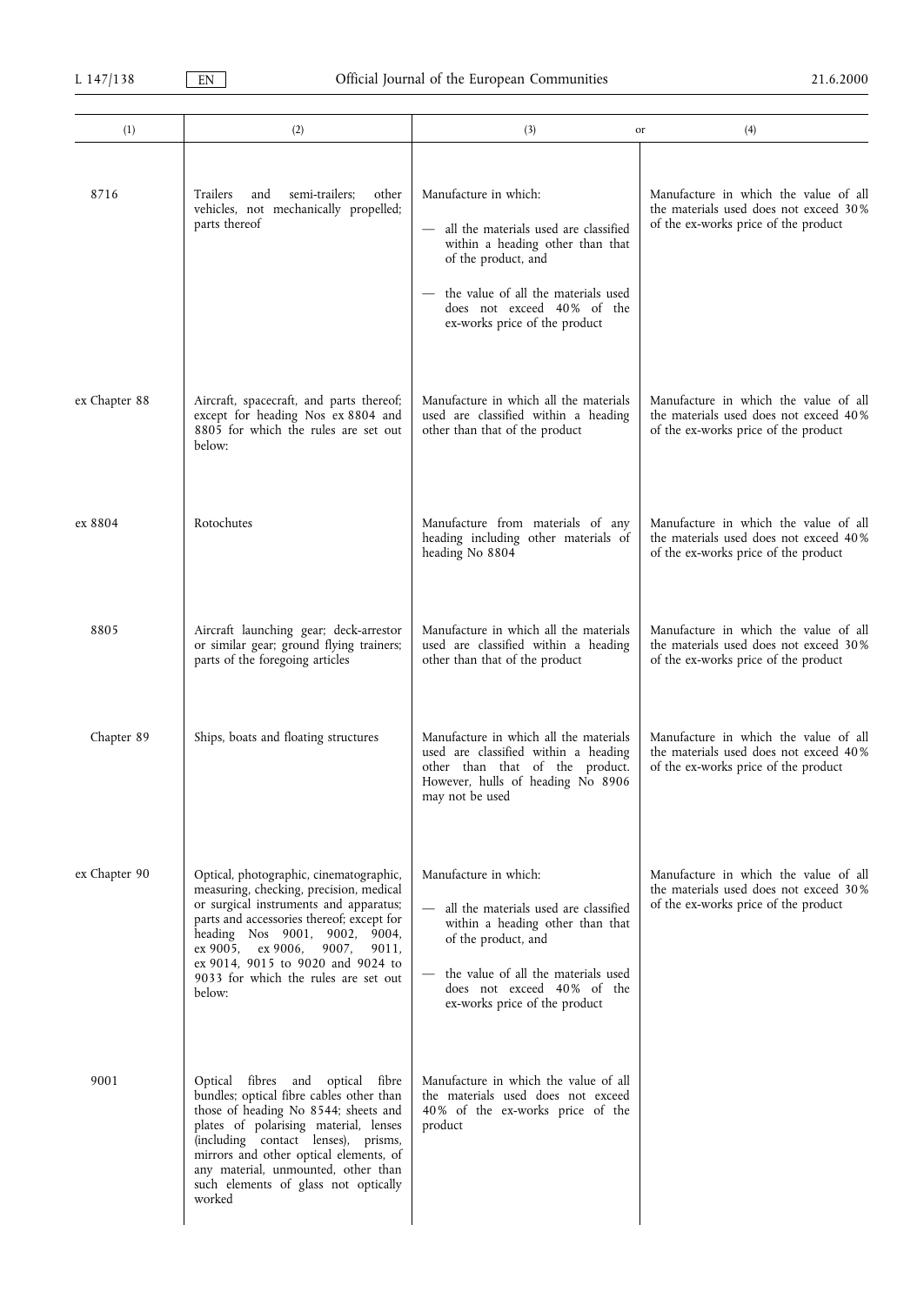| (1)     | (2)                                                                                                                                                                                                           | (3)                                                                                                                                                                                                                                                                                                                                                                      | (4)<br>or                                                                                                               |
|---------|---------------------------------------------------------------------------------------------------------------------------------------------------------------------------------------------------------------|--------------------------------------------------------------------------------------------------------------------------------------------------------------------------------------------------------------------------------------------------------------------------------------------------------------------------------------------------------------------------|-------------------------------------------------------------------------------------------------------------------------|
| 9002    | Lenses, prisms, mirrors and other<br>optical elements, of any materials,<br>mounted, being parts of or fittings for<br>instruments or apparatus, other than<br>such elements of glass not optically<br>worked | Manufacture in which the value of all<br>the materials used does not exceed<br>40% of the ex-works price of the<br>product                                                                                                                                                                                                                                               |                                                                                                                         |
| 9004    | Spectacles, goggles and the like,<br>corrective, protective or other                                                                                                                                          | Manufacture in which the value of all<br>the materials used does not exceed<br>40% of the ex-works price of the<br>product                                                                                                                                                                                                                                               |                                                                                                                         |
| ex 9005 | Binoculars, monoculars, other optical<br>telescopes, and mountings therefor,<br>except for astronomical refracting<br>telescopes and mountings therefor                                                       | Manufacture in which:<br>- all the materials used are classified<br>within a heading other than that<br>of the product, and<br>the value of all the materials used<br>does not exceed 40% of the<br>ex-works price of the product, and<br>where the value of all the<br>non-originating materials used<br>does not exceed the value of the<br>originating materials used | Manufacture in which the value of all<br>the materials used does not exceed 30%<br>of the ex-works price of the product |
| ex 9006 | Photographic<br>(other<br>than<br>cinematographic)<br>cameras;<br>photographic flashlight apparatus and<br>flashbulbs other<br>than electrically<br>ignited flashbulbs                                        | Manufacture in which:<br>all the materials used are classified<br>within a heading other than that<br>of the product, and<br>the value of all the materials used<br>does not exceed 40% of the<br>ex-works price of the product, and<br>where the value of all the<br>non-originating materials used<br>does not exceed the value of the<br>originating materials used   | Manufacture in which the value of all<br>the materials used does not exceed 30%<br>of the ex-works price of the product |
| 9007    | Cinematographic<br>and<br>cameras<br>whether<br>projectors,<br>not<br>or<br>incorporating sound recording<br><sub>or</sub><br>reproducing apparatus                                                           | Manufacture in which:<br>- all the materials used are classified<br>within a heading other than that<br>of the product, and<br>the value of all the materials used<br>does not exceed 40% of the<br>ex-works price of the product, and<br>where the value of all the<br>non-originating materials used<br>does not exceed the value of the<br>originating materials used | Manufacture in which the value of all<br>the materials used does not exceed 30%<br>of the ex-works price of the product |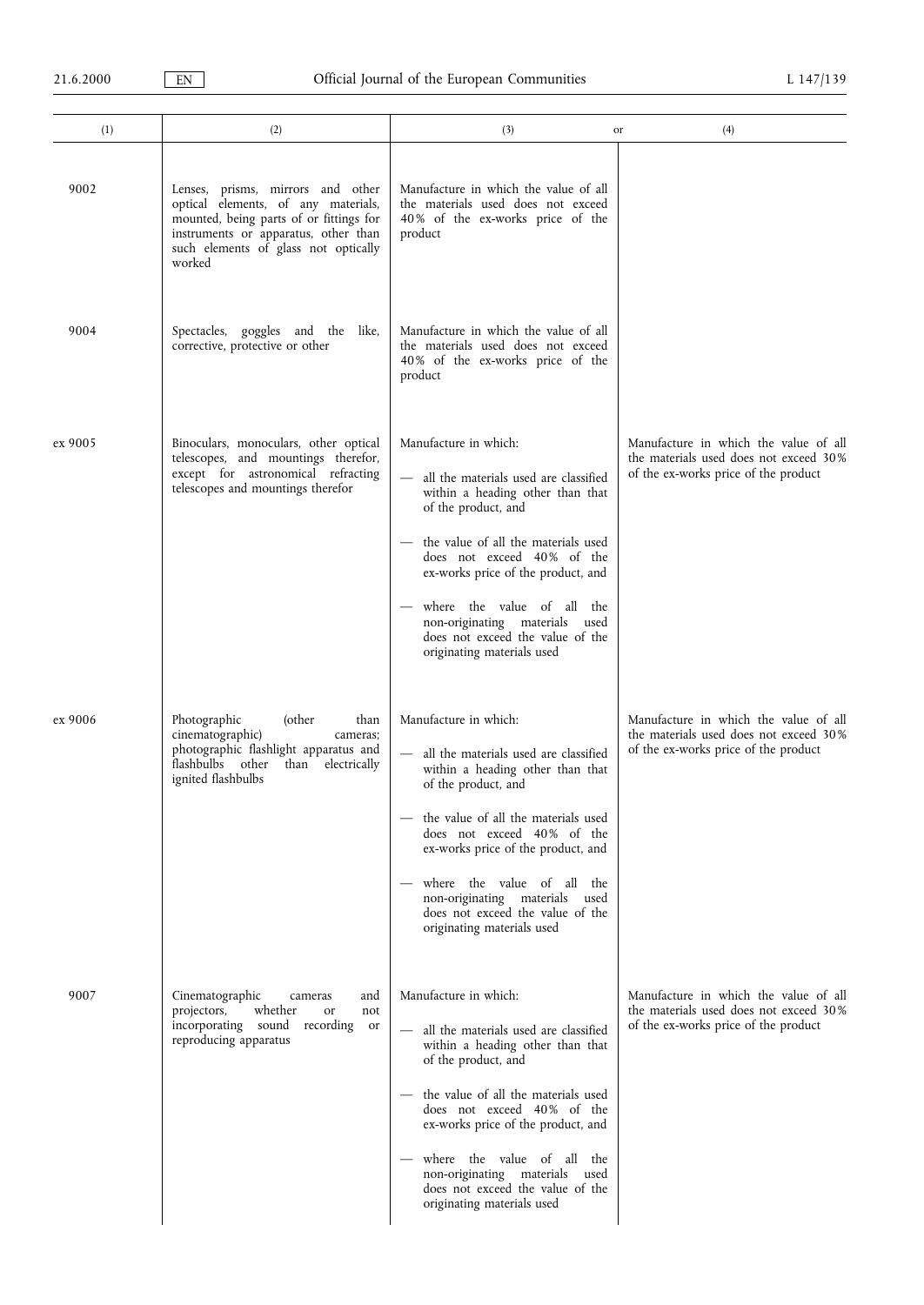| (1)     | (2)                                                                                                                                                                                                                                                                                                                                                                                     | (3)<br>or                                                                                                                                                               | (4)                                                                                                                     |
|---------|-----------------------------------------------------------------------------------------------------------------------------------------------------------------------------------------------------------------------------------------------------------------------------------------------------------------------------------------------------------------------------------------|-------------------------------------------------------------------------------------------------------------------------------------------------------------------------|-------------------------------------------------------------------------------------------------------------------------|
| 9011    | Compound<br>optical<br>microscopes,<br>including those for photomicrography,<br>cinephotomicrography or microprojection                                                                                                                                                                                                                                                                 | Manufacture in which:<br>all the materials used are classified<br>$\overline{\phantom{0}}$<br>within a heading other than that<br>of the product, and                   | Manufacture in which the value of all<br>the materials used does not exceed 30%<br>of the ex-works price of the product |
|         |                                                                                                                                                                                                                                                                                                                                                                                         | the value of all the materials used<br>does not exceed 40% of the<br>ex-works price of the product, and<br>where the value of all the<br>non-originating materials used |                                                                                                                         |
|         |                                                                                                                                                                                                                                                                                                                                                                                         | does not exceed the value of the<br>originating materials used                                                                                                          |                                                                                                                         |
| ex 9014 | Other navigational instruments and<br>appliances                                                                                                                                                                                                                                                                                                                                        | Manufacture in which the value of all<br>the materials used does not exceed<br>40% of the ex-works price of the<br>product                                              |                                                                                                                         |
| 9015    | Surveying (including photogrammetrical<br>surveying), hydrographic, oceanographic,<br>meteorological<br>hydrological,<br>or<br>geophysical instruments and appliances,<br>excluding compasses; rangefinders                                                                                                                                                                             | Manufacture in which the value of all<br>the materials used does not exceed<br>40% of the ex-works price of the<br>product                                              |                                                                                                                         |
| 9016    | Balances of a sensitivity of 5 cg or<br>better, with or without weights                                                                                                                                                                                                                                                                                                                 | Manufacture in which the value of all<br>the materials used does not exceed<br>40% of the ex-works price of the<br>product                                              |                                                                                                                         |
| 9017    | Drawing, marking-out or mathematical<br>calculating instruments (for example,<br>drafting<br>machines,<br>pantographs,<br>protractors, drawing sets, slide rules,<br>disc circulators); instruments<br>for<br>measuring length, for use in the hand<br>(for example, measuring rods and<br>tapes, micrometers, callipers),<br>not<br>specified or included elsewhere in this<br>chapter | Manufacture in which the value of all<br>the materials used does not exceed<br>40% of the ex-works price of the<br>product                                              |                                                                                                                         |
| 9018    | Instruments and appliances used in<br>medical, surgical, dental or veterinary<br>including<br>scintigraphic<br>sciences,<br>other<br>electro-medical<br>apparatus,<br>sight-testing<br>and<br>apparatus<br>instruments:                                                                                                                                                                 |                                                                                                                                                                         |                                                                                                                         |
|         | — Dentists'<br>chairs<br>incorporating<br>dental appliances<br>dentists'<br><b>or</b><br>spittoons                                                                                                                                                                                                                                                                                      | Manufacture from materials of any<br>heading, including other materials of<br>heading No 9018                                                                           | Manufacture in which the value of all<br>the materials used does not exceed 40%<br>of the ex-works price of the product |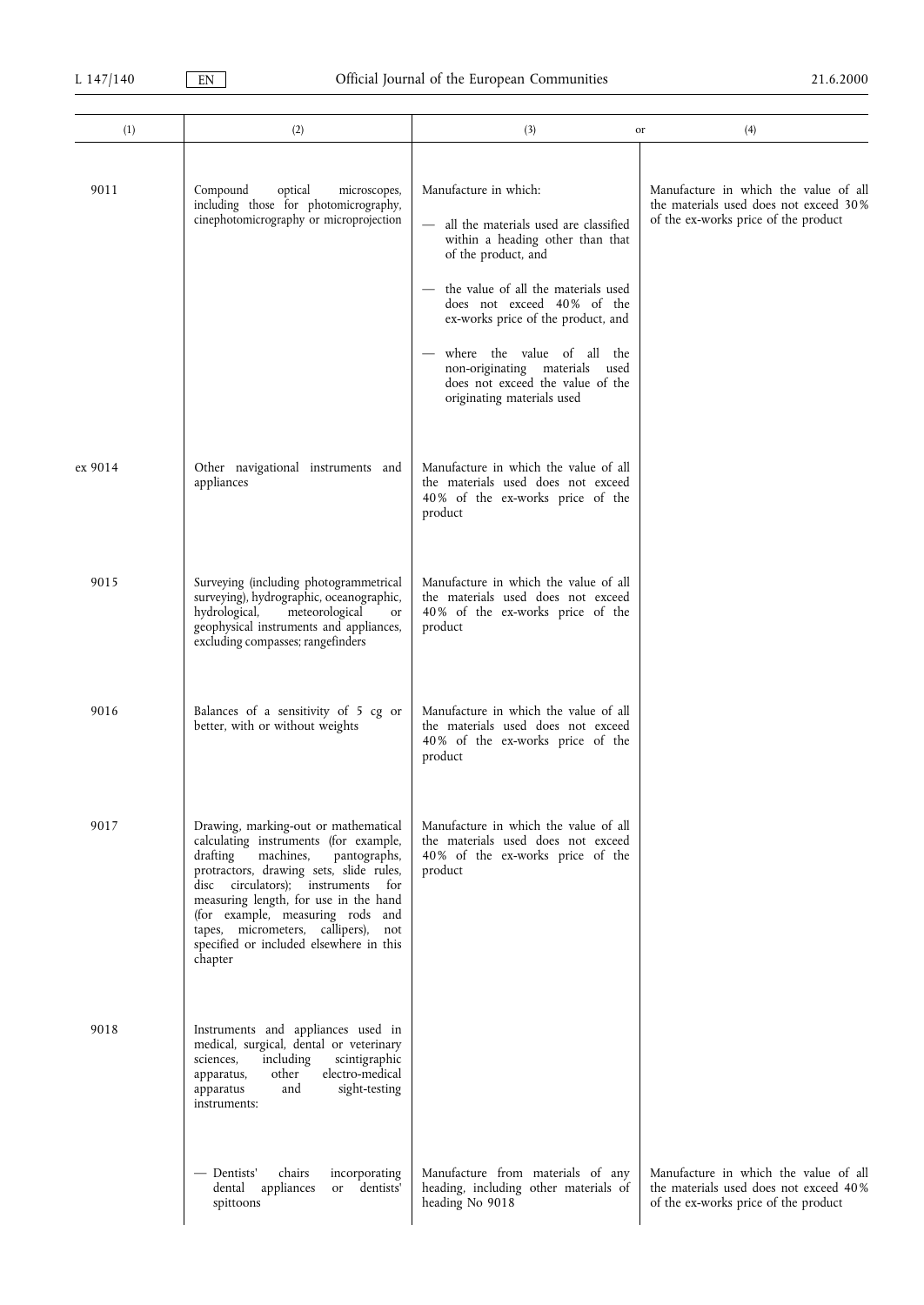| (1)              | (2)                                                                                                                                                                                                                                                                                                  | (3)                                                                                                                                                                                                                               | (4)<br>or                                                                                                               |
|------------------|------------------------------------------------------------------------------------------------------------------------------------------------------------------------------------------------------------------------------------------------------------------------------------------------------|-----------------------------------------------------------------------------------------------------------------------------------------------------------------------------------------------------------------------------------|-------------------------------------------------------------------------------------------------------------------------|
| 9018<br>(cont'd) | $-$ Other                                                                                                                                                                                                                                                                                            | Manufacture in which:<br>all the materials used are classified<br>within a heading other than that<br>of the product, and<br>the value of all the materials used<br>does not exceed 40% of the<br>ex-works price of the product   | Manufacture in which the value of all<br>the materials used does not exceed 25%<br>of the ex-works price of the product |
| 9019             | Mechano-therapy appliances; massage<br>apparatus; psychological<br>aptitude-<br>testing apparatus; ozone<br>therapy,<br>oxygen therapy, aerosol<br>therapy,<br>artifical<br>respiration<br>other<br>or<br>therapeutic respiration apparatus                                                          | Manufacture in which:<br>- all the materials used are classified<br>within a heading other than that<br>of the product, and<br>the value of all the materials used<br>does not exceed 40% of the<br>ex-works price of the product | Manufacture in which the value of all<br>the materials used does not exceed 25%<br>of the ex-works price of the product |
| 9020             | Other breathing appliances and gas<br>masks, excluding protective masks<br>having neither mechanical parts nor<br>replaceable filters                                                                                                                                                                | Manufacture in which:<br>- all the materials used are classified<br>within a heading other than that<br>of the product, and<br>the value of all the materials used<br>does not exceed 40% of the<br>ex-works price of the product | Manufacture in which the value of all<br>the materials used does not exceed 25%<br>of the ex-works price of the product |
| 9024             | Machines and appliances for testing<br>the hardness, strength, compressibility,<br>other<br>elasticity<br><sub>or</sub><br>mechanical<br>properties of materials (for example,<br>metals, wood, textiles, paper, plastics)                                                                           | Manufacture in which the value of all<br>the materials used does not exceed<br>40% of the ex-works price of the<br>product                                                                                                        |                                                                                                                         |
| 9025             | and similar floating<br>Hydrometers<br>instruments, thermometers, pyrometers,<br>hygrometers<br>barometers,<br>and<br>psychrometers, recording or not, and<br>any combination of these instuments                                                                                                    | Manufacture in which the value of all<br>the materials used does not exceed<br>40% of the ex-works price of the<br>product                                                                                                        |                                                                                                                         |
| 9026             | apparatus<br>for<br>Instruments<br>and<br>measuring or checking the flow, level,<br>pressure or other variables of liquids<br>or gases (for example, flow meters,<br>level gauges, manometers,<br>heat<br>meters), excluding instruments and<br>apparatus of heading Nos 9014, 9015,<br>9028 or 9032 | Manufacture in which the value of all<br>the materials used does not exceed<br>40% of the ex-works price of the<br>product                                                                                                        |                                                                                                                         |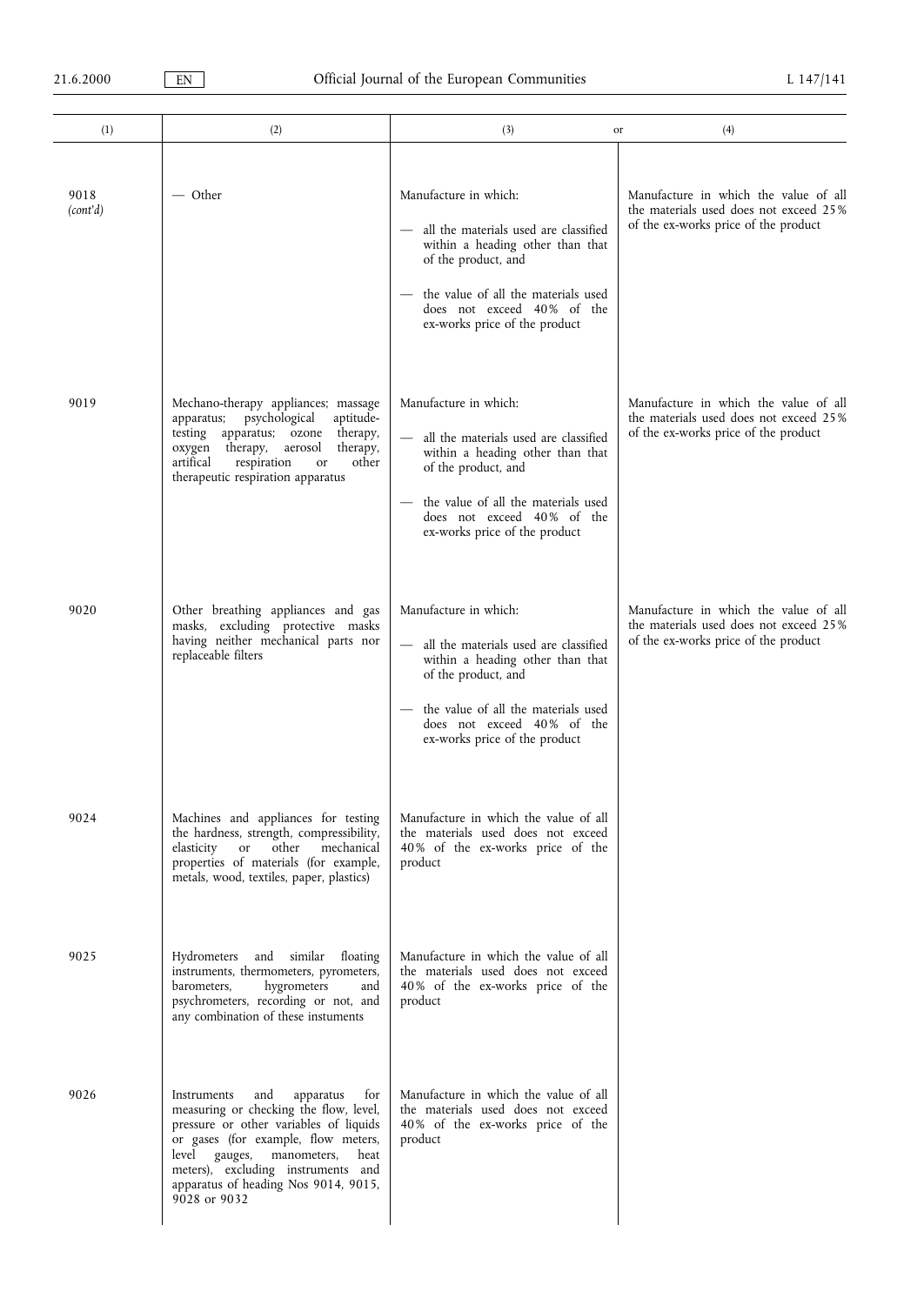| (1)  | (2)                                                                                                                                                                                                                                                                                                                                                                                                                                             | (3)<br>or                                                                                                                                                                                                                                                                | (4)                                                                                                                     |
|------|-------------------------------------------------------------------------------------------------------------------------------------------------------------------------------------------------------------------------------------------------------------------------------------------------------------------------------------------------------------------------------------------------------------------------------------------------|--------------------------------------------------------------------------------------------------------------------------------------------------------------------------------------------------------------------------------------------------------------------------|-------------------------------------------------------------------------------------------------------------------------|
| 9027 | apparatus<br>Instruments<br>and<br>for<br>physical or chemical analysis (for<br>example, polarimeters, refractometers,<br>spectrometers, gas or smoke analysis<br>apparatus); instruments and apparatus<br>for measuring or checking viscosity,<br>porosity, expansion, surface tension<br>or the like; instruments and apparatus<br>for measuring or checking quantities<br>of heat, sound or light (including<br>exposure meters); microtomes | Manufacture in which the value of all<br>the materials used does not exceed<br>40% of the ex-works price of the<br>product                                                                                                                                               |                                                                                                                         |
| 9028 | Gas, liquid or electricity supply<br>or production meters,<br>including<br>calibrating meters therefor:                                                                                                                                                                                                                                                                                                                                         |                                                                                                                                                                                                                                                                          |                                                                                                                         |
|      | - Parts and accessories                                                                                                                                                                                                                                                                                                                                                                                                                         | Manufacture in which the value of all<br>the materials used does not exceed<br>40% of the ex-works price of the<br>product                                                                                                                                               |                                                                                                                         |
|      | — Other                                                                                                                                                                                                                                                                                                                                                                                                                                         | Manufacture:<br>in which the value of all the<br>materials used does not exceed<br>40% of the ex-works price of the<br>product, and<br>where the value of all<br>the<br>non-originating materials used<br>does not exceed the value of the<br>originating materials used | Manufacture in which the value of all<br>the materials used does not exceed 30%<br>of the ex-works price of the product |
| 9029 | Revolution<br>production<br>counters,<br>milometers,<br>taximeters,<br>counters.<br>pedometers and the like; speed<br>indicators and tachometers, other than<br>those of heading No 9104 or 9015;<br>stroboscopes                                                                                                                                                                                                                               | Manufacture in which the value of all<br>the materials used does not exceed<br>40% of the ex-works price of the<br>product                                                                                                                                               |                                                                                                                         |
| 9030 | Oscilloscopes, spectrum analysers and<br>other instruments and apparatus for<br>measuring or checking electrical<br>quantities, excluding meters of heading<br>No 9028; instruments and apparatus<br>for measuring or detecting alpha, beta,<br>gamma, X-ray, cosmic or other<br>ionising radiations                                                                                                                                            | Manufacture in which the value of all<br>the materials used does not exceed<br>40% of the ex-works price of the<br>product                                                                                                                                               |                                                                                                                         |
| 9031 | Measuring or checking instruments,<br>appliances and machines, not specified<br>or included elsewhere in this Chapter;<br>profile projectors                                                                                                                                                                                                                                                                                                    | Manufacture in which the value of all<br>the materials used does not exceed<br>40% of the ex-works price of the<br>product                                                                                                                                               |                                                                                                                         |
| 9032 | Automatic regulating or controlling<br>instruments and apparatus                                                                                                                                                                                                                                                                                                                                                                                | Manufacture in which the value of all<br>the materials used does not exceed<br>40% of the ex-works price of the<br>product                                                                                                                                               |                                                                                                                         |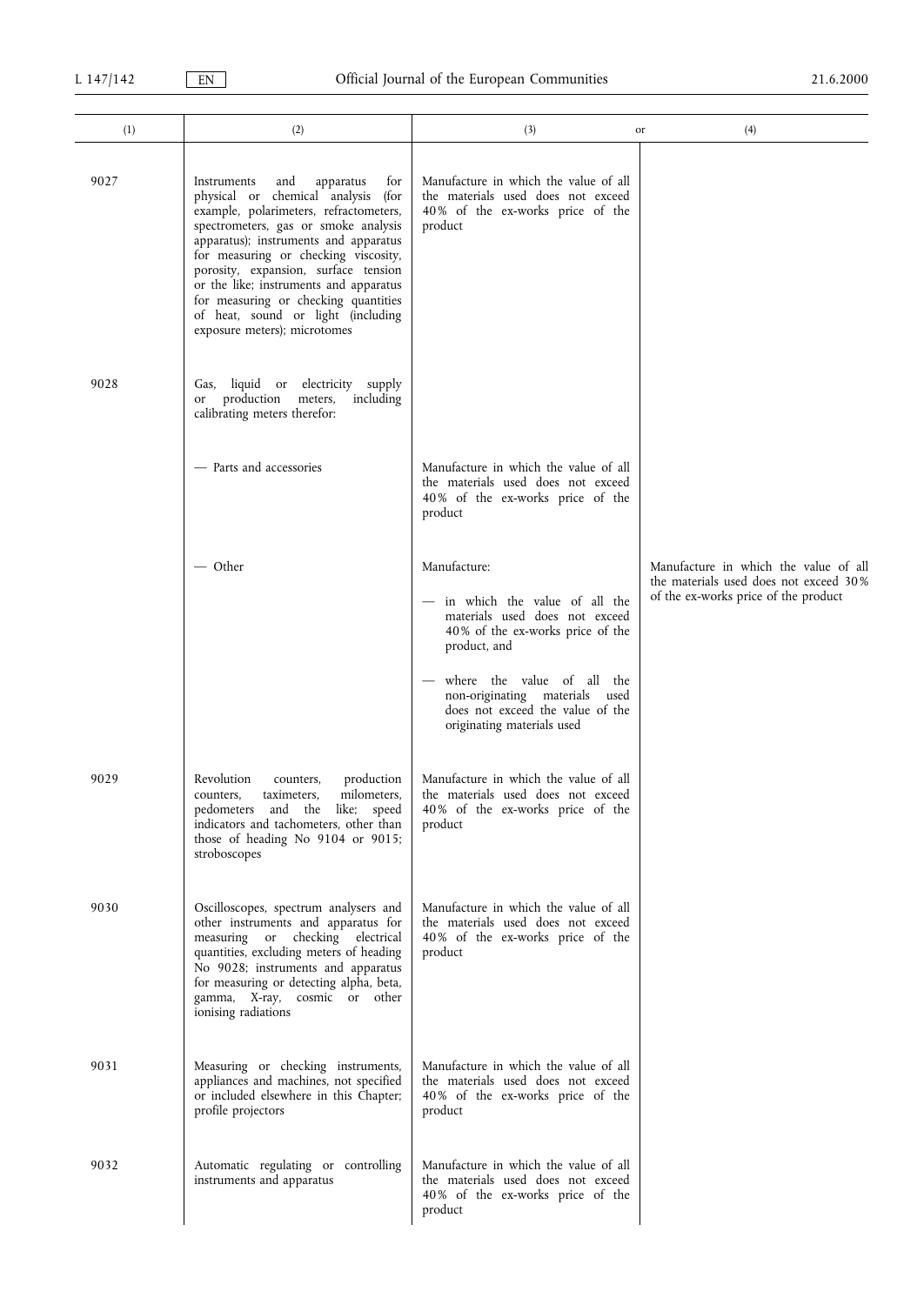| (1)           | (2)                                                                                                                                                                            | (3)<br>or                                                                                                                                                                                                                                                                                                   | (4)                                                                                                                     |
|---------------|--------------------------------------------------------------------------------------------------------------------------------------------------------------------------------|-------------------------------------------------------------------------------------------------------------------------------------------------------------------------------------------------------------------------------------------------------------------------------------------------------------|-------------------------------------------------------------------------------------------------------------------------|
| 9033          | Parts and accessories (not specified or<br>included elsewhere in this Chapter) for<br>machines, appliances, instruments or<br>apparatus of Chapter 90                          | Manufacture in which the value of all<br>the materials used does not exceed<br>40% of the ex-works price of the<br>product                                                                                                                                                                                  |                                                                                                                         |
| ex Chapter 91 | Clocks and watches and parts thereof;<br>except for heading Nos 9105 and<br>9109 to 9113 for which the rules are<br>set out below:                                             | Manufacture in which the value of all<br>the materials used does not exceed<br>40% of the ex-works price of the<br>product                                                                                                                                                                                  |                                                                                                                         |
| 9105          | Other clocks                                                                                                                                                                   | Manufacture:<br>- in which the value of all the<br>materials used does not exceed<br>40% of the ex-works price of the<br>product, and<br>where the value of all the<br>non-originating materials used<br>does not exceed the value of the<br>originating materials used                                     | Manufacture in which the value of all<br>the materials used does not exceed 30%<br>of the ex-works price of the product |
| 9109          | Clock movements,<br>complete<br>and<br>assembled                                                                                                                               | Manufacture:<br>- in which the value of all the<br>materials used does not exceed<br>40% of the ex-works price of the<br>product, and<br>where the value of all the<br>non-originating materials<br>used<br>does not exceed the value of the<br>originating materials used                                  | Manufacture in which the value of all<br>the materials used does not exceed 30%<br>of the ex-works price of the product |
| 9110          | Complete watch or clock movements,<br>unassembled or partly assembled<br>(movement sets); incomplete watch or<br>clock movements, assembled; rough<br>watch or clock movements | Manufacture:<br>- in which the value of all the<br>materials used does not exceed<br>40% of the ex-works price of the<br>product, and<br>where, within the above limit, the<br>materials classified within heading<br>No 9114 are only used up to a<br>value of 10% of the ex-works<br>price of the product | Manufacture in which the value of all<br>the materials used does not exceed 30%<br>of the ex-works price of the product |
| 9111          | Watch cases and parts thereof                                                                                                                                                  | Manufacture in which:<br>- all the materials used are classified<br>within a heading other than that<br>of the product, and<br>the value of all the materials used<br>does not exceed 40% of the<br>ex-works price of the product                                                                           | Manufacture in which the value of all<br>the materials used does not exceed 30%<br>of the ex-works price of the product |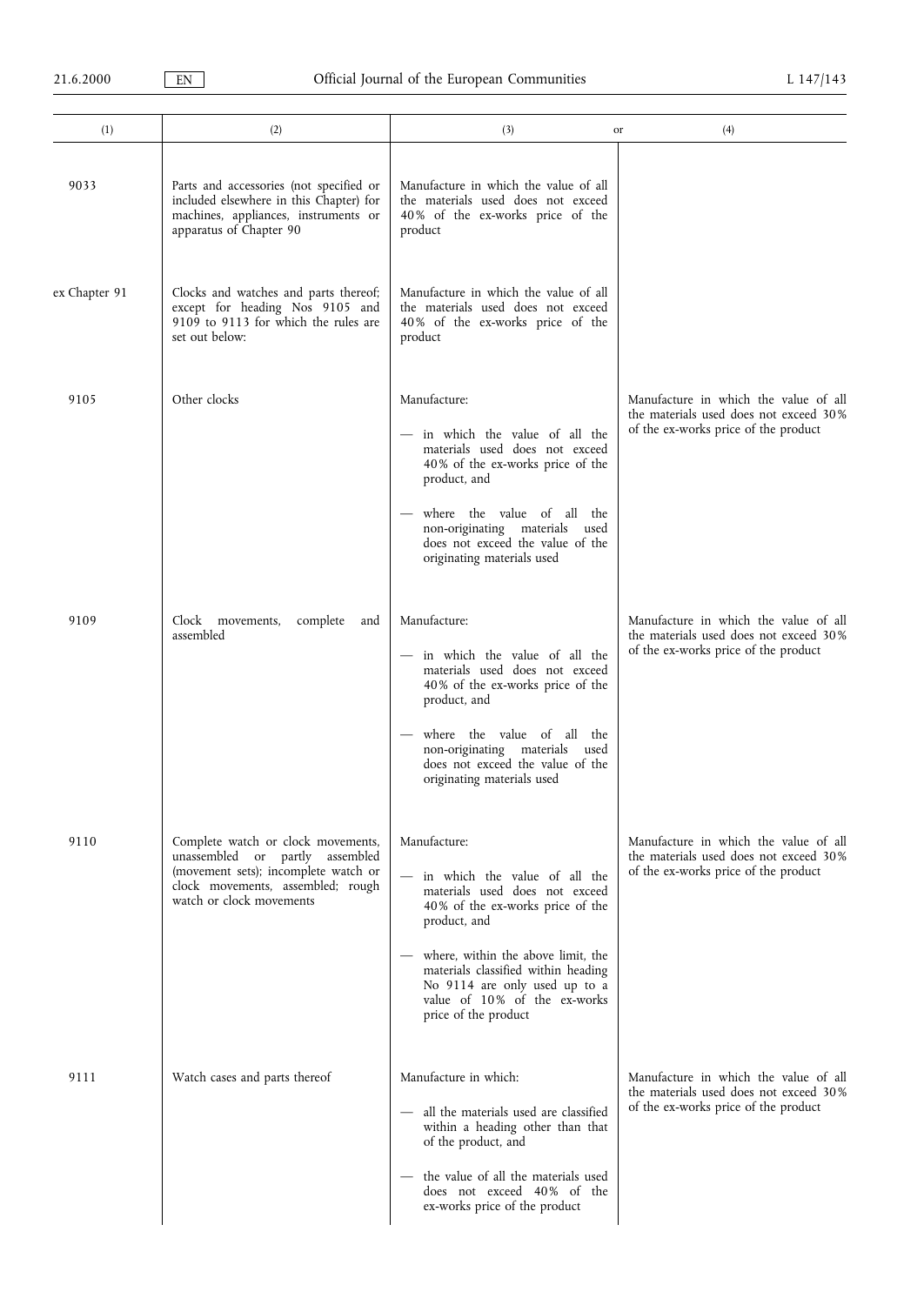| (1)                    | (2)                                                                                                                                                                                                                                                                                                                                                                      | (3)<br>or                                                                                                                              | (4)                                                                                                                     |
|------------------------|--------------------------------------------------------------------------------------------------------------------------------------------------------------------------------------------------------------------------------------------------------------------------------------------------------------------------------------------------------------------------|----------------------------------------------------------------------------------------------------------------------------------------|-------------------------------------------------------------------------------------------------------------------------|
| 9112                   | Clock cases and cases of a similar type<br>for other goods of this Chapter, and<br>parts thereof                                                                                                                                                                                                                                                                         | Manufacture in which:<br>all the materials used are classified<br>within a heading other than that<br>of the product, and              | Manufacture in which the value of all<br>the materials used does not exceed 30%<br>of the ex-works price of the product |
|                        |                                                                                                                                                                                                                                                                                                                                                                          | the value of all the materials used<br>does not exceed 40% of the<br>ex-works price of the product                                     |                                                                                                                         |
| 9113                   | Watch straps, watch bands and watch<br>bracelets, and parts thereof:                                                                                                                                                                                                                                                                                                     |                                                                                                                                        |                                                                                                                         |
|                        | - Of base metal, whether or not<br>plated, or of clad precious metal                                                                                                                                                                                                                                                                                                     | Manufacture in which the value of all<br>the materials used does not exceed<br>40% of the ex-works price of the<br>product             |                                                                                                                         |
|                        | $-$ Other                                                                                                                                                                                                                                                                                                                                                                | Manufacture in which the value of all<br>the materials used does not exceed<br>50% of the ex-works price of the<br>product             |                                                                                                                         |
| Chapter 92             | Musical<br>instruments;<br>and<br>parts<br>accessories of such articles                                                                                                                                                                                                                                                                                                  | Manufacture in which the value of all<br>the materials used does not exceed<br>40% of the ex-works price of the<br>product             |                                                                                                                         |
| Chapter 93             | Arms and ammunition; parts and<br>accessories thereof                                                                                                                                                                                                                                                                                                                    | Manufacture in which the value of all<br>the materials used does not exceed<br>50% of the ex-works price of the<br>product             |                                                                                                                         |
| ex Chapter 94          | Furniture; bedding, mattresses, mattress<br>supports, cushions and similar stuffed<br>furnishings; lamps and lighting fittings,<br>not elsewhere specified or included;<br>illuminated<br>signs,<br>illuminated<br>nameplates and the like; prefabricated<br>buildings; except for heading Nos<br>9401, ex 9403, 9405 and 9406 for<br>which the rules are set out below: | Manufacture in which all the materials<br>used are classified within a heading<br>other than that of the product                       |                                                                                                                         |
| ex 9401 and<br>ex 9403 | Base metal furniture, incorporating<br>unstuffed cotton cloth of a weight of<br>300 $g/m^2$ or less                                                                                                                                                                                                                                                                      | Manufacture in which all the materials<br>used are classified in a heading other<br>than that of the product                           |                                                                                                                         |
|                        |                                                                                                                                                                                                                                                                                                                                                                          | or                                                                                                                                     |                                                                                                                         |
|                        |                                                                                                                                                                                                                                                                                                                                                                          | Manufacture from cotton cloth already<br>made up in a form ready for use of<br>heading No 9401 or 9403, provided:                      |                                                                                                                         |
|                        |                                                                                                                                                                                                                                                                                                                                                                          | - its value does not exceed 25% of<br>the ex-works price of the product,<br>and                                                        |                                                                                                                         |
|                        |                                                                                                                                                                                                                                                                                                                                                                          | all the other materials used are<br>already originating<br>and<br>are<br>classified in a heading other than<br>heading No 9401 or 9403 |                                                                                                                         |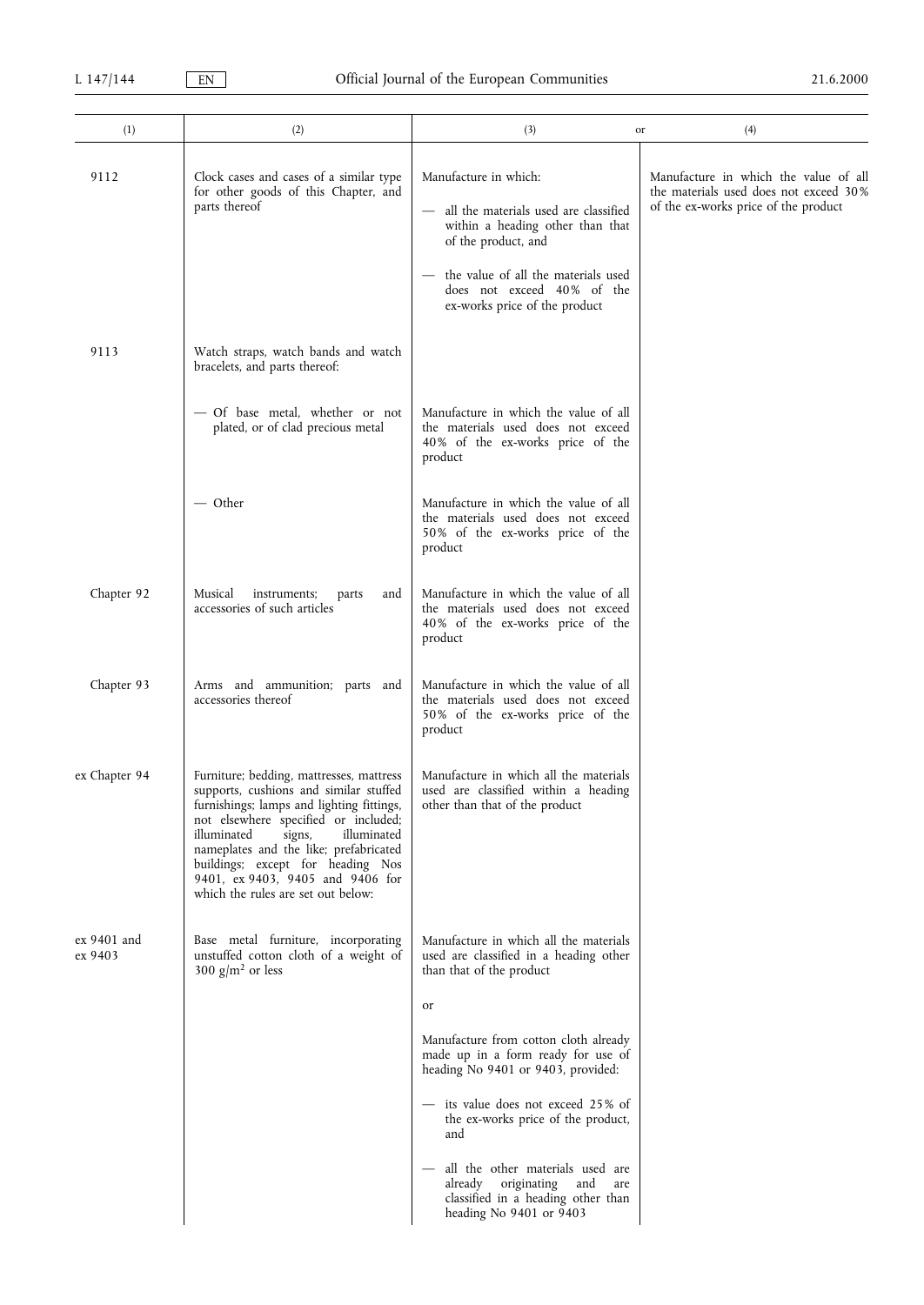| (1)                    | (2)                                                                                                                                                                                                                                                                                                    | (3)                                                                                                                                                                                                                               | (4)<br>or |
|------------------------|--------------------------------------------------------------------------------------------------------------------------------------------------------------------------------------------------------------------------------------------------------------------------------------------------------|-----------------------------------------------------------------------------------------------------------------------------------------------------------------------------------------------------------------------------------|-----------|
| 9405                   | Lamps and lighting fittings including<br>searchlights and spotlights and parts<br>thereof, not elsewhere specified or<br>included; illuminated signs, illuminated<br>name-plates and the like, having a<br>permanently fixed light source, and<br>parts thereof not elsewhere specified<br>or included | Manufacture in which the value of all<br>the materials used does not exceed<br>50% of the ex-works price of the<br>product                                                                                                        |           |
| 9406                   | Prefabricated buildings                                                                                                                                                                                                                                                                                | Manufacture in which the value of all<br>the materials used does not exceed<br>50% of the ex-works price of the<br>product                                                                                                        |           |
| ex Chapter 95          | Toys, games and sports requisites;<br>parts and accessories thereof; except<br>for heading Nos 9503 and 9606 for<br>which the rules are set out below:                                                                                                                                                 | Manufacture in which all the materials<br>used are classified within a heading<br>other than that of the product                                                                                                                  |           |
| 9503                   | reduced-size<br>Other<br>('scale')<br>toys;<br>similar<br>recreational<br>models<br>and<br>models, working or not; puzzles of all<br>kinds                                                                                                                                                             | Manufacture in which:<br>- all the materials used are classified<br>within a heading other than that<br>of the product, and<br>the value of all the materials used<br>does not exceed 50% of the<br>ex-works price of the product |           |
| ex 9506                | Articles and equipment for gymnastics,<br>athletics, other sports (excluding table<br>tennis) or outdoor games not specified<br>or included elsewhere in this Chapter;<br>swimming pools and paddling pools                                                                                            | Manufacture in which all the materials<br>used are classified within a heading<br>other than that of the product.<br>However, roughly shaped blocks for<br>making golf club heads may be used                                     |           |
| ex Chapter 96          | Miscellaneous manufactured articles;<br>except for heading Nos ex 9601,<br>ex 9602, ex 9603, 9605, 9606, 9612,<br>ex 9613 and ex 9614 for which the<br>rules are set out below:                                                                                                                        | Manufacture in which all the materials<br>used are classified within a heading<br>other than that of the product                                                                                                                  |           |
| ex 9601 and<br>ex 9602 | Articles of animal, vegetable or<br>mineral carving materials                                                                                                                                                                                                                                          | Manufacture from 'worked' carving<br>materials of the same heading                                                                                                                                                                |           |
| ex 9603                | Brooms and brushes (except for<br>besoms and the like and brushes made<br>from marten<br>or squirrel<br>hair),<br>mechanical<br>floor<br>hand-operated<br>sweepers, not motorised, paint pads<br>and rollers, squeegees and mops                                                                       | Manufacture in which the value of all<br>the materials used does not exceed<br>50% of the ex-works price of the<br>product                                                                                                        |           |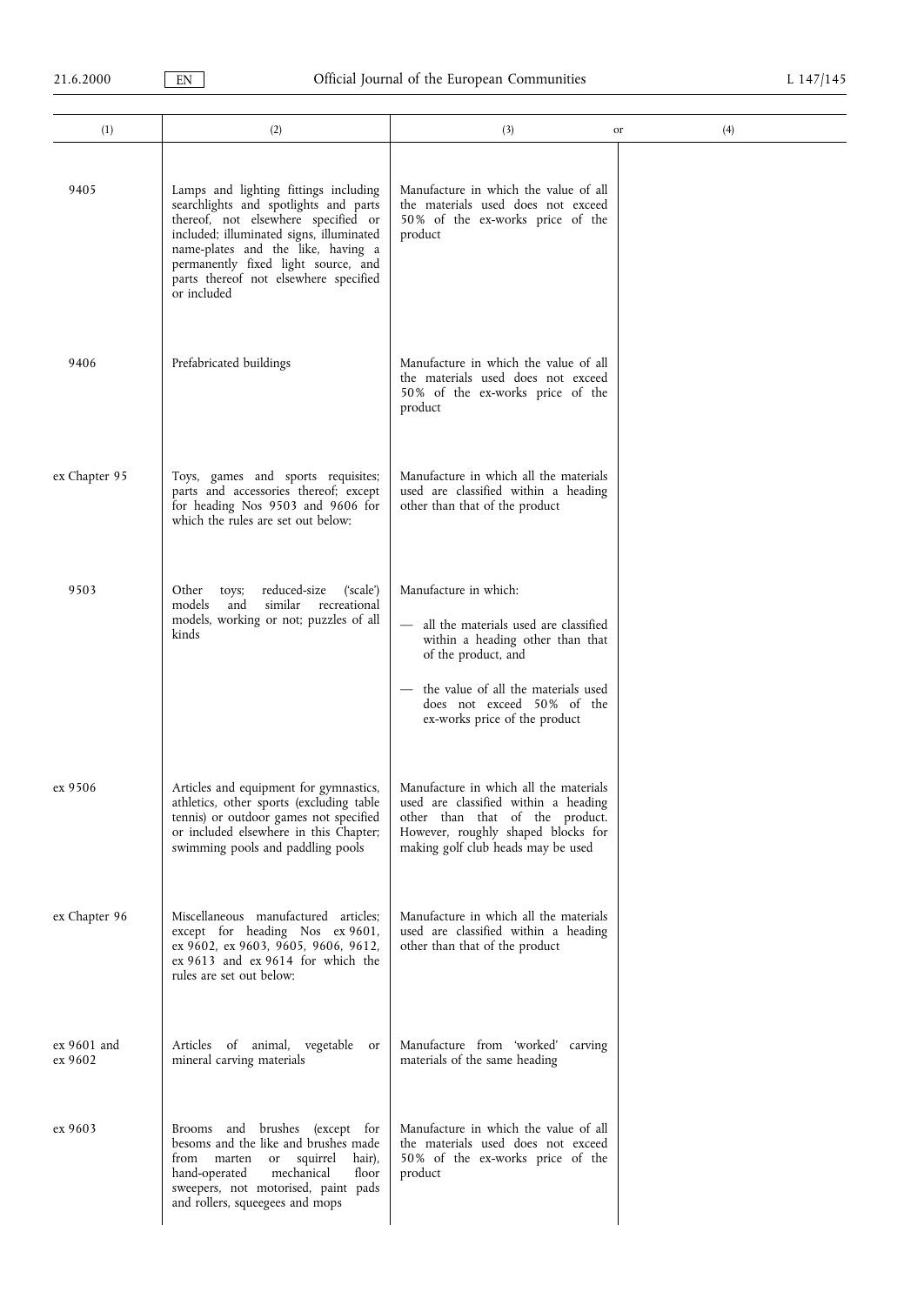| (1)        | (2)                                                                                                                                                                                                      | (3)                                                                                                                                                                                                                                                                       | (4)<br>or |
|------------|----------------------------------------------------------------------------------------------------------------------------------------------------------------------------------------------------------|---------------------------------------------------------------------------------------------------------------------------------------------------------------------------------------------------------------------------------------------------------------------------|-----------|
| 9605       | Travel sets for personal toilet, sewing<br>or shoe or clothes cleaning                                                                                                                                   | Each item in the set must satisfy the<br>rule, which would apply to it if it were<br>not included in the set. However,<br>non-originating<br>articles<br>may<br>be<br>incorporated, provided their total value<br>does not exceed 15% of the ex-works<br>price of the set |           |
| 9606       | Buttons, press-fasteners, snap-fasteners<br>and press-studs, button moulds and<br>other parts of these articles; button<br>blanks                                                                        | Manufacture in which:<br>- all the materials used are classified<br>within a heading other than that<br>of the product, and<br>the value of all the materials used<br>does not exceed 50% of the<br>ex-works price of the product                                         |           |
| 9612       | Typewriter or similar ribbons, inked or<br>otherwise<br>prepared<br>giving<br>for<br>impressions, whether or not on spools<br>or in cartridges; ink-pads, whether or<br>not inked, with or without boxes | Manufacture in which:<br>all the materials used are classified<br>within a heading other than that<br>of the product, and<br>the value of all the materials used<br>does not exceed 50% of the<br>ex-works price of the product                                           |           |
| ex 9613    | Lighters with piezo-igniter                                                                                                                                                                              | Manufacture in which the value of all<br>the materials of heading No 9613 used<br>does not exceed 30% of the ex-works<br>price of the product                                                                                                                             |           |
| ex 9614    | Smoking pipes and pipe bowls                                                                                                                                                                             | Manufacture from roughly shaped<br>blocks                                                                                                                                                                                                                                 |           |
| Chapter 97 | Works of art, collectors' pieces and<br>antiques                                                                                                                                                         | Manufacture in which all the materials<br>used are classified within a heading<br>other than that of the product                                                                                                                                                          |           |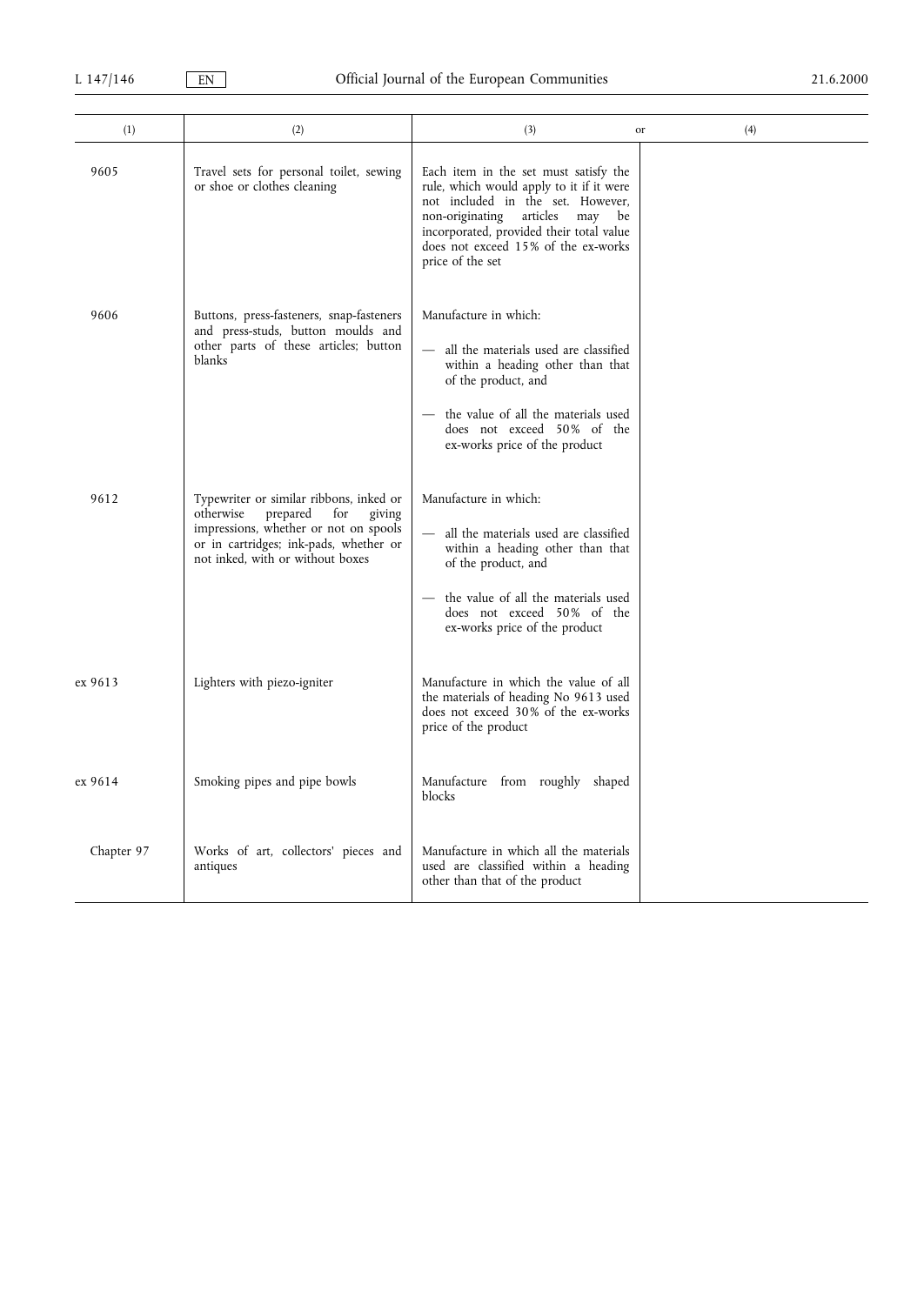# ANNEX III

# EUR.1 MOVEMENT CERTIFICATES

- 1. EUR.1 movement certificates shall be made out on the form of which a specimen appears in this Annex. This form shall be printed in one or more of the languages in which the Agreement is drawn up. Certificates shall be made out in one of these languages and in accordance with the provisions of the domestic law of the exporting State. If they are handwritten, they shall be completed in ink and in capital letters.
- 2. Each certificate shall measure 210 × 297 mm; a tolerance of up to minus 5 mm or plus 8 mm in the length may be allowed. The paper used must be white, sized for writing, not containing mechanical pulp and weighing not less than 25 g/m<sup>2</sup>. It shall have a printed green guilloche pattern background making any falsification by mechanical or chemical means apparent to the eye.
- 3. The competent authorities of the Member States of the Community and of Morocco may reserve the right to print the certificates themselves or may have them printed by approved printers. In the latter case each certificate must include a reference to such approval. Each certificate must bear the name and address of the printer or a mark by which the printer can be identified. It shall also bear a serial number, either printed or not, by which it can be identified.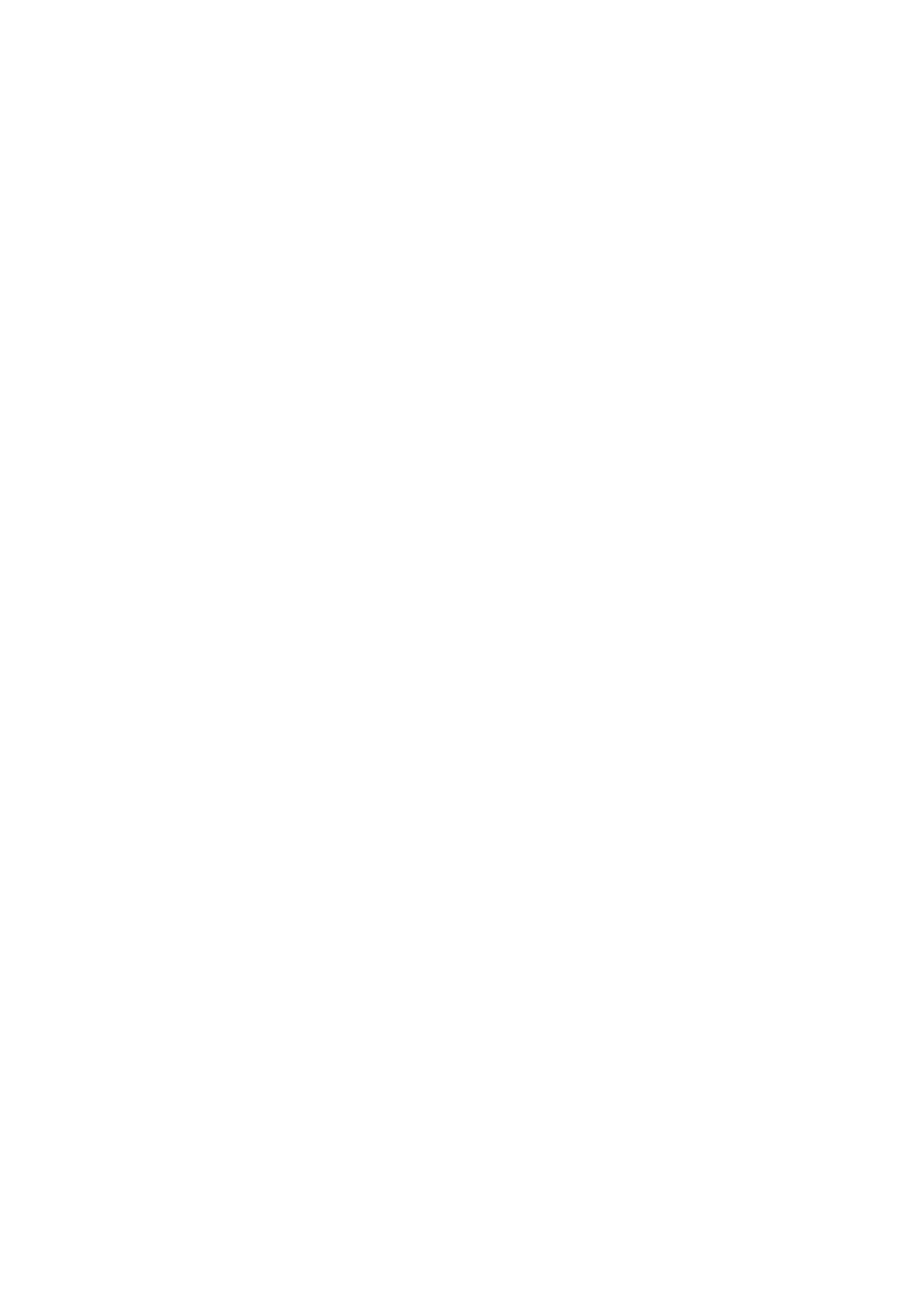| <b>IVIUVEIVIENI VENIIFIVAIE</b>                                                        |                                                                                         |                                                                                                                                                                              |  |  |  |
|----------------------------------------------------------------------------------------|-----------------------------------------------------------------------------------------|------------------------------------------------------------------------------------------------------------------------------------------------------------------------------|--|--|--|
|                                                                                        | 1. Exporter (name, full address, country)                                               | <b>EUR. 1</b><br>No A<br>000.000                                                                                                                                             |  |  |  |
|                                                                                        |                                                                                         | See notes overleaf before completing this form                                                                                                                               |  |  |  |
|                                                                                        |                                                                                         | 2. Certificate used in preferential trade between                                                                                                                            |  |  |  |
|                                                                                        | 3. Consignee (name, full address, country) (optional)                                   |                                                                                                                                                                              |  |  |  |
|                                                                                        |                                                                                         | and                                                                                                                                                                          |  |  |  |
|                                                                                        |                                                                                         |                                                                                                                                                                              |  |  |  |
|                                                                                        |                                                                                         | (insert appropriate countries, groups of countries or territories)                                                                                                           |  |  |  |
| If goods are not packed, indicate number of articles or state 'in bulk' as appropriate |                                                                                         | 4. Country, group of<br>5. Country, group of<br>countries or territory in<br>countries or territory of<br>which the products are<br>destination<br>considered as originating |  |  |  |
|                                                                                        | 6. Transport details (optional)                                                         | 7. Remarks                                                                                                                                                                   |  |  |  |
|                                                                                        |                                                                                         |                                                                                                                                                                              |  |  |  |
| $\in$                                                                                  |                                                                                         |                                                                                                                                                                              |  |  |  |
|                                                                                        |                                                                                         |                                                                                                                                                                              |  |  |  |
|                                                                                        |                                                                                         |                                                                                                                                                                              |  |  |  |
|                                                                                        | 8. Item number, marks and numbers, number and kind of package (1), description of goods | 9. Gross<br>10. Invoices<br>(optional)<br>weight (kg)<br>or other<br>measure<br>(litres, $m^3$ ,                                                                             |  |  |  |
|                                                                                        |                                                                                         | etc.)                                                                                                                                                                        |  |  |  |
|                                                                                        |                                                                                         |                                                                                                                                                                              |  |  |  |
|                                                                                        |                                                                                         |                                                                                                                                                                              |  |  |  |
|                                                                                        |                                                                                         |                                                                                                                                                                              |  |  |  |
|                                                                                        |                                                                                         |                                                                                                                                                                              |  |  |  |
|                                                                                        |                                                                                         |                                                                                                                                                                              |  |  |  |
|                                                                                        |                                                                                         |                                                                                                                                                                              |  |  |  |
|                                                                                        |                                                                                         |                                                                                                                                                                              |  |  |  |
|                                                                                        |                                                                                         |                                                                                                                                                                              |  |  |  |
|                                                                                        |                                                                                         |                                                                                                                                                                              |  |  |  |
|                                                                                        |                                                                                         |                                                                                                                                                                              |  |  |  |
|                                                                                        |                                                                                         |                                                                                                                                                                              |  |  |  |
|                                                                                        |                                                                                         |                                                                                                                                                                              |  |  |  |
|                                                                                        |                                                                                         |                                                                                                                                                                              |  |  |  |
|                                                                                        |                                                                                         |                                                                                                                                                                              |  |  |  |
|                                                                                        |                                                                                         |                                                                                                                                                                              |  |  |  |
|                                                                                        | <b>11. CUSTOMS ENDORSEMENT</b><br>Declaration certified                                 | <b>12. DECLARATION BY THE EXPORTER</b><br>I, the undersigned, declare that the goods                                                                                         |  |  |  |
|                                                                                        | Export document $(2)$                                                                   | described above meet the conditions<br>required for the issue of this certificate.                                                                                           |  |  |  |
|                                                                                        |                                                                                         |                                                                                                                                                                              |  |  |  |
| Complete only when the regulations of the exporting country or territory require.      | Issuing country or territory                                                            | Stamp                                                                                                                                                                        |  |  |  |
|                                                                                        |                                                                                         |                                                                                                                                                                              |  |  |  |
|                                                                                        |                                                                                         |                                                                                                                                                                              |  |  |  |
|                                                                                        | (Signature)                                                                             | (Signature)                                                                                                                                                                  |  |  |  |
| $\widehat{N}$                                                                          |                                                                                         |                                                                                                                                                                              |  |  |  |

 $\check{ }$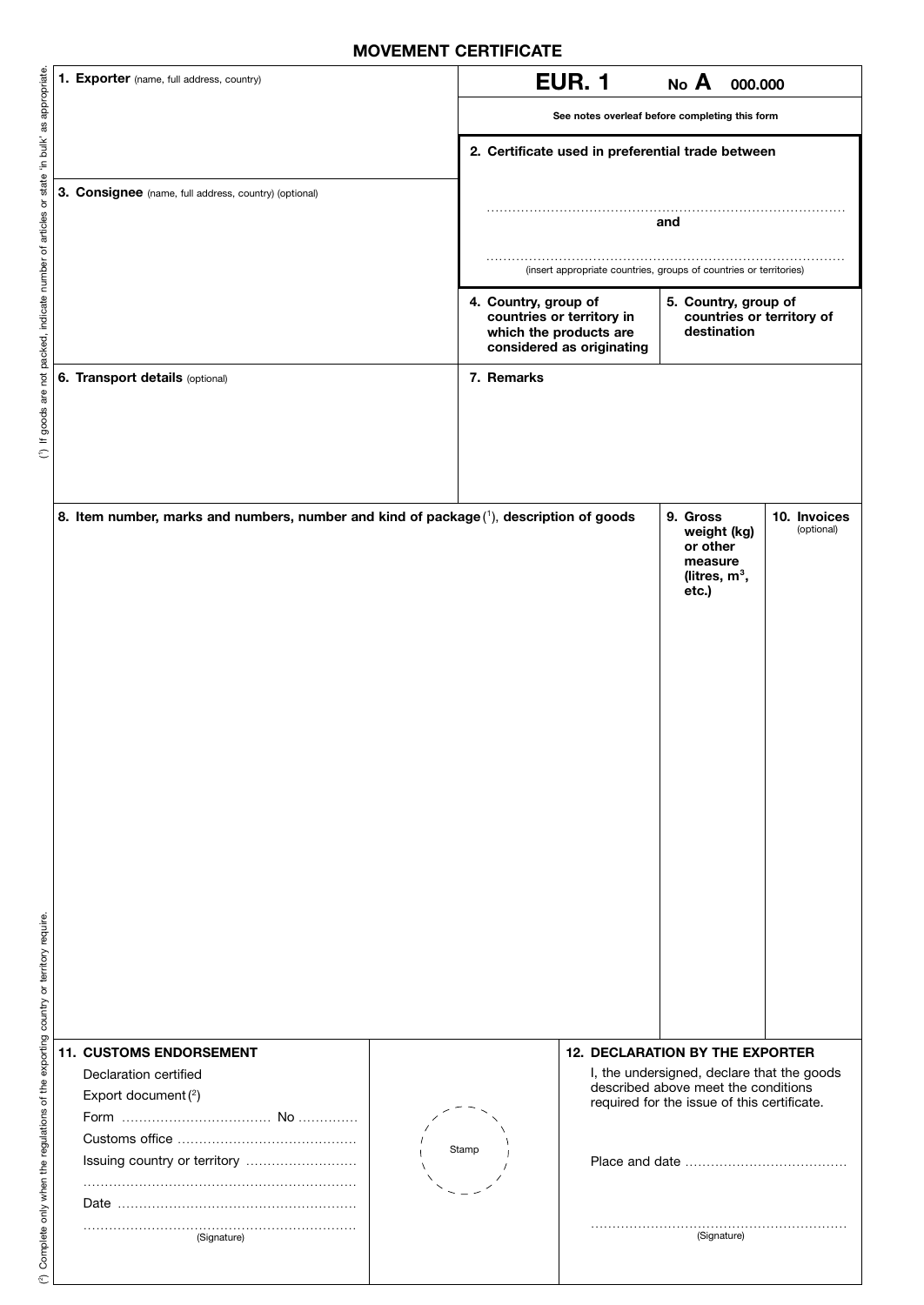

# NOTES

- 1. Certificates must not contain erasures or words written over one another. Any alterations must be made by deleting the incorrect particulars and adding any necessary corrections. Any such alteration must be initialled by the person who completed the certificate and endorsed by the customs authorities of the issuing country or territory.
- 2. No spaces must be left between the items entered on the certificate and each item must be preceded by an item number. A horizontal line must be drawn immediately below the last item. Any unused space must be struck through in such a manner as to make any later additions impossible.
- 3. Goods must be described in accordance with commercial practice and with sufficient detail to enable them to be identified.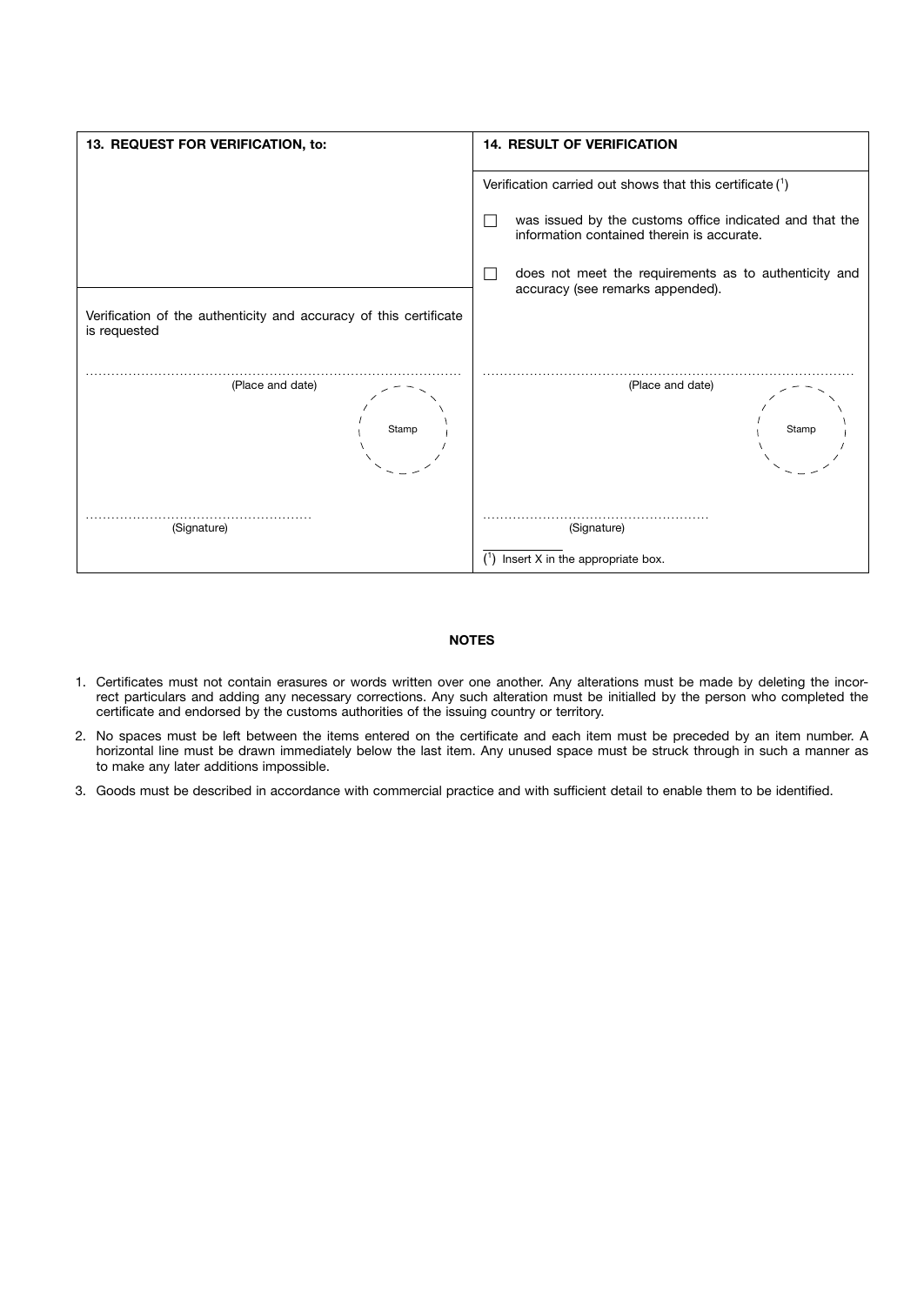# APPLICATION FOR A MOVEMENT CERTIFICATE

|                                                                                             | 1. Exporter (name, full address, country)                                                | <b>EUR. 1</b><br>No A<br>000.000                                                                                                                                             |
|---------------------------------------------------------------------------------------------|------------------------------------------------------------------------------------------|------------------------------------------------------------------------------------------------------------------------------------------------------------------------------|
|                                                                                             |                                                                                          | See notes overleaf before completing this form                                                                                                                               |
|                                                                                             |                                                                                          | 2. Application for a certificate to be used in preferential<br>trade between                                                                                                 |
|                                                                                             | 3. Consignee (name, full address, country) (optional)                                    |                                                                                                                                                                              |
|                                                                                             |                                                                                          | and                                                                                                                                                                          |
|                                                                                             |                                                                                          | (insert appropriate countries, groups of countries or territories)                                                                                                           |
| (1) If goods are not packed, indicate number of articles or state 'in bulk' as appropriate. |                                                                                          | 4. Country, group of<br>5. Country, group of<br>countries or territory in<br>countries or territory of<br>which the products are<br>destination<br>considered as originating |
|                                                                                             | 6. Transport details (optional)                                                          | 7. Remarks                                                                                                                                                                   |
|                                                                                             |                                                                                          |                                                                                                                                                                              |
|                                                                                             |                                                                                          |                                                                                                                                                                              |
|                                                                                             |                                                                                          |                                                                                                                                                                              |
|                                                                                             | 8. Item number, marks and numbers, number and kind of packages (1), description of goods | 10. Invoices<br>9. Gross<br>(optional)<br>weight (kg)<br>or other<br>measure<br>(litres, $m^3$ ,<br>etc.)                                                                    |
|                                                                                             |                                                                                          |                                                                                                                                                                              |
|                                                                                             |                                                                                          |                                                                                                                                                                              |
|                                                                                             |                                                                                          |                                                                                                                                                                              |
|                                                                                             |                                                                                          |                                                                                                                                                                              |
|                                                                                             |                                                                                          |                                                                                                                                                                              |
|                                                                                             |                                                                                          |                                                                                                                                                                              |
|                                                                                             |                                                                                          |                                                                                                                                                                              |
|                                                                                             |                                                                                          |                                                                                                                                                                              |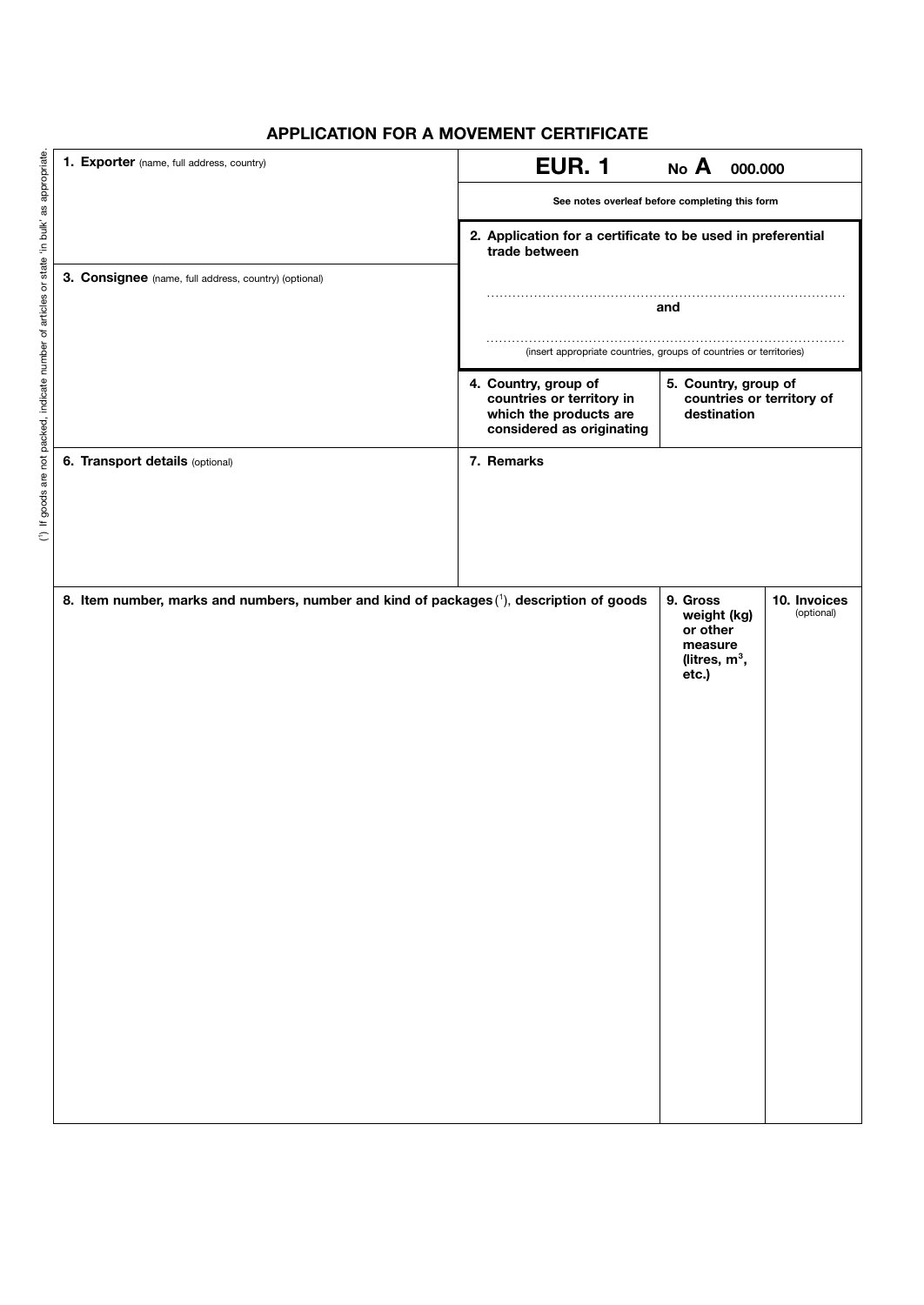# DECLARATION BY THE EXPORTER

I, the undersigned, exporter of the goods described overleaf,

| DECLARE        | that the goods meet the conditions required for the issue of the attached certificate;                                                                                                                                                                                                                                                                               |
|----------------|----------------------------------------------------------------------------------------------------------------------------------------------------------------------------------------------------------------------------------------------------------------------------------------------------------------------------------------------------------------------|
| <b>SPECIFY</b> | as follows the circumstances which have enabled these goods to meet the above conditions:                                                                                                                                                                                                                                                                            |
|                |                                                                                                                                                                                                                                                                                                                                                                      |
|                |                                                                                                                                                                                                                                                                                                                                                                      |
|                |                                                                                                                                                                                                                                                                                                                                                                      |
| SUBMIT         | the following supporting documents (1):                                                                                                                                                                                                                                                                                                                              |
|                |                                                                                                                                                                                                                                                                                                                                                                      |
|                |                                                                                                                                                                                                                                                                                                                                                                      |
| UNDERTAKE      | to submit, at the request of the appropriate authorities, any supporting evidence which these authorities<br>may require for the purpose of issuing the attached certificate, and undertake, if required, to agree to any<br>inspections of my accounts and to any check on the processes of manufacture of the above goods,<br>carried out by the said authorities; |
| <b>REQUEST</b> | the issue of the attached certificate for these goods.                                                                                                                                                                                                                                                                                                               |
|                |                                                                                                                                                                                                                                                                                                                                                                      |
|                | $(Dl$ ang and data)                                                                                                                                                                                                                                                                                                                                                  |

(Place and date)

. . . . . . . . . . . . . . . . . . . . . . . . . . . . . . . . . . . . . . . . . . . . . . . . . . . . . . . . . . . . . . . . . . . . . . . . . . . . . . . . . . . . . . . . . . . . (Signature)

<sup>(</sup> 1) For example, import documents, movement certificates, manufacturer's declarations, etc. referring to the products used in manufacture or to the goods re-exported in the same state.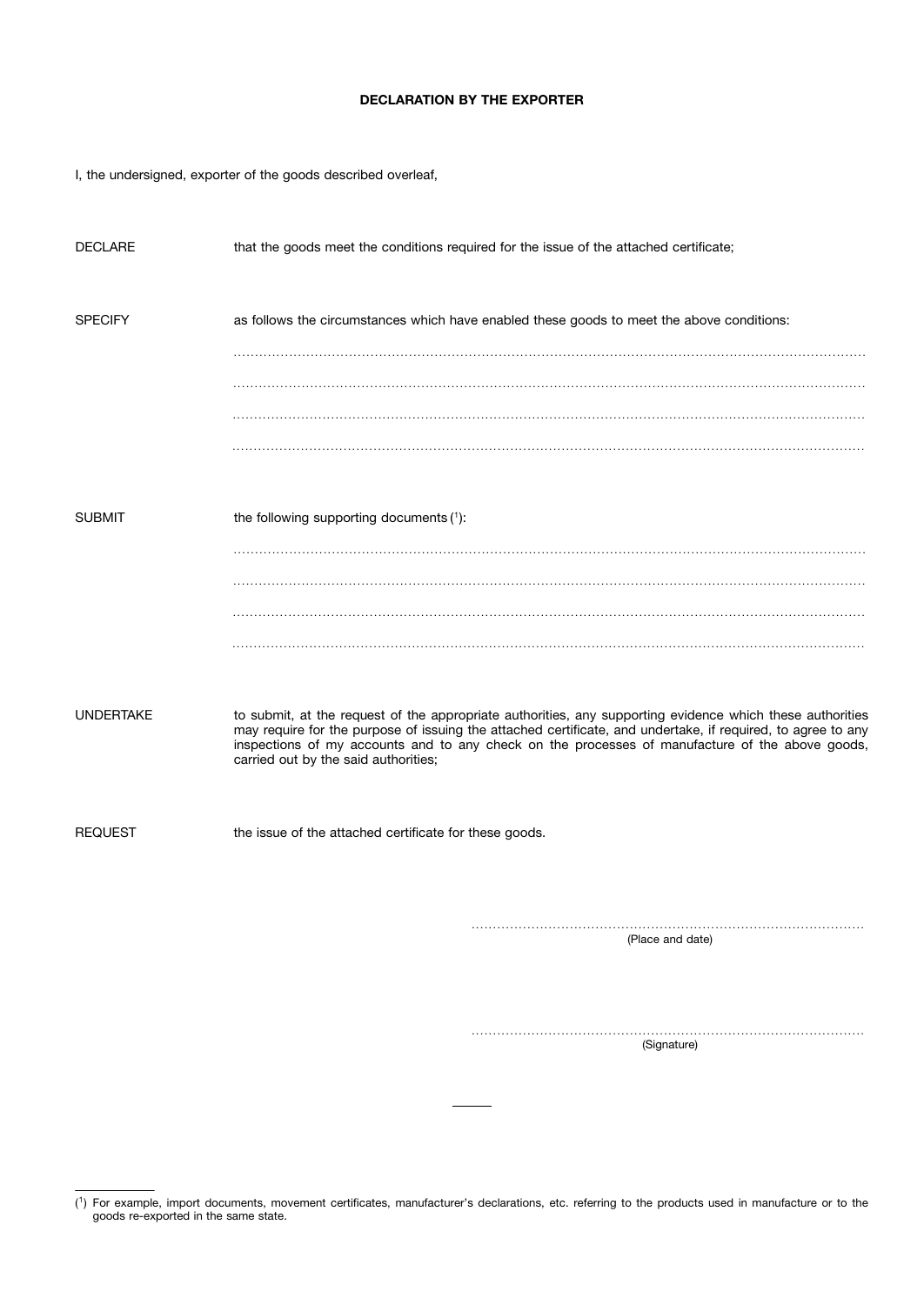# ANNEX IV

# DECLARATION REFERRED TO IN ARTICLE 22(4)

I, the undersigned, exporter of the goods covered by this document declare that except where otherwise indicated, the goods meet the conditions to obtain originating status in preferential trade with:

The European Community/Israel ( 1)

and that the country of origin of the goods is:

The European Community/Israel ( 1)

. . . . . . . . . . . . . . . . . . . . . . . . . . . . . . . . . . . . . . . . . . . . . . . . . . . . . . . . . . . . . . . . . . . . . . . . . . . . . . . . . . . . . . . .

(Place and date)

. . . . . . . . . . . . . . . . . . . . . . . . . . . . . . . . . . . . . . . . . . . . . . . . . . . . . . . . . . . . . . . . . . . . . . . . . . . . . . . . . . . . . . . . (Signature)

(The signature must be followed by the name of the signatory in clear script)

<sup>(</sup> 1) Delete where necessary.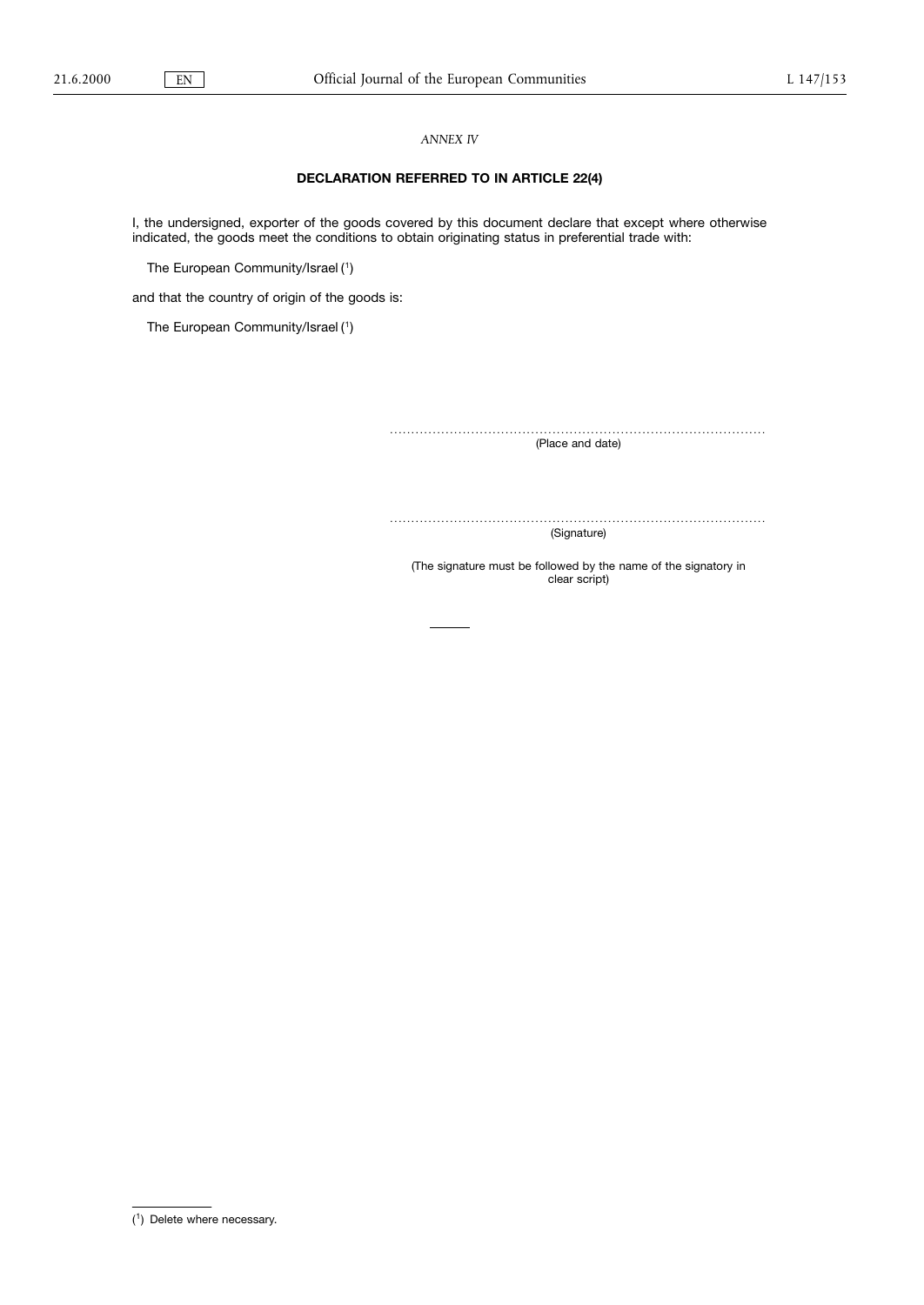# PROTOCOL<sub>5</sub>

# on mutual assistance between administrative authorities in customs matters

# Article 1

# **Definitions**

For the purposes of this Protocol:

- (a) 'customs legislation' shall mean provisions adopted by the Parties and governing the import, export, transit of goods and their placing under any customs procedure, including measures of prohibition, restriction and control;
- (b) 'customs duties' shall mean all duties, taxes, fees or other charges which are levied and collected in the territories of the Parties, in application of customs legislation, but not including fees and charges which are limited in amount to the approximate costs of services rendered;
- (c) applicant authority shall mean a competent administrative authority which has been appointed by a Party for this purpose and which makes a request for assistance in customs matters;
- (d) requested authority shall mean a competent administrative authority which has been appointed by a Party for this purpose and which receives a request for assistance in customs matters;
- (e) 'personal data' shall mean all information relating to an identified or identifiable individual.

#### Article 2

#### Scope

1. The Parties shall assist each other, within their competences, in the manner and under the conditions laid down in this Protocol, in ensuring that customs legislation is correctly applied, in particular by the prevention, detection and investigation of operations in breach of that legislation.

2. Assistance in customs matters, as provided for in this Protocol, shall apply to any administrative authority of the Parties which is competent for the application of this Protocol. It shall not prejudice the rules governing mutual assistance in criminal matters. Nor shall it cover information obtained under powers exercised at the request of the judicial authorities, unless those authorities so agree.

#### Article 3

#### Assistance on request

1. At the request of the applicant authority, the requested authority shall furnish it with all relevant information which may enable it to ensure that customs legislation is correctly applied, including information regarding operations noted or planned which are or could be in breach of such legislation.

At the request of the applicant authority, the requested authority shall inform it whether goods exported from the territory of one of the Parties have been properly imported into the territory of the other Party, specifying, where appropriate, the customs procedure applied to the goods.

3. At the request of the applicant authority, the requested authority shall take the necessary steps to ensure that a special watch is kept on:

- (a) natural or legal persons of whom there are reasonable grounds for believing that they are breaching or have breached customs legislation;
- (b) places where goods are stored in a way that gives grounds for suspecting that they are intended to supply operations contrary to customs legislation;
- (c) movements of goods notified as possibly giving rise to breaches of customs legislation;
- (d) means of transport for which there are reasonable grounds for believing that they have been, are or may be used in operations in breach of customs legislation.

#### Article 4

# Spontaneous assistance

The Parties shall provide each other, in accordance with their laws, rules and other legal instruments, with assistance if they consider that to be necessary for the correct application of customs legislation, particularly when they obtain information pertaining to:

- operations which constitute, or appear to them to constitute breaches of such legislation and which may be of interest to other Parties,
- new means or methods employed in realising such operations,
- goods known to be subject to breaches of customs legislation.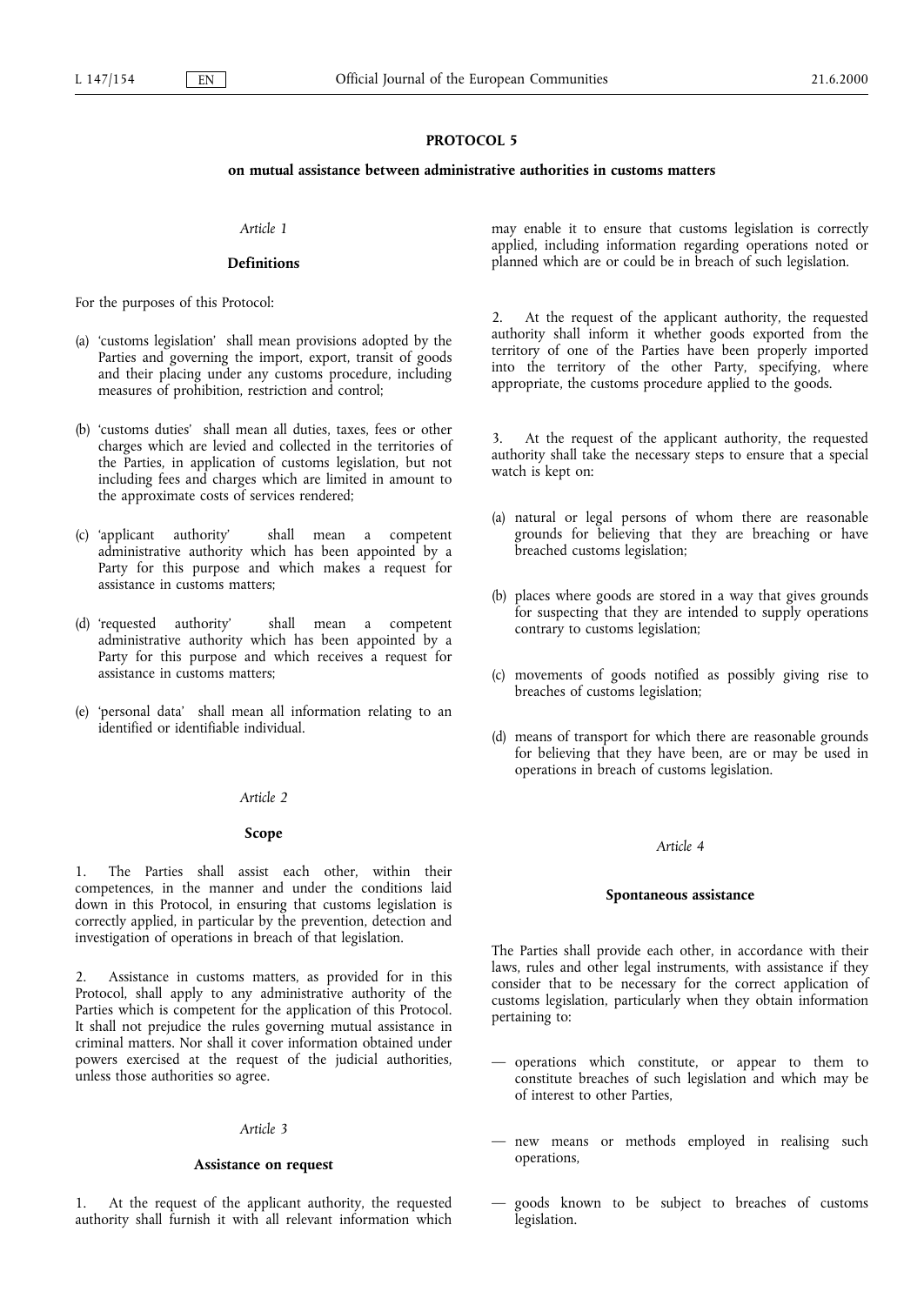Article 5

# Delivery/notification

At the request of the applicant authority, the requested authority shall in accordance with its legislation take all necessary measures in order:

- to deliver all documents,

- to notify all decisions,

falling within the scope of this Protocol to an addressee. residing or established in its territory. In such a case Article 6(3) shall apply.

# Article 6

# Form and substance of requests for assistance

1. Requests pursuant to this Protocol shall be made in writing. Documents necessary for the execution of such requests shall accompany the request. When required because of the urgency of the situation, oral requests may be accepted, but must be confirmed in writing immediately.

2. Requests pursuant to paragraph 1 shall include the following information:

- (a) the applicant authority making the request;
- (b) the actions to be undertaken;
- (c) the object of and the reason for the request;
- (d) the laws, rules and other legal elements involved;
- (e) indications as exact and comprehensive as possible on the natural or legal persons being the target of the investigations;
- (f) a summary of the relevant facts and of the enquiries already carried out, except in cases provided for in Article 5.

3. Requests shall be submitted in an official language of the requested authority or in a language acceptable to such authority.

4. If a request does not meet the formal requirements, its correction or completion may be demanded; the ordering of precautionary measures may, however, take place.

#### Article 7

# Execution of requests

1. 1. In order to comply with a request for assistance, the requested authority or, when the latter cannot act on its own, the administrative department to which the request has been addressed by this authority, shall proceed, within its competence and available resources, as though it were acting on its own account or at the request of other authorities of that same Party, by supplying information already possessed, by carrying out appropriate enquiries or by arranging for them to be carried out.

2. Requests for assistance will be executed in accordance with the laws, rules and other legal instruments of the requested Party.

3. Officials of the requesting Party, authorised to investigate breaches of customs legislation may, in particular cases and with the agreement of the requested Party, be present respectively in the Community or in Israel, when its officials are investigating breaches which are of concern to the requesting Party and may ask that the requested Party review relevant books, registers and other documents or data-media and supply copies thereof or provide any information relating to the breach.

#### Article 8

### Form in which information is to be communicated

1. The requested authority shall communicate results of enquiries to the applicant authority in the form of documents, certified copies of documents, reports and the like.

2. The documents provided for in paragraph 1 may be replaced by computerised information produced in any form for the same purpose.

### Article 9

# Exceptions to the obligation to provide assistance

1. The Parties may refuse to give assistance as provided for in this Protocol, where to do so would:

- (a) be likely to prejudice the sovereignty of a Member State of the Community or of Israel which has been asked for assistance under this Protocol; or
- (b) be likely to prejudice public policy, security or other essential interests; or
- (c) involve currency or tax regulations other than regulations concerning customs duties; or
- (d) violate an industrial, commercial or professional secret.

2. Where the applicant authority asks for assistance which it would itself be unable to provide if so asked, it shall draw attention to that fact in its request. It shall then be left to the requested authority to decide how to respond to such a request.